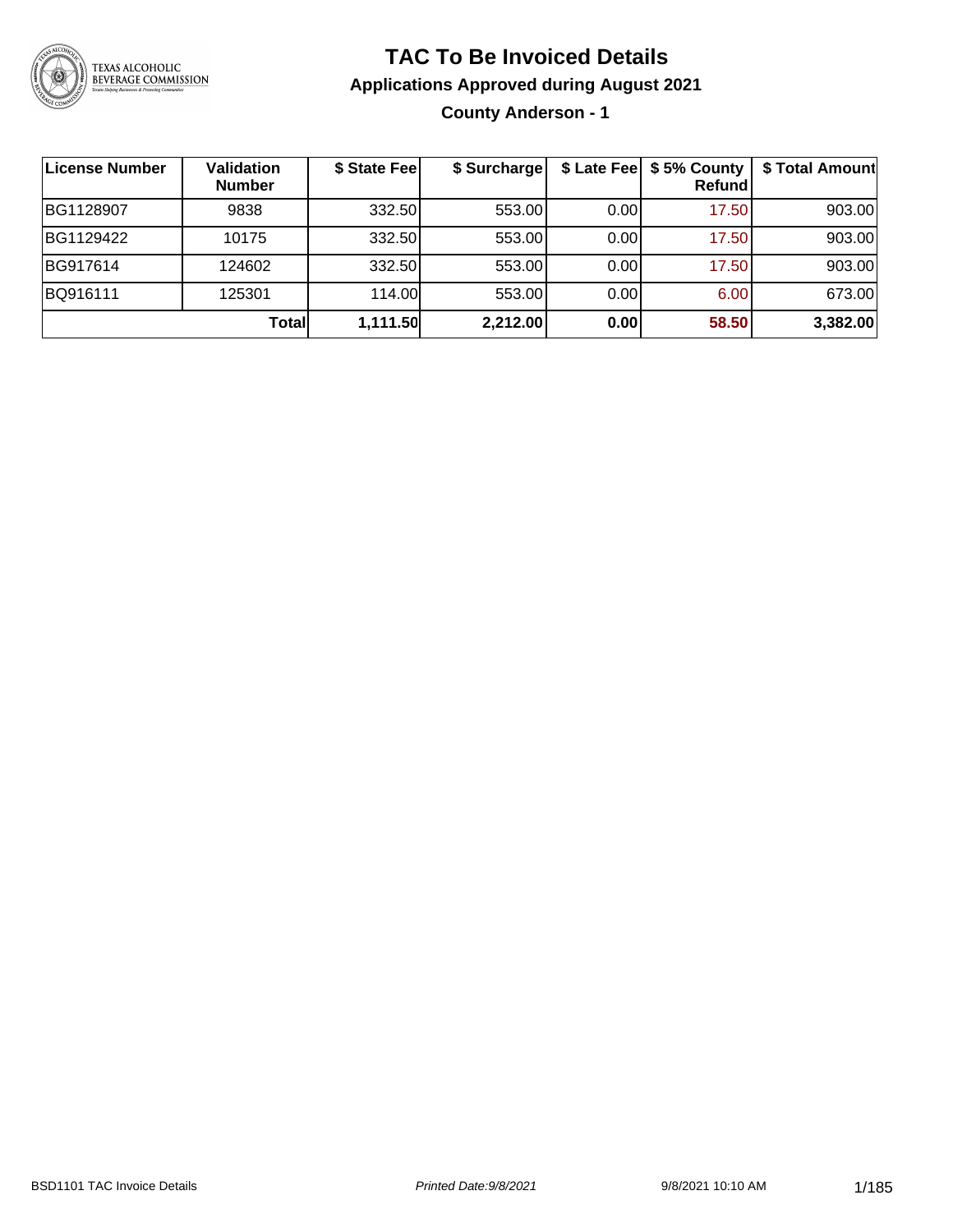

**County Andrews - 2**

| License Number | Validation<br><b>Number</b> | \$ State Feel | \$ Surcharge |      | Refundl | \$ Late Fee   \$5% County   \$ Total Amount |
|----------------|-----------------------------|---------------|--------------|------|---------|---------------------------------------------|
| BQ1064480      | 125027                      | 114.00        | 553.00       | 0.00 | 6.00    | 673.00                                      |
|                | Totall                      | <b>114.00</b> | 553.00       | 0.00 | 6.00    | 673.00                                      |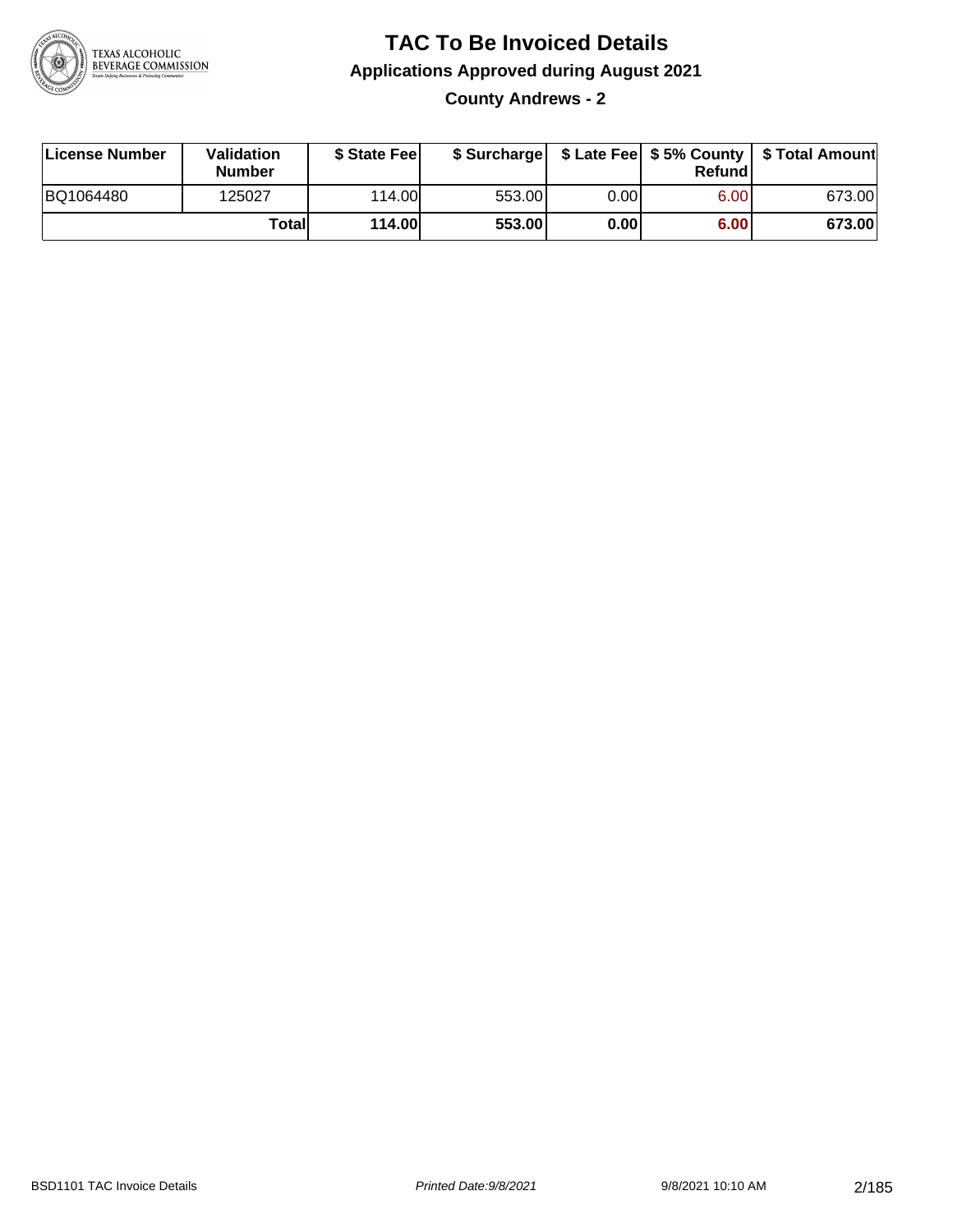

**County Angelina - 3**

| <b>License Number</b> | Validation<br><b>Number</b> | \$ State Fee | \$ Surcharge |      | \$ Late Fee   \$5% County<br>Refundl | \$ Total Amount |
|-----------------------|-----------------------------|--------------|--------------|------|--------------------------------------|-----------------|
| BG1126906             | 9630                        | 332.50       | 553.00       | 0.00 | 17.50                                | 903.00          |
| BP1126906             | 9630                        | 950.00       | 426.00       | 0.00 | 50.00                                | 1,426.00        |
| BG1130197             | 10286                       | 332.50       | 553.00       | 0.00 | 17.50                                | 903.00          |
| BQ1061581             | 515078                      | 114.00       | 553.00       | 0.00 | 6.00                                 | 673.00          |
| BQ1129428             | 515990                      | 114.00       | 553.00       | 0.00 | 6.00                                 | 673.00          |
|                       | <b>Total</b>                | 1,843.00     | 2,638.00     | 0.00 | 97.00                                | 4,578.00        |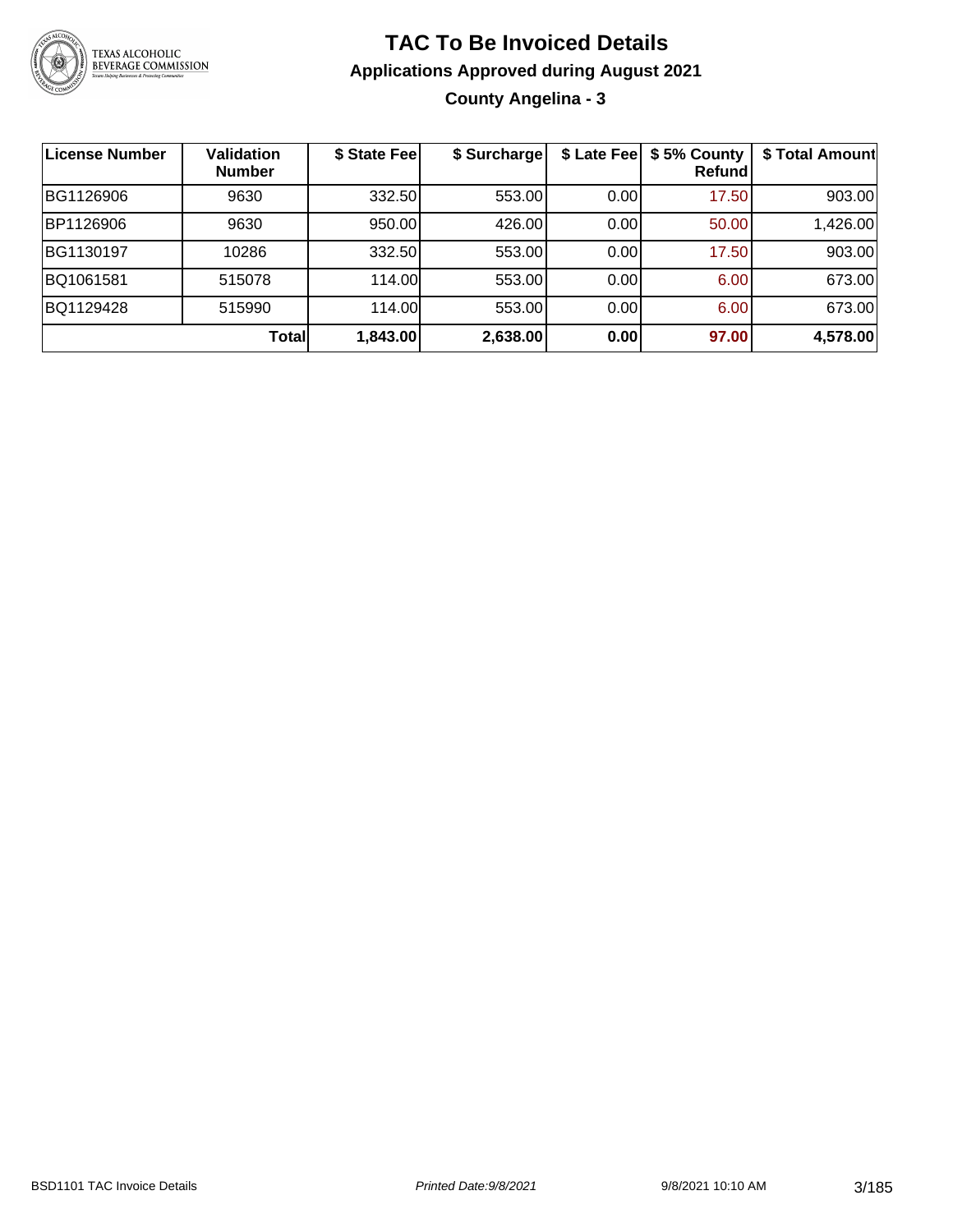

**County Aransas - 4**

| License Number | <b>Validation</b><br><b>Number</b> | \$ State Feel | \$ Surcharge | \$ Late Fee | \$5% County<br>Refundl | \$ Total Amount |
|----------------|------------------------------------|---------------|--------------|-------------|------------------------|-----------------|
| BG1126878      | 9389                               | 332.50        | 553.00       | 0.00        | 17.50                  | 903.00          |
| BQ232074       | 126406                             | 114.00        | 553.00       | 0.00        | 6.00                   | 673.00          |
| BQ243718       | 126406                             | 114.00        | 553.00       | 0.00        | 6.00                   | 673.00          |
| BQ618989       | 126406                             | 114.00        | 553.00       | 0.00        | 6.00                   | 673.00          |
| BQ1128212      | 516039                             | 114.00        | 553.00       | 0.00        | 6.00                   | 673.00          |
|                | Totall                             | 788.50        | 2,765.00     | 0.00        | 41.50                  | 3,595.00        |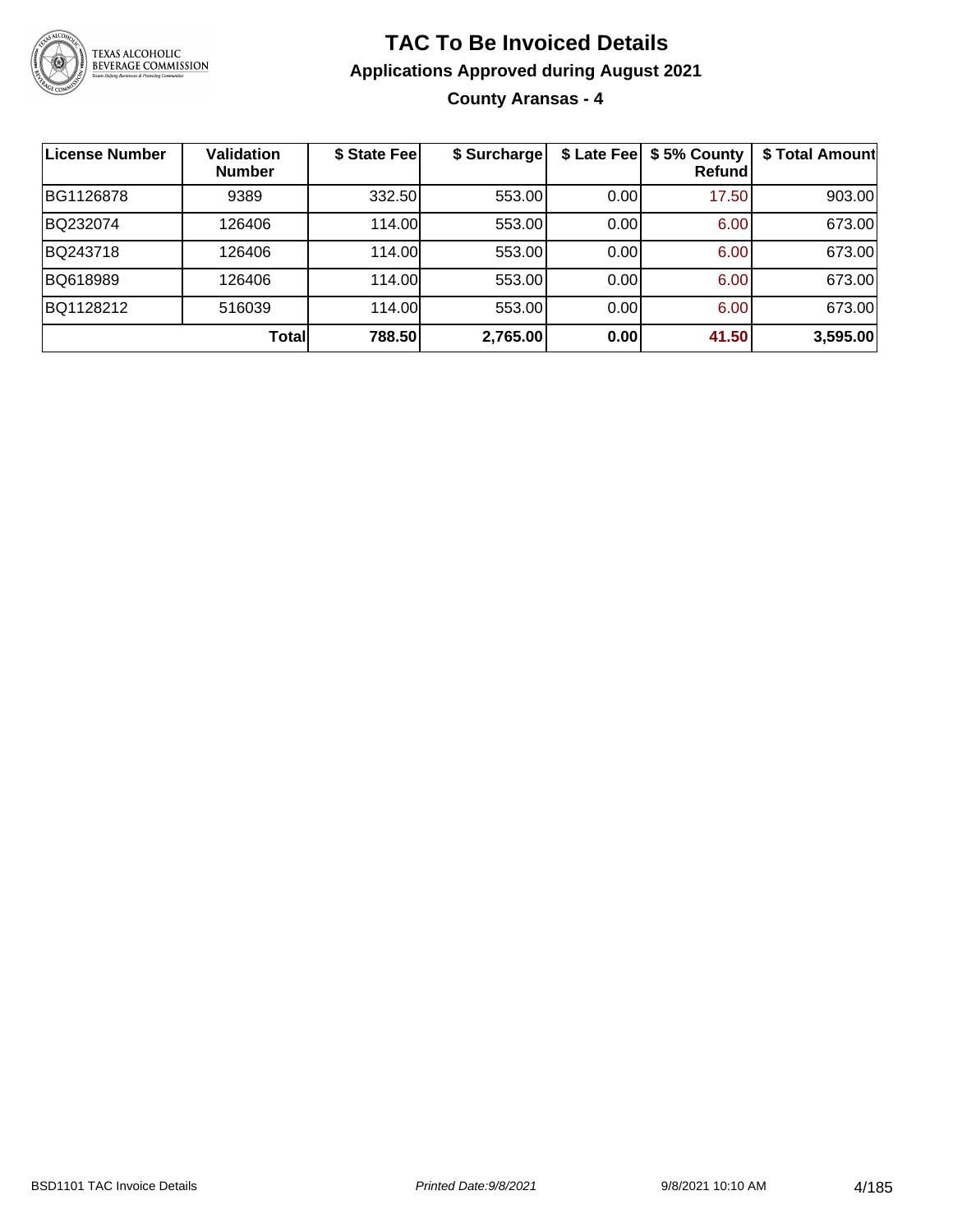

**County Atascosa - 7**

| <b>License Number</b> | <b>Validation</b><br><b>Number</b> | \$ State Fee | \$ Surcharge | \$ Late Fee | \$5% County<br>Refundl | \$ Total Amount |
|-----------------------|------------------------------------|--------------|--------------|-------------|------------------------|-----------------|
| BG1127854             | 9901                               | 332.50       | 553.00       | 0.00        | 17.50                  | 903.00          |
| BG1127380             | 9902                               | 332.50       | 553.00       | 0.00        | 17.50                  | 903.00          |
| BQ917978              | 125118                             | 114.00       | 553.00       | 0.00        | 6.00                   | 673.00          |
| <b>BF783367</b>       | 125785                             | 114.00       | 553.00       | 0.00        | 6.00                   | 673.00          |
| BQ919008              | 126009                             | 114.00       | 553.00       | 0.00        | 6.00                   | 673.00          |
| <b>BG918887</b>       | 126440                             | 332.50       | 553.00       | 0.00        | 17.50                  | 903.00          |
| BQ1064234             | 127074                             | 114.00       | 553.00       | 100.00      | 6.00                   | 773.00          |
| BQ783899              | 515319                             | 114.00       | 553.00       | 0.00        | 6.00                   | 673.00          |
|                       | Total                              | 1,567.50     | 4,424.00     | 100.00      | 82.50                  | 6,174.00        |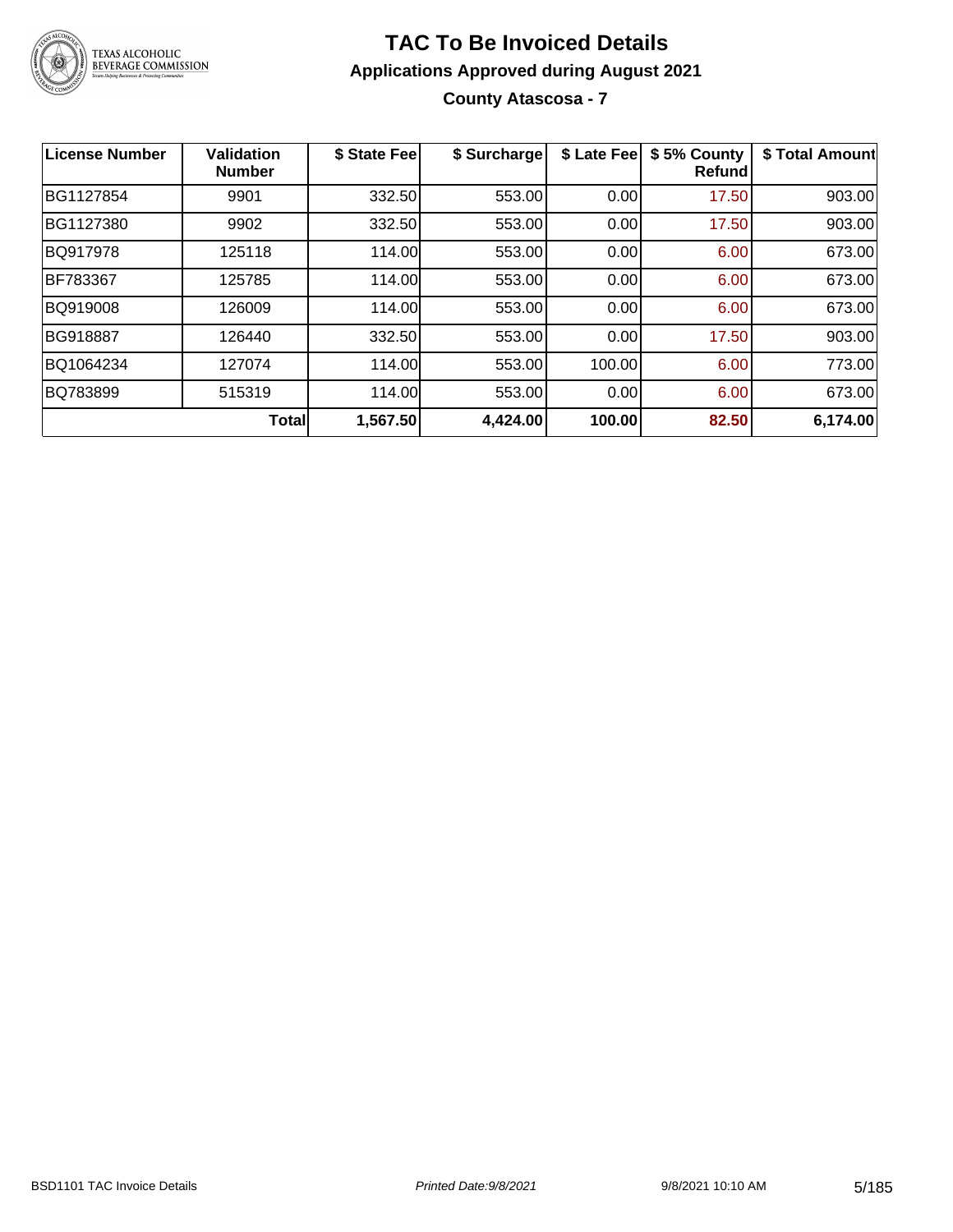

**County Austin - 8**

| License Number | <b>Validation</b><br><b>Number</b> | \$ State Fee | \$ Surcharge | \$ Late Fee | \$5% County<br>Refundl | \$ Total Amount |
|----------------|------------------------------------|--------------|--------------|-------------|------------------------|-----------------|
| BQ1128249      | 9481                               | 114.00       | 553.00       | 0.00        | 6.00                   | 673.00          |
| BG1127974      | 10014                              | 332.50       | 553.00       | 0.00        | 17.50                  | 903.00          |
| BG917201       | 124600                             | 332.50       | 553.00       | 0.00        | 17.50                  | 903.00          |
| BQ1064558      | 125395                             | 114.00L      | 553.00       | 0.00        | 6.00                   | 673.00          |
| BG990123       | 125997                             | 332.50       | 553.00       | 0.00        | 17.50                  | 903.00          |
| BG919099       | 516241                             | 332.50       | 553.00       | 0.00        | 17.50                  | 903.00          |
|                | <b>Total</b>                       | 1,558.00     | 3,318.00     | 0.00        | 82.00                  | 4,958.00        |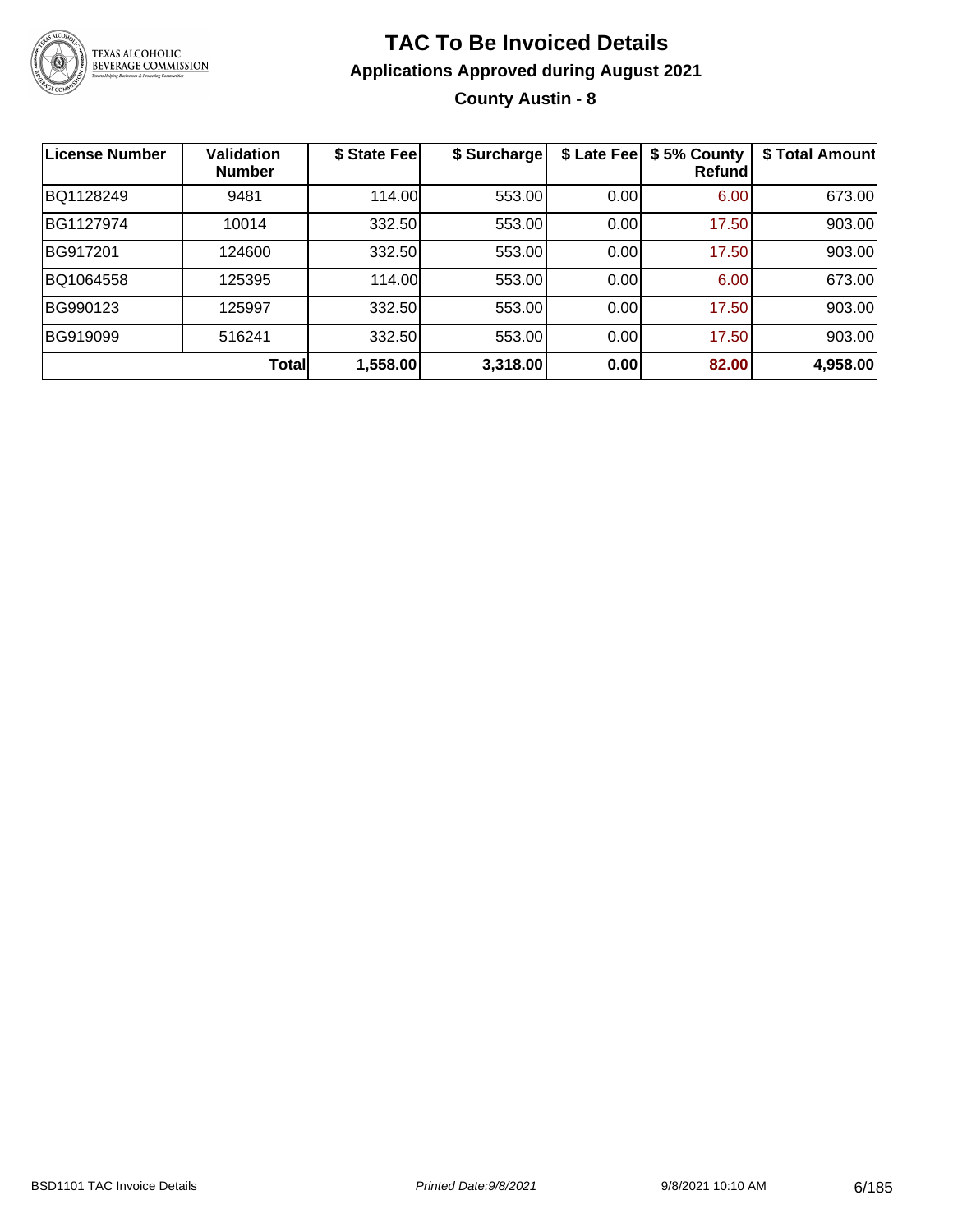

### **TAC To Be Invoiced Details Applications Approved during August 2021 County Bandera - 10**

| <b>License Number</b> | <b>Validation</b><br><b>Number</b> | \$ State Fee | \$ Surcharge | \$ Late Fee | \$5% County<br>Refund | \$ Total Amount |
|-----------------------|------------------------------------|--------------|--------------|-------------|-----------------------|-----------------|
| BG1129306             | 10696                              | 332.50       | 553.00       | 0.00        | 17.50                 | 903.00          |
| BQ1063712             | 124330                             | 114.00       | 553.00       | 0.00        | 6.00                  | 673.00          |
| BG1064886             | 125094                             | 332.50       | 553.00       | 0.00        | 17.50                 | 903.00          |
| BQ992493              | 125485                             | 114.00       | 553.00       | 0.00        | 6.00                  | 673.00          |
| BQ1064258             | 515551                             | 114.00       | 553.00       | 0.00        | 6.00                  | 673.00          |
| BG914081              | 516670                             | 332.50       | 553.00       | 100.00      | 17.50                 | 1,003.00        |
|                       | Total                              | 1,339.50     | 3,318.00     | 100.00      | 70.50                 | 4,828.00        |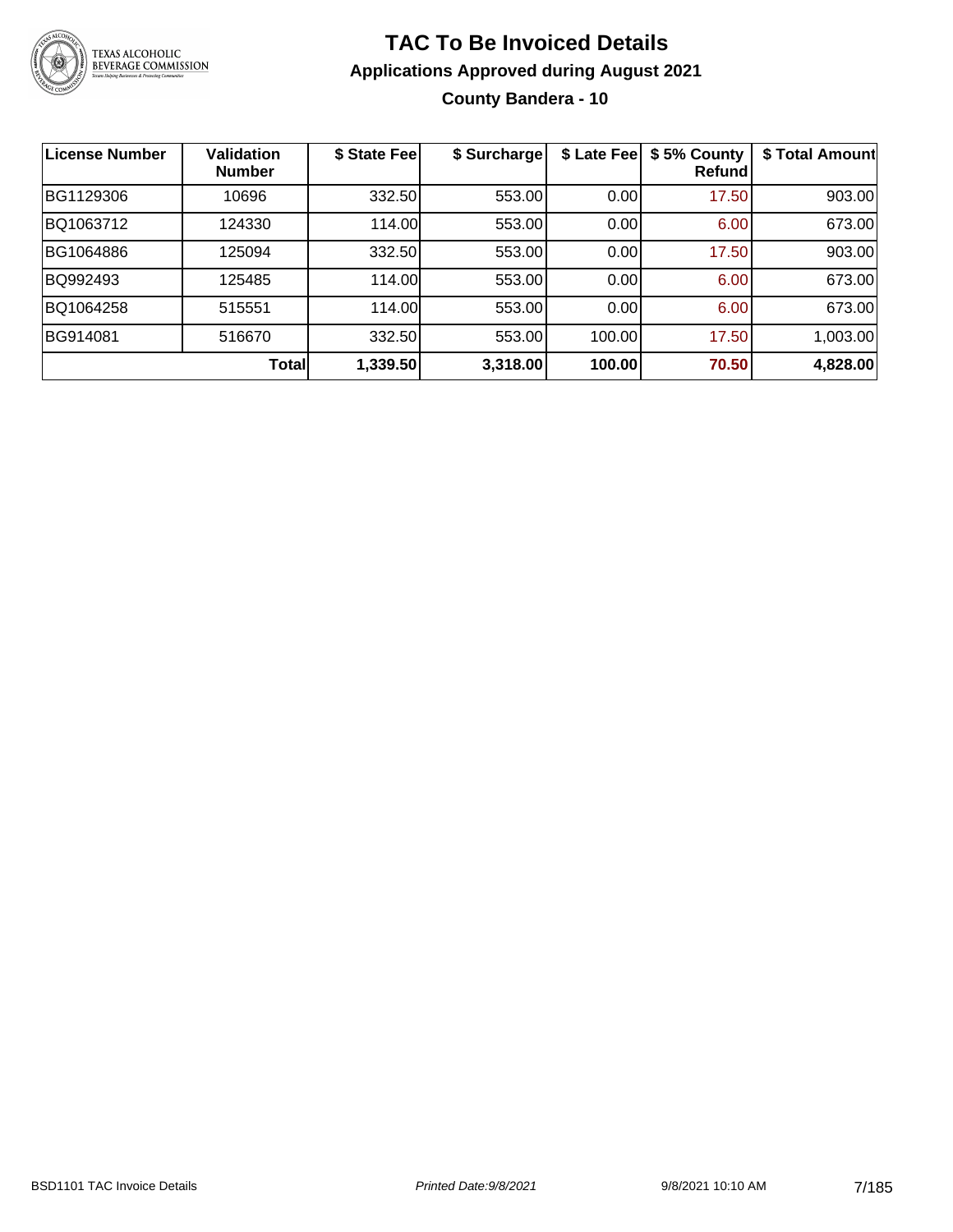

### **TAC To Be Invoiced Details Applications Approved during August 2021 County Bastrop - 11**

| <b>License Number</b> | <b>Validation</b><br><b>Number</b> | \$ State Fee | \$ Surcharge | \$ Late Fee | \$5% County<br>Refund | \$ Total Amount |
|-----------------------|------------------------------------|--------------|--------------|-------------|-----------------------|-----------------|
| BE1129643             | 5884                               | 285.00       | 553.00       | 0.00        | 15.00                 | 853.00          |
| BG1129425             | 10638                              | 332.50       | 553.00       | 0.00        | 17.50                 | 903.00          |
| BG913832              | 124165                             | 332.50       | 553.00       | 100.00      | 17.50                 | 1,003.00        |
| BG1064940             | 125381                             | 332.50       | 553.00       | 0.00        | 17.50                 | 903.00          |
| BG1065378             | 126909                             | 332.50       | 553.00       | 0.00        | 17.50                 | 903.00          |
| BG1129487             | 516019                             | 332.50       | 553.00       | 0.00        | 17.50                 | 903.00          |
|                       | Total                              | 1,947.50     | 3,318.00     | 100.00      | 102.50                | 5,468.00        |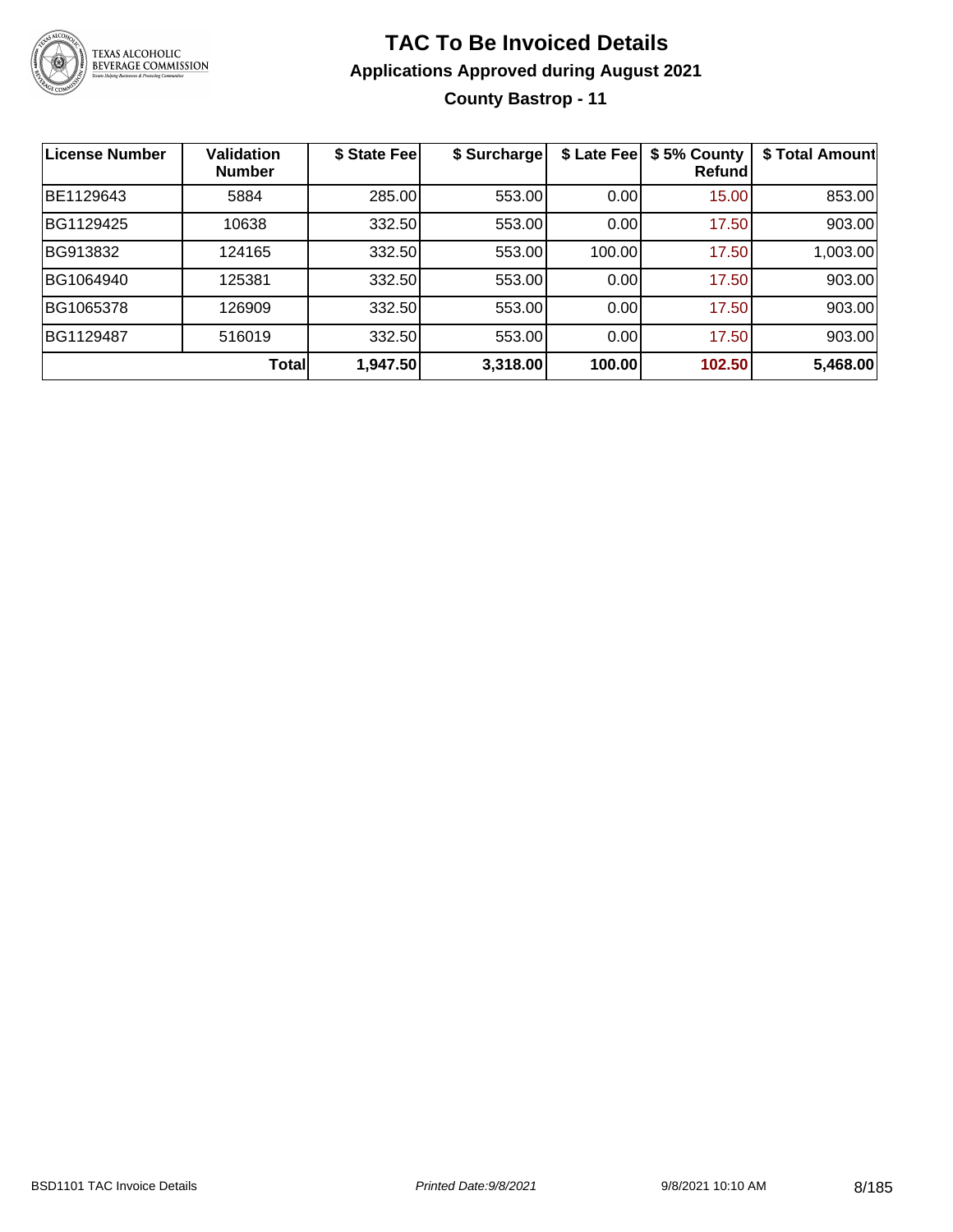

### **TAC To Be Invoiced Details Applications Approved during August 2021 County Bee - 13**

| License Number | Validation<br><b>Number</b> | \$ State Fee | \$ Surcharge |      | \$ Late Fee   \$5% County<br><b>Refund</b> | \$ Total Amount |
|----------------|-----------------------------|--------------|--------------|------|--------------------------------------------|-----------------|
| BG1128736      | 10110                       | 332.50       | 553.00       | 0.00 | 17.50                                      | 903.00          |
| BG1128306      | 10538                       | 332.50       | 553.00       | 0.00 | 17.50                                      | 903.00          |
| BG918885       | 126096                      | 332.50       | 553.00       | 0.00 | 17.50                                      | 903.00          |
| BQ236791       | 126406                      | 114.00       | 553.00       | 0.00 | 6.00                                       | 673.00          |
|                | Total                       | 1,111.50     | 2,212.00     | 0.00 | 58.50                                      | 3,382.00        |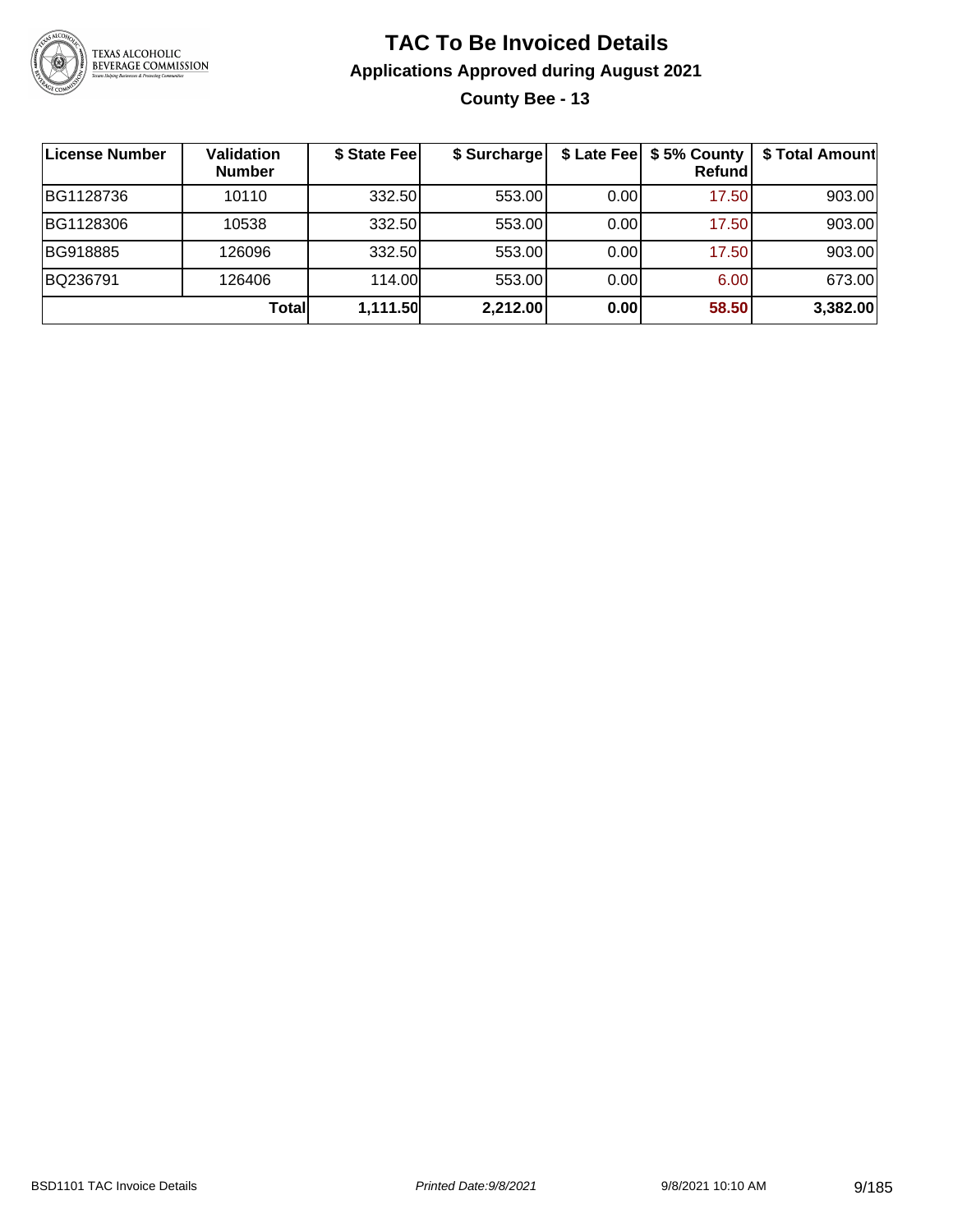

#### **TAC To Be Invoiced Details Applications Approved during August 2021 County Bell - 14**

| <b>License Number</b> | <b>Validation</b><br><b>Number</b> | \$ State Fee | \$ Surcharge |      | \$ Late Fee   \$5% County<br>Refund | \$ Total Amount |
|-----------------------|------------------------------------|--------------|--------------|------|-------------------------------------|-----------------|
| BG1126899             | 8646                               | 332.50       | 553.00       | 0.00 | 17.50                               | 903.00          |
| BQ1128011             | 8945                               | 114.00       | 553.00       | 0.00 | 6.00                                | 673.00          |
| BG1127840             | 9321                               | 332.50       | 553.00       | 0.00 | 17.50                               | 903.00          |
| BP1127840             | 9321                               | 950.00       | 426.00       | 0.00 | 50.00                               | 1,426.00        |
| BQ1126976             | 9602                               | 114.00       | 553.00       | 0.00 | 6.00                                | 673.00          |
| BG1128041             | 9676                               | 332.50       | 553.00       | 0.00 | 17.50                               | 903.00          |
| BG1129438             | 9889                               | 332.50       | 553.00       | 0.00 | 17.50                               | 903.00          |
| BG1128498             | 10310                              | 332.50       | 553.00       | 0.00 | 17.50                               | 903.00          |
| BQ1129163             | 10349                              | 114.00       | 553.00       | 0.00 | 6.00                                | 673.00          |
| BG1129462             | 10354                              | 332.50       | 553.00       | 0.00 | 17.50                               | 903.00          |
| BE1130160             | 10548                              | 285.00       | 553.00       | 0.00 | 15.00                               | 853.00          |
| BG1129471             | 10672                              | 332.50       | 553.00       | 0.00 | 17.50                               | 903.00          |
| BL1129471             | 10672                              | 475.00       | 327.00       | 0.00 | 25.00                               | 827.00          |
| BQ781795              | 124584                             | 114.00       | 553.00       | 0.00 | 6.00                                | 673.00          |
| BG782708              | 125041                             | 332.50       | 553.00       | 0.00 | 17.50                               | 903.00          |
| BQ1064577             | 125246                             | 114.00       | 553.00       | 0.00 | 6.00                                | 673.00          |
| BF1064990             | 125475                             | 114.00       | 553.00       | 0.00 | 6.00                                | 673.00          |
| BF1064993             | 125477                             | 114.00       | 553.00       | 0.00 | 6.00                                | 673.00          |
| BF1065099             | 125480                             | 114.00       | 553.00       | 0.00 | 6.00                                | 673.00          |
| BF1065248             | 125616                             | 114.00       | 553.00       | 0.00 | 6.00                                | 673.00          |
| BQ1065000             | 125696                             | 114.00       | 553.00       | 0.00 | 6.00                                | 673.00          |
| BQ1065115             | 125696                             | 114.00       | 553.00       | 0.00 | 6.00                                | 673.00          |
| BQ1065245             | 125696                             | 114.00       | 553.00       | 0.00 | 6.00                                | 673.00          |
| BQ1065356             | 125696                             | 114.00       | 553.00       | 0.00 | 6.00                                | 673.00          |
| BQ1065359             | 125696                             | 114.00       | 553.00       | 0.00 | 6.00                                | 673.00          |
| BF1065363             | 125771                             | 114.00       | 553.00       | 0.00 | 6.00                                | 673.00          |
| BG915916              | 125782                             | 332.50       | 553.00       | 0.00 | 17.50                               | 903.00          |
| BL915916              | 125782                             | 475.00       | 327.00       | 0.00 | 25.00                               | 827.00          |
| BQ850345              | 125877                             | 114.00       | 553.00       | 0.00 | 6.00                                | 673.00          |
| BG918705              | 125902                             | 332.50       | 553.00       | 0.00 | 17.50                               | 903.00          |
| BF1065461             | 125956                             | 114.00       | 553.00       | 0.00 | 6.00                                | 673.00          |
| BQ1065243             | 126334                             | 114.00       | 553.00       | 0.00 | 6.00                                | 673.00          |
| BQ266073              | 126406                             | 114.00       | 553.00       | 0.00 | 6.00                                | 673.00          |
| BQ266083              | 126406                             | 114.00       | 553.00       | 0.00 | 6.00                                | 673.00          |
| BQ523128              | 126406                             | 114.00       | 553.00       | 0.00 | 6.00                                | 673.00          |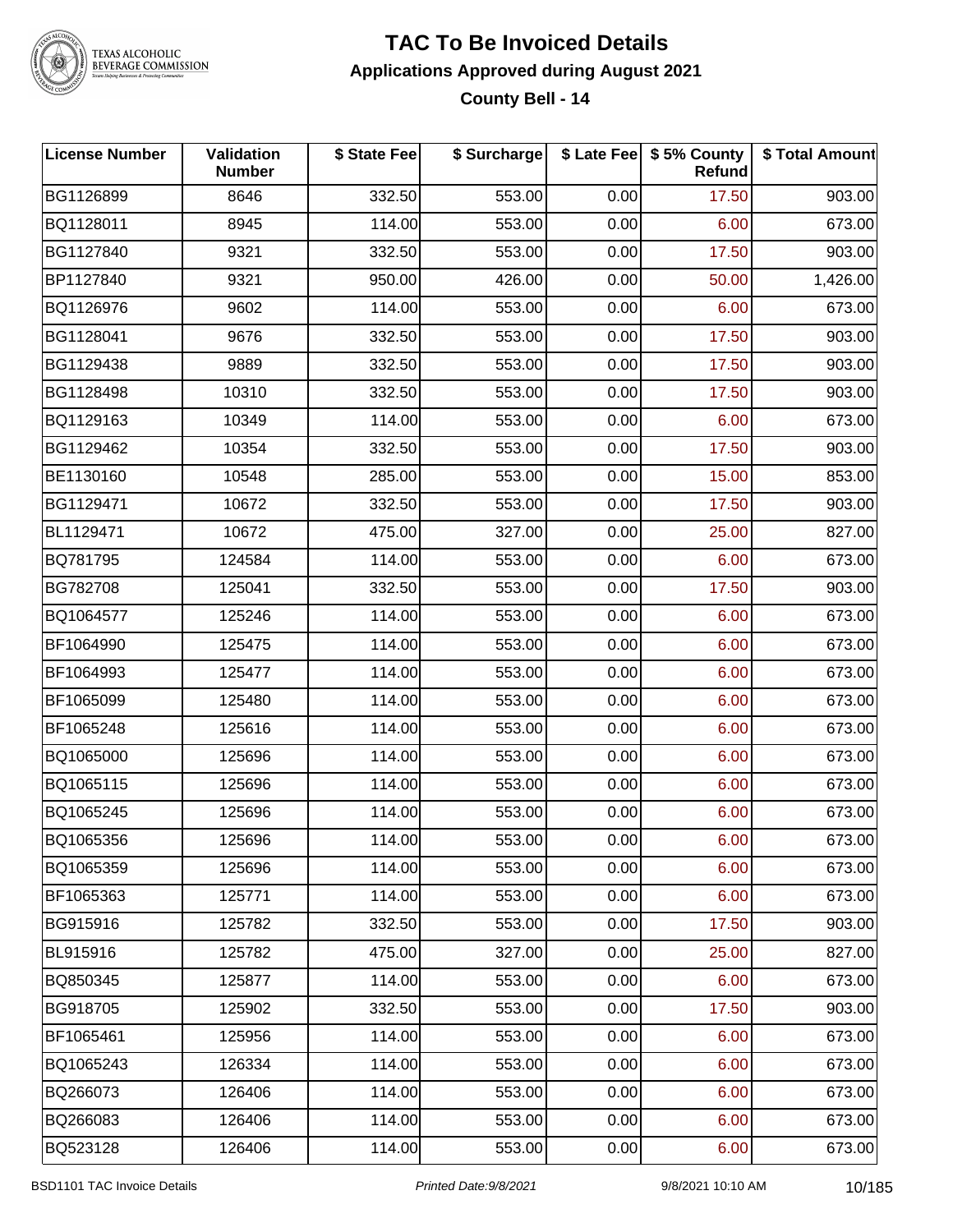| ∣License Number | Validation<br><b>Number</b> | \$ State Fee | \$ Surcharge |       | \$ Late Fee   \$5% County  <br>Refundl | \$ Total Amount |
|-----------------|-----------------------------|--------------|--------------|-------|----------------------------------------|-----------------|
| BQ575946        | 126406                      | 114.00       | 553.00       | 0.001 | 6.00                                   | 673.00          |
| BQ575949        | 126406                      | 114.00       | 553.00       | 0.00  | 6.00                                   | 673.00          |
| <b>BE477681</b> | 127483                      | 285.00       | 553.00       | 0.00  | 15.00                                  | 853.00          |
|                 | Total                       | 8,417.00     | 20,435.00    | 0.00  | 443.00                                 | 29,295.00       |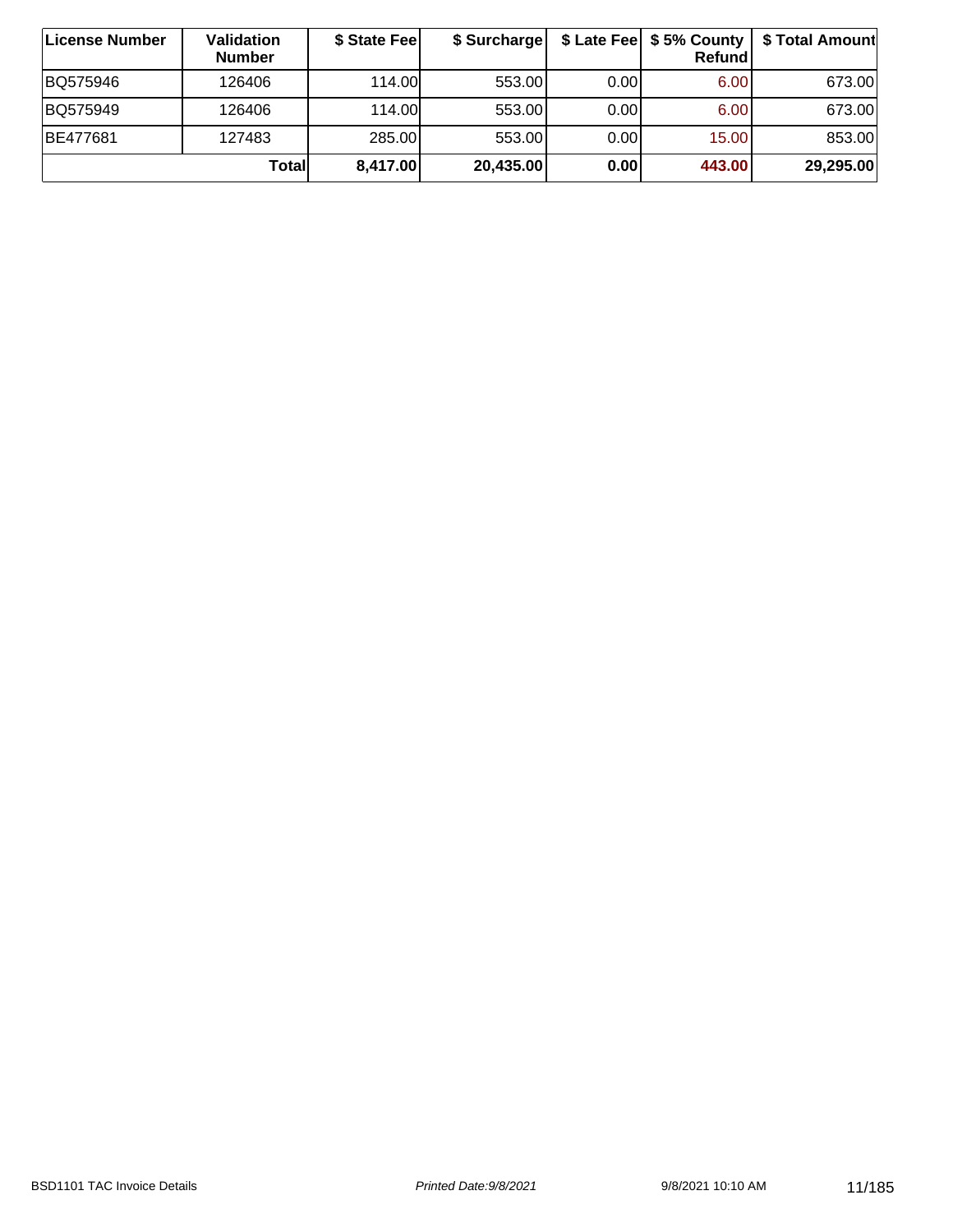

#### **TAC To Be Invoiced Details Applications Approved during August 2021 County Bexar - 15**

| <b>License Number</b> | Validation<br><b>Number</b> | \$ State Fee | \$ Surcharge |      | \$ Late Fee \$ 5% County<br>Refund | \$ Total Amount |
|-----------------------|-----------------------------|--------------|--------------|------|------------------------------------|-----------------|
| BG1127209             | 8727                        | 1,900.00     | 553.00       | 0.00 | 100.00                             | 2,553.00        |
| BG1126930             | 8909                        | 1,900.00     | 553.00       | 0.00 | 100.00                             | 2,553.00        |
| BG1127612             | 9308                        | 1,900.00     | 553.00       | 0.00 | 100.00                             | 2,553.00        |
| BG1127104             | 9319                        | 1,900.00     | 553.00       | 0.00 | 100.00                             | 2,553.00        |
| BQ1127026             | 9383                        | 114.00       | 553.00       | 0.00 | 6.00                               | 673.00          |
| BG1126961             | 9420                        | 1,900.00     | 553.00       | 0.00 | 100.00                             | 2,553.00        |
| BG1127795             | 9478                        | 1,900.00     | 553.00       | 0.00 | 100.00                             | 2,553.00        |
| BG1126977             | 9565                        | 1,900.00     | 553.00       | 0.00 | 100.00                             | 2,553.00        |
| BQ1126933             | 9638                        | 114.00       | 553.00       | 0.00 | 6.00                               | 673.00          |
| BQ1127225             | 9655                        | 114.00       | 553.00       | 0.00 | 6.00                               | 673.00          |
| BG1127094             | 9725                        | 1,900.00     | 553.00       | 0.00 | 100.00                             | 2,553.00        |
| BP1127094             | 9725                        | 950.00       | 426.00       | 0.00 | 50.00                              | 1,426.00        |
| BQ1127346             | 9797                        | 114.00       | 553.00       | 0.00 | 6.00                               | 673.00          |
| BG1127794             | 9811                        | 1,900.00     | 553.00       | 0.00 | 100.00                             | 2,553.00        |
| BQ1127341             | 9824                        | 114.00       | 553.00       | 0.00 | 6.00                               | 673.00          |
| BG1129134             | 9903                        | 1,900.00     | 553.00       | 0.00 | 100.00                             | 2,553.00        |
| BG1129161             | 9928                        | 1,900.00     | 553.00       | 0.00 | 100.00                             | 2,553.00        |
| BG1127379             | 9982                        | 1,900.00     | 553.00       | 0.00 | 100.00                             | 2,553.00        |
| BG1127834             | 10030                       | 1,900.00     | 553.00       | 0.00 | 100.00                             | 2,553.00        |
| BQ1128733             | 10322                       | 114.00       | 553.00       | 0.00 | 6.00                               | 673.00          |
| BQ1127524             | 10323                       | 114.00       | 553.00       | 0.00 | 6.00                               | 673.00          |
| BG1128271             | 10368                       | 1,900.00     | 553.00       | 0.00 | 100.00                             | 2,553.00        |
| BQ1128108             | 10435                       | 114.00       | 553.00       | 0.00 | 6.00                               | 673.00          |
| BG1129162             | 10624                       | 1,900.00     | 553.00       | 0.00 | 100.00                             | 2,553.00        |
| BQ913625              | 121489                      | 114.00       | 553.00       | 0.00 | 6.00                               | 673.00          |
| BQ915033              | 122852                      | 114.00       | 553.00       | 0.00 | 6.00                               | 673.00          |
| BQ987768              | 122852                      | 114.00       | 553.00       | 0.00 | 6.00                               | 673.00          |
| BQ276825              | 123666                      | 114.00       | 553.00       | 0.00 | 6.00                               | 673.00          |
| BG1063704             | 124045                      | 1,425.00     | 553.00       | 0.00 | 75.00                              | 2,053.00        |
| BG1061232             | 124211                      | 1,425.00     | 553.00       | 0.00 | 75.00                              | 2,053.00        |
| BL1061232             | 124211                      | 475.00       | 327.00       | 0.00 | 25.00                              | 827.00          |
| BQ917424              | 124240                      | 114.00       | 553.00       | 0.00 | 6.00                               | 673.00          |
| BQ990668              | 124263                      | 114.00       | 553.00       | 0.00 | 6.00                               | 673.00          |
| BQ1063695             | 124263                      | 114.00       | 553.00       | 0.00 | 6.00                               | 673.00          |
| BQ1063887             | 124301                      | 114.00       | 553.00       | 0.00 | 6.00                               | 673.00          |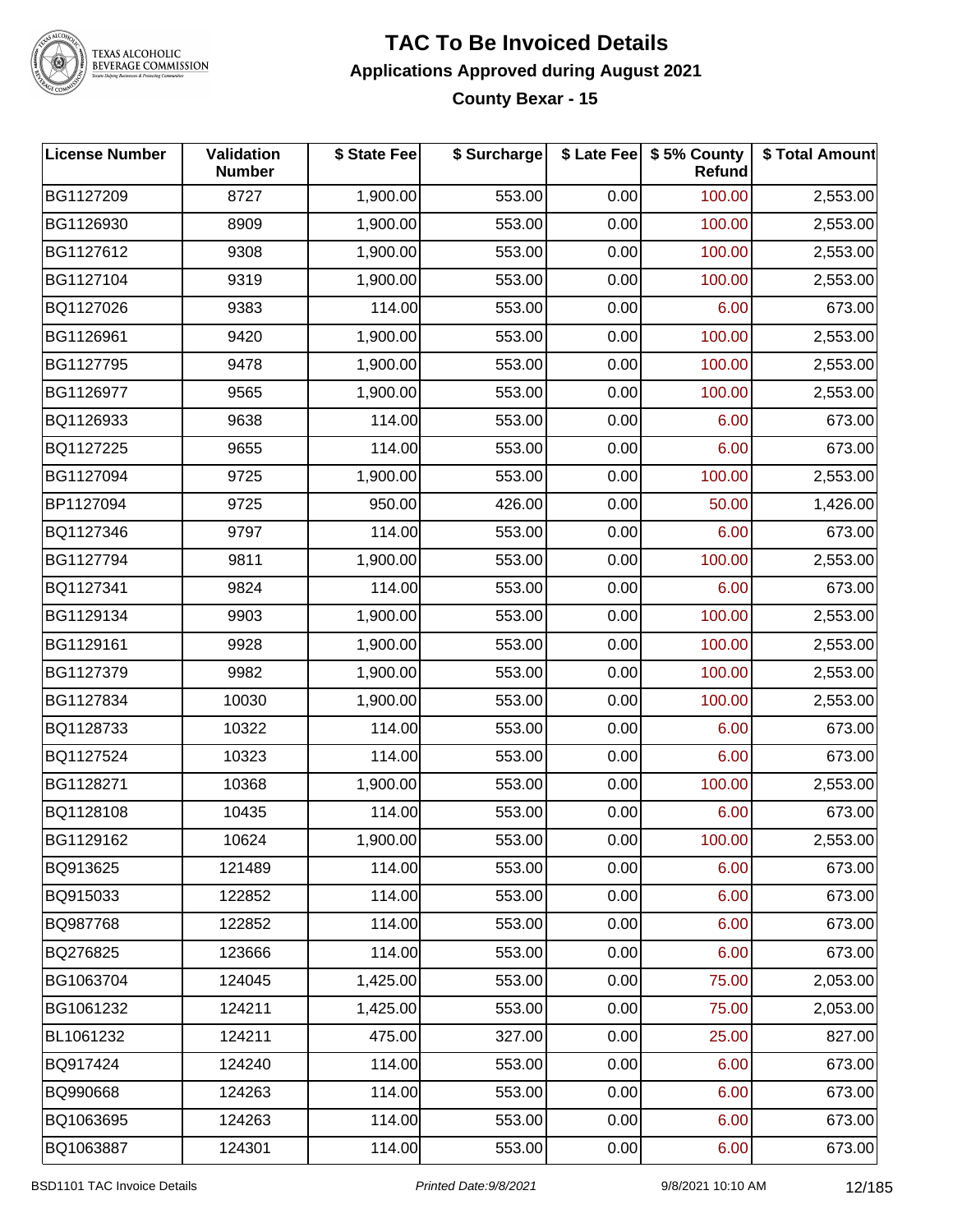| <b>License Number</b> | Validation<br><b>Number</b> | \$ State Fee | \$ Surcharge |        | \$ Late Fee   \$5% County<br>Refund | \$ Total Amount |
|-----------------------|-----------------------------|--------------|--------------|--------|-------------------------------------|-----------------|
| BQ990181              | 124354                      | 114.00       | 553.00       | 0.00   | 6.00                                | 673.00          |
| BQ1063424             | 124369                      | 114.00       | 553.00       | 0.00   | 6.00                                | 673.00          |
| BQ1063426             | 124369                      | 114.00       | 553.00       | 0.00   | 6.00                                | 673.00          |
| BG780167              | 124441                      | 1,425.00     | 553.00       | 0.00   | 75.00                               | 2,053.00        |
| BF991066              | 124555                      | 114.00       | 553.00       | 0.00   | 6.00                                | 673.00          |
| BQ1064105             | 124626                      | 114.00       | 553.00       | 0.00   | 6.00                                | 673.00          |
| BQ847252              | 124730                      | 114.00       | 553.00       | 0.00   | 6.00                                | 673.00          |
| BQ848297              | 124732                      | 114.00       | 553.00       | 0.00   | 6.00                                | 673.00          |
| BF917963              | 124762                      | 114.00       | 553.00       | 0.00   | 6.00                                | 673.00          |
| BF918109              | 124772                      | 114.00       | 553.00       | 0.00   | 6.00                                | 673.00          |
| BQ917423              | 124777                      | 114.00       | 553.00       | 0.00   | 6.00                                | 673.00          |
| BG846293              | 124787                      | 1,425.00     | 553.00       | 100.00 | 75.00                               | 2,153.00        |
| BQ1063473             | 124852                      | 114.00       | 553.00       | 0.00   | 6.00                                | 673.00          |
| BQ849534              | 124887                      | 114.00       | 553.00       | 0.00   | 6.00                                | 673.00          |
| BF918254              | 125268                      | 114.00       | 553.00       | 0.00   | 6.00                                | 673.00          |
| BQ783357              | 125299                      | 114.00       | 553.00       | 0.00   | 6.00                                | 673.00          |
| BG783048              | 125439                      | 1,425.00     | 553.00       | 0.00   | 75.00                               | 2,053.00        |
| BQ992055              | 125444                      | 114.00       | 553.00       | 0.00   | 6.00                                | 673.00          |
| BQ1065317             | 125504                      | 114.00       | 553.00       | 0.00   | 6.00                                | 673.00          |
| BQ990516              | 125521                      | 114.00       | 553.00       | 0.00   | 6.00                                | 673.00          |
| BF1063088             | 125611                      | 114.00       | 553.00       | 0.00   | 6.00                                | 673.00          |
| BF990453              | 125785                      | 114.00       | 553.00       | 0.00   | 6.00                                | 673.00          |
| BG918366              | 125864                      | 1,425.00     | 553.00       | 0.00   | 75.00                               | 2,053.00        |
| BQ992007              | 125877                      | 114.00       | 553.00       | 0.00   | 6.00                                | 673.00          |
| BQ992821              | 125877                      | 114.00       | 553.00       | 0.00   | 6.00                                | 673.00          |
| BG25819               | 125892                      | 1,425.00     | 553.00       | 0.00   | 75.00                               | 2,053.00        |
| BQ992938              | 125894                      | 114.00       | 553.00       | 0.00   | 6.00                                | 673.00          |
| BF1063071             | 126029                      | 114.00       | 553.00       | 0.00   | 6.00                                | 673.00          |
| BF1063196             | 126039                      | 114.00       | 553.00       | 0.00   | 6.00                                | 673.00          |
| BG992360              | 126154                      | 1,425.00     | 553.00       | 0.00   | 75.00                               | 2,053.00        |
| BG992706              | 126304                      | 1,425.00     | 553.00       | 0.00   | 75.00                               | 2,053.00        |
| BQ237137              | 126406                      | 114.00       | 553.00       | 0.00   | 6.00                                | 673.00          |
| BQ249283              | 126406                      | 114.00       | 553.00       | 0.00   | 6.00                                | 673.00          |
| BQ249284              | 126406                      | 114.00       | 553.00       | 0.00   | 6.00                                | 673.00          |
| BQ258617              | 126406                      | 114.00       | 553.00       | 0.00   | 6.00                                | 673.00          |
| BQ261177              | 126406                      | 114.00       | 553.00       | 0.00   | 6.00                                | 673.00          |
| BQ264280              | 126406                      | 114.00       | 553.00       | 0.00   | 6.00                                | 673.00          |
| BQ266462              | 126406                      | 114.00       | 553.00       | 0.00   | 6.00                                | 673.00          |
| BQ571077              | 126406                      | 114.00       | 553.00       | 0.00   | 6.00                                | 673.00          |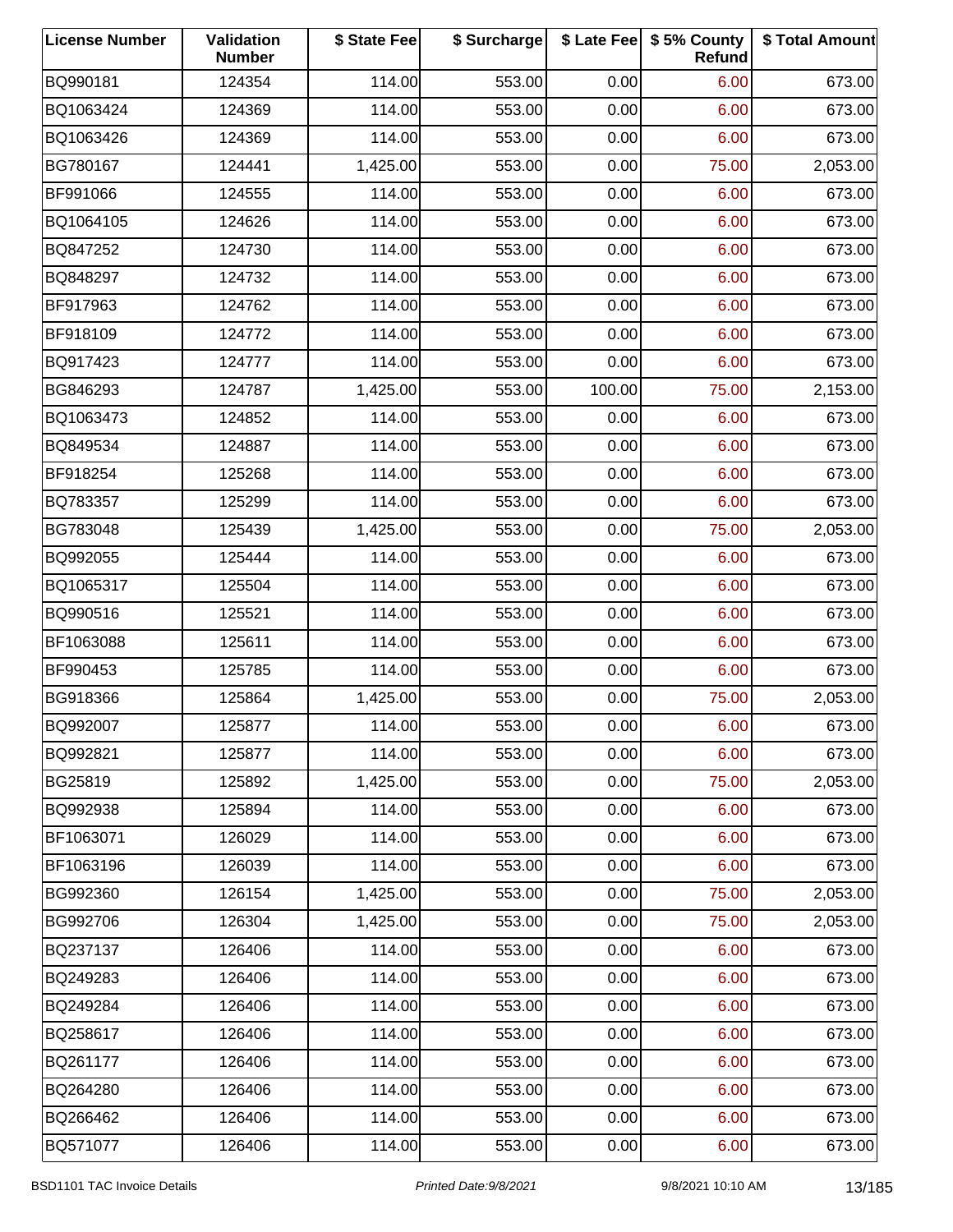| <b>License Number</b> | Validation<br><b>Number</b> | \$ State Fee | \$ Surcharge |        | \$ Late Fee   \$5% County<br>Refund | \$ Total Amount |
|-----------------------|-----------------------------|--------------|--------------|--------|-------------------------------------|-----------------|
| BQ611833              | 126406                      | 114.00       | 553.00       | 0.00   | 6.00                                | 673.00          |
| BQ612217              | 126406                      | 114.00       | 553.00       | 0.00   | 6.00                                | 673.00          |
| BQ656638              | 126406                      | 114.00       | 553.00       | 0.00   | 6.00                                | 673.00          |
| BQ755459              | 126406                      | 114.00       | 553.00       | 0.00   | 6.00                                | 673.00          |
| BQ783958              | 126420                      | 114.00       | 553.00       | 0.00   | 6.00                                | 673.00          |
| BG918895              | 126441                      | 1,425.00     | 553.00       | 0.00   | 75.00                               | 2,053.00        |
| BF1065441             | 126628                      | 114.00       | 553.00       | 0.00   | 6.00                                | 673.00          |
| BQ1063998             | 126798                      | 114.00       | 553.00       | 0.00   | 6.00                                | 673.00          |
| BG783890              | 127400                      | 1,425.00     | 553.00       | 0.00   | 75.00                               | 2,053.00        |
| BG1064696             | 127538                      | 1,425.00     | 553.00       | 100.00 | 75.00                               | 2,153.00        |
| BQ1060021             | 514870                      | 114.00       | 553.00       | 0.00   | 6.00                                | 673.00          |
| BQ1061275             | 514871                      | 114.00       | 553.00       | 0.00   | 6.00                                | 673.00          |
| BG914904              | 514969                      | 1,425.00     | 553.00       | 0.00   | 75.00                               | 2,053.00        |
| BG918755              | 515331                      | 1,425.00     | 553.00       | 0.00   | 75.00                               | 2,053.00        |
| BQ991192              | 515899                      | 114.00       | 553.00       | 0.00   | 6.00                                | 673.00          |
| BG989605              | 515902                      | 1,425.00     | 553.00       | 0.00   | 75.00                               | 2,053.00        |
| BQ1063233             | 515904                      | 114.00       | 553.00       | 0.00   | 6.00                                | 673.00          |
| BG1061365             | 515971                      | 1,425.00     | 553.00       | 0.00   | 75.00                               | 2,053.00        |
| BG780995              | 516200                      | 1,425.00     | 553.00       | 100.00 | 75.00                               | 2,153.00        |
| BF991182              | 516418                      | 114.00       | 553.00       | 0.00   | 6.00                                | 673.00          |
| BE1064814             | 517161                      | 1,425.00     | 553.00       | 0.00   | 75.00                               | 2,053.00        |
| BQ992652              | 517303                      | 114.00       | 553.00       | 0.00   | 6.00                                | 673.00          |
| BG982909              | 517526                      | 1,425.00     | 553.00       | 0.00   | 75.00                               | 2,053.00        |
|                       | <b>Total</b>                | 63,954.00    | 53,288.00    | 300.00 | 3,366.00                            | 120,908.00      |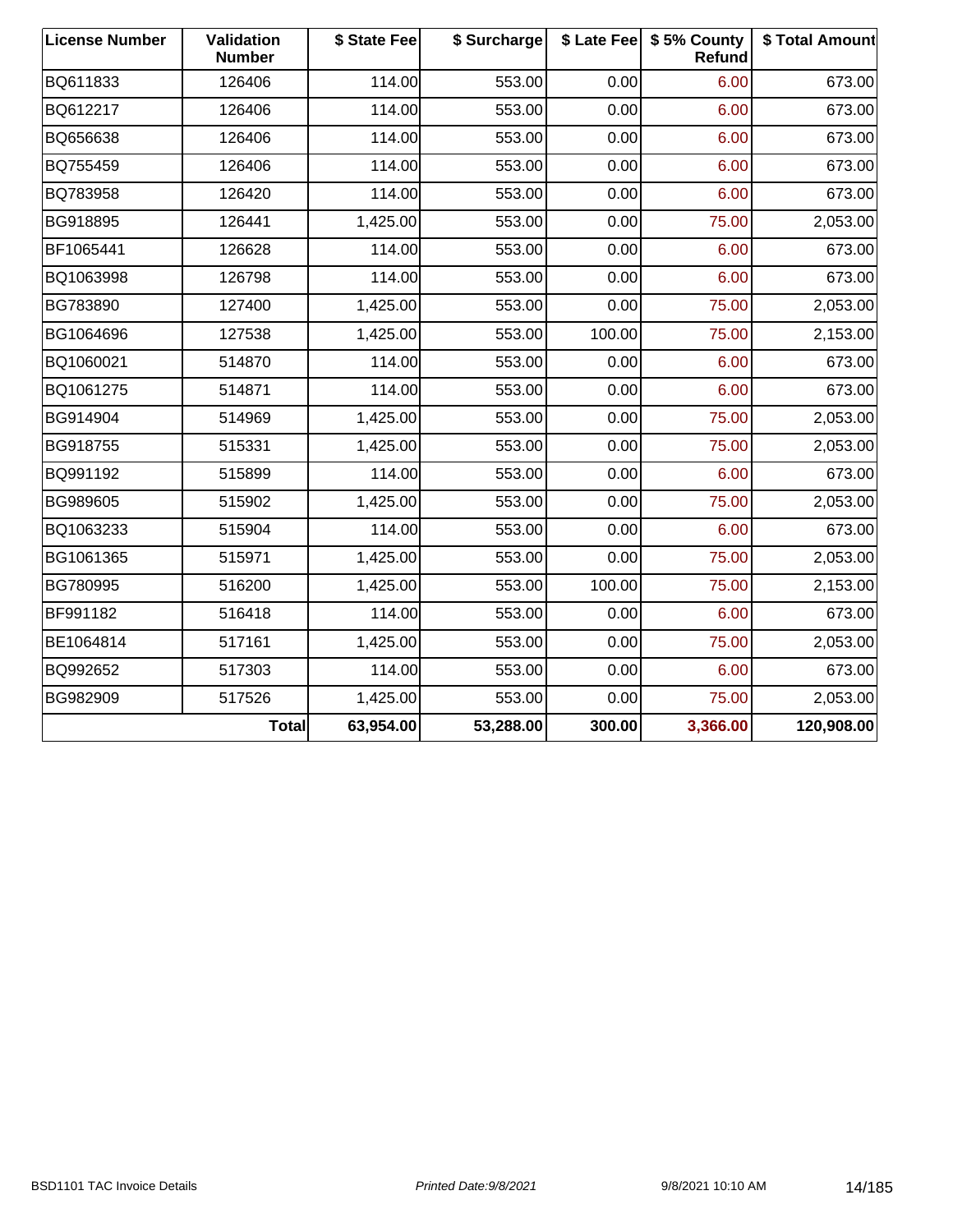

**County Blanco - 16**

| License Number | <b>Validation</b><br><b>Number</b> | \$ State Feel |        |       | Refundl | \$ Surcharge   \$ Late Fee   \$5% County   \$ Total Amount |
|----------------|------------------------------------|---------------|--------|-------|---------|------------------------------------------------------------|
| BG1127891      | 9810                               | 332.50        | 553.00 | 0.00  | 17.50   | 903.00                                                     |
|                | Totall                             | 332.50        | 553.00 | 0.001 | 17.50   | 903.00                                                     |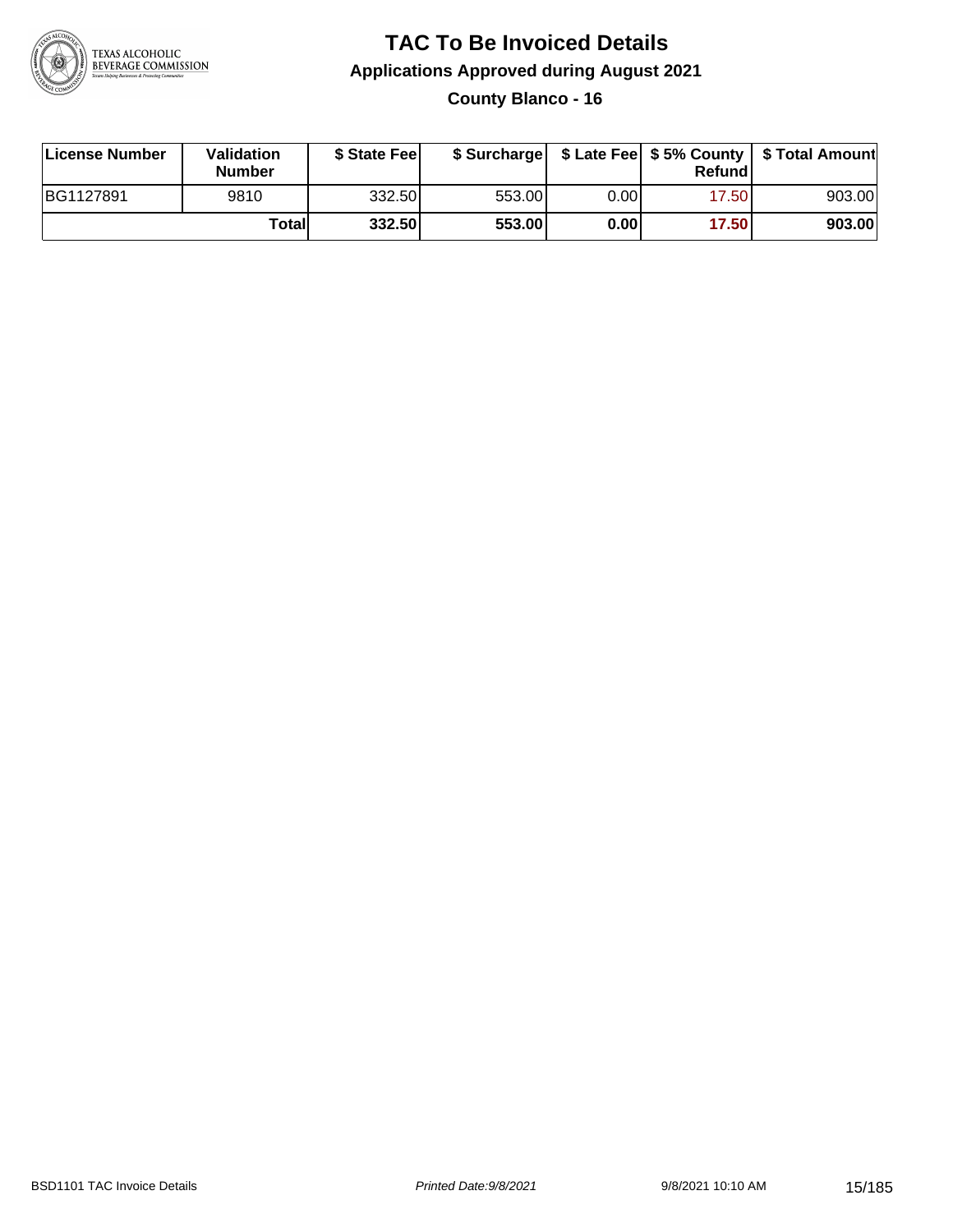

### **TAC To Be Invoiced Details Applications Approved during August 2021 County Bosque - 18**

| License Number | Validation<br><b>Number</b> | \$ State Feel |        |      | Refund | \$ Surcharge   \$ Late Fee   \$5% County   \$ Total Amount |
|----------------|-----------------------------|---------------|--------|------|--------|------------------------------------------------------------|
| BQ1129550      | 9965                        | 114.00L       | 553.00 | 0.00 | 6.00   | 673.00                                                     |
|                | Totall                      | <b>114.00</b> | 553.00 | 0.00 | 6.00   | 673.00                                                     |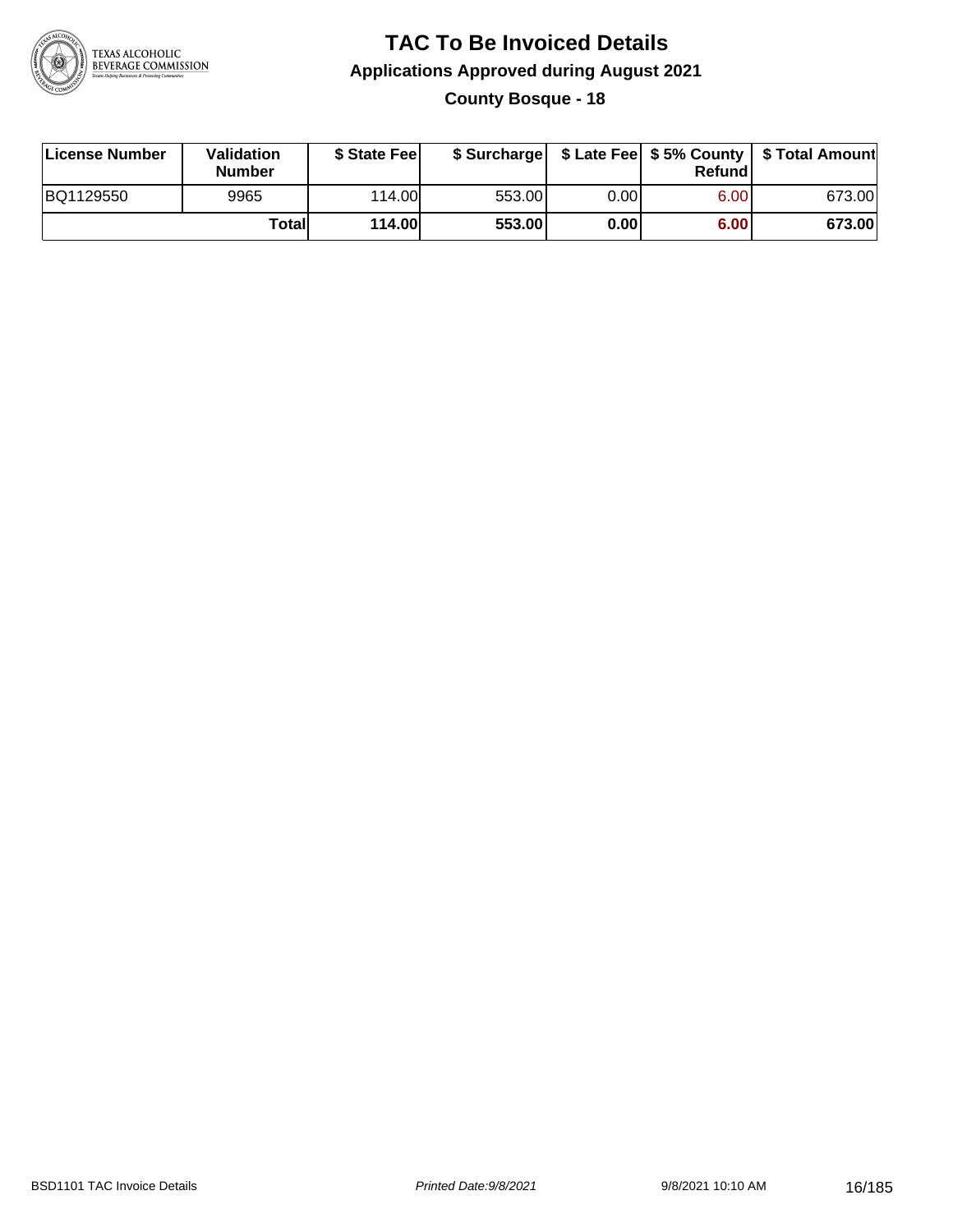

### **TAC To Be Invoiced Details Applications Approved during August 2021 County Bowie - 19**

| License Number  | Validation<br><b>Number</b> | \$ State Fee | \$ Surcharge |      | $$$ Late Fee $$5%$ County<br><b>Refund</b> | \$ Total Amount |
|-----------------|-----------------------------|--------------|--------------|------|--------------------------------------------|-----------------|
| <b>BF991801</b> | 124611                      | 114.00L      | 553.00       | 0.00 | 6.00                                       | 673.00          |
| BF992026        | 124959                      | 114.00L      | 553.00       | 0.00 | 6.00                                       | 673.00          |
| BQ917740        | 125137                      | 114.00L      | 553.00       | 0.00 | 6.00                                       | 673.00          |
|                 | Totall                      | 342.00       | 1,659.00     | 0.00 | 18.00                                      | 2,019.00        |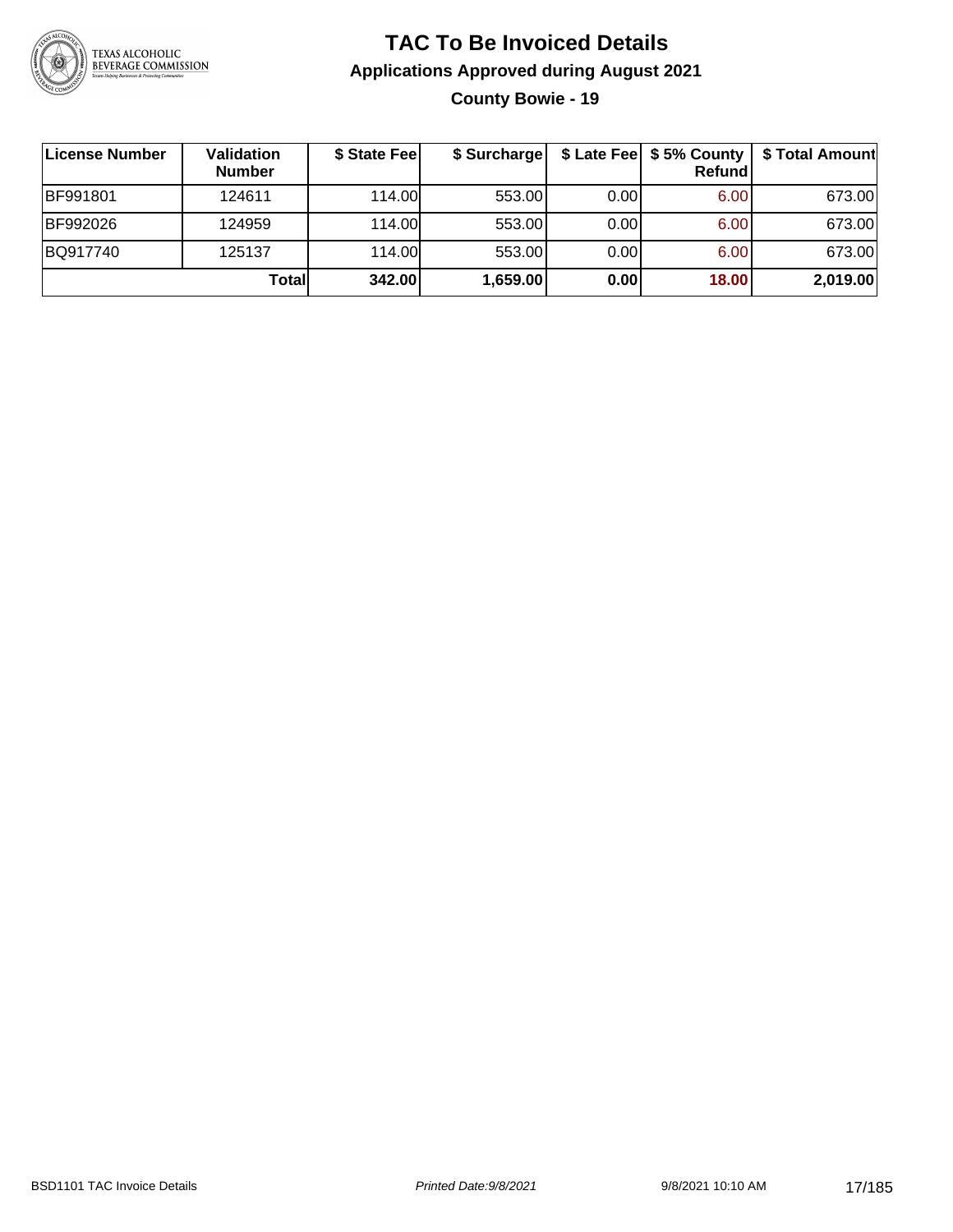

#### **TAC To Be Invoiced Details Applications Approved during August 2021 County Brazoria - 20**

| <b>License Number</b> | <b>Validation</b><br><b>Number</b> | \$ State Fee | \$ Surcharge |      | \$ Late Fee   \$5% County<br><b>Refund</b> | \$ Total Amount |
|-----------------------|------------------------------------|--------------|--------------|------|--------------------------------------------|-----------------|
| BG1127031             | 9300                               | 332.50       | 553.00       | 0.00 | 17.50                                      | 903.00          |
| BQ1127557             | 9456                               | 114.00       | 553.00       | 0.00 | 6.00                                       | 673.00          |
| BE1126804             | 9693                               | 285.00       | 553.00       | 0.00 | 15.00                                      | 853.00          |
| BG1129499             | 9729                               | 332.50       | 553.00       | 0.00 | 17.50                                      | 903.00          |
| BF1129510             | 10043                              | 114.00       | 553.00       | 0.00 | 6.00                                       | 673.00          |
| BF1129525             | 10127                              | 114.00       | 553.00       | 0.00 | 6.00                                       | 673.00          |
| BE1065583             | 10165                              | 285.00       | 553.00       | 0.00 | 15.00                                      | 853.00          |
| BQ1130172             | 10219                              | 114.00       | 553.00       | 0.00 | 6.00                                       | 673.00          |
| BQ991579              | 124799                             | 114.00       | 553.00       | 0.00 | 6.00                                       | 673.00          |
| BG916820              | 124923                             | 332.50       | 553.00       | 0.00 | 17.50                                      | 903.00          |
| BF991660              | 124940                             | 114.00       | 553.00       | 0.00 | 6.00                                       | 673.00          |
| BE782024              | 125634                             | 285.00       | 553.00       | 0.00 | 15.00                                      | 853.00          |
| BQ1064781             | 125877                             | 114.00       | 553.00       | 0.00 | 6.00                                       | 673.00          |
| BQ918513              | 125893                             | 114.00       | 553.00       | 0.00 | 6.00                                       | 673.00          |
| BG1065547             | 125922                             | 332.50       | 553.00       | 0.00 | 17.50                                      | 903.00          |
| BQ682553              | 126406                             | 114.00       | 553.00       | 0.00 | 6.00                                       | 673.00          |
| BQ1129178             | 516045                             | 114.00       | 553.00       | 0.00 | 6.00                                       | 673.00          |
|                       | <b>Total</b>                       | 3,325.00     | 9,401.00     | 0.00 | 175.00                                     | 12,901.00       |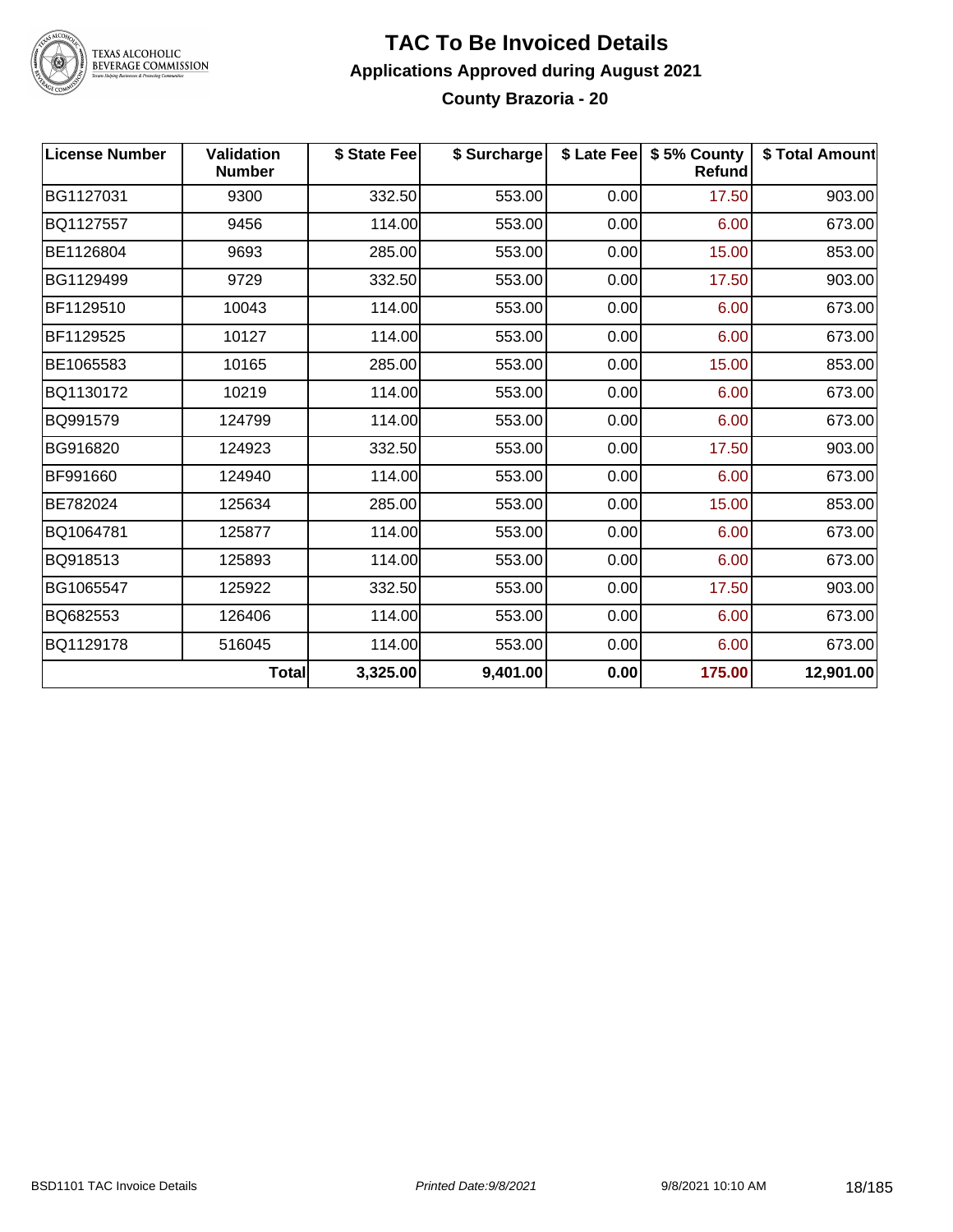

#### **TAC To Be Invoiced Details Applications Approved during August 2021 County Brazos - 21**

| <b>License Number</b> | <b>Validation</b><br><b>Number</b> | \$ State Fee | \$ Surcharge |      | \$ Late Fee   \$5% County<br>Refund | \$ Total Amount |
|-----------------------|------------------------------------|--------------|--------------|------|-------------------------------------|-----------------|
| BF1126940             | 9640                               | 114.00       | 553.00       | 0.00 | 6.00                                | 673.00          |
| BF1128751             | 9971                               | 114.00       | 553.00       | 0.00 | 6.00                                | 673.00          |
| BG1129758             | 10588                              | 332.50       | 553.00       | 0.00 | 17.50                               | 903.00          |
| BG1063625             | 124417                             | 332.50       | 553.00       | 0.00 | 17.50                               | 903.00          |
| BQ847872              | 124418                             | 114.00       | 553.00       | 0.00 | 6.00                                | 673.00          |
| BQ1064332             | 125099                             | 114.00       | 553.00       | 0.00 | 6.00                                | 673.00          |
| BG1063789             | 125182                             | 332.50       | 553.00       | 0.00 | 17.50                               | 903.00          |
| BQ991681              | 125203                             | 114.00       | 553.00       | 0.00 | 6.00                                | 673.00          |
| BF784260              | 125785                             | 114.00       | 553.00       | 0.00 | 6.00                                | 673.00          |
| BF783904              | 125821                             | 114.00       | 553.00       | 0.00 | 6.00                                | 673.00          |
| BQ849979              | 126701                             | 114.00       | 553.00       | 0.00 | 6.00                                | 673.00          |
| BQ919048              | 127001                             | 114.00       | 553.00       | 0.00 | 6.00                                | 673.00          |
| BG991824              | 127025                             | 332.50       | 553.00       | 0.00 | 17.50                               | 903.00          |
| BG917979              | 127071                             | 332.50       | 553.00       | 0.00 | 17.50                               | 903.00          |
| BP917979              | 127071                             | 950.00       | 426.00       | 0.00 | 50.00                               | 1,426.00        |
| BE1060831             | 515482                             | 285.00       | 553.00       | 0.00 | 15.00                               | 853.00          |
|                       | <b>Total</b>                       | 3,923.50     | 8,721.00     | 0.00 | 206.50                              | 12,851.00       |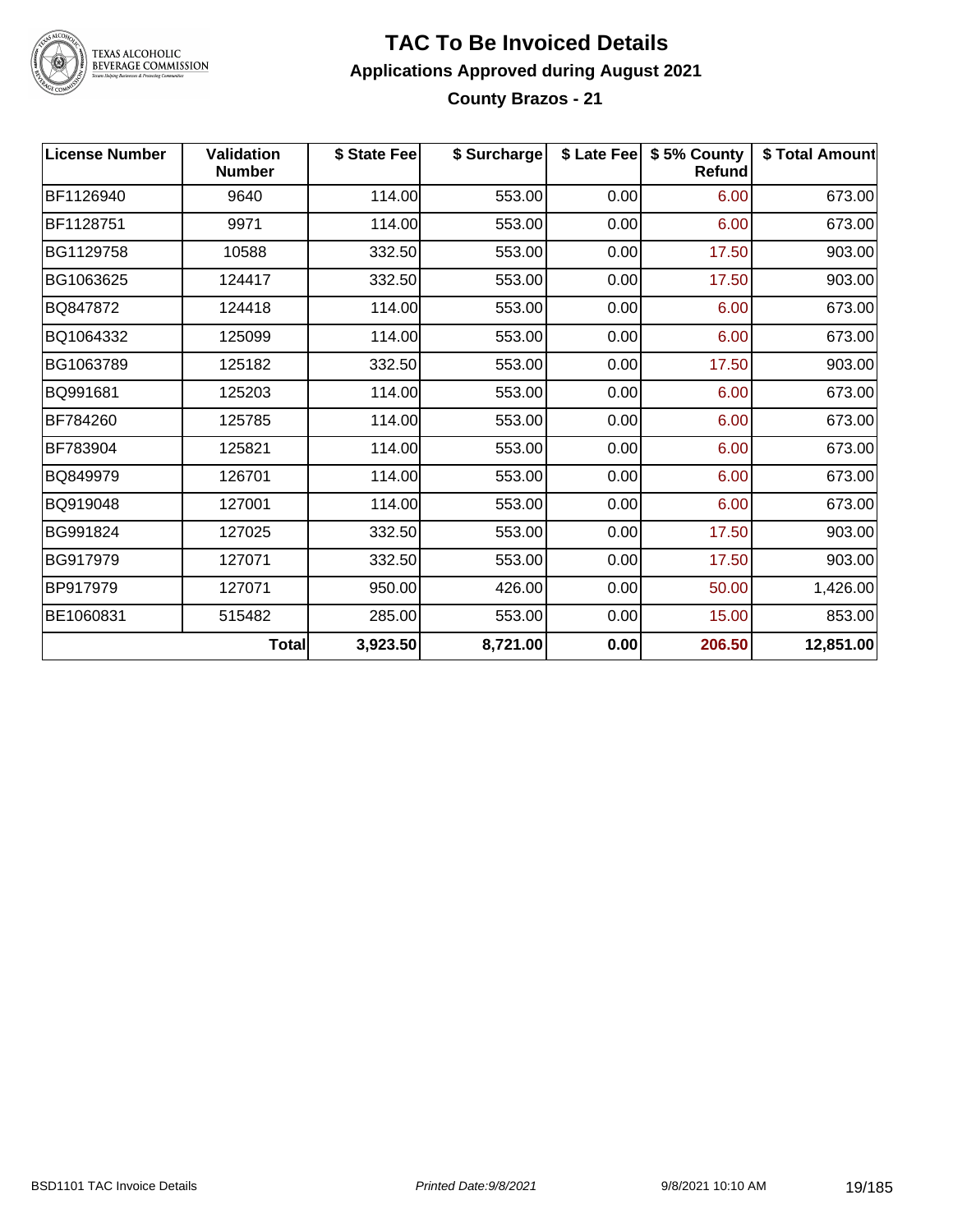

**County Brewster - 22**

| License Number | Validation<br><b>Number</b> | \$ State Fee | \$ Surcharge |      | \$ Late Fee   \$5% County<br><b>Refund</b> | \$ Total Amount |
|----------------|-----------------------------|--------------|--------------|------|--------------------------------------------|-----------------|
| BG1063299      | 124548                      | 332.50       | 553.00       | 0.00 | 17.50                                      | 903.00          |
| BQ918758       | 125625                      | 114.00       | 553.00       | 0.00 | 6.00                                       | 673.00          |
| BG1064256      | 126236                      | 332.50       | 553.00       | 0.00 | 17.50                                      | 903.00          |
| BG1128406      | 516048                      | 332.50       | 553.00       | 0.00 | 17.50                                      | 903.00          |
|                | Total                       | 1,111.50     | 2,212.00     | 0.00 | 58.50                                      | 3,382.00        |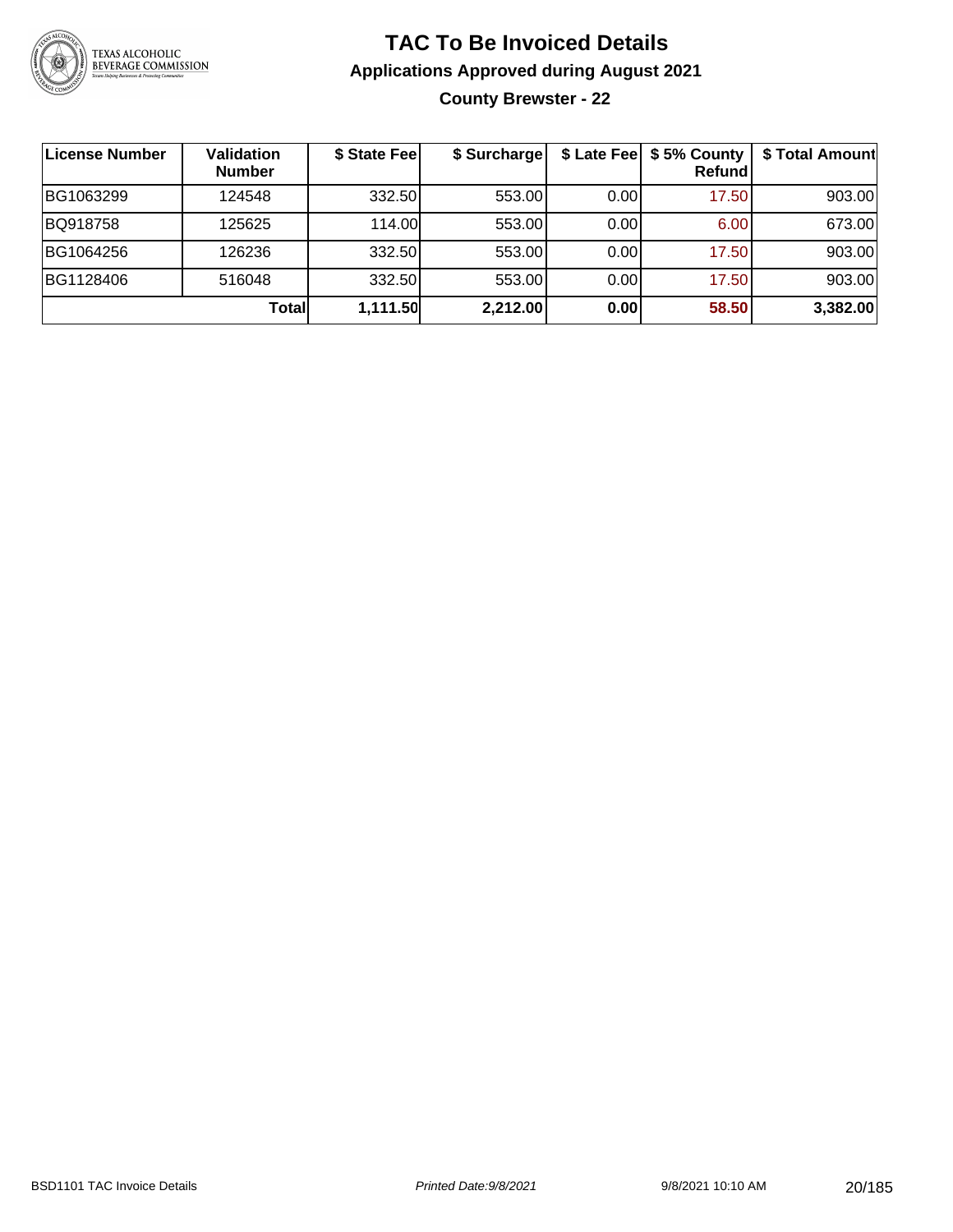

### **TAC To Be Invoiced Details Applications Approved during August 2021 County Brooks - 24**

| ∣License Number | <b>Validation</b><br><b>Number</b> | \$ State Fee | \$ Surcharge |       | $$$ Late Fee $$$ \$ 5% County  <br><b>Refund</b> | \$ Total Amount |
|-----------------|------------------------------------|--------------|--------------|-------|--------------------------------------------------|-----------------|
| BQ849006        | 124932                             | 114.00       | 553.00       | 0.001 | 6.00                                             | 673.00          |
| BQ255872        | 126406                             | 114.00       | 553.00       | 0.001 | 6.00                                             | 673.00          |
| BE208930        | 515303                             | 285.00       | 553.00       | 0.001 | 15.00                                            | 853.00          |
|                 | Totall                             | 513.00       | 1,659.00     | 0.00  | 27.00                                            | 2,199.00        |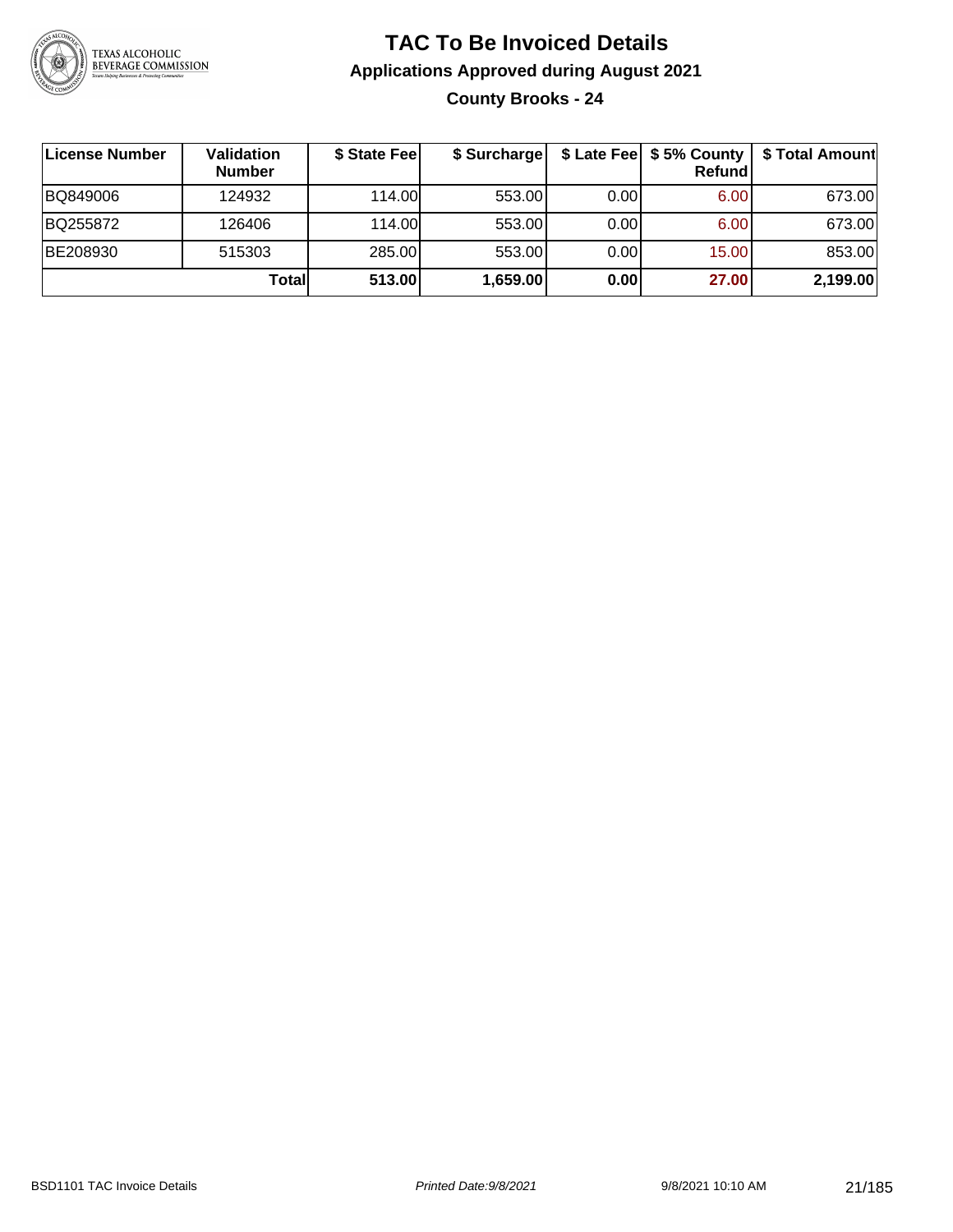

### **TAC To Be Invoiced Details Applications Approved during August 2021 County Brown - 25**

| <b>License Number</b> | <b>Validation</b><br><b>Number</b> | \$ State Fee | \$ Surcharge |      | \$ Late Fee   \$5% County<br><b>Refund</b> | \$ Total Amount |
|-----------------------|------------------------------------|--------------|--------------|------|--------------------------------------------|-----------------|
| BQ1130173             | 10513                              | 114.00       | 553.00       | 0.00 | 6.00                                       | 673.00          |
| BG1130082             | 10728                              | 332.50       | 553.00       | 0.00 | 17.50                                      | 903.00          |
| BQ918283              | 125013                             | 114.00       | 553.00       | 0.00 | 6.00                                       | 673.00          |
| BF300170              | 126332                             | 114.00L      | 553.00       | 0.00 | 6.00                                       | 673.00          |
|                       | Totall                             | 674.50       | 2,212.00     | 0.00 | 35.50                                      | 2,922.00        |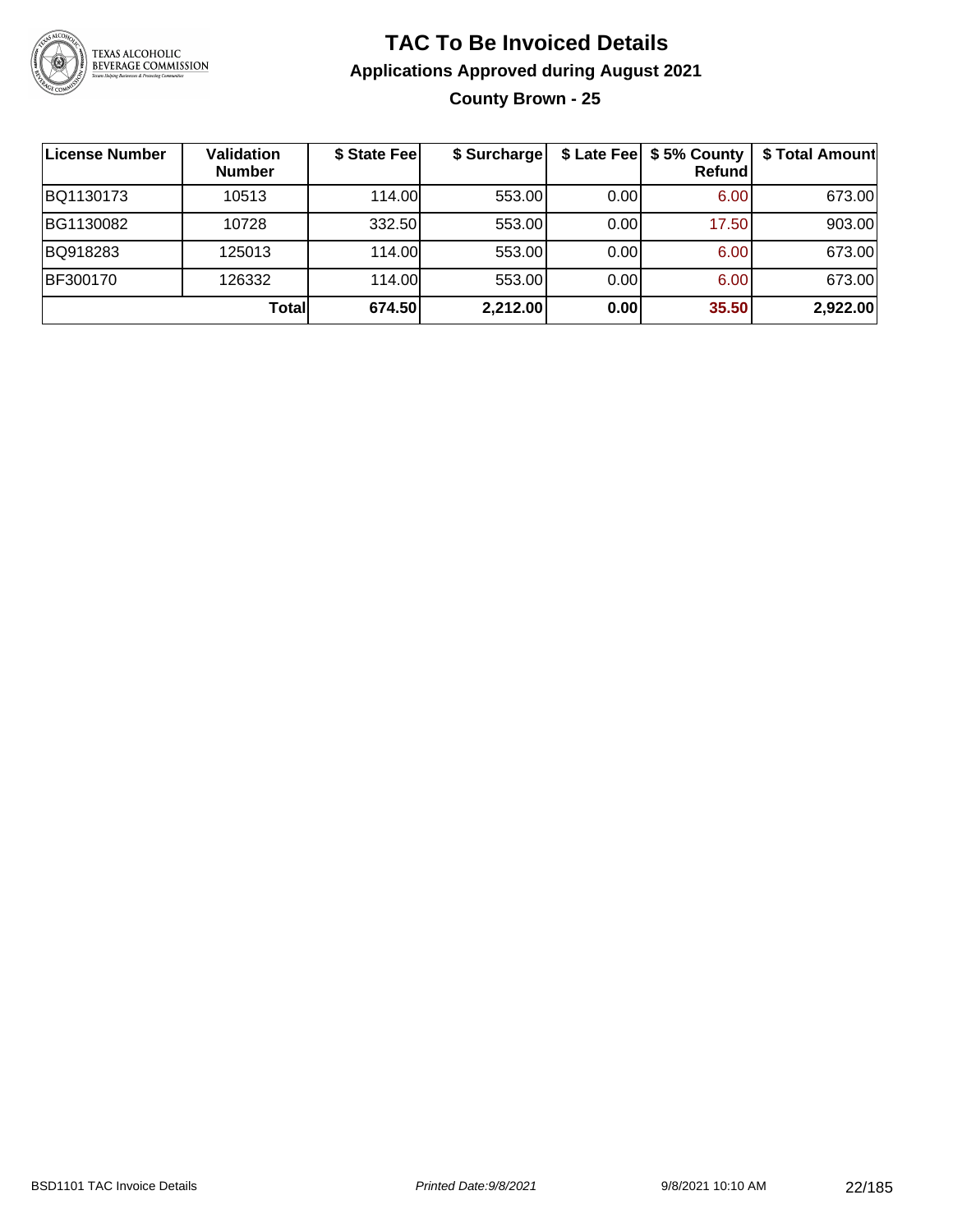

**County Burleson - 26**

| ∣License Number | <b>Validation</b><br><b>Number</b> | \$ State Fee | \$ Surcharge |       | <b>Refund</b> | \$ Late Fee   \$5% County   \$ Total Amount |
|-----------------|------------------------------------|--------------|--------------|-------|---------------|---------------------------------------------|
| BF1128448       | 9373                               | 114.00       | 553.00       | 0.001 | 6.00          | 673.00                                      |
| BG247970        | 517561                             | 332.50       | 553.00       | 0.001 | 17.50         | 903.00                                      |
|                 | Totall                             | 446.50       | 1,106.00     | 0.00  | 23.50         | 1,576.00                                    |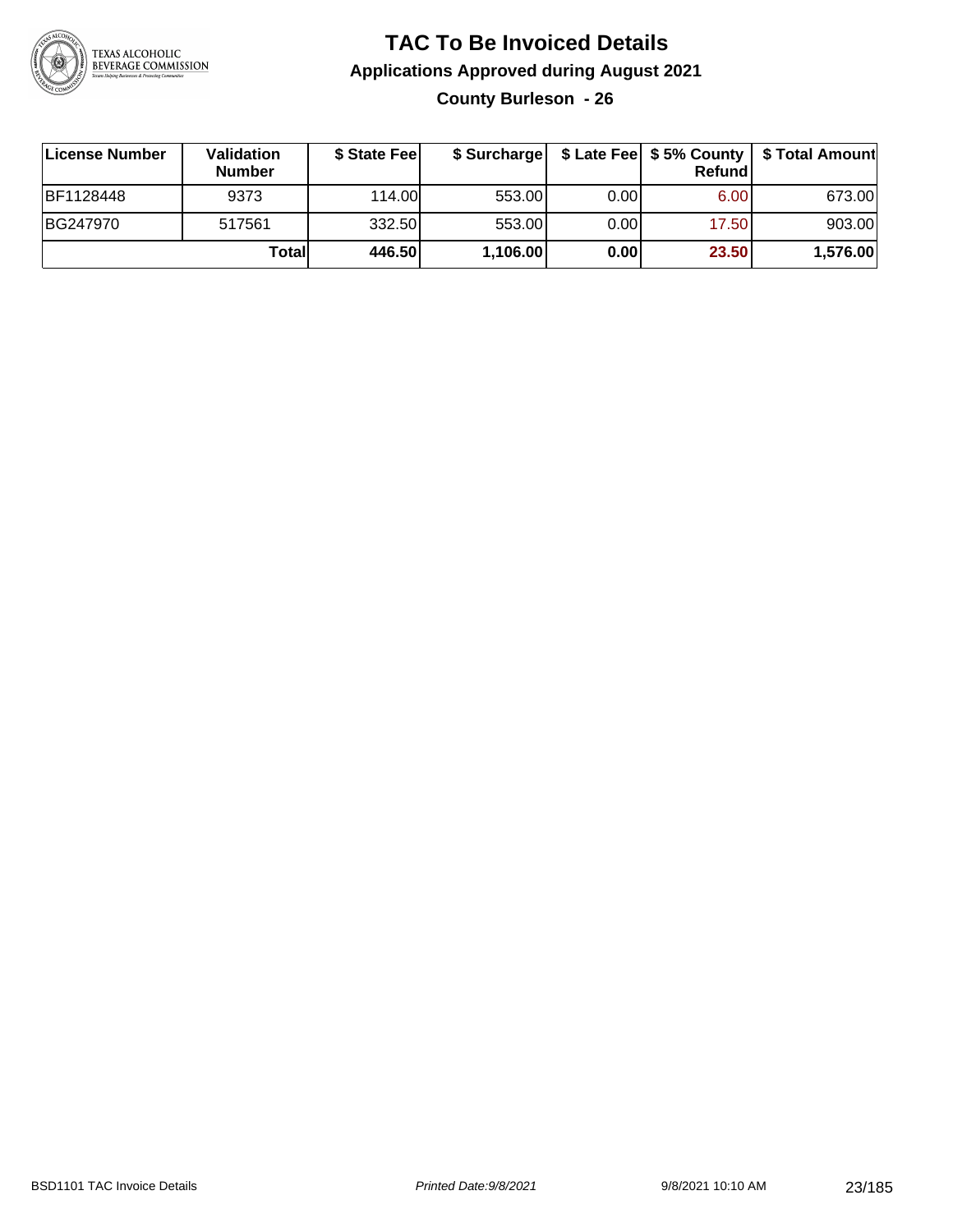

### **TAC To Be Invoiced Details Applications Approved during August 2021 County Burnet - 27**

| <b>License Number</b> | <b>Validation</b><br><b>Number</b> | \$ State Fee | \$ Surcharge | \$ Late Fee | \$5% County<br>Refundl | \$ Total Amount |
|-----------------------|------------------------------------|--------------|--------------|-------------|------------------------|-----------------|
| BQ1126920             | 9388                               | 114.00       | 553.00       | 0.00        | 6.00                   | 673.00          |
| BG1127857             | 9724                               | 332.50       | 553.00       | 0.00        | 17.50                  | 903.00          |
| BQ1127737             | 9812                               | 114.00       | 553.00       | 0.00        | 6.00                   | 673.00          |
| BG1130163             | 10380                              | 332.50       | 553.00       | 0.00        | 17.50                  | 903.00          |
| BF1129938             | 10546                              | 114.00       | 553.00       | 0.00        | 6.00                   | 673.00          |
| BG1062903             | 124042                             | 332.50       | 553.00       | 0.00        | 17.50                  | 903.00          |
| BP1062903             | 124042                             | 950.00       | 426.00       | 0.00        | 50.00                  | 1,426.00        |
| BQ782018              | 125654                             | 114.00       | 553.00       | 0.00        | 6.00                   | 673.00          |
|                       | <b>Total</b>                       | 2,403.50     | 4,297.00     | 0.00        | 126.50                 | 6,827.00        |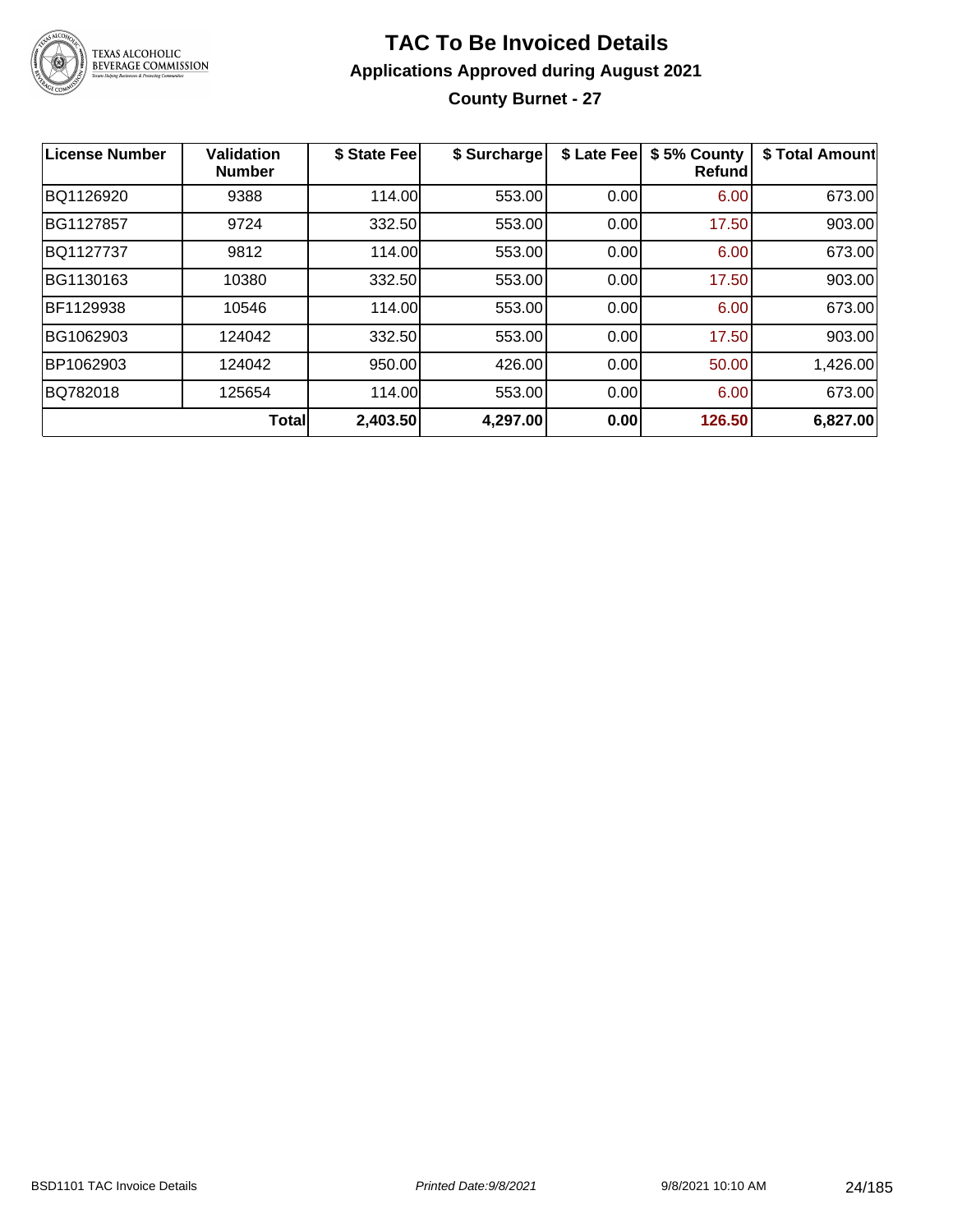

### **TAC To Be Invoiced Details Applications Approved during August 2021 County Caldwell - 28**

| <b>License Number</b> | <b>Validation</b><br><b>Number</b> | \$ State Fee | \$ Surcharge |      | \$ Late Fee   \$5% County<br>Refund | \$ Total Amount |
|-----------------------|------------------------------------|--------------|--------------|------|-------------------------------------|-----------------|
| BQ1129311             | 10222                              | 114.00       | 553.00       | 0.00 | 6.00                                | 673.00          |
| BG1130232             | 10583                              | 332.50       | 553.00       | 0.00 | 17.50                               | 903.00          |
| BG1129950             | 10601                              | 332.50       | 553.00       | 0.00 | 17.50                               | 903.00          |
| BF1129280             | 10622                              | 114.00       | 553.00       | 0.00 | 6.00                                | 673.00          |
| BQ1063514             | 124647                             | 114.00       | 553.00       | 0.00 | 6.00                                | 673.00          |
|                       | Total                              | 1,007.00     | 2,765.00     | 0.00 | 53.00                               | 3,825.00        |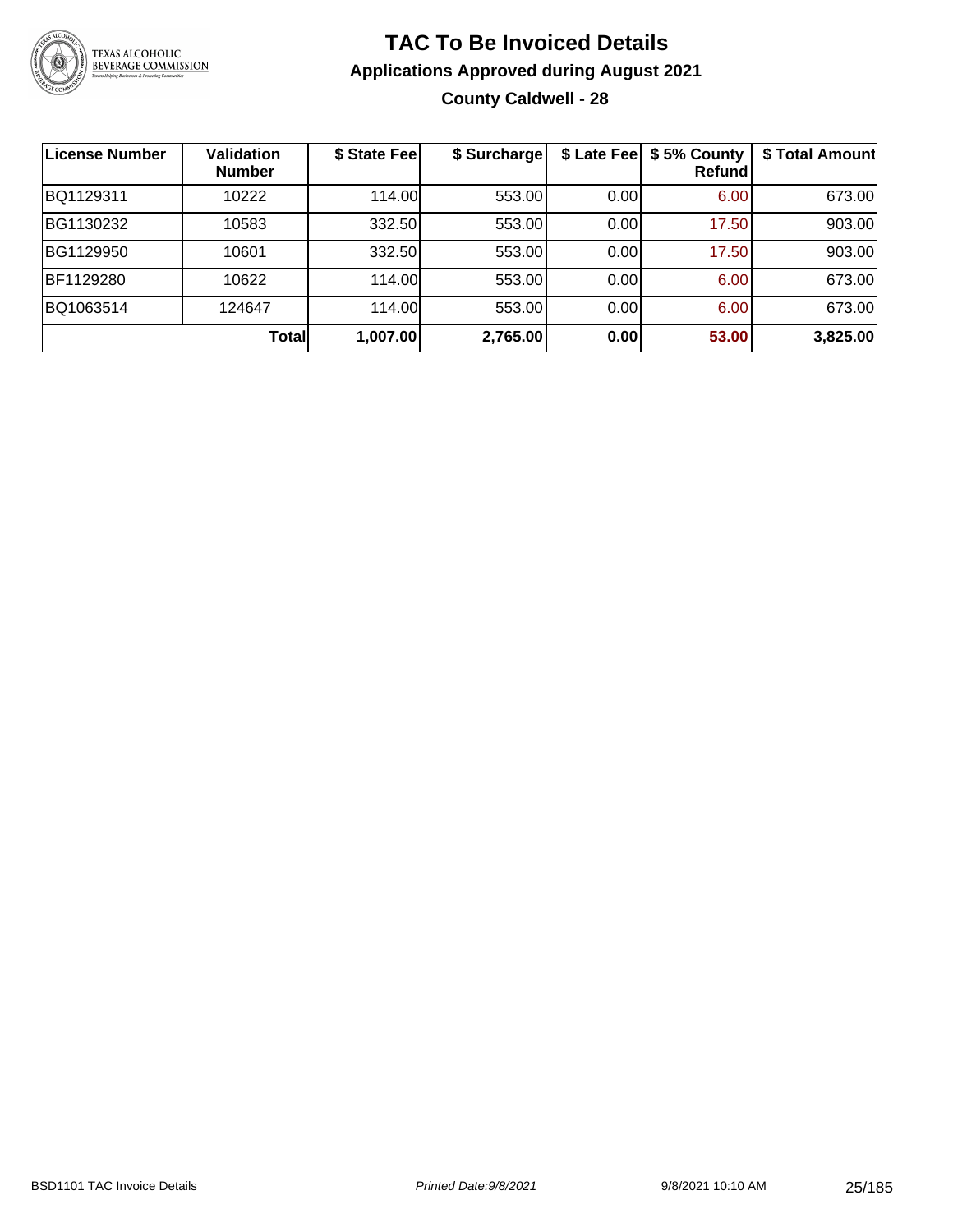

### **TAC To Be Invoiced Details Applications Approved during August 2021 County Callahan - 30**

| License Number | <b>Validation</b><br><b>Number</b> | \$ State Fee |          |      | Refund | \$ Surcharge   \$ Late Fee   \$5% County   \$ Total Amount |
|----------------|------------------------------------|--------------|----------|------|--------|------------------------------------------------------------|
| BF1128309      | 8332                               | 114.00       | 553.00   | 0.00 | 6.00   | 673.00                                                     |
| BF1128413      | 9726                               | 114.00       | 553.00   | 0.00 | 6.00   | 673.00                                                     |
|                | Totall                             | 228.00       | 1,106.00 | 0.00 | 12.00  | 1,346.00                                                   |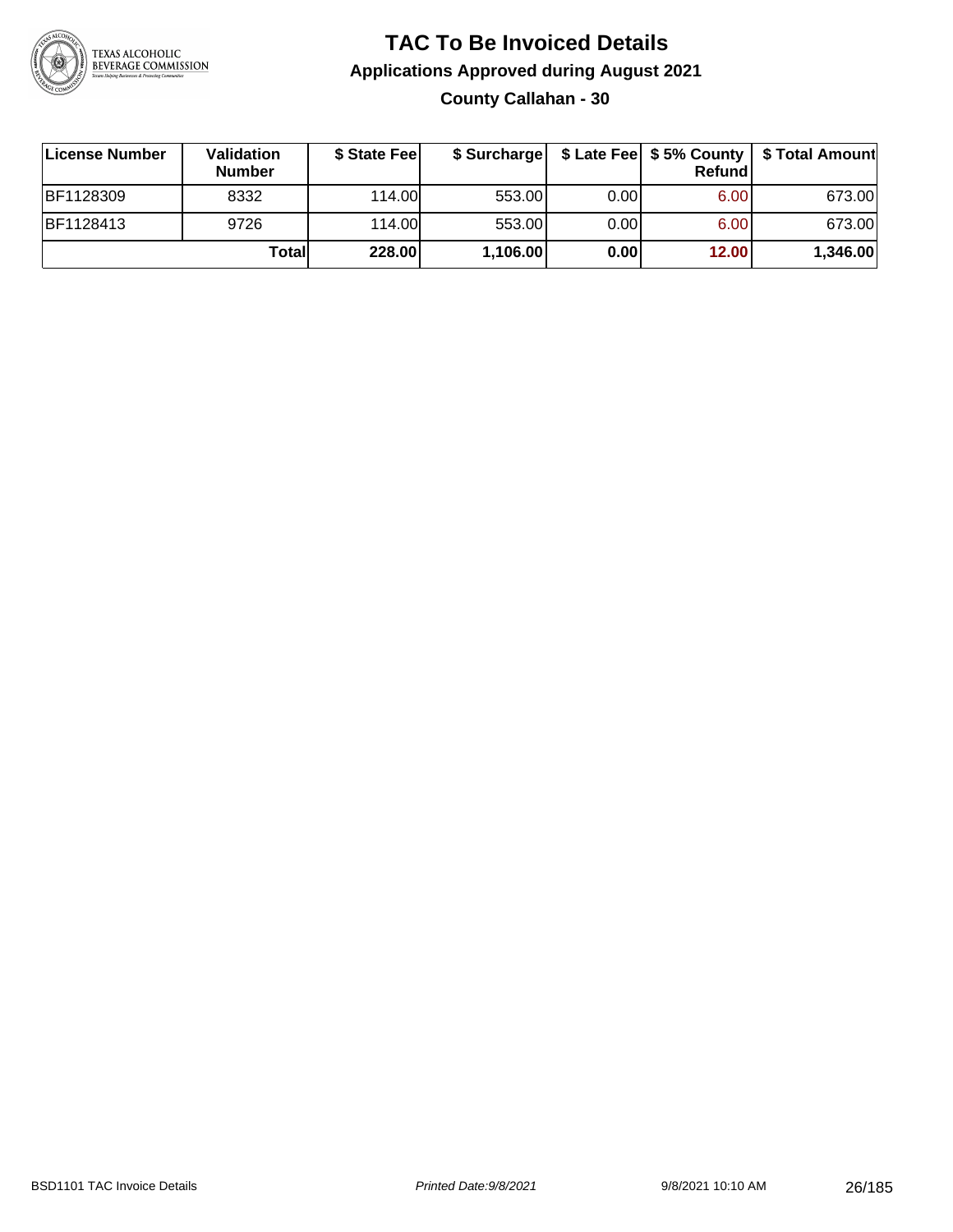

#### **TAC To Be Invoiced Details Applications Approved during August 2021 County Cameron - 31**

| <b>License Number</b> | Validation<br><b>Number</b> | \$ State Fee | \$ Surcharge |        | \$ Late Fee   \$5% County<br><b>Refund</b> | \$ Total Amount |
|-----------------------|-----------------------------|--------------|--------------|--------|--------------------------------------------|-----------------|
| BQ1127775             | 9712                        | 114.00       | 553.00       | 0.00   | 6.00                                       | 673.00          |
| BG721131              | 117428                      | 332.50       | 553.00       | 0.00   | 17.50                                      | 903.00          |
| BL721131              | 117428                      | 475.00       | 327.00       | 0.00   | 25.00                                      | 827.00          |
| BQ918001              | 124893                      | 114.00       | 553.00       | 0.00   | 6.00                                       | 673.00          |
| BQ1062682             | 125030                      | 114.00       | 553.00       | 0.00   | 6.00                                       | 673.00          |
| BQ991871              | 125043                      | 114.00       | 553.00       | 0.00   | 6.00                                       | 673.00          |
| BF848306              | 125119                      | 114.00       | 553.00       | 0.00   | 6.00                                       | 673.00          |
| BQ918533              | 125393                      | 114.00       | 553.00       | 0.00   | 6.00                                       | 673.00          |
| BQ918535              | 125595                      | 114.00       | 553.00       | 0.00   | 6.00                                       | 673.00          |
| BQ783891              | 125877                      | 114.00       | 553.00       | 0.00   | 6.00                                       | 673.00          |
| BQ294367              | 126406                      | 114.00       | 553.00       | 0.00   | 6.00                                       | 673.00          |
| BQ319482              | 126406                      | 114.00       | 553.00       | 0.00   | 6.00                                       | 673.00          |
| BQ441881              | 126406                      | 114.00       | 553.00       | 0.00   | 6.00                                       | 673.00          |
| BG781939              | 126514                      | 332.50       | 553.00       | 0.00   | 17.50                                      | 903.00          |
| BQ783216              | 126910                      | 114.00       | 553.00       | 0.00   | 6.00                                       | 673.00          |
| BG1065586             | 127028                      | 332.50       | 553.00       | 0.00   | 17.50                                      | 903.00          |
| BQ783951              | 512475                      | 114.00       | 553.00       | 0.00   | 6.00                                       | 673.00          |
| BQ987715              | 514864                      | 114.00       | 553.00       | 0.00   | 6.00                                       | 673.00          |
| BQ1065083             | 515944                      | 114.00       | 553.00       | 0.00   | 6.00                                       | 673.00          |
| BE1128377             | 516008                      | 285.00       | 553.00       | 0.00   | 15.00                                      | 853.00          |
| BL1128377             | 516008                      | 475.00       | 327.00       | 0.00   | 25.00                                      | 827.00          |
| BG1063469             | 516773                      | 332.50       | 553.00       | 100.00 | 17.50                                      | 1,003.00        |
| BG914789              | 516774                      | 332.50       | 553.00       | 100.00 | 17.50                                      | 1,003.00        |
|                       | <b>Total</b>                | 4,607.50     | 12,267.00    | 200.00 | 242.50                                     | 17,317.00       |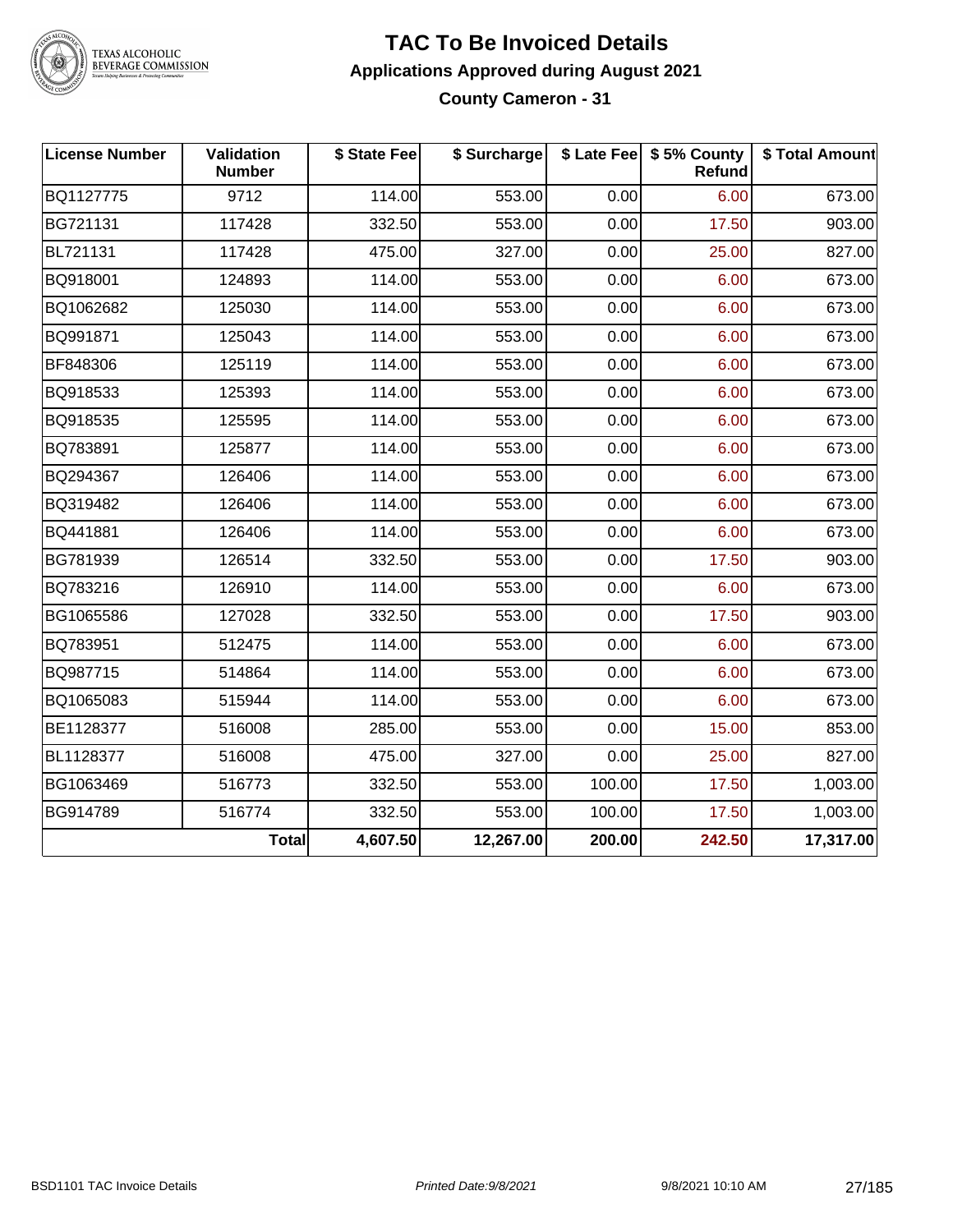

### **TAC To Be Invoiced Details Applications Approved during August 2021 County Cass - 34**

| ∣License Number | Validation<br><b>Number</b> | \$ State Fee | \$ Surcharge |      | \$ Late Fee   \$5% County<br><b>Refund</b> | \$ Total Amount |
|-----------------|-----------------------------|--------------|--------------|------|--------------------------------------------|-----------------|
| BQ1128266       | 10275                       | 114.00       | 553.00       | 0.00 | 6.00                                       | 673.00          |
| BF1128525       | 10292                       | 114.00       | 553.00       | 0.00 | 6.00                                       | 673.00          |
| BG1128678       | 10616                       | 332.50       | 553.00       | 0.00 | 17.50                                      | 903.00          |
| BQ990502        | 123945                      | 114.00       | 553.00       | 0.00 | 6.00                                       | 673.00          |
|                 | Total                       | 674.50       | 2,212.00     | 0.00 | 35.50                                      | 2,922.00        |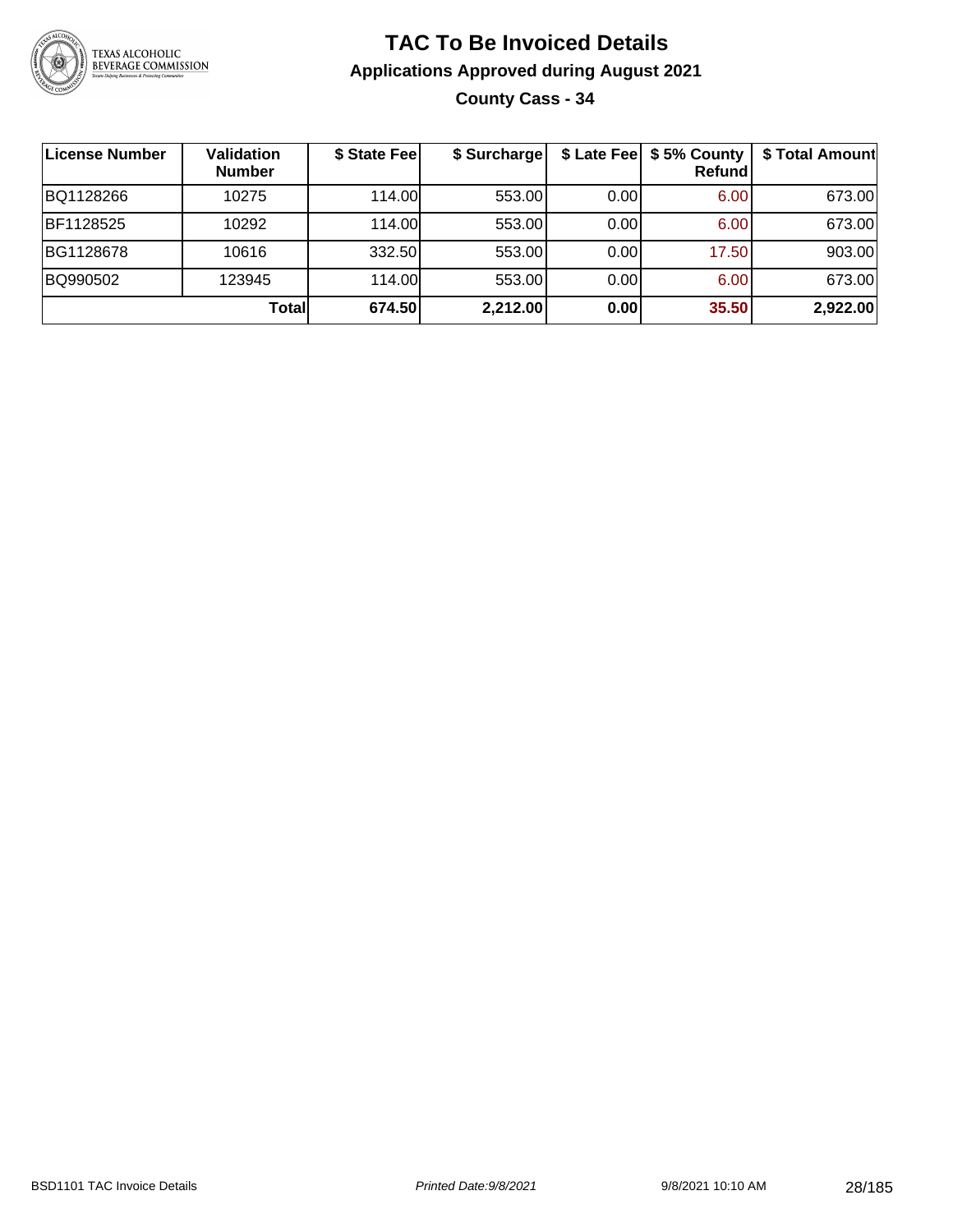

#### **TAC To Be Invoiced Details Applications Approved during August 2021 County Chambers - 36**

| License Number | Validation<br><b>Number</b> | \$ State Fee | \$ Surcharge |      | Refund | \$ Late Fee   \$5% County   \$ Total Amount |
|----------------|-----------------------------|--------------|--------------|------|--------|---------------------------------------------|
| BG1127126      | 9267                        | 332.50       | 553.00       | 0.00 | 17.50  | 903.00                                      |
| BG1128281      | 9328                        | 332.50       | 553.00       | 0.00 | 17.50  | 903.00                                      |
| BQ992470       | 125412                      | 114.00       | 553.00       | 0.00 | 6.00   | 673.00                                      |
|                | Total                       | 779.00       | 1,659.00     | 0.00 | 41.00  | 2,479.00                                    |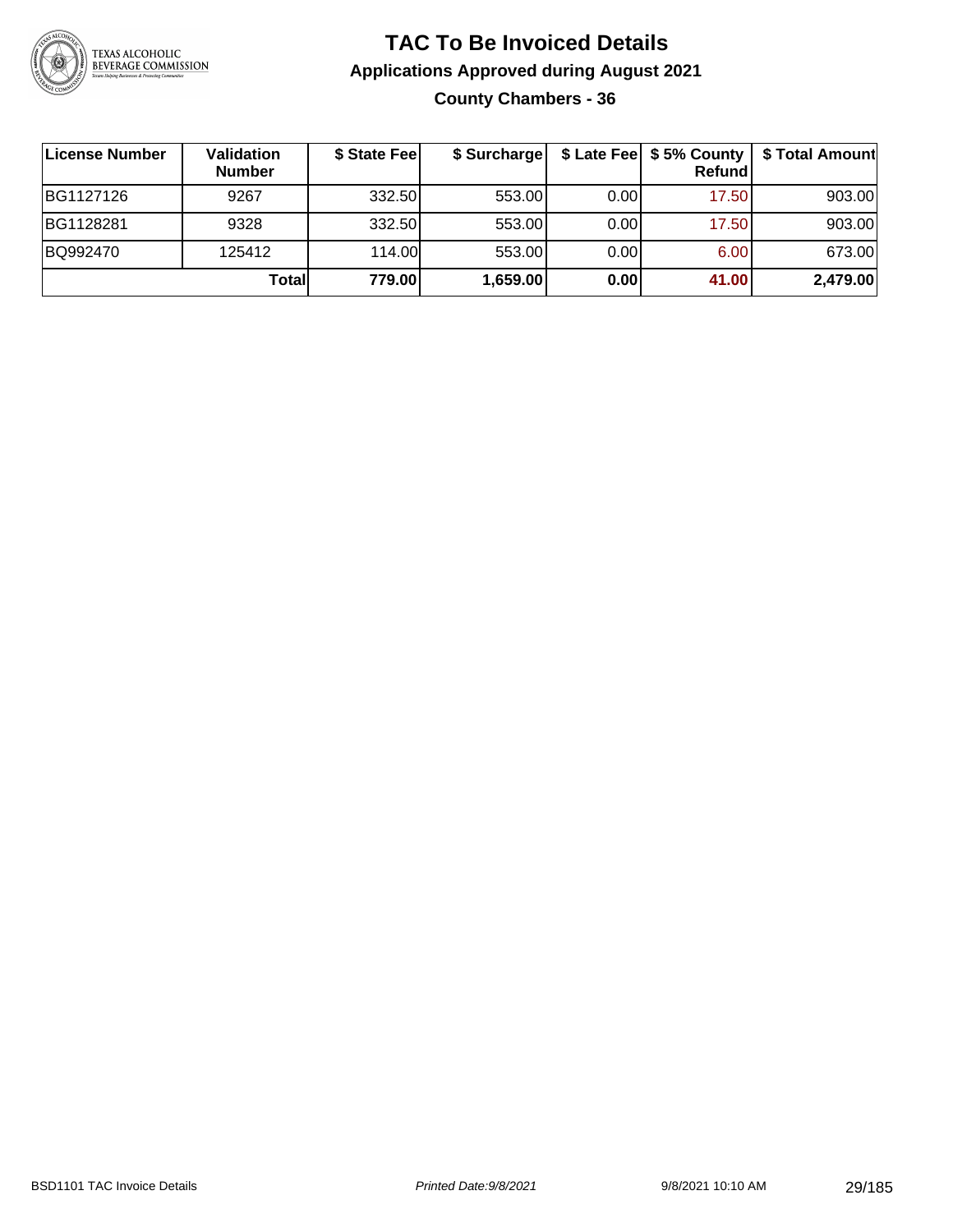

### **TAC To Be Invoiced Details Applications Approved during August 2021 County Cherokee - 37**

| License Number | <b>Validation</b><br><b>Number</b> | \$ State Feel |        |      | Refundl | \$ Surcharge   \$ Late Fee   \$5% County   \$ Total Amount |
|----------------|------------------------------------|---------------|--------|------|---------|------------------------------------------------------------|
| BQ1126863      | 9757                               | 114.00L       | 553.00 | 0.00 | 6.00    | 673.00                                                     |
|                | Totall                             | <b>114.00</b> | 553.00 | 0.00 | 6.00    | 673.00                                                     |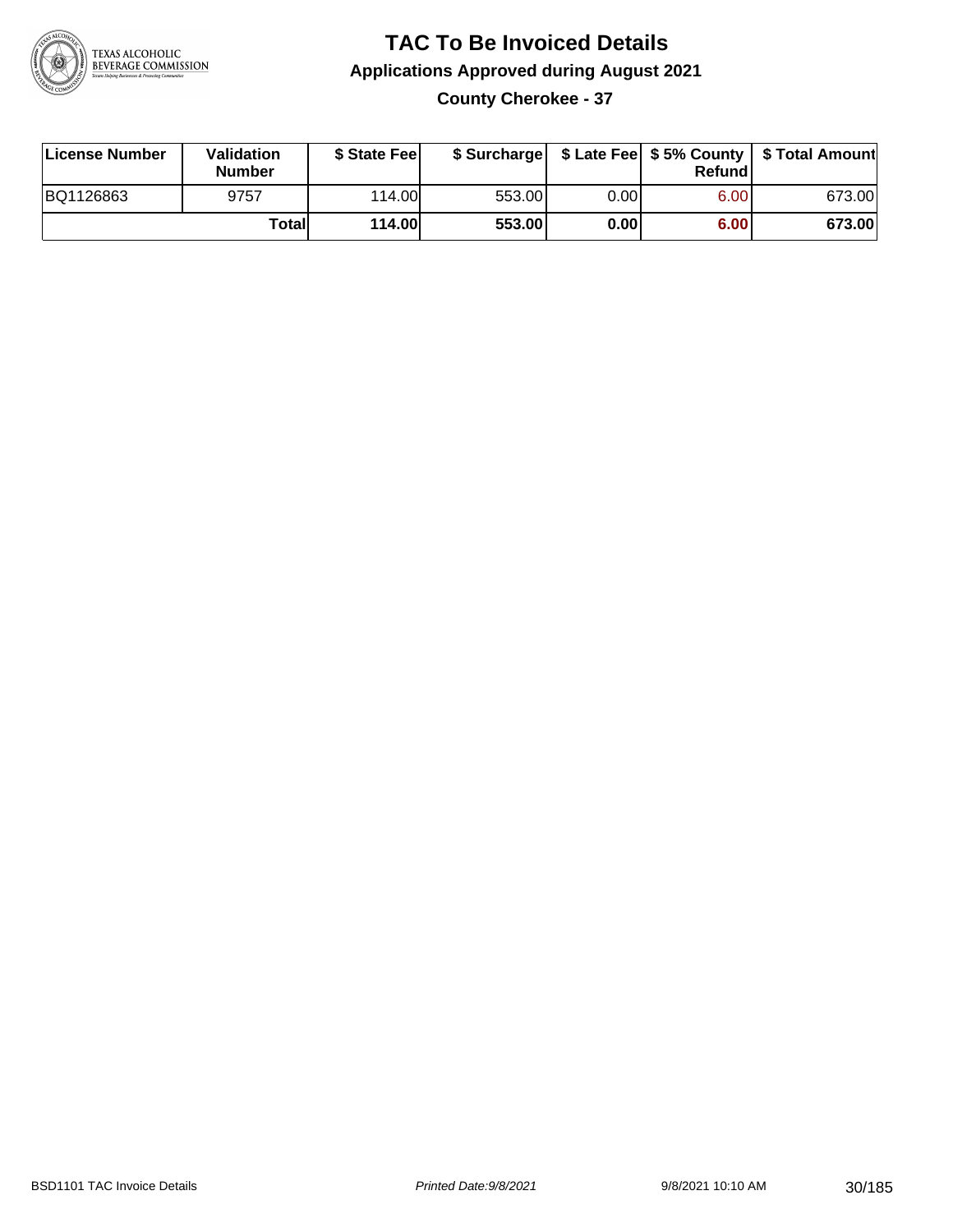

### **TAC To Be Invoiced Details Applications Approved during August 2021 County Clay - 39**

| License Number | Validation<br><b>Number</b> | \$ State Feel |        |      | Refund | \$ Surcharge   \$ Late Fee   \$5% County   \$ Total Amount |
|----------------|-----------------------------|---------------|--------|------|--------|------------------------------------------------------------|
| BQ848457       | 124313                      | 114.00L       | 553.00 | 0.00 | 6.00   | 673.00                                                     |
|                | Totall                      | <b>114.00</b> | 553.00 | 0.00 | 6.00   | 673.00                                                     |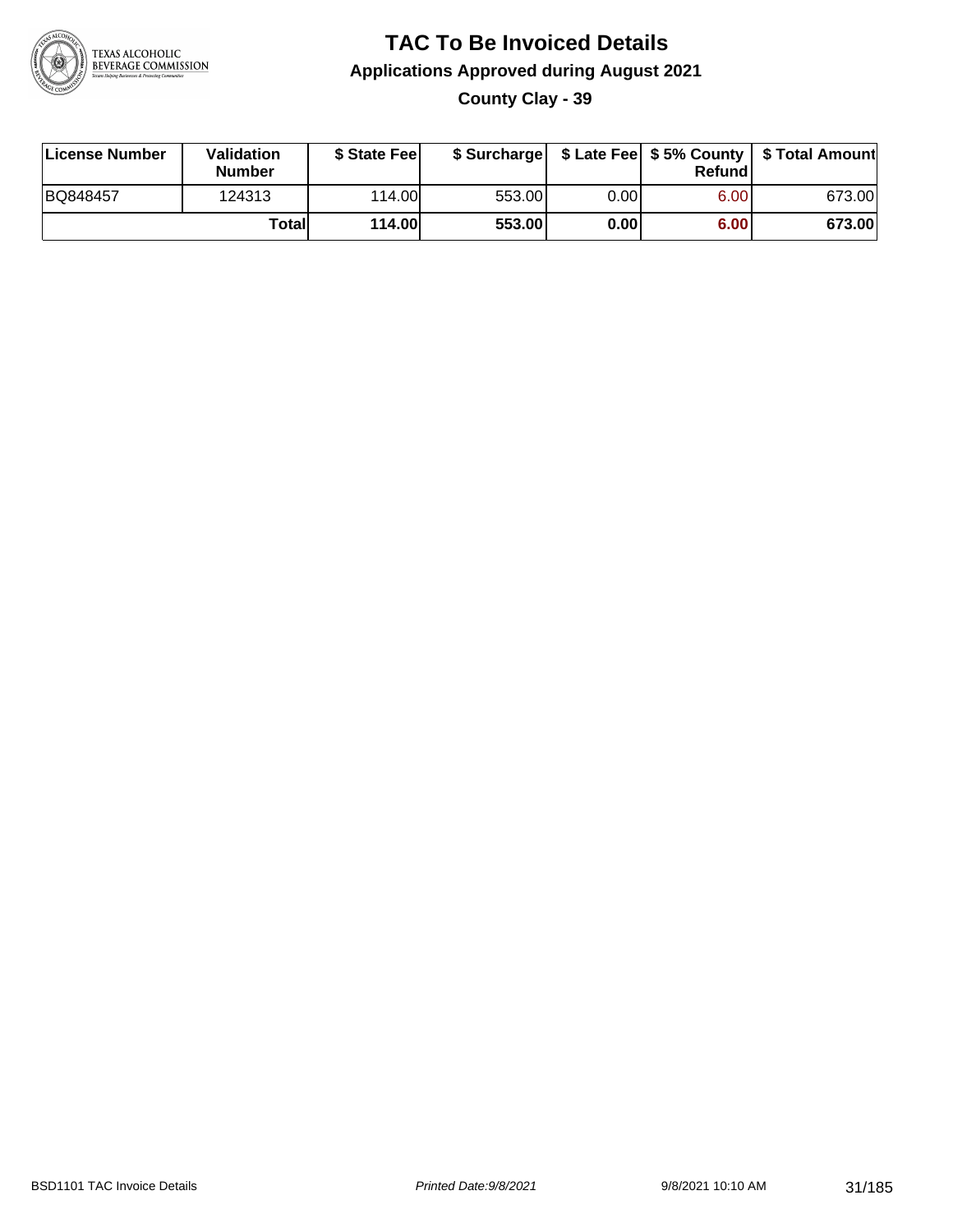

#### **TAC To Be Invoiced Details Applications Approved during August 2021 County Collin - 43**

| <b>License Number</b> | Validation<br><b>Number</b> | \$ State Fee | \$ Surcharge |        | \$ Late Fee   \$5% County<br>Refund | \$ Total Amount |
|-----------------------|-----------------------------|--------------|--------------|--------|-------------------------------------|-----------------|
| BQ1127961             | 8944                        | 114.00       | 553.00       | 0.00   | 6.00                                | 673.00          |
| BG1126864             | 9531                        | 332.50       | 553.00       | 0.00   | 17.50                               | 903.00          |
| BL1126864             | 9531                        | 475.00       | 327.00       | 0.00   | 25.00                               | 827.00          |
| BQ1127476             | 9906                        | 114.00       | 553.00       | 0.00   | 6.00                                | 673.00          |
| BQ1127472             | 9983                        | 114.00       | 553.00       | 0.00   | 6.00                                | 673.00          |
| BG1128460             | 10315                       | 332.50       | 553.00       | 0.00   | 17.50                               | 903.00          |
| BG1128395             | 10371                       | 332.50       | 553.00       | 0.00   | 17.50                               | 903.00          |
| BF1127176             | 10413                       | 114.00       | 553.00       | 0.00   | 6.00                                | 673.00          |
| BG1128358             | 10421                       | 332.50       | 553.00       | 0.00   | 17.50                               | 903.00          |
| BG1129375             | 10441                       | 332.50       | 553.00       | 0.00   | 17.50                               | 903.00          |
| BF1128371             | 10608                       | 114.00       | 553.00       | 0.00   | 6.00                                | 673.00          |
| BG917185              | 123995                      | 332.50       | 553.00       | 0.00   | 17.50                               | 903.00          |
| BG917257              | 124083                      | 332.50       | 553.00       | 0.00   | 17.50                               | 903.00          |
| BQ915700              | 124263                      | 114.00       | 553.00       | 0.00   | 6.00                                | 673.00          |
| BQ781167              | 124819                      | 114.00       | 553.00       | 0.00   | 6.00                                | 673.00          |
| BQ1063823             | 124856                      | 114.00       | 553.00       | 0.00   | 6.00                                | 673.00          |
| BQ1063936             | 124857                      | 114.00       | 553.00       | 0.00   | 6.00                                | 673.00          |
| BQ781961              | 125033                      | 114.00       | 553.00       | 0.00   | 6.00                                | 673.00          |
| BQ1063238             | 125155                      | 114.00       | 553.00       | 0.00   | 6.00                                | 673.00          |
| BQ918509              | 125362                      | 114.00       | 553.00       | 0.00   | 6.00                                | 673.00          |
| BQ849530              | 125383                      | 114.00       | 553.00       | 0.00   | 6.00                                | 673.00          |
| BG992531              | 125698                      | 332.50       | 553.00       | 0.00   | 17.50                               | 903.00          |
| BQ1064878             | 125877                      | 114.00       | 553.00       | 0.00   | 6.00                                | 673.00          |
| BQ1065339             | 125901                      | 114.00       | 553.00       | 0.00   | 6.00                                | 673.00          |
| BQ992557              | 125954                      | 114.00       | 553.00       | 0.00   | 6.00                                | 673.00          |
| BG1061257             | 126078                      | 332.50       | 553.00       | 100.00 | 17.50                               | 1,003.00        |
| BG1063717             | 126488                      | 332.50       | 553.00       | 0.00   | 17.50                               | 903.00          |
| BF850260              | 126822                      | 114.00       | 553.00       | 0.00   | 6.00                                | 673.00          |
| BG990504              | 127169                      | 332.50       | 553.00       | 100.00 | 17.50                               | 1,003.00        |
| BG992496              | 127610                      | 332.50       | 553.00       | 0.00   | 17.50                               | 903.00          |
| BG1129159             | 515977                      | 332.50       | 553.00       | 0.00   | 17.50                               | 903.00          |
| BQ1128345             | 516010                      | 114.00       | 553.00       | 0.00   | 6.00                                | 673.00          |
| BG917219              | 516110                      | 332.50       | 553.00       | 0.00   | 17.50                               | 903.00          |
| BQ783848              | 516124                      | 114.00       | 553.00       | 0.00   | 6.00                                | 673.00          |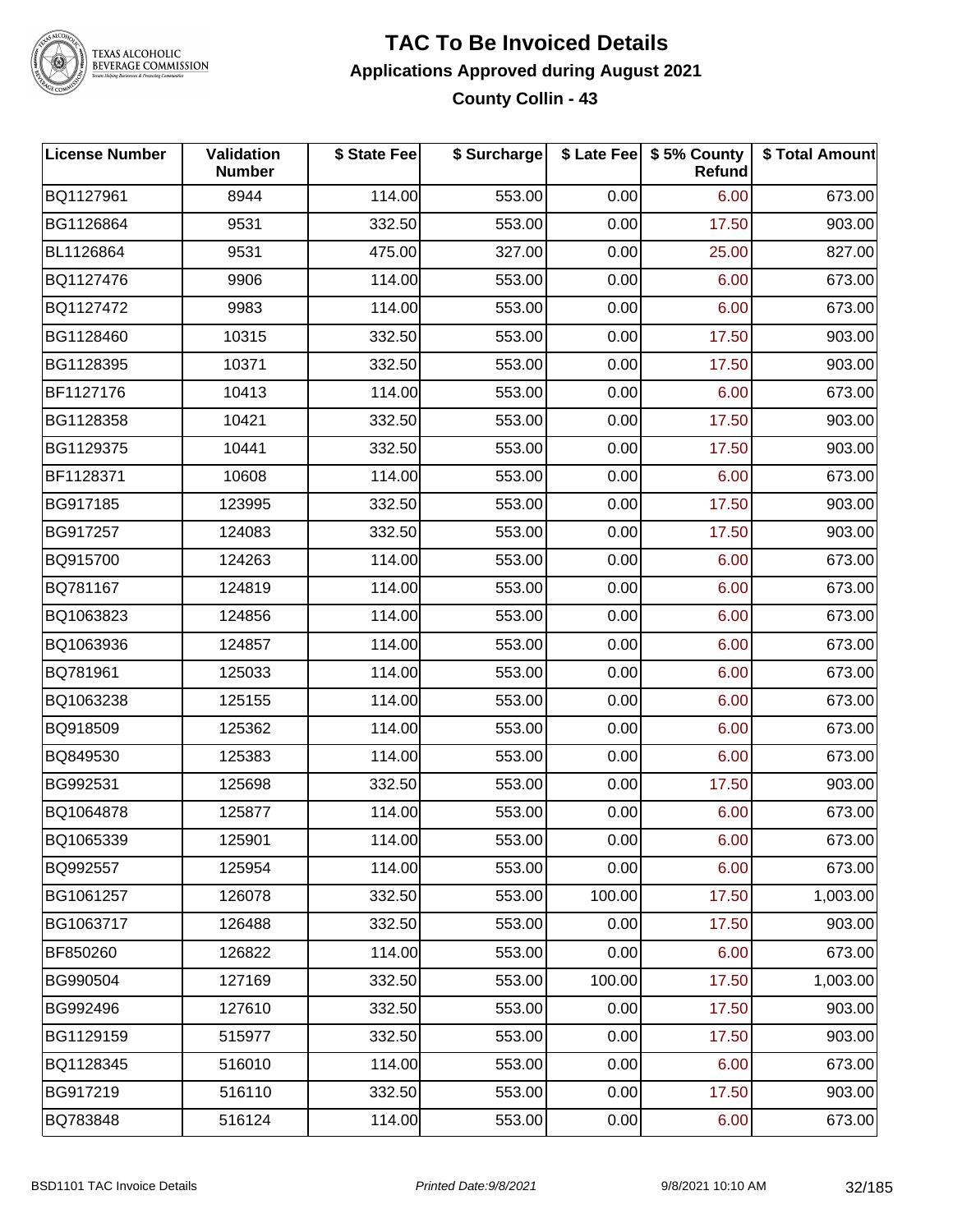| License Number  | <b>Validation</b><br><b>Number</b> | \$ State Fee |           |        | Refundl           | \$ Surcharge   \$ Late Fee   \$5% County   \$ Total Amount |
|-----------------|------------------------------------|--------------|-----------|--------|-------------------|------------------------------------------------------------|
| <b>BF992098</b> | 516328                             | 114.00       | 553.001   | 0.001  | 6.00 <sub>1</sub> | 673.00                                                     |
|                 | Totall                             | 7.410.00     | 19,129.00 | 200.00 | 390.00            | 27,129.00                                                  |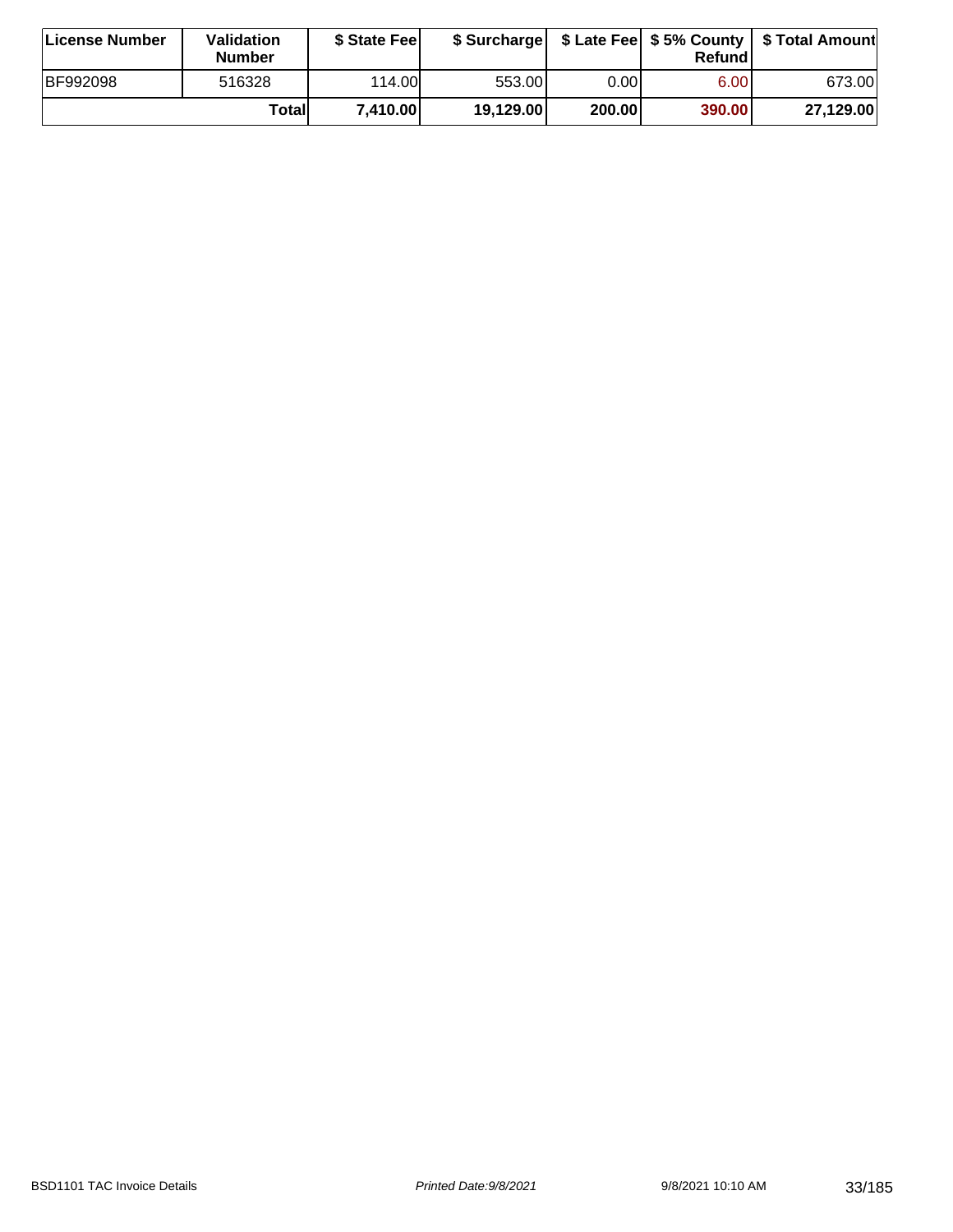

### **TAC To Be Invoiced Details Applications Approved during August 2021 County Colorado - 45**

| License Number  | Validation<br><b>Number</b> | \$ State Fee |        |      | Refund | \$ Surcharge   \$ Late Fee   \$5% County   \$ Total Amount |
|-----------------|-----------------------------|--------------|--------|------|--------|------------------------------------------------------------|
| <b>BG916588</b> | 125179                      | 332.50       | 553.00 | 0.00 | 17.50  | 903.00                                                     |
|                 | Totall                      | 332.50       | 553.00 | 0.00 | 17.50  | 903.00                                                     |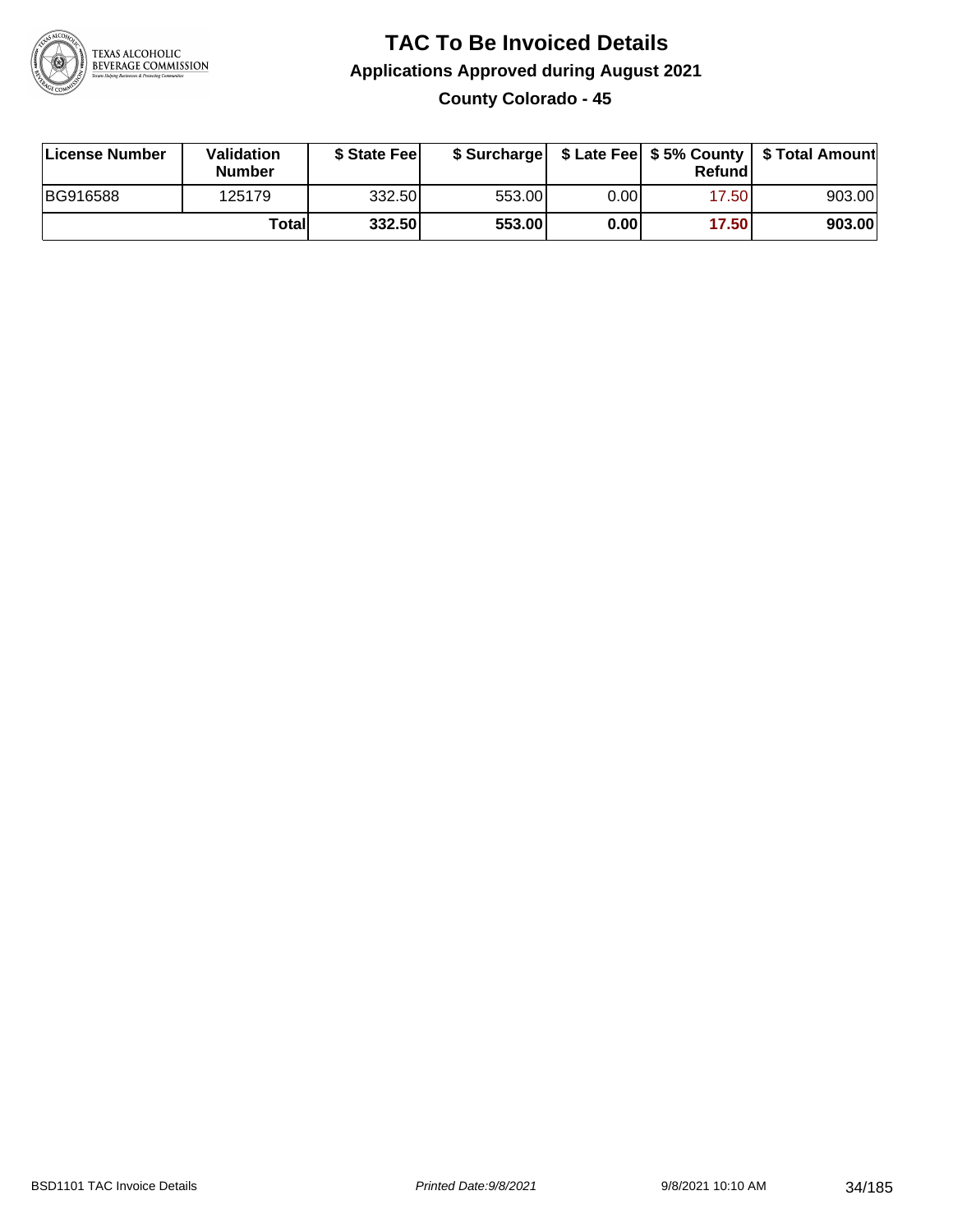

#### **TAC To Be Invoiced Details Applications Approved during August 2021 County Comal - 46**

| <b>License Number</b> | <b>Validation</b><br><b>Number</b> | \$ State Fee | \$ Surcharge |      | \$ Late Fee   \$5% County<br><b>Refund</b> | \$ Total Amount |
|-----------------------|------------------------------------|--------------|--------------|------|--------------------------------------------|-----------------|
| BG1126819             | 9532                               | 332.50       | 553.00       | 0.00 | 17.50                                      | 903.00          |
| BQ1127563             | 9905                               | 114.00       | 553.00       | 0.00 | 6.00                                       | 673.00          |
| BG1128349             | 9922                               | 332.50       | 553.00       | 0.00 | 17.50                                      | 903.00          |
| BG1128361             | 10214                              | 332.50       | 553.00       | 0.00 | 17.50                                      | 903.00          |
| BG1129651             | 10263                              | 332.50       | 553.00       | 0.00 | 17.50                                      | 903.00          |
| BG1128921             | 10403                              | 332.50       | 553.00       | 0.00 | 17.50                                      | 903.00          |
| BQ1064177             | 124369                             | 114.00       | 553.00       | 0.00 | 6.00                                       | 673.00          |
| BG991003              | 124541                             | 332.50       | 553.00       | 0.00 | 17.50                                      | 903.00          |
| BG1063487             | 125183                             | 332.50       | 553.00       | 0.00 | 17.50                                      | 903.00          |
| BG781244              | 125206                             | 332.50       | 553.00       | 0.00 | 17.50                                      | 903.00          |
| BG782857              | 125365                             | 332.50       | 553.00       | 0.00 | 17.50                                      | 903.00          |
| BQ917408              | 125890                             | 114.00       | 553.00       | 0.00 | 6.00                                       | 673.00          |
| BG918203              | 126616                             | 332.50       | 553.00       | 0.00 | 17.50                                      | 903.00          |
| BQ992704              | 127084                             | 114.00       | 553.00       | 0.00 | 6.00                                       | 673.00          |
| BQ848518              | 515959                             | 114.00       | 553.00       | 0.00 | 6.00                                       | 673.00          |
| BB1129128             | 515976                             | 570.00       | 701.00       | 0.00 | 30.00                                      | 1,301.00        |
|                       | <b>Total</b>                       | 4,465.00     | 8,996.00     | 0.00 | 235.00                                     | 13,696.00       |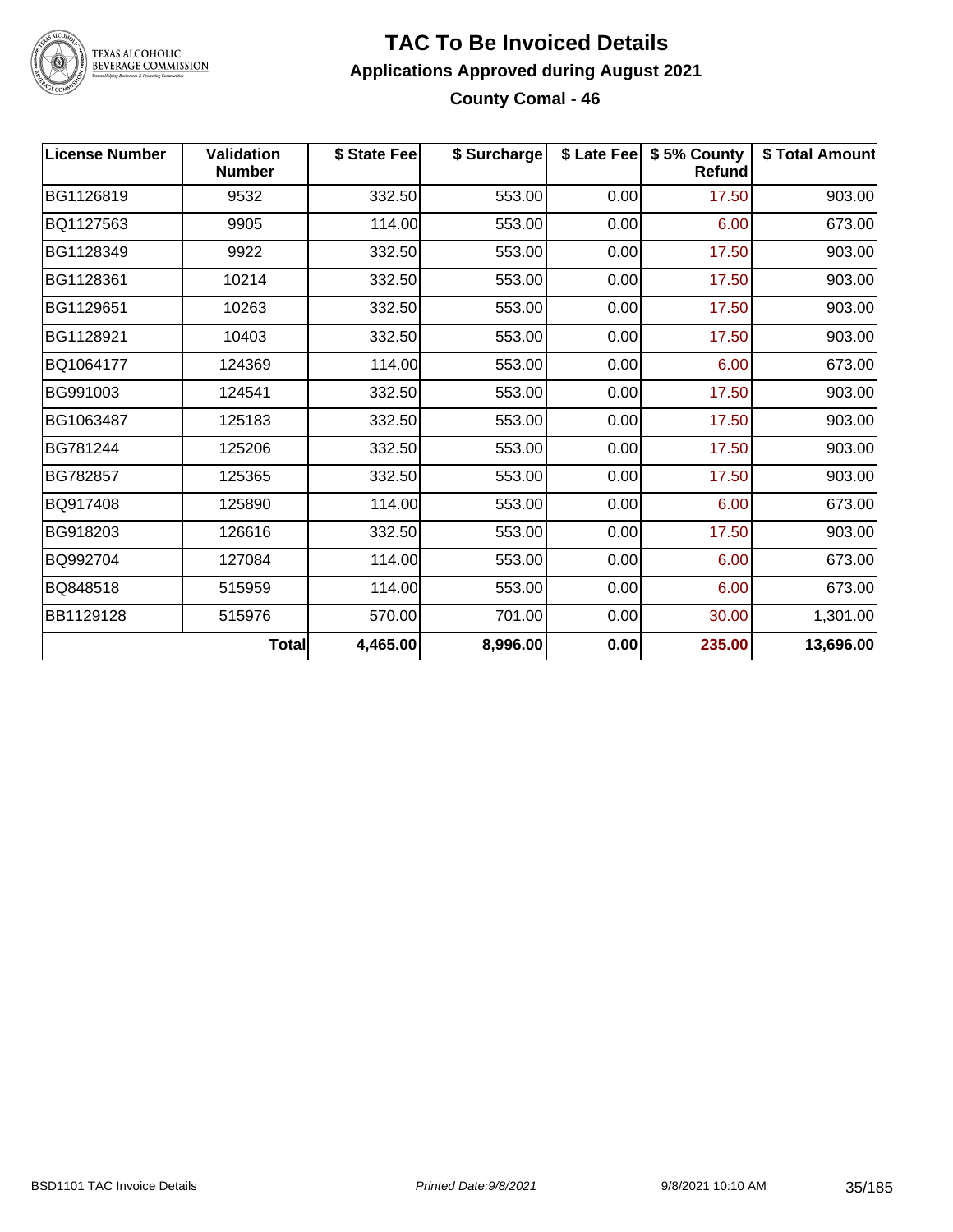

**County Comanche - 47**

| License Number | <b>Validation</b><br><b>Number</b> | \$ State Feel |        |      | Refundl | \$ Surcharge   \$ Late Fee   \$5% County   \$ Total Amount |
|----------------|------------------------------------|---------------|--------|------|---------|------------------------------------------------------------|
| BG990340       | 125566                             | 332.50        | 553.00 | 0.00 | 17.50   | 903.00                                                     |
|                | Totall                             | 332.50        | 553.00 | 0.00 | 17.50   | 903.00                                                     |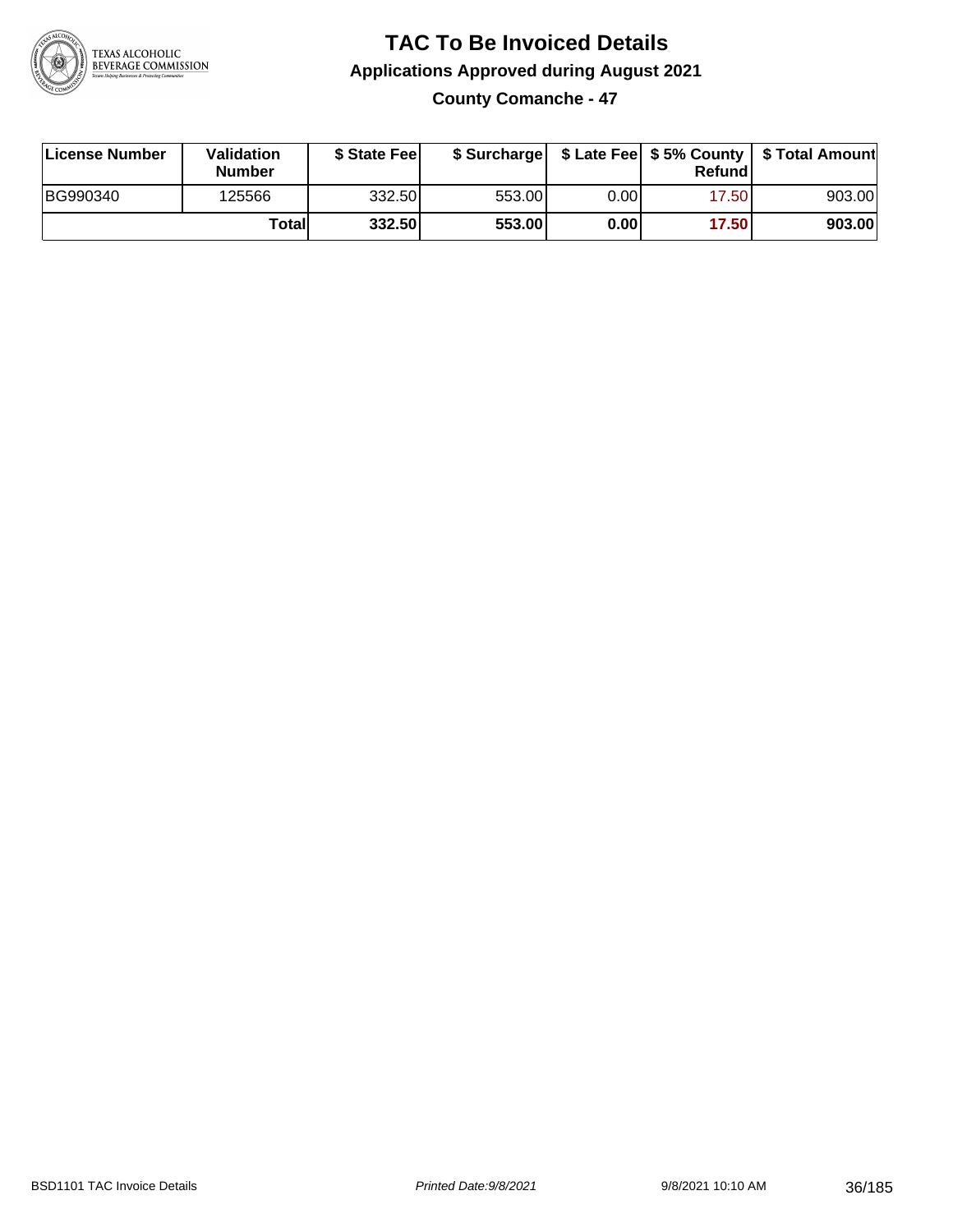

### **TAC To Be Invoiced Details Applications Approved during August 2021 County Cooke - 49**

| <b>License Number</b> | <b>Validation</b><br><b>Number</b> | \$ State Fee | \$ Surcharge | \$ Late Fee | \$5% County<br>Refund | \$ Total Amount |
|-----------------------|------------------------------------|--------------|--------------|-------------|-----------------------|-----------------|
| BG1128475             | 10180                              | 332.50       | 553.00       | 0.00        | 17.50                 | 903.00          |
| BQ1128532             | 10519                              | 114.00       | 553.00       | 0.00        | 6.00                  | 673.00          |
| BQ1060916             | 124356                             | 114.00       | 553.00       | 0.00        | 6.00                  | 673.00          |
| BQ917135              | 124483                             | 114.00       | 553.00       | 0.00        | 6.00                  | 673.00          |
| BF850257              | 126412                             | 114.00       | 553.00       | 0.00        | 6.00                  | 673.00          |
| BQ992718              | 126618                             | 114.00       | 553.00       | 0.00        | 6.00                  | 673.00          |
|                       | <b>Total</b>                       | 902.50       | 3,318.00     | 0.00        | 47.50                 | 4,268.00        |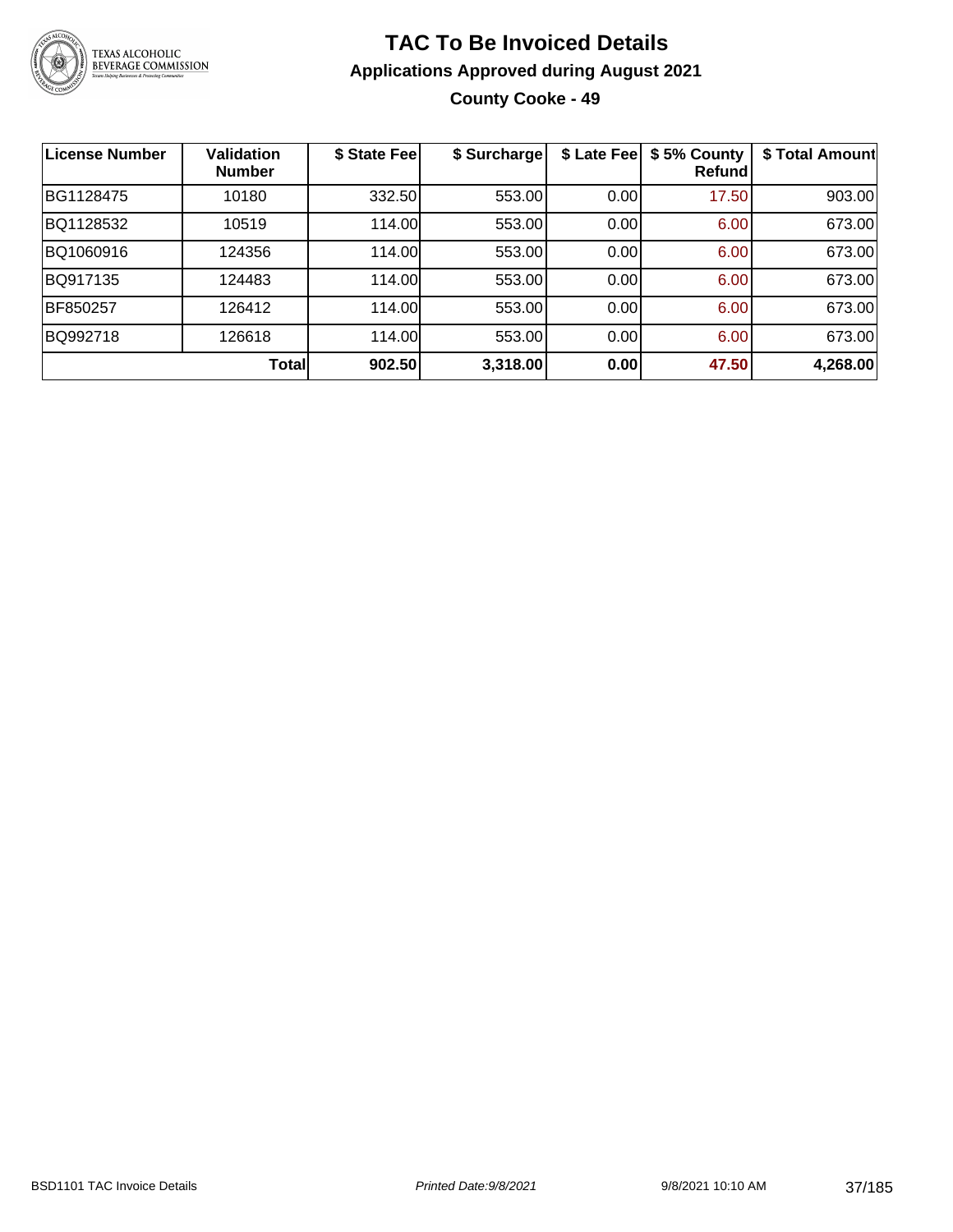

### **TAC To Be Invoiced Details Applications Approved during August 2021 County Coryell - 50**

| <b>License Number</b> | <b>Validation</b><br><b>Number</b> | \$ State Fee | \$ Surcharge |      | \$ Late Fee   \$5% County<br><b>Refund</b> | \$ Total Amount |
|-----------------------|------------------------------------|--------------|--------------|------|--------------------------------------------|-----------------|
| BQ1127990             | 9904                               | 114.00       | 553.00       | 0.00 | 6.00                                       | 673.00          |
| BF992070              | 125244                             | 114.00       | 553.00       | 0.00 | 6.00                                       | 673.00          |
| BG847625              | 125467                             | 332.50       | 553.00       | 0.00 | 17.50                                      | 903.00          |
| BQ917547              | 126624                             | 114.00L      | 553.00       | 0.00 | 6.00                                       | 673.00          |
|                       | Totall                             | 674.50       | 2,212.00     | 0.00 | 35.50                                      | 2,922.00        |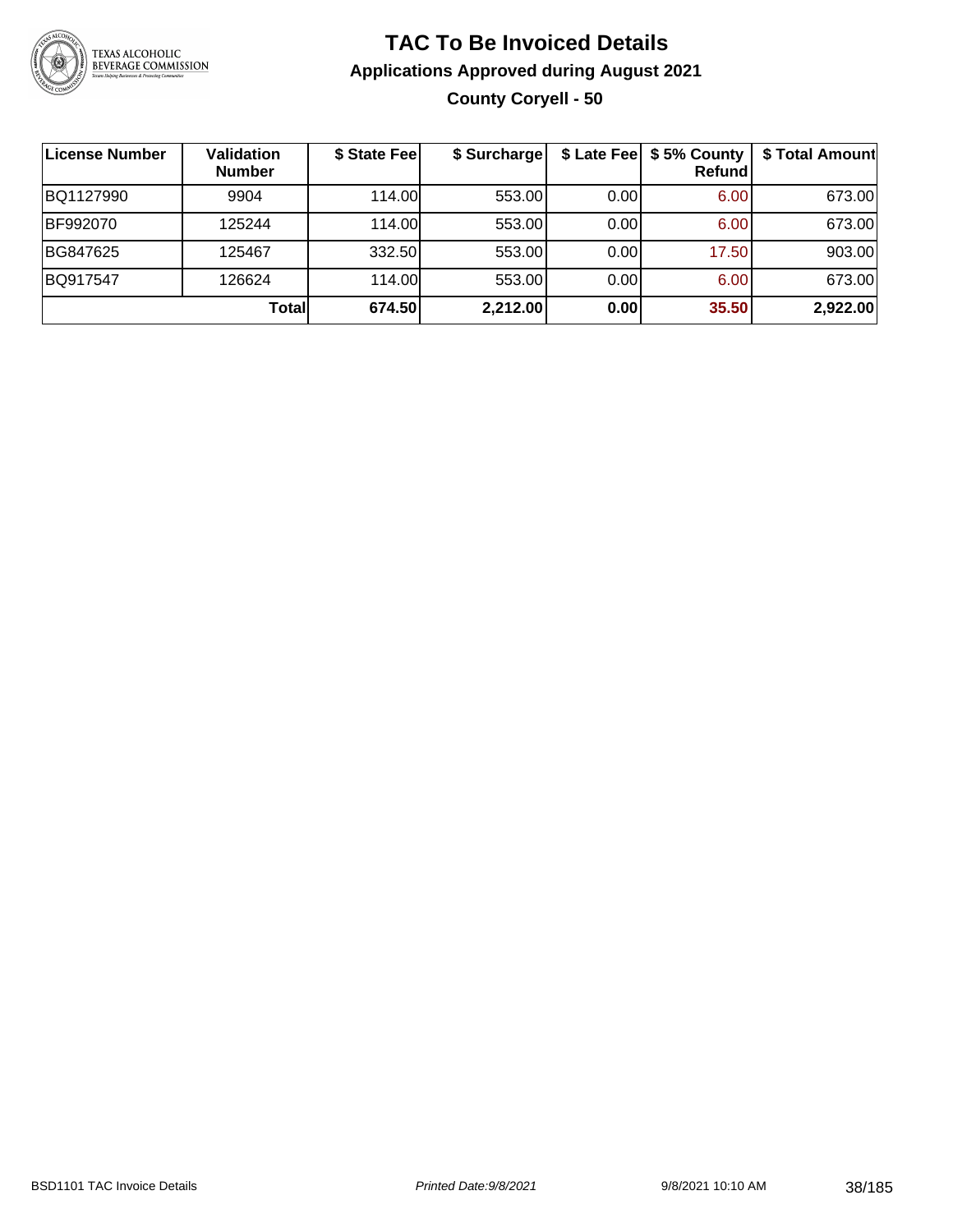

### **TAC To Be Invoiced Details Applications Approved during August 2021 County Crockett - 53**

| License Number | <b>Validation</b><br><b>Number</b> | \$ State Feel |        |       | Refundl | \$ Surcharge   \$ Late Fee   \$5% County   \$ Total Amount |
|----------------|------------------------------------|---------------|--------|-------|---------|------------------------------------------------------------|
| BQ848596       | 125991                             | 114.00L       | 553.00 | 0.00  | 6.00    | 673.00                                                     |
|                | Totall                             | 114.00        | 553.00 | 0.001 | 6.00    | 673.00                                                     |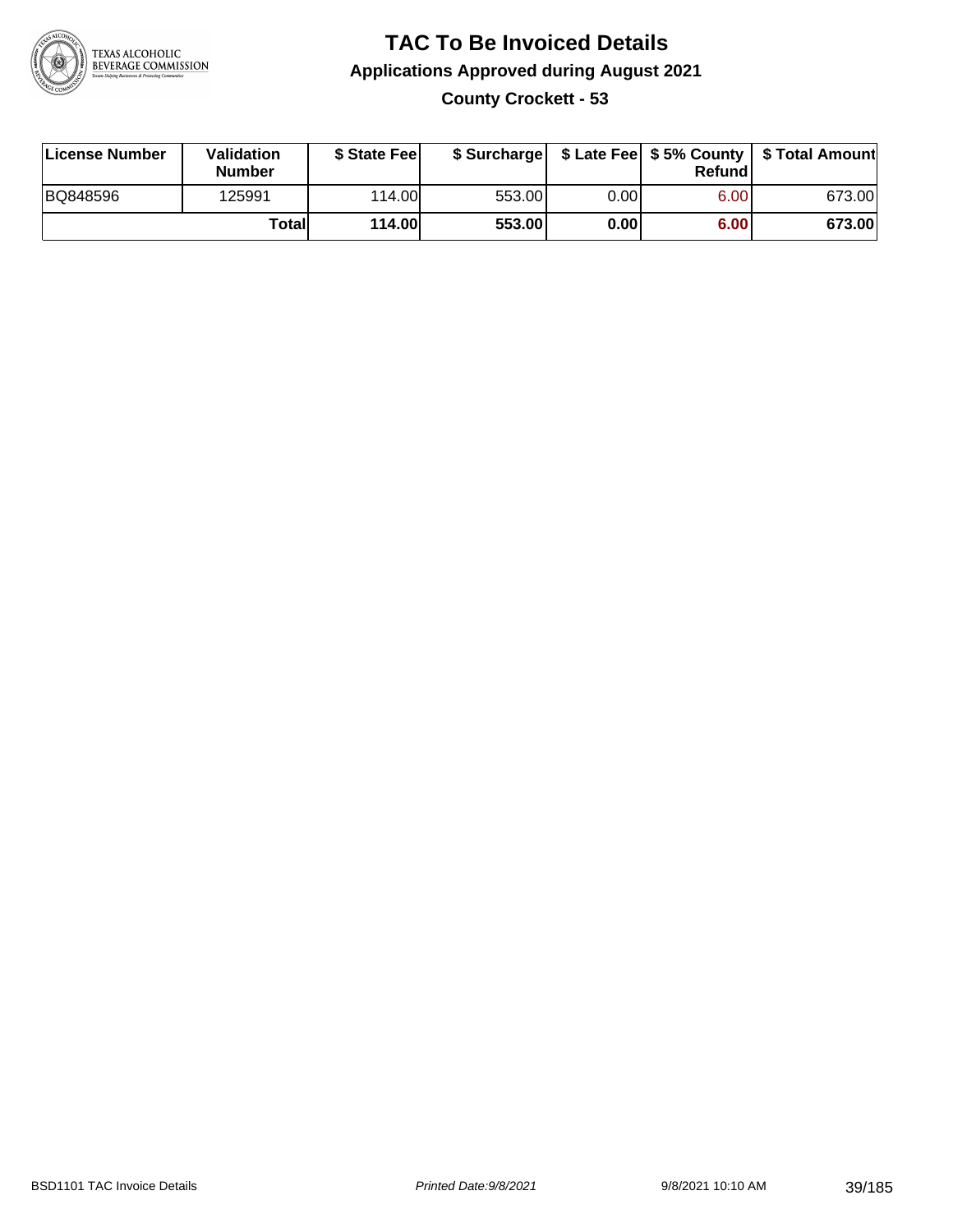

### **TAC To Be Invoiced Details Applications Approved during August 2021 County Crosby - 54**

| License Number | Validation<br><b>Number</b> | \$ State Feel |        |      | Refund | \$ Surcharge   \$ Late Fee   \$5% County   \$ Total Amount |
|----------------|-----------------------------|---------------|--------|------|--------|------------------------------------------------------------|
| BQ849488       | 125991                      | 114.00        | 553.00 | 0.00 | 6.00   | 673.00                                                     |
|                | Totall                      | <b>114.00</b> | 553.00 | 0.00 | 6.00   | 673.00                                                     |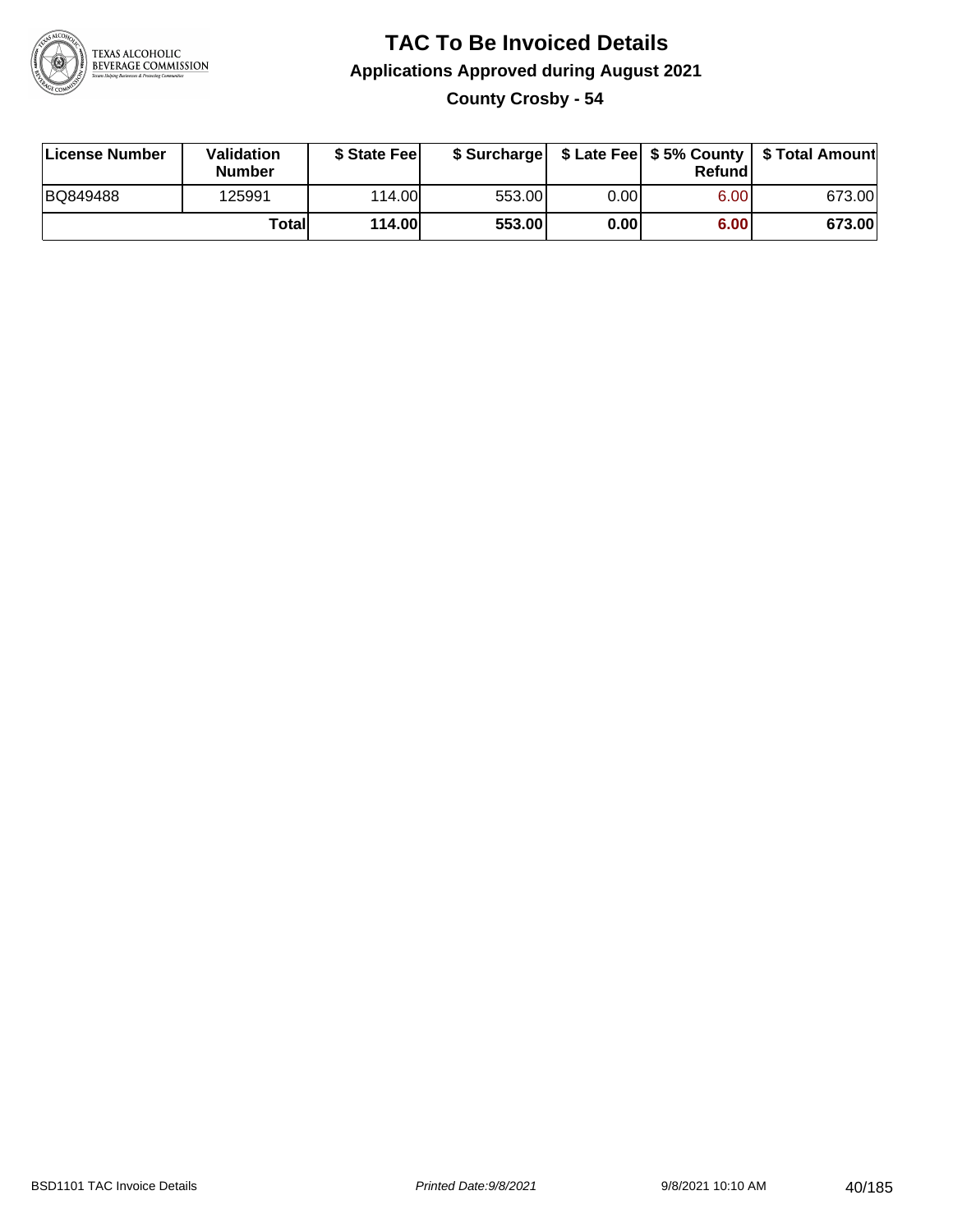

### **TAC To Be Invoiced Details Applications Approved during August 2021 County Culberson - 55**

| License Number | Validation<br><b>Number</b> | \$ State Feel |        |      | Refund | \$ Surcharge   \$ Late Fee   \$5% County   \$ Total Amount |
|----------------|-----------------------------|---------------|--------|------|--------|------------------------------------------------------------|
| BG1128694      | 9408                        | 332.50        | 553.00 | 0.00 | 17.50  | 903.00                                                     |
|                | Totall                      | 332.50        | 553.00 | 0.00 | 17.50  | 903.00                                                     |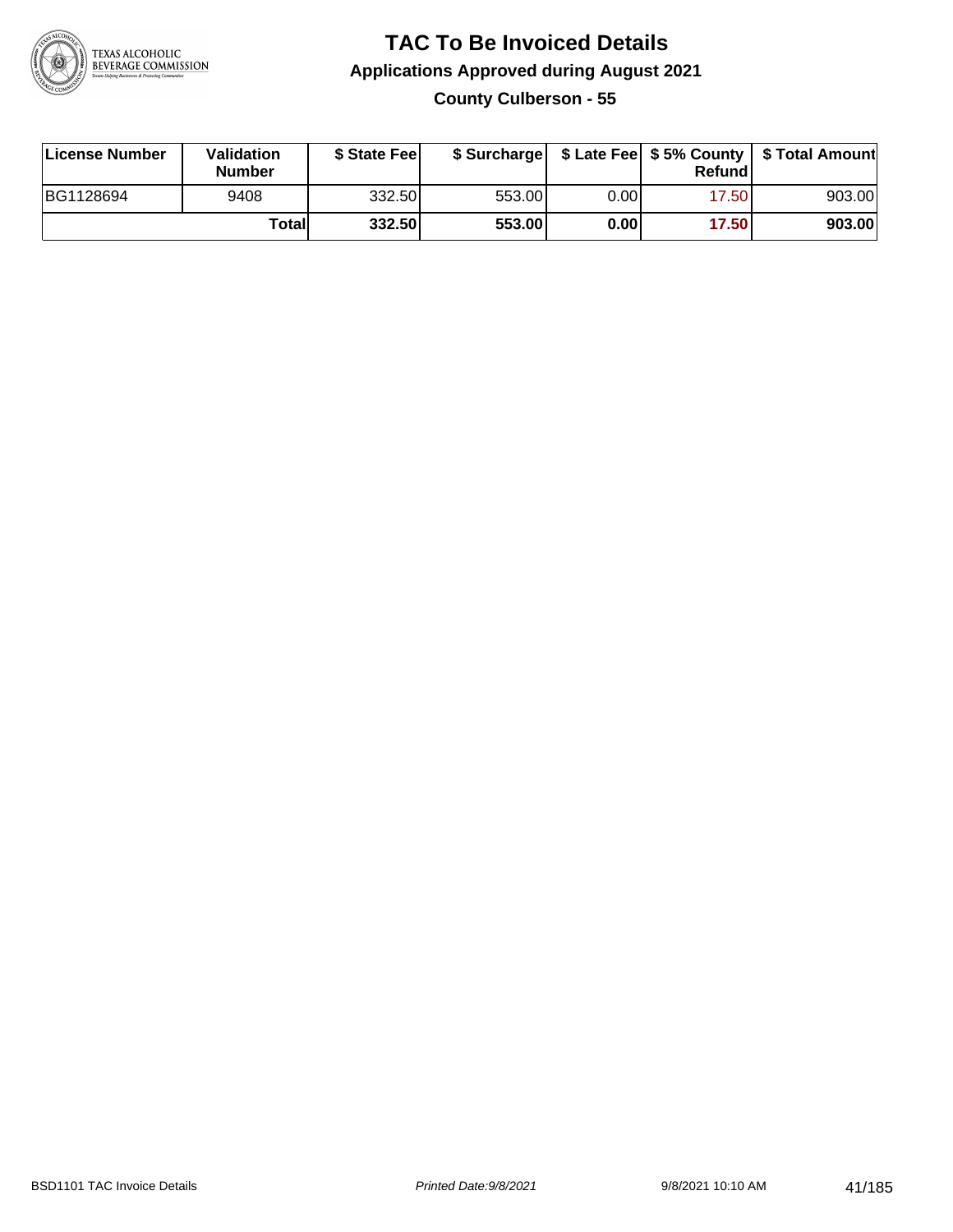

TEXAS ALCOHOLIC<br>BEVERAGE COMMISSION

### **TAC To Be Invoiced Details Applications Approved during August 2021 County Dallas - 57**

| <b>License Number</b> | Validation<br><b>Number</b> | \$ State Fee | \$ Surcharge |      | \$ Late Fee   \$5% County<br>Refund | \$ Total Amount |
|-----------------------|-----------------------------|--------------|--------------|------|-------------------------------------|-----------------|
| BG1128636             | 8487                        | 1,900.00     | 553.00       | 0.00 | 100.00                              | 2,553.00        |
| BQ1127572             | 8527                        | 114.00       | 553.00       | 0.00 | 6.00                                | 673.00          |
| BG1126789             | 8596                        | 1,900.00     | 553.00       | 0.00 | 100.00                              | 2,553.00        |
| BG1127435             | 9444                        | 1,900.00     | 553.00       | 0.00 | 100.00                              | 2,553.00        |
| BG1127394             | 9620                        | 1,900.00     | 553.00       | 0.00 | 100.00                              | 2,553.00        |
| BG1126968             | 9664                        | 1,900.00     | 553.00       | 0.00 | 100.00                              | 2,553.00        |
| BQ1127395             | 9691                        | 114.00       | 553.00       | 0.00 | 6.00                                | 673.00          |
| BG1127772             | 9706                        | 1,900.00     | 553.00       | 0.00 | 100.00                              | 2,553.00        |
| BG1127867             | 9740                        | 1,900.00     | 553.00       | 0.00 | 100.00                              | 2,553.00        |
| BQ1127298             | 9759                        | 114.00       | 553.00       | 0.00 | 6.00                                | 673.00          |
| BF1126787             | 9769                        | 114.00       | 553.00       | 0.00 | 6.00                                | 673.00          |
| BQ1127112             | 9776                        | 114.00       | 553.00       | 0.00 | 6.00                                | 673.00          |
| BG1127802             | 9846                        | 1,900.00     | 553.00       | 0.00 | 100.00                              | 2,553.00        |
| BG1127594             | 9885                        | 1,900.00     | 553.00       | 0.00 | 100.00                              | 2,553.00        |
| BQ1128679             | 9897                        | 114.00       | 553.00       | 0.00 | 6.00                                | 673.00          |
| BQ1127473             | 9907                        | 114.00       | 553.00       | 0.00 | 6.00                                | 673.00          |
| BF1127474             | 9926                        | 114.00       | 553.00       | 0.00 | 6.00                                | 673.00          |
| BG1127413             | 9974                        | 1,900.00     | 553.00       | 0.00 | 100.00                              | 2,553.00        |
| BG1129267             | 9994                        | 1,900.00     | 553.00       | 0.00 | 100.00                              | 2,553.00        |
| BG1127723             | 10050                       | 1,900.00     | 553.00       | 0.00 | 100.00                              | 2,553.00        |
| BQ1128769             | 10058                       | 114.00       | 553.00       | 0.00 | 6.00                                | 673.00          |
| BG1128365             | 10106                       | 1,900.00     | 553.00       | 0.00 | 100.00                              | 2,553.00        |
| BQ1128721             | 10203                       | 114.00       | 553.00       | 0.00 | 6.00                                | 673.00          |
| BG1128451             | 10267                       | 1,900.00     | 553.00       | 0.00 | 100.00                              | 2,553.00        |
| BG1128461             | 10313                       | 1,900.00     | 553.00       | 0.00 | 100.00                              | 2,553.00        |
| BQ1129157             | 10404                       | 114.00       | 553.00       | 0.00 | 6.00                                | 673.00          |
| BF1129409             | 10427                       | 114.00       | 553.00       | 0.00 | 6.00                                | 673.00          |
| BF1128311             | 10428                       | 114.00       | 553.00       | 0.00 | 6.00                                | 673.00          |
| BG1128362             | 10439                       | 1,900.00     | 553.00       | 0.00 | 100.00                              | 2,553.00        |
| BG1128455             | 10454                       | 1,900.00     | 553.00       | 0.00 | 100.00                              | 2,553.00        |
| BQ1128719             | 10456                       | 114.00       | 553.00       | 0.00 | 6.00                                | 673.00          |
| BG1128731             | 10459                       | 1,900.00     | 553.00       | 0.00 | 100.00                              | 2,553.00        |
| BG1128325             | 10461                       | 1,900.00     | 553.00       | 0.00 | 100.00                              | 2,553.00        |
| BG1130093             | 10660                       | 1,900.00     | 553.00       | 0.00 | 100.00                              | 2,553.00        |
| BF970330              | 109685                      | 114.00       | 553.00       | 0.00 | 6.00                                | 673.00          |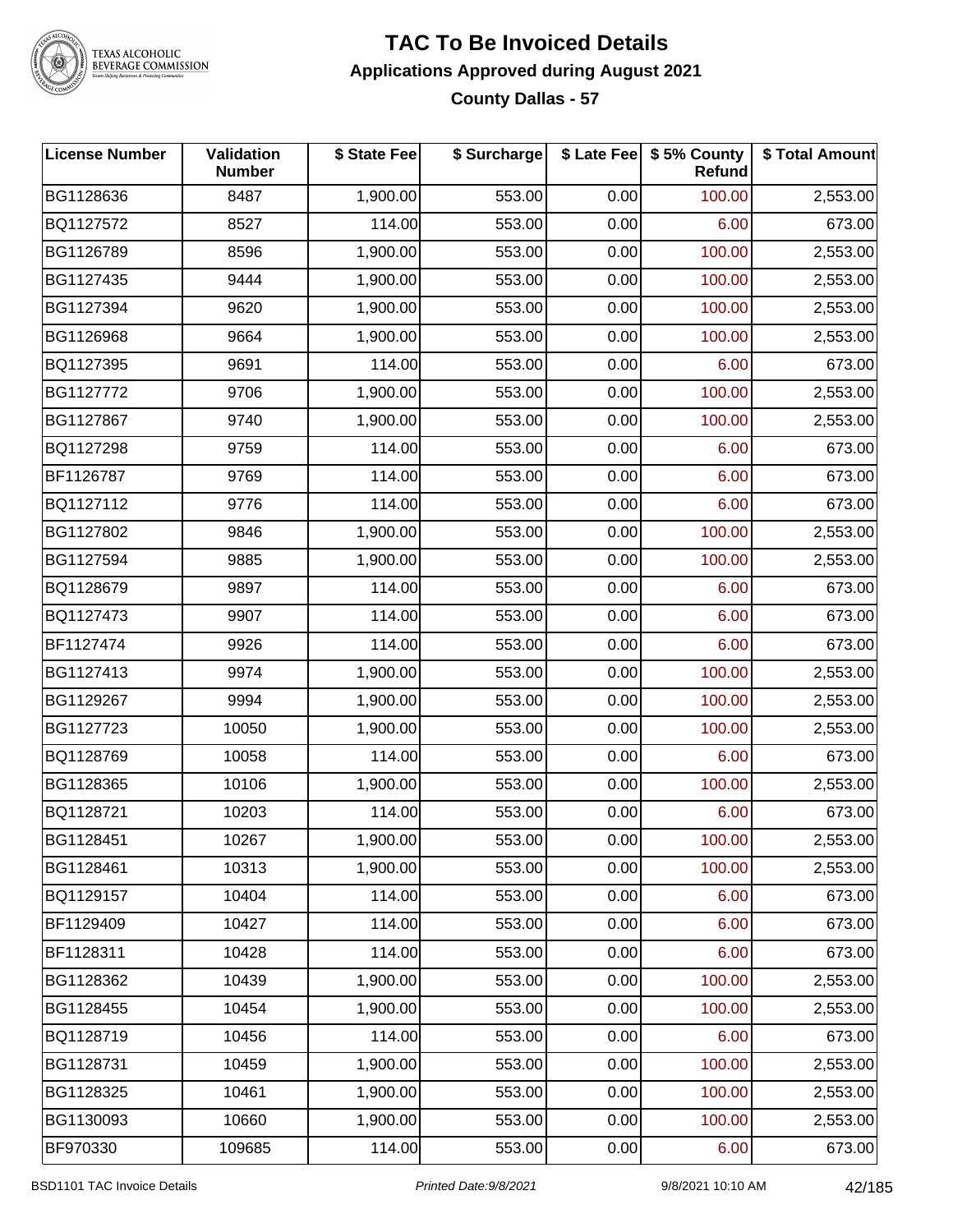| <b>License Number</b> | Validation<br><b>Number</b> | \$ State Fee | \$ Surcharge |        | \$ Late Fee   \$5% County<br>Refund | \$ Total Amount |
|-----------------------|-----------------------------|--------------|--------------|--------|-------------------------------------|-----------------|
| BF838250              | 114719                      | 114.00       | 553.00       | 0.00   | 6.00                                | 673.00          |
| BQ778638              | 121489                      | 114.00       | 553.00       | 0.00   | 6.00                                | 673.00          |
| BQ778670              | 121489                      | 114.00       | 553.00       | 0.00   | 6.00                                | 673.00          |
| BQ844868              | 121489                      | 114.00       | 553.00       | 0.00   | 6.00                                | 673.00          |
| BQ780262              | 122852                      | 114.00       | 553.00       | 0.00   | 6.00                                | 673.00          |
| BQ780378              | 122852                      | 114.00       | 553.00       | 0.00   | 6.00                                | 673.00          |
| BQ844983              | 122852                      | 114.00       | 553.00       | 100.00 | 6.00                                | 773.00          |
| BQ914461              | 122852                      | 114.00       | 553.00       | 0.00   | 6.00                                | 673.00          |
| BF1062351             | 122852                      | 114.00       | 553.00       | 0.00   | 6.00                                | 673.00          |
| BG988673              | 123568                      | 1,425.00     | 553.00       | 0.00   | 75.00                               | 2,053.00        |
| BQ781457              | 124033                      | 114.00       | 553.00       | 0.00   | 6.00                                | 673.00          |
| BG990351              | 124121                      | 1,425.00     | 553.00       | 0.00   | 75.00                               | 2,053.00        |
| BQ917125              | 124263                      | 114.00       | 553.00       | 0.00   | 6.00                                | 673.00          |
| BG1060874             | 124317                      | 1,425.00     | 553.00       | 0.00   | 75.00                               | 2,053.00        |
| BQ781905              | 124413                      | 114.00       | 553.00       | 0.00   | 6.00                                | 673.00          |
| BQ917242              | 124484                      | 114.00       | 553.00       | 0.00   | 6.00                                | 673.00          |
| BQ1063908             | 124518                      | 114.00       | 553.00       | 0.00   | 6.00                                | 673.00          |
| BQ991670              | 124553                      | 114.00       | 553.00       | 0.00   | 6.00                                | 673.00          |
| BQ1064374             | 124690                      | 114.00       | 553.00       | 0.00   | 6.00                                | 673.00          |
| BF988299              | 124740                      | 114.00       | 553.00       | 0.00   | 6.00                                | 673.00          |
| BF1063900             | 124771                      | 114.00       | 553.00       | 0.00   | 6.00                                | 673.00          |
| BQ1063893             | 124779                      | 114.00       | 553.00       | 0.00   | 6.00                                | 673.00          |
| BQ988908              | 124818                      | 114.00       | 553.00       | 100.00 | 6.00                                | 773.00          |
| BQ849418              | 124910                      | 114.00       | 553.00       | 0.00   | 6.00                                | 673.00          |
| BF1062655             | 124922                      | 114.00       | 553.00       | 0.00   | 6.00                                | 673.00          |
| BG1063064             | 124974                      | 1,425.00     | 553.00       | 0.00   | 75.00                               | 2,053.00        |
| BF915808              | 125059                      | 114.00       | 553.00       | 0.00   | 6.00                                | 673.00          |
| BF991686              | 125071                      | 114.00       | 553.00       | 0.00   | 6.00                                | 673.00          |
| BQ989947              | 125074                      | 114.00       | 553.00       | 0.00   | 6.00                                | 673.00          |
| BQ781345              | 125087                      | 114.00       | 553.00       | 0.00   | 6.00                                | 673.00          |
| BQ1064686             | 125100                      | 114.00       | 553.00       | 0.00   | 6.00                                | 673.00          |
| BQ918198              | 125160                      | 114.00       | 553.00       | 0.00   | 6.00                                | 673.00          |
| BQ1064217             | 125166                      | 114.00       | 553.00       | 0.00   | 6.00                                | 673.00          |
| BA783251              | 125213                      | 1,425.00     | 651.00       | 0.00   | 75.00                               | 2,151.00        |
| BQ783183              | 125278                      | 114.00       | 553.00       | 0.00   | 6.00                                | 673.00          |
| BF1063322             | 125366                      | 114.00       | 553.00       | 0.00   | 6.00                                | 673.00          |
| BQ850036              | 125383                      | 114.00       | 553.00       | 0.00   | 6.00                                | 673.00          |
| BQ1065284             | 125493                      | 114.00       | 553.00       | 0.00   | 6.00                                | 673.00          |
| BG782972              | 125557                      | 1,425.00     | 553.00       | 0.00   | 75.00                               | 2,053.00        |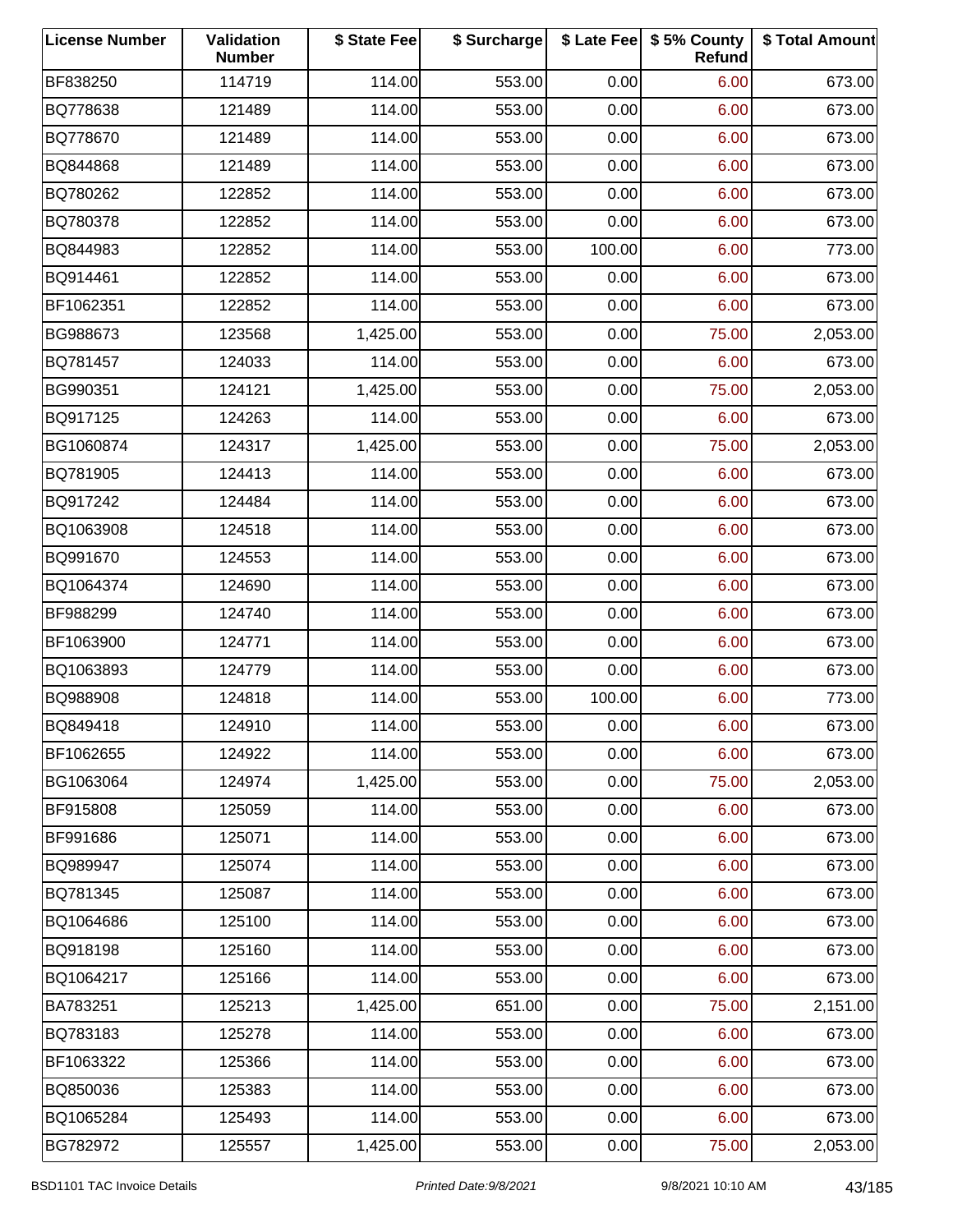| <b>License Number</b> | Validation<br><b>Number</b> | \$ State Fee | \$ Surcharge |        | \$ Late Fee   \$5% County<br>Refund | \$ Total Amount |
|-----------------------|-----------------------------|--------------|--------------|--------|-------------------------------------|-----------------|
| BG1062870             | 125564                      | 1,425.00     | 553.00       | 0.00   | 75.00                               | 2,053.00        |
| BQ1062804             | 125589                      | 114.00       | 553.00       | 0.00   | 6.00                                | 673.00          |
| BG990517              | 125640                      | 1,425.00     | 553.00       | 0.00   | 75.00                               | 2,053.00        |
| BQ781941              | 125652                      | 114.00       | 553.00       | 0.00   | 6.00                                | 673.00          |
| BG1062547             | 125699                      | 1,425.00     | 553.00       | 0.00   | 75.00                               | 2,053.00        |
| BG918272              | 125761                      | 1,425.00     | 553.00       | 0.00   | 75.00                               | 2,053.00        |
| BP918272              | 125761                      | 950.00       | 426.00       | 0.00   | 50.00                               | 1,426.00        |
| BQ918884              | 125806                      | 114.00       | 553.00       | 0.00   | 6.00                                | 673.00          |
| BG918287              | 125811                      | 1,425.00     | 553.00       | 0.00   | 75.00                               | 2,053.00        |
| BF1065619             | 125814                      | 114.00       | 553.00       | 0.00   | 6.00                                | 673.00          |
| BG1065009             | 125856                      | 1,425.00     | 553.00       | 0.00   | 75.00                               | 2,053.00        |
| BG1064956             | 125865                      | 1,425.00     | 553.00       | 0.00   | 75.00                               | 2,053.00        |
| BQ782967              | 125877                      | 114.00       | 553.00       | 0.00   | 6.00                                | 673.00          |
| BQ783404              | 125877                      | 114.00       | 553.00       | 0.00   | 6.00                                | 673.00          |
| BQ918821              | 125877                      | 114.00       | 553.00       | 0.00   | 6.00                                | 673.00          |
| BQ992516              | 125877                      | 114.00       | 553.00       | 0.00   | 6.00                                | 673.00          |
| BG992673              | 125886                      | 1,425.00     | 553.00       | 0.00   | 75.00                               | 2,053.00        |
| BQ989902              | 125973                      | 114.00       | 553.00       | 100.00 | 6.00                                | 773.00          |
| BQ783257              | 126079                      | 114.00       | 553.00       | 0.00   | 6.00                                | 673.00          |
| BQ784201              | 126152                      | 114.00       | 553.00       | 0.00   | 6.00                                | 673.00          |
| BG1065343             | 126164                      | 1,425.00     | 553.00       | 0.00   | 75.00                               | 2,053.00        |
| BQ1064367             | 126248                      | 114.00       | 553.00       | 0.00   | 6.00                                | 673.00          |
| BF1064168             | 126290                      | 114.00       | 553.00       | 0.00   | 6.00                                | 673.00          |
| BQ1064120             | 126305                      | 114.00       | 553.00       | 0.00   | 6.00                                | 673.00          |
| BQ1064771             | 126306                      | 114.00       | 553.00       | 0.00   | 6.00                                | 673.00          |
| BQ992521              | 126307                      | 114.00       | 553.00       | 0.00   | 6.00                                | 673.00          |
| BG992850              | 126349                      | 1,425.00     | 553.00       | 0.00   | 75.00                               | 2,053.00        |
| BQ991784              | 126360                      | 114.00       | 553.00       | 0.00   | 6.00                                | 673.00          |
| BQ1064321             | 126376                      | 114.00       | 553.00       | 0.00   | 6.00                                | 673.00          |
| BQ711360              | 126406                      | 114.00       | 553.00       | 0.00   | 6.00                                | 673.00          |
| BQ711964              | 126406                      | 114.00       | 553.00       | 0.00   | 6.00                                | 673.00          |
| BQ711967              | 126406                      | 114.00       | 553.00       | 0.00   | 6.00                                | 673.00          |
| BQ781751              | 126544                      | 114.00       | 553.00       | 100.00 | 6.00                                | 773.00          |
| BF1064101             | 126596                      | 114.00       | 553.00       | 0.00   | 6.00                                | 673.00          |
| BQ783992              | 126730                      | 114.00       | 553.00       | 0.00   | 6.00                                | 673.00          |
| BQ850085              | 126830                      | 114.00       | 553.00       | 0.00   | 6.00                                | 673.00          |
| BG917853              | 127111                      | 1,425.00     | 553.00       | 0.00   | 75.00                               | 2,053.00        |
| BL917853              | 127111                      | 475.00       | 327.00       | 0.00   | 25.00                               | 827.00          |
| BQ1064803             | 127164                      | 114.00       | 553.00       | 0.00   | 6.00                                | 673.00          |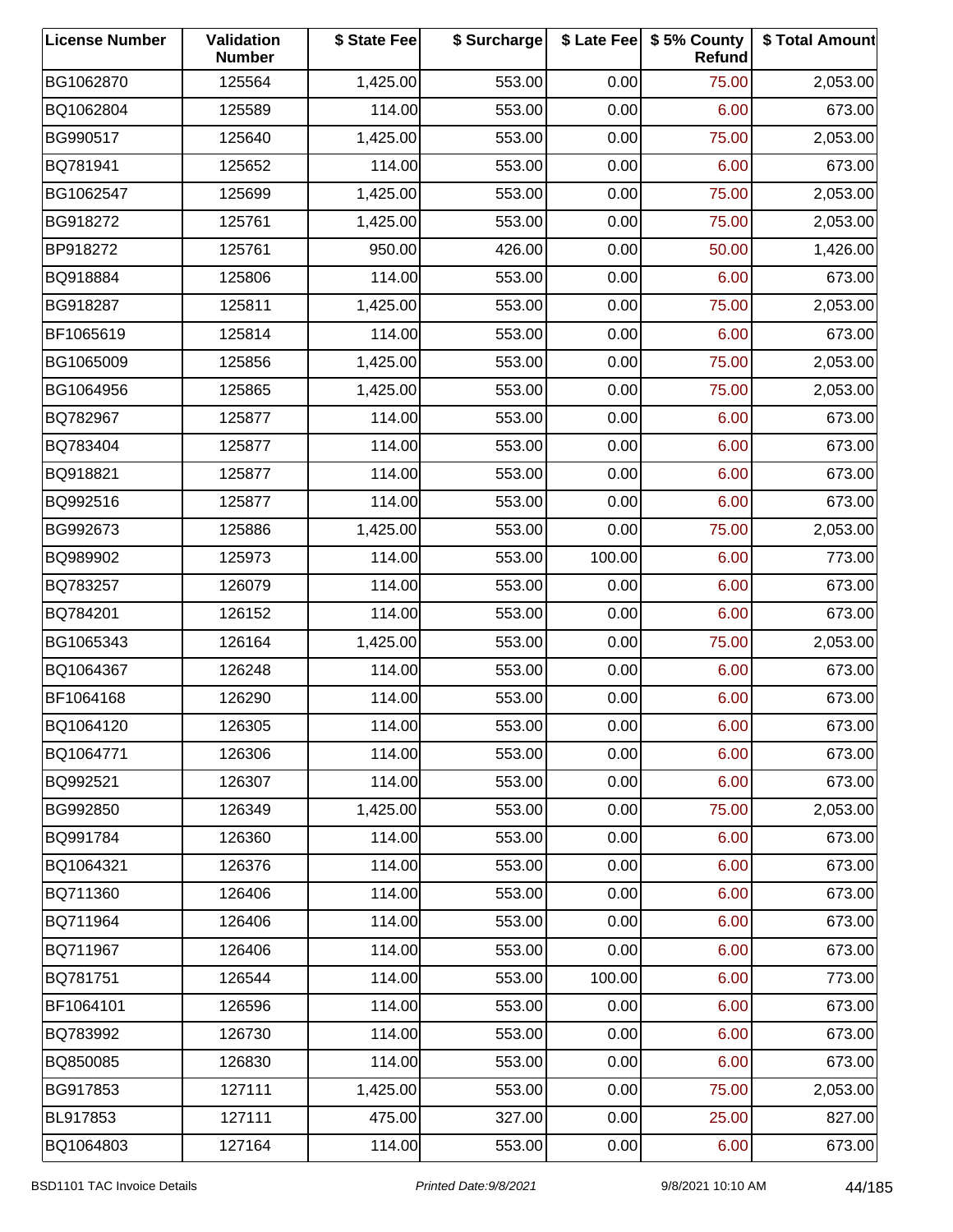| <b>License Number</b> | Validation<br><b>Number</b> | \$ State Fee | \$ Surcharge |        | \$ Late Fee   \$5% County<br>Refund | \$ Total Amount |
|-----------------------|-----------------------------|--------------|--------------|--------|-------------------------------------|-----------------|
| BQ919007              | 127205                      | 114.00       | 553.00       | 0.00   | 6.00                                | 673.00          |
| BQ992223              | 127302                      | 114.00       | 553.00       | 0.00   | 6.00                                | 673.00          |
| BQ1065202             | 127428                      | 114.00       | 553.00       | 0.00   | 6.00                                | 673.00          |
| BQ1063950             | 127440                      | 114.00       | 553.00       | 100.00 | 6.00                                | 773.00          |
| BG989070              | 515175                      | 1,425.00     | 553.00       | 0.00   | 75.00                               | 2,053.00        |
| BQ918270              | 515176                      | 114.00       | 553.00       | 0.00   | 6.00                                | 673.00          |
| BQ989495              | 515210                      | 114.00       | 553.00       | 0.00   | 6.00                                | 673.00          |
| BG991906              | 515228                      | 1,425.00     | 553.00       | 0.00   | 75.00                               | 2,053.00        |
| BF782839              | 515306                      | 114.00       | 553.00       | 0.00   | 6.00                                | 673.00          |
| BG878509              | 515326                      | 1,425.00     | 553.00       | 0.00   | 75.00                               | 2,053.00        |
| BQ918293              | 515544                      | 114.00       | 553.00       | 0.00   | 6.00                                | 673.00          |
| BG915671              | 515866                      | 1,425.00     | 553.00       | 0.00   | 75.00                               | 2,053.00        |
| BG915829              | 515867                      | 1,425.00     | 553.00       | 0.00   | 75.00                               | 2,053.00        |
| BG1059807             | 515947                      | 1,425.00     | 553.00       | 100.00 | 75.00                               | 2,153.00        |
| BL1059807             | 515947                      | 475.00       | 327.00       | 100.00 | 25.00                               | 927.00          |
| BG991132              | 515952                      | 1,425.00     | 553.00       | 0.00   | 75.00                               | 2,053.00        |
| BL991132              | 515952                      | 475.00       | 327.00       | 0.00   | 25.00                               | 827.00          |
| BQ781480              | 515961                      | 114.00       | 553.00       | 0.00   | 6.00                                | 673.00          |
| BQ845965              | 515965                      | 114.00       | 553.00       | 0.00   | 6.00                                | 673.00          |
| BQ1128040             | 516011                      | 114.00       | 553.00       | 0.00   | 6.00                                | 673.00          |
| BG992756              | 516109                      | 1,425.00     | 553.00       | 0.00   | 75.00                               | 2,053.00        |
| BF992104              | 516326                      | 114.00       | 553.00       | 0.00   | 6.00                                | 673.00          |
| BF992102              | 516330                      | 114.00       | 553.00       | 0.00   | 6.00                                | 673.00          |
| BF992100              | 516332                      | 114.00       | 553.00       | 0.00   | 6.00                                | 673.00          |
| BQ918383              | 517449                      | 114.00       | 553.00       | 0.00   | 6.00                                | 673.00          |
| BG917829              | 517635                      | 1,425.00     | 553.00       | 100.00 | 75.00                               | 2,153.00        |
|                       | <b>Total</b>                | 87,571.00    | 76,160.00    | 800.00 | 4,609.00                            | 169,140.00      |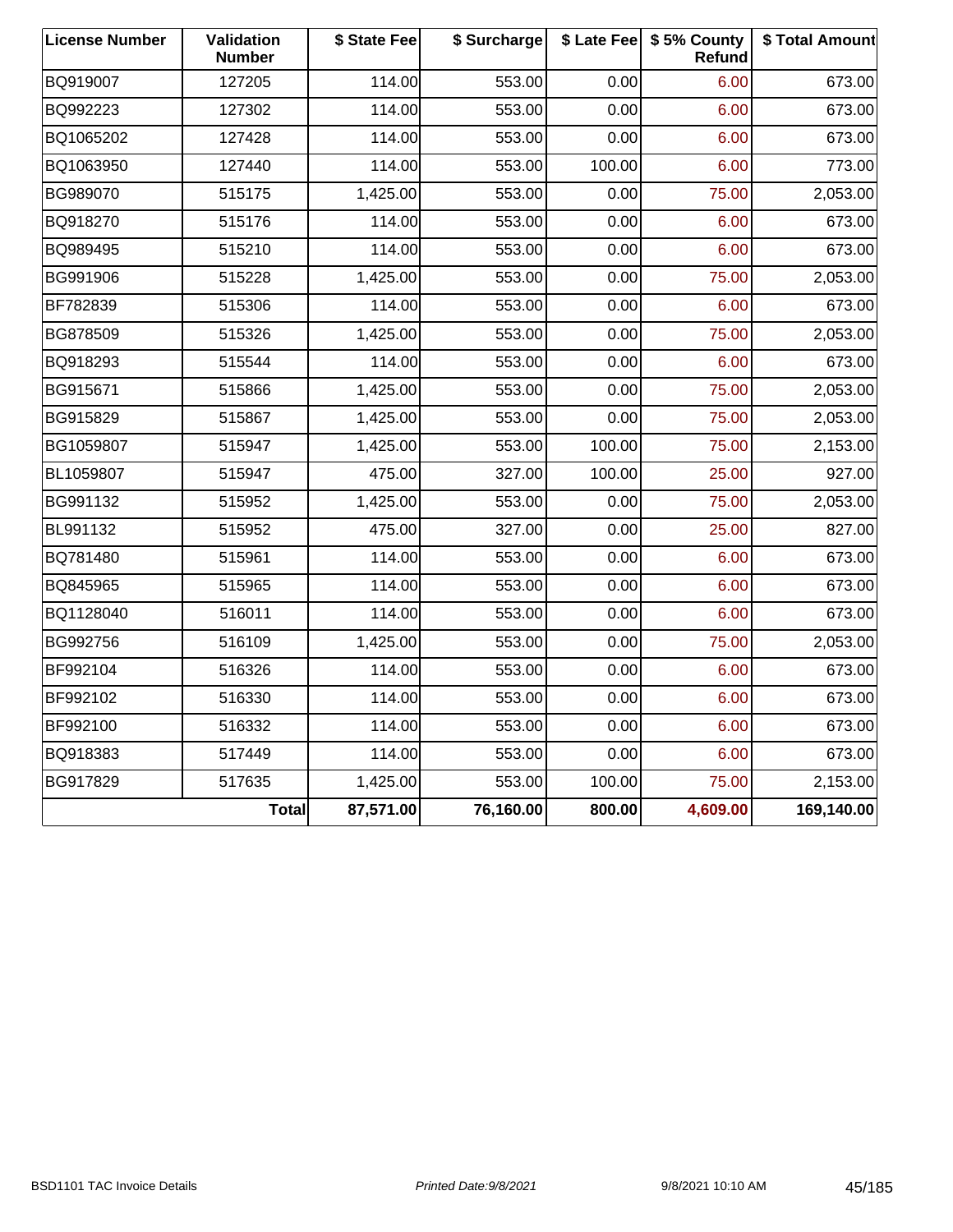

### **TAC To Be Invoiced Details Applications Approved during August 2021 County Delta - 60**

| License Number | <b>Validation</b><br><b>Number</b> | \$ State Feel |        |       | Refundl | \$ Surcharge   \$ Late Fee   \$5% County   \$ Total Amount |
|----------------|------------------------------------|---------------|--------|-------|---------|------------------------------------------------------------|
| BQ916963       | 124034                             | 114.00L       | 553.00 | 0.00  | 6.00    | 673.00                                                     |
|                | Totall                             | <b>114.00</b> | 553.00 | 0.001 | 6.00    | 673.00                                                     |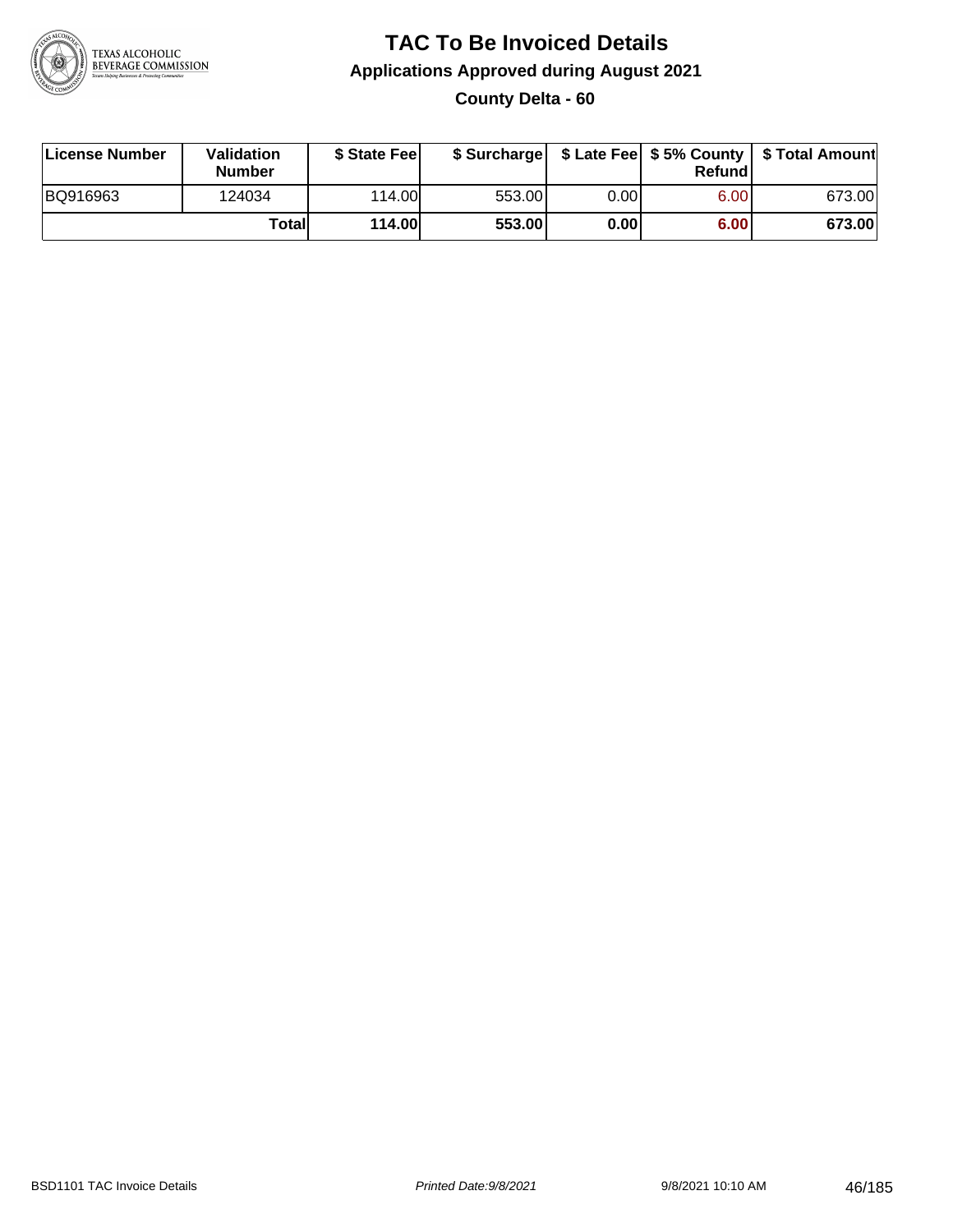

TEXAS ALCOHOLIC<br>BEVERAGE COMMISSION

#### **TAC To Be Invoiced Details Applications Approved during August 2021 County Denton - 61**

| <b>License Number</b> | Validation<br><b>Number</b> | \$ State Fee | \$ Surcharge |      | \$ Late Fee   \$5% County<br>Refund | \$ Total Amount |
|-----------------------|-----------------------------|--------------|--------------|------|-------------------------------------|-----------------|
| BG1128890             | 9767                        | 332.50       | 553.00       | 0.00 | 17.50                               | 903.00          |
| BG1129223             | 9962                        | 332.50       | 553.00       | 0.00 | 17.50                               | 903.00          |
| BF1127817             | 10002                       | 114.00       | 553.00       | 0.00 | 6.00                                | 673.00          |
| BQ1128063             | 10069                       | 114.00       | 553.00       | 0.00 | 6.00                                | 673.00          |
| BG1128424             | 10422                       | 332.50       | 553.00       | 0.00 | 17.50                               | 903.00          |
| BG1128322             | 10573                       | 332.50       | 553.00       | 0.00 | 17.50                               | 903.00          |
| BF1036038             | 103731                      | 114.00       | 553.00       | 0.00 | 6.00                                | 673.00          |
| BQ1060548             | 122852                      | 114.00       | 553.00       | 0.00 | 6.00                                | 673.00          |
| BG914793              | 124248                      | 332.50       | 553.00       | 0.00 | 17.50                               | 903.00          |
| BF1062019             | 124503                      | 114.00       | 553.00       | 0.00 | 6.00                                | 673.00          |
| BF1064263             | 124532                      | 114.00       | 553.00       | 0.00 | 6.00                                | 673.00          |
| BQ781863              | 124925                      | 114.00       | 553.00       | 0.00 | 6.00                                | 673.00          |
| BQ990971              | 125035                      | 114.00       | 553.00       | 0.00 | 6.00                                | 673.00          |
| BQ849293              | 125438                      | 114.00       | 553.00       | 0.00 | 6.00                                | 673.00          |
| BG783716              | 125726                      | 332.50       | 553.00       | 0.00 | 17.50                               | 903.00          |
| BG1063121             | 125900                      | 332.50       | 553.00       | 0.00 | 17.50                               | 903.00          |
| BG784186              | 125976                      | 332.50       | 553.00       | 0.00 | 17.50                               | 903.00          |
| BG992056              | 126054                      | 332.50       | 553.00       | 0.00 | 17.50                               | 903.00          |
| BQ699487              | 126406                      | 114.00       | 553.00       | 0.00 | 6.00                                | 673.00          |
| BQ700630              | 126406                      | 114.00       | 553.00       | 0.00 | 6.00                                | 673.00          |
| BG918790              | 126437                      | 332.50       | 553.00       | 0.00 | 17.50                               | 903.00          |
| BG1065617             | 126900                      | 332.50       | 553.00       | 0.00 | 17.50                               | 903.00          |
| BG1065427             | 127602                      | 332.50       | 553.00       | 0.00 | 17.50                               | 903.00          |
| BG991907              | 515230                      | 332.50       | 553.00       | 0.00 | 17.50                               | 903.00          |
| BG953157              | 516008                      | 332.50       | 553.00       | 0.00 | 17.50                               | 903.00          |
|                       | Total                       | 5,909.00     | 13,825.00    | 0.00 | 311.00                              | 20,045.00       |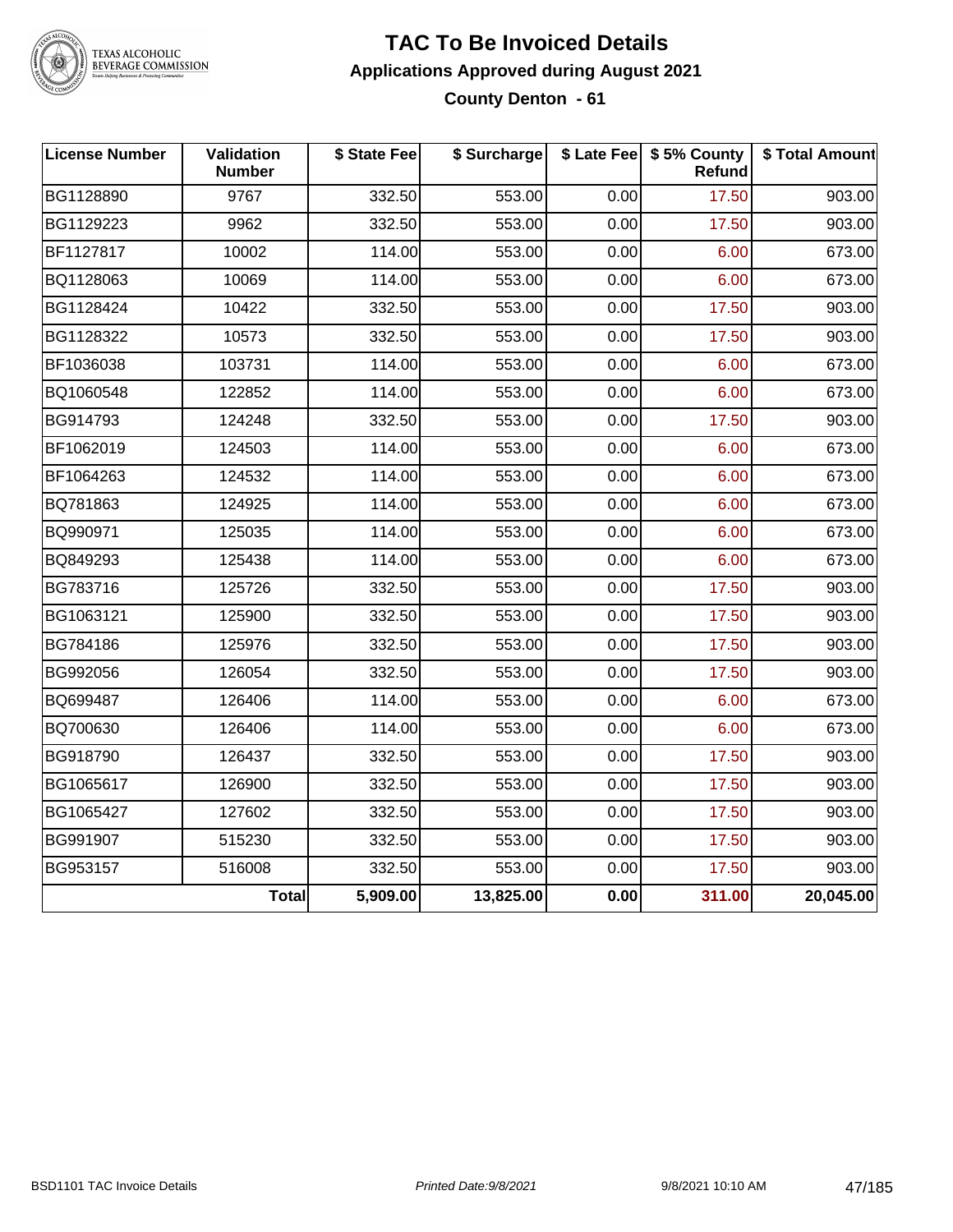

### **TAC To Be Invoiced Details Applications Approved during August 2021 County DeWitt - 62**

| License Number | Validation<br><b>Number</b> | \$ State Feel |        |       | Refundl | \$ Surcharge   \$ Late Fee   \$5% County   \$ Total Amount |
|----------------|-----------------------------|---------------|--------|-------|---------|------------------------------------------------------------|
| BQ1126937      | 515992                      | 114.00L       | 553.00 | 0.001 | 6.00    | 673.00                                                     |
|                | Totall                      | <b>114.00</b> | 553.00 | 0.00  | 6.00    | 673.00                                                     |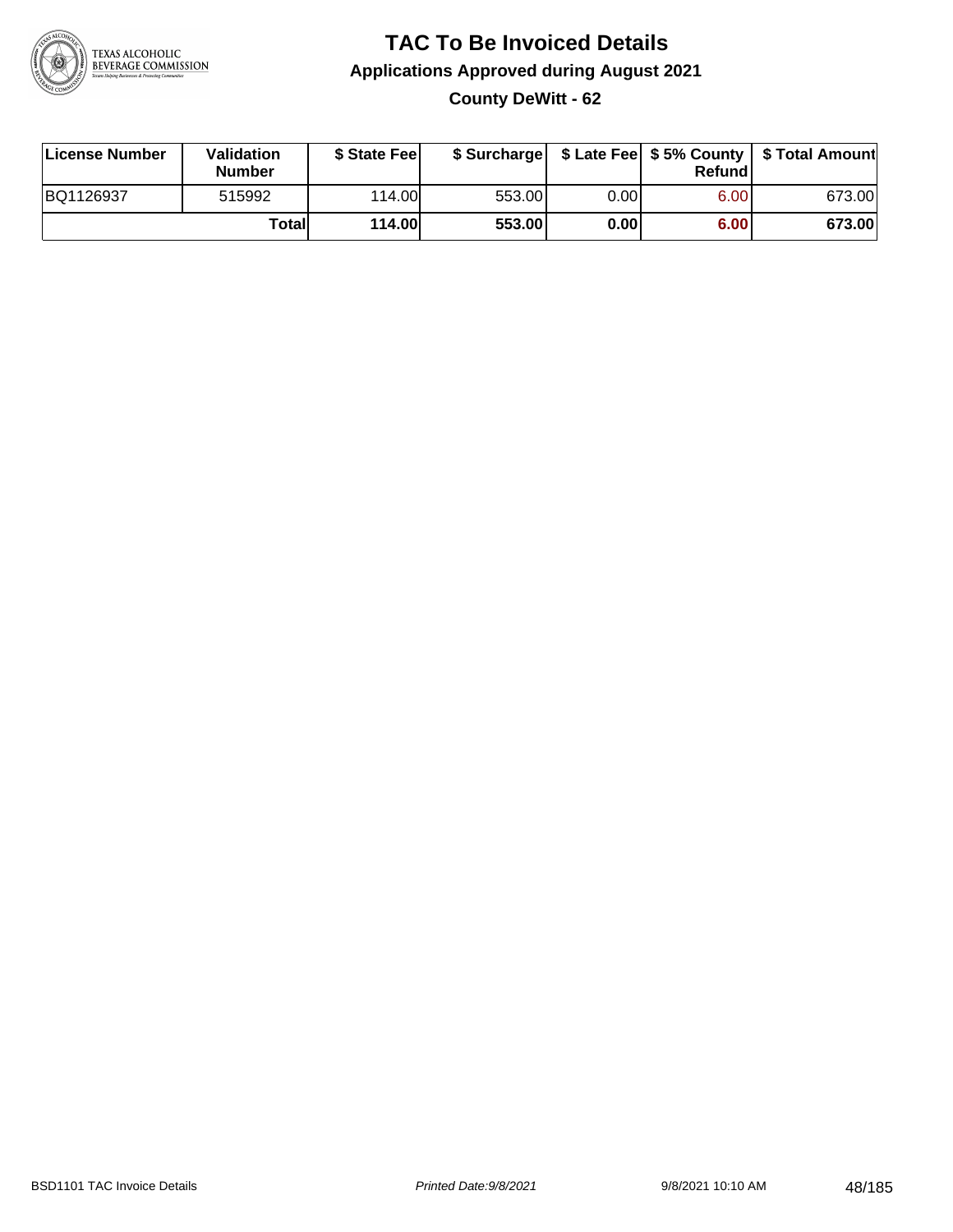

# **TAC To Be Invoiced Details Applications Approved during August 2021**

**County Dimmit - 64**

| License Number | <b>Validation</b><br><b>Number</b> | \$ State Feel | \$ Surcharge |       | Refundl | \$ Late Fee   \$5% County   \$ Total Amount |
|----------------|------------------------------------|---------------|--------------|-------|---------|---------------------------------------------|
| BE992847       | 126427                             | 285.00        | 553.00       | 0.001 | 15.00   | 853.00                                      |
|                | Totall                             | 285.00        | 553.00       | 0.00  | 15.00   | 853.00                                      |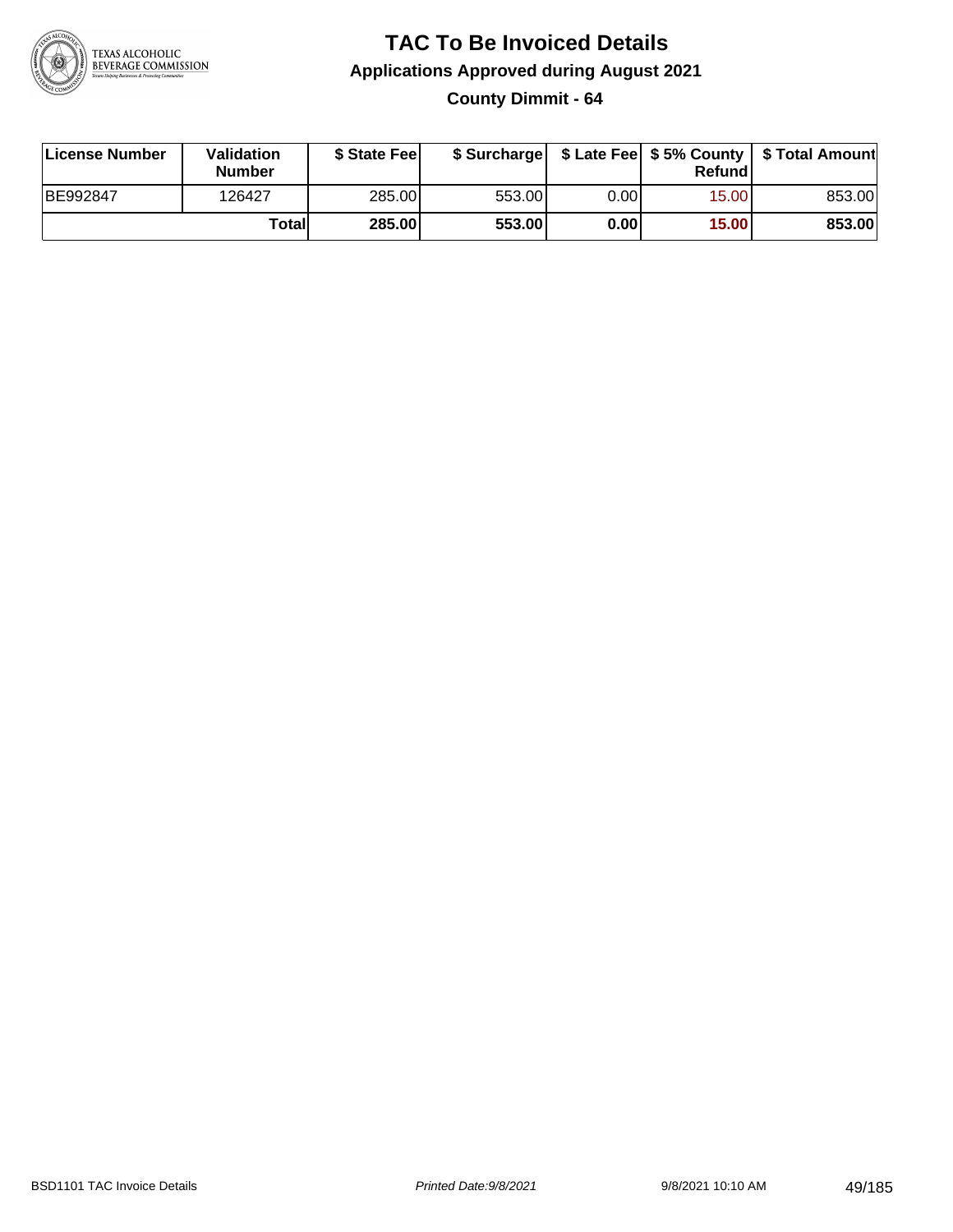

### **TAC To Be Invoiced Details Applications Approved during August 2021 County Duval - 66**

| License Number | <b>Validation</b><br><b>Number</b> | \$ State Feel |          |       | Refund | \$ Surcharge   \$ Late Fee   \$5% County   \$ Total Amount |
|----------------|------------------------------------|---------------|----------|-------|--------|------------------------------------------------------------|
| BE1128366      | 10526                              | 285.00        | 553.00   | 0.001 | 15.00  | 853.00                                                     |
| BQ231584       | 126406                             | 114.00L       | 553.00   | 0.001 | 6.00   | 673.00                                                     |
|                | Totall                             | 399.00        | 1,106.00 | 0.00  | 21.00  | 1,526.00                                                   |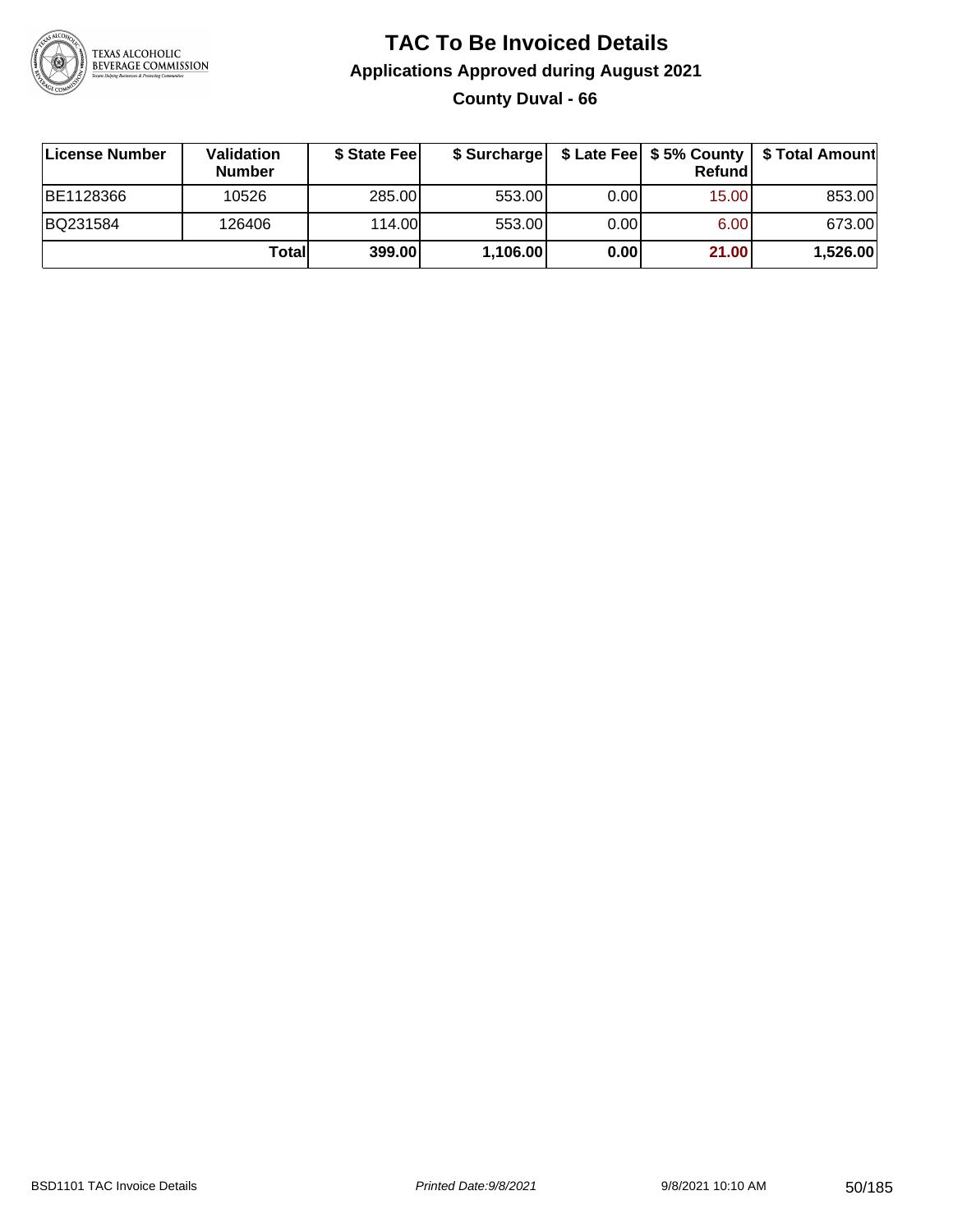

### **TAC To Be Invoiced Details Applications Approved during August 2021 County Eastland - 67**

| License Number | <b>Validation</b><br><b>Number</b> | \$ State Fee | \$ Surcharge |      | \$ Late Fee   \$5% County<br>Refundl | \$ Total Amount |
|----------------|------------------------------------|--------------|--------------|------|--------------------------------------|-----------------|
| BG1128747      | 9155                               | 332.50       | 553.00       | 0.00 | 17.50                                | 903.00          |
| BQ1126880      | 9588                               | 114.00       | 553.00       | 0.00 | 6.00                                 | 673.00          |
| BQ1126956      | 9758                               | 114.00       | 553.00       | 0.00 | 6.00                                 | 673.00          |
| BG1128880      | 10545                              | 332.50       | 553.00       | 0.00 | 17.50                                | 903.00          |
| BQ783700       | 125744                             | 114.00       | 553.00       | 0.00 | 6.00                                 | 673.00          |
|                | Total                              | 1,007.00     | 2,765.00     | 0.00 | 53.00                                | 3,825.00        |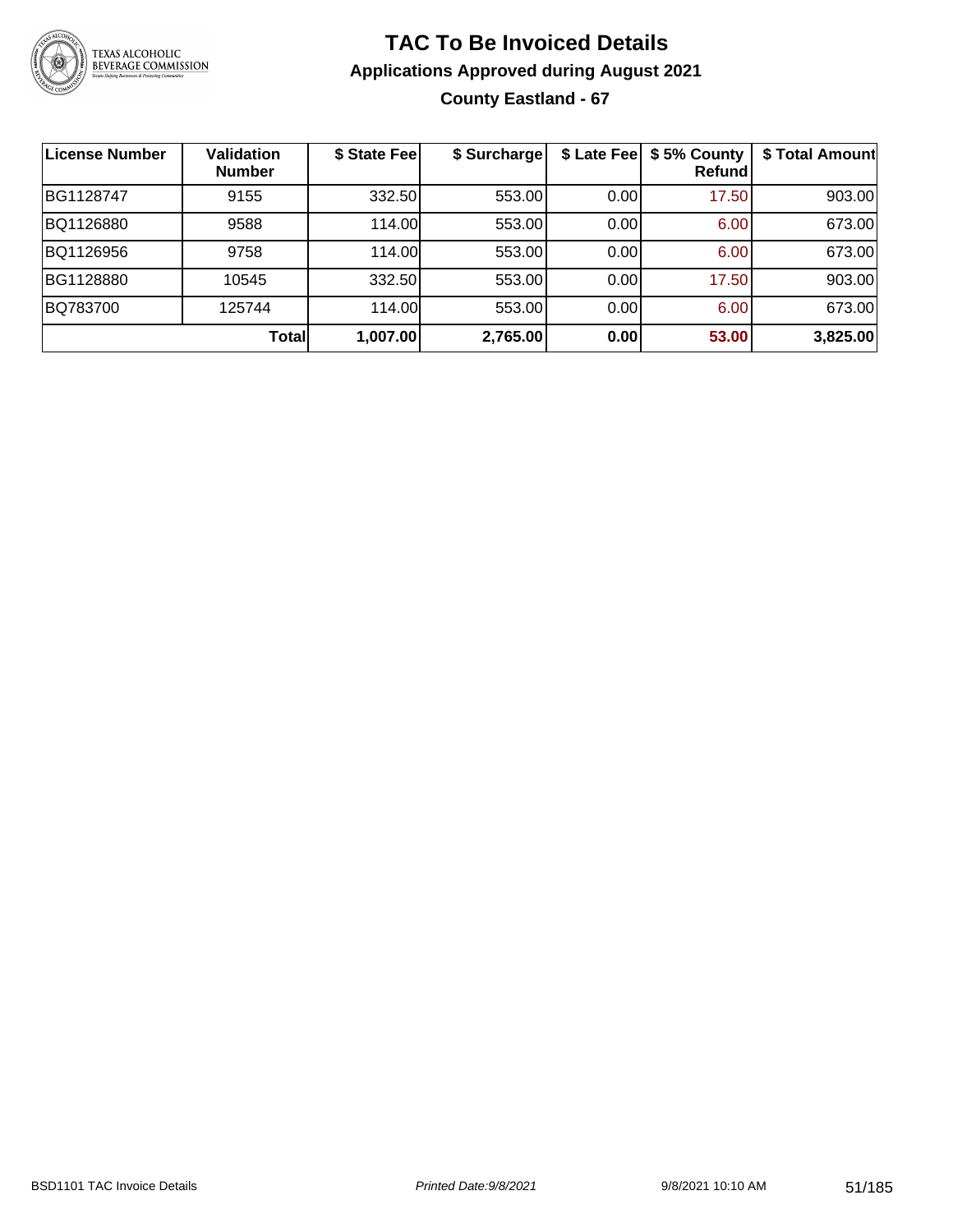

### **TAC To Be Invoiced Details Applications Approved during August 2021 County Ector - 68**

| <b>License Number</b> | <b>Validation</b><br><b>Number</b> | \$ State Fee | \$ Surcharge | \$ Late Fee | \$5% County<br>Refundl | \$ Total Amount |
|-----------------------|------------------------------------|--------------|--------------|-------------|------------------------|-----------------|
| BF1128869             | 9451                               | 114.00       | 553.00       | 0.00        | 6.00                   | 673.00          |
| BQ1127506             | 9680                               | 114.00       | 553.00       | 0.00        | 6.00                   | 673.00          |
| BQ1129354             | 10555                              | 114.00       | 553.00       | 0.00        | 6.00                   | 673.00          |
| BQ1129367             | 10556                              | 114.00       | 553.00       | 0.00        | 6.00                   | 673.00          |
| BQ1128396             | 10698                              | 114.00       | 553.00       | 0.00        | 6.00                   | 673.00          |
| BF849439              | 125022                             | 114.00       | 553.00       | 0.00        | 6.00                   | 673.00          |
| BQ918697              | 125624                             | 114.00       | 553.00       | 0.00        | 6.00                   | 673.00          |
| BQ992676              | 125978                             | 114.00       | 553.00       | 0.00        | 6.00                   | 673.00          |
| BG990694              | 515968                             | 332.50       | 553.00       | 0.00        | 17.50                  | 903.00          |
|                       | <b>Total</b>                       | 1,244.50     | 4,977.00     | 0.00        | 65.50                  | 6,287.00        |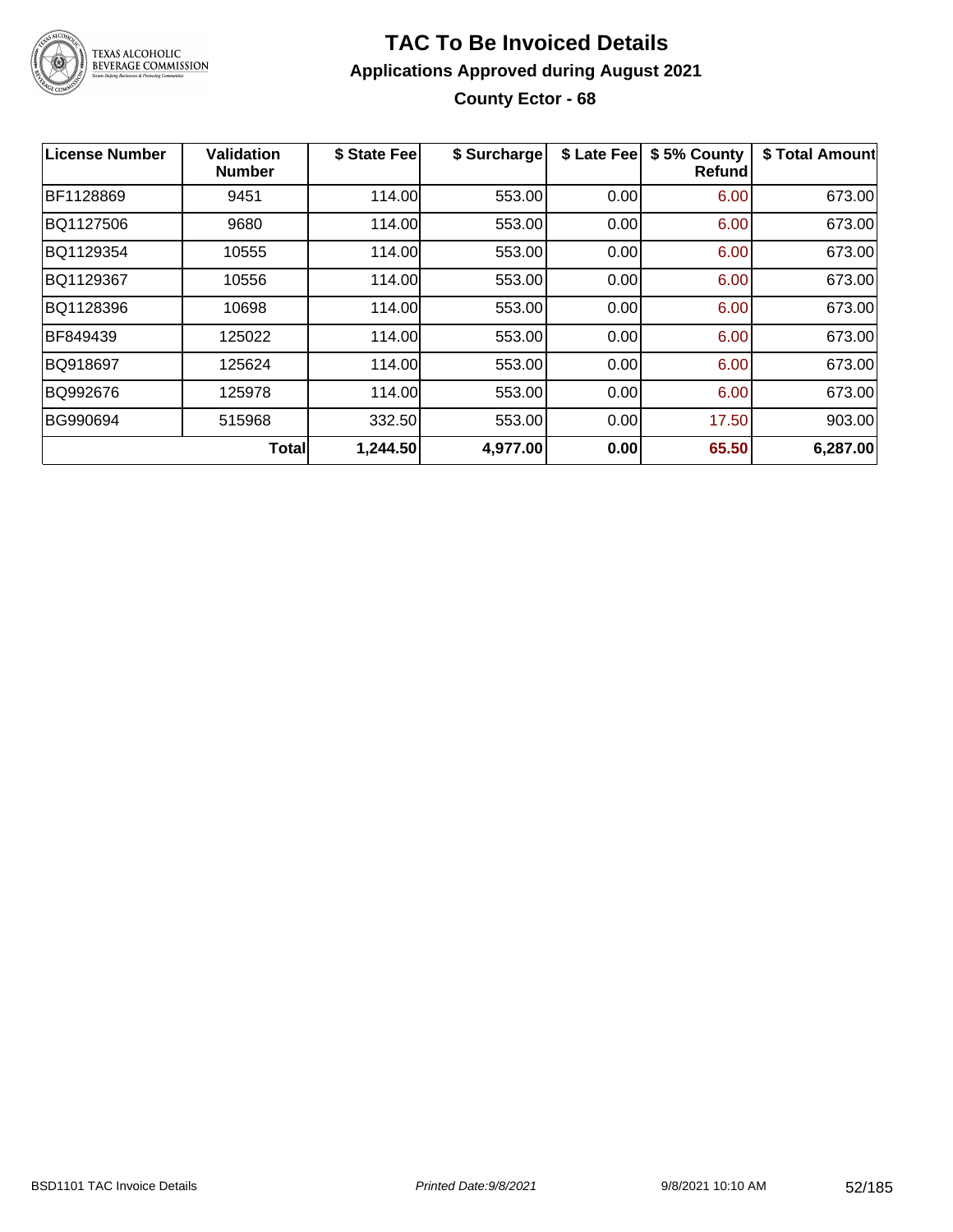

### **TAC To Be Invoiced Details Applications Approved during August 2021 County Ellis - 70**

| <b>License Number</b> | <b>Validation</b><br><b>Number</b> | \$ State Fee | \$ Surcharge | \$ Late Fee | \$5% County<br>Refund | \$ Total Amount |
|-----------------------|------------------------------------|--------------|--------------|-------------|-----------------------|-----------------|
| BG1126896             | 9522                               | 332.50       | 553.00       | 0.00        | 17.50                 | 903.00          |
| BP1126896             | 9522                               | 950.00       | 426.00       | 0.00        | 50.00                 | 1,426.00        |
| BQ1060116             | 121489                             | 114.00       | 553.00       | 0.00        | 6.00                  | 673.00          |
| BF849286              | 124707                             | 114.00       | 553.00       | 0.00        | 6.00                  | 673.00          |
| BQ714096              | 126406                             | 114.00       | 553.00       | 0.00        | 6.00                  | 673.00          |
| BQ1065373             | 126497                             | 114.00       | 553.00       | 0.00        | 6.00                  | 673.00          |
|                       | <b>Total</b>                       | 1,738.50     | 3,191.00     | 0.00        | 91.50                 | 5,021.00        |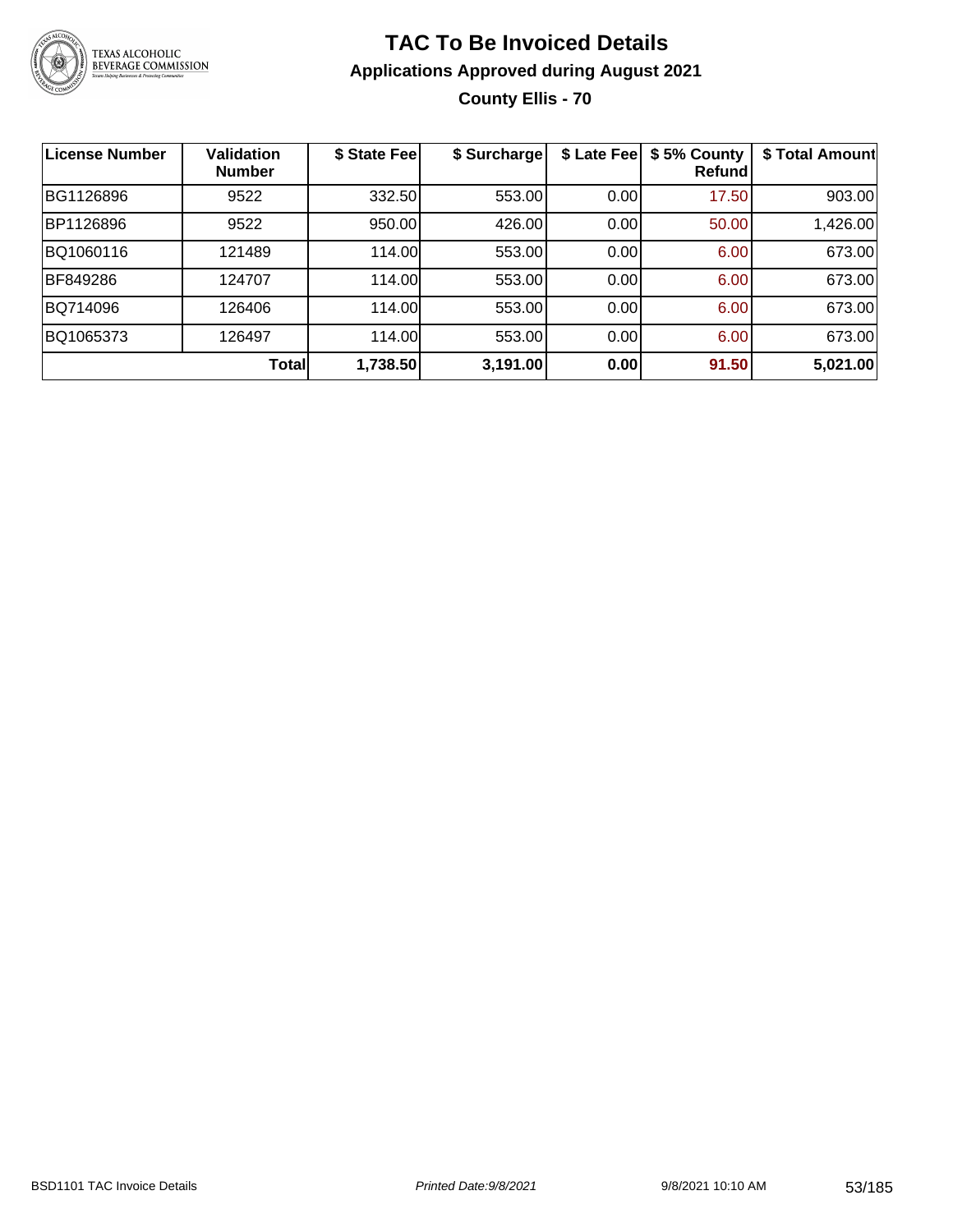

TEXAS ALCOHOLIC<br>BEVERAGE COMMISSION

## **TAC To Be Invoiced Details Applications Approved during August 2021**

**County El Paso - 71**

| <b>License Number</b> | Validation<br><b>Number</b> | \$ State Fee | \$ Surcharge |        | \$ Late Fee   \$5% County<br><b>Refund</b> | \$ Total Amount |
|-----------------------|-----------------------------|--------------|--------------|--------|--------------------------------------------|-----------------|
| BG1127018             | 9187                        | 332.50       | 553.00       | 0.00   | 17.50                                      | 903.00          |
| BG1128061             | 9543                        | 332.50       | 553.00       | 0.00   | 17.50                                      | 903.00          |
| BG1127650             | 9764                        | 332.50       | 553.00       | 0.00   | 17.50                                      | 903.00          |
| BB1127114             | 9789                        | 570.00       | 701.00       | 0.00   | 30.00                                      | 1,301.00        |
| BG1127575             | 9921                        | 332.50       | 553.00       | 0.00   | 17.50                                      | 903.00          |
| BG1128259             | 10013                       | 332.50       | 553.00       | 0.00   | 17.50                                      | 903.00          |
| BG1129801             | 10035                       | 332.50       | 553.00       | 0.00   | 17.50                                      | 903.00          |
| BQ1129142             | 10200                       | 114.00       | 553.00       | 0.00   | 6.00                                       | 673.00          |
| BE1129480             | 10305                       | 285.00       | 553.00       | 0.00   | 15.00                                      | 853.00          |
| BG1128696             | 10384                       | 332.50       | 553.00       | 0.00   | 17.50                                      | 903.00          |
| BF1129493             | 10434                       | 114.00       | 553.00       | 0.00   | 6.00                                       | 673.00          |
| BG1129136             | 10552                       | 332.50       | 553.00       | 0.00   | 17.50                                      | 903.00          |
| BG1129420             | 10623                       | 332.50       | 553.00       | 0.00   | 17.50                                      | 903.00          |
| BQ1128502             | 10650                       | 114.00       | 553.00       | 0.00   | 6.00                                       | 673.00          |
| BQ1129436             | 10749                       | 114.00       | 553.00       | 0.00   | 6.00                                       | 673.00          |
| BQ917843              | 124589                      | 114.00       | 553.00       | 0.00   | 6.00                                       | 673.00          |
| BG847187              | 124736                      | 332.50       | 553.00       | 0.00   | 17.50                                      | 903.00          |
| BG781602              | 124806                      | 332.50       | 553.00       | 0.00   | 17.50                                      | 903.00          |
| BG991337              | 124812                      | 332.50       | 553.00       | 0.00   | 17.50                                      | 903.00          |
| BQ1064626             | 125007                      | 114.00       | 553.00       | 0.00   | 6.00                                       | 673.00          |
| BG1062233             | 125188                      | 332.50       | 553.00       | 0.00   | 17.50                                      | 903.00          |
| BQ1062811             | 125298                      | 114.00       | 553.00       | 0.00   | 6.00                                       | 673.00          |
| BG988594              | 125338                      | 332.50       | 553.00       | 100.00 | 17.50                                      | 1,003.00        |
| BL988594              | 125338                      | 475.00       | 327.00       | 100.00 | 25.00                                      | 927.00          |
| BQ783358              | 125532                      | 114.00       | 553.00       | 0.00   | 6.00                                       | 673.00          |
| BG783787              | 125850                      | 332.50       | 553.00       | 0.00   | 17.50                                      | 903.00          |
| BQ1064410             | 126094                      | 114.00       | 553.00       | 0.00   | 6.00                                       | 673.00          |
| BF782454              | 126290                      | 114.00       | 553.00       | 0.00   | 6.00                                       | 673.00          |
| BQ849471              | 126342                      | 114.00       | 553.00       | 0.00   | 6.00                                       | 673.00          |
| BF918484              | 126344                      | 114.00       | 553.00       | 0.00   | 6.00                                       | 673.00          |
| BG849469              | 126434                      | 332.50       | 553.00       | 0.00   | 17.50                                      | 903.00          |
| BQ992474              | 126515                      | 114.00       | 553.00       | 0.00   | 6.00                                       | 673.00          |
| BG992846              | 126573                      | 332.50       | 553.00       | 0.00   | 17.50                                      | 903.00          |
| BG1064608             | 126687                      | 332.50       | 553.00       | 0.00   | 17.50                                      | 903.00          |
| BG783611              | 127029                      | 332.50       | 553.00       | 0.00   | 17.50                                      | 903.00          |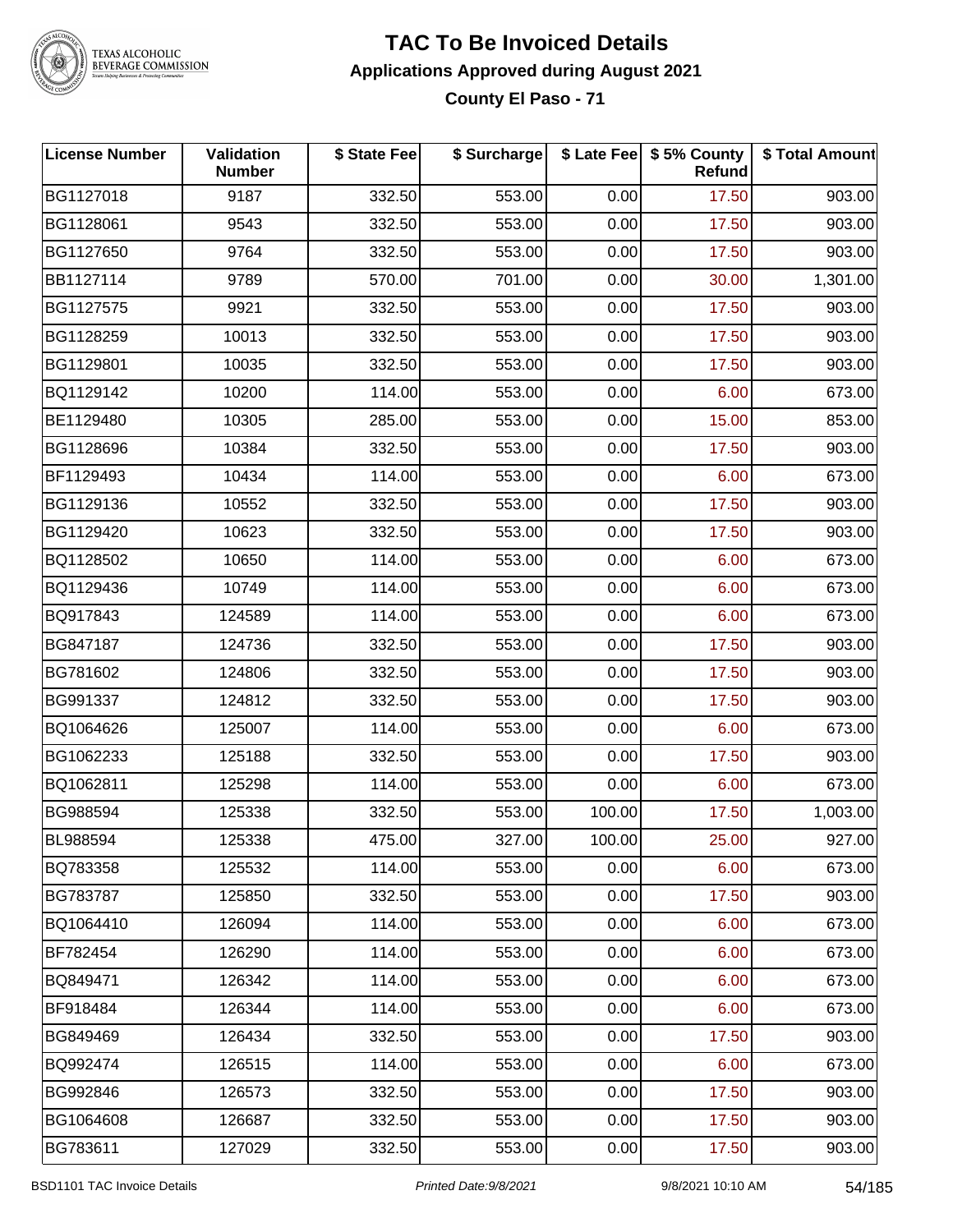| License Number | <b>Validation</b><br><b>Number</b> | \$ State Fee | \$ Surcharge | \$ Late Fee | \$5% County<br>Refund | \$ Total Amount |
|----------------|------------------------------------|--------------|--------------|-------------|-----------------------|-----------------|
| BL783611       | 127029                             | 475.00       | 327.00       | 0.00        | 25.00                 | 827.00          |
| BQ992605       | 127099                             | 114.00       | 553.00       | 0.00        | 6.00                  | 673.00          |
| BQ783365       | 127307                             | 114.00       | 553.00       | 0.00        | 6.00                  | 673.00          |
| BG992130       | 127359                             | 332.50       | 553.00       | 100.00      | 17.50                 | 1,003.00        |
| BQ991500       | 127363                             | 114.00       | 553.00       | 100.00      | 6.00                  | 773.00          |
| BQ1065154      | 127562                             | 114.00       | 553.00       | 0.00        | 6.00                  | 673.00          |
| BG750406       | 515871                             | 332.50       | 553.00       | 100.00      | 17.50                 | 1,003.00        |
| BG1127706      | 516005                             | 332.50       | 553.00       | 0.00        | 17.50                 | 903.00          |
|                | <b>Total</b>                       | 11,058.00    | 23,475.00    | 500.00      | 582.00                | 35,615.00       |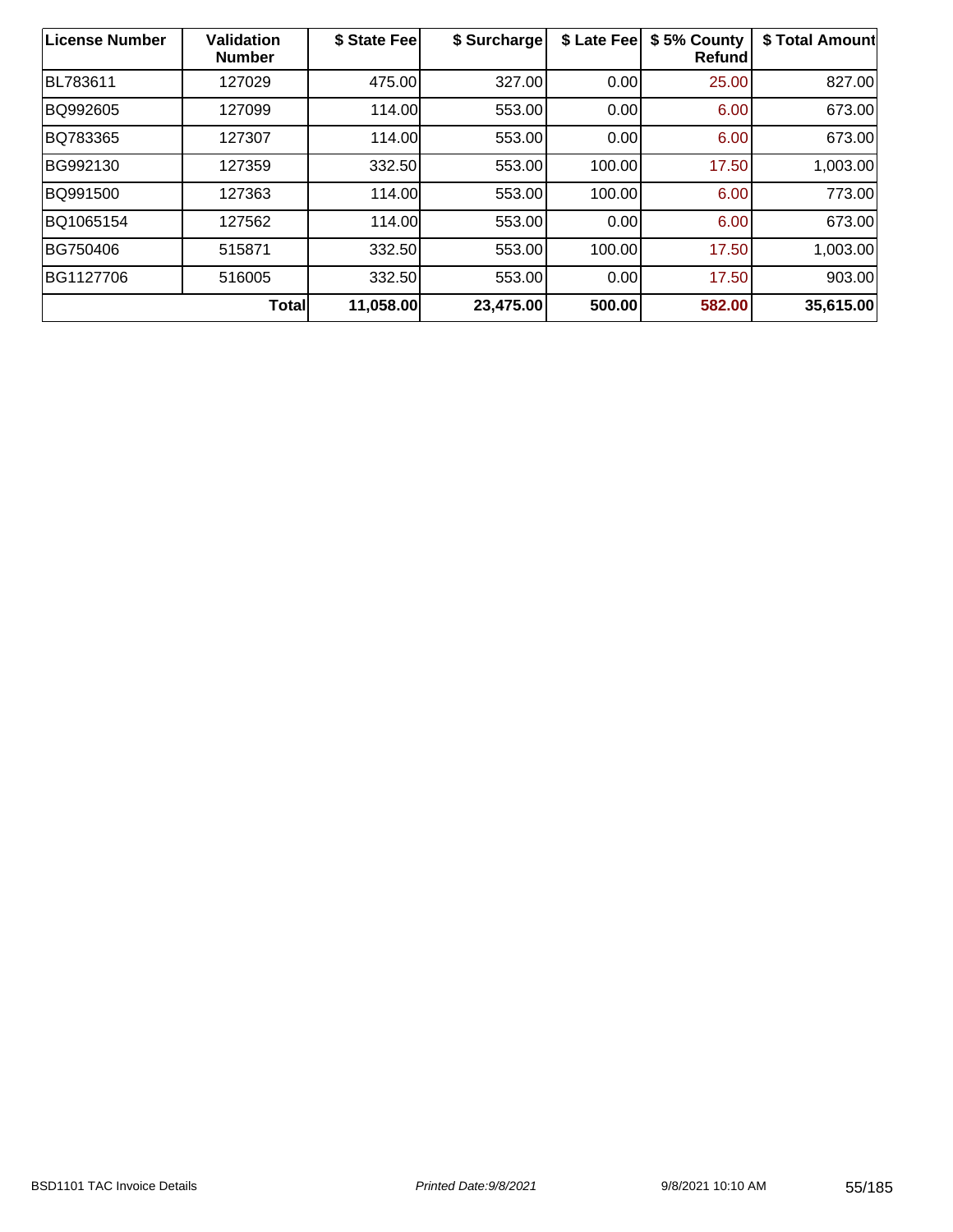

### **TAC To Be Invoiced Details Applications Approved during August 2021 County Erath - 72**

| License Number | <b>Validation</b><br><b>Number</b> | \$ State Feel |          |       | Refundl | \$ Surcharge   \$ Late Fee   \$5% County   \$ Total Amount |
|----------------|------------------------------------|---------------|----------|-------|---------|------------------------------------------------------------|
| BQ919012       | 126162                             | 114.00        | 553.00   | 0.001 | 6.00    | 673.00                                                     |
| BQ1127302      | 516020                             | 114.00        | 553.00   | 0.00  | 6.00    | 673.00                                                     |
|                | Totall                             | 228.00        | 1,106.00 | 0.00  | 12.00   | 1,346.00                                                   |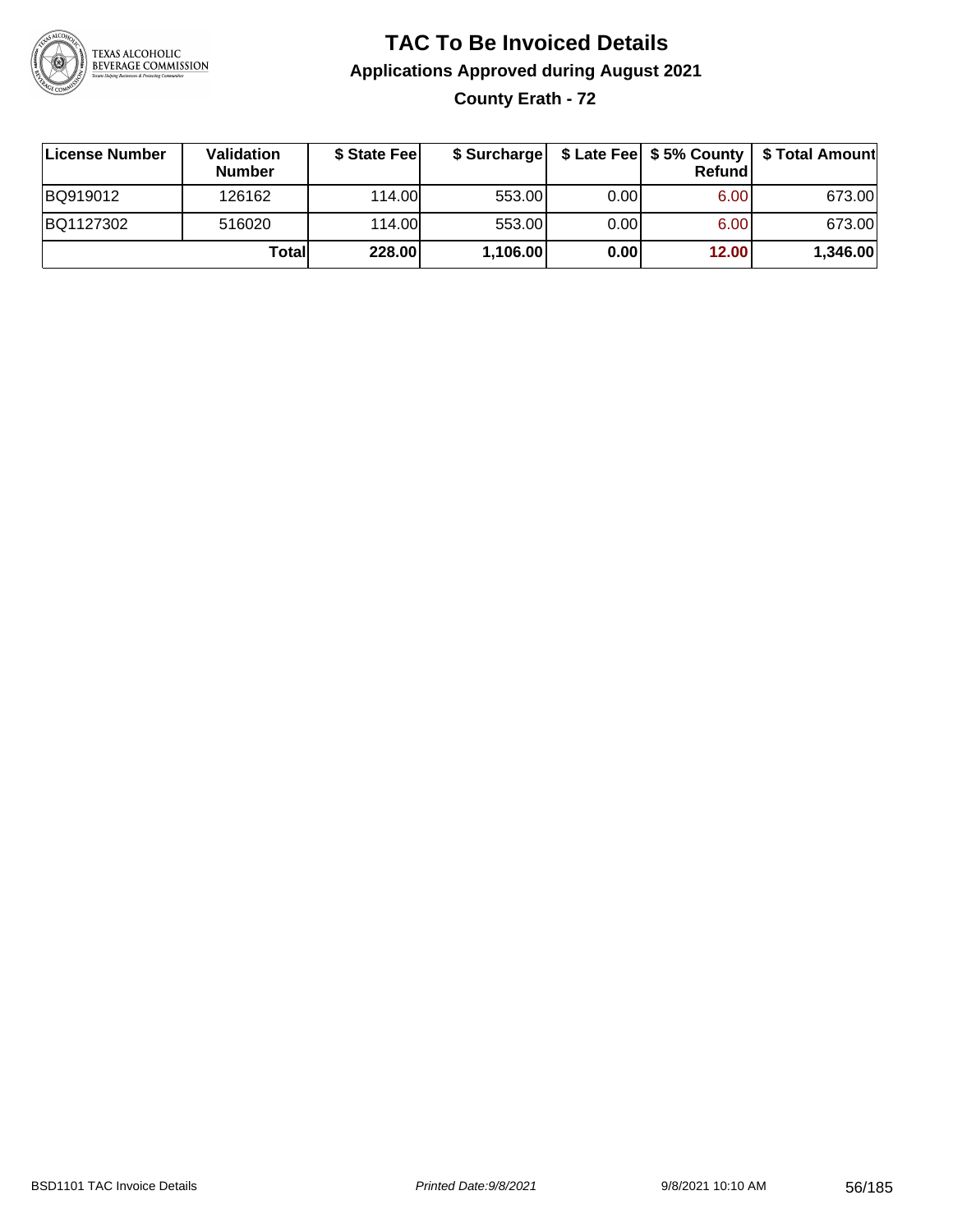

### **TAC To Be Invoiced Details Applications Approved during August 2021 County Falls - 73**

| <b>License Number</b> | <b>Validation</b><br><b>Number</b> | \$ State Fee | \$ Surcharge |      | \$ Late Fee   \$5% County<br><b>Refund</b> | \$ Total Amount |
|-----------------------|------------------------------------|--------------|--------------|------|--------------------------------------------|-----------------|
| BQ1127109             | 9342                               | 114.00       | 553.00       | 0.00 | 6.00                                       | 673.00          |
| BG1127873             | 9590                               | 332.50       | 553.00       | 0.00 | 17.50                                      | 903.00          |
| BL1127873             | 9590                               | 475.00       | 327.00       | 0.00 | 25.00                                      | 827.00          |
| BG1128810             | 10231                              | 332.50       | 553.00       | 0.00 | 17.50                                      | 903.00          |
|                       | Total                              | 1,254.00     | 1,986.00     | 0.00 | 66.00                                      | 3,306.00        |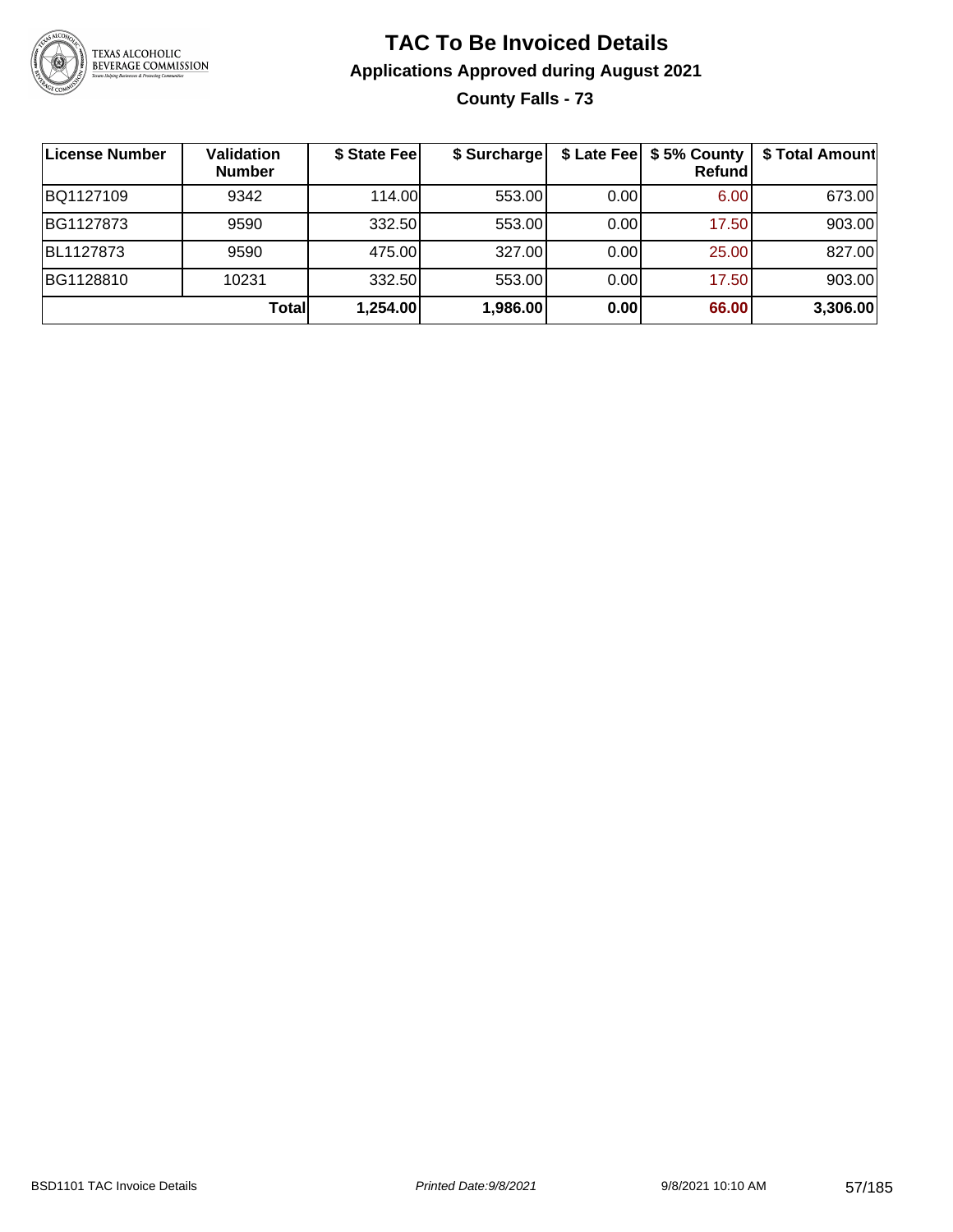

## **TAC To Be Invoiced Details Applications Approved during August 2021**

**County Fannin - 74**

| License Number | Validation<br><b>Number</b> | \$ State Feel |        |       | Refundl | \$ Surcharge   \$ Late Fee   \$5% County   \$ Total Amount |
|----------------|-----------------------------|---------------|--------|-------|---------|------------------------------------------------------------|
| BQ1128538      | 10619                       | 114.00        | 553.00 | 0.001 | 6.00    | 673.00                                                     |
|                | Totall                      | <b>114.00</b> | 553.00 | 0.00  | 6.00    | 673.00                                                     |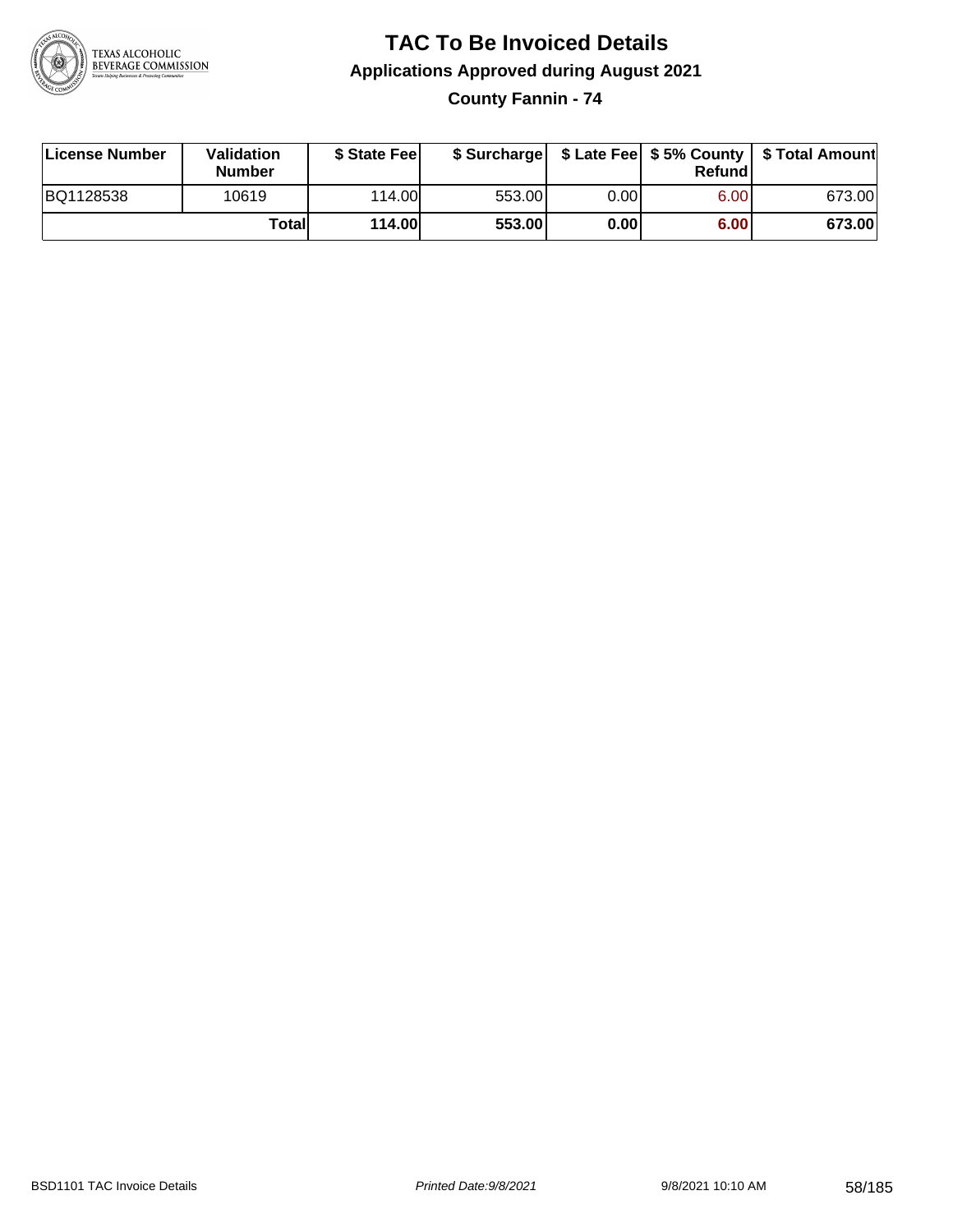

### **TAC To Be Invoiced Details Applications Approved during August 2021 County Fayette - 75**

| License Number | <b>Validation</b><br><b>Number</b> | \$ State Fee | \$ Surcharge |      | \$ Late Fee   \$5% County<br><b>Refund</b> | \$ Total Amount |
|----------------|------------------------------------|--------------|--------------|------|--------------------------------------------|-----------------|
| BG1129437      | 9468                               | 332.50       | 553.00       | 0.00 | 17.50                                      | 903.00          |
| BP1129437      | 9468                               | 950.00       | 426.00       | 0.00 | 50.00                                      | 1,426.00        |
| BQ1063267      | 124358                             | 114.00       | 553.00       | 0.00 | 6.00                                       | 673.00          |
| BG1127944      | 513686                             | 332.50       | 553.00       | 0.00 | 17.50                                      | 903.00          |
|                | Total                              | 1,729.00     | 2,085.00     | 0.00 | 91.00                                      | 3,905.00        |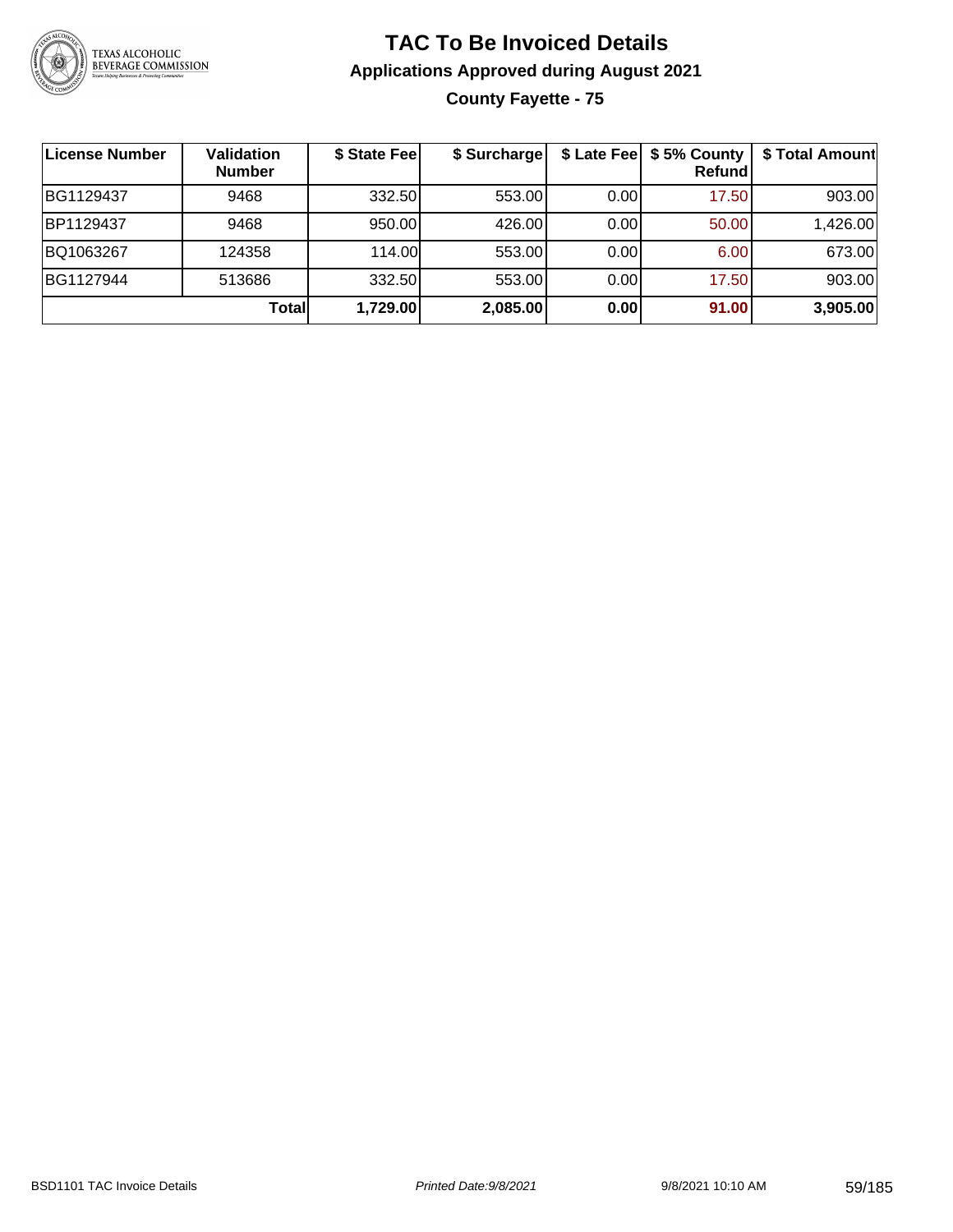

TEXAS ALCOHOLIC<br>BEVERAGE COMMISSION

#### **TAC To Be Invoiced Details Applications Approved during August 2021 County Fort Bend - 79**

| <b>License Number</b> | Validation<br><b>Number</b> | \$ State Fee | \$ Surcharge |      | \$ Late Fee   \$5% County<br><b>Refund</b> | \$ Total Amount |
|-----------------------|-----------------------------|--------------|--------------|------|--------------------------------------------|-----------------|
| BF1126912             | 8182                        | 114.00       | 553.00       | 0.00 | 6.00                                       | 673.00          |
| BG1128170             | 8858                        | 332.50       | 553.00       | 0.00 | 17.50                                      | 903.00          |
| BQ1127121             | 9430                        | 114.00       | 553.00       | 0.00 | 6.00                                       | 673.00          |
| BG1127792             | 9432                        | 332.50       | 553.00       | 0.00 | 17.50                                      | 903.00          |
| BL1127792             | 9432                        | 475.00       | 327.00       | 0.00 | 25.00                                      | 827.00          |
| BF1127853             | 9503                        | 114.00       | 553.00       | 0.00 | 6.00                                       | 673.00          |
| BQ1126788             | 9675                        | 114.00       | 553.00       | 0.00 | 6.00                                       | 673.00          |
| BQ1127022             | 9699                        | 114.00       | 553.00       | 0.00 | 6.00                                       | 673.00          |
| BG1127562             | 9750                        | 332.50       | 553.00       | 0.00 | 17.50                                      | 903.00          |
| BG1129482             | 9817                        | 332.50       | 553.00       | 0.00 | 17.50                                      | 903.00          |
| BQ1127102             | 9840                        | 114.00       | 553.00       | 0.00 | 6.00                                       | 673.00          |
| BQ1127378             | 9912                        | 114.00       | 553.00       | 0.00 | 6.00                                       | 673.00          |
| BG1128938             | 10122                       | 332.50       | 553.00       | 0.00 | 17.50                                      | 903.00          |
| BG1128337             | 10229                       | 332.50       | 553.00       | 0.00 | 17.50                                      | 903.00          |
| BG1130355             | 10232                       | 332.50       | 553.00       | 0.00 | 17.50                                      | 903.00          |
| BQ1129434             | 10249                       | 114.00       | 553.00       | 0.00 | 6.00                                       | 673.00          |
| BB1130240             | 10521                       | 570.00       | 701.00       | 0.00 | 30.00                                      | 1,301.00        |
| BF1129828             | 10559                       | 114.00       | 553.00       | 0.00 | 6.00                                       | 673.00          |
| BG1127610             | 10682                       | 332.50       | 553.00       | 0.00 | 17.50                                      | 903.00          |
| BQ917126              | 124301                      | 114.00       | 553.00       | 0.00 | 6.00                                       | 673.00          |
| BQ991796              | 124612                      | 114.00       | 553.00       | 0.00 | 6.00                                       | 673.00          |
| BQ991200              | 124873                      | 114.00       | 553.00       | 0.00 | 6.00                                       | 673.00          |
| BF1064909             | 125212                      | 114.00       | 553.00       | 0.00 | 6.00                                       | 673.00          |
| BF918591              | 125282                      | 114.00       | 553.00       | 0.00 | 6.00                                       | 673.00          |
| BG918751              | 125673                      | 332.50       | 553.00       | 0.00 | 17.50                                      | 903.00          |
| BG916253              | 125742                      | 332.50       | 553.00       | 0.00 | 17.50                                      | 903.00          |
| BF783603              | 125785                      | 114.00       | 553.00       | 0.00 | 6.00                                       | 673.00          |
| BF917719              | 126350                      | 114.00       | 553.00       | 0.00 | 6.00                                       | 673.00          |
| BG235703              | 126610                      | 332.50       | 553.00       | 0.00 | 17.50                                      | 903.00          |
| BG991875              | 127077                      | 332.50       | 553.00       | 0.00 | 17.50                                      | 903.00          |
| BP991875              | 127077                      | 950.00       | 426.00       | 0.00 | 50.00                                      | 1,426.00        |
| BG700093              | 504062                      | 332.50       | 553.00       | 0.00 | 17.50                                      | 903.00          |
| BG1062403             | 515075                      | 332.50       | 553.00       | 0.00 | 17.50                                      | 903.00          |
| BQ919113              | 516214                      | 114.00       | 553.00       | 0.00 | 6.00                                       | 673.00          |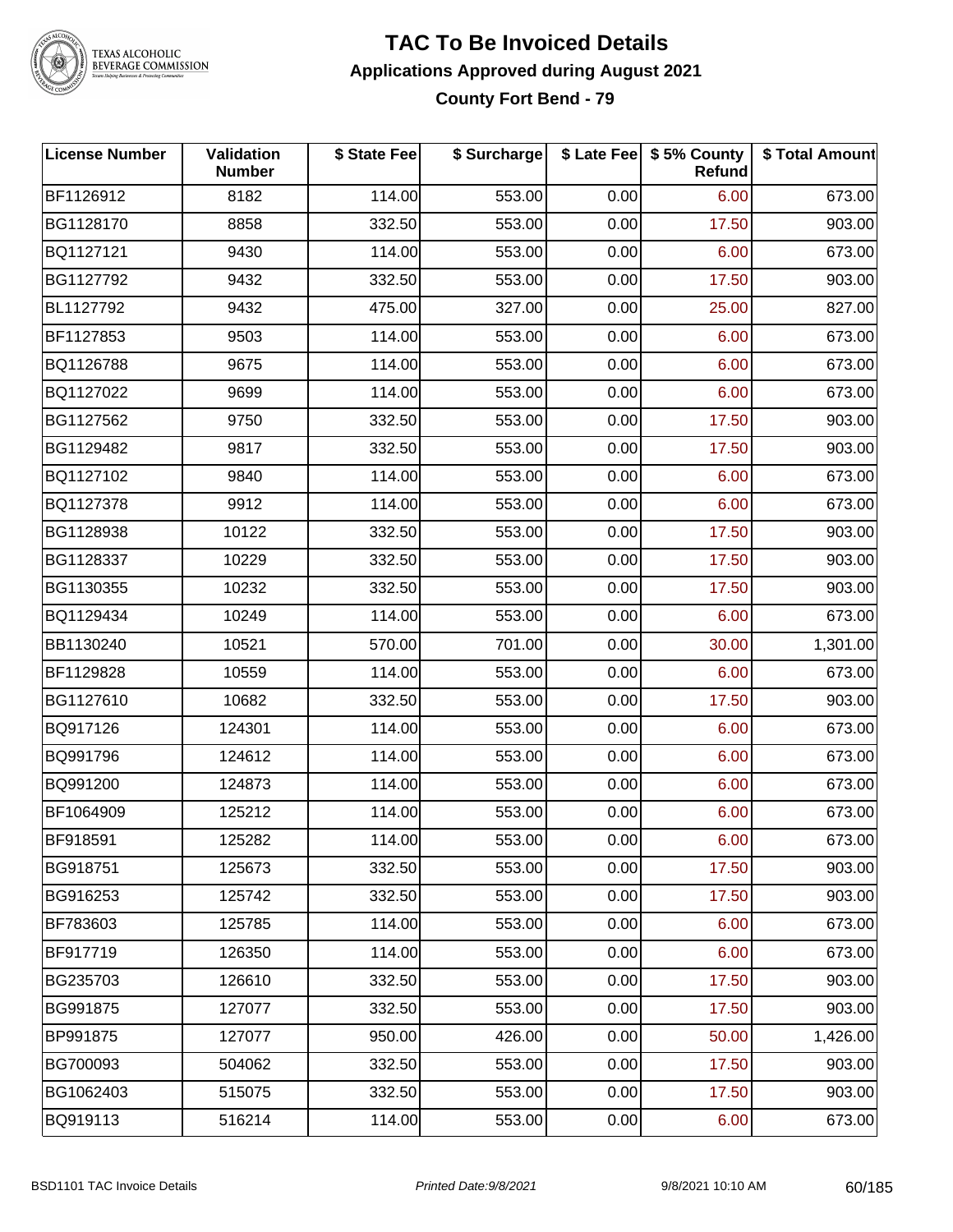| License Number | <b>Validation</b><br><b>Number</b> | \$ State Fee |           |       | Refundl           | \$ Surcharge   \$ Late Fee   \$5% County   \$ Total Amount |
|----------------|------------------------------------|--------------|-----------|-------|-------------------|------------------------------------------------------------|
| BF1064369      | 517302                             | 114.00L      | 553.001   | 0.001 | 6.00 <sub>1</sub> | 673.00                                                     |
|                | Totall                             | 8,702.00     | 19,150.00 | 0.00  | 458.00            | 28,310.00                                                  |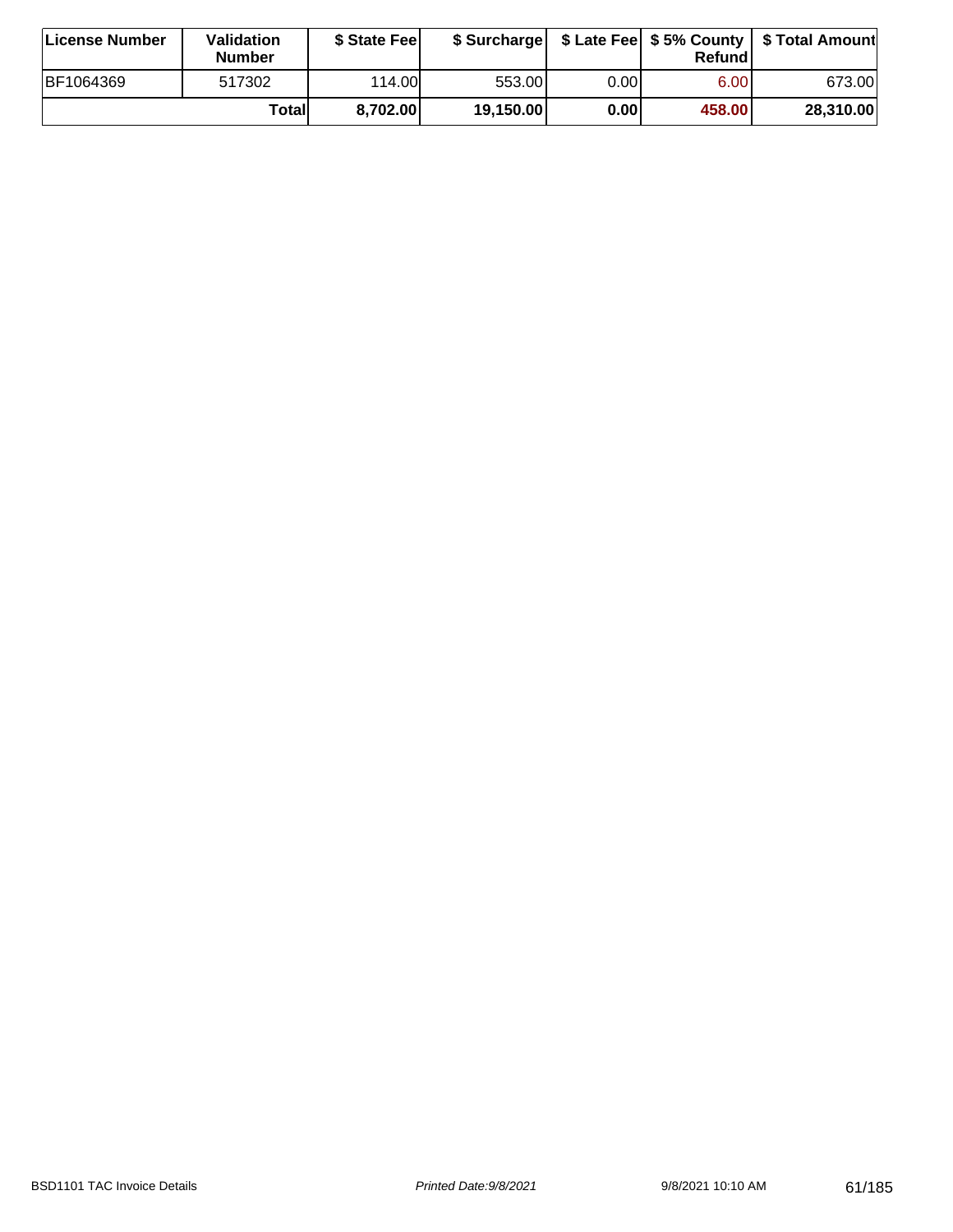

## **TAC To Be Invoiced Details Applications Approved during August 2021**

**County Freestone - 81**

| License Number | Validation<br><b>Number</b> | \$ State Fee  | \$ Surcharge |      | Refund |        |
|----------------|-----------------------------|---------------|--------------|------|--------|--------|
| BF1128723      | 10417                       | 114.00        | 553.00       | 0.00 | 6.00   | 673.00 |
|                | Totall                      | <b>114.00</b> | 553.00       | 0.00 | 6.00   | 673.00 |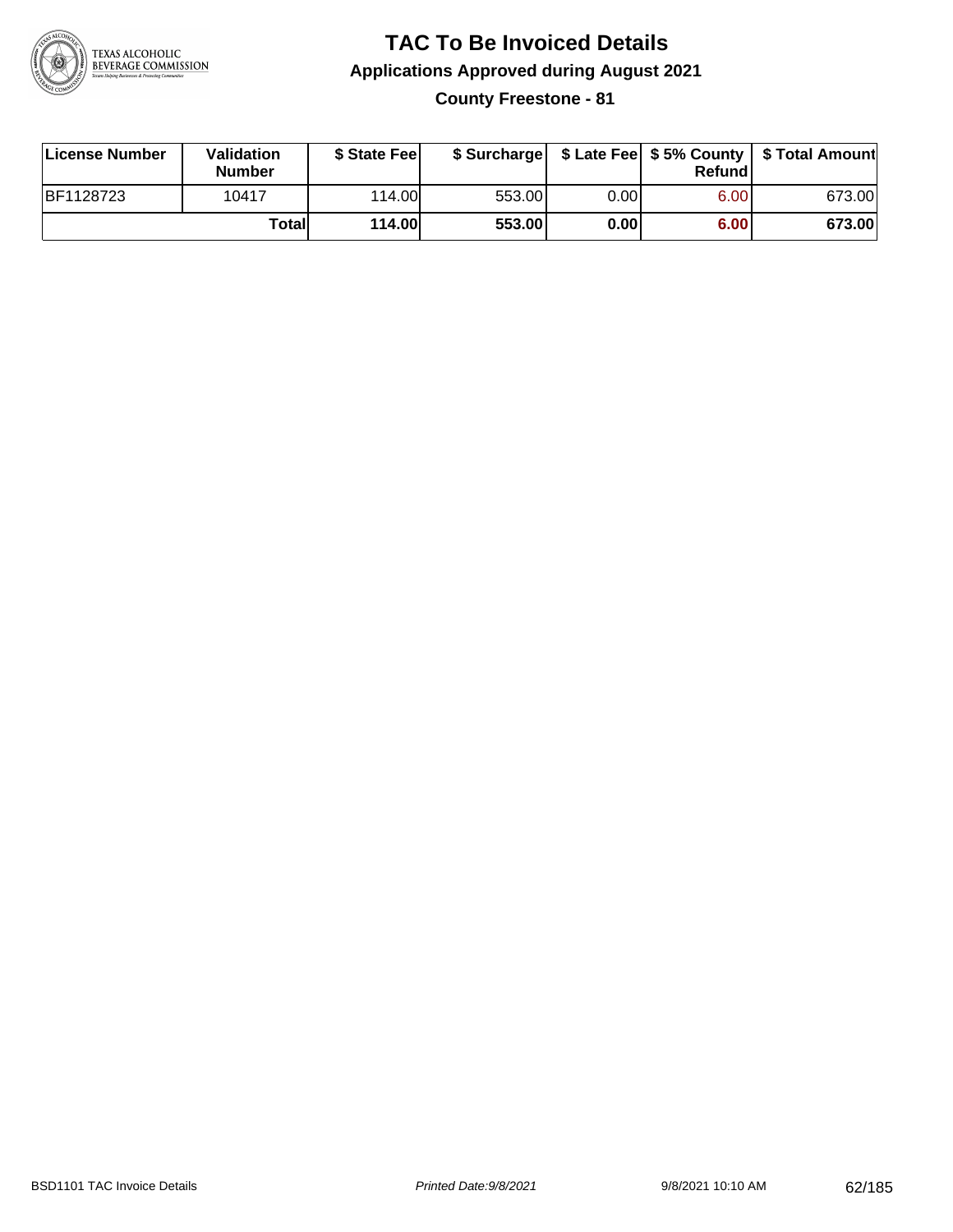

# **TAC To Be Invoiced Details Applications Approved during August 2021**

**County Frio - 82**

| License Number | Validation<br><b>Number</b> | \$ State Fee  | \$ Surcharge |        | Refundl | \$ Late Fee   \$5% County   \$ Total Amount |
|----------------|-----------------------------|---------------|--------------|--------|---------|---------------------------------------------|
| BQ1061951      | 516141                      | 114.00L       | 553.00       | 100.00 | 6.00    | 773.00                                      |
|                | Totall                      | <b>114.00</b> | 553.00       | 100.00 | 6.00    | 773.00                                      |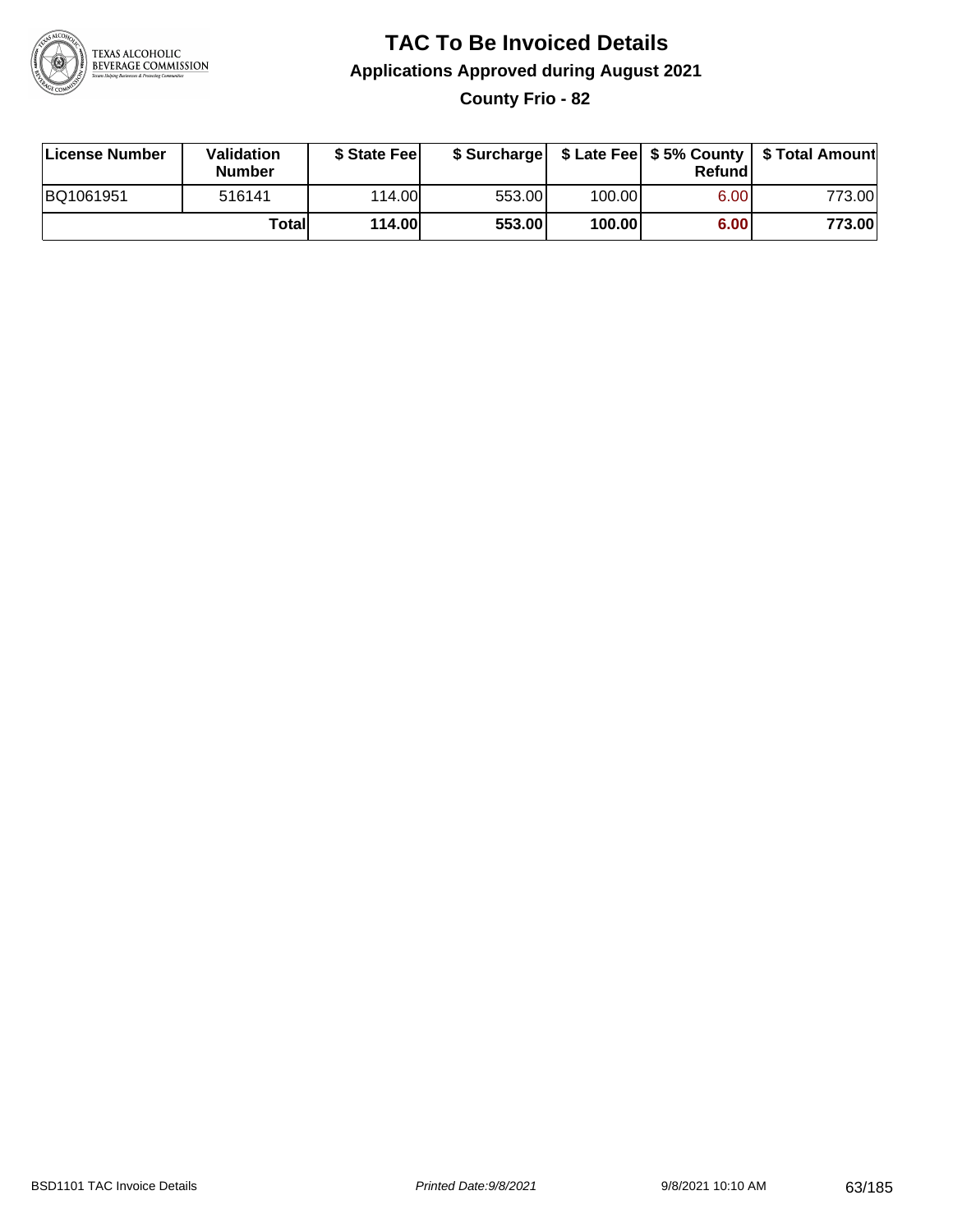

TEXAS ALCOHOLIC<br>BEVERAGE COMMISSION

#### **TAC To Be Invoiced Details Applications Approved during August 2021 County Galveston - 84**

| <b>License Number</b> | Validation<br><b>Number</b> | \$ State Fee | \$ Surcharge |        | \$ Late Fee   \$5% County<br><b>Refund</b> | \$ Total Amount |
|-----------------------|-----------------------------|--------------|--------------|--------|--------------------------------------------|-----------------|
| BG1129573             | 8903                        | 332.50       | 553.00       | 0.00   | 17.50                                      | 903.00          |
| BF1127359             | 9134                        | 114.00       | 553.00       | 0.00   | 6.00                                       | 673.00          |
| BF1128849             | 9694                        | 114.00       | 553.00       | 0.00   | 6.00                                       | 673.00          |
| BG1129608             | 10038                       | 332.50       | 553.00       | 0.00   | 17.50                                      | 903.00          |
| BG1129595             | 10055                       | 332.50       | 553.00       | 0.00   | 17.50                                      | 903.00          |
| BG1129401             | 10389                       | 332.50       | 553.00       | 0.00   | 17.50                                      | 903.00          |
| BG1017871             | 123283                      | 332.50       | 553.00       | 0.00   | 17.50                                      | 903.00          |
| BL1017871             | 123283                      | 475.00       | 327.00       | 0.00   | 25.00                                      | 827.00          |
| BG1064504             | 124885                      | 332.50       | 553.00       | 0.00   | 17.50                                      | 903.00          |
| BG1063888             | 125359                      | 332.50       | 553.00       | 0.00   | 17.50                                      | 903.00          |
| BG915952              | 125647                      | 332.50       | 553.00       | 0.00   | 17.50                                      | 903.00          |
| BG1064550             | 125793                      | 332.50       | 553.00       | 0.00   | 17.50                                      | 903.00          |
| BF783058              | 125884                      | 114.00       | 553.00       | 0.00   | 6.00                                       | 673.00          |
| BG1063084             | 126646                      | 332.50       | 553.00       | 100.00 | 17.50                                      | 1,003.00        |
| BG1065398             | 127195                      | 332.50       | 553.00       | 0.00   | 17.50                                      | 903.00          |
| BQ848465              | 515091                      | 114.00       | 553.00       | 0.00   | 6.00                                       | 673.00          |
| BG1129952             | 516025                      | 332.50       | 553.00       | 0.00   | 17.50                                      | 903.00          |
| BG1063758             | 516559                      | 332.50       | 553.00       | 0.00   | 17.50                                      | 903.00          |
| BQ991813              | 517289                      | 114.00       | 553.00       | 100.00 | 6.00                                       | 773.00          |
|                       | <b>Total</b>                | 5,367.50     | 10,281.00    | 200.00 | 282.50                                     | 16,131.00       |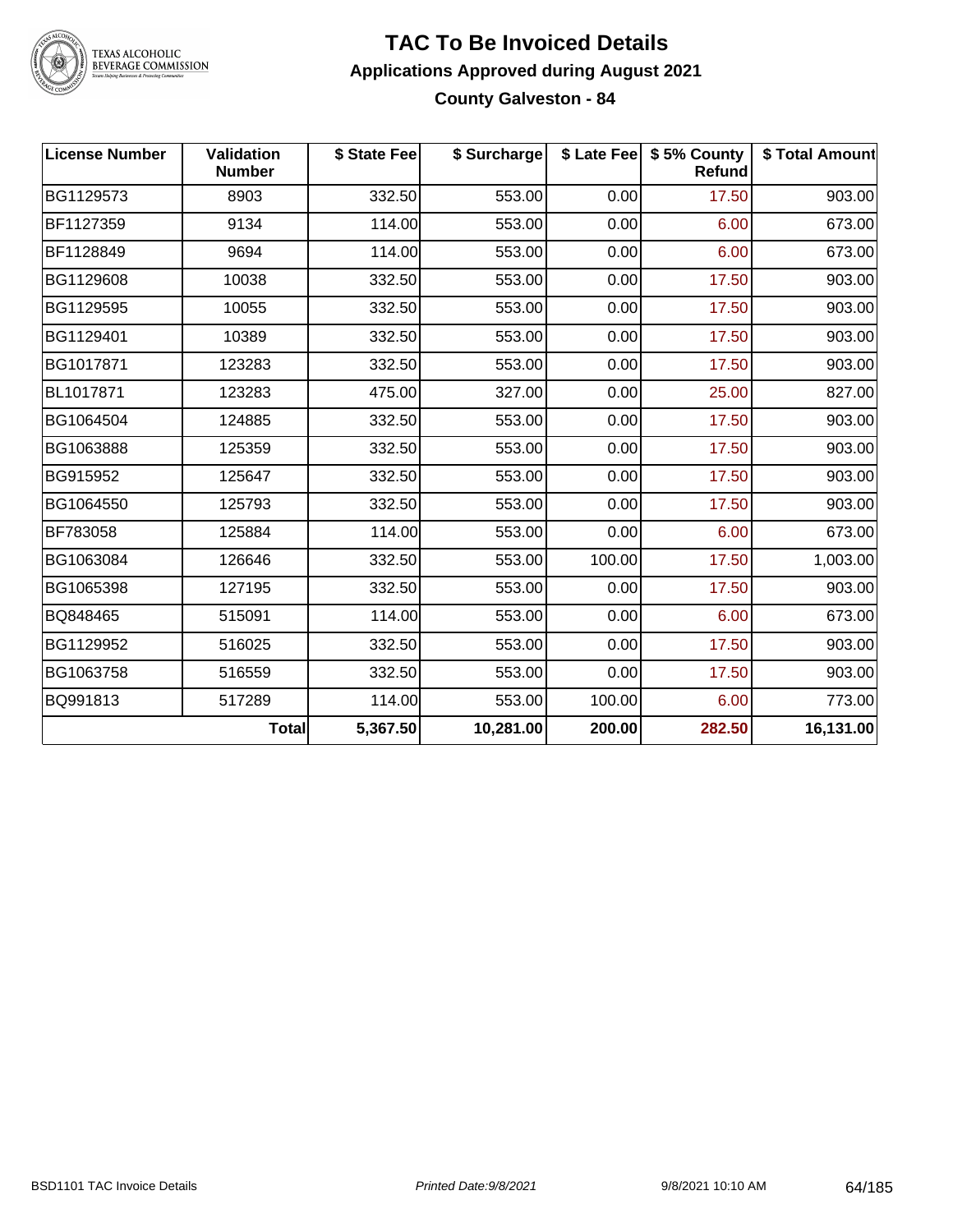

### **TAC To Be Invoiced Details Applications Approved during August 2021 County Gillespie - 86**

| ∣License Number | <b>Validation</b><br><b>Number</b> | \$ State Fee | \$ Surcharge |       | <b>Refund</b> | \$ Late Fee   \$5% County   \$ Total Amount |
|-----------------|------------------------------------|--------------|--------------|-------|---------------|---------------------------------------------|
| BQ1129055       | 9823                               | 114.00       | 553.00       | 0.001 | 6.00          | 673.00                                      |
| BG1129070       | 10218                              | 332.50       | 553.00       | 0.001 | 17.50         | 903.00                                      |
| BQ1064881       | 516199                             | 114.00       | 553.00       | 0.001 | 6.00          | 673.00                                      |
|                 | Totall                             | 560.50       | 1,659.00     | 0.00  | 29.50         | 2,249.00                                    |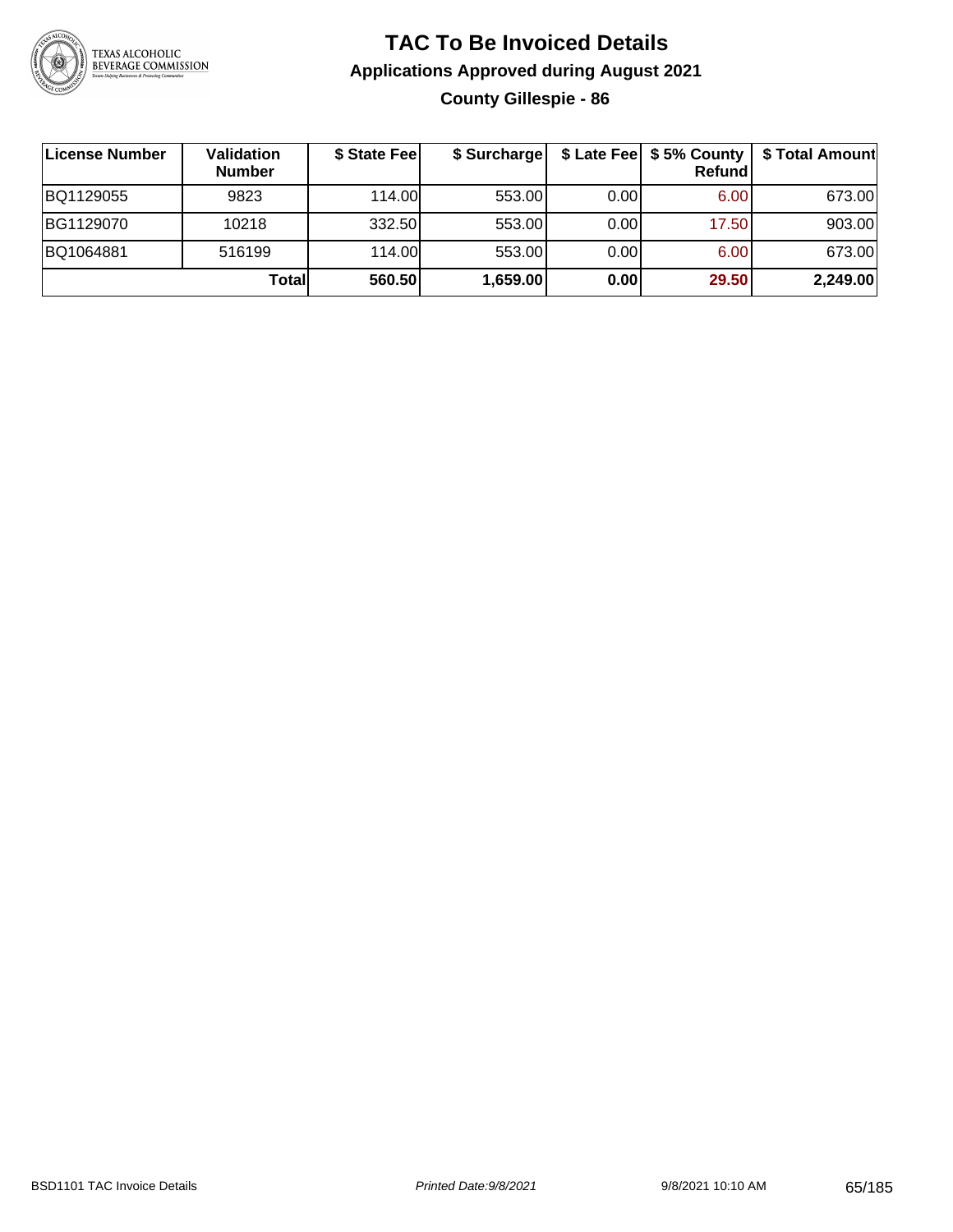

### **TAC To Be Invoiced Details Applications Approved during August 2021 County Gray - 90**

| License Number | Validation<br><b>Number</b> | \$ State Feel |        |       | Refundl | \$ Surcharge   \$ Late Fee   \$5% County   \$ Total Amount |
|----------------|-----------------------------|---------------|--------|-------|---------|------------------------------------------------------------|
| BG991786       | 125051                      | 332.50        | 553.00 | 0.00  | 17.50   | 903.00                                                     |
|                | Total                       | 332.50        | 553.00 | 0.001 | 17.50   | 903.00                                                     |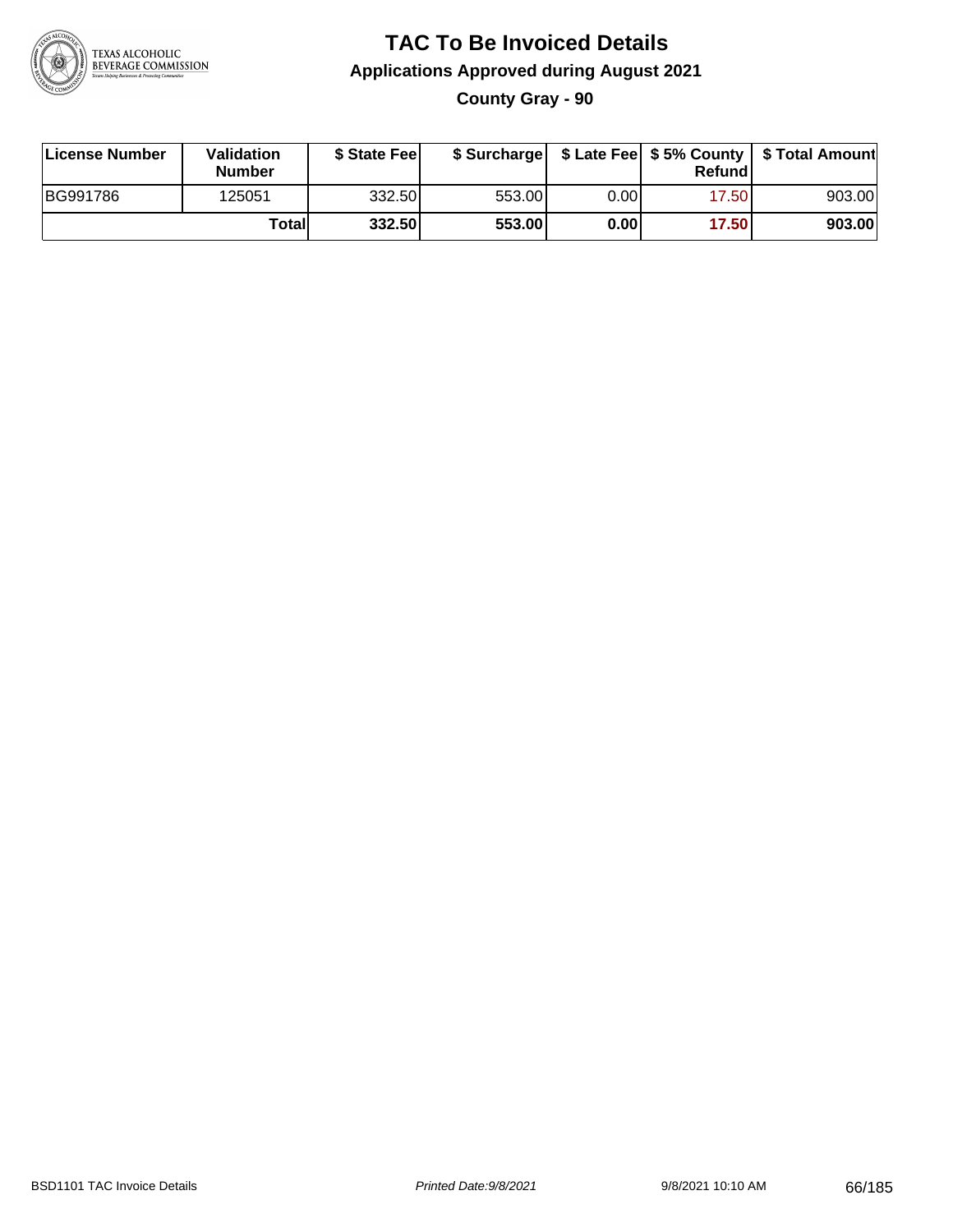

### **TAC To Be Invoiced Details Applications Approved during August 2021 County Grayson - 91**

| <b>License Number</b> | Validation<br><b>Number</b> | \$ State Fee | \$ Surcharge |      | \$ Late Fee   \$5% County  <br><b>Refund</b> | \$ Total Amount |
|-----------------------|-----------------------------|--------------|--------------|------|----------------------------------------------|-----------------|
| BQ1128258             | 10205                       | 114.00L      | 553.00       | 0.00 | 6.00                                         | 673.00          |
| BQ916097              | 123992                      | 114.00L      | 553.00       | 0.00 | 6.00                                         | 673.00          |
| BF992722              | 126331                      | 114.00       | 553.00       | 0.00 | 6.00                                         | 673.00          |
| BF992824              | 126395                      | 114.00L      | 553.00       | 0.00 | 6.00                                         | 673.00          |
|                       | Totall                      | 456.00       | 2,212.00     | 0.00 | 24.00                                        | 2,692.00        |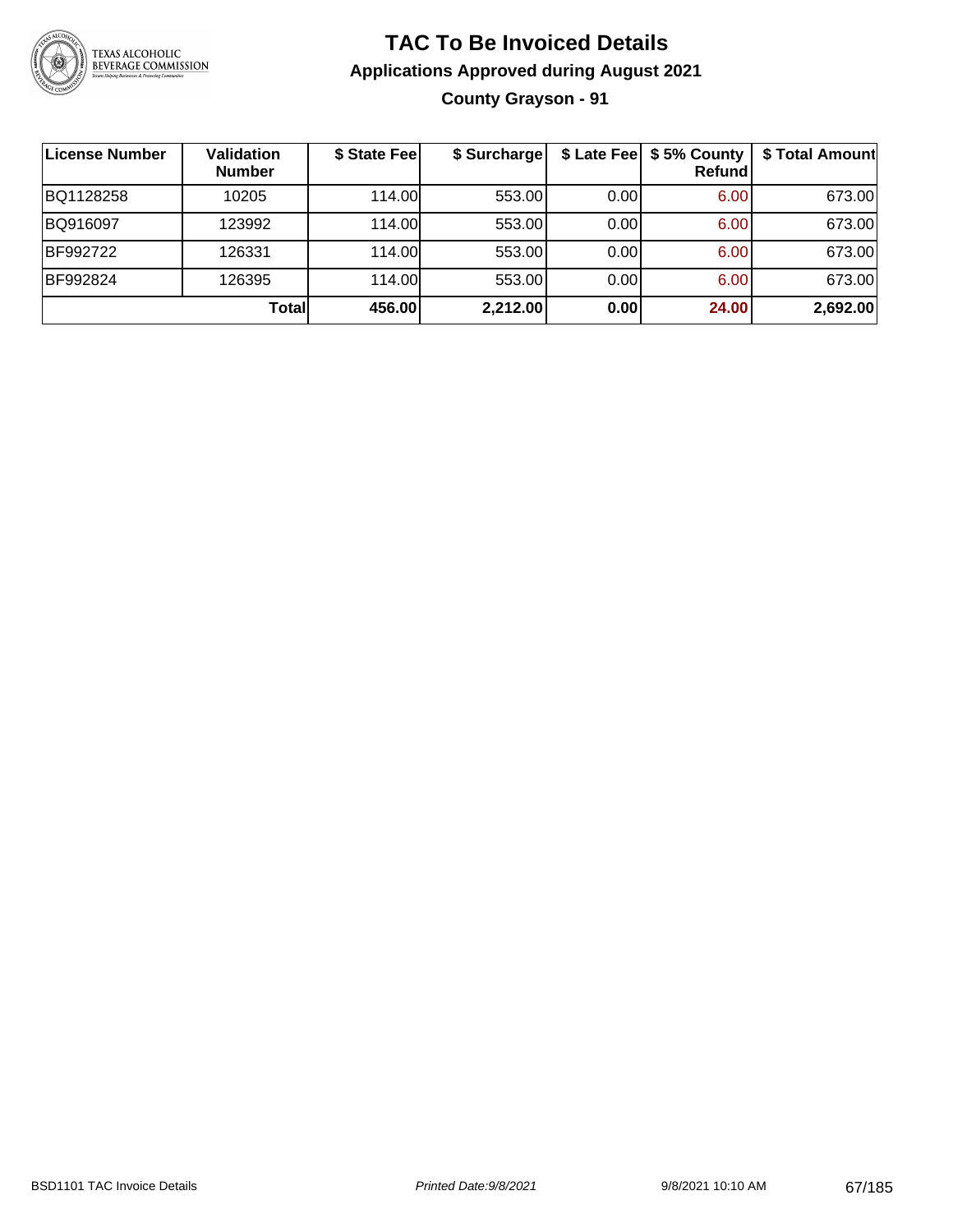

### **TAC To Be Invoiced Details Applications Approved during August 2021 County Gregg - 92**

| License Number | Validation<br><b>Number</b> | \$ State Fee | \$ Surcharge |      | \$ Late Fee   \$5% County<br><b>Refund</b> | \$ Total Amount |
|----------------|-----------------------------|--------------|--------------|------|--------------------------------------------|-----------------|
| BG1127603      | 9540                        | 332.50       | 553.00       | 0.00 | 17.50                                      | 903.00          |
| BQ1128031      | 10070                       | 114.00       | 553.00       | 0.00 | 6.00                                       | 673.00          |
| BQ1128917      | 10615                       | 114.00L      | 553.00       | 0.00 | 6.00                                       | 673.00          |
| BQ1064785      | 516667                      | 114.00       | 553.00       | 0.00 | 6.00                                       | 673.00          |
|                | Totall                      | 674.50       | 2,212.00     | 0.00 | 35.50                                      | 2,922.00        |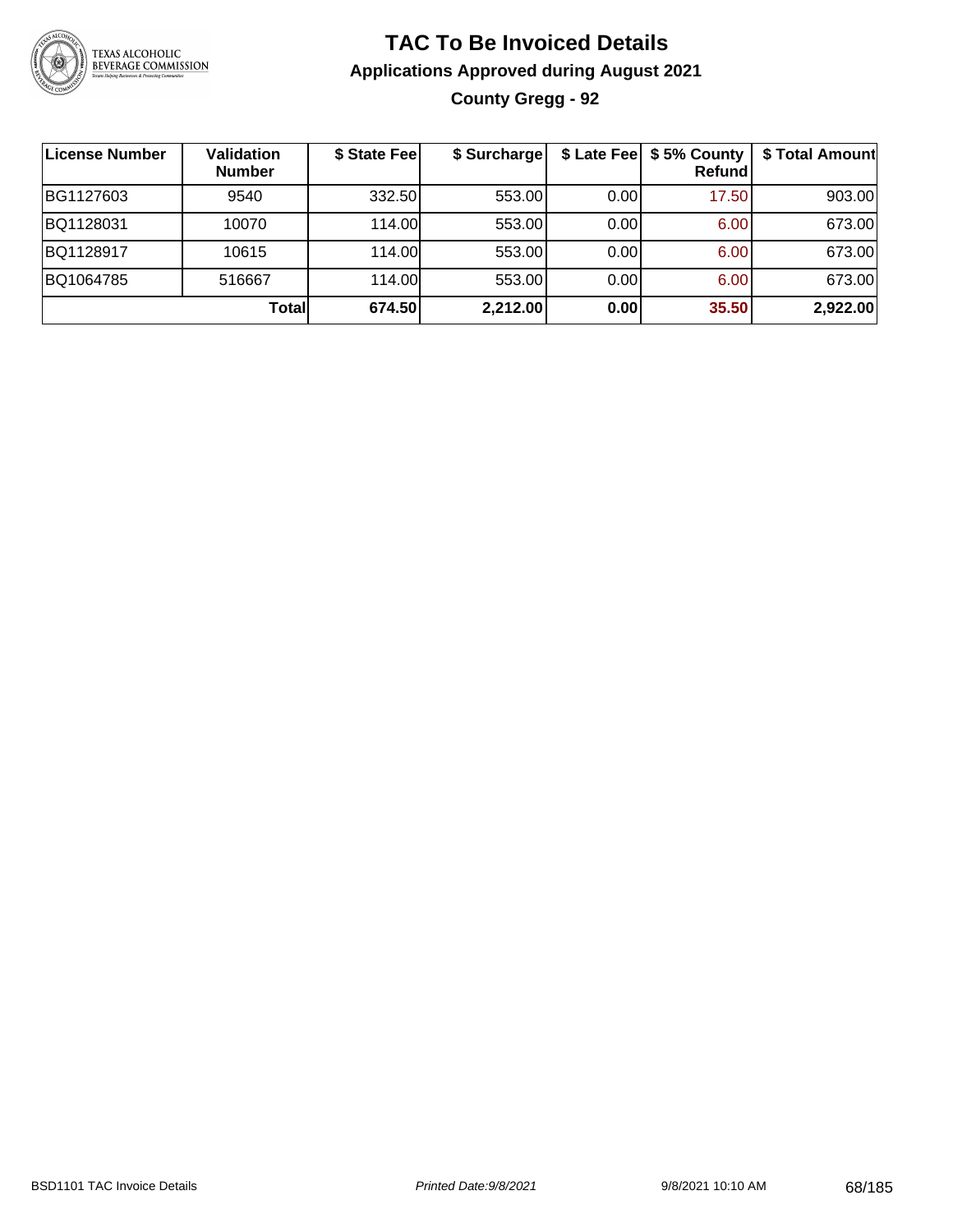

### **TAC To Be Invoiced Details Applications Approved during August 2021 County Grimes - 93**

| License Number  | Validation<br><b>Number</b> | \$ State Feel |          |       | Refund | \$ Surcharge   \$ Late Fee   \$5% County   \$ Total Amount |
|-----------------|-----------------------------|---------------|----------|-------|--------|------------------------------------------------------------|
| BG1128405       | 10319                       | 332.50        | 553.00   | 0.001 | 17.50  | 903.00                                                     |
| <b>BG917581</b> | 125382                      | 332.50        | 553.00   | 0.00  | 17.50  | 903.00                                                     |
|                 | Totall                      | 665.00        | 1,106.00 | 0.00  | 35.00  | 1,806.00                                                   |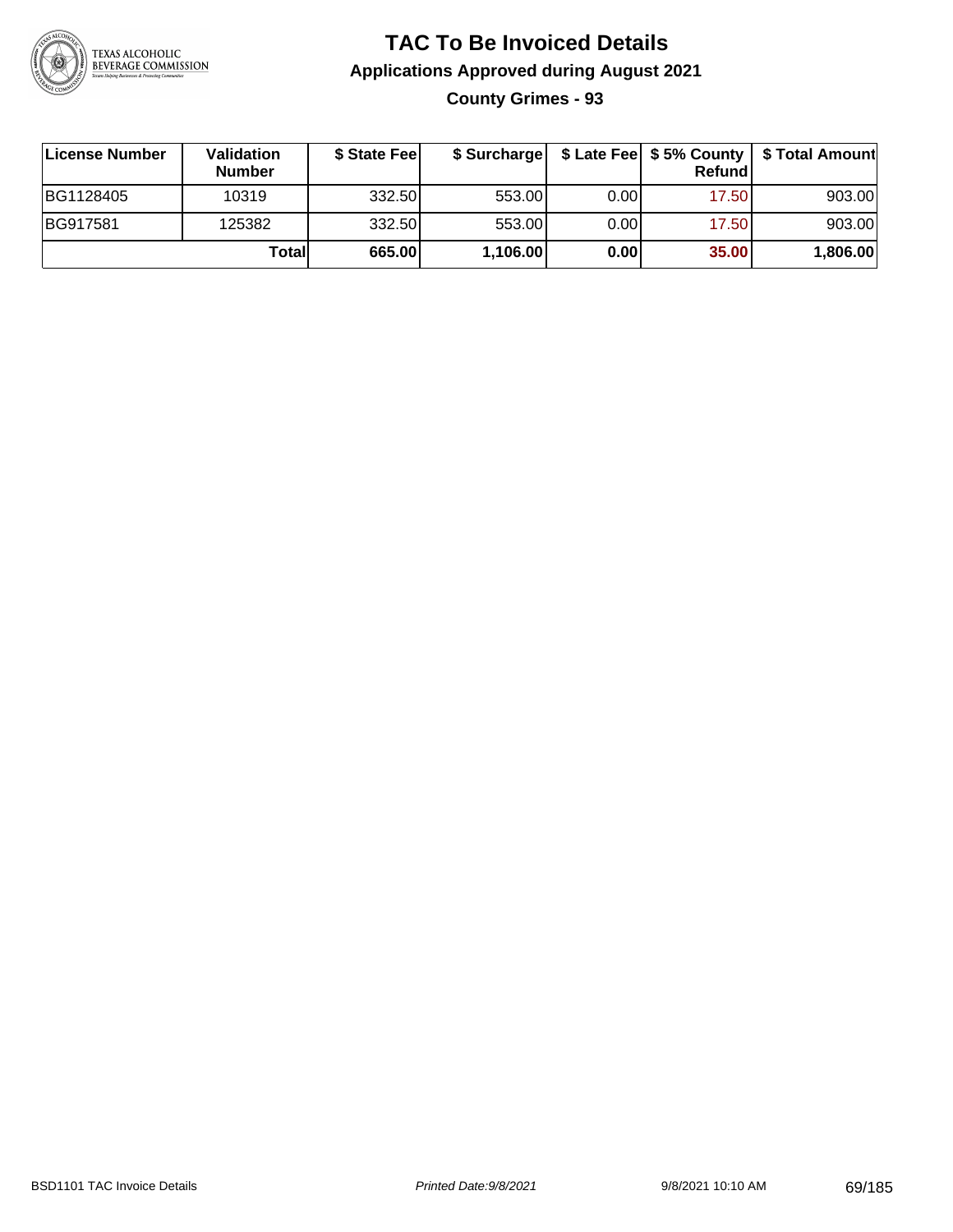

# TEXAS ALCOHOLIC<br>BEVERAGE COMMISSION

#### **TAC To Be Invoiced Details Applications Approved during August 2021 County Guadalupe - 94**

| <b>License Number</b> | Validation<br><b>Number</b> | \$ State Fee | \$ Surcharge | \$ Late Fee | \$5% County<br><b>Refund</b> | \$ Total Amount |
|-----------------------|-----------------------------|--------------|--------------|-------------|------------------------------|-----------------|
| BG1126963             | 8702                        | 332.50       | 553.00       | 0.00        | 17.50                        | 903.00          |
| BG1126860             | 9144                        | 332.50       | 553.00       | 0.00        | 17.50                        | 903.00          |
| BF1129476             | 9798                        | 114.00       | 553.00       | 0.00        | 6.00                         | 673.00          |
| BA1128943             | 9842                        | 1,425.00     | 651.00       | 0.00        | 75.00                        | 2,151.00        |
| BG1128615             | 10144                       | 332.50       | 553.00       | 0.00        | 17.50                        | 903.00          |
| BQ1129441             | 10324                       | 114.00       | 553.00       | 0.00        | 6.00                         | 673.00          |
| BG846983              | 124756                      | 332.50       | 553.00       | 0.00        | 17.50                        | 903.00          |
| BL846983              | 124756                      | 475.00       | 327.00       | 0.00        | 25.00                        | 827.00          |
| BF992429              | 125415                      | 114.00       | 553.00       | 0.00        | 6.00                         | 673.00          |
| BQ989492              | 515835                      | 114.00       | 553.00       | 0.00        | 6.00                         | 673.00          |
| BQ1129366             | 515997                      | 114.00       | 553.00       | 0.00        | 6.00                         | 673.00          |
| BG1127942             | 516030                      | 332.50       | 553.00       | 0.00        | 17.50                        | 903.00          |
| BG1127872             | 516062                      | 332.50       | 553.00       | 0.00        | 17.50                        | 903.00          |
|                       | <b>Total</b>                | 4,465.00     | 7,061.00     | 0.00        | 235.00                       | 11,761.00       |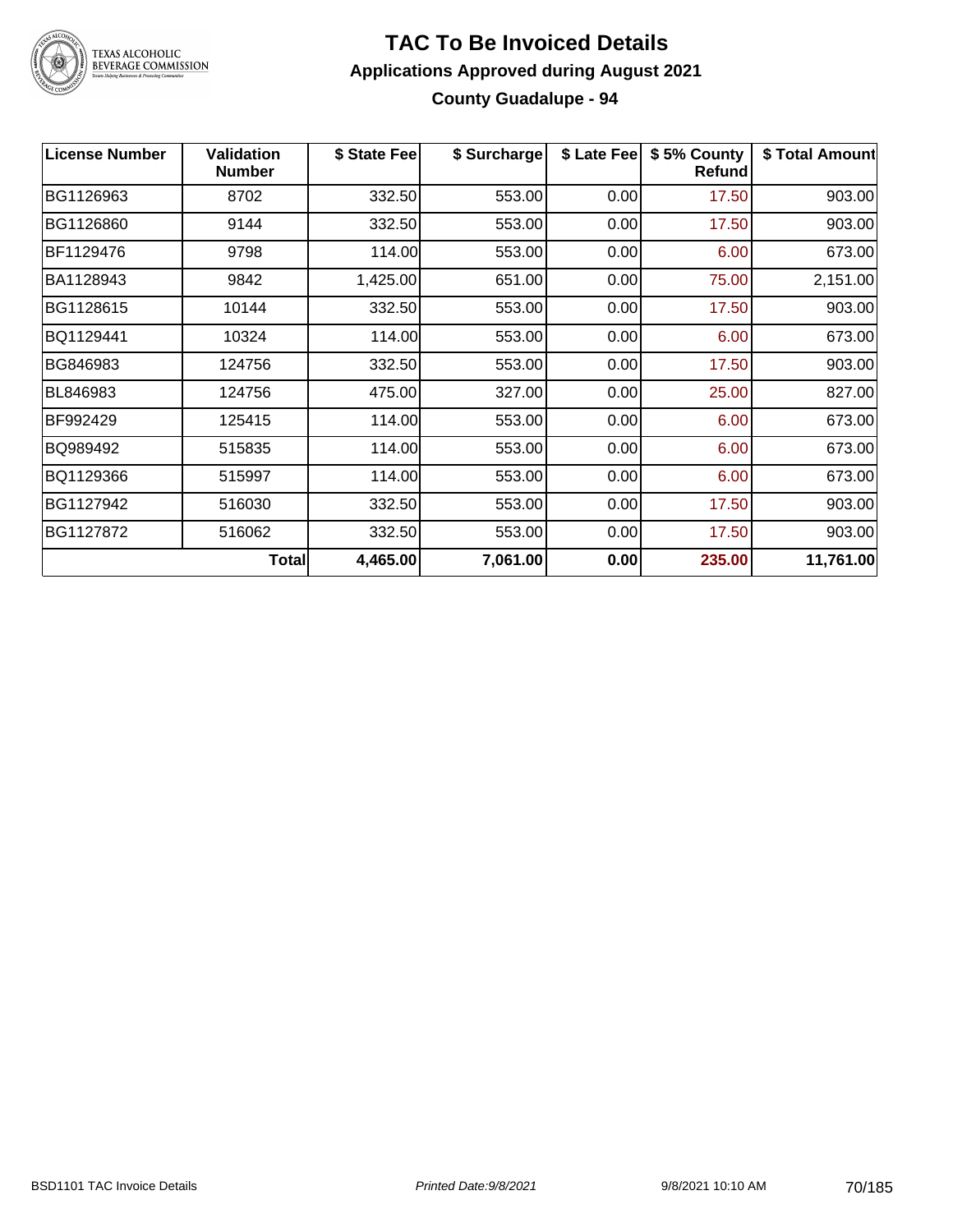

### **TAC To Be Invoiced Details Applications Approved during August 2021 County Hale - 95**

| License Number | Validation<br><b>Number</b> | \$ State Fee | \$ Surcharge |      | \$ Late Fee   \$5% County<br>Refundl | \$ Total Amount |
|----------------|-----------------------------|--------------|--------------|------|--------------------------------------|-----------------|
| BG914609       | 124485                      | 332.50       | 553.00       | 0.00 | 17.50                                | 903.00          |
| BQ1064754      | 124954                      | 114.00       | 553.00       | 0.00 | 6.00                                 | 673.00          |
| BQ918695       | 125516                      | 114.00       | 553.00       | 0.00 | 6.00                                 | 673.00          |
|                | Totall                      | 560.50       | 1,659.00     | 0.00 | 29.50                                | 2,249.00        |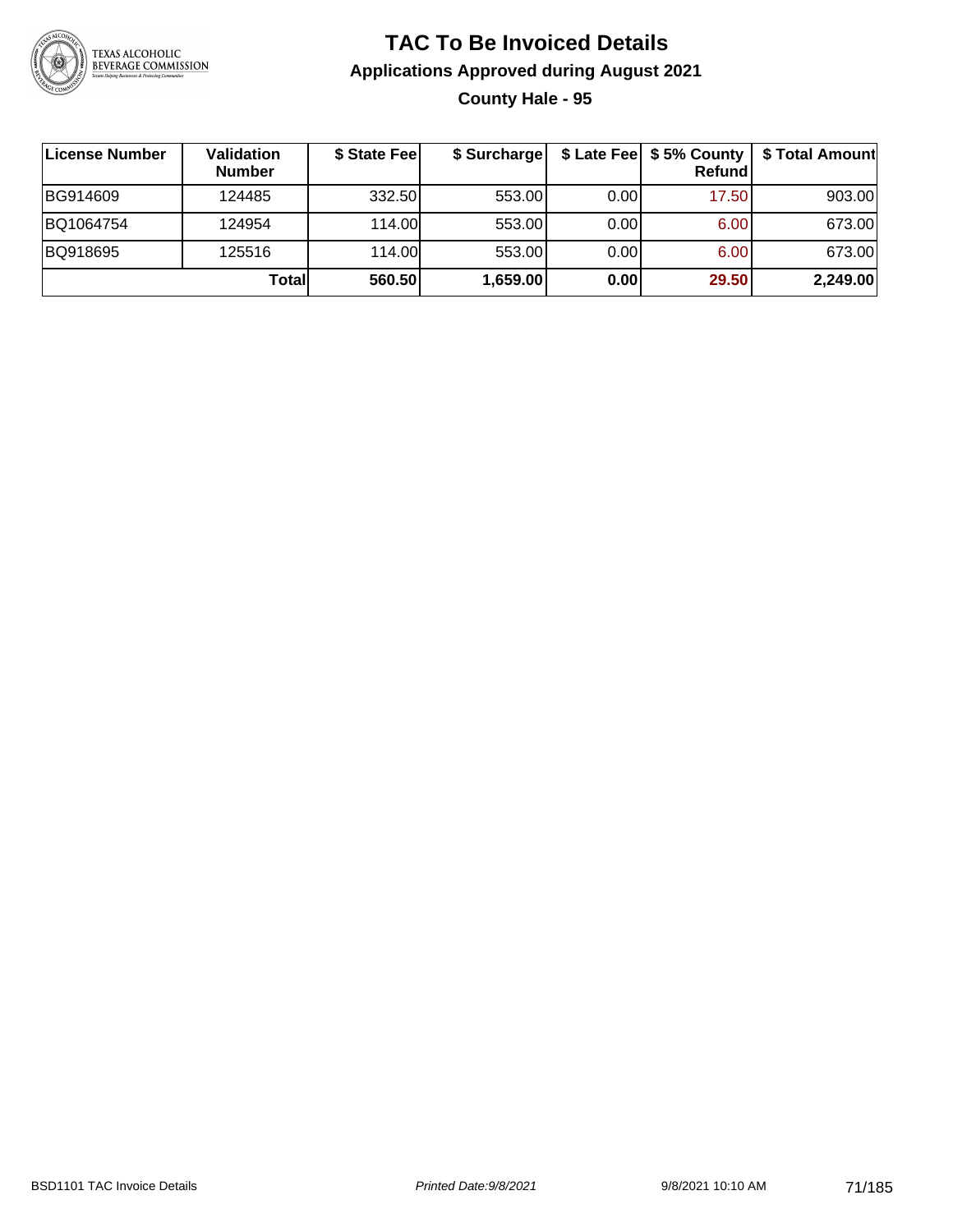

# **TAC To Be Invoiced Details Applications Approved during August 2021**

**County Hansford - 98**

| License Number | Validation<br><b>Number</b> | \$ State Fee  | \$ Surcharge |      | Refundl | \$ Late Fee   \$5% County   \$ Total Amount |
|----------------|-----------------------------|---------------|--------------|------|---------|---------------------------------------------|
| BF849705       | 516769                      | 114.00        | 553.00       | 0.00 | 6.00    | 673.00                                      |
|                | Totall                      | <b>114.00</b> | 553.00       | 0.00 | 6.00    | 673.00                                      |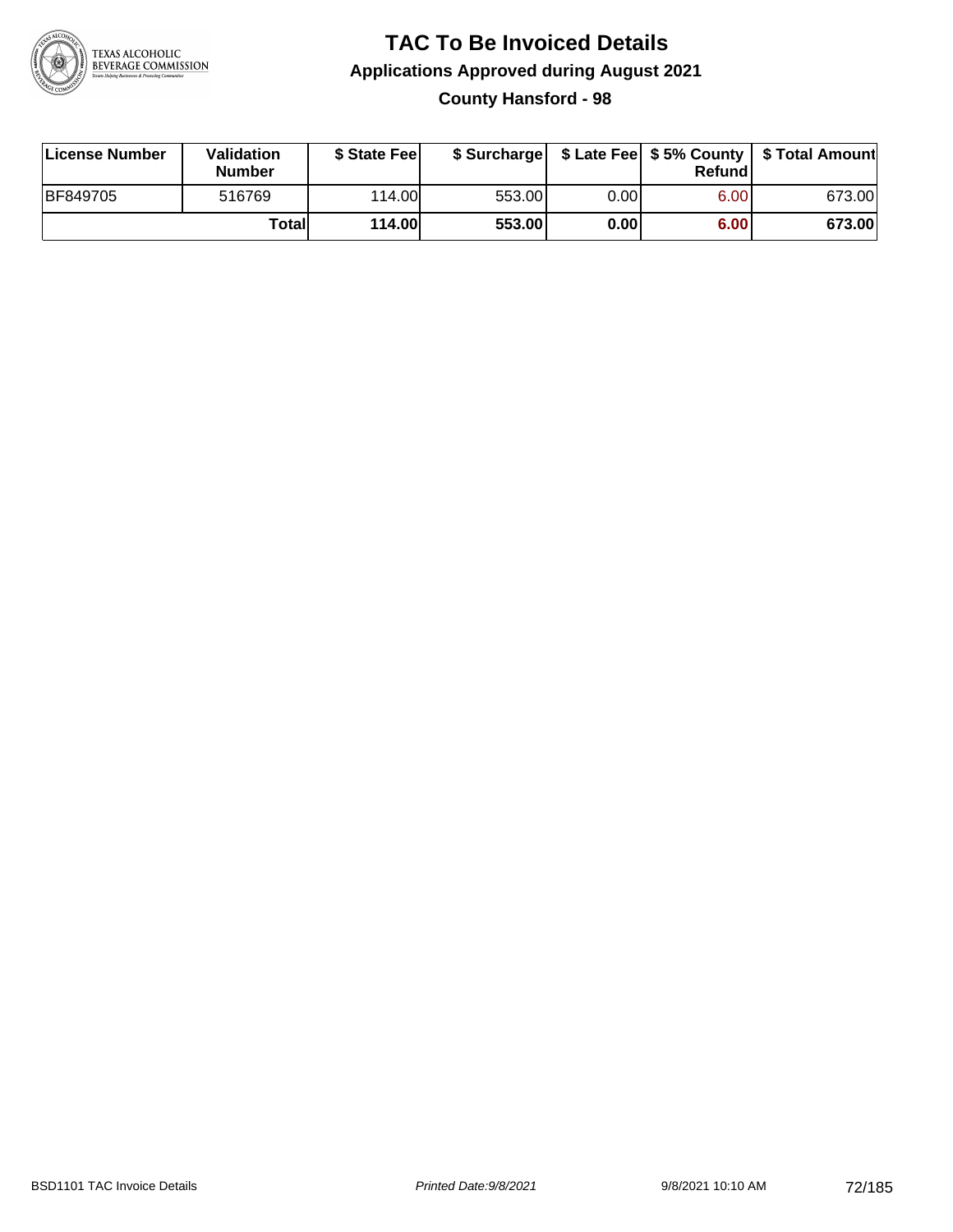

### **TAC To Be Invoiced Details Applications Approved during August 2021 County Hardin - 100**

| License Number | Validation<br><b>Number</b> | \$ State Fee | \$ Surcharge |      | <b>Refund</b> | \$ Late Fee   \$5% County   \$ Total Amount |
|----------------|-----------------------------|--------------|--------------|------|---------------|---------------------------------------------|
| BF1128044      | 9295                        | 114.00       | 553.00       | 0.00 | 6.00          | 673.00                                      |
| BQ915161       | 124816                      | 114.00       | 553.00       | 0.00 | 6.00          | 673.00                                      |
| BF782695       | 125762                      | 114.00L      | 553.00       | 0.00 | 6.00          | 673.00                                      |
|                | Totall                      | 342.00       | 1,659.00     | 0.00 | 18.00         | 2,019.00                                    |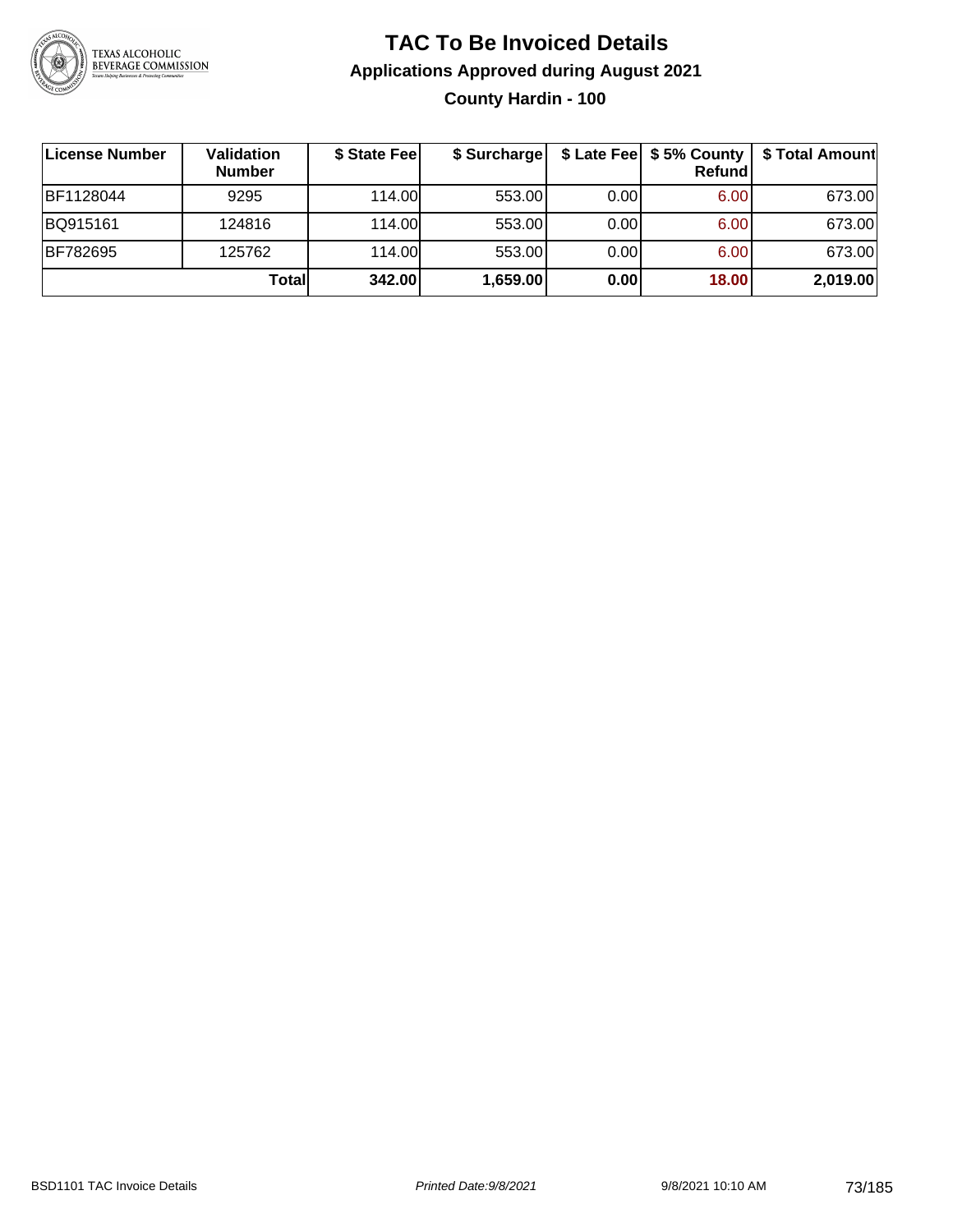

# TEXAS ALCOHOLIC<br>BEVERAGE COMMISSION

#### **TAC To Be Invoiced Details Applications Approved during August 2021 County Harris - 101**

| <b>License Number</b> | <b>Validation</b><br><b>Number</b> | \$ State Fee | \$ Surcharge |      | \$ Late Fee   \$5% County<br>Refund | \$ Total Amount |
|-----------------------|------------------------------------|--------------|--------------|------|-------------------------------------|-----------------|
| BG1126832             | 8835                               | 1,900.00     | 553.00       | 0.00 | 100.00                              | 2,553.00        |
| BG1127483             | 8896                               | 1,900.00     | 553.00       | 0.00 | 100.00                              | 2,553.00        |
| BQ1126927             | 9083                               | 114.00       | 553.00       | 0.00 | 6.00                                | 673.00          |
| BF1126919             | 9167                               | 114.00       | 553.00       | 0.00 | 6.00                                | 673.00          |
| BF1126892             | 9168                               | 114.00       | 553.00       | 0.00 | 6.00                                | 673.00          |
| BQ1127259             | 9172                               | 114.00       | 553.00       | 0.00 | 6.00                                | 673.00          |
| BQ1126970             | 9180                               | 114.00       | 553.00       | 0.00 | 6.00                                | 673.00          |
| BQ1126923             | 9182                               | 114.00       | 553.00       | 0.00 | 6.00                                | 673.00          |
| BQ1127023             | 9391                               | 114.00       | 553.00       | 0.00 | 6.00                                | 673.00          |
| BQ1129885             | 9429                               | 114.00       | 553.00       | 0.00 | 6.00                                | 673.00          |
| BG1128463             | 9446                               | 1,900.00     | 553.00       | 0.00 | 100.00                              | 2,553.00        |
| BQ1127169             | 9514                               | 114.00       | 553.00       | 0.00 | 6.00                                | 673.00          |
| BP1001733             | 9523                               | 950.00       | 426.00       | 0.00 | 50.00                               | 1,426.00        |
| BF1126834             | 9562                               | 114.00       | 553.00       | 0.00 | 6.00                                | 673.00          |
| BG1128301             | 9567                               | 1,900.00     | 553.00       | 0.00 | 100.00                              | 2,553.00        |
| BG1128430             | 9597                               | 1,900.00     | 553.00       | 0.00 | 100.00                              | 2,553.00        |
| BF1126844             | 9641                               | 114.00       | 553.00       | 0.00 | 6.00                                | 673.00          |
| BQ1127611             | 9642                               | 114.00       | 553.00       | 0.00 | 6.00                                | 673.00          |
| BG1129262             | 9653                               | 1,900.00     | 553.00       | 0.00 | 100.00                              | 2,553.00        |
| BF1127196             | 9663                               | 114.00       | 553.00       | 0.00 | 6.00                                | 673.00          |
| BQ1127110             | 9692                               | 114.00       | 553.00       | 0.00 | 6.00                                | 673.00          |
| BQ1127014             | 9695                               | 114.00       | 553.00       | 0.00 | 6.00                                | 673.00          |
| BQ1127999             | 9696                               | 114.00       | 553.00       | 0.00 | 6.00                                | 673.00          |
| BQ1126818             | 9697                               | 114.00       | 553.00       | 0.00 | 6.00                                | 673.00          |
| BQ1127591             | 9698                               | 114.00       | 553.00       | 0.00 | 6.00                                | 673.00          |
| BG1130164             | 9700                               | 1,900.00     | 553.00       | 0.00 | 100.00                              | 2,553.00        |
| BG1127440             | 9701                               | 1,900.00     | 553.00       | 0.00 | 100.00                              | 2,553.00        |
| BQ1130106             | 9813                               | 114.00       | 553.00       | 0.00 | 6.00                                | 673.00          |
| BQ1127024             | 9814                               | 114.00       | 553.00       | 0.00 | 6.00                                | 673.00          |
| BF1129943             | 9818                               | 114.00       | 553.00       | 0.00 | 6.00                                | 673.00          |
| BQ1061710             | 9878                               | 114.00       | 553.00       | 0.00 | 6.00                                | 673.00          |
| BF1127797             | 9910                               | 114.00       | 553.00       | 0.00 | 6.00                                | 673.00          |
| BQ1127368             | 9911                               | 114.00       | 553.00       | 0.00 | 6.00                                | 673.00          |
| BF1127964             | 9913                               | 114.00       | 553.00       | 0.00 | 6.00                                | 673.00          |
| BF1128058             | 9919                               | 114.00       | 553.00       | 0.00 | 6.00                                | 673.00          |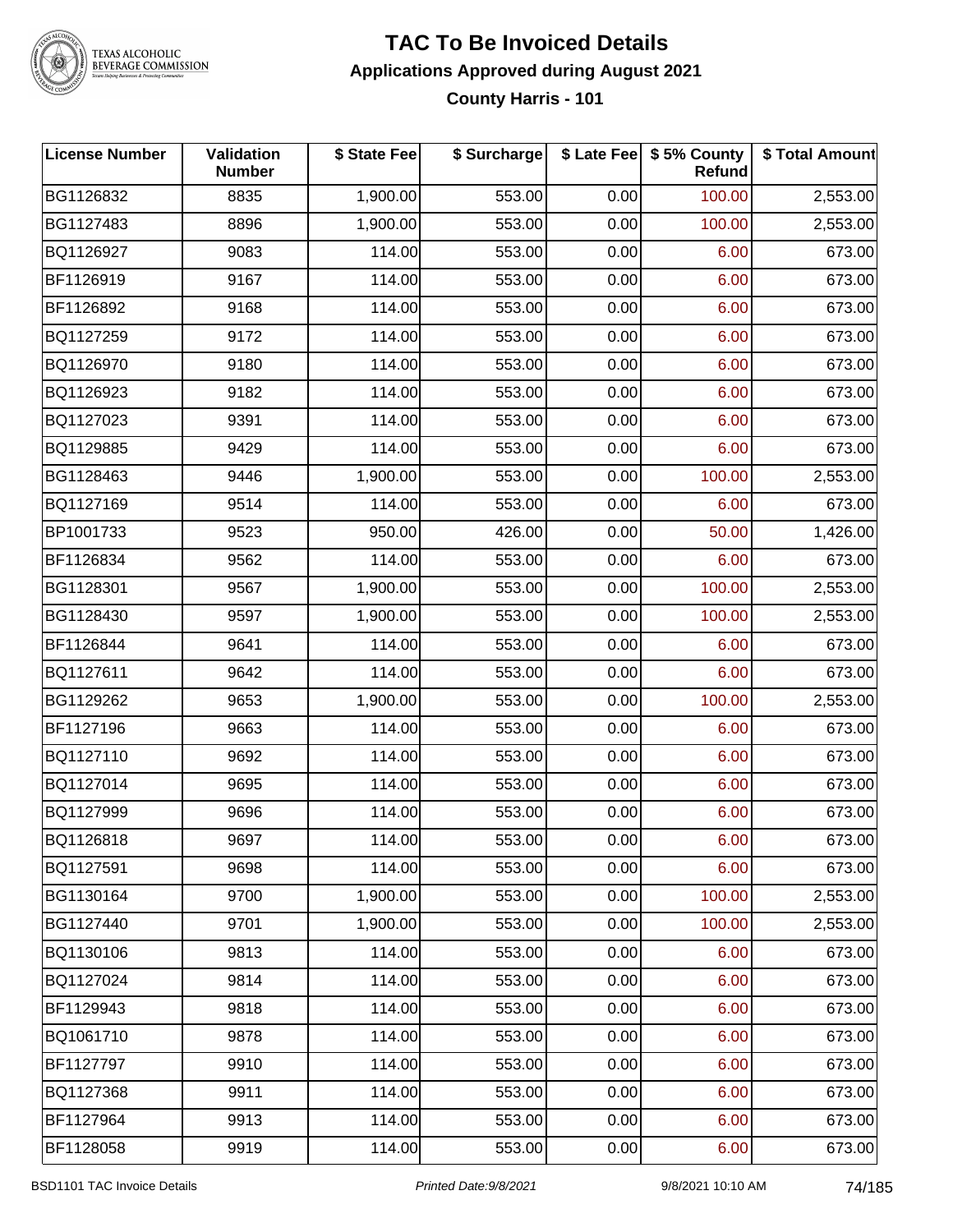| <b>License Number</b> | Validation<br><b>Number</b> | \$ State Fee | \$ Surcharge |      | \$ Late Fee   \$5% County<br>Refund | \$ Total Amount |
|-----------------------|-----------------------------|--------------|--------------|------|-------------------------------------|-----------------|
| BG1129184             | 9945                        | 1,900.00     | 553.00       | 0.00 | 100.00                              | 2,553.00        |
| BF1130263             | 9953                        | 114.00       | 553.00       | 0.00 | 6.00                                | 673.00          |
| BF1129915             | 10041                       | 114.00       | 553.00       | 0.00 | 6.00                                | 673.00          |
| BQ1129181             | 10044                       | 114.00       | 553.00       | 0.00 | 6.00                                | 673.00          |
| BQ1128079             | 10045                       | 114.00       | 553.00       | 0.00 | 6.00                                | 673.00          |
| BQ1127659             | 10046                       | 114.00       | 553.00       | 0.00 | 6.00                                | 673.00          |
| BQ1127494             | 10047                       | 114.00       | 553.00       | 0.00 | 6.00                                | 673.00          |
| BG1128813             | 10048                       | 1,900.00     | 553.00       | 0.00 | 100.00                              | 2,553.00        |
| BL1128813             | 10048                       | 475.00       | 327.00       | 0.00 | 25.00                               | 827.00          |
| BG1130356             | 10052                       | 1,900.00     | 553.00       | 0.00 | 100.00                              | 2,553.00        |
| BL1130356             | 10052                       | 475.00       | 327.00       | 0.00 | 25.00                               | 827.00          |
| BG1129343             | 10053                       | 1,900.00     | 553.00       | 0.00 | 100.00                              | 2,553.00        |
| BL1129343             | 10053                       | 475.00       | 327.00       | 0.00 | 25.00                               | 827.00          |
| BQ1128588             | 10056                       | 114.00       | 553.00       | 0.00 | 6.00                                | 673.00          |
| BF1127505             | 10060                       | 114.00       | 553.00       | 0.00 | 6.00                                | 673.00          |
| BF1127451             | 10067                       | 114.00       | 553.00       | 0.00 | 6.00                                | 673.00          |
| BG1129194             | 10073                       | 1,900.00     | 553.00       | 0.00 | 100.00                              | 2,553.00        |
| BL1129194             | 10073                       | 475.00       | 327.00       | 0.00 | 25.00                               | 827.00          |
| BG1129590             | 10103                       | 1,900.00     | 553.00       | 0.00 | 100.00                              | 2,553.00        |
| BL1129590             | 10103                       | 475.00       | 327.00       | 0.00 | 25.00                               | 827.00          |
| BG1129520             | 10108                       | 1,900.00     | 553.00       | 0.00 | 100.00                              | 2,553.00        |
| BG1127962             | 10111                       | 1,900.00     | 553.00       | 0.00 | 100.00                              | 2,553.00        |
| BG1130165             | 10115                       | 1,900.00     | 553.00       | 0.00 | 100.00                              | 2,553.00        |
| BG1127130             | 10199                       | 1,900.00     | 553.00       | 0.00 | 100.00                              | 2,553.00        |
| BF1128007             | 10206                       | 114.00       | 553.00       | 0.00 | 6.00                                | 673.00          |
| BF1127508             | 10209                       | 114.00       | 553.00       | 0.00 | 6.00                                | 673.00          |
| BG1127805             | 10216                       | 1,900.00     | 553.00       | 0.00 | 100.00                              | 2,553.00        |
| BF1130204             | 10217                       | 114.00       | 553.00       | 0.00 | 6.00                                | 673.00          |
| BF1126859             | 10220                       | 114.00       | 553.00       | 0.00 | 6.00                                | 673.00          |
| BG1130250             | 10225                       | 1,900.00     | 553.00       | 0.00 | 100.00                              | 2,553.00        |
| BG1129369             | 10227                       | 1,900.00     | 553.00       | 0.00 | 100.00                              | 2,553.00        |
| BF1130282             | 10228                       | 114.00       | 553.00       | 0.00 | 6.00                                | 673.00          |
| BF1129926             | 10230                       | 114.00       | 553.00       | 0.00 | 6.00                                | 673.00          |
| BF1127801             | 10234                       | 114.00       | 553.00       | 0.00 | 6.00                                | 673.00          |
| BQ1127588             | 10237                       | 114.00       | 553.00       | 0.00 | 6.00                                | 673.00          |
| BQ1128359             | 10238                       | 114.00       | 553.00       | 0.00 | 6.00                                | 673.00          |
| BQ1129391             | 10239                       | 114.00       | 553.00       | 0.00 | 6.00                                | 673.00          |
| BF1127856             | 10241                       | 114.00       | 553.00       | 0.00 | 6.00                                | 673.00          |
| BQ1129489             | 10242                       | 114.00       | 553.00       | 0.00 | 6.00                                | 673.00          |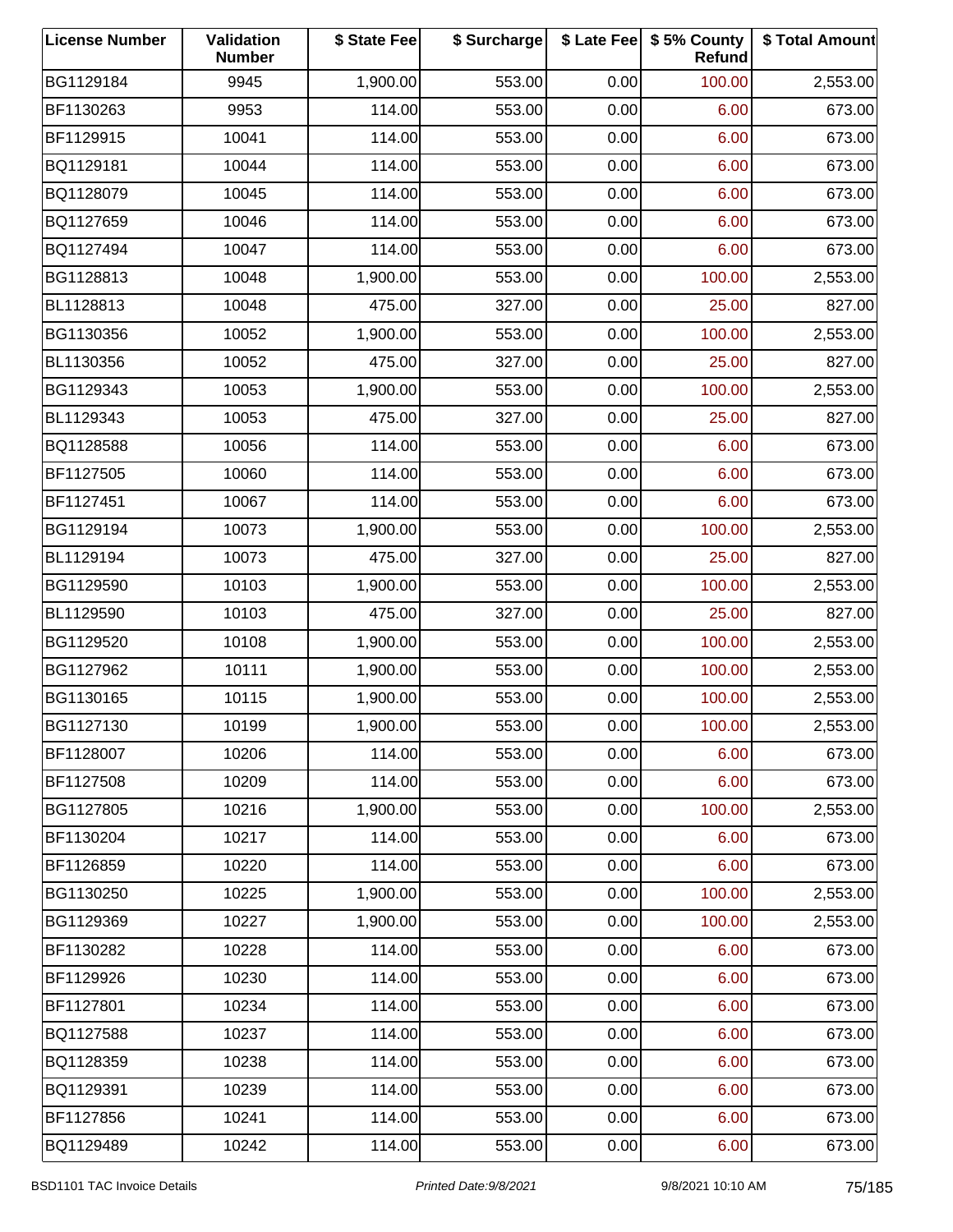| <b>License Number</b> | Validation<br><b>Number</b> | \$ State Fee | \$ Surcharge |      | \$ Late Fee   \$5% County<br>Refund | \$ Total Amount |
|-----------------------|-----------------------------|--------------|--------------|------|-------------------------------------|-----------------|
| BF1127938             | 10243                       | 114.00       | 553.00       | 0.00 | 6.00                                | 673.00          |
| BQ1129419             | 10245                       | 114.00       | 553.00       | 0.00 | 6.00                                | 673.00          |
| BQ1130266             | 10247                       | 114.00       | 553.00       | 0.00 | 6.00                                | 673.00          |
| BQ1128642             | 10250                       | 114.00       | 553.00       | 0.00 | 6.00                                | 673.00          |
| BQ1129372             | 10252                       | 114.00       | 553.00       | 0.00 | 6.00                                | 673.00          |
| BF1128344             | 10255                       | 114.00       | 553.00       | 0.00 | 6.00                                | 673.00          |
| BQ1129211             | 10261                       | 114.00       | 553.00       | 0.00 | 6.00                                | 673.00          |
| BG1130359             | 10281                       | 1,900.00     | 553.00       | 0.00 | 100.00                              | 2,553.00        |
| BG1128328             | 10317                       | 1,900.00     | 553.00       | 0.00 | 100.00                              | 2,553.00        |
| BF1130171             | 10318                       | 114.00       | 553.00       | 0.00 | 6.00                                | 673.00          |
| BG1129635             | 10350                       | 1,900.00     | 553.00       | 0.00 | 100.00                              | 2,553.00        |
| BG1129400             | 10369                       | 1,900.00     | 553.00       | 0.00 | 100.00                              | 2,553.00        |
| BG1129557             | 10420                       | 1,900.00     | 553.00       | 0.00 | 100.00                              | 2,553.00        |
| BG1127783             | 10438                       | 1,900.00     | 553.00       | 0.00 | 100.00                              | 2,553.00        |
| BF1128676             | 10482                       | 114.00       | 553.00       | 0.00 | 6.00                                | 673.00          |
| BG1127205             | 10505                       | 1,900.00     | 553.00       | 0.00 | 100.00                              | 2,553.00        |
| BG1127768             | 10508                       | 1,900.00     | 553.00       | 0.00 | 100.00                              | 2,553.00        |
| BF1128123             | 10509                       | 114.00       | 553.00       | 0.00 | 6.00                                | 673.00          |
| BE1129215             | 10522                       | 1,900.00     | 553.00       | 0.00 | 100.00                              | 2,553.00        |
| BL1129215             | 10522                       | 475.00       | 327.00       | 0.00 | 25.00                               | 827.00          |
| BQ1130307             | 10584                       | 114.00       | 553.00       | 0.00 | 6.00                                | 673.00          |
| BQ1128611             | 10586                       | 114.00       | 553.00       | 0.00 | 6.00                                | 673.00          |
| BQ1129206             | 10602                       | 114.00       | 553.00       | 0.00 | 6.00                                | 673.00          |
| BG1129754             | 10639                       | 1,900.00     | 553.00       | 0.00 | 100.00                              | 2,553.00        |
| BP1129754             | 10639                       | 950.00       | 426.00       | 0.00 | 50.00                               | 1,426.00        |
| BG1129513             | 10667                       | 1,900.00     | 553.00       | 0.00 | 100.00                              | 2,553.00        |
| BA1130257             | 10755                       | 1,425.00     | 651.00       | 0.00 | 75.00                               | 2,151.00        |
| BG1129709             | 10761                       | 1,900.00     | 553.00       | 0.00 | 100.00                              | 2,553.00        |
| BF1045625             | 109633                      | 114.00       | 553.00       | 0.00 | 6.00                                | 673.00          |
| BQ976043              | 109662                      | 114.00       | 553.00       | 0.00 | 6.00                                | 673.00          |
| BG842403              | 120633                      | 1,425.00     | 553.00       | 0.00 | 75.00                               | 2,053.00        |
| BQ991139              | 124221                      | 114.00       | 553.00       | 0.00 | 6.00                                | 673.00          |
| BQ1063938             | 124222                      | 114.00       | 553.00       | 0.00 | 6.00                                | 673.00          |
| BG1062357             | 124229                      | 1,425.00     | 553.00       | 0.00 | 75.00                               | 2,053.00        |
| BQ989072              | 124236                      | 114.00       | 553.00       | 0.00 | 6.00                                | 673.00          |
| BQ782238              | 124301                      | 114.00       | 553.00       | 0.00 | 6.00                                | 673.00          |
| BQ1063629             | 124324                      | 114.00       | 553.00       | 0.00 | 6.00                                | 673.00          |
| BQ916881              | 124364                      | 114.00       | 553.00       | 0.00 | 6.00                                | 673.00          |
| BQ781560              | 124395                      | 114.00       | 553.00       | 0.00 | 6.00                                | 673.00          |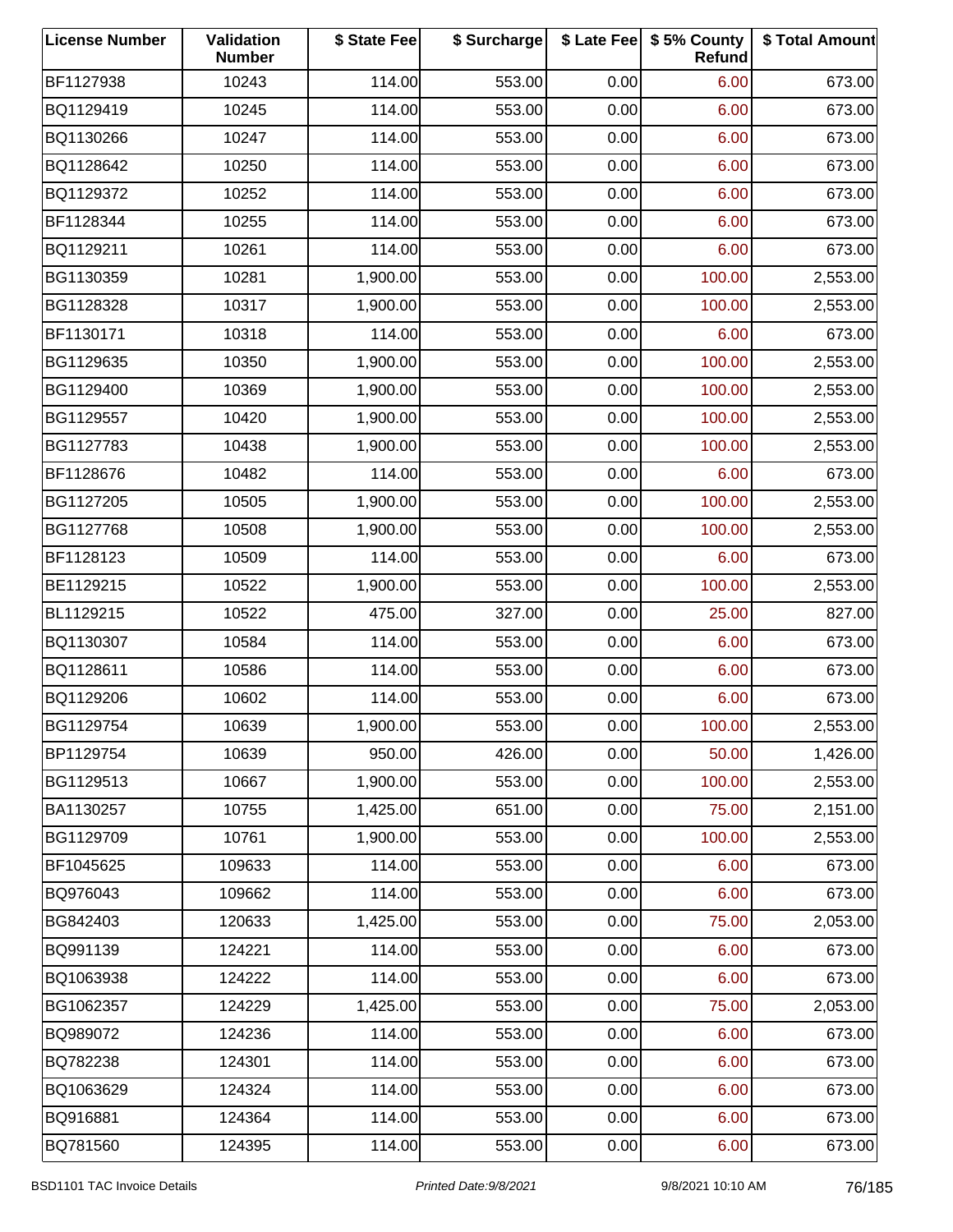| <b>License Number</b> | Validation<br><b>Number</b> | \$ State Fee | \$ Surcharge |        | \$ Late Fee   \$5% County<br>Refund | \$ Total Amount |
|-----------------------|-----------------------------|--------------|--------------|--------|-------------------------------------|-----------------|
| BQ781570              | 124395                      | 114.00       | 553.00       | 0.00   | 6.00                                | 673.00          |
| BQ781571              | 124395                      | 114.00       | 553.00       | 0.00   | 6.00                                | 673.00          |
| BQ781635              | 124395                      | 114.00       | 553.00       | 0.00   | 6.00                                | 673.00          |
| BQ781636              | 124395                      | 114.00       | 553.00       | 0.00   | 6.00                                | 673.00          |
| BQ781637              | 124395                      | 114.00       | 553.00       | 0.00   | 6.00                                | 673.00          |
| BQ781994              | 124395                      | 114.00       | 553.00       | 0.00   | 6.00                                | 673.00          |
| BG915267              | 124439                      | 1,425.00     | 553.00       | 0.00   | 75.00                               | 2,053.00        |
| BL915267              | 124439                      | 475.00       | 327.00       | 0.00   | 25.00                               | 827.00          |
| BQ991189              | 124499                      | 114.00       | 553.00       | 0.00   | 6.00                                | 673.00          |
| BF1061649             | 124566                      | 114.00       | 553.00       | 0.00   | 6.00                                | 673.00          |
| BQ847177              | 124568                      | 114.00       | 553.00       | 0.00   | 6.00                                | 673.00          |
| BF1062783             | 124571                      | 114.00       | 553.00       | 0.00   | 6.00                                | 673.00          |
| BQ848669              | 124577                      | 114.00       | 553.00       | 0.00   | 6.00                                | 673.00          |
| BQ847875              | 124580                      | 114.00       | 553.00       | 0.00   | 6.00                                | 673.00          |
| BQ916668              | 124585                      | 114.00       | 553.00       | 0.00   | 6.00                                | 673.00          |
| BQ916879              | 124598                      | 114.00       | 553.00       | 0.00   | 6.00                                | 673.00          |
| BF991943              | 124616                      | 114.00       | 553.00       | 0.00   | 6.00                                | 673.00          |
| BG1061433             | 124625                      | 1,425.00     | 553.00       | 0.00   | 75.00                               | 2,053.00        |
| BP1061433             | 124625                      | 950.00       | 426.00       | 0.00   | 50.00                               | 1,426.00        |
| BF1061293             | 124665                      | 114.00       | 553.00       | 100.00 | 6.00                                | 773.00          |
| BF917974              | 124694                      | 114.00       | 553.00       | 0.00   | 6.00                                | 673.00          |
| BG991436              | 124699                      | 1,425.00     | 553.00       | 0.00   | 75.00                               | 2,053.00        |
| BQ991389              | 124706                      | 114.00       | 553.00       | 0.00   | 6.00                                | 673.00          |
| BQ1062099             | 124785                      | 114.00       | 553.00       | 0.00   | 6.00                                | 673.00          |
| BQ1064277             | 124891                      | 114.00       | 553.00       | 0.00   | 6.00                                | 673.00          |
| BQ1064502             | 124895                      | 114.00       | 553.00       | 0.00   | 6.00                                | 673.00          |
| BG991646              | 124928                      | 1,425.00     | 553.00       | 0.00   | 75.00                               | 2,053.00        |
| BQ781989              | 124930                      | 114.00       | 553.00       | 0.00   | 6.00                                | 673.00          |
| BG917488              | 124931                      | 1,425.00     | 553.00       | 0.00   | 75.00                               | 2,053.00        |
| BF1064284             | 124934                      | 114.00       | 553.00       | 0.00   | 6.00                                | 673.00          |
| BQ991820              | 124935                      | 114.00       | 553.00       | 0.00   | 6.00                                | 673.00          |
| BQ782885              | 124936                      | 114.00       | 553.00       | 0.00   | 6.00                                | 673.00          |
| BQ782907              | 124937                      | 114.00       | 553.00       | 0.00   | 6.00                                | 673.00          |
| BQ918292              | 124939                      | 114.00       | 553.00       | 0.00   | 6.00                                | 673.00          |
| BQ782884              | 124942                      | 114.00       | 553.00       | 0.00   | 6.00                                | 673.00          |
| BQ1064372             | 124943                      | 114.00       | 553.00       | 0.00   | 6.00                                | 673.00          |
| BQ849537              | 124944                      | 114.00       | 553.00       | 0.00   | 6.00                                | 673.00          |
| BF917380              | 124946                      | 114.00       | 553.00       | 0.00   | 6.00                                | 673.00          |
| BF1064631             | 124949                      | 114.00       | 553.00       | 0.00   | 6.00                                | 673.00          |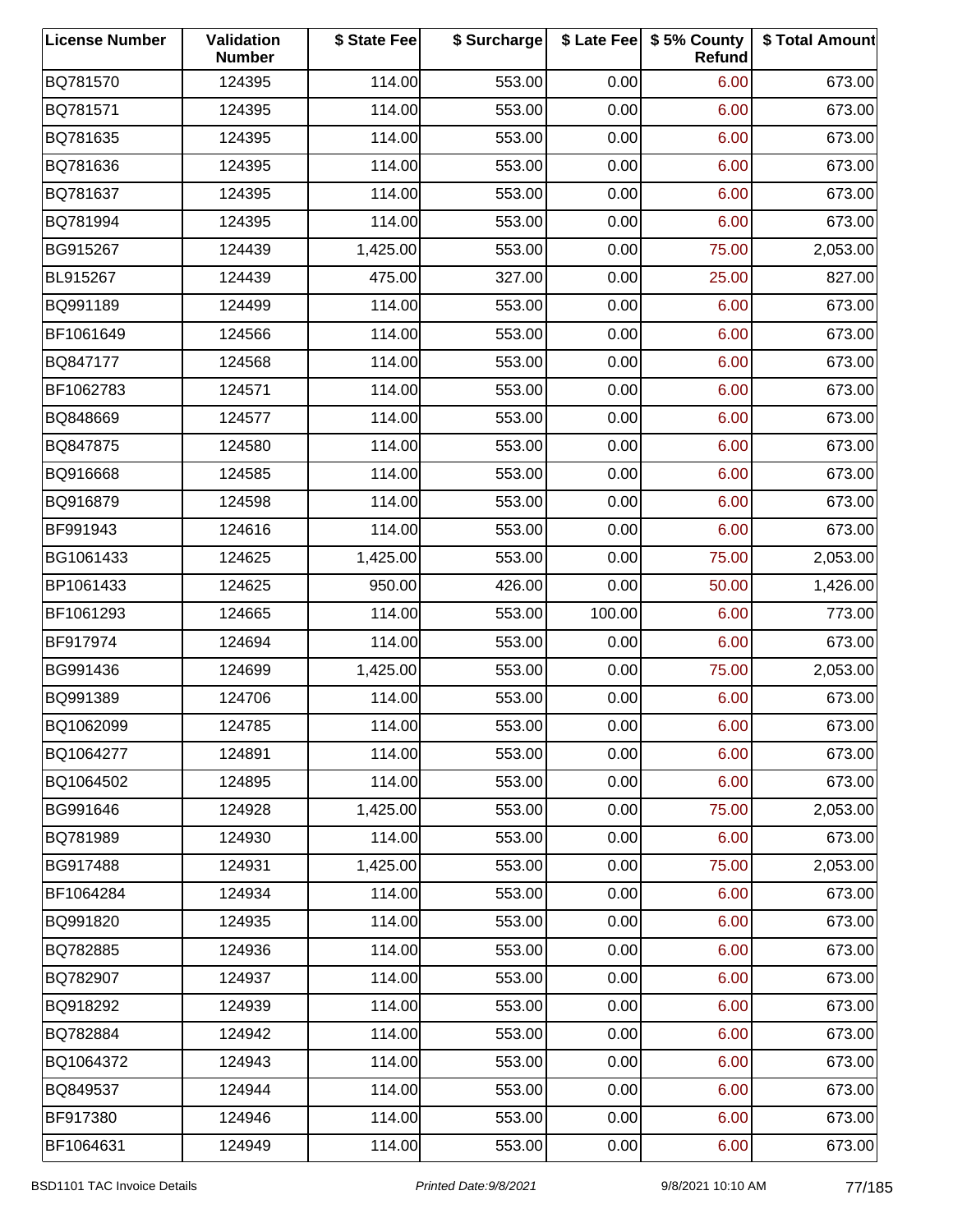| <b>License Number</b> | Validation<br><b>Number</b> | \$ State Fee | \$ Surcharge |        | \$ Late Fee   \$5% County<br>Refund | \$ Total Amount |
|-----------------------|-----------------------------|--------------|--------------|--------|-------------------------------------|-----------------|
| BF1063683             | 124966                      | 114.00       | 553.00       | 0.00   | 6.00                                | 673.00          |
| BG991958              | 124981                      | 1,425.00     | 553.00       | 0.00   | 75.00                               | 2,053.00        |
| BF915256              | 124987                      | 114.00       | 553.00       | 0.00   | 6.00                                | 673.00          |
| BQ991390              | 125002                      | 114.00       | 553.00       | 0.00   | 6.00                                | 673.00          |
| BQ918278              | 125011                      | 114.00       | 553.00       | 0.00   | 6.00                                | 673.00          |
| BQ1064656             | 125018                      | 114.00       | 553.00       | 0.00   | 6.00                                | 673.00          |
| BG1063229             | 125130                      | 1,425.00     | 553.00       | 0.00   | 75.00                               | 2,053.00        |
| BQ992107              | 125153                      | 114.00       | 553.00       | 0.00   | 6.00                                | 673.00          |
| BG1062114             | 125173                      | 1,425.00     | 553.00       | 0.00   | 75.00                               | 2,053.00        |
| BQ782951              | 125184                      | 114.00       | 553.00       | 0.00   | 6.00                                | 673.00          |
| BF990617              | 125244                      | 114.00       | 553.00       | 0.00   | 6.00                                | 673.00          |
| BQ783069              | 125277                      | 114.00       | 553.00       | 0.00   | 6.00                                | 673.00          |
| BG917491              | 125284                      | 1,425.00     | 553.00       | 0.00   | 75.00                               | 2,053.00        |
| BG991197              | 125287                      | 1,425.00     | 553.00       | 0.00   | 75.00                               | 2,053.00        |
| BQ849991              | 125292                      | 114.00       | 553.00       | 0.00   | 6.00                                | 673.00          |
| BG917253              | 125300                      | 1,425.00     | 553.00       | 0.00   | 75.00                               | 2,053.00        |
| BQ992112              | 125363                      | 114.00       | 553.00       | 0.00   | 6.00                                | 673.00          |
| BQ1064688             | 125367                      | 114.00       | 553.00       | 0.00   | 6.00                                | 673.00          |
| BQ848995              | 125379                      | 114.00       | 553.00       | 0.00   | 6.00                                | 673.00          |
| BG992227              | 125389                      | 1,425.00     | 553.00       | 0.00   | 75.00                               | 2,053.00        |
| BL992227              | 125389                      | 475.00       | 327.00       | 0.00   | 25.00                               | 827.00          |
| BQ782692              | 125394                      | 114.00       | 553.00       | 0.00   | 6.00                                | 673.00          |
| BG1064896             | 125396                      | 1,425.00     | 553.00       | 0.00   | 75.00                               | 2,053.00        |
| BF992316              | 125399                      | 114.00       | 553.00       | 0.00   | 6.00                                | 673.00          |
| BQ918754              | 125418                      | 114.00       | 553.00       | 0.00   | 6.00                                | 673.00          |
| BQ918691              | 125423                      | 114.00       | 553.00       | 0.00   | 6.00                                | 673.00          |
| BG783222              | 125431                      | 1,425.00     | 553.00       | 0.00   | 75.00                               | 2,053.00        |
| BQ918487              | 125443                      | 114.00       | 553.00       | 0.00   | 6.00                                | 673.00          |
| BG1063953             | 125471                      | 1,425.00     | 553.00       | 0.00   | 75.00                               | 2,053.00        |
| BQ918370              | 125510                      | 114.00       | 553.00       | 0.00   | 6.00                                | 673.00          |
| BQ918358              | 125511                      | 114.00       | 553.00       | 0.00   | 6.00                                | 673.00          |
| BQ918822              | 125522                      | 114.00       | 553.00       | 0.00   | 6.00                                | 673.00          |
| BQ918837              | 125524                      | 114.00       | 553.00       | 0.00   | 6.00                                | 673.00          |
| BF850228              | 125545                      | 114.00       | 553.00       | 0.00   | 6.00                                | 673.00          |
| BF1061494             | 125683                      | 114.00       | 553.00       | 100.00 | 6.00                                | 773.00          |
| BQ1064765             | 125703                      | 114.00       | 553.00       | 0.00   | 6.00                                | 673.00          |
| BQ783703              | 125766                      | 114.00       | 553.00       | 0.00   | 6.00                                | 673.00          |
| BF849727              | 125769                      | 114.00       | 553.00       | 0.00   | 6.00                                | 673.00          |
| BF918918              | 125783                      | 114.00       | 553.00       | 0.00   | 6.00                                | 673.00          |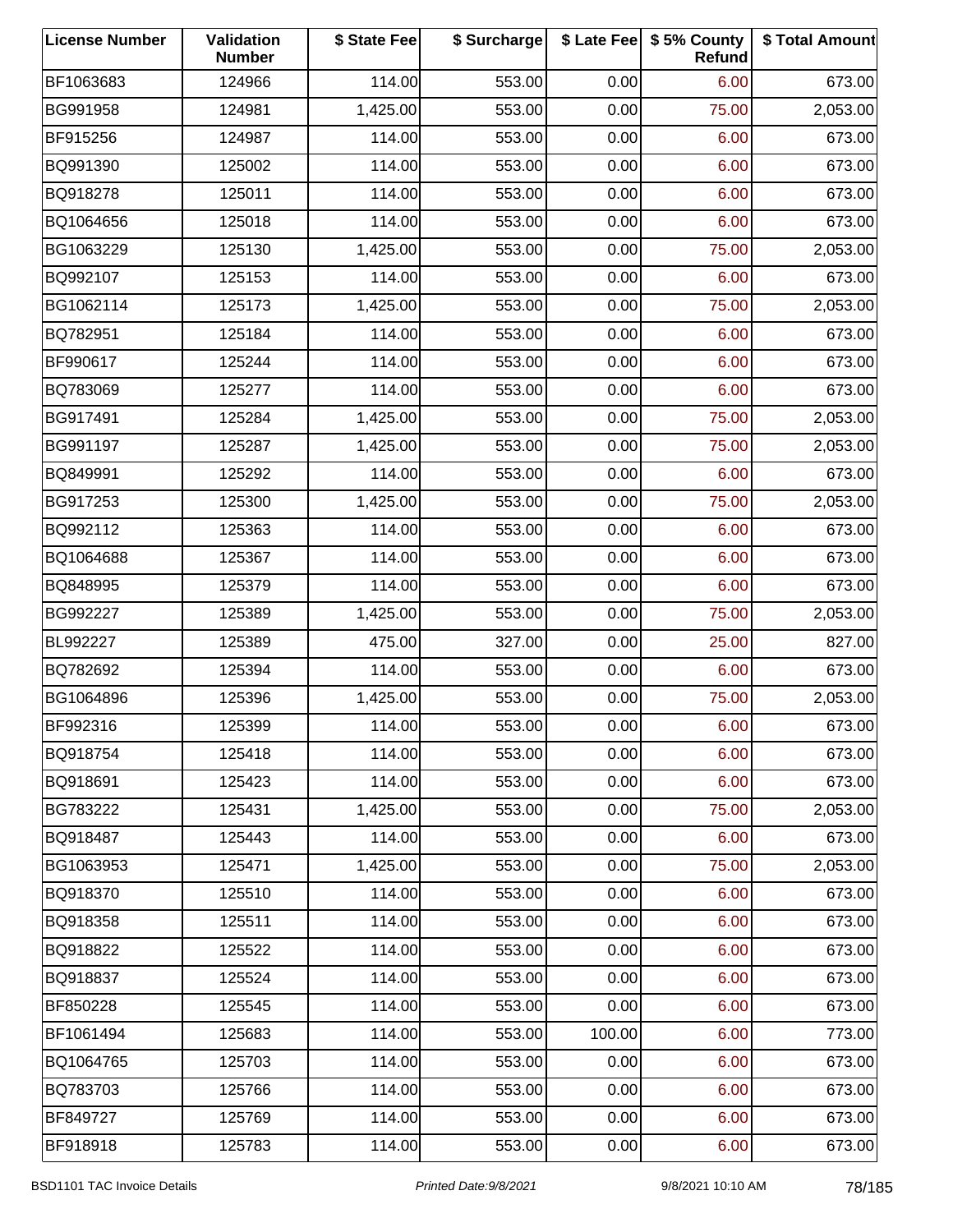| <b>License Number</b> | Validation<br><b>Number</b> | \$ State Fee | \$ Surcharge |        | \$ Late Fee   \$5% County<br>Refund | \$ Total Amount |
|-----------------------|-----------------------------|--------------|--------------|--------|-------------------------------------|-----------------|
| BF782673              | 125785                      | 114.00       | 553.00       | 0.00   | 6.00                                | 673.00          |
| BF991790              | 125785                      | 114.00       | 553.00       | 0.00   | 6.00                                | 673.00          |
| BF1065127             | 125785                      | 114.00       | 553.00       | 0.00   | 6.00                                | 673.00          |
| BQ918930              | 125846                      | 114.00       | 553.00       | 0.00   | 6.00                                | 673.00          |
| BQ916680              | 125868                      | 114.00       | 553.00       | 0.00   | 6.00                                | 673.00          |
| BG915143              | 125984                      | 1,425.00     | 553.00       | 100.00 | 75.00                               | 2,153.00        |
| BG1065314             | 126007                      | 1,425.00     | 553.00       | 0.00   | 75.00                               | 2,053.00        |
| BG1065585             | 126071                      | 1,425.00     | 553.00       | 0.00   | 75.00                               | 2,053.00        |
| BG1063818             | 126111                      | 1,425.00     | 553.00       | 0.00   | 75.00                               | 2,053.00        |
| BG1064121             | 126127                      | 1,425.00     | 553.00       | 0.00   | 75.00                               | 2,053.00        |
| BQ1065406             | 126171                      | 114.00       | 553.00       | 0.00   | 6.00                                | 673.00          |
| BQ781550              | 126207                      | 114.00       | 553.00       | 100.00 | 6.00                                | 773.00          |
| BQ918932              | 126248                      | 114.00       | 553.00       | 0.00   | 6.00                                | 673.00          |
| BQ1065563             | 126259                      | 114.00       | 553.00       | 0.00   | 6.00                                | 673.00          |
| BQ1065575             | 126266                      | 114.00       | 553.00       | 0.00   | 6.00                                | 673.00          |
| BQ849983              | 126269                      | 114.00       | 553.00       | 0.00   | 6.00                                | 673.00          |
| BQ991074              | 126291                      | 114.00       | 553.00       | 0.00   | 6.00                                | 673.00          |
| BQ1065526             | 126341                      | 114.00       | 553.00       | 0.00   | 6.00                                | 673.00          |
| BQ128071              | 126343                      | 114.00       | 553.00       | 0.00   | 6.00                                | 673.00          |
| BF989488              | 126389                      | 114.00       | 553.00       | 100.00 | 6.00                                | 773.00          |
| BQ234038              | 126406                      | 114.00       | 553.00       | 0.00   | 6.00                                | 673.00          |
| BQ239583              | 126406                      | 114.00       | 553.00       | 0.00   | 6.00                                | 673.00          |
| BQ239710              | 126406                      | 114.00       | 553.00       | 0.00   | 6.00                                | 673.00          |
| BQ239712              | 126406                      | 114.00       | 553.00       | 0.00   | 6.00                                | 673.00          |
| BQ270218              | 126406                      | 114.00       | 553.00       | 0.00   | 6.00                                | 673.00          |
| BQ286273              | 126406                      | 114.00       | 553.00       | 0.00   | 6.00                                | 673.00          |
| BQ293008              | 126406                      | 114.00       | 553.00       | 0.00   | 6.00                                | 673.00          |
| BQ616635              | 126406                      | 114.00       | 553.00       | 0.00   | 6.00                                | 673.00          |
| BG918823              | 126425                      | 1,425.00     | 553.00       | 0.00   | 75.00                               | 2,053.00        |
| BG918875              | 126426                      | 1,425.00     | 553.00       | 0.00   | 75.00                               | 2,053.00        |
| BG992120              | 126638                      | 1,425.00     | 553.00       | 0.00   | 75.00                               | 2,053.00        |
| BQ918093              | 126666                      | 114.00       | 553.00       | 0.00   | 6.00                                | 673.00          |
| BE1064654             | 126697                      | 1,425.00     | 553.00       | 0.00   | 75.00                               | 2,053.00        |
| BQ849960              | 126704                      | 114.00       | 553.00       | 0.00   | 6.00                                | 673.00          |
| BQ918620              | 126712                      | 114.00       | 553.00       | 0.00   | 6.00                                | 673.00          |
| BQ917236              | 126715                      | 114.00       | 553.00       | 0.00   | 6.00                                | 673.00          |
| BQ992124              | 126717                      | 114.00       | 553.00       | 0.00   | 6.00                                | 673.00          |
| BF1065622             | 126955                      | 114.00       | 553.00       | 0.00   | 6.00                                | 673.00          |
| BG918431              | 127076                      | 1,425.00     | 553.00       | 0.00   | 75.00                               | 2,053.00        |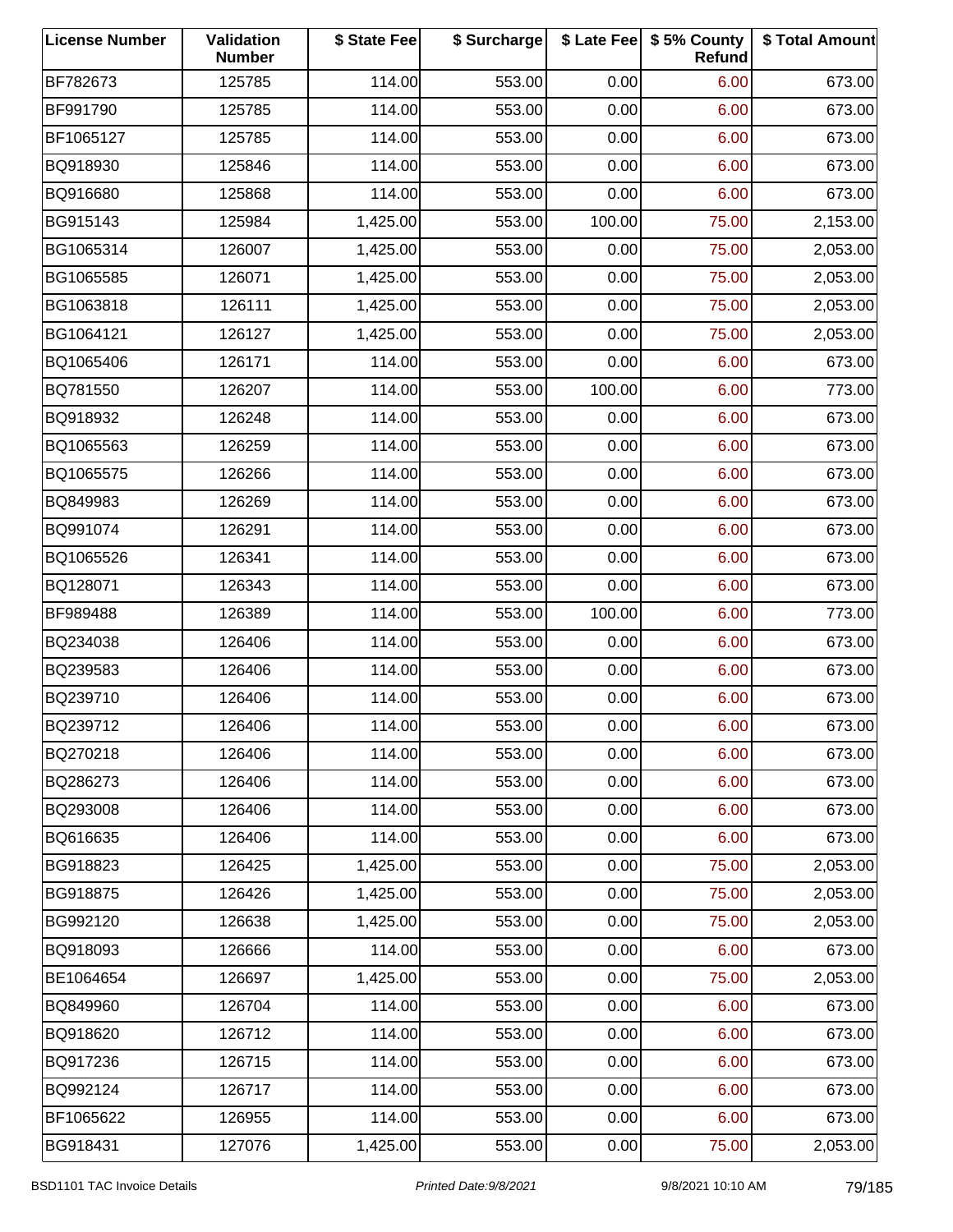| <b>License Number</b> | Validation<br><b>Number</b> | \$ State Fee | \$ Surcharge |        | \$ Late Fee   \$5% County<br>Refund | \$ Total Amount |
|-----------------------|-----------------------------|--------------|--------------|--------|-------------------------------------|-----------------|
| BF918298              | 127091                      | 114.00       | 553.00       | 0.00   | 6.00                                | 673.00          |
| BG916564              | 127101                      | 1,425.00     | 553.00       | 100.00 | 75.00                               | 2,153.00        |
| BG1063874             | 127169                      | 1,425.00     | 553.00       | 100.00 | 75.00                               | 2,153.00        |
| BQ918488              | 127177                      | 114.00       | 553.00       | 0.00   | 6.00                                | 673.00          |
| BQ916991              | 127193                      | 114.00       | 553.00       | 100.00 | 6.00                                | 773.00          |
| BQ991666              | 127194                      | 114.00       | 553.00       | 100.00 | 6.00                                | 773.00          |
| BG990429              | 127327                      | 1,425.00     | 553.00       | 100.00 | 75.00                               | 2,153.00        |
| BF850097              | 127552                      | 114.00       | 553.00       | 0.00   | 6.00                                | 673.00          |
| BQ782904              | 127584                      | 114.00       | 553.00       | 100.00 | 6.00                                | 773.00          |
| BQ978109              | 508264                      | 114.00       | 553.00       | 0.00   | 6.00                                | 673.00          |
| BQ991387              | 514966                      | 114.00       | 553.00       | 0.00   | 6.00                                | 673.00          |
| BG988666              | 515173                      | 1,425.00     | 553.00       | 0.00   | 75.00                               | 2,053.00        |
| BG1062560             | 515221                      | 1,425.00     | 553.00       | 0.00   | 75.00                               | 2,053.00        |
| BP1062560             | 515221                      | 950.00       | 426.00       | 0.00   | 50.00                               | 1,426.00        |
| BG518442              | 515477                      | 1,425.00     | 553.00       | 0.00   | 75.00                               | 2,053.00        |
| BG992018              | 515478                      | 1,425.00     | 553.00       | 0.00   | 75.00                               | 2,053.00        |
| BQ1062081             | 515479                      | 114.00       | 553.00       | 0.00   | 6.00                                | 673.00          |
| BG849301              | 515578                      | 1,425.00     | 553.00       | 0.00   | 75.00                               | 2,053.00        |
| BF1064867             | 515881                      | 114.00       | 553.00       | 0.00   | 6.00                                | 673.00          |
| BG1064818             | 515883                      | 1,425.00     | 553.00       | 0.00   | 75.00                               | 2,053.00        |
| BG991817              | 515948                      | 1,425.00     | 553.00       | 0.00   | 75.00                               | 2,053.00        |
| BL991817              | 515948                      | 475.00       | 327.00       | 0.00   | 25.00                               | 827.00          |
| BG1064403             | 515960                      | 1,425.00     | 553.00       | 0.00   | 75.00                               | 2,053.00        |
| BL1064403             | 515960                      | 475.00       | 327.00       | 0.00   | 25.00                               | 827.00          |
| BQ1061053             | 515963                      | 114.00       | 553.00       | 0.00   | 6.00                                | 673.00          |
| BG781161              | 515974                      | 1,425.00     | 553.00       | 100.00 | 75.00                               | 2,153.00        |
| BG1130097             | 515988                      | 1,900.00     | 553.00       | 0.00   | 100.00                              | 2,553.00        |
| BQ1128401             | 515989                      | 114.00       | 553.00       | 0.00   | 6.00                                | 673.00          |
| BG1127372             | 515993                      | 1,900.00     | 553.00       | 0.00   | 100.00                              | 2,553.00        |
| BG1129236             | 515995                      | 1,900.00     | 553.00       | 0.00   | 100.00                              | 2,553.00        |
| BQ1127552             | 515996                      | 114.00       | 553.00       | 0.00   | 6.00                                | 673.00          |
| BQ1129108             | 516018                      | 114.00       | 553.00       | 0.00   | 6.00                                | 673.00          |
| BQ1128901             | 516028                      | 114.00       | 553.00       | 0.00   | 6.00                                | 673.00          |
| BF1127000             | 516035                      | 114.00       | 553.00       | 0.00   | 6.00                                | 673.00          |
| BQ1128047             | 516044                      | 114.00       | 553.00       | 0.00   | 6.00                                | 673.00          |
| BQ1129974             | 516055                      | 114.00       | 553.00       | 0.00   | 6.00                                | 673.00          |
| BQ915989              | 516120                      | 114.00       | 553.00       | 0.00   | 6.00                                | 673.00          |
| BG992221              | 516333                      | 1,425.00     | 553.00       | 0.00   | 75.00                               | 2,053.00        |
| BQ1063226             | 516334                      | 114.00       | 553.00       | 0.00   | 6.00                                | 673.00          |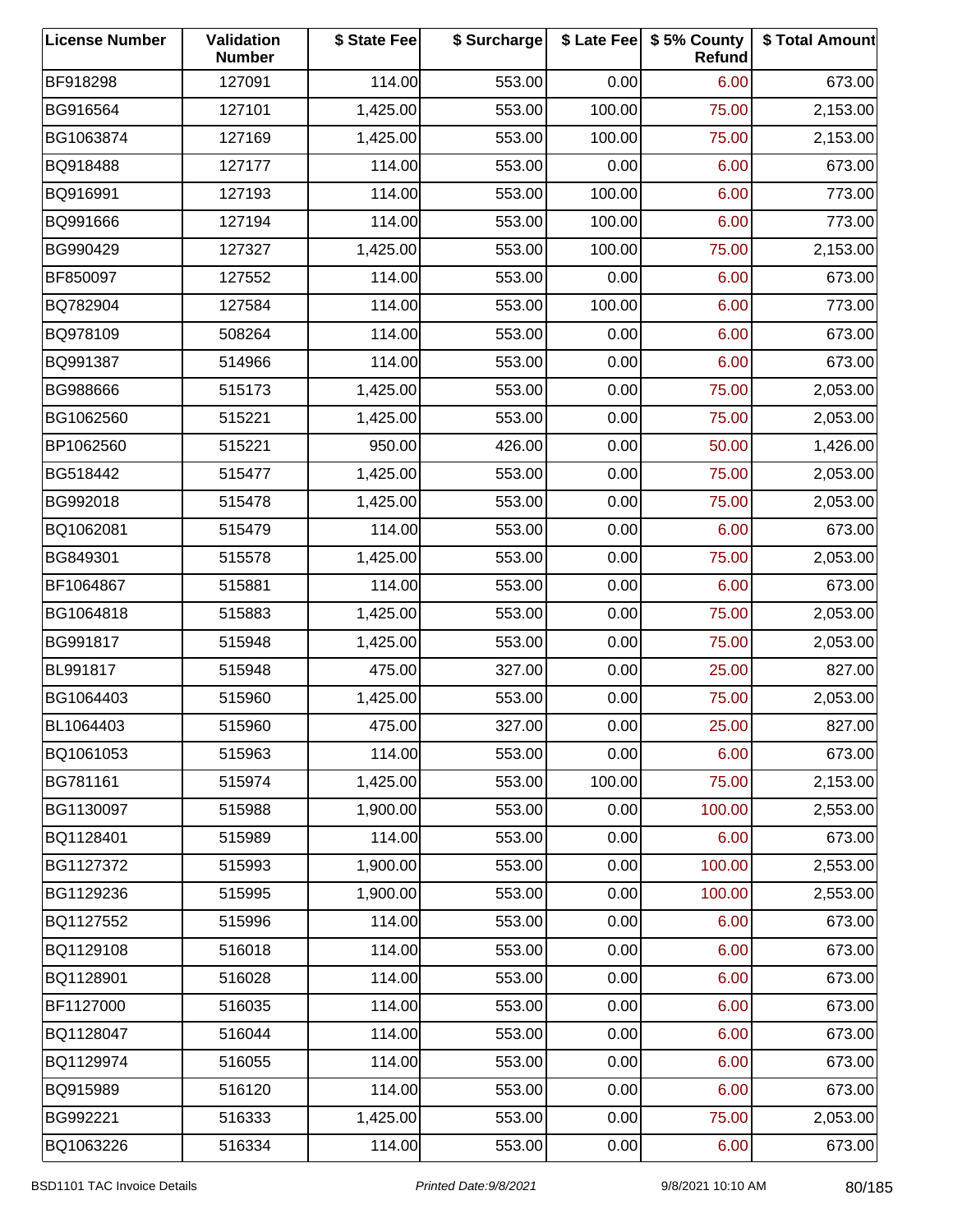| <b>License Number</b> | <b>Validation</b><br><b>Number</b> | \$ State Fee | \$ Surcharge |          | \$ Late Fee   \$5% County<br>Refund | \$ Total Amount |
|-----------------------|------------------------------------|--------------|--------------|----------|-------------------------------------|-----------------|
| BG1030834             | 516358                             | 1,425.00     | 553.00       | 0.00     | 75.00                               | 2,053.00        |
| BQ783379              | 516359                             | 114.00       | 553.00       | 0.00     | 6.00                                | 673.00          |
| BG848373              | 516419                             | 1,425.00     | 553.00       | 0.00     | 75.00                               | 2,053.00        |
| BG1062874             | 516427                             | 1,425.00     | 553.00       | 100.00   | 75.00                               | 2,153.00        |
| BG917485              | 516428                             | 1,425.00     | 553.00       | 0.00     | 75.00                               | 2,053.00        |
| BQ990715              | 516430                             | 114.00       | 553.00       | 0.00     | 6.00                                | 673.00          |
| BQ1061367             | 516435                             | 114.00       | 553.00       | 0.00     | 6.00                                | 673.00          |
| BF781330              | 516441                             | 114.00       | 553.00       | 100.00   | 6.00                                | 773.00          |
| BQ1062929             | 516443                             | 114.00       | 553.00       | 0.00     | 6.00                                | 673.00          |
| BF1061961             | 516446                             | 114.00       | 553.00       | 0.00     | 6.00                                | 673.00          |
| BG988374              | 516453                             | 1,425.00     | 553.00       | 0.00     | 75.00                               | 2,053.00        |
| BQ917635              | 516662                             | 114.00       | 553.00       | 0.00     | 6.00                                | 673.00          |
| BQ917512              | 516665                             | 114.00       | 553.00       | 0.00     | 6.00                                | 673.00          |
| BG849283              | 517165                             | 1,425.00     | 553.00       | 0.00     | 75.00                               | 2,053.00        |
| BG992039              | 517365                             | 1,425.00     | 553.00       | 0.00     | 75.00                               | 2,053.00        |
| BG918701              | 517453                             | 1,425.00     | 553.00       | 0.00     | 75.00                               | 2,053.00        |
| BQ1065531             | 517455                             | 114.00       | 553.00       | 0.00     | 6.00                                | 673.00          |
| BQ784227              | 517574                             | 114.00       | 553.00       | 0.00     | 6.00                                | 673.00          |
| BG916956              | 517647                             | 1,425.00     | 553.00       | 100.00   | 75.00                               | 2,153.00        |
| BG1062597             | 517649                             | 1,425.00     | 553.00       | 100.00   | 75.00                               | 2,153.00        |
| BG1062299             | 517650                             | 1,425.00     | 553.00       | 100.00   | 75.00                               | 2,153.00        |
| BL1062299             | 517650                             | 475.00       | 327.00       | 100.00   | 25.00                               | 927.00          |
|                       | Total                              | 172,957.00   | 158,027.00   | 1,800.00 | 9,103.00                            | 341,887.00      |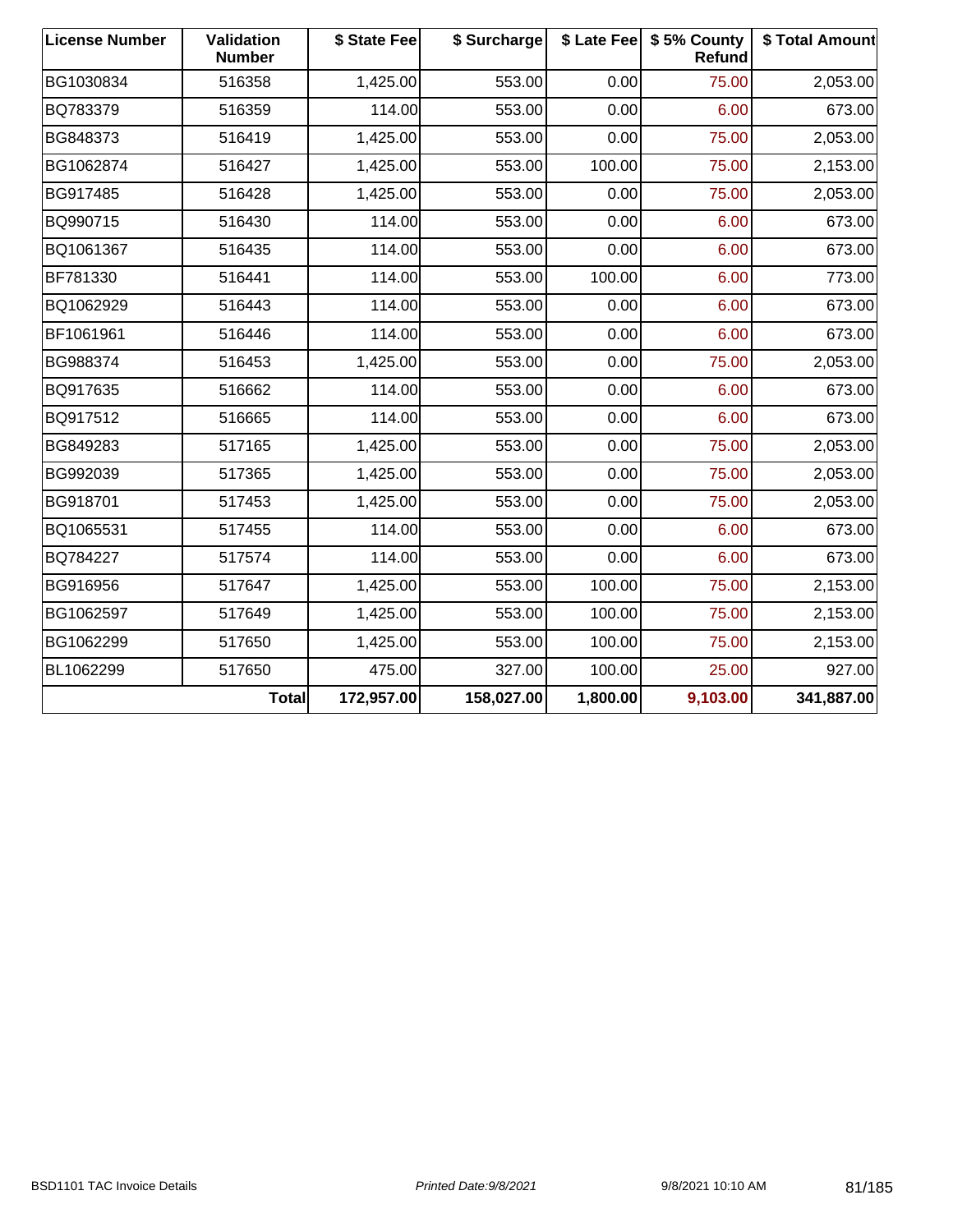

### **TAC To Be Invoiced Details Applications Approved during August 2021 County Harrison - 102**

| License Number  | <b>Validation</b><br><b>Number</b> | \$ State Fee | \$ Surcharge |        | \$ Late Fee   \$5% County<br>Refund | \$ Total Amount |
|-----------------|------------------------------------|--------------|--------------|--------|-------------------------------------|-----------------|
| BQ1128372       | 10570                              | 114.00       | 553.00       | 0.001  | 6.00                                | 673.00          |
| BQ1129139       | 10610                              | 114.00       | 553.00       | 0.00   | 6.00                                | 673.00          |
| BG915861        | 125711                             | 332.50       | 553.00       | 0.00   | 17.50                               | 903.00          |
| <b>BB989553</b> | 125712                             | 570.00       | 701.00       | 100.00 | 30.00                               | 1,401.00        |
|                 | <b>Total</b>                       | 1,130.50     | 2,360.00     | 100.00 | 59.50                               | 3,650.00        |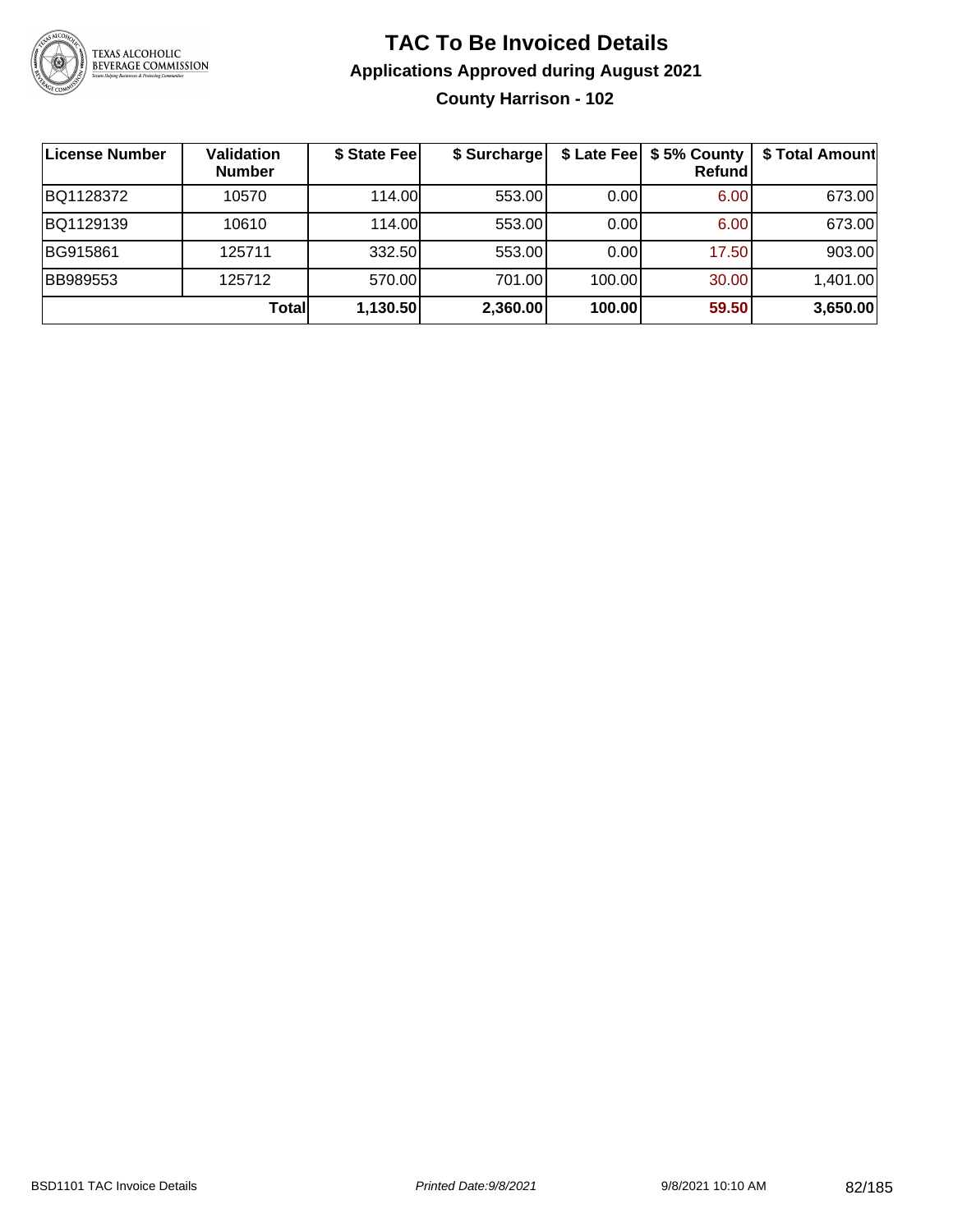

### **TAC To Be Invoiced Details Applications Approved during August 2021 County Hays - 105**

| <b>License Number</b> | <b>Validation</b><br><b>Number</b> | \$ State Fee | \$ Surcharge | \$ Late Fee | \$5% County<br><b>Refund</b> | \$ Total Amount |
|-----------------------|------------------------------------|--------------|--------------|-------------|------------------------------|-----------------|
| BG1127844             | 8910                               | 332.50       | 553.00       | 0.00        | 17.50                        | 903.00          |
| BG1129433             | 10357                              | 332.50       | 553.00       | 0.00        | 17.50                        | 903.00          |
| BG1129307             | 10529                              | 332.50       | 553.00       | 0.00        | 17.50                        | 903.00          |
| BQ1062557             | 124263                             | 114.00       | 553.00       | 0.00        | 6.00                         | 673.00          |
| BG991728              | 125004                             | 332.50       | 553.00       | 0.00        | 17.50                        | 903.00          |
| BG918178              | 125172                             | 332.50       | 553.00       | 0.00        | 17.50                        | 903.00          |
| BG1065425             | 125979                             | 332.50       | 553.00       | 0.00        | 17.50                        | 903.00          |
| BG991031              | 127169                             | 332.50       | 553.00       | 100.00      | 17.50                        | 1,003.00        |
| BG944145              | 513138                             | 332.50       | 553.00       | 0.00        | 17.50                        | 903.00          |
| BP944145              | 513138                             | 950.00       | 426.00       | 0.00        | 50.00                        | 1,426.00        |
| BQ1128783             | 516038                             | 114.00       | 553.00       | 0.00        | 6.00                         | 673.00          |
|                       | <b>Total</b>                       | 3,838.00     | 5,956.00     | 100.00      | 202.00                       | 10,096.00       |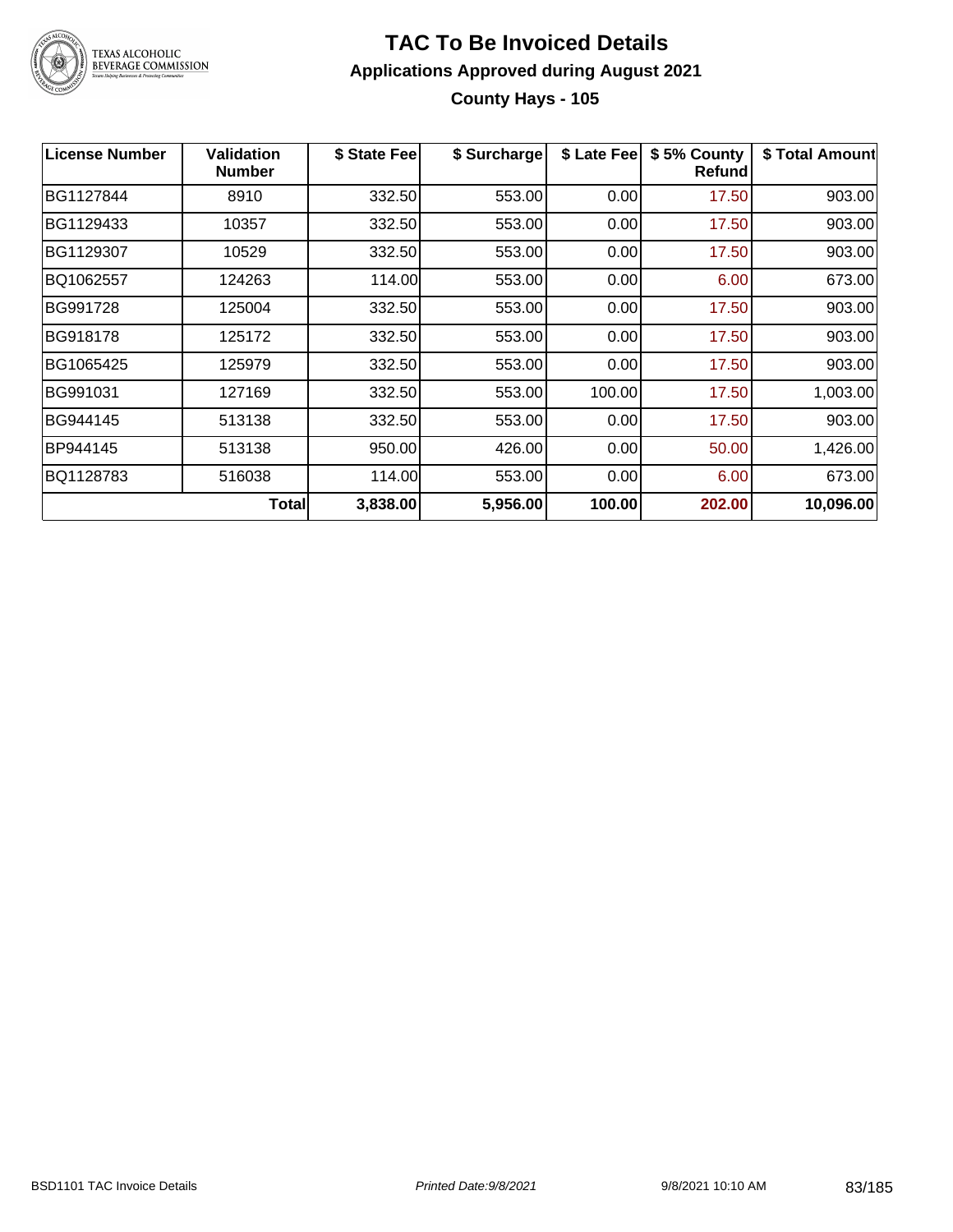

### **TAC To Be Invoiced Details Applications Approved during August 2021 County Henderson - 107**

| License Number | Validation<br><b>Number</b> | \$ State Fee | \$ Surcharge |      | $$$ Late Fee $$$ \$ 5% County  <br>Refundl | \$ Total Amount |
|----------------|-----------------------------|--------------|--------------|------|--------------------------------------------|-----------------|
| BF850438       | 125788                      | 114.00       | 553.00       | 0.00 | 6.00                                       | 673.00          |
| BF850440       | 125795                      | 114.00       | 553.00       | 0.00 | 6.00                                       | 673.00          |
| BQ783186       | 126712                      | 114.00       | 553.00       | 0.00 | 6.00                                       | 673.00          |
|                | Totall                      | 342.00       | 1,659.00     | 0.00 | 18.00                                      | 2,019.00        |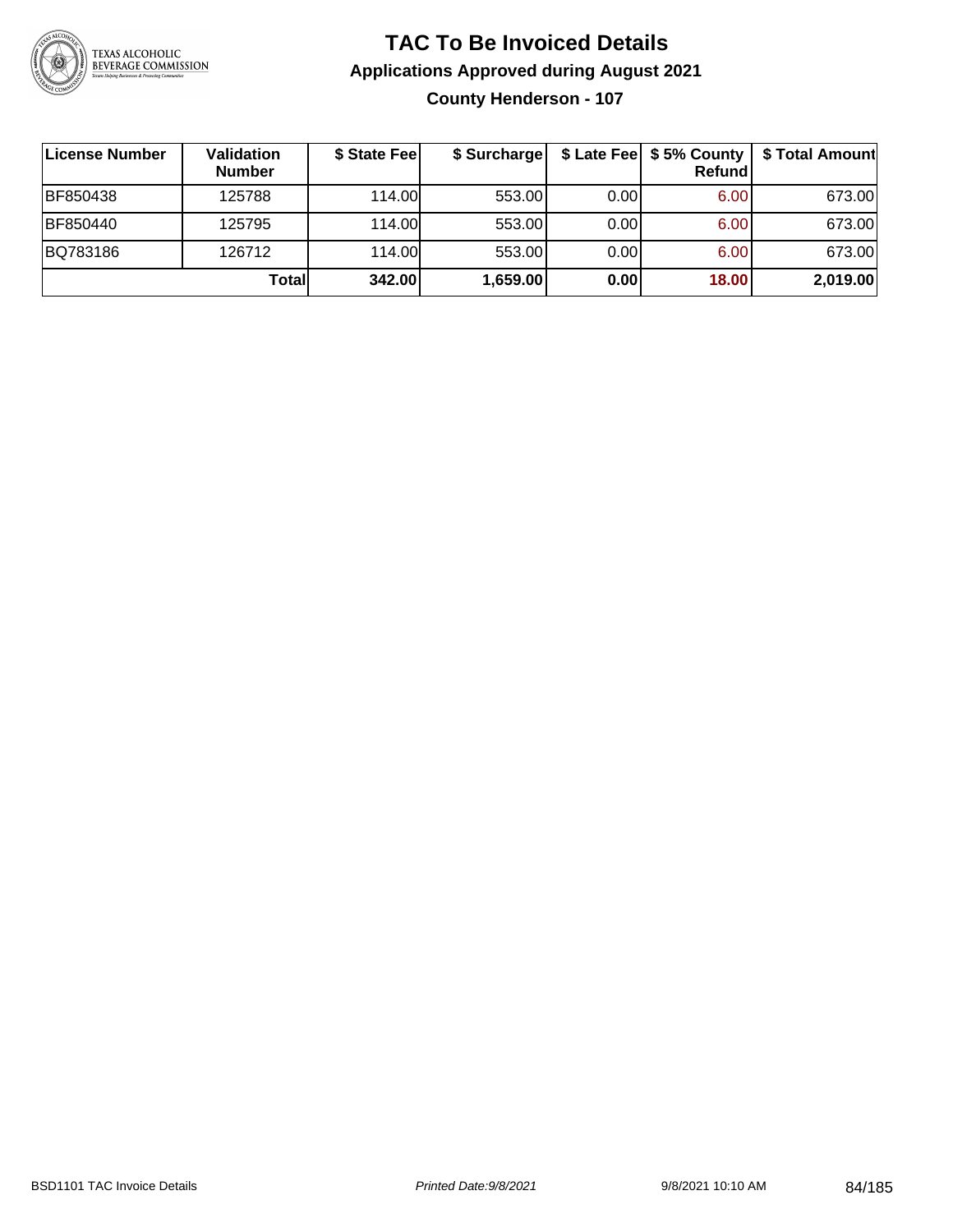

# TEXAS ALCOHOLIC<br>BEVERAGE COMMISSION

### **TAC To Be Invoiced Details Applications Approved during August 2021 County Hidalgo - 108**

| <b>License Number</b> | Validation<br><b>Number</b> | \$ State Fee | \$ Surcharge |      | \$ Late Fee   \$5% County<br>Refund | \$ Total Amount |
|-----------------------|-----------------------------|--------------|--------------|------|-------------------------------------|-----------------|
| BG1127790             | 9316                        | 332.50       | 553.00       | 0.00 | 17.50                               | 903.00          |
| BQ1126829             | 9648                        | 114.00       | 553.00       | 0.00 | 6.00                                | 673.00          |
| BQ1063422             | 9852                        | 114.00       | 553.00       | 0.00 | 6.00                                | 673.00          |
| BQ1127531             | 9908                        | 114.00       | 553.00       | 0.00 | 6.00                                | 673.00          |
| BG1128393             | 9934                        | 332.50       | 553.00       | 0.00 | 17.50                               | 903.00          |
| BG1127522             | 10016                       | 332.50       | 553.00       | 0.00 | 17.50                               | 903.00          |
| BL1127522             | 10016                       | 475.00       | 327.00       | 0.00 | 25.00                               | 827.00          |
| BG1127778             | 10076                       | 332.50       | 553.00       | 0.00 | 17.50                               | 903.00          |
| BG1129143             | 10289                       | 332.50       | 553.00       | 0.00 | 17.50                               | 903.00          |
| BG1127883             | 10478                       | 332.50       | 553.00       | 0.00 | 17.50                               | 903.00          |
| BL1053218             | 10493                       | 475.00       | 327.00       | 0.00 | 25.00                               | 827.00          |
| BQ916829              | 124263                      | 114.00       | 553.00       | 0.00 | 6.00                                | 673.00          |
| BQ916840              | 124263                      | 114.00       | 553.00       | 0.00 | 6.00                                | 673.00          |
| BQ916842              | 124263                      | 114.00       | 553.00       | 0.00 | 6.00                                | 673.00          |
| BQ916844              | 124263                      | 114.00       | 553.00       | 0.00 | 6.00                                | 673.00          |
| BQ916845              | 124263                      | 114.00       | 553.00       | 0.00 | 6.00                                | 673.00          |
| BQ916849              | 124263                      | 114.00       | 553.00       | 0.00 | 6.00                                | 673.00          |
| BQ916853              | 124263                      | 114.00       | 553.00       | 0.00 | 6.00                                | 673.00          |
| BQ916856              | 124263                      | 114.00       | 553.00       | 0.00 | 6.00                                | 673.00          |
| BQ916857              | 124263                      | 114.00       | 553.00       | 0.00 | 6.00                                | 673.00          |
| BQ916862              | 124263                      | 114.00       | 553.00       | 0.00 | 6.00                                | 673.00          |
| BQ916865              | 124263                      | 114.00       | 553.00       | 0.00 | 6.00                                | 673.00          |
| BQ849162              | 124643                      | 114.00       | 553.00       | 0.00 | 6.00                                | 673.00          |
| BG1063103             | 125464                      | 332.50       | 553.00       | 0.00 | 17.50                               | 903.00          |
| BL1063103             | 125464                      | 475.00       | 327.00       | 0.00 | 25.00                               | 827.00          |
| BG1065048             | 125706                      | 332.50       | 553.00       | 0.00 | 17.50                               | 903.00          |
| BG1064415             | 125708                      | 332.50       | 553.00       | 0.00 | 17.50                               | 903.00          |
| BQ992111              | 125888                      | 114.00       | 553.00       | 0.00 | 6.00                                | 673.00          |
| BQ783200              | 125889                      | 114.00       | 553.00       | 0.00 | 6.00                                | 673.00          |
| BF1064012             | 126290                      | 114.00       | 553.00       | 0.00 | 6.00                                | 673.00          |
| BG992500              | 126359                      | 332.50       | 553.00       | 0.00 | 17.50                               | 903.00          |
| BQ178352              | 126406                      | 114.00       | 553.00       | 0.00 | 6.00                                | 673.00          |
| BQ179067              | 126406                      | 114.00       | 553.00       | 0.00 | 6.00                                | 673.00          |
| BQ241064              | 126406                      | 114.00       | 553.00       | 0.00 | 6.00                                | 673.00          |
| BQ268727              | 126406                      | 114.00       | 553.00       | 0.00 | 6.00                                | 673.00          |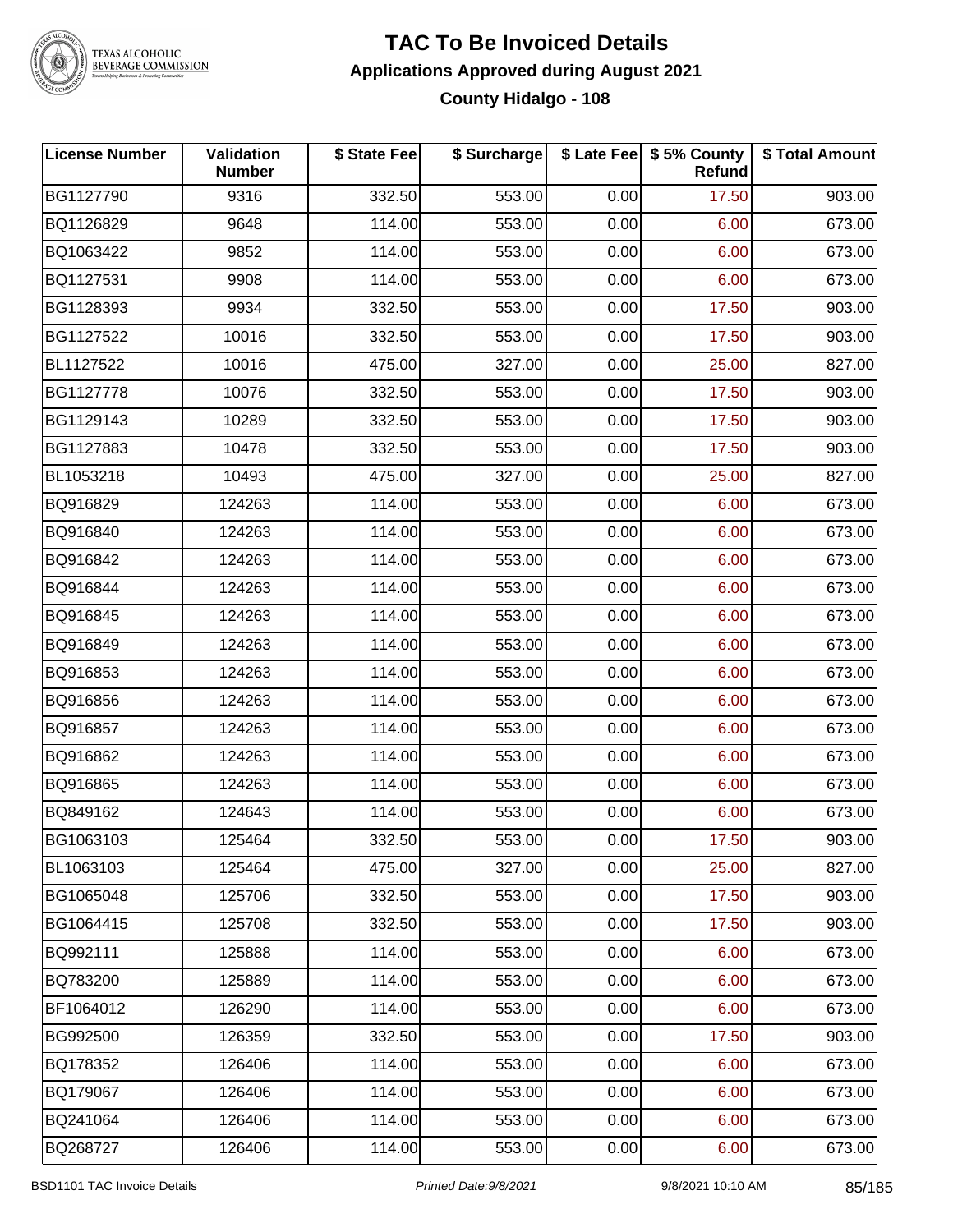| <b>License Number</b> | <b>Validation</b><br><b>Number</b> | \$ State Fee | \$ Surcharge |        | \$ Late Fee   \$5% County<br>Refund | \$ Total Amount |
|-----------------------|------------------------------------|--------------|--------------|--------|-------------------------------------|-----------------|
| BQ275062              | 126406                             | 114.00       | 553.00       | 0.00   | 6.00                                | 673.00          |
| BQ309859              | 126406                             | 114.00       | 553.00       | 0.00   | 6.00                                | 673.00          |
| BQ315164              | 126406                             | 114.00       | 553.00       | 0.00   | 6.00                                | 673.00          |
| BQ410282              | 126406                             | 114.00       | 553.00       | 0.00   | 6.00                                | 673.00          |
| BQ551433              | 126406                             | 114.00       | 553.00       | 0.00   | 6.00                                | 673.00          |
| BQ572661              | 126406                             | 114.00       | 553.00       | 0.00   | 6.00                                | 673.00          |
| BQ578327              | 126406                             | 114.00       | 553.00       | 0.00   | 6.00                                | 673.00          |
| BG992008              | 127382                             | 332.50       | 553.00       | 100.00 | 17.50                               | 1,003.00        |
| BQ822345              | 501616                             | 114.00       | 553.00       | 0.00   | 6.00                                | 673.00          |
| BG1032649             | 508768                             | 332.50       | 553.00       | 0.00   | 17.50                               | 903.00          |
| BQ316693              | 510387                             | 114.00       | 553.00       | 0.00   | 6.00                                | 673.00          |
| BG914526              | 515201                             | 332.50       | 553.00       | 0.00   | 17.50                               | 903.00          |
| BG1051488             | 515207                             | 332.50       | 553.00       | 0.00   | 17.50                               | 903.00          |
| BQ988973              | 515931                             | 114.00       | 553.00       | 100.00 | 6.00                                | 773.00          |
| BG1062959             | 515943                             | 332.50       | 553.00       | 0.00   | 17.50                               | 903.00          |
| BQ1061459             | 515969                             | 114.00       | 553.00       | 100.00 | 6.00                                | 773.00          |
| BQ1127976             | 515986                             | 114.00       | 553.00       | 0.00   | 6.00                                | 673.00          |
| BQ1127353             | 516060                             | 114.00       | 553.00       | 0.00   | 6.00                                | 673.00          |
| BG1063984             | 516927                             | 332.50       | 553.00       | 0.00   | 17.50                               | 903.00          |
| BG781913              | 517573                             | 332.50       | 553.00       | 100.00 | 17.50                               | 1,003.00        |
|                       | Total                              | 11,067.50    | 29,737.00    | 400.00 | 582.50                              | 41,787.00       |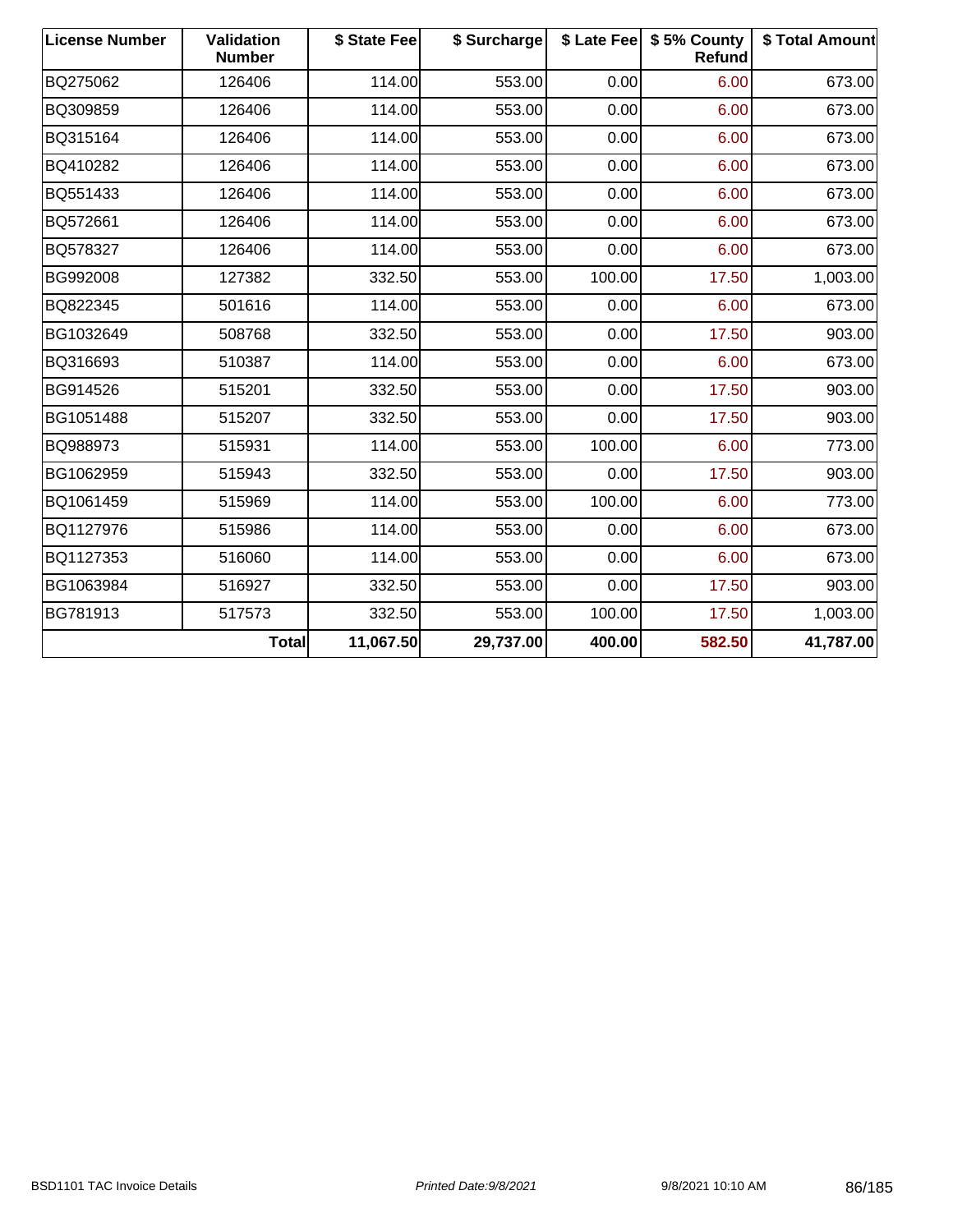

### **TAC To Be Invoiced Details Applications Approved during August 2021 County Hill - 109**

| <b>License Number</b> | <b>Validation</b><br><b>Number</b> | \$ State Fee | \$ Surcharge |      | \$ Late Fee   \$5% County<br>Refundl | \$ Total Amount |
|-----------------------|------------------------------------|--------------|--------------|------|--------------------------------------|-----------------|
| BQ1127664             | 8735                               | 114.00       | 553.00       | 0.00 | 6.00                                 | 673.00          |
| BQ991294              | 124263                             | 114.00       | 553.00       | 0.00 | 6.00                                 | 673.00          |
| BQ991199              | 125076                             | 114.00       | 553.00       | 0.00 | 6.00                                 | 673.00          |
| BQ274652              | 126406                             | 114.00       | 553.00       | 0.00 | 6.00                                 | 673.00          |
| BQ992607              | 126575                             | 114.00       | 553.00       | 0.00 | 6.00                                 | 673.00          |
|                       | Total                              | 570.00       | 2,765.00     | 0.00 | 30.00                                | 3,365.00        |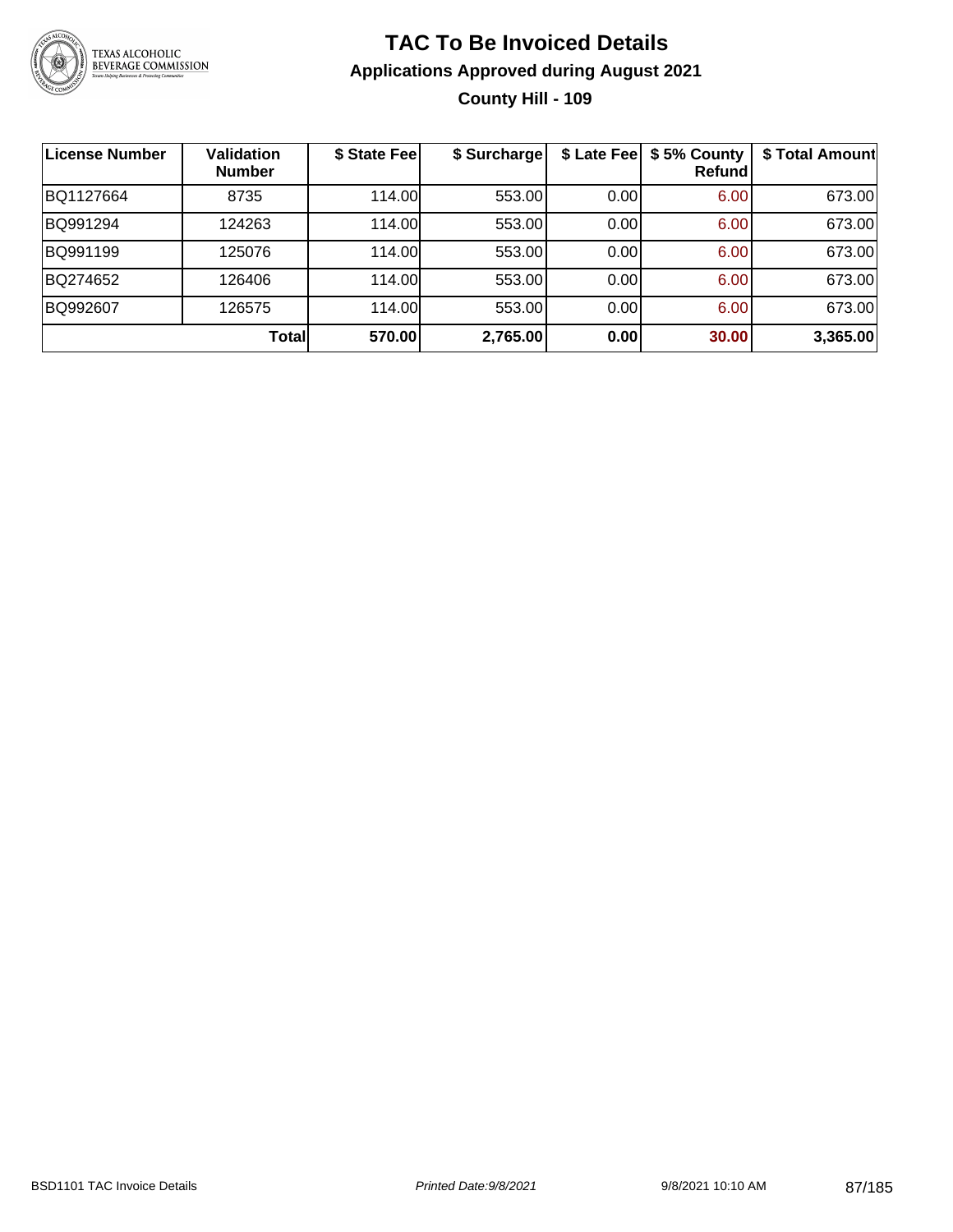

### **TAC To Be Invoiced Details Applications Approved during August 2021 County Hockley - 110**

| License Number | Validation<br><b>Number</b> | \$ State Fee |        |      | Refund | \$ Surcharge   \$ Late Fee   \$5% County   \$ Total Amount |
|----------------|-----------------------------|--------------|--------|------|--------|------------------------------------------------------------|
| BG992669       | 126487                      | 332.50       | 553.00 | 0.00 | 17.50  | 903.00                                                     |
|                | Totall                      | 332.50       | 553.00 | 0.00 | 17.50  | 903.00                                                     |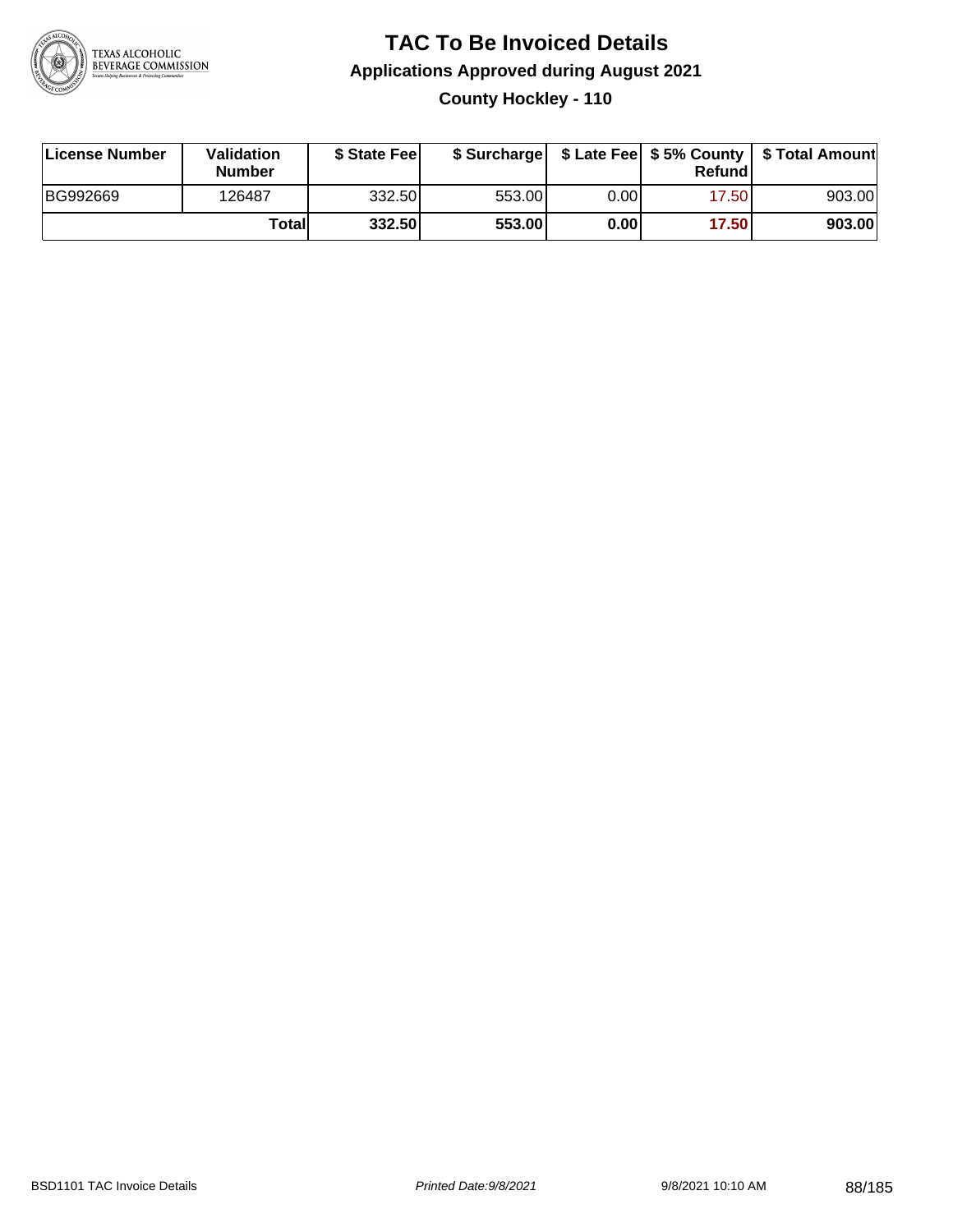

### **TAC To Be Invoiced Details Applications Approved during August 2021 County Hood - 111**

| ∣License Number | Validation<br><b>Number</b> | \$ State Fee | \$ Surcharge |       | <b>Refund</b> | \$ Late Fee   \$5% County   \$ Total Amount |
|-----------------|-----------------------------|--------------|--------------|-------|---------------|---------------------------------------------|
| BG1129350       | 10409                       | 332.50       | 553.00       | 0.001 | 17.50         | 903.00                                      |
| BQ991656        | 125231                      | 114.00       | 553.00       | 0.001 | 6.00          | 673.00                                      |
| BF782723        | 125785                      | 114.00       | 553.00       | 0.00  | 6.00          | 673.00                                      |
|                 | Totall                      | 560.50       | 1,659.00     | 0.00  | 29.50         | 2,249.00                                    |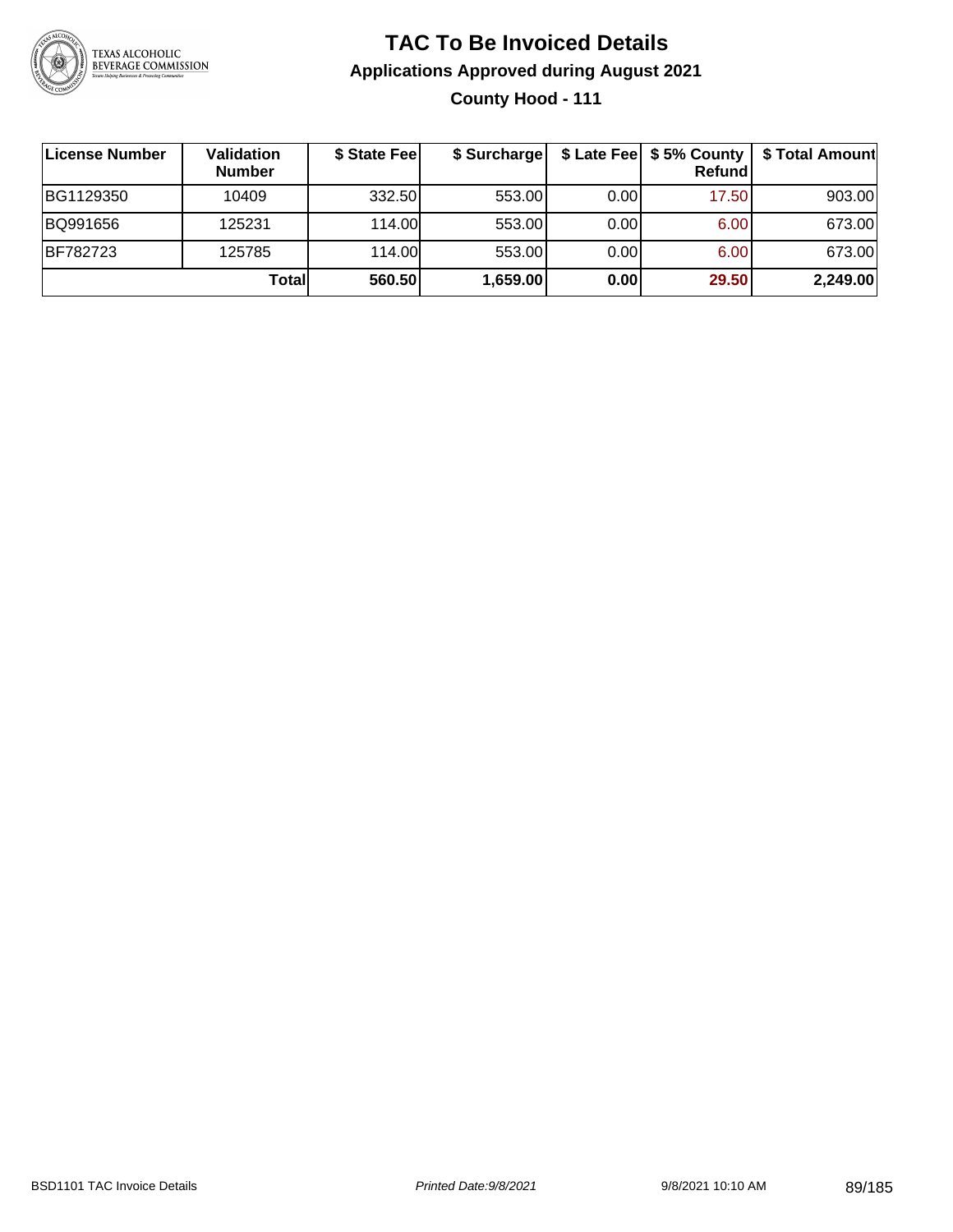

### **TAC To Be Invoiced Details Applications Approved during August 2021 County Hopkins - 112**

| ∣License Number | Validation<br><b>Number</b> | \$ State Feel | \$ Surcharge |      | Refund | \$ Late Fee   \$5% County   \$ Total Amount |
|-----------------|-----------------------------|---------------|--------------|------|--------|---------------------------------------------|
| BQ1128422       | 10452                       | 114.00L       | 553.00       | 0.00 | 6.00   | 673.00                                      |
| BQ1128980       | 10572                       | 114.00L       | 553.00       | 0.00 | 6.00   | 673.00                                      |
| BQ848402        | 124301                      | 114.00L       | 553.00       | 0.00 | 6.00   | 673.00                                      |
|                 | Total                       | 342.00        | 1,659.00     | 0.00 | 18.00  | 2,019.00                                    |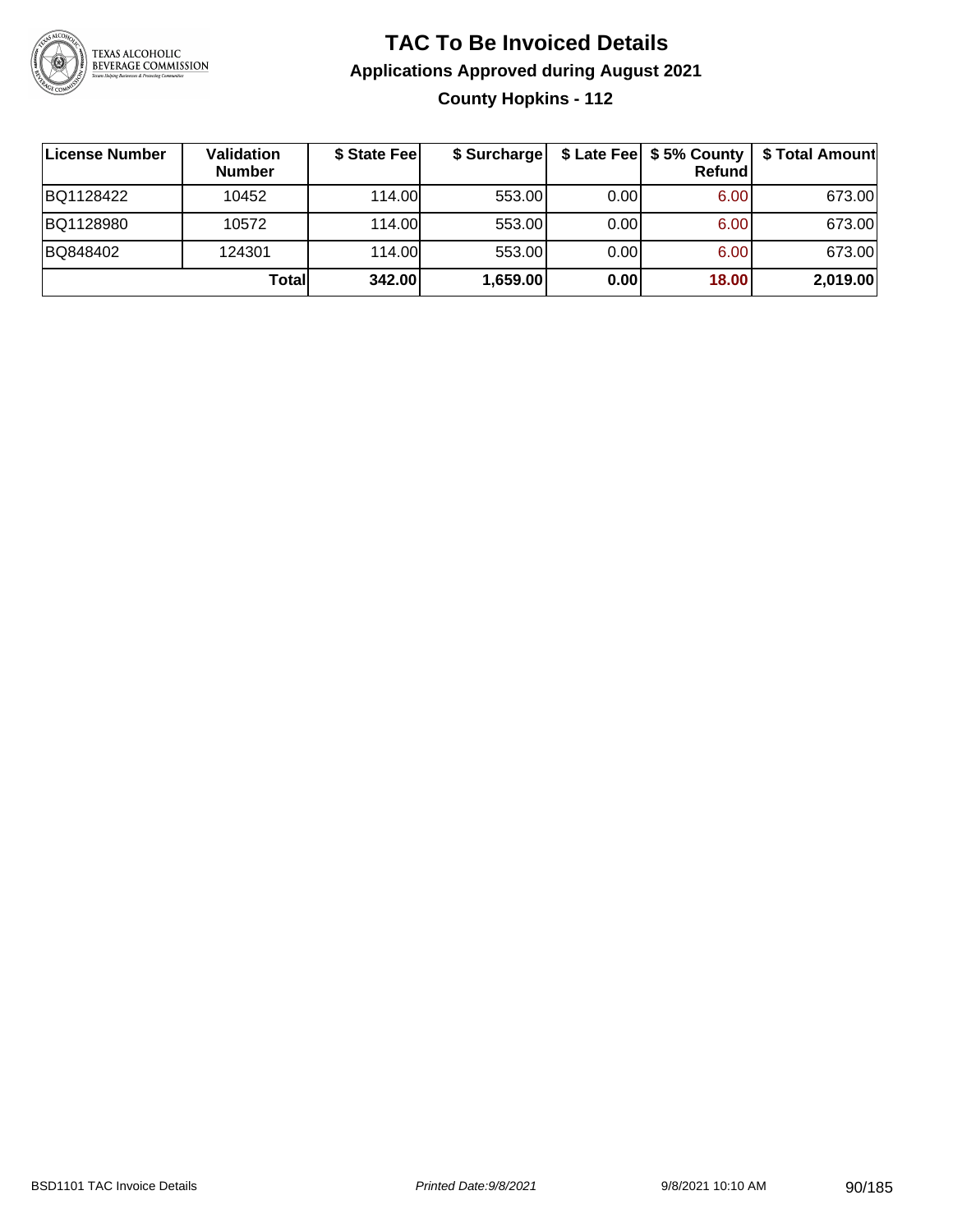

### **TAC To Be Invoiced Details Applications Approved during August 2021 County Howard - 114**

| License Number | Validation<br><b>Number</b> | \$ State Fee | \$ Surcharge | \$ Late Fee | \$5% County<br>Refundl | \$ Total Amount |
|----------------|-----------------------------|--------------|--------------|-------------|------------------------|-----------------|
| BQ1128399      | 10553                       | 114.00       | 553.00       | 0.00        | 6.00                   | 673.00          |
| BQ1129321      | 10554                       | 114.00       | 553.00       | 0.00        | 6.00                   | 673.00          |
| BQ1129315      | 10557                       | 114.00       | 553.00       | 0.00        | 6.00                   | 673.00          |
| BQ1129316      | 10558                       | 114.00       | 553.00       | 0.00        | 6.00                   | 673.00          |
| BQ992638       | 125659                      | 114.00       | 553.00       | 0.00        | 6.00                   | 673.00          |
|                | Totall                      | 570.00       | 2,765.00     | 0.00        | 30.00                  | 3,365.00        |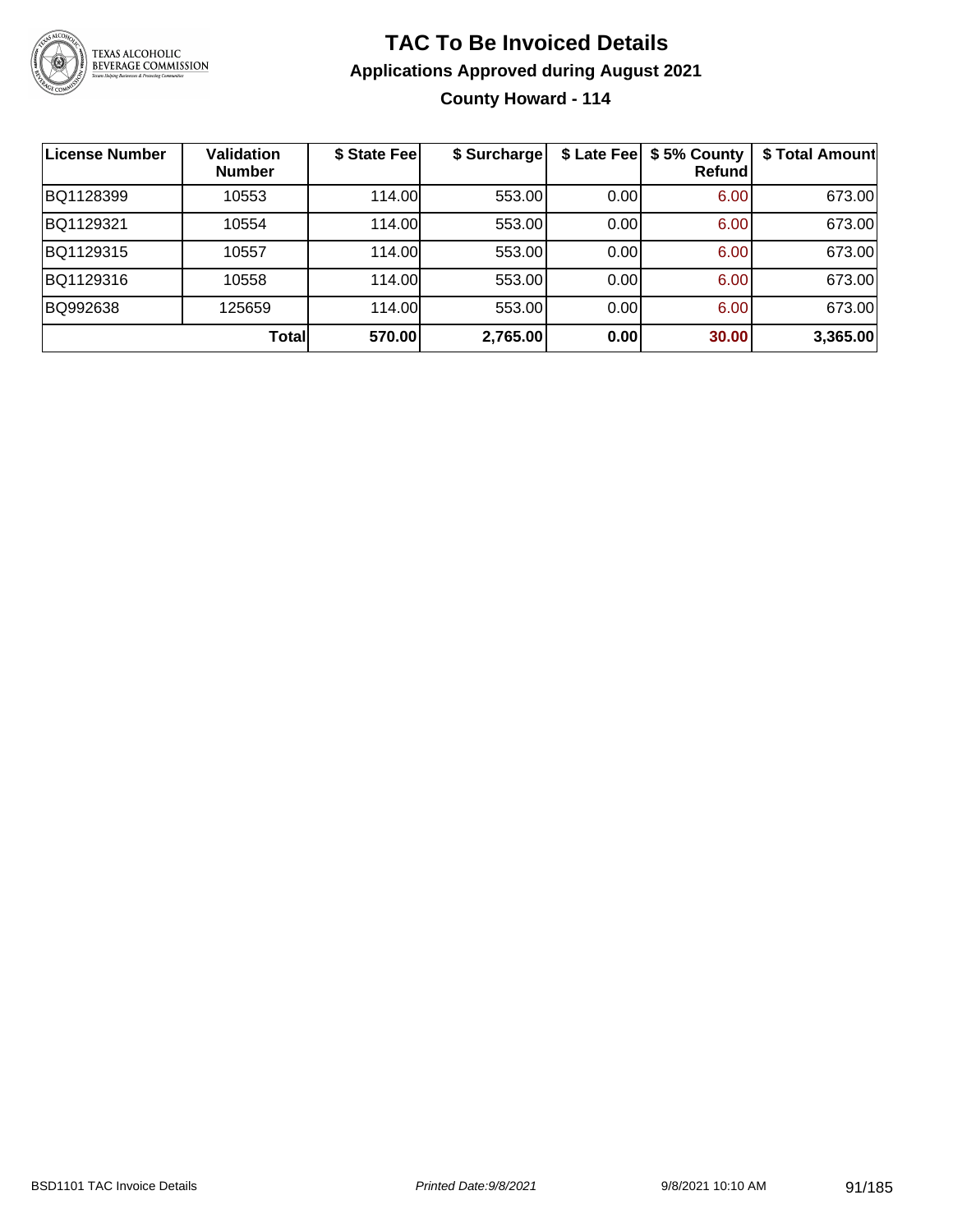

### **TAC To Be Invoiced Details Applications Approved during August 2021 County Hunt - 116**

| <b>License Number</b> | Validation<br><b>Number</b> | \$ State Fee | \$ Surcharge | \$ Late Fee | \$5% County<br><b>Refund</b> | \$ Total Amount |
|-----------------------|-----------------------------|--------------|--------------|-------------|------------------------------|-----------------|
| BG1127420             | 9772                        | 332.50       | 553.00       | 0.00        | 17.50                        | 903.00          |
| BQ1129355             | 10037                       | 114.00       | 553.00       | 0.00        | 6.00                         | 673.00          |
| BQ1128302             | 10288                       | 114.00       | 553.00       | 0.00        | 6.00                         | 673.00          |
| BQ1128367             | 10571                       | 114.00       | 553.00       | 0.00        | 6.00                         | 673.00          |
| BF1128999             | 10613                       | 114.00       | 553.00       | 0.00        | 6.00                         | 673.00          |
| BQ848812              | 124369                      | 114.00       | 553.00       | 0.00        | 6.00                         | 673.00          |
| BF456321              | 127360                      | 114.00       | 553.00       | 0.00        | 6.00                         | 673.00          |
| BG1127016             | 515983                      | 332.50       | 553.00       | 0.00        | 17.50                        | 903.00          |
|                       | <b>Total</b>                | 1,349.00     | 4,424.00     | 0.00        | 71.00                        | 5,844.00        |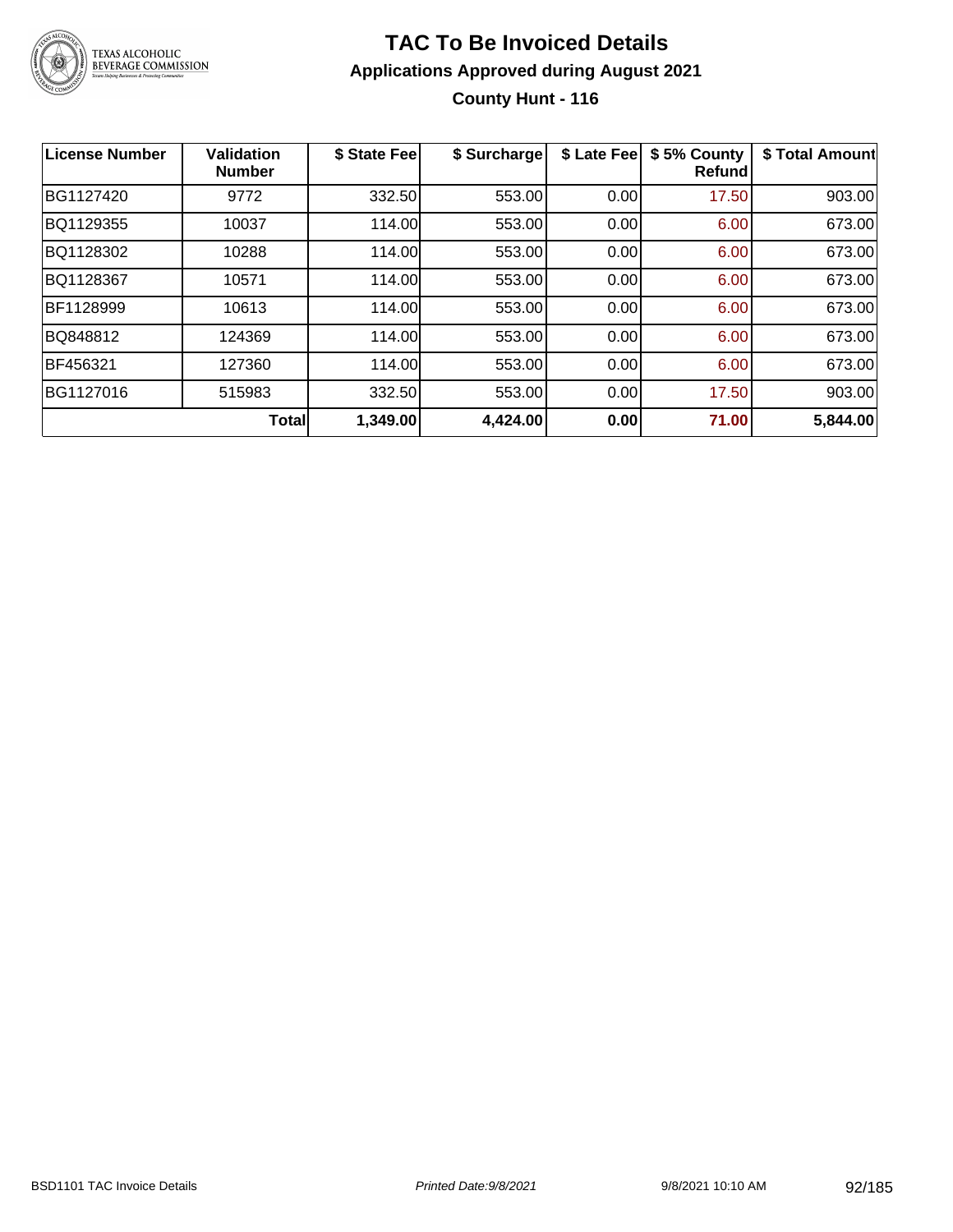

### **TAC To Be Invoiced Details Applications Approved during August 2021 County Irion - 118**

| License Number  | Validation<br><b>Number</b> | \$ State Fee  |        |      | Refund | \$ Surcharge   \$ Late Fee   \$5% County   \$ Total Amount |
|-----------------|-----------------------------|---------------|--------|------|--------|------------------------------------------------------------|
| <b>BE915986</b> | 515485                      | 285.00        | 553.00 | 0.00 | 15.00  | 853.00                                                     |
|                 | Totall                      | <b>285.00</b> | 553.00 | 0.00 | 15.00  | 853.00                                                     |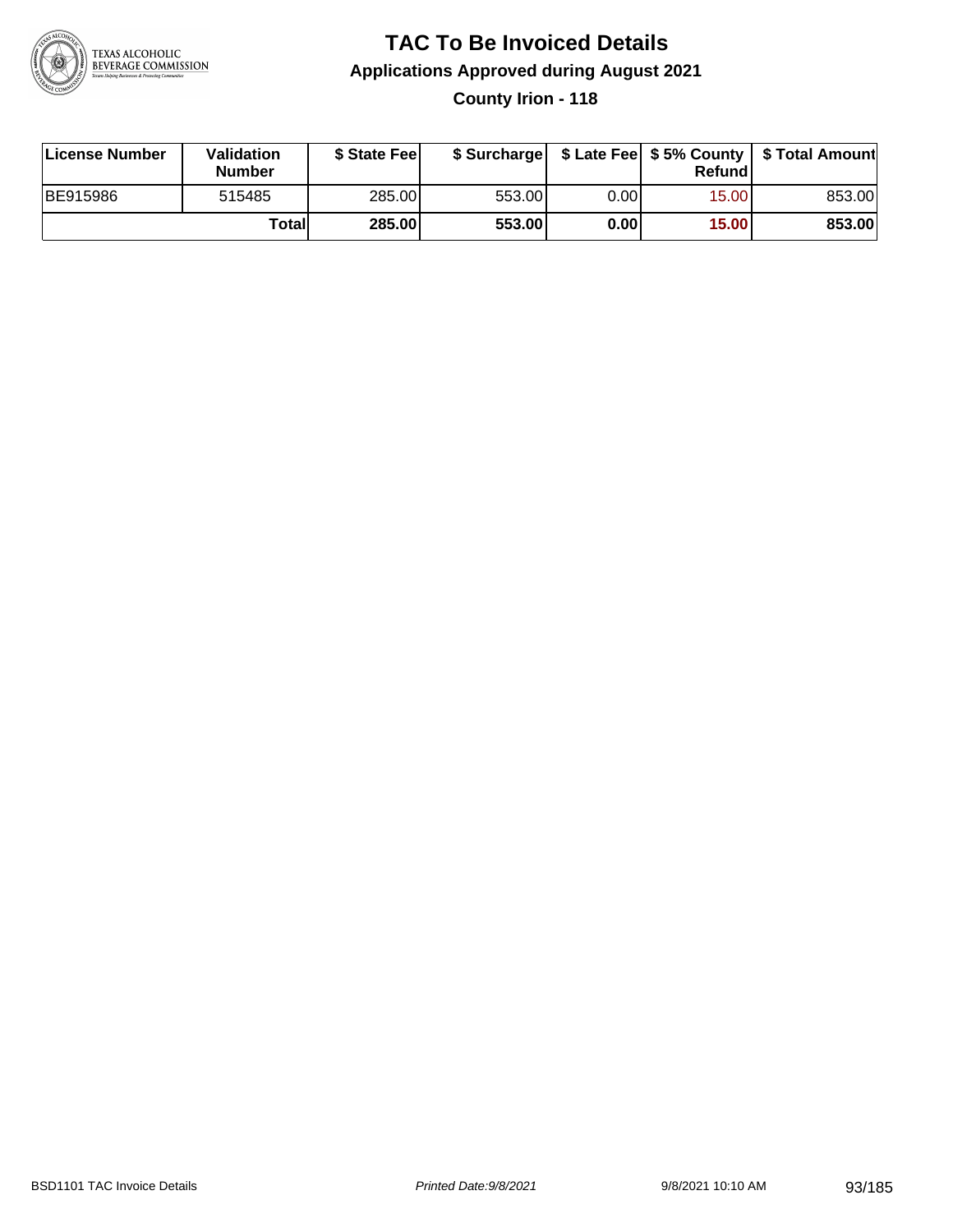

### **TAC To Be Invoiced Details Applications Approved during August 2021 County Jackson - 120**

| License Number | Validation<br><b>Number</b> | \$ State Fee |          |      | Refundl | \$ Surcharge   \$ Late Fee   \$5% County   \$ Total Amount |
|----------------|-----------------------------|--------------|----------|------|---------|------------------------------------------------------------|
| BG1064280      | 124473                      | 332.50       | 553.00   | 0.00 | 17.50   | 903.00                                                     |
| BQ783041       | 124952                      | 114.00       | 553.00   | 0.00 | 6.00    | 673.00                                                     |
|                | Totall                      | 446.50       | 1,106.00 | 0.00 | 23.50   | 1,576.00                                                   |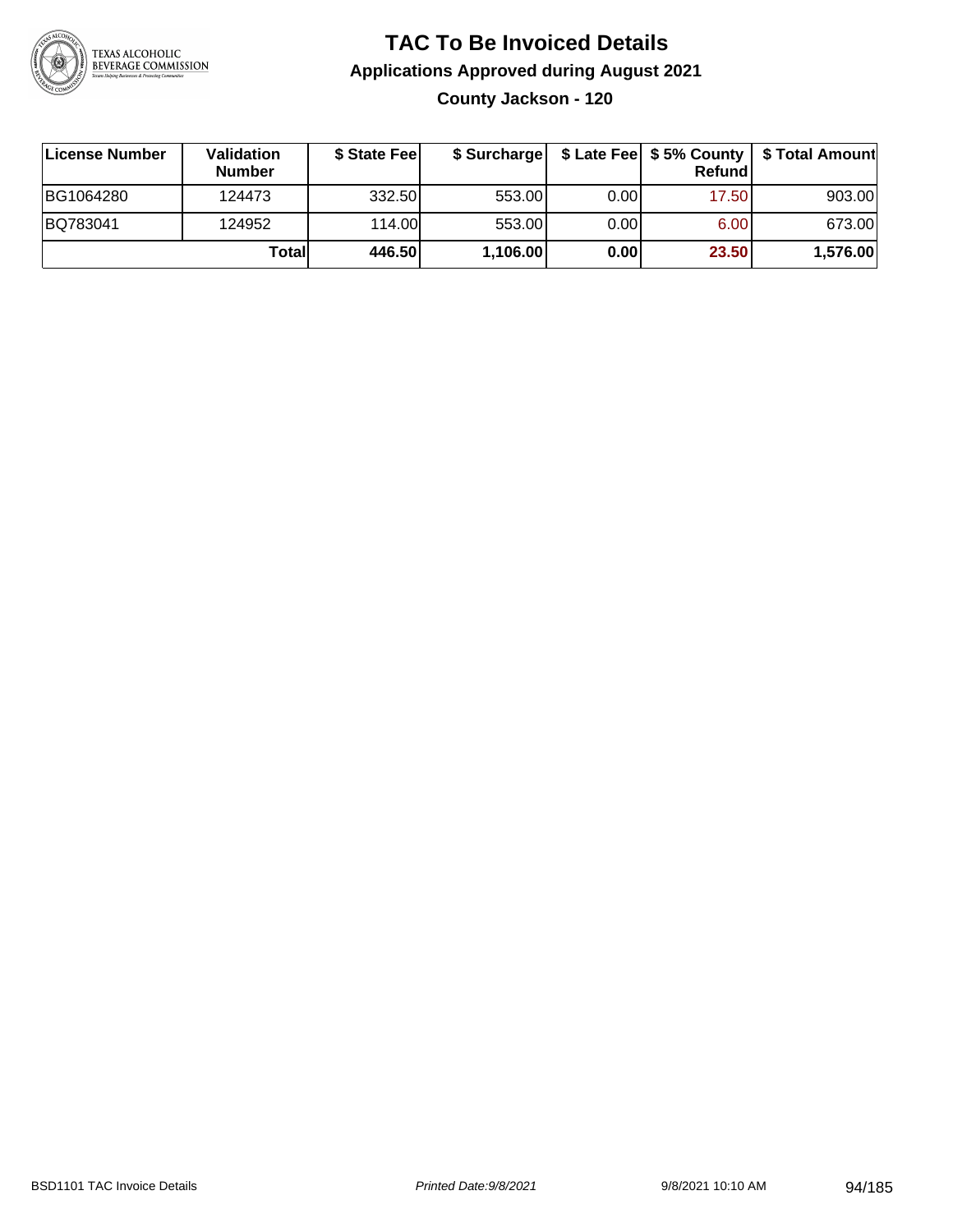

### **TAC To Be Invoiced Details Applications Approved during August 2021**

**County Jasper - 121**

| ∣License Number  | Validation<br><b>Number</b> | \$ State Feel | \$ Surcharge |       | Refundl |          |
|------------------|-----------------------------|---------------|--------------|-------|---------|----------|
| <b>BG1130361</b> | 10390                       | 332.50        | 553.00       | 0.001 | 17.50   | 903.00   |
| <b>BF782141</b>  | 516884                      | 114.00L       | 553.00       | 0.001 | 6.00    | 673.00   |
|                  | Totall                      | 446.50        | 1,106.00     | 0.00  | 23.50   | 1,576.00 |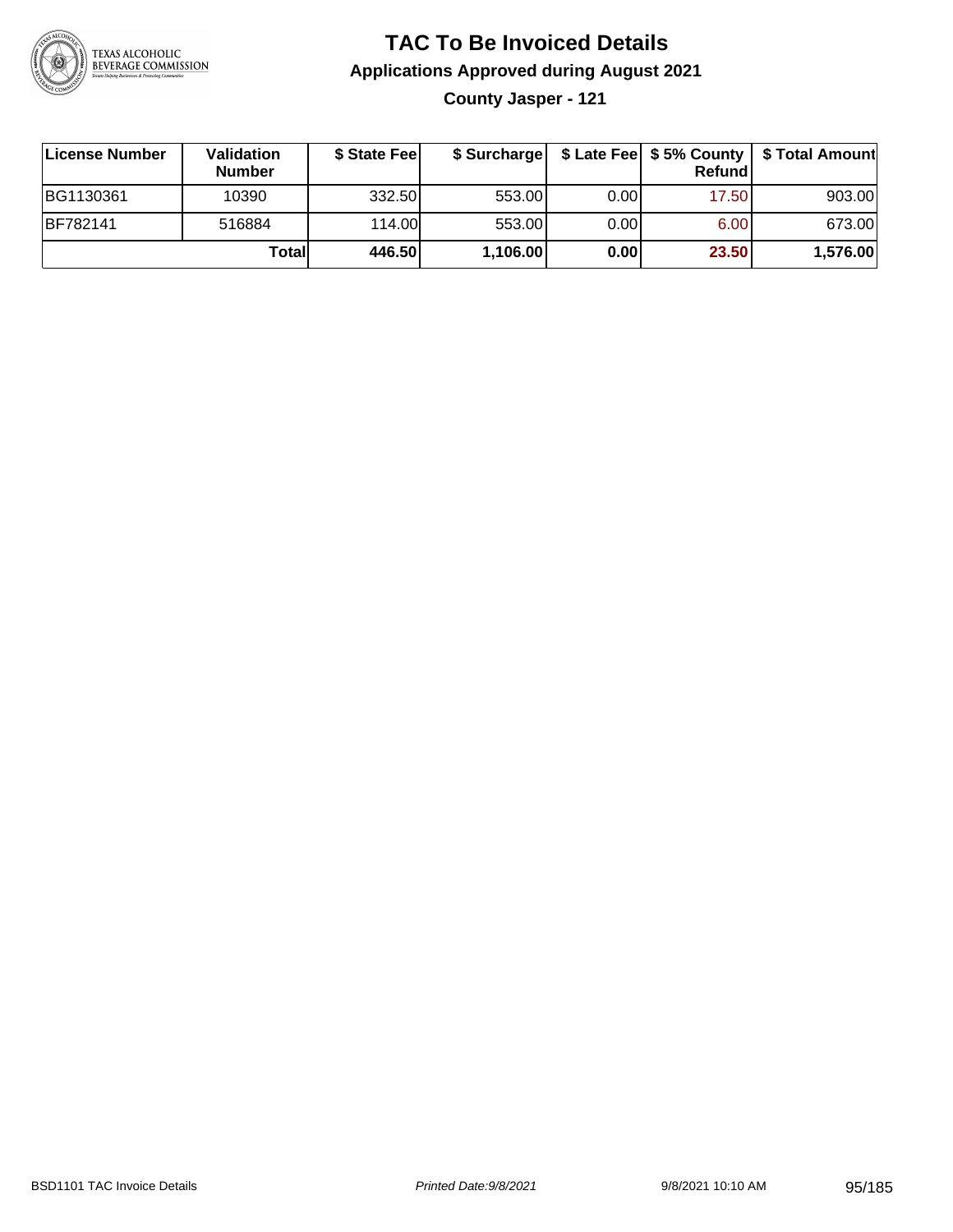

### TEXAS ALCOHOLIC<br>BEVERAGE COMMISSION

#### **TAC To Be Invoiced Details Applications Approved during August 2021 County Jefferson - 123**

| <b>License Number</b> | Validation<br><b>Number</b> | \$ State Fee | \$ Surcharge |        | \$ Late Fee   \$5% County<br>Refund | \$ Total Amount |
|-----------------------|-----------------------------|--------------|--------------|--------|-------------------------------------|-----------------|
| BQ1127046             | 9232                        | 114.00       | 553.00       | 0.00   | 6.00                                | 673.00          |
| BQ1127509             | 9944                        | 114.00       | 553.00       | 0.00   | 6.00                                | 673.00          |
| BF1129430             | 10385                       | 114.00       | 553.00       | 0.00   | 6.00                                | 673.00          |
| BQ1129629             | 10388                       | 114.00       | 553.00       | 0.00   | 6.00                                | 673.00          |
| BL1121018             | 10391                       | 475.00       | 327.00       | 0.00   | 25.00                               | 827.00          |
| BQ1129518             | 10392                       | 114.00       | 553.00       | 0.00   | 6.00                                | 673.00          |
| BF991362              | 124607                      | 114.00       | 553.00       | 0.00   | 6.00                                | 673.00          |
| BF1063130             | 124717                      | 114.00       | 553.00       | 0.00   | 6.00                                | 673.00          |
| BG915377              | 125048                      | 332.50       | 553.00       | 0.00   | 17.50                               | 903.00          |
| BL915377              | 125048                      | 475.00       | 327.00       | 0.00   | 25.00                               | 827.00          |
| BG1064719             | 125548                      | 332.50       | 553.00       | 0.00   | 17.50                               | 903.00          |
| BP1064719             | 125548                      | 950.00       | 426.00       | 0.00   | 50.00                               | 1,426.00        |
| BF918065              | 125760                      | 114.00       | 553.00       | 0.00   | 6.00                                | 673.00          |
| BF782451              | 125763                      | 114.00       | 553.00       | 0.00   | 6.00                                | 673.00          |
| BQ1065376             | 125764                      | 114.00       | 553.00       | 0.00   | 6.00                                | 673.00          |
| BF783580              | 125765                      | 114.00       | 553.00       | 0.00   | 6.00                                | 673.00          |
| BQ247442              | 126406                      | 114.00       | 553.00       | 0.00   | 6.00                                | 673.00          |
| BQ257283              | 126406                      | 114.00       | 553.00       | 0.00   | 6.00                                | 673.00          |
| BG1045394             | 508068                      | 332.50       | 553.00       | 100.00 | 17.50                               | 1,003.00        |
| BQ784194              | 512486                      | 114.00       | 553.00       | 0.00   | 6.00                                | 673.00          |
| BG1127814             | 516015                      | 332.50       | 553.00       | 0.00   | 17.50                               | 903.00          |
| BF1129249             | 516016                      | 114.00       | 553.00       | 0.00   | 6.00                                | 673.00          |
| BG1127609             | 516017                      | 332.50       | 553.00       | 0.00   | 17.50                               | 903.00          |
| BL1127609             | 516017                      | 475.00       | 327.00       | 0.00   | 25.00                               | 827.00          |
| BG918084              | 516132                      | 332.50       | 553.00       | 0.00   | 17.50                               | 903.00          |
|                       | <b>Total</b>                | 6,080.00     | 13,020.00    | 100.00 | 320.00                              | 19,520.00       |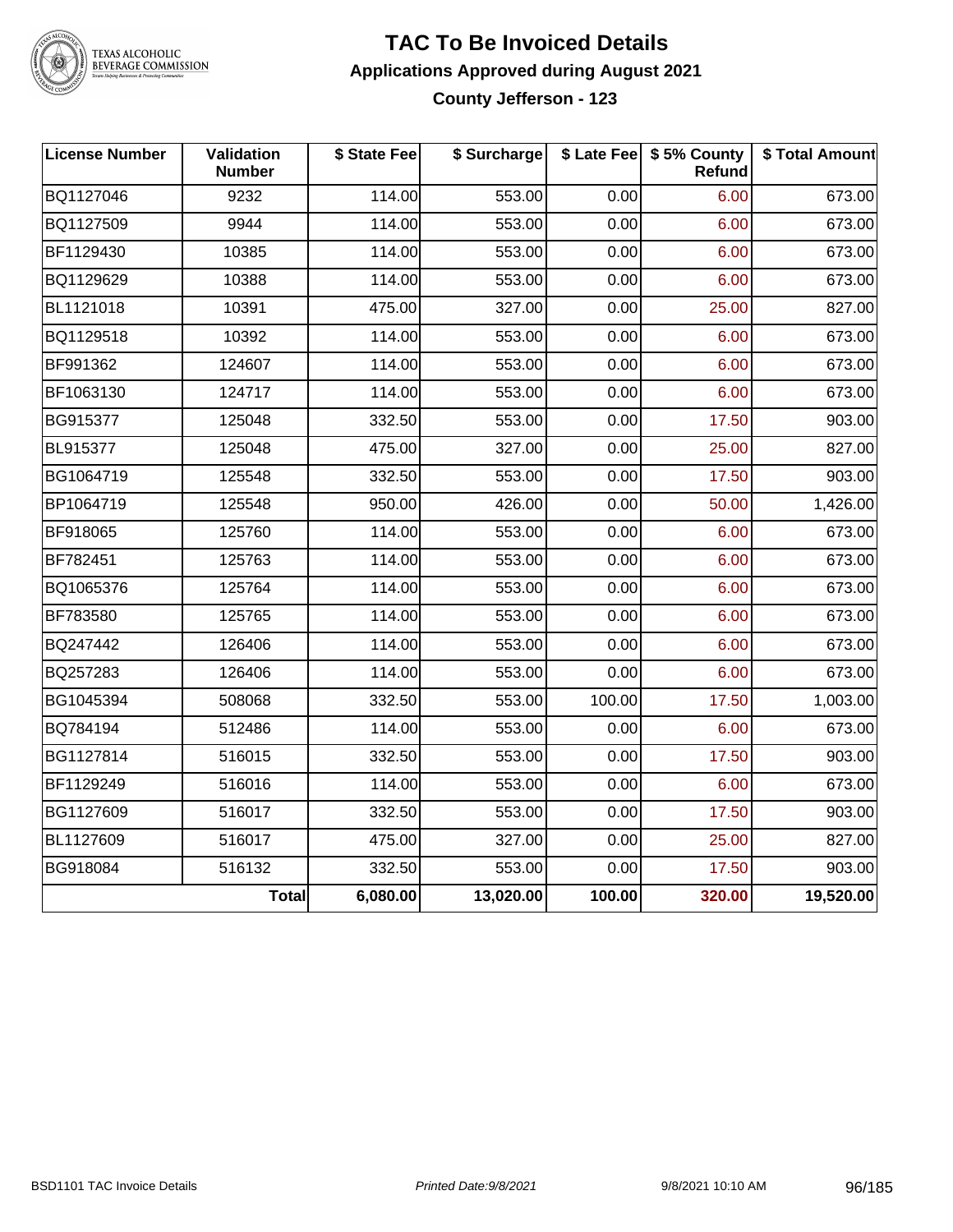

# **TAC To Be Invoiced Details Applications Approved during August 2021**

**County Jim Wells - 125**

| <b>License Number</b> | <b>Validation</b><br><b>Number</b> | \$ State Fee | \$ Surcharge | \$ Late Fee | \$5% County<br>Refundl | \$ Total Amount |
|-----------------------|------------------------------------|--------------|--------------|-------------|------------------------|-----------------|
| BG1128700             | 10213                              | 332.50       | 553.00       | 0.00        | 17.50                  | 903.00          |
| BL1128700             | 10213                              | 475.00       | 327.00       | 0.00        | 25.00                  | 827.00          |
| BQ256053              | 126406                             | 114.00       | 553.00       | 0.00        | 6.00                   | 673.00          |
| BQ465215              | 126406                             | 114.00       | 553.00       | 0.00        | 6.00                   | 673.00          |
| BQ990273              | 515308                             | 114.00       | 553.00       | 0.001       | 6.00                   | 673.00          |
|                       | Totall                             | 1,149.50     | 2,539.00     | 0.00        | 60.50                  | 3,749.00        |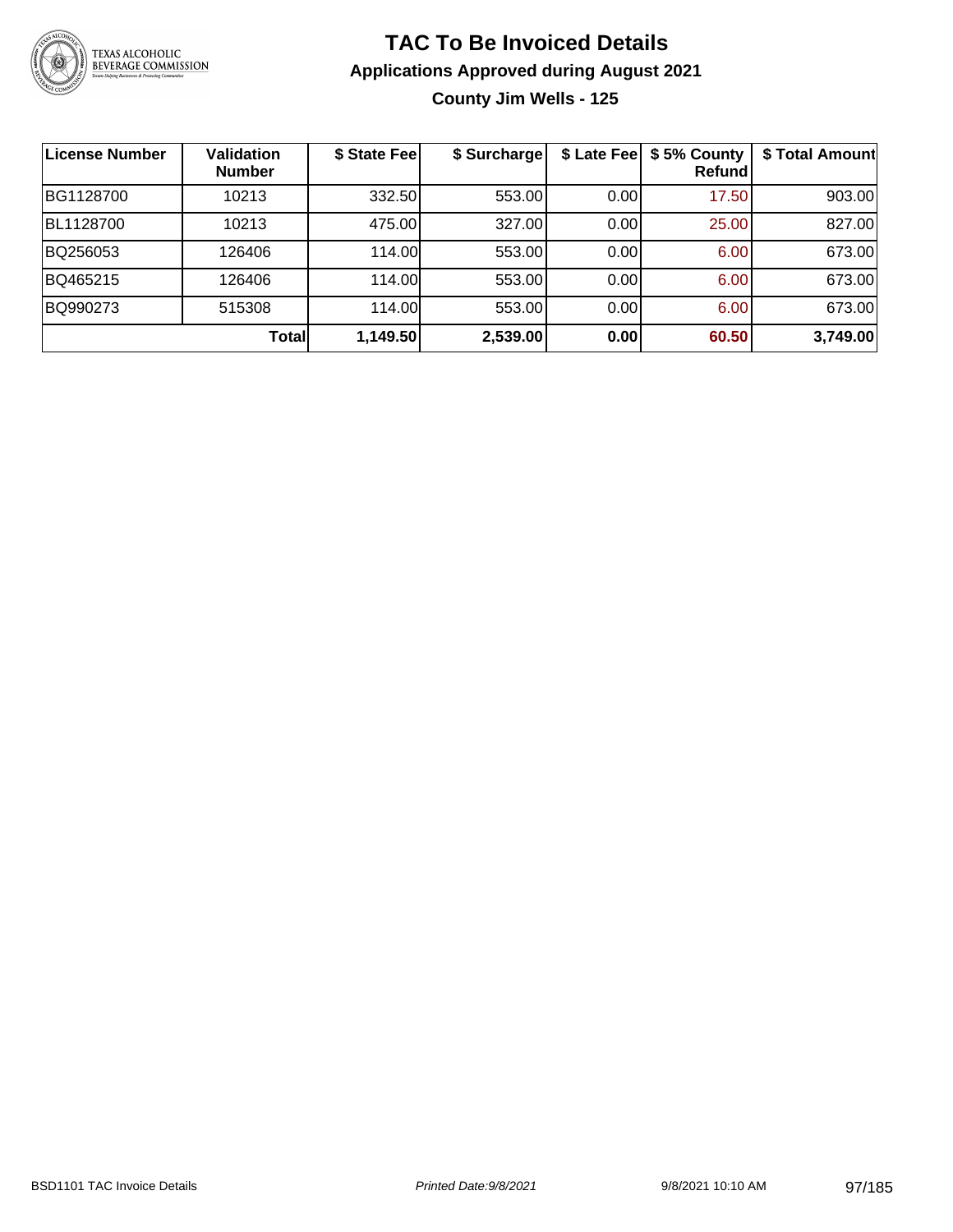

### **TAC To Be Invoiced Details Applications Approved during August 2021 County Johnson - 126**

| <b>License Number</b> | <b>Validation</b><br><b>Number</b> | \$ State Fee | \$ Surcharge |      | \$ Late Fee   \$5% County<br>Refundl | \$ Total Amount |
|-----------------------|------------------------------------|--------------|--------------|------|--------------------------------------|-----------------|
| BG1128886             | 10525                              | 332.50       | 553.00       | 0.00 | 17.50                                | 903.00          |
| BQ988866              | 122852                             | 114.00       | 553.00       | 0.00 | 6.00                                 | 673.00          |
| BQ991573              | 124564                             | 114.00       | 553.00       | 0.00 | 6.00                                 | 673.00          |
| BQ726119              | 126406                             | 114.00       | 553.00       | 0.00 | 6.00                                 | 673.00          |
| BQ796272              | 126406                             | 114.00       | 553.00       | 0.00 | 6.00                                 | 673.00          |
|                       | <b>Total</b>                       | 788.50       | 2,765.00     | 0.00 | 41.50                                | 3,595.00        |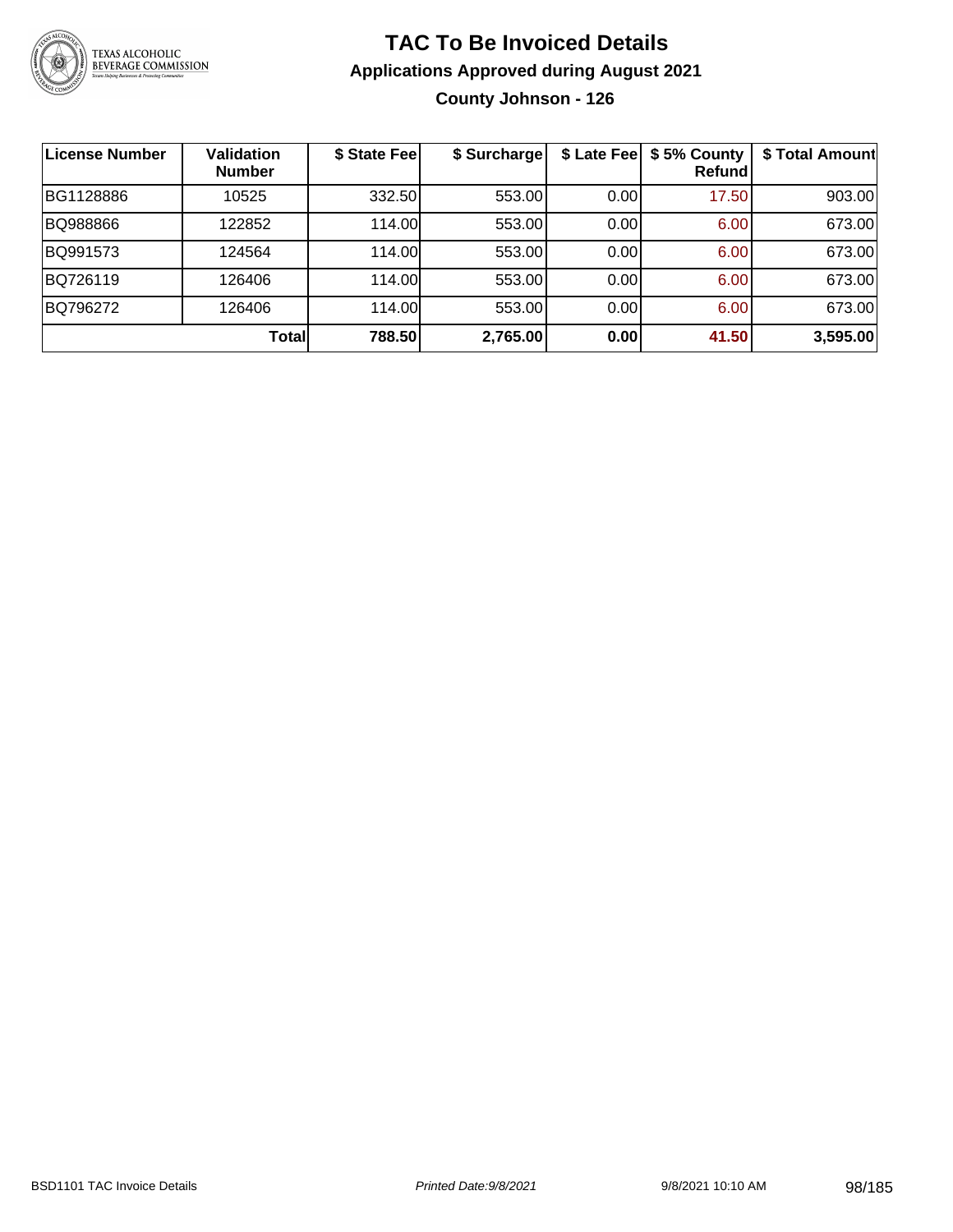

### **TAC To Be Invoiced Details Applications Approved during August 2021 County Karnes - 128**

| License Number | Validation<br><b>Number</b> | \$ State Fee  |        |      | Refundl | \$ Surcharge   \$ Late Fee   \$5% County   \$ Total Amount |
|----------------|-----------------------------|---------------|--------|------|---------|------------------------------------------------------------|
| BQ849424       | 126640                      | 114.00L       | 553.00 | 0.00 | 6.00    | 673.00                                                     |
|                | Total                       | <b>114.00</b> | 553.00 | 0.00 | 6.00    | 673.00                                                     |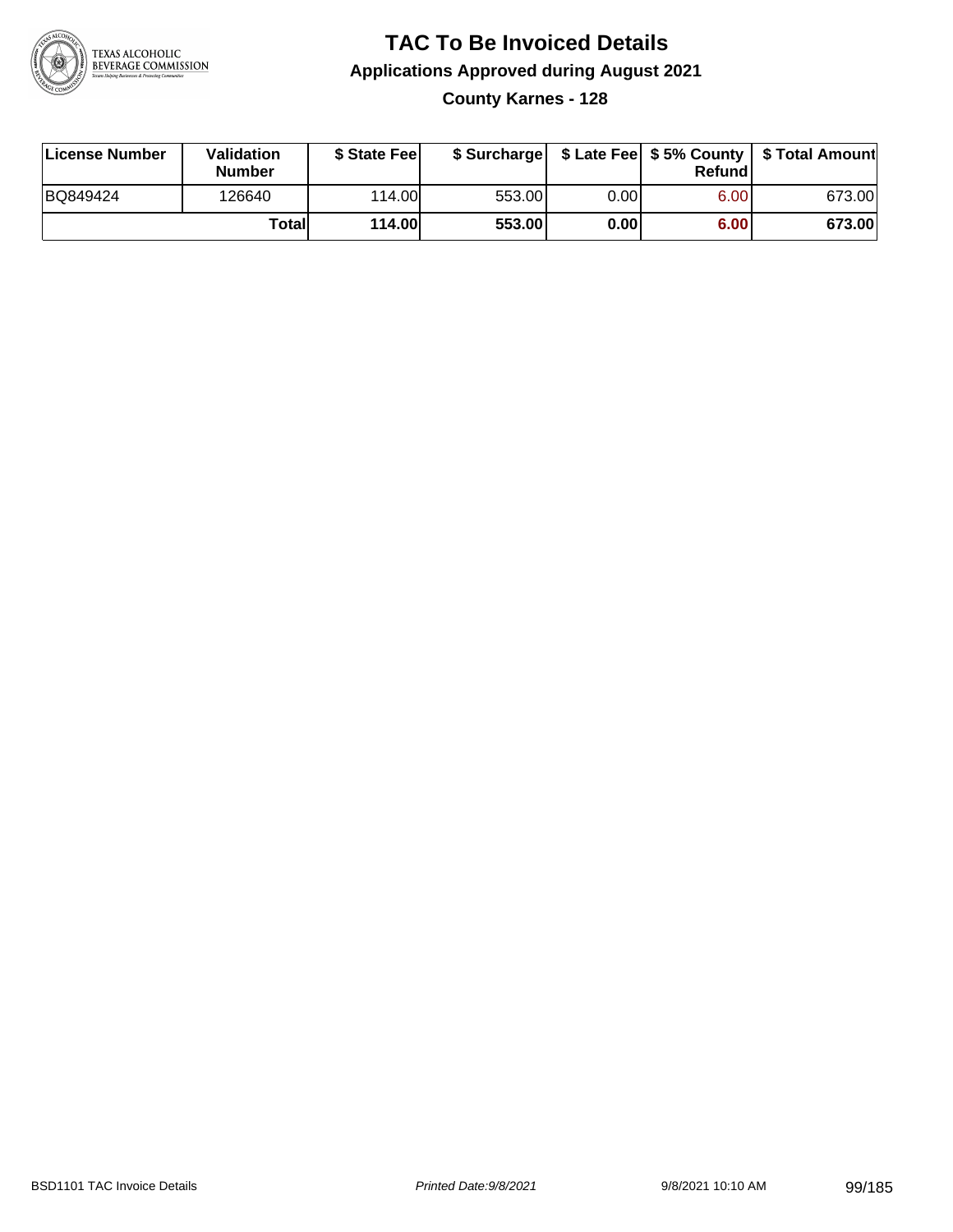

### **TAC To Be Invoiced Details Applications Approved during August 2021 County Kaufman - 129**

| License Number | <b>Validation</b><br><b>Number</b> | \$ State Fee | \$ Surcharge | \$ Late Fee | \$5% County<br>Refundl | \$ Total Amount |
|----------------|------------------------------------|--------------|--------------|-------------|------------------------|-----------------|
| BG1126784      | 8485                               | 332.50       | 553.00       | 0.00        | 17.50                  | 903.00          |
| BQ1127477      | 9188                               | 114.00       | 553.00       | 0.00        | 6.00                   | 673.00          |
| BG1128292      | 10293                              | 332.50       | 553.00       | 0.00        | 17.50                  | 903.00          |
| BQ1128364      | 10415                              | 114.00       | 553.00       | 0.00        | 6.00                   | 673.00          |
| BG1128904      | 10561                              | 332.50       | 553.00       | 0.00        | 17.50                  | 903.00          |
| BQ848096       | 124074                             | 114.00       | 553.00       | 0.00        | 6.00                   | 673.00          |
| BQ991647       | 125594                             | 114.00       | 553.00       | 0.00        | 6.00                   | 673.00          |
| BF783544       | 127136                             | 114.00       | 553.00       | 0.00        | 6.00                   | 673.00          |
| BQ1128472      | 515985                             | 114.00       | 553.00       | 0.00        | 6.00                   | 673.00          |
|                | <b>Total</b>                       | 1,681.50     | 4,977.00     | 0.00        | 88.50                  | 6,747.00        |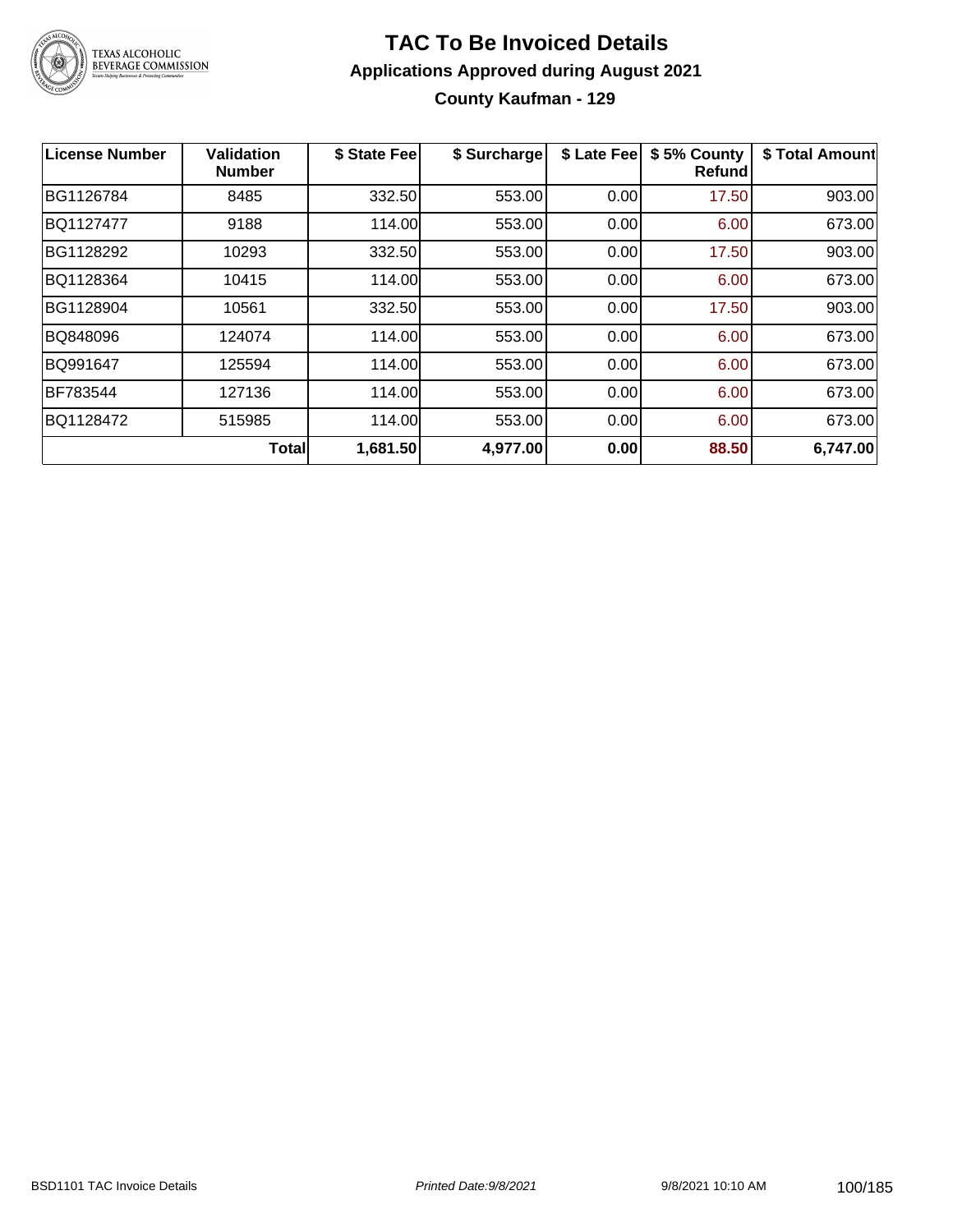

### **TAC To Be Invoiced Details Applications Approved during August 2021 County Kendall - 130**

| License Number | <b>Validation</b><br><b>Number</b> | \$ State Feel |          |       | Refund | \$ Surcharge   \$ Late Fee   \$5% County   \$ Total Amount |
|----------------|------------------------------------|---------------|----------|-------|--------|------------------------------------------------------------|
| BG986025       | 513964                             | 332.50        | 553.00   | 0.001 | 17.50  | 903.00                                                     |
| BG783395       | 516526                             | 332.50        | 553.00   | 0.001 | 17.50  | 903.00                                                     |
|                | Totall                             | 665.00        | 1,106.00 | 0.00  | 35.00  | 1,806.00                                                   |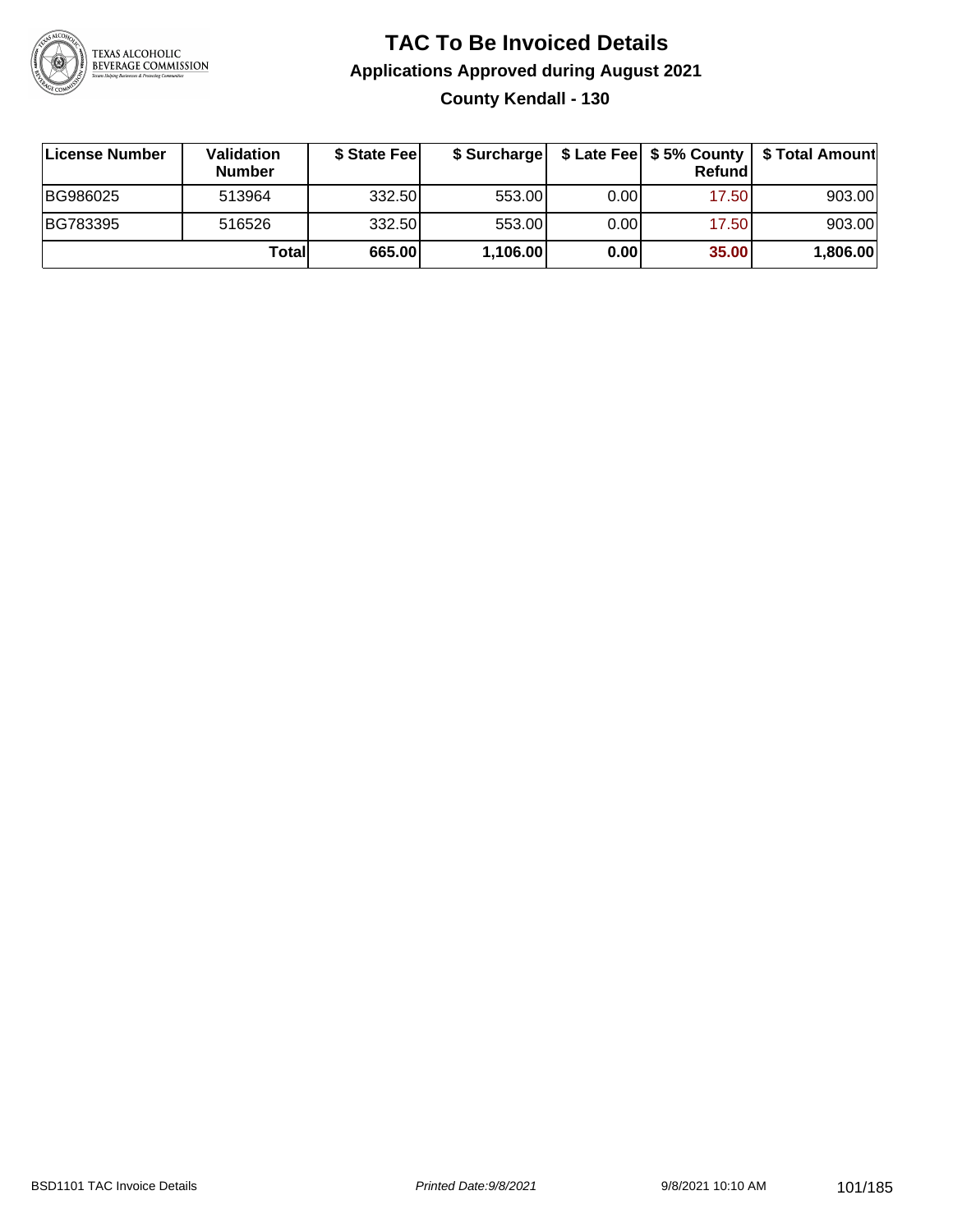

### **TAC To Be Invoiced Details Applications Approved during August 2021 County Kerr - 133**

| <b>License Number</b> | <b>Validation</b><br><b>Number</b> | \$ State Fee | \$ Surcharge | \$ Late Fee | \$5% County<br><b>Refund</b> | \$ Total Amount |
|-----------------------|------------------------------------|--------------|--------------|-------------|------------------------------|-----------------|
| BG1129310             | 10365                              | 332.50       | 553.00       | 0.00        | 17.50                        | 903.00          |
| BQ1128416             | 10373                              | 114.00       | 553.00       | 0.00        | 6.00                         | 673.00          |
| BG991783              | 125091                             | 332.50       | 553.00       | 0.00        | 17.50                        | 903.00          |
| BP991783              | 125091                             | 950.00       | 426.00       | 0.00        | 50.00                        | 1,426.00        |
| BG849154              | 125291                             | 332.50       | 553.00       | 0.00        | 17.50                        | 903.00          |
| BG991781              | 126415                             | 332.50       | 553.00       | 0.00        | 17.50                        | 903.00          |
| BG848419              | 127274                             | 332.50       | 553.00       | 100.00      | 17.50                        | 1,003.00        |
| BG848543              | 516222                             | 332.50       | 553.00       | 0.00        | 17.50                        | 903.00          |
|                       | <b>Total</b>                       | 3,059.00     | 4,297.00     | 100.00      | 161.00                       | 7,617.00        |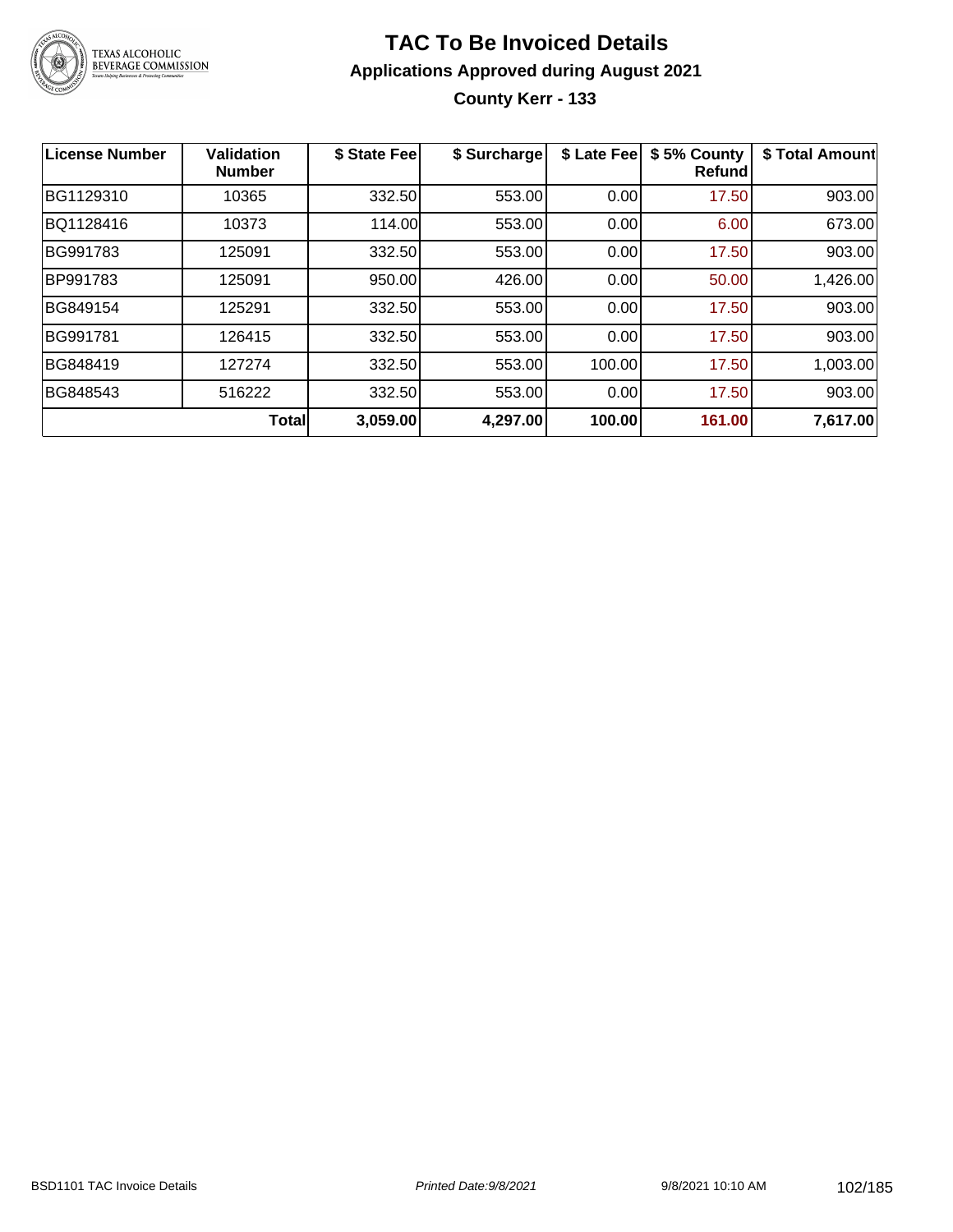

### **TAC To Be Invoiced Details Applications Approved during August 2021 County Kimble - 134**

| License Number | Validation<br><b>Number</b> | \$ State Fee  |        |      | Refund | \$ Surcharge   \$ Late Fee   \$5% County   \$ Total Amount |
|----------------|-----------------------------|---------------|--------|------|--------|------------------------------------------------------------|
| BQ849101       | 515833                      | 114.00L       | 553.00 | 0.00 | 6.00   | 673.00                                                     |
|                | <b>Total</b>                | <b>114.00</b> | 553.00 | 0.00 | 6.00   | 673.00                                                     |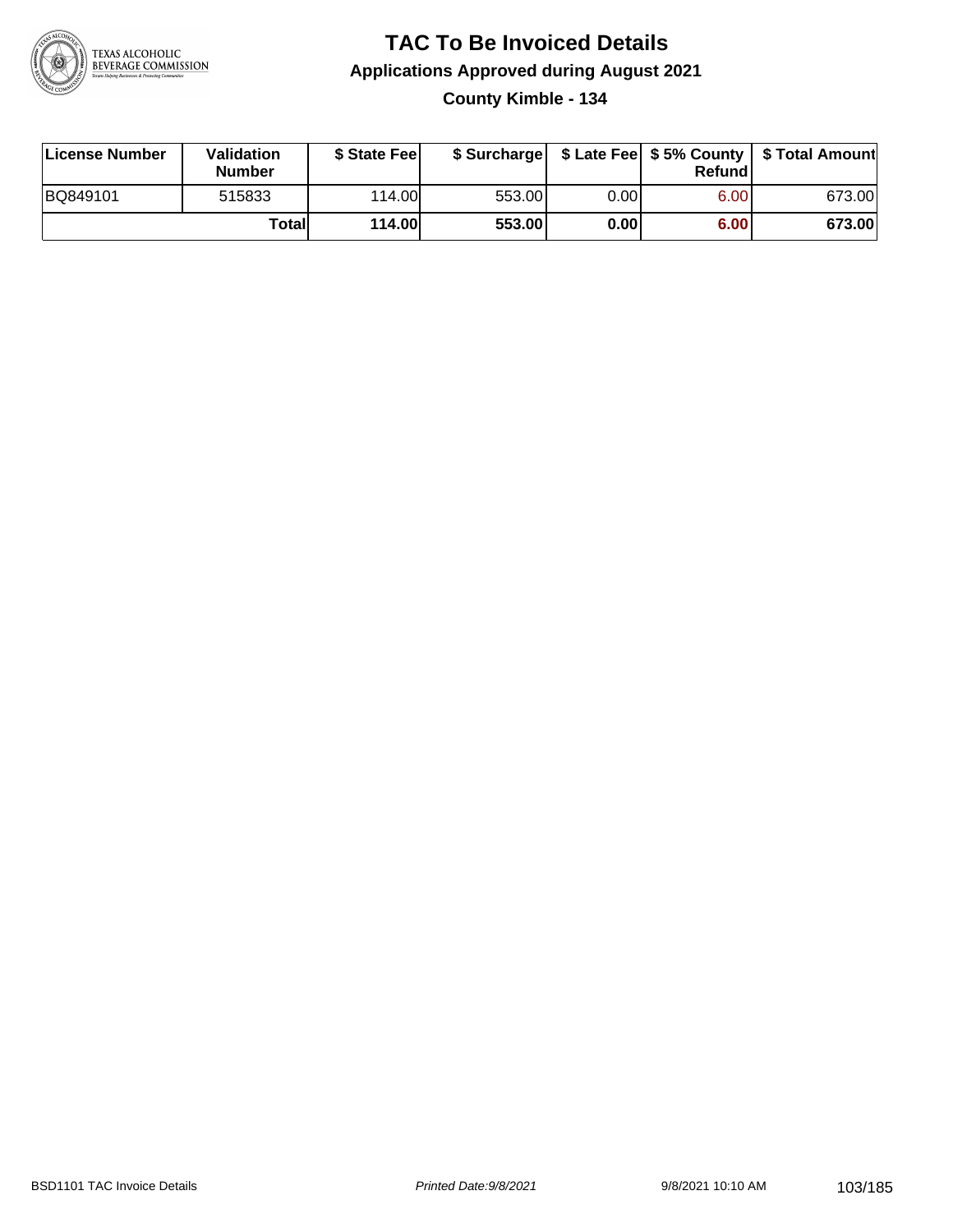

### **TAC To Be Invoiced Details Applications Approved during August 2021 County Kinney - 136**

| <b>License Number</b> | Validation<br><b>Number</b> | \$ State Fee | \$ Surcharge |      | Refundl | \$ Late Fee   \$5% County   \$ Total Amount |
|-----------------------|-----------------------------|--------------|--------------|------|---------|---------------------------------------------|
| BF849476              | 126483                      | 114.00L      | 553.00       | 0.00 | 6.00    | 673.00                                      |
|                       | Totall                      | 114.00       | 553.00       | 0.00 | 6.00    | 673.00                                      |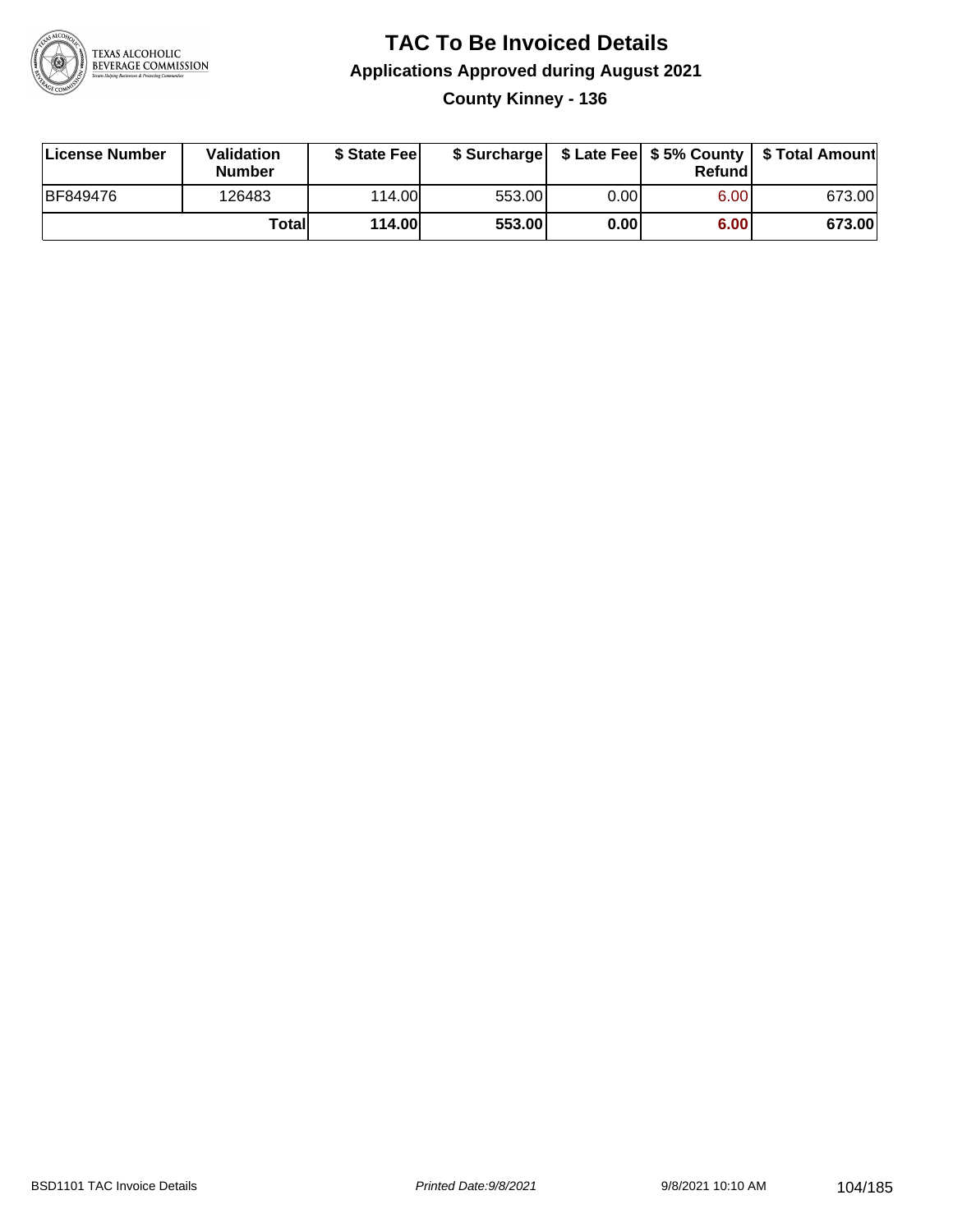

### **TAC To Be Invoiced Details Applications Approved during August 2021 County Kleberg - 137**

| License Number | Validation<br><b>Number</b> | \$ State Fee | \$ Surcharge |      | \$ Late Fee   \$5% County<br><b>Refund</b> | \$ Total Amount |
|----------------|-----------------------------|--------------|--------------|------|--------------------------------------------|-----------------|
| BG1129010      | 10566                       | 332.50       | 553.00       | 0.00 | 17.50                                      | 903.00          |
| BQ1061080      | 124226                      | 114.00       | 553.00       | 0.00 | 6.00                                       | 673.00          |
| BG991190       | 124312                      | 332.50       | 553.00       | 0.00 | 17.50                                      | 903.00          |
| BQ738179       | 126406                      | 114.00       | 553.00       | 0.00 | 6.00                                       | 673.00          |
|                | Totall                      | 893.00       | 2,212.00     | 0.00 | 47.00                                      | 3,152.00        |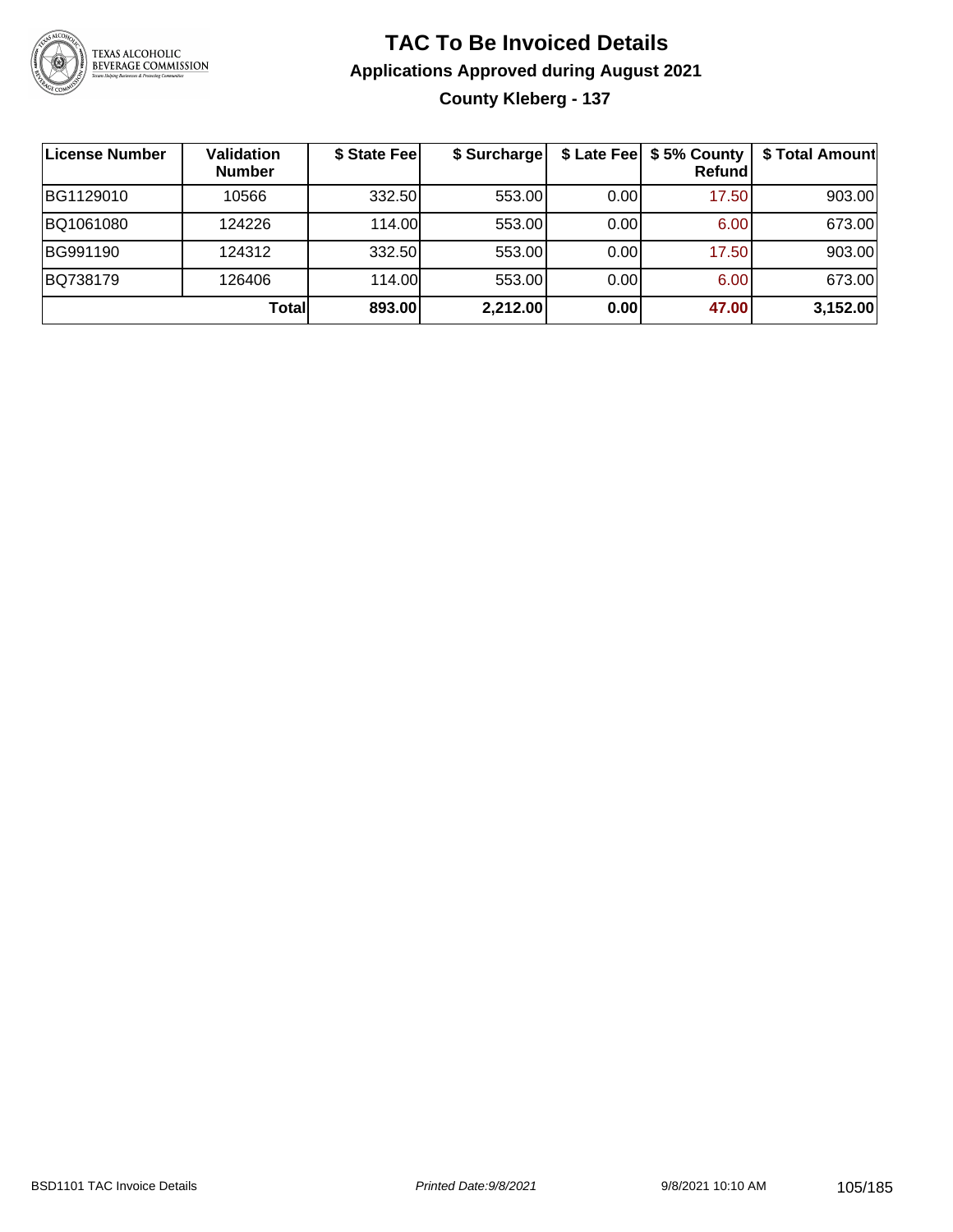

# **TAC To Be Invoiced Details Applications Approved during August 2021**

**County Lamar - 139**

| ∣License Number | Validation<br><b>Number</b> | \$ State Fee | \$ Surcharge |      | \$ Late Fee   \$5% County<br>Refundl | \$ Total Amount |
|-----------------|-----------------------------|--------------|--------------|------|--------------------------------------|-----------------|
| BF1127187       | 10412                       | 114.00       | 553.00       | 0.00 | 6.00                                 | 673.00          |
| BG1061965       | 124519                      | 332.50       | 553.00       | 0.00 | 17.50                                | 903.00          |
| BQ782836        | 126248                      | 114.00L      | 553.00       | 0.00 | 6.00                                 | 673.00          |
| BG1063863       | 126536                      | 332.50       | 553.00       | 0.00 | 17.50                                | 903.00          |
|                 | Totall                      | 893.00       | 2,212.00     | 0.00 | 47.00                                | 3,152.00        |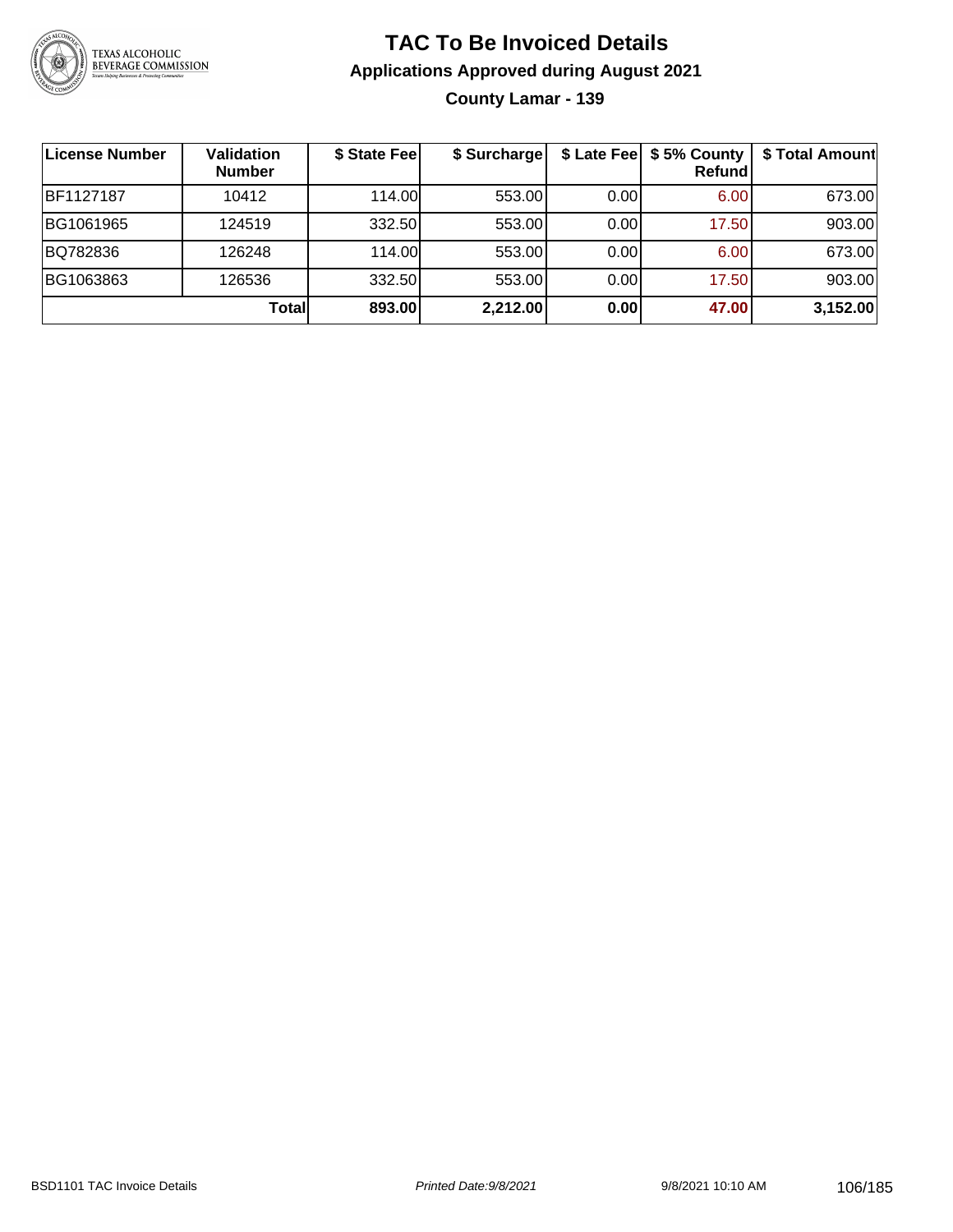

# **TAC To Be Invoiced Details Applications Approved during August 2021**

**County La Salle - 142**

| License Number | <b>Validation</b><br><b>Number</b> | \$ State Feel |        |       | Refundl | \$ Surcharge   \$ Late Fee   \$5% County   \$ Total Amount |
|----------------|------------------------------------|---------------|--------|-------|---------|------------------------------------------------------------|
| BG849024       | 516929                             | 332.50        | 553.00 | 0.001 | 17.50   | 903.00                                                     |
|                | Totall                             | 332.50        | 553.00 | 0.00  | 17.50   | 903.00                                                     |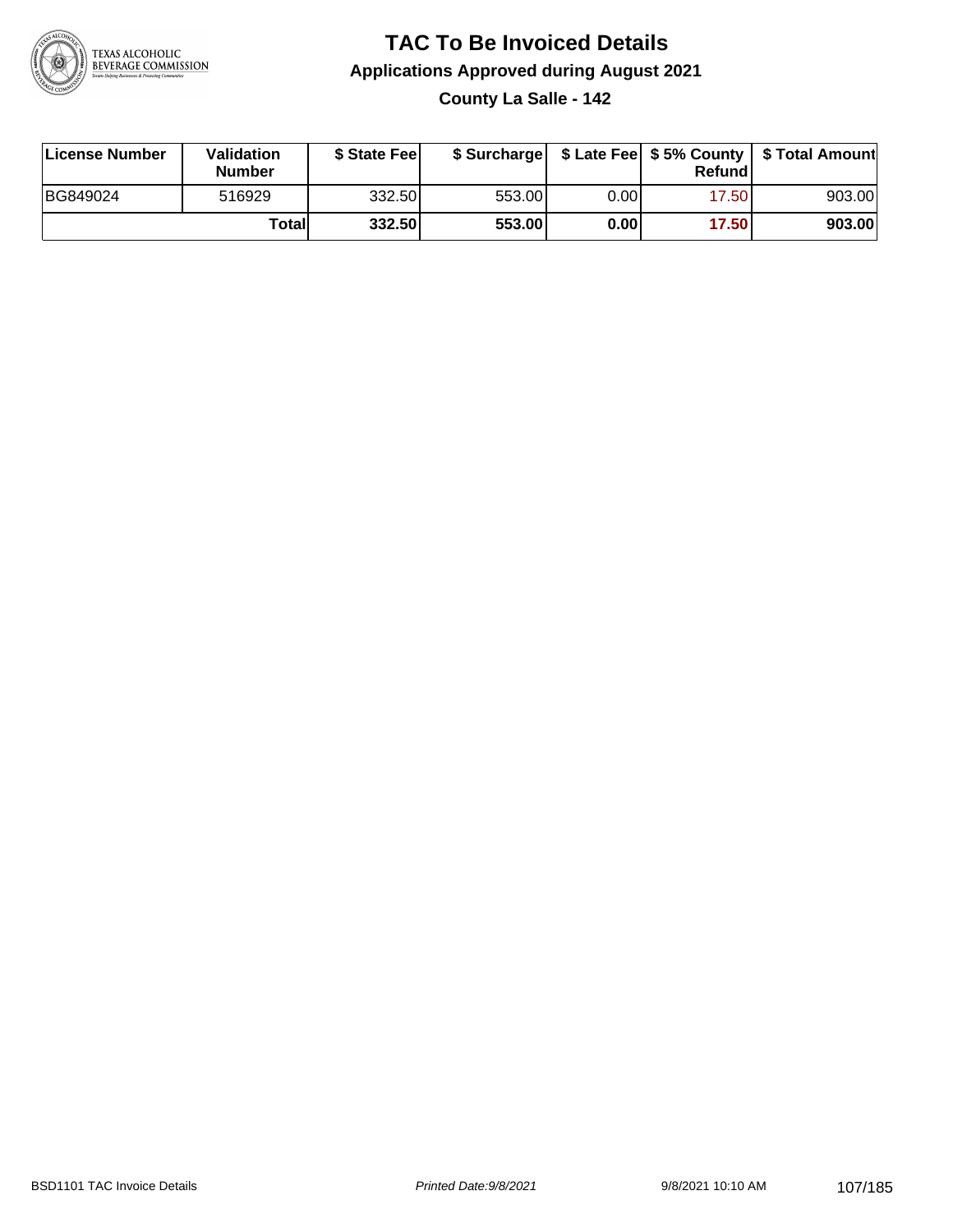

### **TAC To Be Invoiced Details Applications Approved during August 2021 County Lavaca - 143**

| License Number | Validation<br><b>Number</b> | \$ State Fee | \$ Surcharge |       | Refund | \$ Late Fee   \$5% County   \$ Total Amount |
|----------------|-----------------------------|--------------|--------------|-------|--------|---------------------------------------------|
| BG1128264      | 10541                       | 332.50       | 553.00       | 0.001 | 17.50  | 903.00                                      |
| BF991395       | 124599                      | 114.00       | 553.00       | 0.001 | 6.00   | 673.00                                      |
| BQ918118       | 124896                      | 114.00       | 553.00       | 0.001 | 6.00   | 673.00                                      |
|                | Totall                      | 560.50       | 1,659.00     | 0.00  | 29.50  | 2,249.00                                    |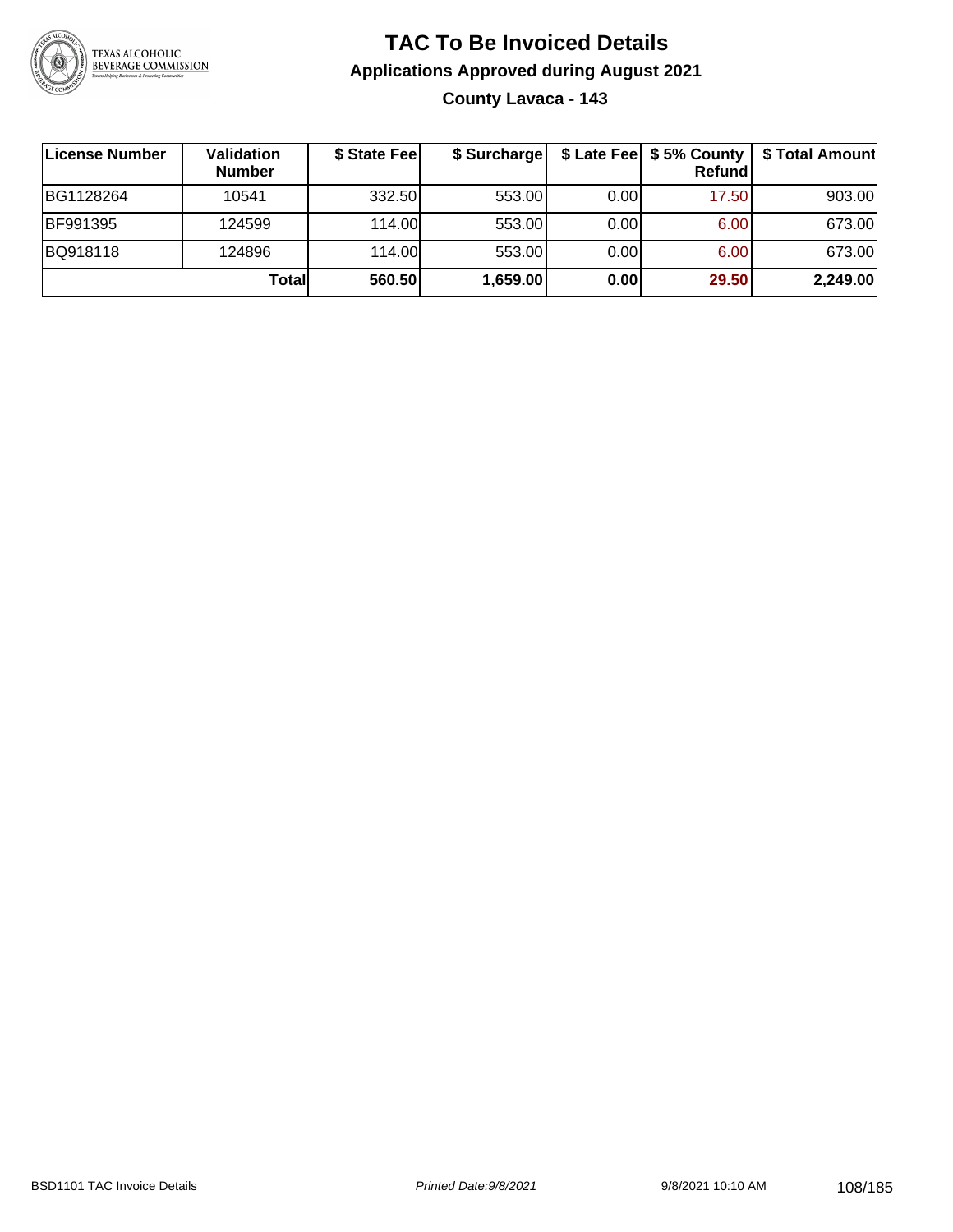

### **TAC To Be Invoiced Details Applications Approved during August 2021**

**County Lee - 144**

| License Number | Validation<br><b>Number</b> | \$ State Feel |          |       | Refundl | \$ Surcharge   \$ Late Fee   \$5% County   \$ Total Amount |
|----------------|-----------------------------|---------------|----------|-------|---------|------------------------------------------------------------|
| BG1129764      | 10537                       | 332.50        | 553.00   | 0.001 | 17.50   | 903.00                                                     |
| BQ915112       | 514727                      | 114.00        | 553.00   | 0.00  | 6.00    | 673.00                                                     |
|                | Totall                      | 446.50        | 1,106.00 | 0.00  | 23.50   | 1,576.00                                                   |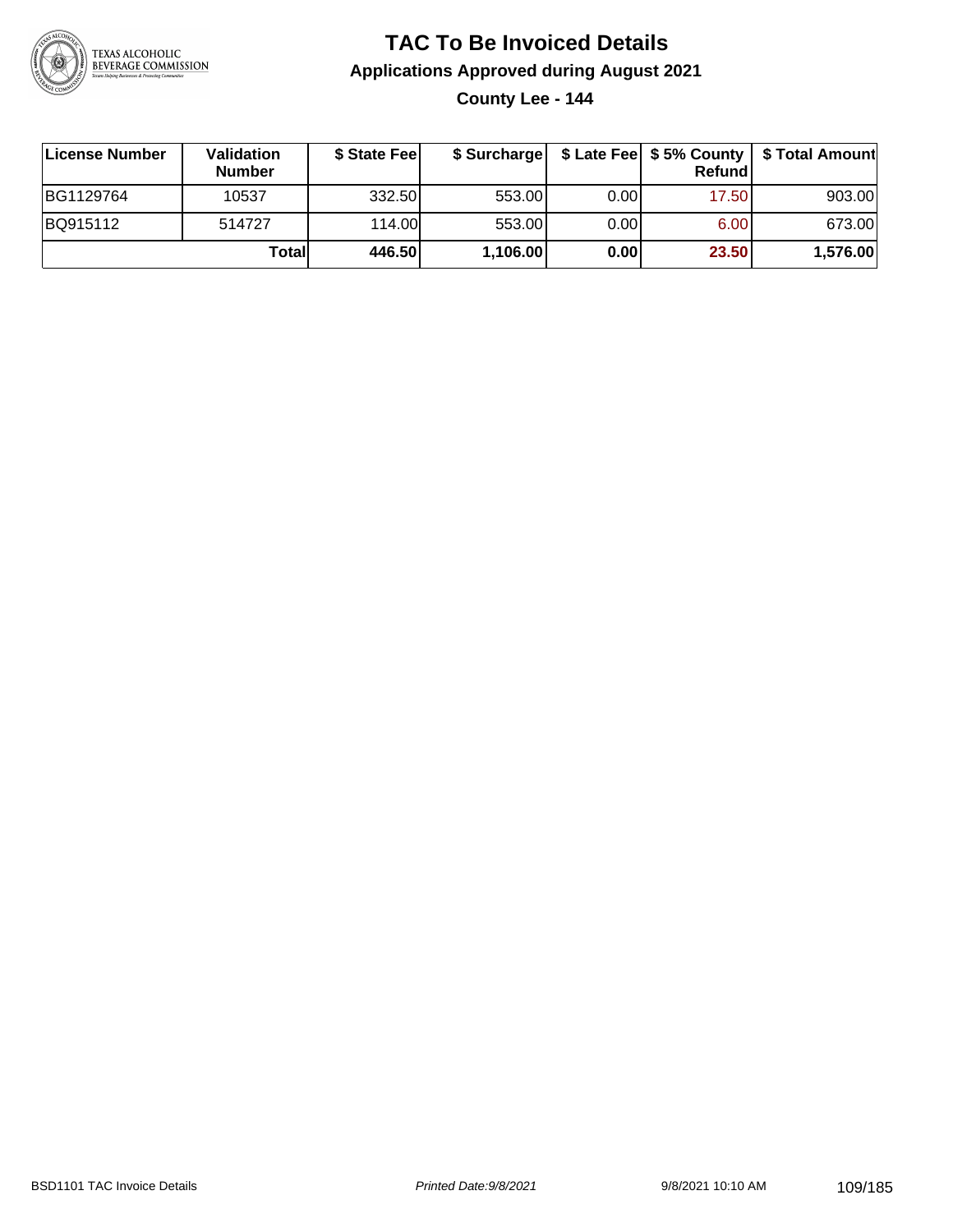

#### **TAC To Be Invoiced Details Applications Approved during August 2021 County Liberty - 146**

| License Number | <b>Validation</b><br><b>Number</b> | \$ State Fee | \$ Surcharge | \$ Late Fee | \$5% County<br><b>Refund</b> | \$ Total Amount |
|----------------|------------------------------------|--------------|--------------|-------------|------------------------------|-----------------|
| BQ1127118      | 9654                               | 114.00       | 553.00       | 0.00        | 6.00                         | 673.00          |
| BG1130166      | 9815                               | 332.50       | 553.00       | 0.00        | 17.50                        | 903.00          |
| BG1130311      | 10590                              | 332.50       | 553.00       | 0.00        | 17.50                        | 903.00          |
| BQ1065047      | 125364                             | 114.00       | 553.00       | 0.00        | 6.00                         | 673.00          |
| BQ992041       | 126060                             | 114.00       | 553.00       | 0.00        | 6.00                         | 673.00          |
| BQ236415       | 126406                             | 114.00       | 553.00       | 0.00        | 6.00                         | 673.00          |
| BG1050823      | 508138                             | 332.50       | 553.00       | 0.00        | 17.50                        | 903.00          |
| BL1050823      | 508138                             | 475.00       | 327.00       | 0.00        | 25.00                        | 827.00          |
|                | <b>Total</b>                       | 1,928.50     | 4,198.00     | 0.00        | 101.50                       | 6,228.00        |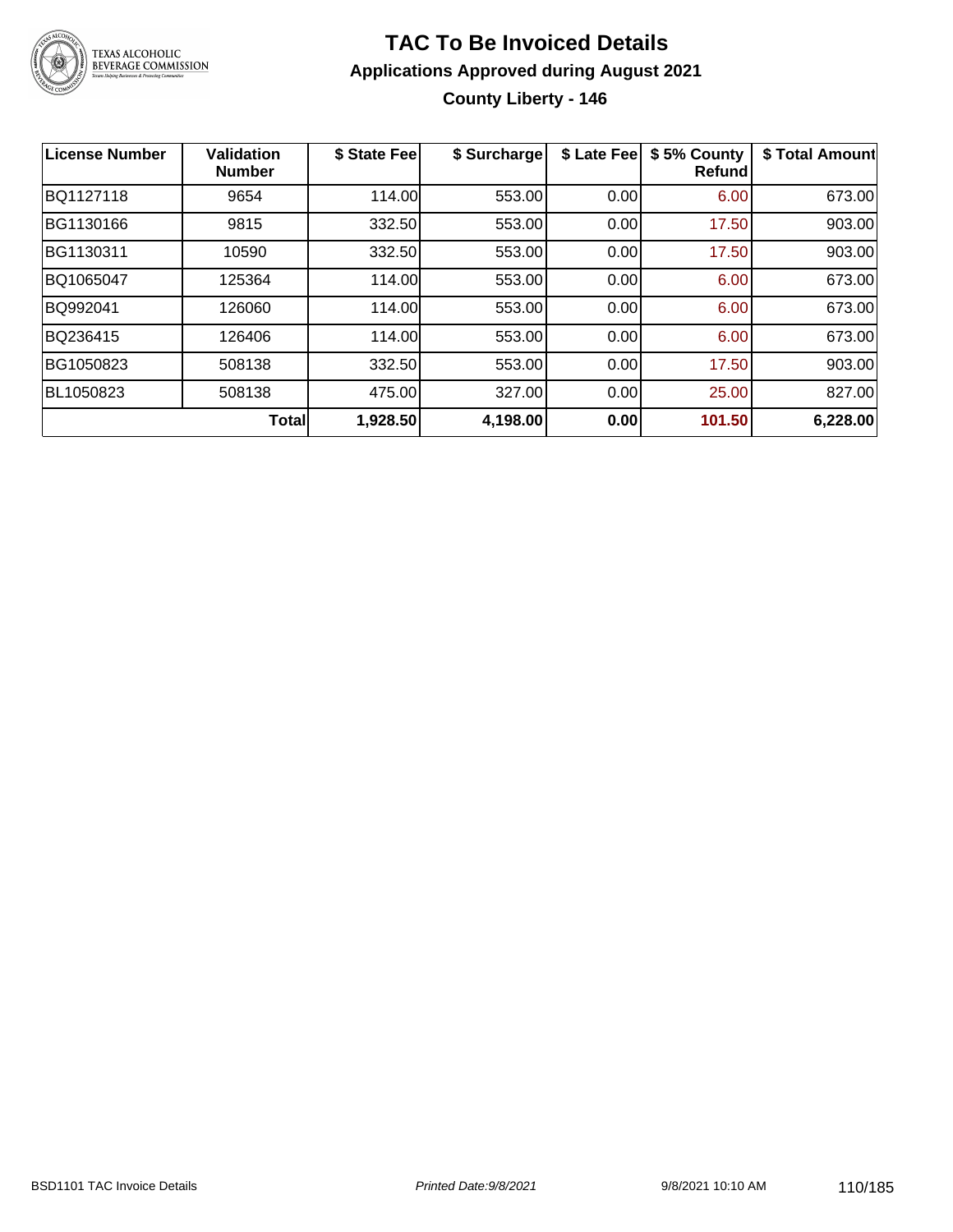

### **TAC To Be Invoiced Details Applications Approved during August 2021**

**County Limestone - 147**

| ∣License Number | Validation<br><b>Number</b> | \$ State Fee | \$ Surcharge |       | Refundl | \$ Late Fee   \$5% County   \$ Total Amount |
|-----------------|-----------------------------|--------------|--------------|-------|---------|---------------------------------------------|
| BG1129435       | 9816                        | 332.50       | 553.00       | 0.00  | 17.50   | 903.00                                      |
| BQ1129040       | 10183                       | 114.00       | 553.00       | 0.001 | 6.00    | 673.00                                      |
| BG1129878       | 10233                       | 332.50       | 553.00       | 0.001 | 17.50   | 903.00                                      |
|                 | Totall                      | 779.00       | 1,659.00     | 0.00  | 41.00   | 2,479.00                                    |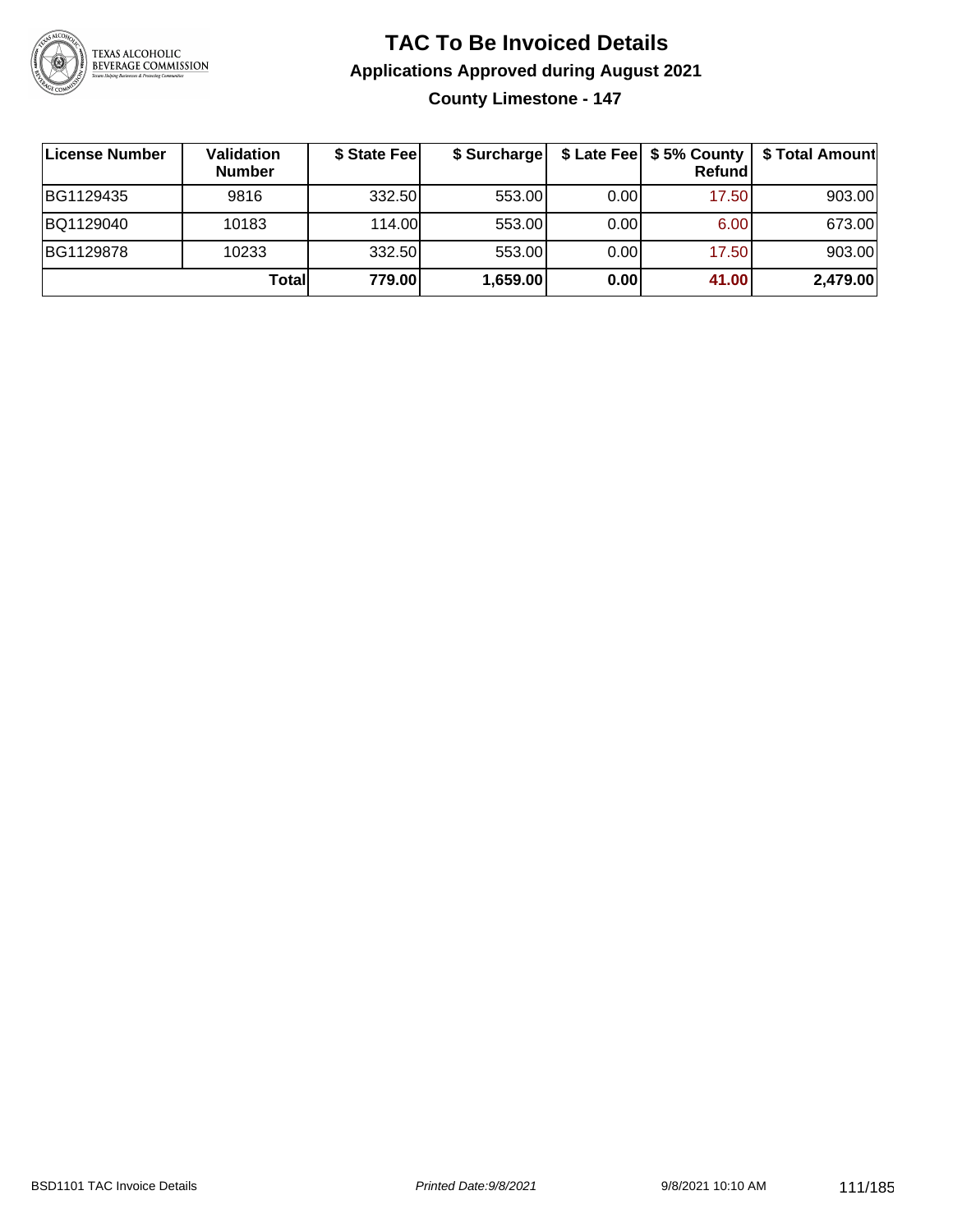

#### **TAC To Be Invoiced Details Applications Approved during August 2021 County Live Oak - 149**

| License Number | Validation<br><b>Number</b> | \$ State Fee | \$ Surcharge |       | \$ Late Fee   \$5% County  <br>Refund | \$ Total Amount |
|----------------|-----------------------------|--------------|--------------|-------|---------------------------------------|-----------------|
| BQ849769       | 125299                      | 114.00       | 553.00       | 0.001 | 6.00                                  | 673.00          |
| BF783202       | 126168                      | 114.00       | 553.00       | 0.00  | 6.00                                  | 673.00          |
| BF231611       | 126406                      | 114.00       | 553.00       | 0.00  | 6.00                                  | 673.00          |
|                | Totall                      | 342.00       | 1,659.00     | 0.00  | 18.00                                 | 2,019.00        |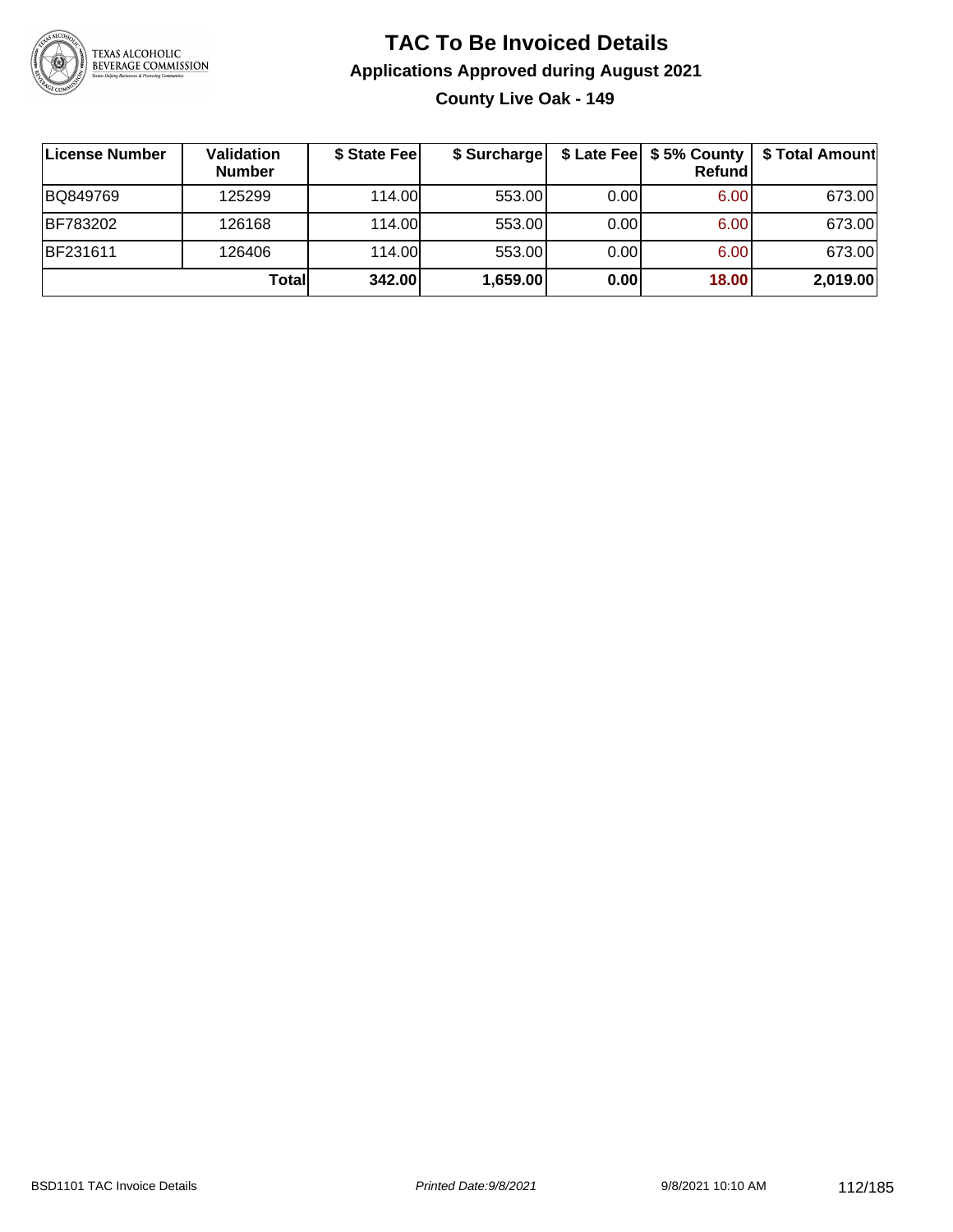

## **TAC To Be Invoiced Details Applications Approved during August 2021**

**County Llano - 150**

| License Number | Validation<br><b>Number</b> | \$ State Fee  | \$ Surcharge |      | Refundl           | \$ Late Fee   \$5% County   \$ Total Amount |
|----------------|-----------------------------|---------------|--------------|------|-------------------|---------------------------------------------|
| BQ1062620      | 124263                      | 114.00        | 553.00       | 0.00 | 6.00 <sub>1</sub> | 673.00                                      |
|                | Totall                      | <b>114.00</b> | 553.00       | 0.00 | 6.00              | 673.00                                      |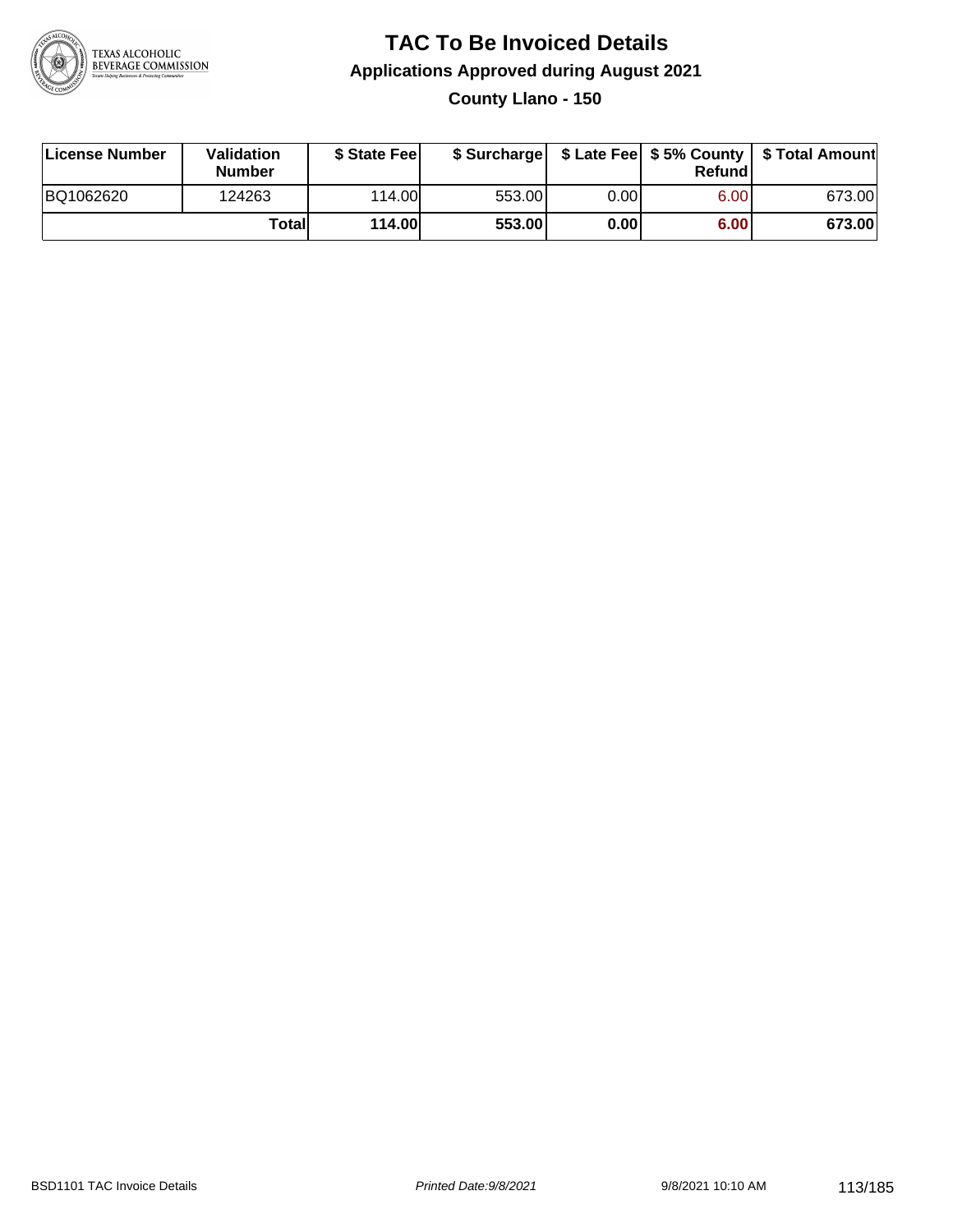

#### **TAC To Be Invoiced Details Applications Approved during August 2021 County Lubbock - 152**

| License Number | Validation<br><b>Number</b> | \$ State Fee | \$ Surcharge | \$ Late Fee | \$5% County<br>Refundl | \$ Total Amount |
|----------------|-----------------------------|--------------|--------------|-------------|------------------------|-----------------|
| BQ1128369      | 9763                        | 114.00       | 553.00       | 0.00        | 6.00                   | 673.00          |
| BQ1127617      | 9821                        | 114.00       | 553.00       | 0.00        | 6.00                   | 673.00          |
| BG1128408      | 9947                        | 332.50       | 553.00       | 0.00        | 17.50                  | 903.00          |
| BG1130212      | 10492                       | 332.50       | 553.00       | 0.00        | 17.50                  | 903.00          |
| BQ1128958      | 10512                       | 114.00       | 553.00       | 0.00        | 6.00                   | 673.00          |
| BF992416       | 125470                      | 114.00       | 553.00       | 0.00        | 6.00                   | 673.00          |
| BG1062953      | 515211                      | 332.50       | 553.00       | 0.00        | 17.50                  | 903.00          |
| BF782226       | 515907                      | 114.00       | 553.00       | 0.00        | 6.00                   | 673.00          |
| BQ1128854      | 515975                      | 114.00       | 553.00       | 0.00        | 6.00                   | 673.00          |
| BF992050       | 516760                      | 114.00       | 553.00       | 0.00        | 6.00                   | 673.00          |
|                | <b>Total</b>                | 1,795.50     | 5,530.00     | 0.00        | 94.50                  | 7,420.00        |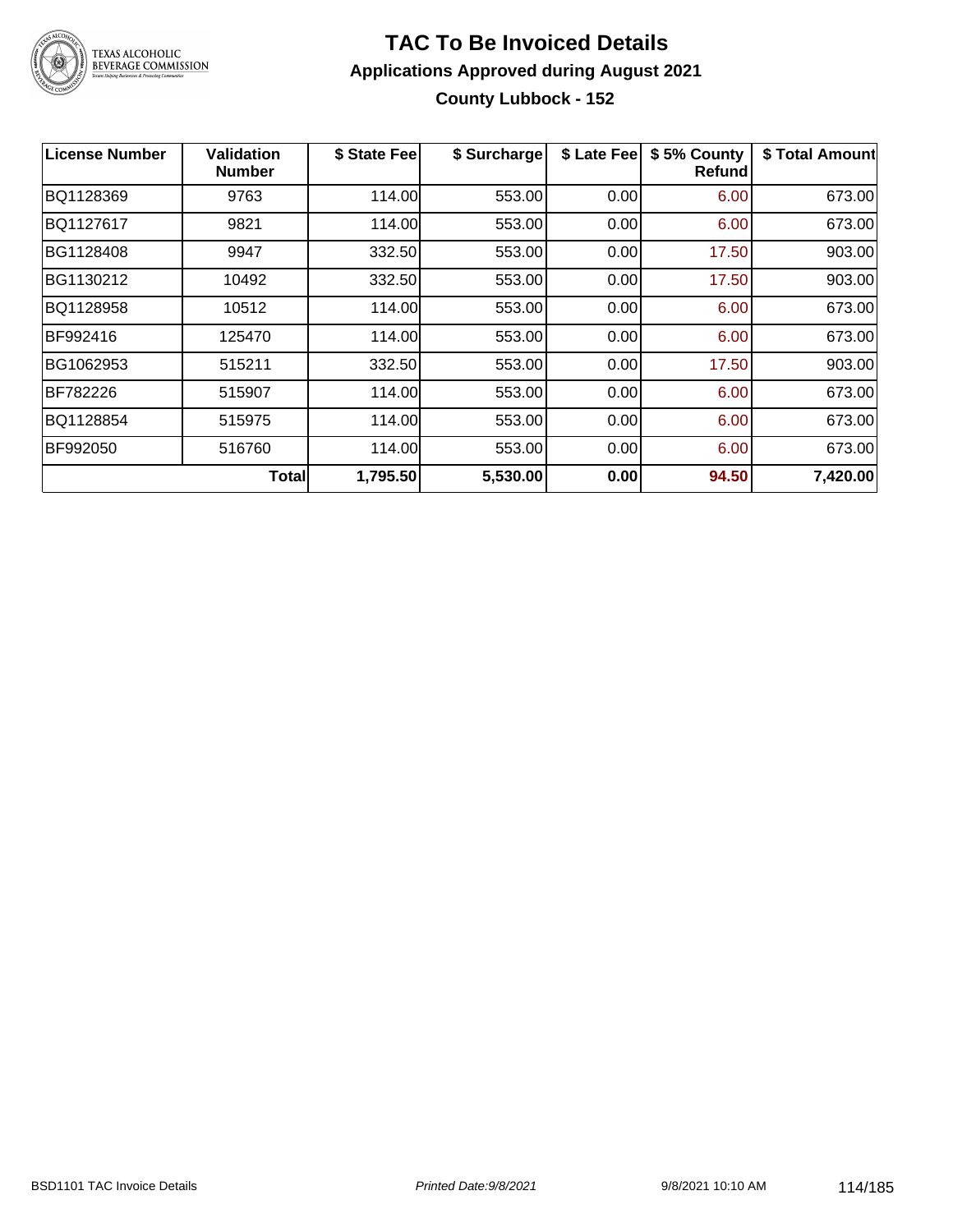

TEXAS ALCOHOLIC<br>BEVERAGE COMMISSION

#### **TAC To Be Invoiced Details Applications Approved during August 2021 County McLennan - 155**

| <b>License Number</b> | <b>Validation</b><br><b>Number</b> | \$ State Fee | \$ Surcharge |      | \$ Late Fee   \$5% County<br>Refund | \$ Total Amount |
|-----------------------|------------------------------------|--------------|--------------|------|-------------------------------------|-----------------|
| BQ1128621             | 9302                               | 114.00       | 553.00       | 0.00 | 6.00                                | 673.00          |
| BG1129021             | 9416                               | 332.50       | 553.00       | 0.00 | 17.50                               | 903.00          |
| BQ1126935             | 9482                               | 114.00       | 553.00       | 0.00 | 6.00                                | 673.00          |
| BG1129017             | 9652                               | 332.50       | 553.00       | 0.00 | 17.50                               | 903.00          |
| BG1127869             | 9886                               | 332.50       | 553.00       | 0.00 | 17.50                               | 903.00          |
| BG1129208             | 10236                              | 332.50       | 553.00       | 0.00 | 17.50                               | 903.00          |
| BG1129947             | 10359                              | 332.50       | 553.00       | 0.00 | 17.50                               | 903.00          |
| BQ917493              | 125582                             | 114.00       | 553.00       | 0.00 | 6.00                                | 673.00          |
| BQ1064682             | 125772                             | 114.00       | 553.00       | 0.00 | 6.00                                | 673.00          |
| BA1065624             | 125862                             | 1,425.00     | 651.00       | 0.00 | 75.00                               | 2,151.00        |
| BF1065474             | 126328                             | 114.00       | 553.00       | 0.00 | 6.00                                | 673.00          |
| BQ265884              | 126406                             | 114.00       | 553.00       | 0.00 | 6.00                                | 673.00          |
| BQ265885              | 126406                             | 114.00       | 553.00       | 0.00 | 6.00                                | 673.00          |
| BQ265893              | 126406                             | 114.00       | 553.00       | 0.00 | 6.00                                | 673.00          |
| BQ265897              | 126406                             | 114.00       | 553.00       | 0.00 | 6.00                                | 673.00          |
| BQ265903              | 126406                             | 114.00       | 553.00       | 0.00 | 6.00                                | 673.00          |
| BQ640187              | 126406                             | 114.00       | 553.00       | 0.00 | 6.00                                | 673.00          |
| BQ653300              | 126406                             | 114.00       | 553.00       | 0.00 | 6.00                                | 673.00          |
| BQ739590              | 126406                             | 114.00       | 553.00       | 0.00 | 6.00                                | 673.00          |
| BQ751064              | 126406                             | 114.00       | 553.00       | 0.00 | 6.00                                | 673.00          |
| BQ809825              | 126406                             | 114.00       | 553.00       | 0.00 | 6.00                                | 673.00          |
|                       | Total                              | 4,797.50     | 11,711.00    | 0.00 | 252.50                              | 16,761.00       |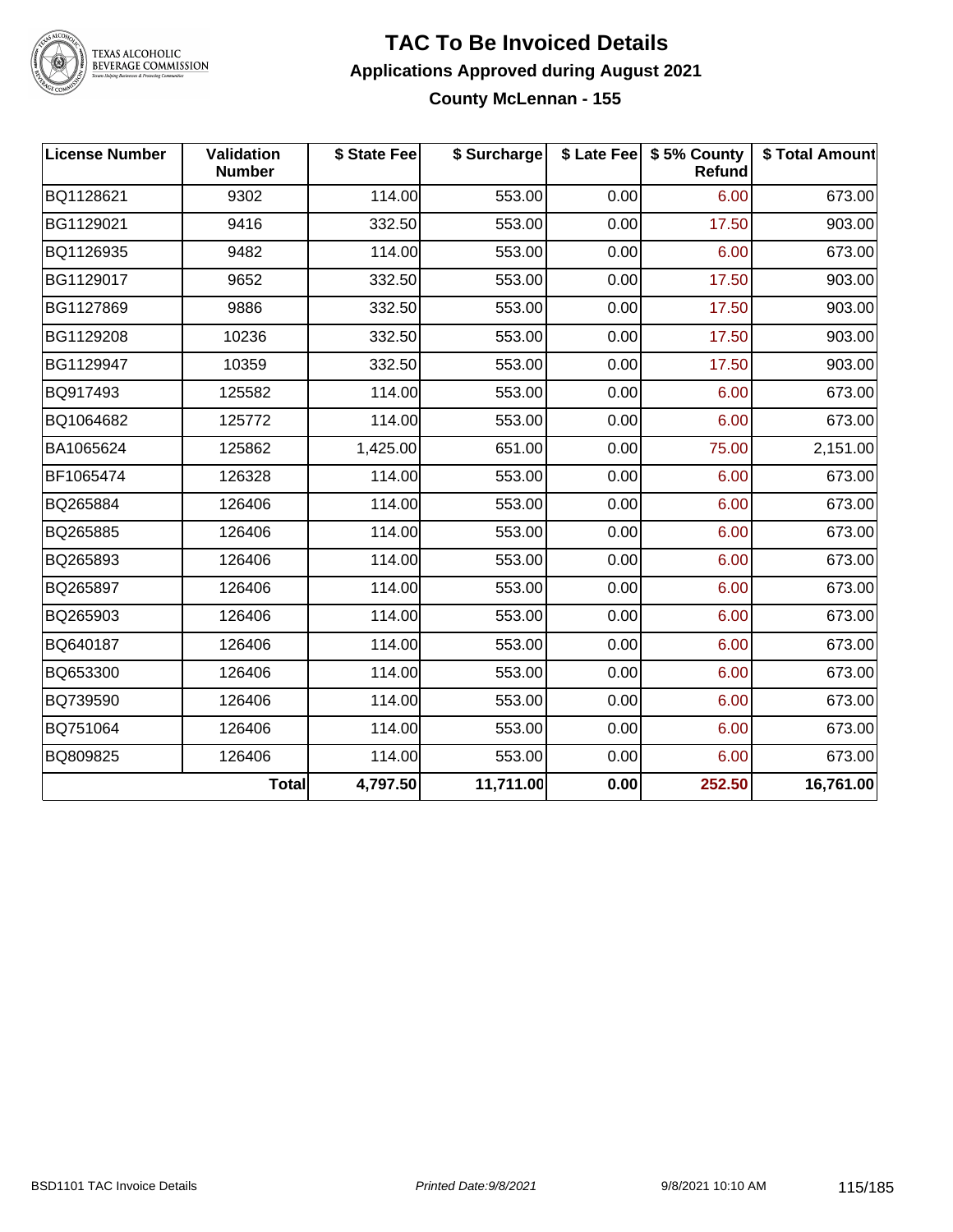

#### **TAC To Be Invoiced Details Applications Approved during August 2021 County Madison - 157**

| License Number | Validation<br><b>Number</b> | \$ State Fee |        |      | Refund | \$ Surcharge   \$ Late Fee   \$5% County   \$ Total Amount |
|----------------|-----------------------------|--------------|--------|------|--------|------------------------------------------------------------|
| BG1128484      | 9582                        | 332.50       | 553.00 | 0.00 | 17.50  | 903.00                                                     |
|                | Totall                      | 332.50       | 553.00 | 0.00 | 17.50  | 903.00                                                     |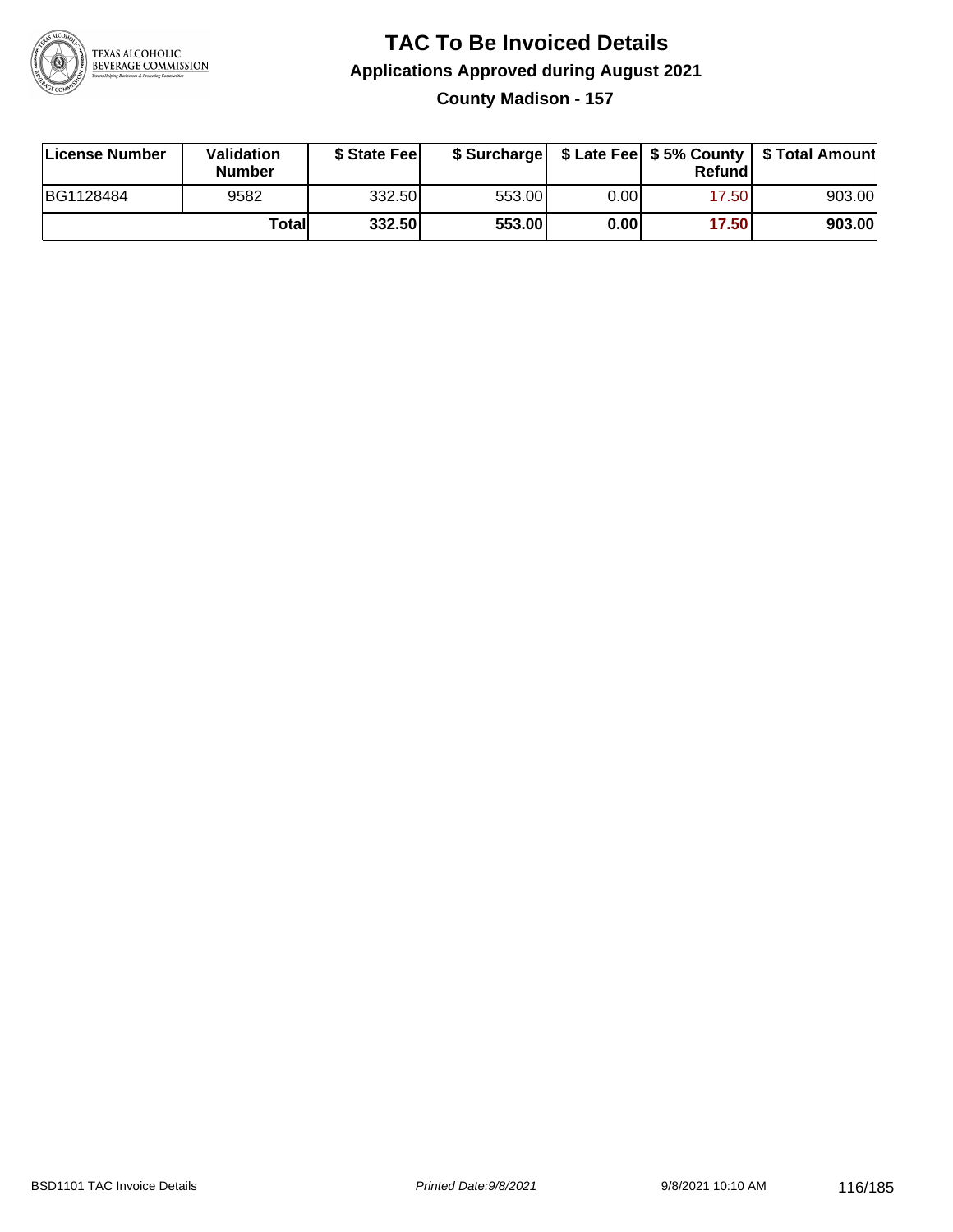

#### **TAC To Be Invoiced Details Applications Approved during August 2021 County Matagorda - 161**

| <b>License Number</b> | Validation<br><b>Number</b> | \$ State Fee | \$ Surcharge | \$ Late Fee | \$5% County<br>Refundl | \$ Total Amount |
|-----------------------|-----------------------------|--------------|--------------|-------------|------------------------|-----------------|
| BQ1130162             | 10253                       | 114.00       | 553.00       | 0.00        | 6.00                   | 673.00          |
| BF1130218             | 10254                       | 114.00       | 553.00       | 0.00        | 6.00                   | 673.00          |
| BQ1127488             | 10379                       | 114.00       | 553.00       | 0.00        | 6.00                   | 673.00          |
| BG1130276             | 10527                       | 332.50       | 553.00       | 0.00        | 17.50                  | 903.00          |
| BG1130085             | 10582                       | 332.50       | 553.00       | 0.00        | 17.50                  | 903.00          |
| BQ918176              | 124938                      | 114.00       | 553.00       | 0.00        | 6.00                   | 673.00          |
| BQ1065370             | 125646                      | 114.00       | 553.00       | 0.00        | 6.00                   | 673.00          |
| BF992626              | 126822                      | 114.00       | 553.00       | 0.00        | 6.00                   | 673.00          |
| BG1061752             | 514879                      | 332.50       | 553.00       | 0.00        | 17.50                  | 903.00          |
| BF849460              | 516239                      | 114.00       | 553.00       | 0.00        | 6.00                   | 673.00          |
|                       | <b>Total</b>                | 1,795.50     | 5,530.00     | 0.00        | 94.50                  | 7,420.00        |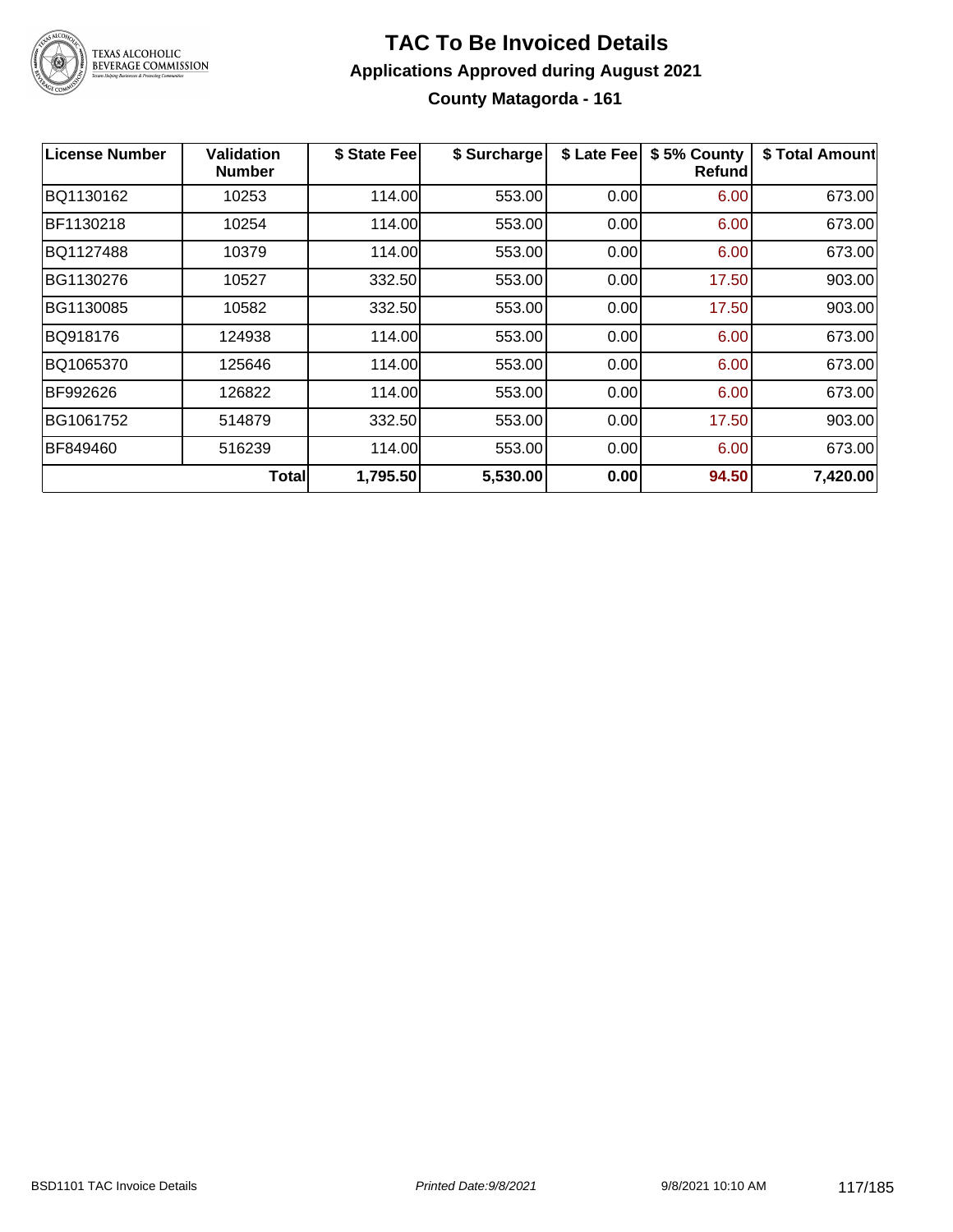

#### **TAC To Be Invoiced Details Applications Approved during August 2021 County Maverick - 162**

| License Number  | Validation<br><b>Number</b> | \$ State Feel |        |       | <b>Refund</b> | \$ Surcharge   \$ Late Fee   \$5% County   \$ Total Amount |
|-----------------|-----------------------------|---------------|--------|-------|---------------|------------------------------------------------------------|
| BG989546        | 515841                      | 332.50        | 553.00 | 0.001 | 17.50         | 903.00                                                     |
| <b>BL989546</b> | 515841                      | 475.00        | 327.00 | 0.00  | 25.00         | 827.00                                                     |
|                 | Totall                      | 807.50        | 880.00 | 0.00  | 42.50         | 1,730.00                                                   |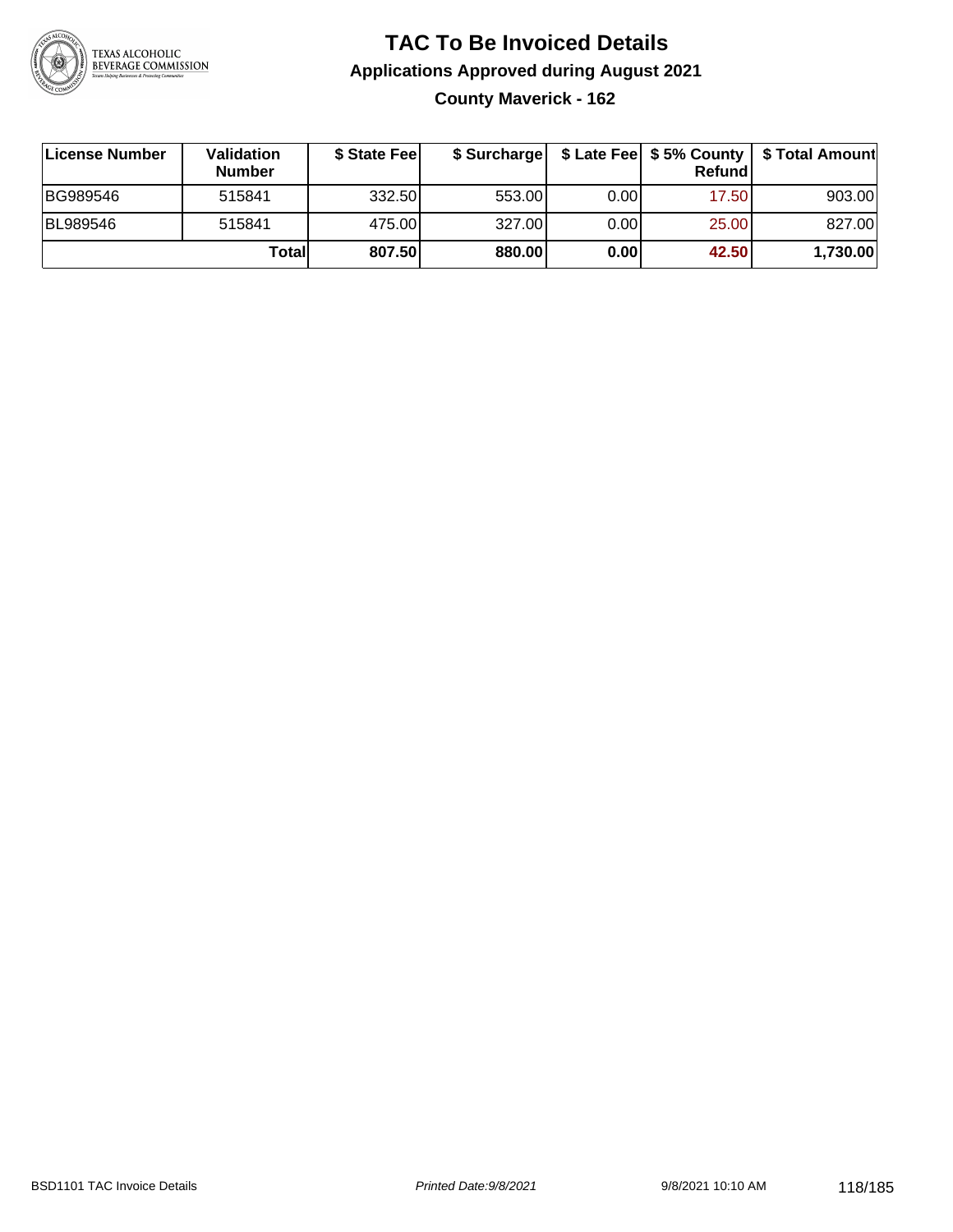

#### **TAC To Be Invoiced Details Applications Approved during August 2021 County Medina - 163**

| ∣License Number | <b>Validation</b><br><b>Number</b> | \$ State Fee | \$ Surcharge |       | <b>Refund</b> |          |
|-----------------|------------------------------------|--------------|--------------|-------|---------------|----------|
| BE992951        | 126428                             | 285.00       | 553.00       | 0.001 | 15.00         | 853.00   |
| BQ917258        | 514338                             | 114.00L      | 553.00       | 0.001 | 6.00          | 673.00   |
|                 | Totall                             | 399.00       | 1,106.00     | 0.00  | 21.00         | 1,526.00 |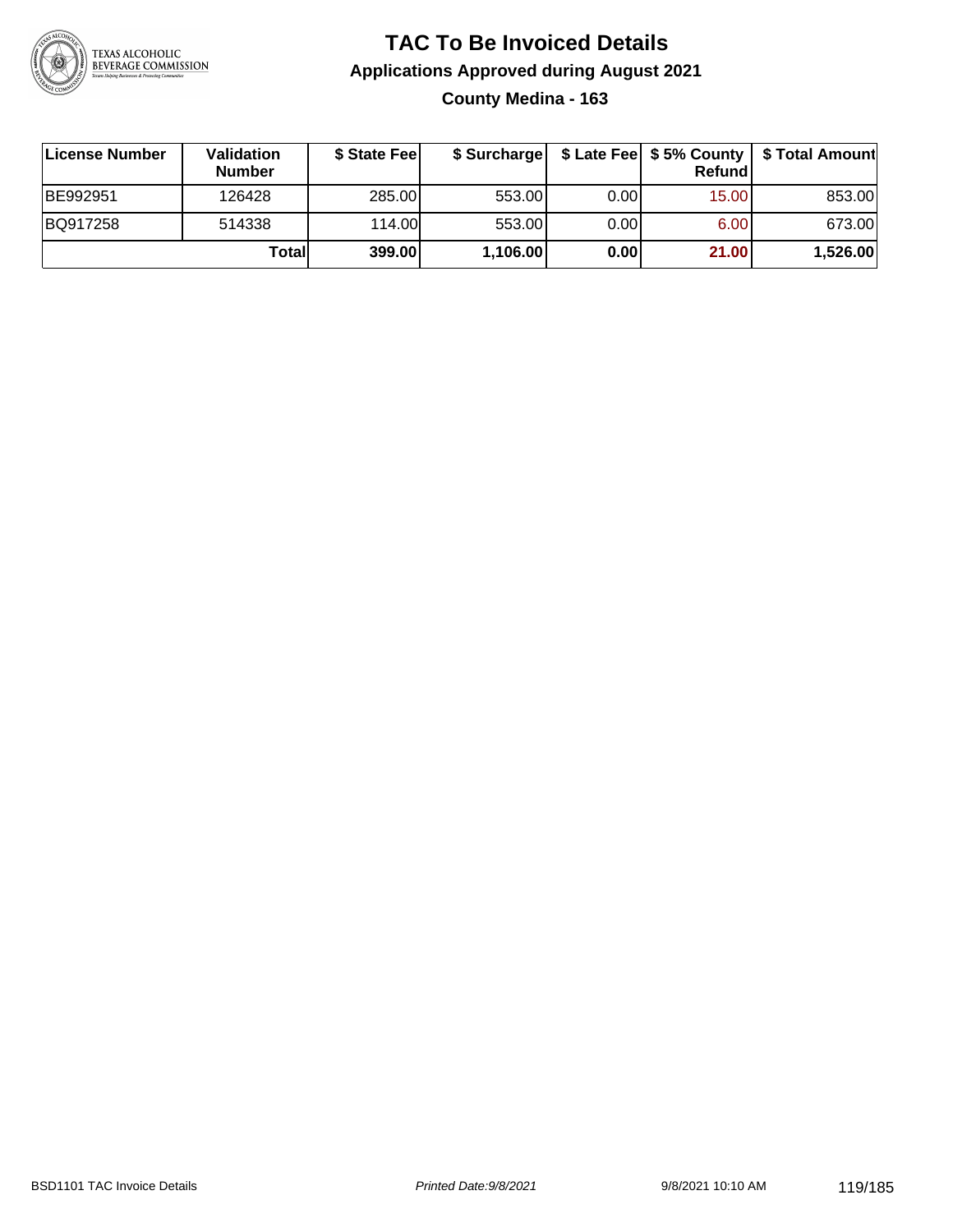

#### **TAC To Be Invoiced Details Applications Approved during August 2021 County Midland - 165**

| <b>License Number</b> | <b>Validation</b><br><b>Number</b> | \$ State Fee | \$ Surcharge | \$ Late Fee | \$5% County<br><b>Refund</b> | \$ Total Amount |
|-----------------------|------------------------------------|--------------|--------------|-------------|------------------------------|-----------------|
| BF1128964             | 10443                              | 114.00       | 553.00       | 0.00        | 6.00                         | 673.00          |
| BG1128680             | 10629                              | 332.50       | 553.00       | 0.00        | 17.50                        | 903.00          |
| BF1129567             | 10690                              | 114.00       | 553.00       | 0.00        | 6.00                         | 673.00          |
| BF991676              | 124453                             | 114.00       | 553.00       | 0.00        | 6.00                         | 673.00          |
| BQ918511              | 125622                             | 114.00       | 553.00       | 0.00        | 6.00                         | 673.00          |
| BQ918510              | 125623                             | 114.00       | 553.00       | 0.00        | 6.00                         | 673.00          |
| BQ1065199             | 125649                             | 114.00       | 553.00       | 0.00        | 6.00                         | 673.00          |
| BG848858              | 125993                             | 332.50       | 553.00       | 0.00        | 17.50                        | 903.00          |
|                       | <b>Total</b>                       | 1,349.00     | 4,424.00     | 0.00        | 71.00                        | 5,844.00        |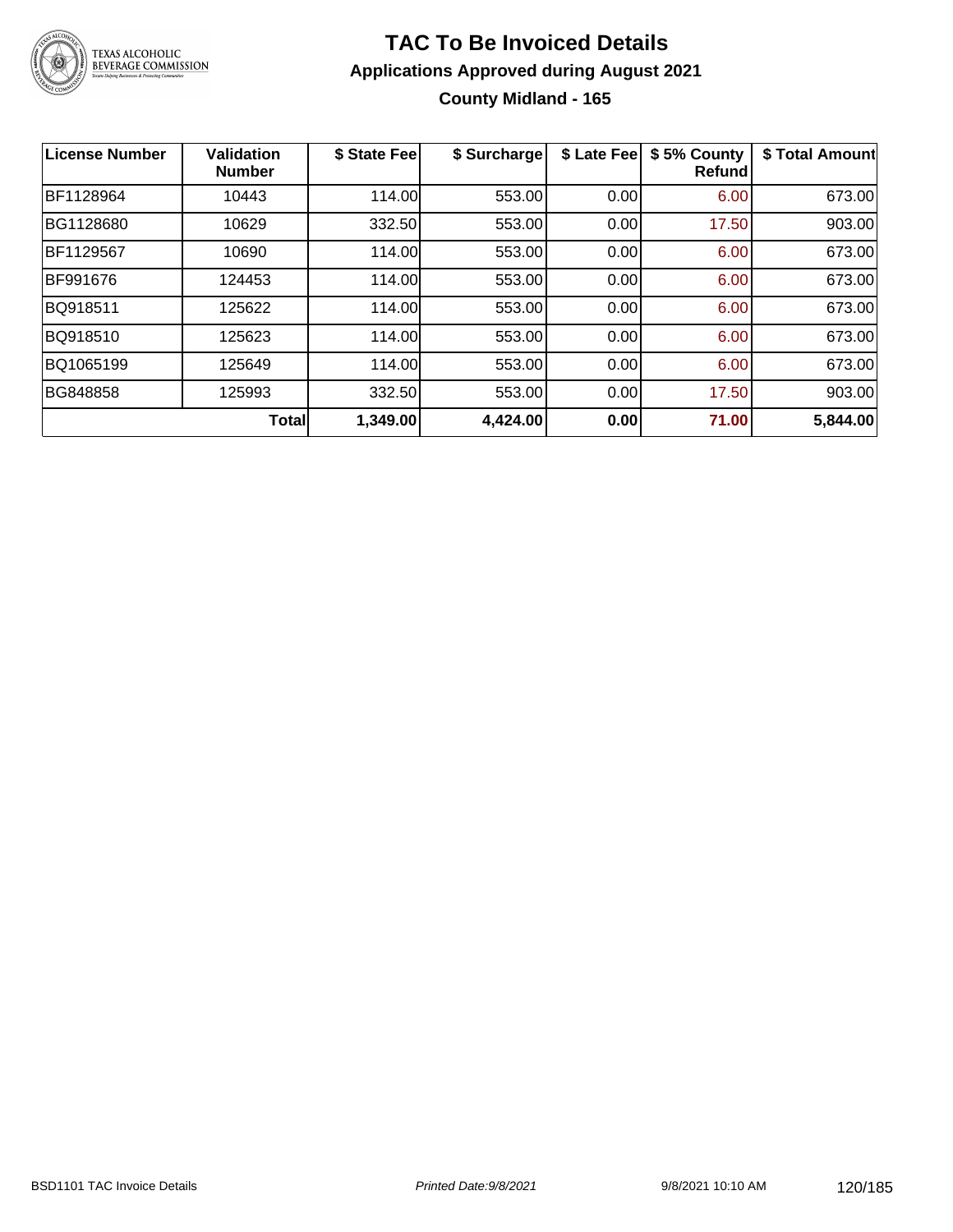

#### **TAC To Be Invoiced Details Applications Approved during August 2021 County Milam - 166**

| License Number | Validation<br><b>Number</b> | \$ State Fee | \$ Surcharge |      | $$$ Late Fee $$5%$ County<br><b>Refund</b> | \$ Total Amount |
|----------------|-----------------------------|--------------|--------------|------|--------------------------------------------|-----------------|
| BG1128906      | 9116                        | 332.50       | 553.00       | 0.00 | 17.50                                      | 903.00          |
| BQ1065046      | 125512                      | 114.00L      | 553.00       | 0.00 | 6.00                                       | 673.00          |
| BF1063107      | 125817                      | 114.00L      | 553.00       | 0.00 | 6.00                                       | 673.00          |
|                | Totall                      | 560.50       | 1,659.00     | 0.00 | 29.50                                      | 2,249.00        |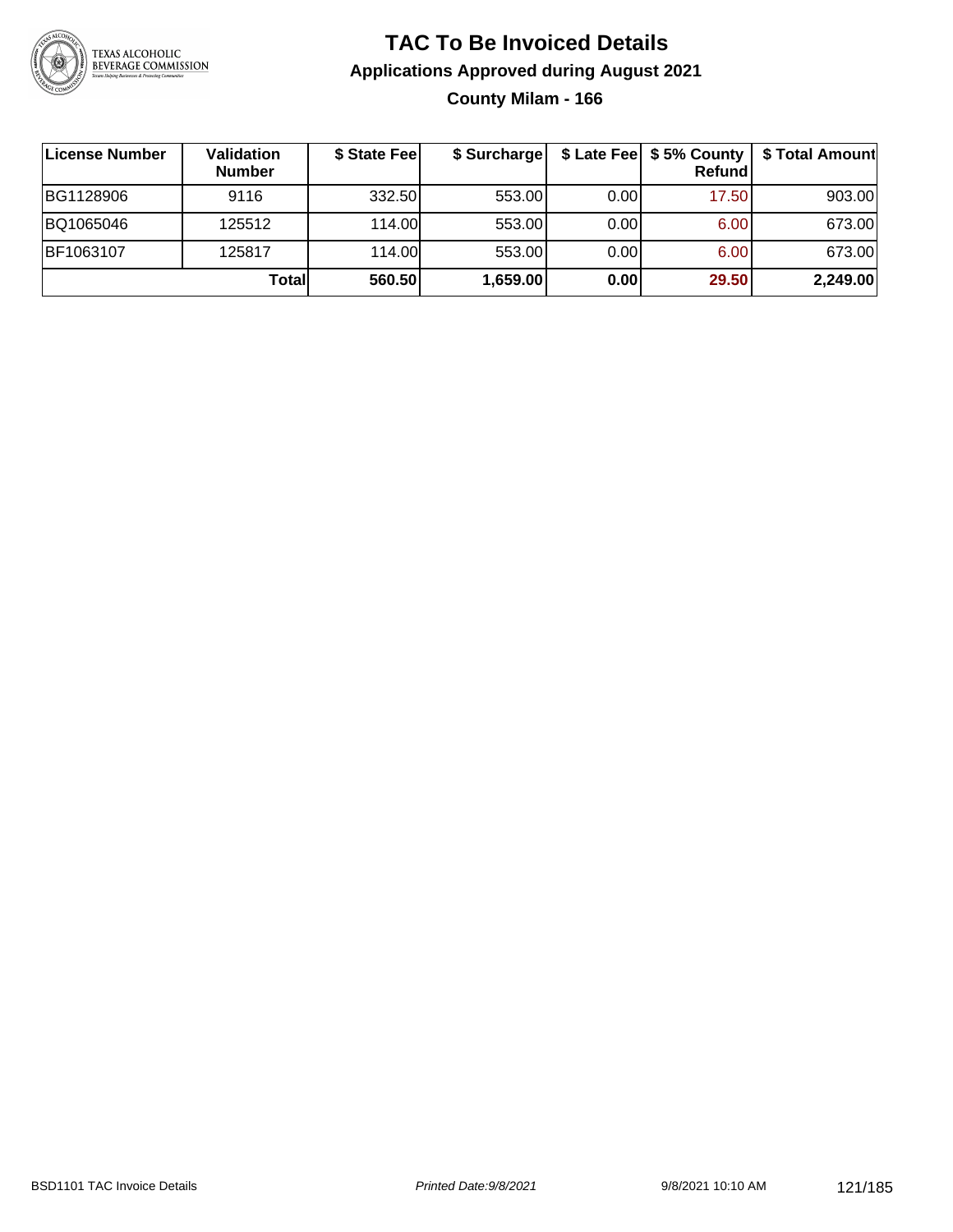

#### **TAC To Be Invoiced Details Applications Approved during August 2021 County Mills - 167**

| License Number | Validation<br><b>Number</b> | \$ State Fee |        |       | Refund | \$ Surcharge   \$ Late Fee   \$5% County   \$ Total Amount |
|----------------|-----------------------------|--------------|--------|-------|--------|------------------------------------------------------------|
| BG1128324      | 9136                        | 332.50       | 553.00 | 0.00I | 17.50  | 903.00                                                     |
|                | Totall                      | 332.50       | 553.00 | 0.00  | 17.50  | 903.00                                                     |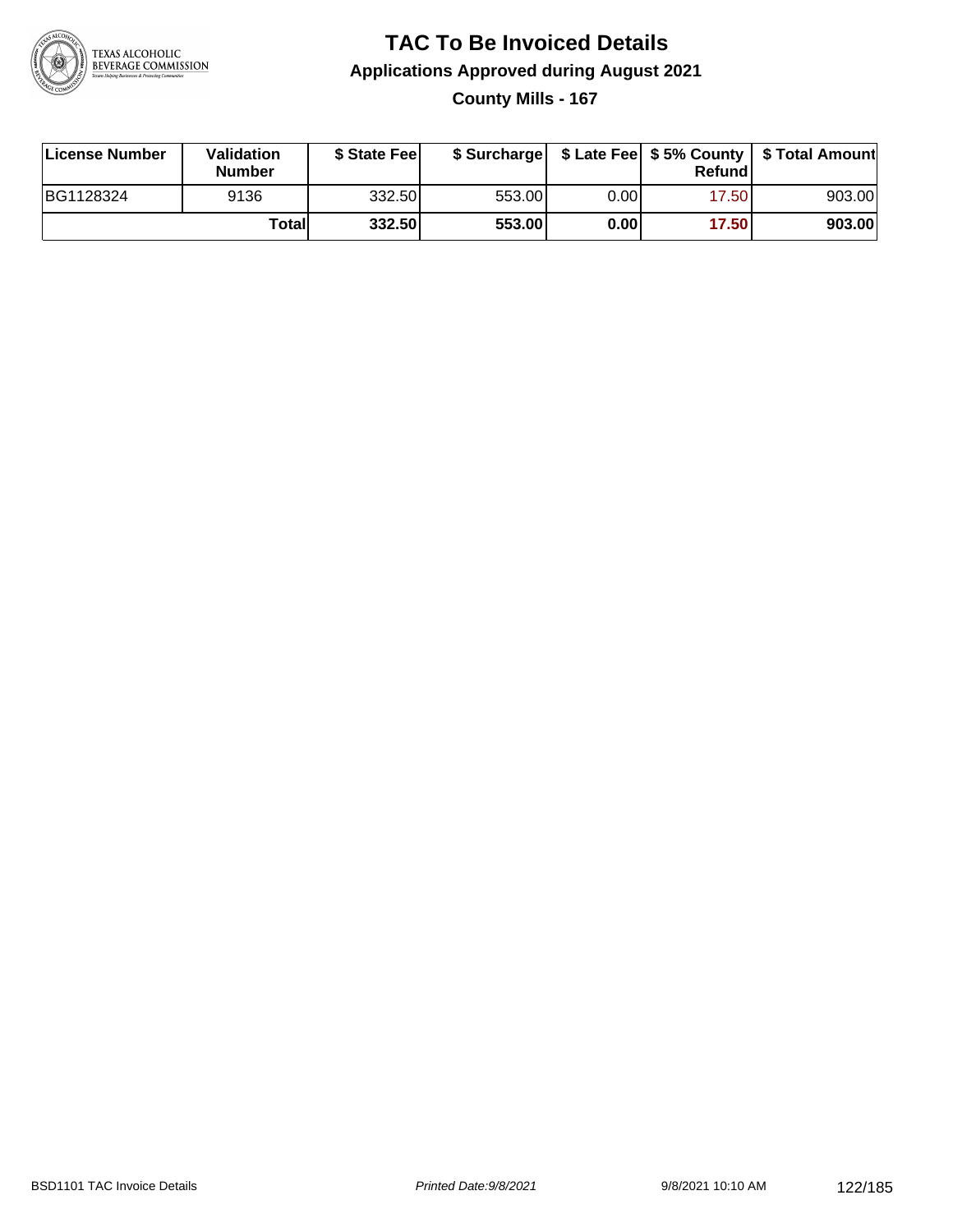

#### **TAC To Be Invoiced Details Applications Approved during August 2021 County Mitchell - 168**

| License Number | <b>Validation</b><br><b>Number</b> | \$ State Fee |        |       | Refundl | \$ Surcharge   \$ Late Fee   \$5% County   \$ Total Amount |
|----------------|------------------------------------|--------------|--------|-------|---------|------------------------------------------------------------|
| BQ1128289      | 10710                              | 114.00L      | 553.00 | 0.00I | 6.00    | 673.00                                                     |
|                | Totall                             | 114.00       | 553.00 | 0.00  | 6.00    | 673.00                                                     |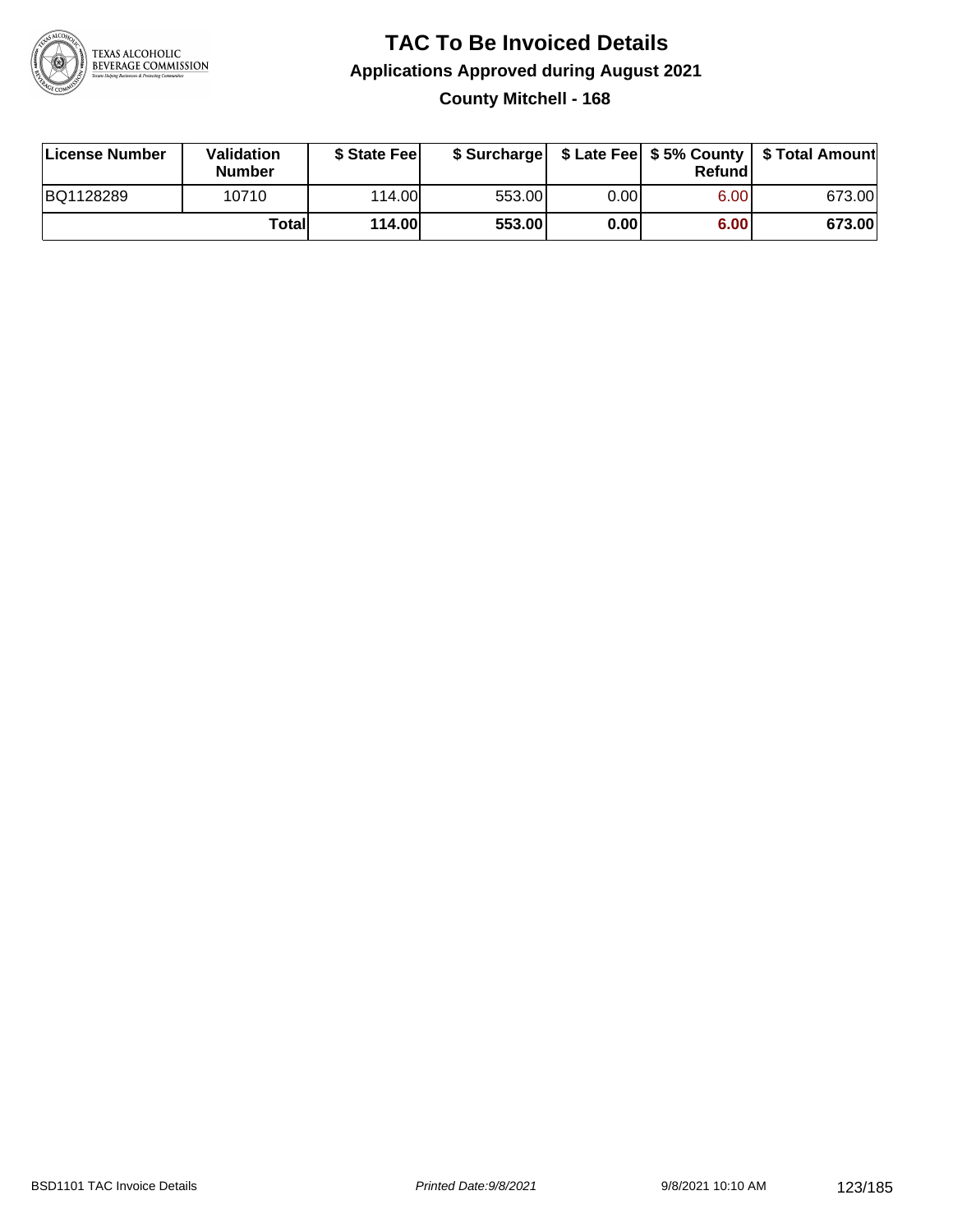

#### **TAC To Be Invoiced Details Applications Approved during August 2021 County Montague - 169**

| License Number | Validation<br><b>Number</b> | \$ State Feel |        |      | Refund | \$ Surcharge   \$ Late Fee   \$5% County   \$ Total Amount |
|----------------|-----------------------------|---------------|--------|------|--------|------------------------------------------------------------|
| BG1062826      | 124783                      | 332.50        | 553.00 | 0.00 | 17.50  | 903.00                                                     |
|                | Totall                      | 332.50        | 553.00 | 0.00 | 17.50  | 903.00                                                     |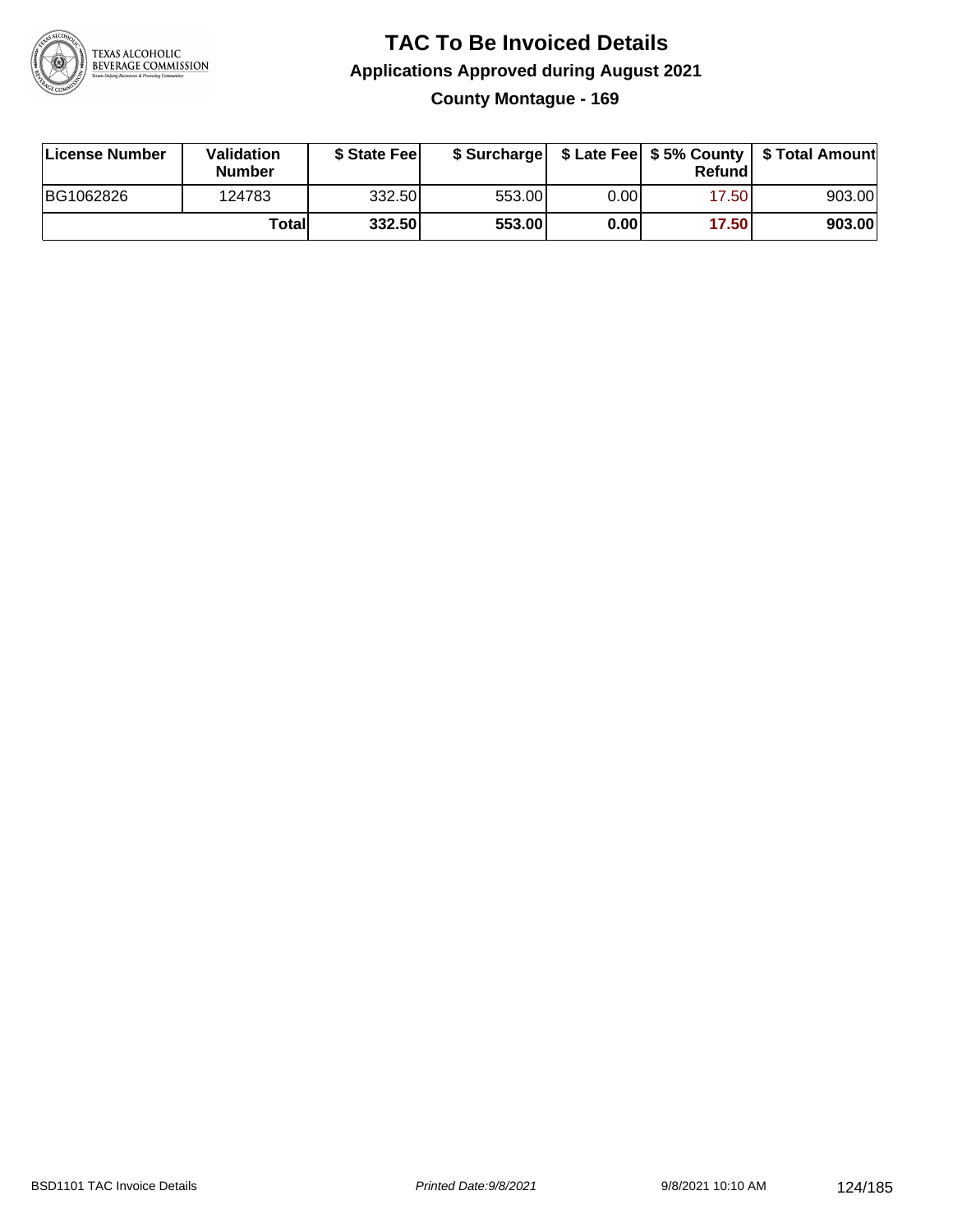

### TEXAS ALCOHOLIC<br>BEVERAGE COMMISSION

#### **TAC To Be Invoiced Details Applications Approved during August 2021 County Montgomery - 170**

| <b>License Number</b> | Validation<br><b>Number</b> | \$ State Fee | \$ Surcharge |      | \$ Late Fee   \$5% County<br>Refund | \$ Total Amount |
|-----------------------|-----------------------------|--------------|--------------|------|-------------------------------------|-----------------|
| BG1128492             | 9428                        | 332.50       | 553.00       | 0.00 | 17.50                               | 903.00          |
| BG1129370             | 9501                        | 332.50       | 553.00       | 0.00 | 17.50                               | 903.00          |
| BG1126901             | 9568                        | 332.50       | 553.00       | 0.00 | 17.50                               | 903.00          |
| BQ1127177             | 9702                        | 114.00       | 553.00       | 0.00 | 6.00                                | 673.00          |
| BF1127106             | 9704                        | 114.00       | 553.00       | 0.00 | 6.00                                | 673.00          |
| BG1127108             | 9714                        | 332.50       | 553.00       | 0.00 | 17.50                               | 903.00          |
| BQ1128931             | 9828                        | 114.00       | 553.00       | 0.00 | 6.00                                | 673.00          |
| BG1062085             | 9850                        | 332.50       | 553.00       | 0.00 | 17.50                               | 903.00          |
| BG1062693             | 9861                        | 332.50       | 553.00       | 0.00 | 17.50                               | 903.00          |
| BQ915014              | 9879                        | 114.00       | 553.00       | 0.00 | 6.00                                | 673.00          |
| BF1127271             | 9914                        | 114.00       | 553.00       | 0.00 | 6.00                                | 673.00          |
| BE1129932             | 10092                       | 285.00       | 553.00       | 0.00 | 15.00                               | 853.00          |
| BG1130304             | 10104                       | 332.50       | 553.00       | 0.00 | 17.50                               | 903.00          |
| BG1128160             | 10105                       | 332.50       | 553.00       | 0.00 | 17.50                               | 903.00          |
| BG1129516             | 10193                       | 332.50       | 553.00       | 0.00 | 17.50                               | 903.00          |
| BG1129361             | 10226                       | 332.50       | 553.00       | 0.00 | 17.50                               | 903.00          |
| BQ1129222             | 10235                       | 114.00       | 553.00       | 0.00 | 6.00                                | 673.00          |
| BQ1129399             | 10240                       | 114.00       | 553.00       | 0.00 | 6.00                                | 673.00          |
| BF1129881             | 10266                       | 114.00       | 553.00       | 0.00 | 6.00                                | 673.00          |
| BF1130161             | 10400                       | 114.00       | 553.00       | 0.00 | 6.00                                | 673.00          |
| BG1130169             | 10440                       | 332.50       | 553.00       | 0.00 | 17.50                               | 903.00          |
| BQ848836              | 124246                      | 114.00       | 553.00       | 0.00 | 6.00                                | 673.00          |
| BG988919              | 124440                      | 332.50       | 553.00       | 0.00 | 17.50                               | 903.00          |
| BQ1063403             | 124929                      | 114.00       | 553.00       | 0.00 | 6.00                                | 673.00          |
| <b>BF917568</b>       | 125164                      | 114.00       | 553.00       | 0.00 | 6.00                                | 673.00          |
| BQ1064960             | 125295                      | 114.00       | 553.00       | 0.00 | 6.00                                | 673.00          |
| BF1065215             | 125356                      | 114.00       | 553.00       | 0.00 | 6.00                                | 673.00          |
| BQ992257              | 125388                      | 114.00       | 553.00       | 0.00 | 6.00                                | 673.00          |
| BF918300              | 125502                      | 114.00       | 553.00       | 0.00 | 6.00                                | 673.00          |
| BF1064353             | 125785                      | 114.00       | 553.00       | 0.00 | 6.00                                | 673.00          |
| BF1064466             | 126290                      | 114.00       | 553.00       | 0.00 | 6.00                                | 673.00          |
| BG918788              | 126967                      | 332.50       | 553.00       | 0.00 | 17.50                               | 903.00          |
| BQ1063941             | 514866                      | 114.00       | 553.00       | 0.00 | 6.00                                | 673.00          |
| BF1061508             | 515484                      | 114.00       | 553.00       | 0.00 | 6.00                                | 673.00          |
| BG916165              | 516213                      | 332.50       | 553.00       | 0.00 | 17.50                               | 903.00          |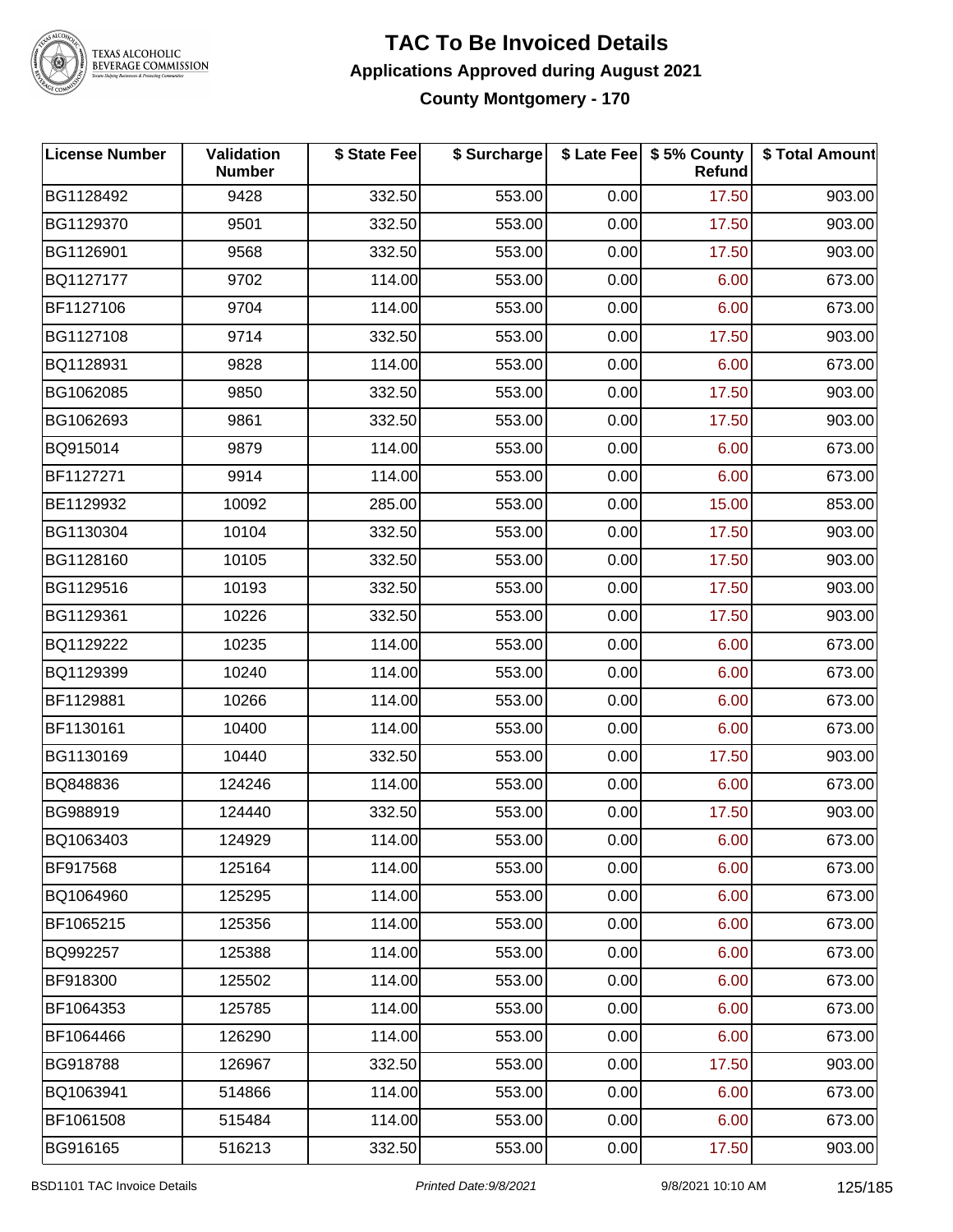| License Number | Validation<br><b>Number</b> | \$ State Fee | \$ Surcharge |       | Refundl |           |
|----------------|-----------------------------|--------------|--------------|-------|---------|-----------|
| BG992353       | 516310                      | 332.50       | 553.00       | 0.001 | 17.50   | 903.00    |
| BG991044       | 516311                      | 332.50       | 553.00       | 0.001 | 17.50   | 903.00    |
|                | Totall                      | 7,885.00     | 20,461.00    | 0.00  | 415.00  | 28,761.00 |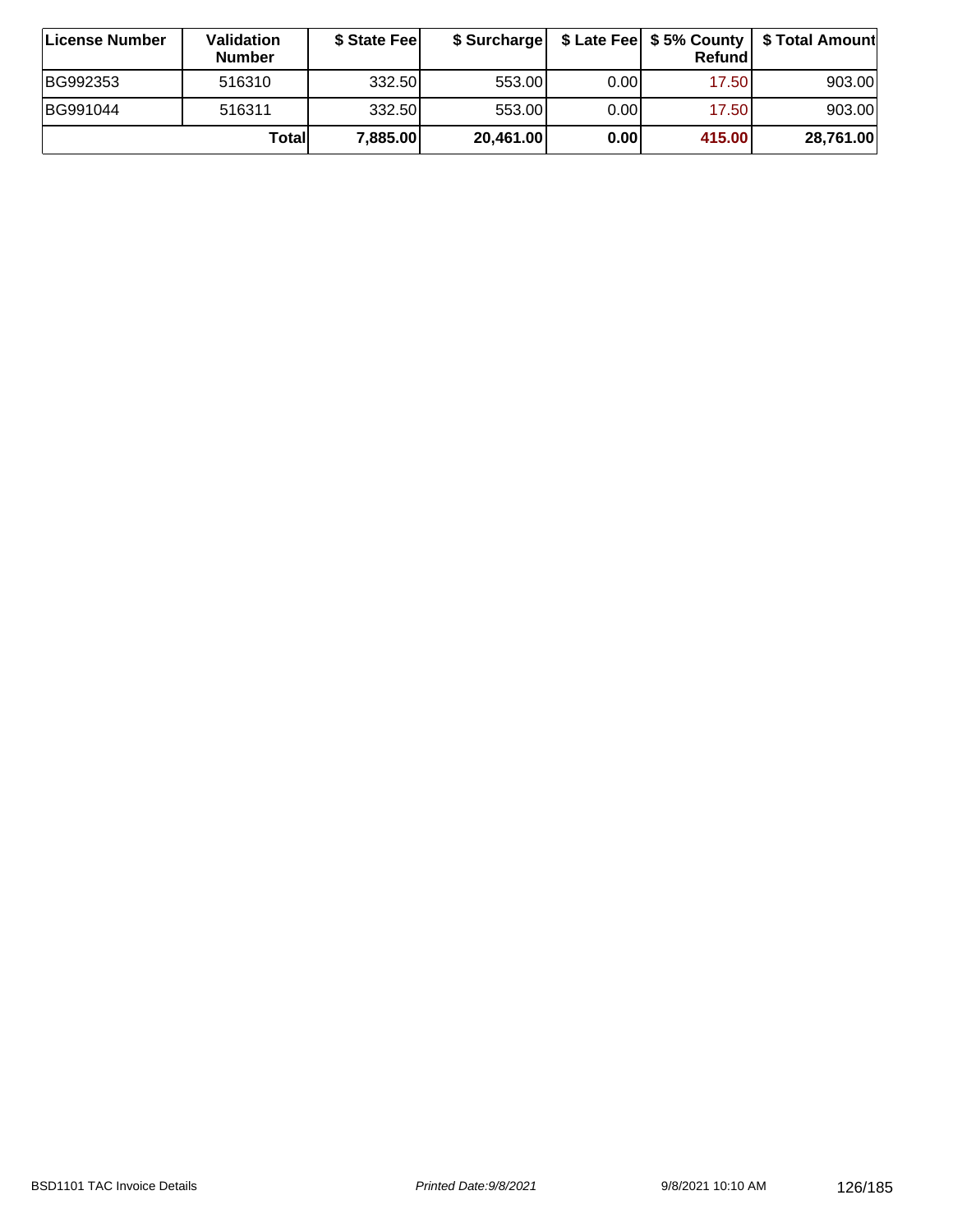

#### **TAC To Be Invoiced Details Applications Approved during August 2021 County Nacogdoches - 174**

| <b>∣License Number</b> | <b>Validation</b><br><b>Number</b> | \$ State Fee | \$ Surcharge |      | Refund |          |
|------------------------|------------------------------------|--------------|--------------|------|--------|----------|
| BG1126810              | 8169                               | 332.50       | 553.00       | 0.00 | 17.50  | 903.00   |
| BQ1128392              | 10251                              | 114.00L      | 553.00       | 0.00 | 6.00   | 673.00   |
|                        | Totall                             | 446.50       | 1,106.00     | 0.00 | 23.50  | 1,576.00 |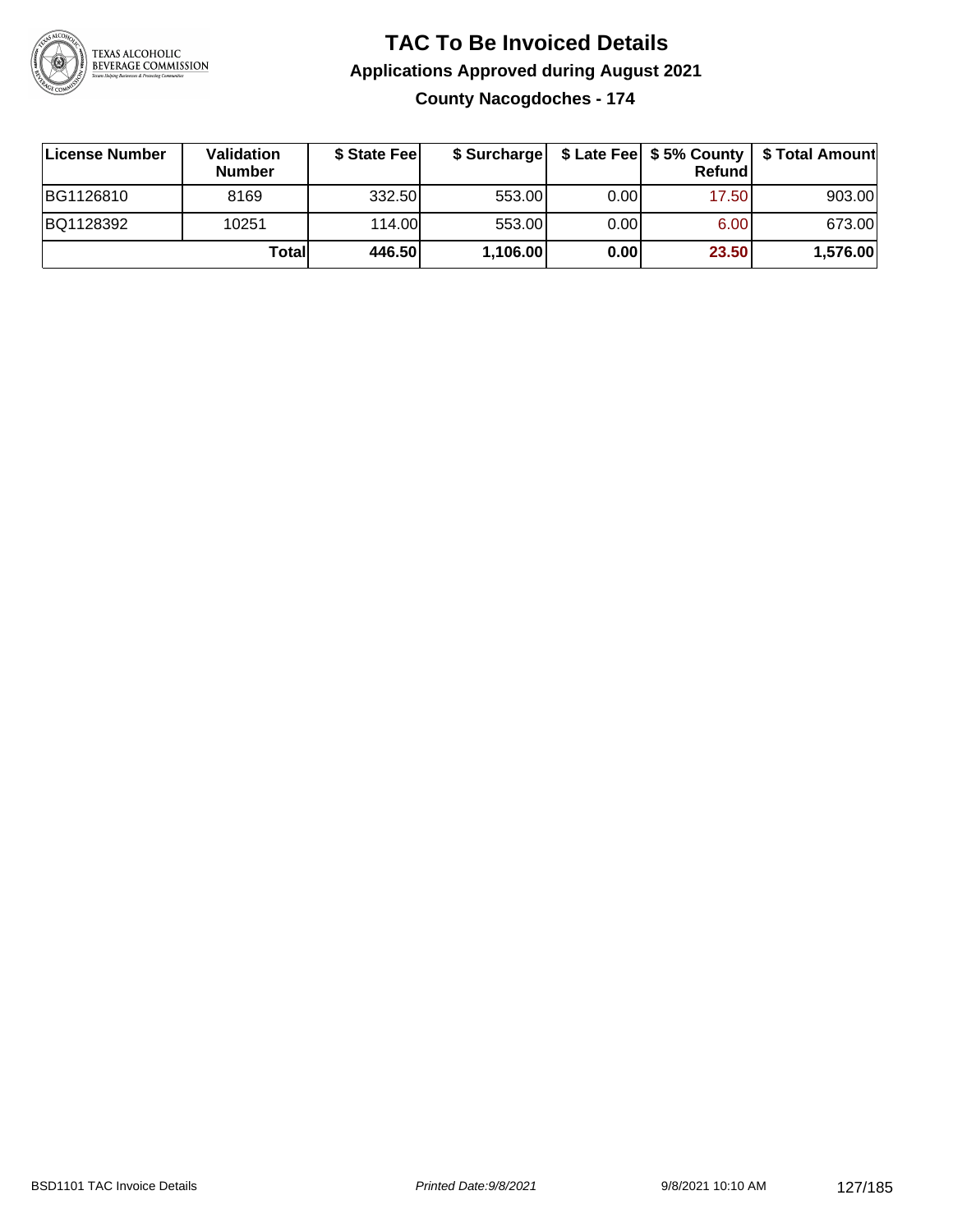

#### **TAC To Be Invoiced Details Applications Approved during August 2021 County Navarro - 175**

| License Number | <b>Validation</b><br><b>Number</b> | \$ State Feel |        |      | Refund | \$ Surcharge   \$ Late Fee   \$5% County   \$ Total Amount |
|----------------|------------------------------------|---------------|--------|------|--------|------------------------------------------------------------|
| BG1062772      | 125428                             | 332.50        | 553.00 | 0.00 | 17.50  | 903.00                                                     |
|                | Totall                             | 332.50        | 553.00 | 0.00 | 17.50  | 903.00                                                     |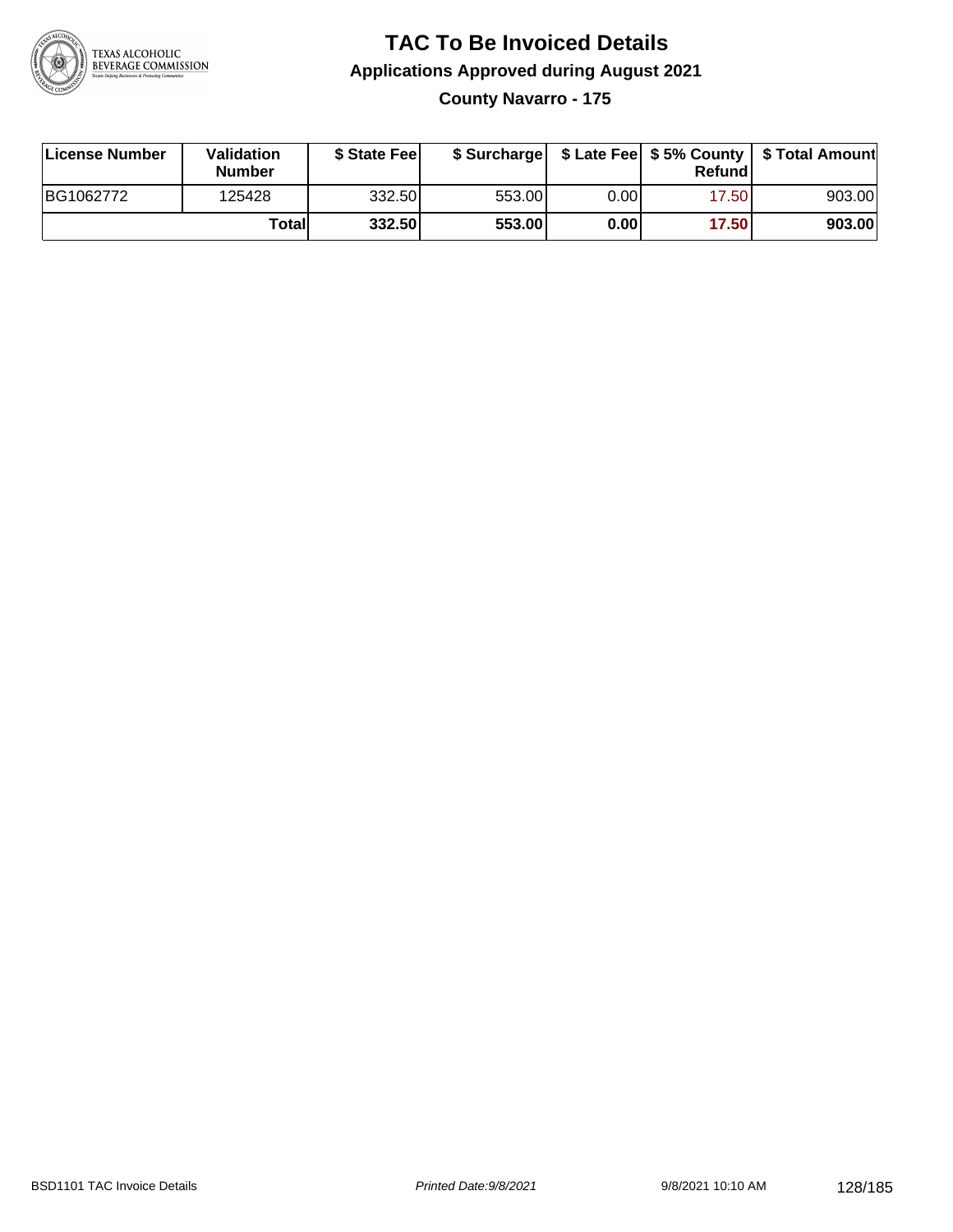

#### **TAC To Be Invoiced Details Applications Approved during August 2021 County Newton - 176**

| License Number | <b>Validation</b><br><b>Number</b> | \$ State Feel |        |      | Refund | \$ Surcharge   \$ Late Fee   \$5% County   \$ Total Amount |
|----------------|------------------------------------|---------------|--------|------|--------|------------------------------------------------------------|
| BF1128404      | 9345                               | 114.00L       | 553.00 | 0.00 | 6.00   | 673.00                                                     |
|                | Totall                             | <b>114.00</b> | 553.00 | 0.00 | 6.00   | 673.00                                                     |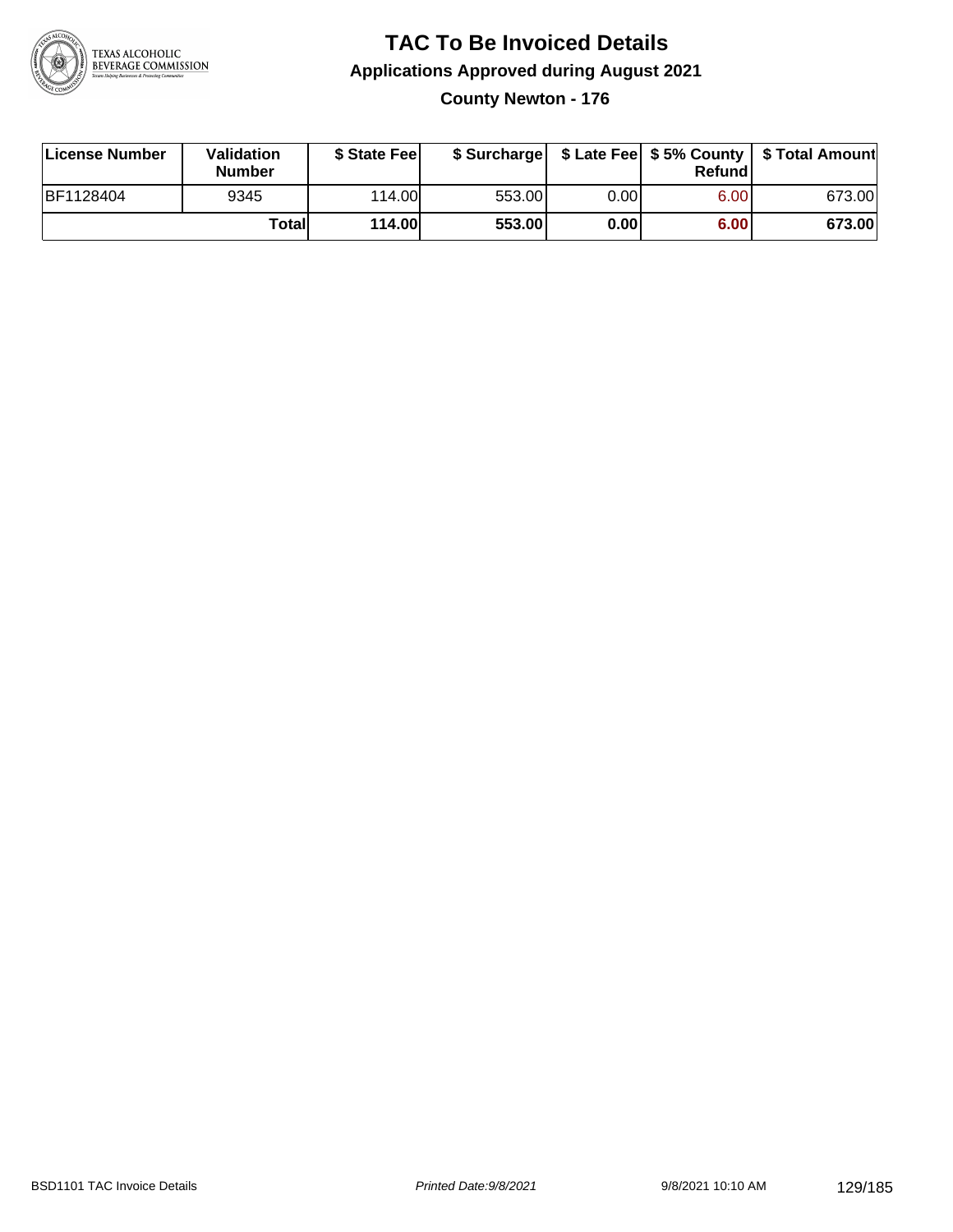

### TEXAS ALCOHOLIC<br>BEVERAGE COMMISSION

#### **TAC To Be Invoiced Details Applications Approved during August 2021 County Nueces - 178**

| <b>License Number</b> | Validation<br><b>Number</b> | \$ State Fee | \$ Surcharge |      | \$ Late Fee   \$5% County  <br>Refund | \$ Total Amount |
|-----------------------|-----------------------------|--------------|--------------|------|---------------------------------------|-----------------|
| BQ1127017             | 9807                        | 114.00       | 553.00       | 0.00 | 6.00                                  | 673.00          |
| BQ1128050             | 9998                        | 114.00       | 553.00       | 0.00 | 6.00                                  | 673.00          |
| BG1127984             | 10018                       | 332.50       | 553.00       | 0.00 | 17.50                                 | 903.00          |
| BQ1128319             | 10136                       | 114.00       | 553.00       | 0.00 | 6.00                                  | 673.00          |
| BQ1128326             | 10485                       | 114.00       | 553.00       | 0.00 | 6.00                                  | 673.00          |
| BG1063804             | 124098                      | 332.50       | 553.00       | 0.00 | 17.50                                 | 903.00          |
| BQ782683              | 125242                      | 114.00       | 553.00       | 0.00 | 6.00                                  | 673.00          |
| BQ230963              | 126406                      | 114.00       | 553.00       | 0.00 | 6.00                                  | 673.00          |
| BQ231575              | 126406                      | 114.00       | 553.00       | 0.00 | 6.00                                  | 673.00          |
| BQ236454              | 126406                      | 114.00       | 553.00       | 0.00 | 6.00                                  | 673.00          |
| BQ239099              | 126406                      | 114.00       | 553.00       | 0.00 | 6.00                                  | 673.00          |
| BQ241260              | 126406                      | 114.00       | 553.00       | 0.00 | 6.00                                  | 673.00          |
| BQ241266              | 126406                      | 114.00       | 553.00       | 0.00 | 6.00                                  | 673.00          |
| BQ241711              | 126406                      | 114.00       | 553.00       | 0.00 | 6.00                                  | 673.00          |
| BQ243304              | 126406                      | 114.00       | 553.00       | 0.00 | 6.00                                  | 673.00          |
| BQ259192              | 126406                      | 114.00       | 553.00       | 0.00 | 6.00                                  | 673.00          |
| BQ313865              | 126406                      | 114.00       | 553.00       | 0.00 | 6.00                                  | 673.00          |
| BQ572719              | 126406                      | 114.00       | 553.00       | 0.00 | 6.00                                  | 673.00          |
| BQ572721              | 126406                      | 114.00       | 553.00       | 0.00 | 6.00                                  | 673.00          |
| BG992620              | 126802                      | 332.50       | 553.00       | 0.00 | 17.50                                 | 903.00          |
| BG1061329             | 514867                      | 332.50       | 553.00       | 0.00 | 17.50                                 | 903.00          |
| BQ1065005             | 516125                      | 114.00       | 553.00       | 0.00 | 6.00                                  | 673.00          |
| BG606788              | 517535                      | 332.50       | 553.00       | 0.00 | 17.50                                 | 903.00          |
|                       | <b>Total</b>                | 3,714.50     | 12,719.00    | 0.00 | 195.50                                | 16,629.00       |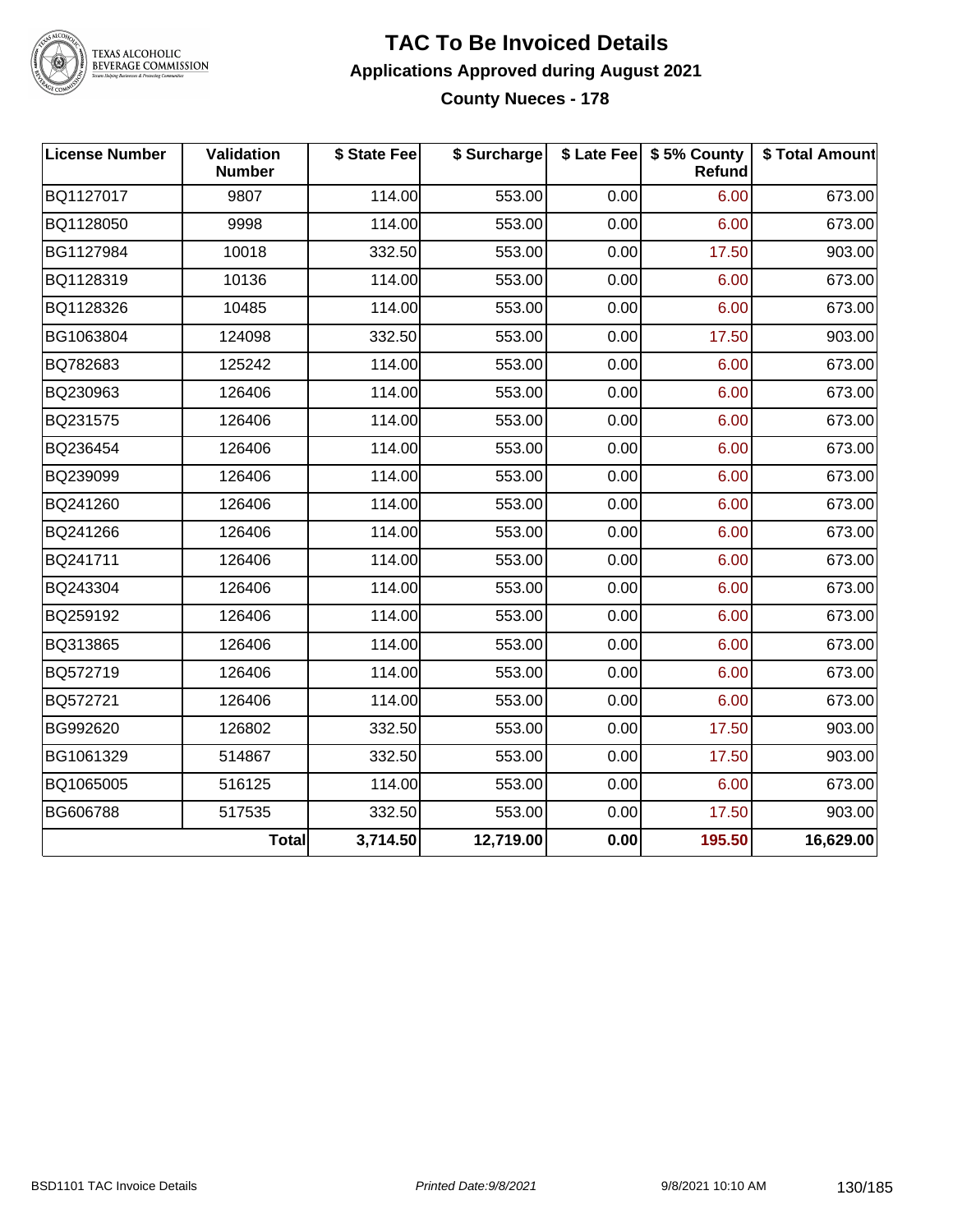

#### **TAC To Be Invoiced Details Applications Approved during August 2021 County Orange - 181**

| License Number | <b>Validation</b><br><b>Number</b> | \$ State Fee | \$ Surcharge |       | \$ Late Fee   \$5% County  <br><b>Refund</b> | \$ Total Amount |
|----------------|------------------------------------|--------------|--------------|-------|----------------------------------------------|-----------------|
| BQ1129976      | 10387                              | 114.00       | 553.00       | 0.00  | 6.00                                         | 673.00          |
| BQ262988       | 126406                             | 114.00L      | 553.00       | 0.001 | 6.00                                         | 673.00          |
| BQ795103       | 126406                             | 114.00       | 553.00       | 0.00  | 6.00                                         | 673.00          |
| BG912003       | 515158                             | 332.50       | 553.00       | 0.00  | 17.50                                        | 903.00          |
|                | <b>Total</b>                       | 674.50       | 2,212.00     | 0.00  | 35.50                                        | 2,922.00        |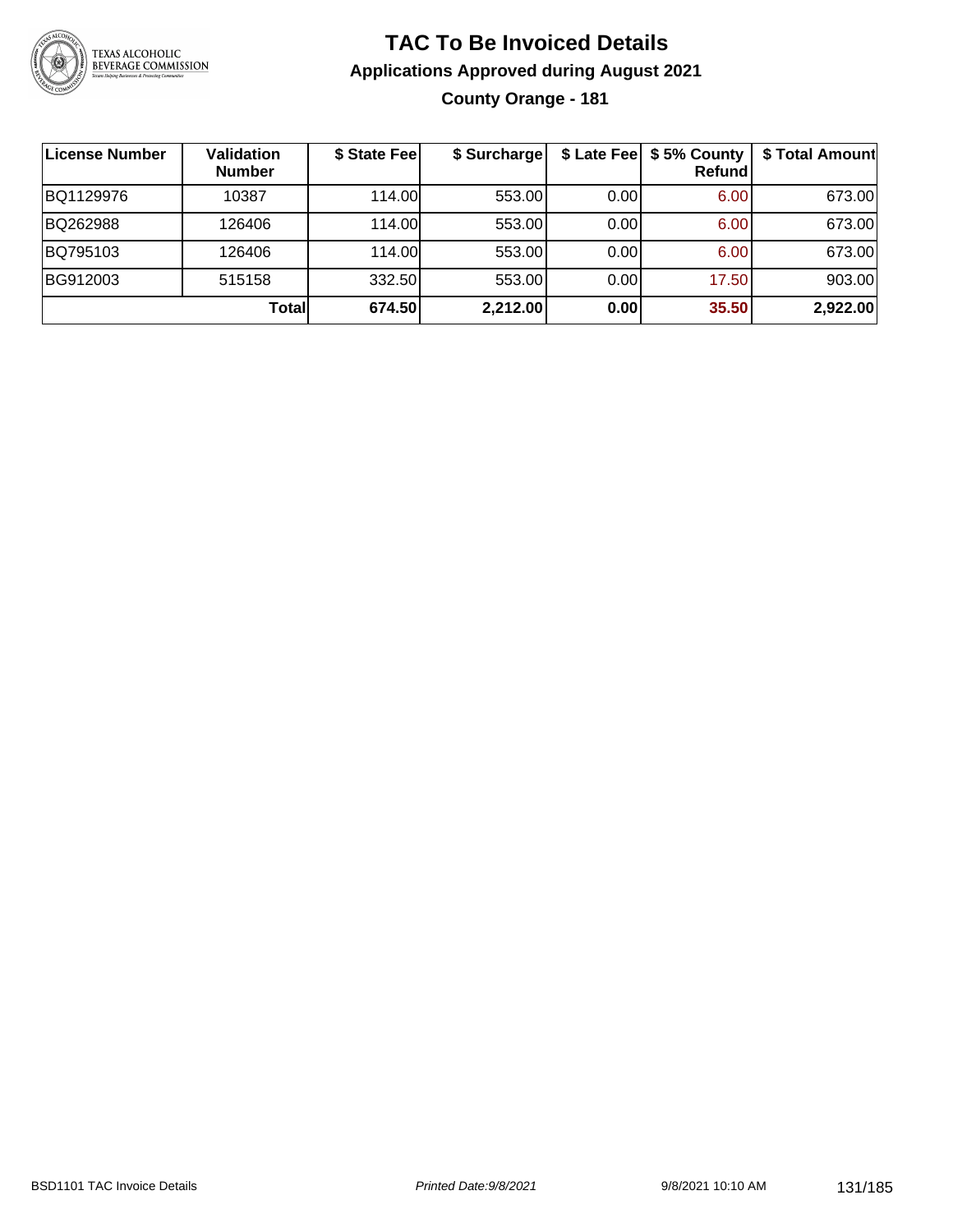

#### **TAC To Be Invoiced Details Applications Approved during August 2021 County Palo Pinto - 182**

| License Number | <b>Validation</b><br><b>Number</b> | \$ State Fee | \$ Surcharge |      | \$ Late Fee   \$5% County<br>Refund | \$ Total Amount |
|----------------|------------------------------------|--------------|--------------|------|-------------------------------------|-----------------|
| BF1127622      | 9967                               | 114.00       | 553.00       | 0.00 | 6.00                                | 673.00          |
| BF1128712      | 9969                               | 114.00       | 553.00       | 0.00 | 6.00                                | 673.00          |
| BG1128969      | 10481                              | 332.50       | 553.00       | 0.00 | 17.50                               | 903.00          |
| BQ990205       | 124021                             | 114.00       | 553.00       | 0.00 | 6.00                                | 673.00          |
| BG1129274      | 516012                             | 332.50       | 553.00       | 0.00 | 17.50                               | 903.00          |
|                | Total                              | 1,007.00     | 2,765.00     | 0.00 | 53.00                               | 3,825.00        |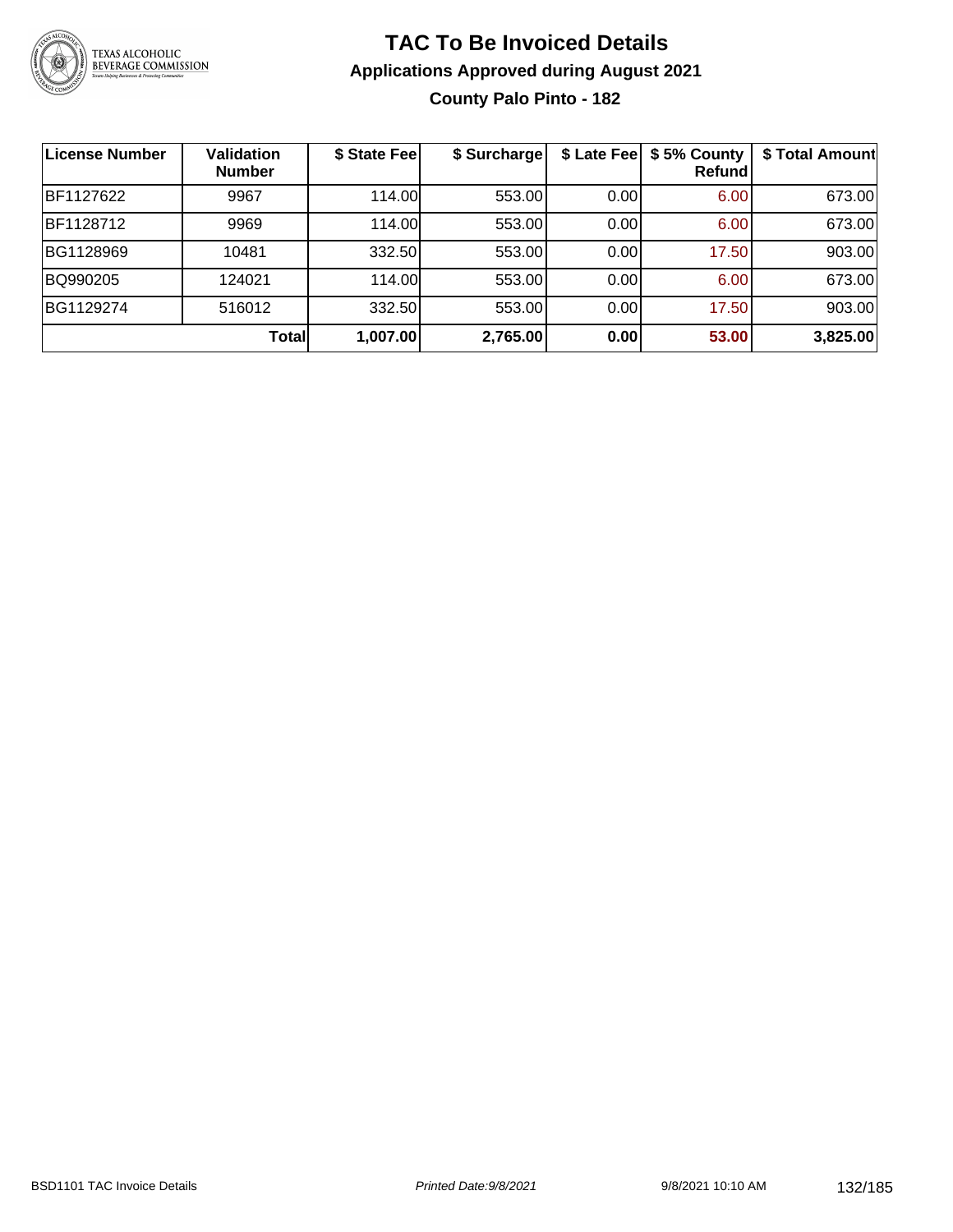

#### **TAC To Be Invoiced Details Applications Approved during August 2021 County Parker - 184**

| <b>License Number</b> | <b>Validation</b><br><b>Number</b> | \$ State Fee | \$ Surcharge | \$ Late Fee | \$5% County<br>Refundl | \$ Total Amount |
|-----------------------|------------------------------------|--------------|--------------|-------------|------------------------|-----------------|
| BQ1126876             | 9650                               | 114.00       | 553.00       | 0.00        | 6.00                   | 673.00          |
| BQ1127606             | 10019                              | 114.00       | 553.00       | 0.00        | 6.00                   | 673.00          |
| BQ989549              | 124040                             | 114.00       | 553.00       | 0.00        | 6.00                   | 673.00          |
| BQ1062939             | 124126                             | 114.00       | 553.00       | 0.00        | 6.00                   | 673.00          |
| BQ1062333             | 124521                             | 114.00       | 553.00       | 0.00        | 6.00                   | 673.00          |
| <b>BF989968</b>       | 515889                             | 114.00       | 553.00       | 0.00        | 6.00                   | 673.00          |
|                       | Total                              | 684.00       | 3,318.00     | 0.00        | 36.00                  | 4,038.00        |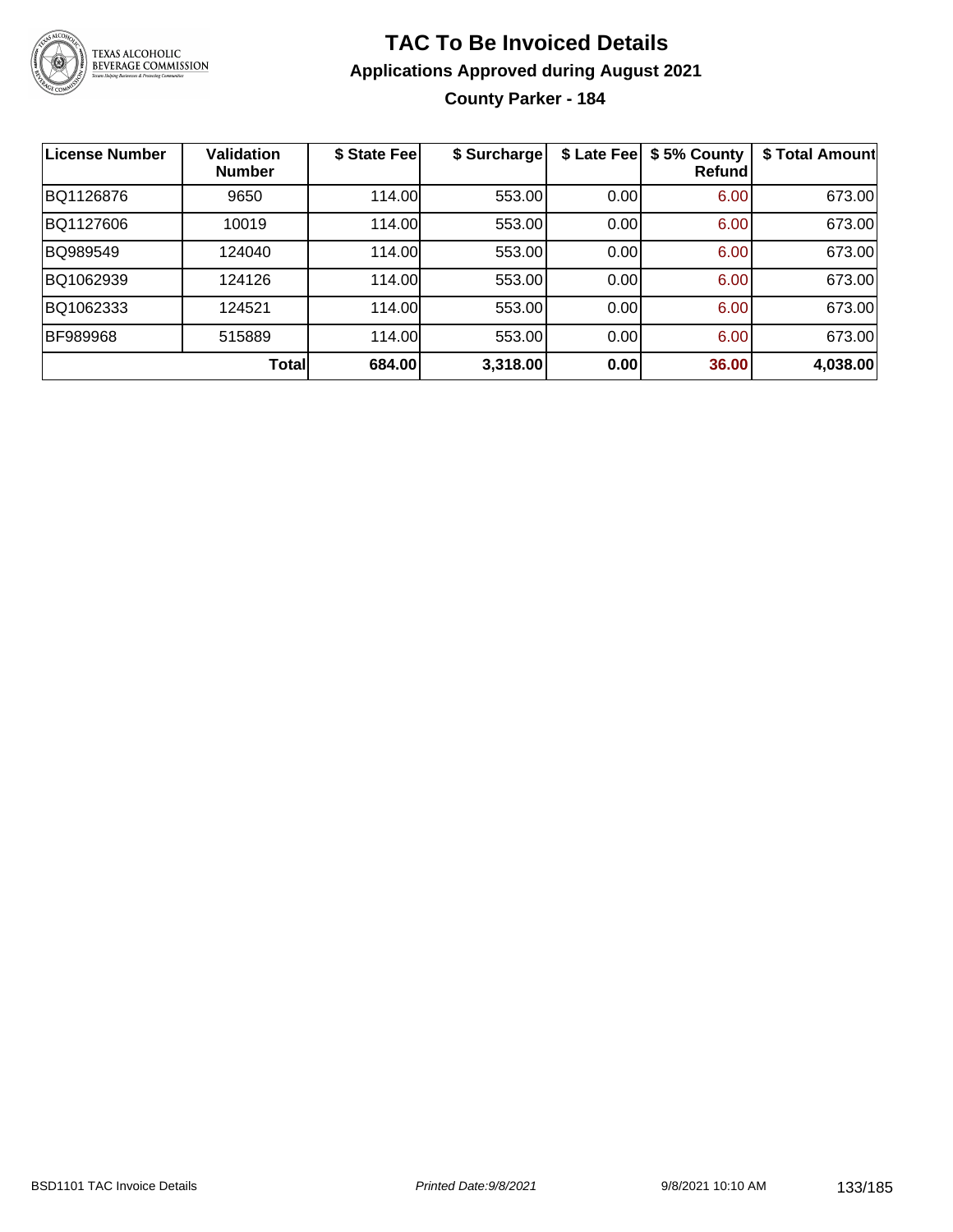

#### **TAC To Be Invoiced Details Applications Approved during August 2021 County Pecos - 186**

| License Number | <b>Validation</b><br><b>Number</b> | \$ State Fee | \$ Surcharge |      | \$ Late Fee   \$5% County<br>Refundl | \$ Total Amount |
|----------------|------------------------------------|--------------|--------------|------|--------------------------------------|-----------------|
| BG1129312      | 10524                              | 332.50       | 553.00       | 0.00 | 17.50                                | 903.00          |
| BG914959       | 124546                             | 332.50       | 553.00       | 0.00 | 17.50                                | 903.00          |
| BG917542       | 126443                             | 332.50       | 553.00       | 0.00 | 17.50                                | 903.00          |
| BG955218       | 500740                             | 332.50       | 553.00       | 0.00 | 17.50                                | 903.00          |
| BG1128380      | 516003                             | 332.50       | 553.00       | 0.00 | 17.50                                | 903.00          |
|                | <b>Total</b>                       | 1,662.50     | 2,765.00     | 0.00 | 87.50                                | 4,515.00        |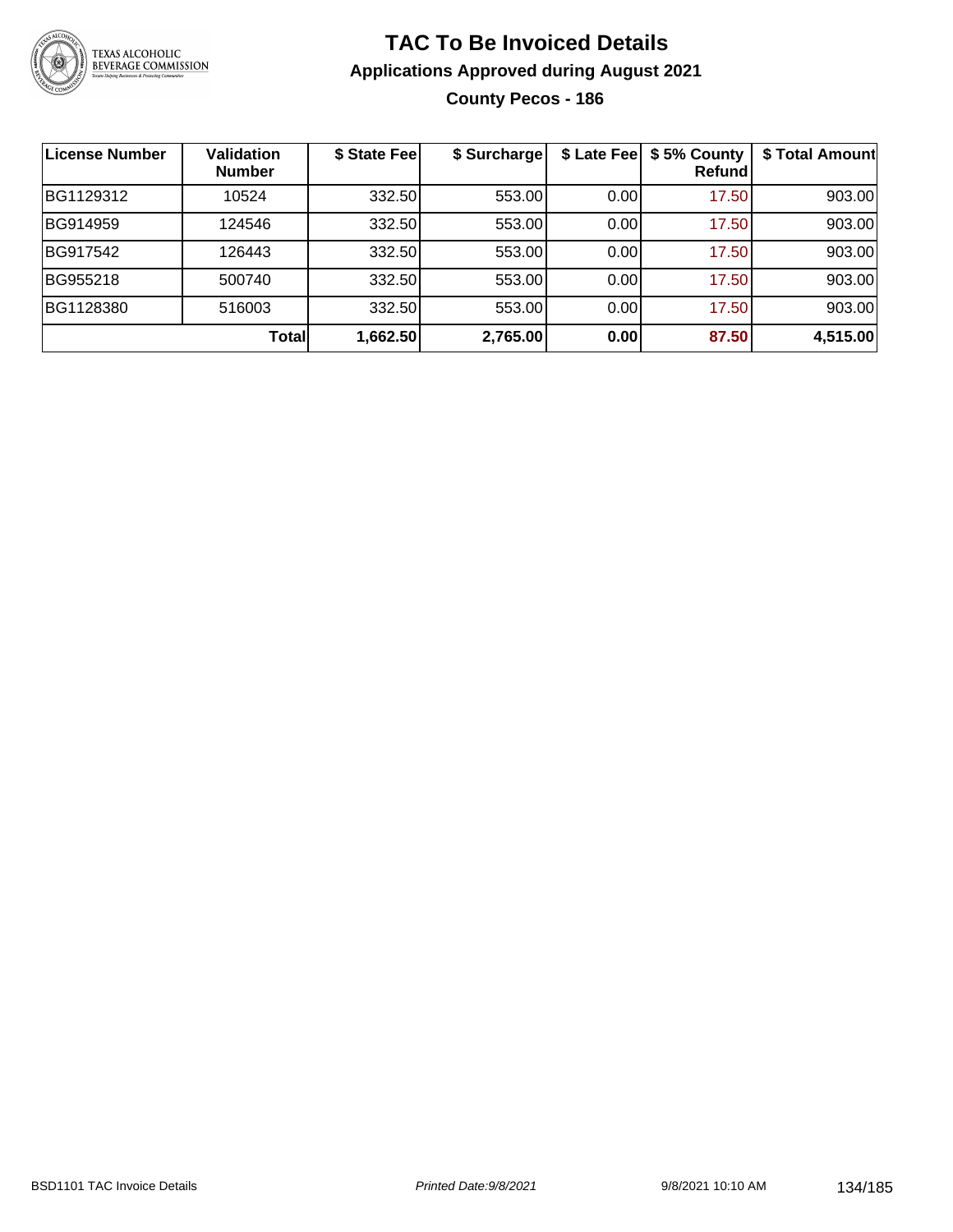

#### **TAC To Be Invoiced Details Applications Approved during August 2021 County Polk - 187**

| <b>License Number</b> | <b>Validation</b><br><b>Number</b> | \$ State Fee | \$ Surcharge |      | \$ Late Fee   \$5% County<br><b>Refund</b> | \$ Total Amount |
|-----------------------|------------------------------------|--------------|--------------|------|--------------------------------------------|-----------------|
| BQ1127947             | 9961                               | 114.00       | 553.00       | 0.00 | 6.00                                       | 673.00          |
| BG1129853             | 10120                              | 332.50       | 553.00       | 0.00 | 17.50                                      | 903.00          |
| BG1129388             | 10320                              | 332.50       | 553.00       | 0.00 | 17.50                                      | 903.00          |
| BQ918055              | 124894                             | 114.00L      | 553.00       | 0.00 | 6.00                                       | 673.00          |
|                       | Totall                             | 893.00       | 2,212.00     | 0.00 | 47.00                                      | 3,152.00        |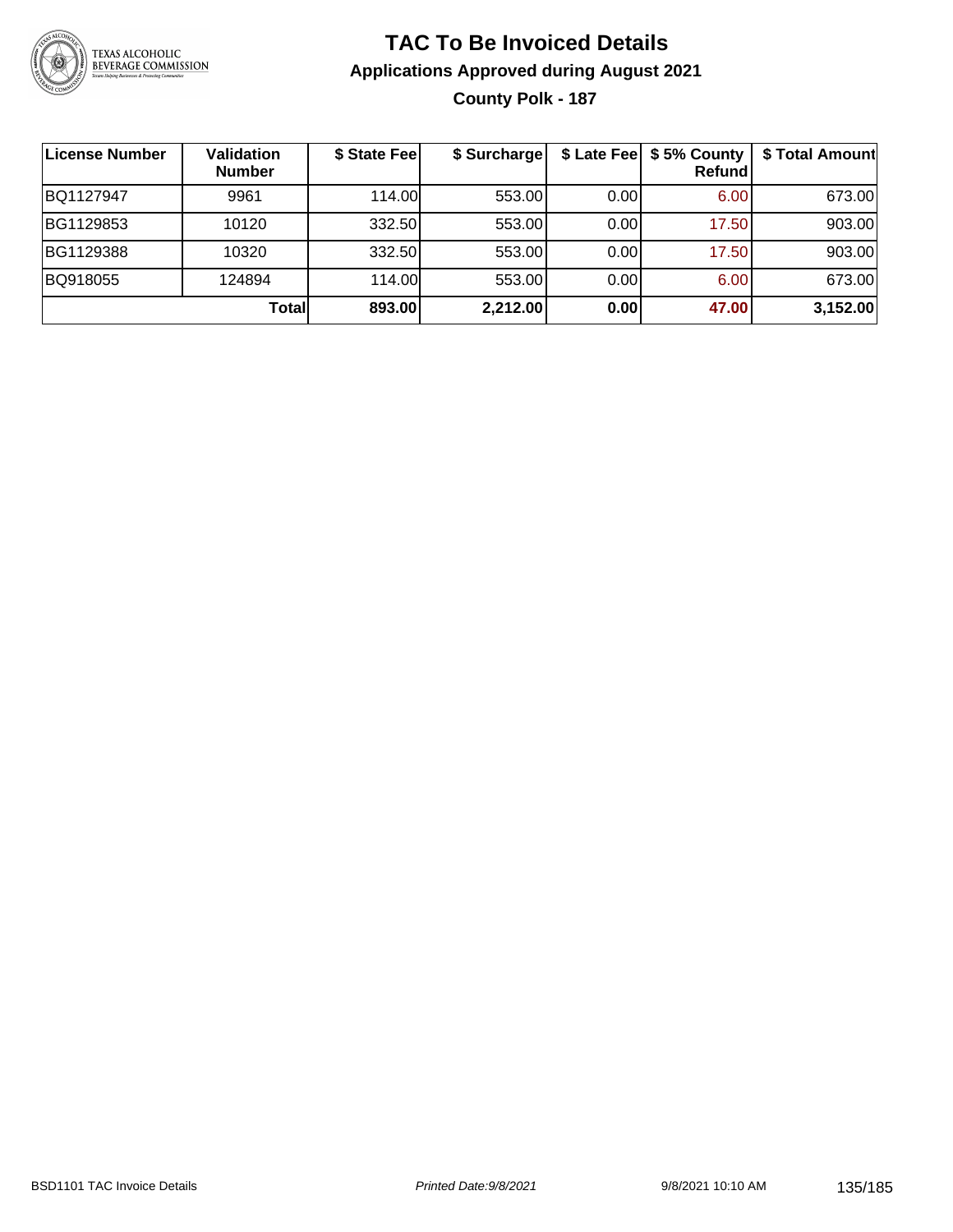

### TEXAS ALCOHOLIC<br>BEVERAGE COMMISSION

#### **TAC To Be Invoiced Details Applications Approved during August 2021 County Potter - 188**

| <b>License Number</b> | <b>Validation</b><br><b>Number</b> | \$ State Fee | \$ Surcharge | \$ Late Fee | \$5% County<br>Refund | \$ Total Amount |
|-----------------------|------------------------------------|--------------|--------------|-------------|-----------------------|-----------------|
| BQ1127136             | 9716                               | 114.00       | 553.00       | 0.00        | 6.00                  | 673.00          |
| BQ1128650             | 9999                               | 114.00       | 553.00       | 0.00        | 6.00                  | 673.00          |
| BG1130199             | 10215                              | 332.50       | 553.00       | 0.00        | 17.50                 | 903.00          |
| BG1128830             | 10406                              | 332.50       | 553.00       | 0.00        | 17.50                 | 903.00          |
| BQ1128468             | 10664                              | 114.00       | 553.00       | 0.00        | 6.00                  | 673.00          |
| BQ1128535             | 10665                              | 114.00       | 553.00       | 0.00        | 6.00                  | 673.00          |
| BG1129407             | 10668                              | 332.50       | 553.00       | 0.00        | 17.50                 | 903.00          |
| BQ1012989             | 117527                             | 114.00       | 553.00       | 0.00        | 6.00                  | 673.00          |
| BQ918280              | 125014                             | 114.00       | 553.00       | 0.00        | 6.00                  | 673.00          |
| BQ1065345             | 125519                             | 114.00       | 553.00       | 0.00        | 6.00                  | 673.00          |
| BQ992764              | 126511                             | 114.00       | 553.00       | 0.00        | 6.00                  | 673.00          |
| BG992844              | 127186                             | 332.50       | 553.00       | 0.00        | 17.50                 | 903.00          |
| BL992844              | 127186                             | 475.00       | 327.00       | 0.00        | 25.00                 | 827.00          |
| BQ1064790             | 127490                             | 114.00       | 553.00       | 100.00      | 6.00                  | 773.00          |
| BQ1064795             | 127491                             | 114.00       | 553.00       | 100.00      | 6.00                  | 773.00          |
|                       | Total                              | 2,945.00     | 8,069.00     | 200.00      | 155.00                | 11,369.00       |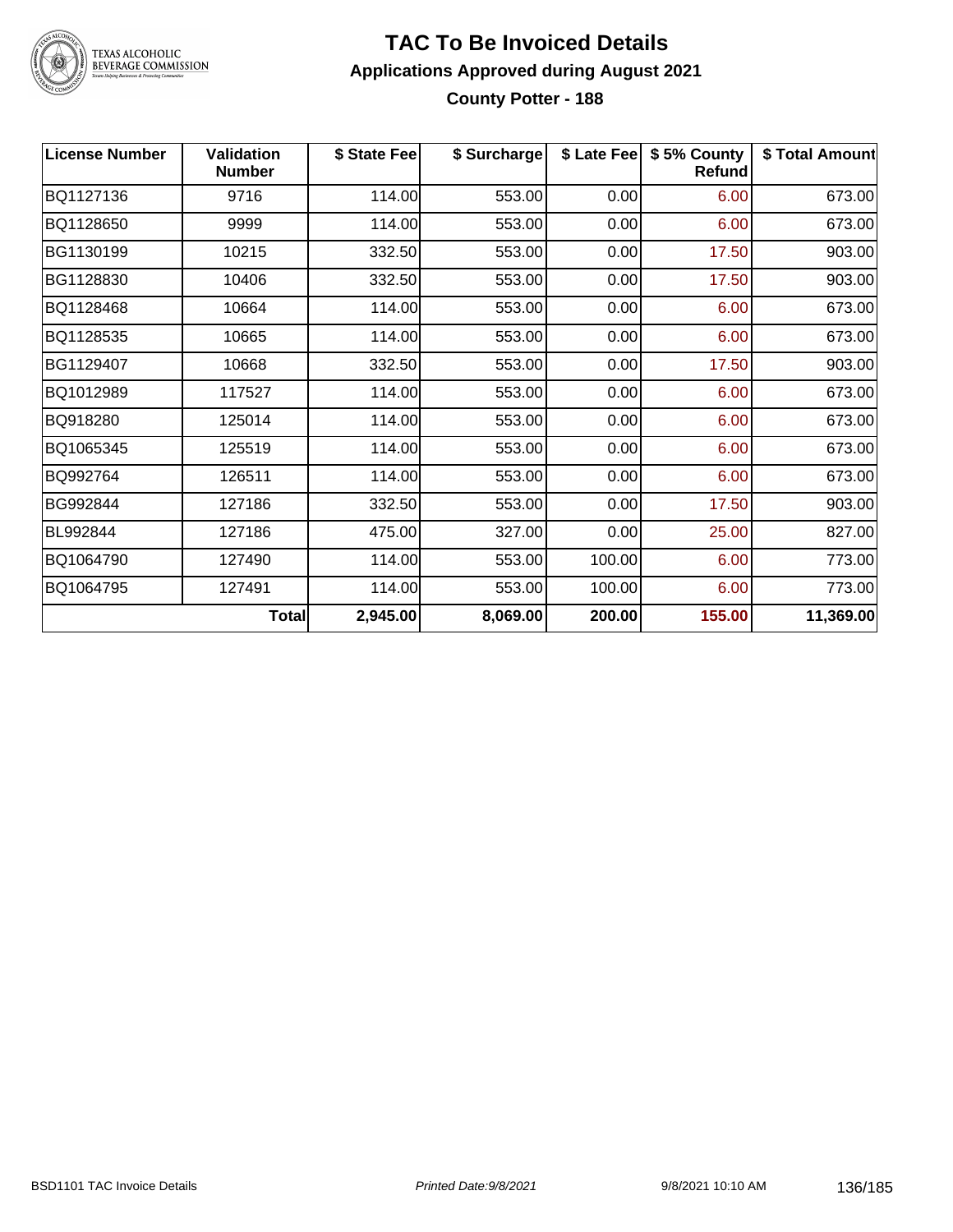

#### **TAC To Be Invoiced Details Applications Approved during August 2021 County Presidio - 189**

| License Number | <b>Validation</b><br><b>Number</b> | \$ State Feel |          |       | Refundl | \$ Surcharge   \$ Late Fee   \$5% County   \$ Total Amount |
|----------------|------------------------------------|---------------|----------|-------|---------|------------------------------------------------------------|
| BG1128381      | 9801                               | 332.50        | 553.00   | 0.001 | 17.50   | 903.00                                                     |
| BQ1129404      | 10645                              | 114.00        | 553.00   | 0.00  | 6.00    | 673.00                                                     |
|                | Totall                             | 446.50        | 1,106.00 | 0.00  | 23.50   | 1,576.00                                                   |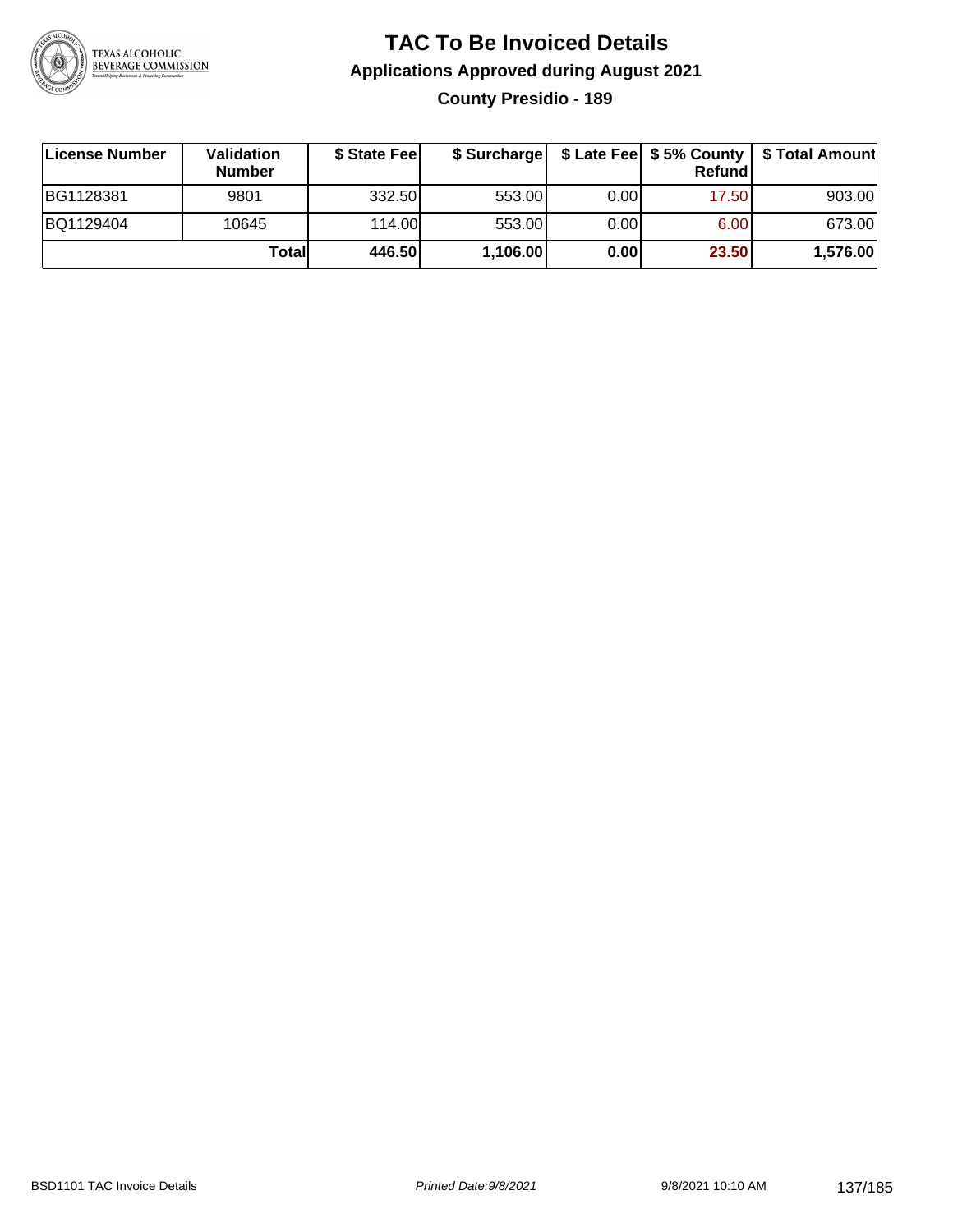

# **TAC To Be Invoiced Details Applications Approved during August 2021**

**County Rains - 190**

| License Number | <b>Validation</b><br><b>Number</b> | \$ State Feel | \$ Surcharge |       | Refundl | \$ Late Fee   \$5% County   \$ Total Amount |
|----------------|------------------------------------|---------------|--------------|-------|---------|---------------------------------------------|
| BF992925       | 126256                             | 114.00L       | 553.00       | 0.001 | 6.00    | 673.00                                      |
|                | Totall                             | <b>114.00</b> | 553.00       | 0.00  | 6.00    | 673.00                                      |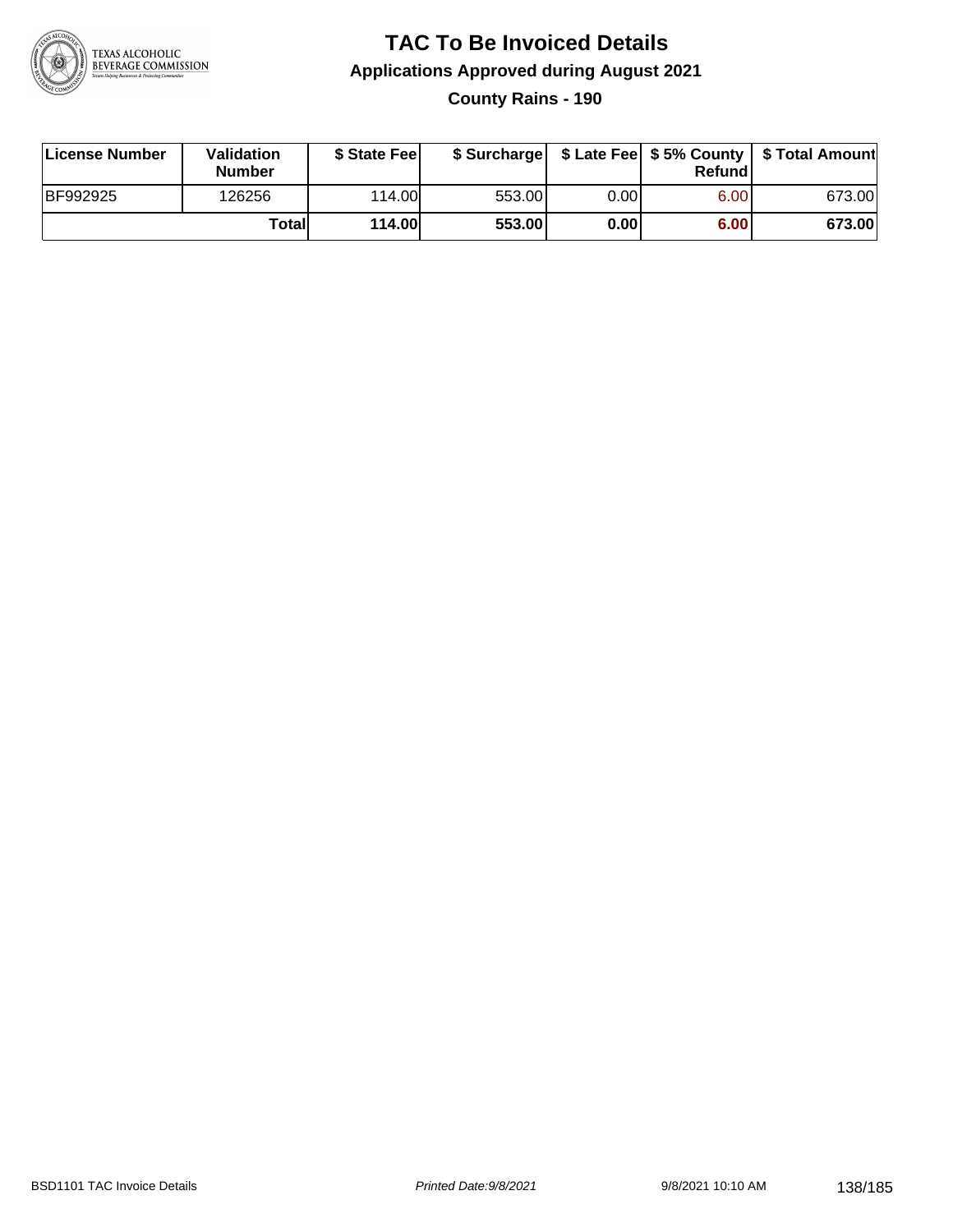

#### **TAC To Be Invoiced Details Applications Approved during August 2021 County Randall - 191**

| License Number   | Validation<br><b>Number</b> | \$ State Fee | \$ Surcharge |      | <b>Refund</b> | \$ Late Fee   \$5% County   \$ Total Amount |
|------------------|-----------------------------|--------------|--------------|------|---------------|---------------------------------------------|
| <b>BF1127125</b> | 9538                        | 114.00       | 553.00       | 0.00 | 6.00          | 673.00                                      |
| BQ1127171        | 9717                        | 114.00       | 553.00       | 0.00 | 6.00          | 673.00                                      |
| BG1128925        | 10644                       | 332.50       | 553.00       | 0.00 | 17.50         | 903.00                                      |
|                  | Total                       | 560.50       | 1,659.00     | 0.00 | 29.50         | 2,249.00                                    |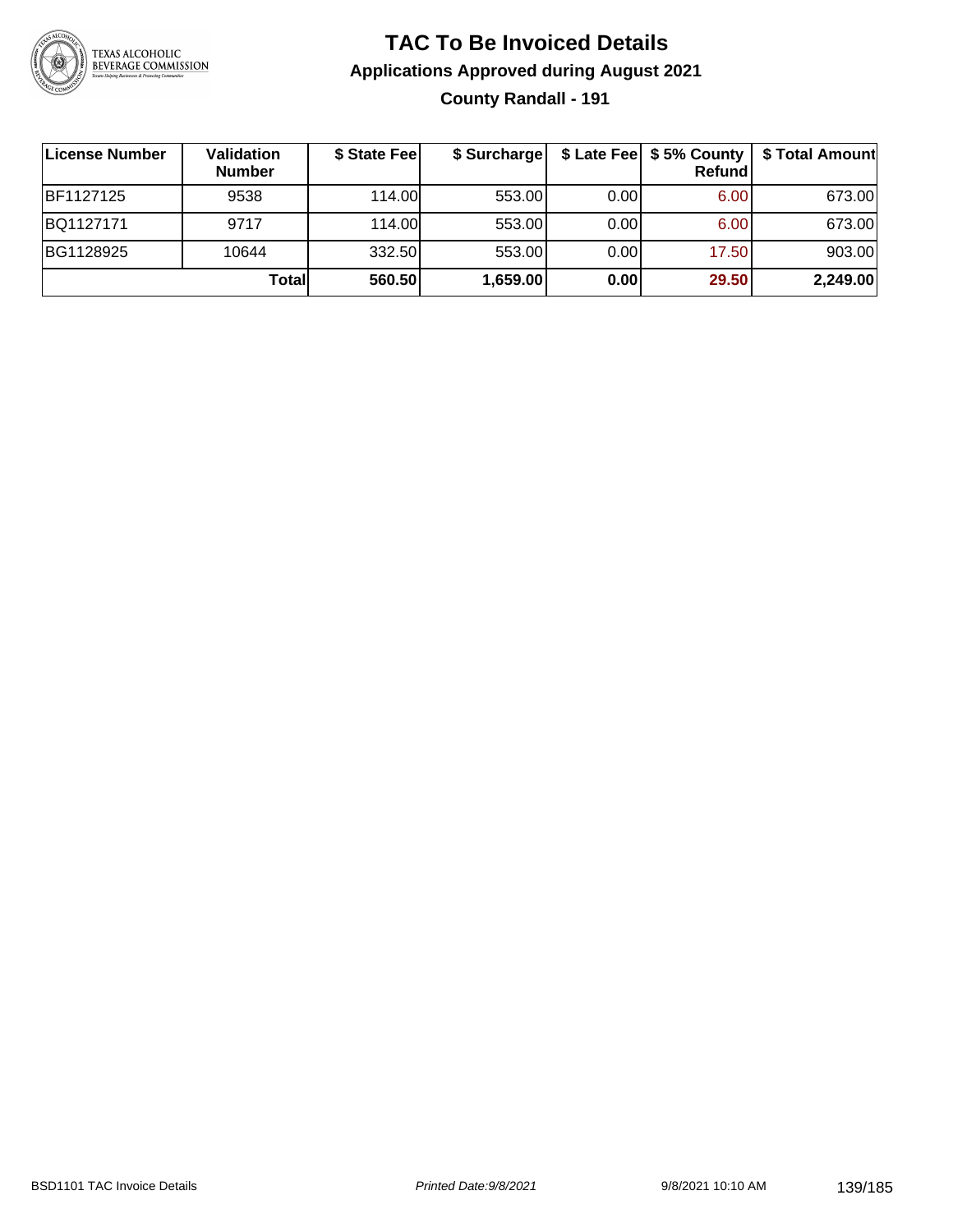

## **TAC To Be Invoiced Details Applications Approved during August 2021**

**County Red River - 194**

| ∣License Number | <b>Validation</b><br><b>Number</b> | \$ State Fee | \$ Surcharge |       | Refundl | \$ Late Fee   \$5% County   \$ Total Amount |
|-----------------|------------------------------------|--------------|--------------|-------|---------|---------------------------------------------|
| BQ1127367       | 9887                               | 114.00       | 553.00       | 0.001 | 6.00    | 673.00                                      |
| BQ1128274       | 10518                              | 114.00       | 553.00       | 0.001 | 6.00    | 673.00                                      |
|                 | Totall                             | 228.00       | 1,106.00     | 0.00  | 12.00   | 1,346.00                                    |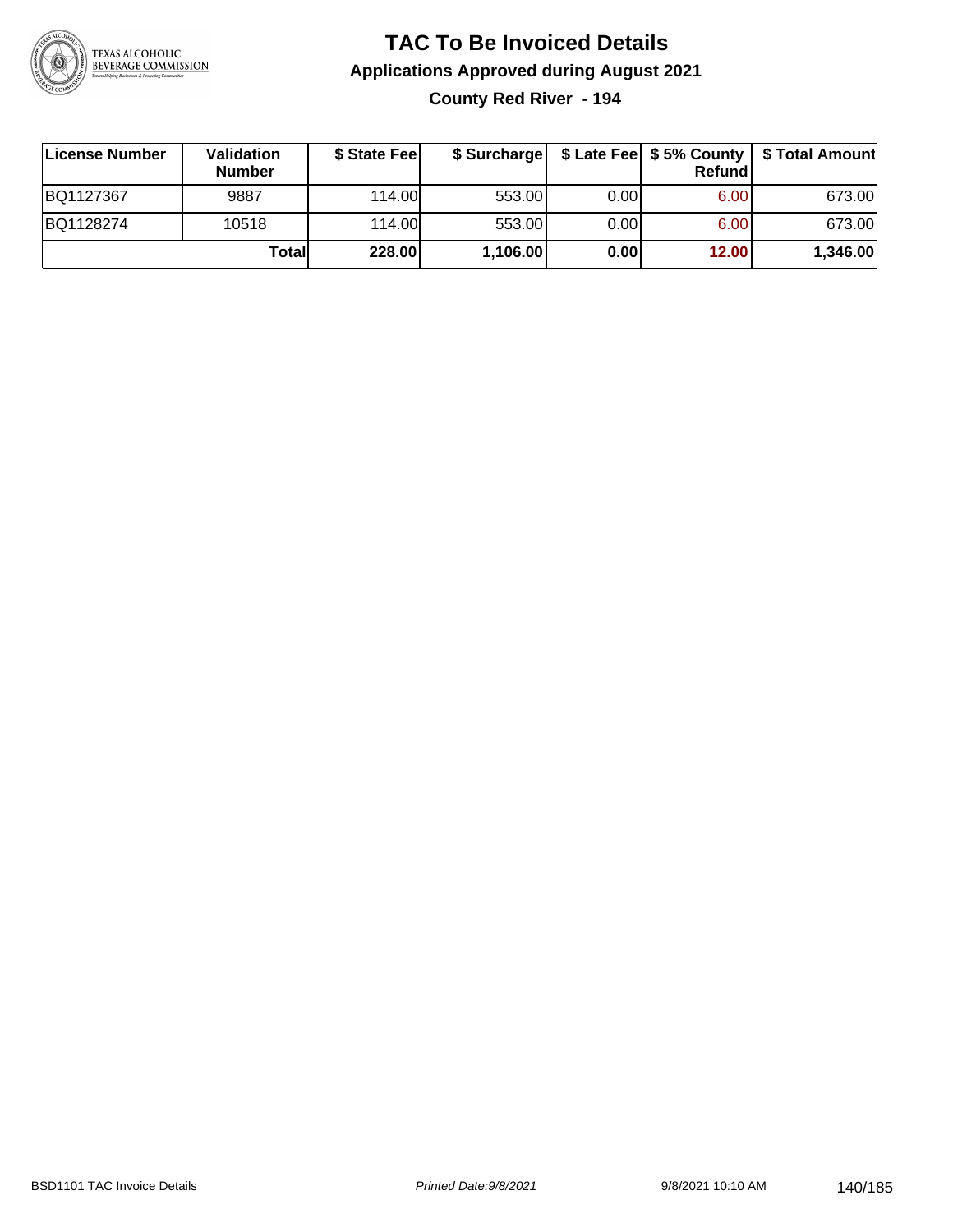

#### **TAC To Be Invoiced Details Applications Approved during August 2021 County Reeves - 195**

| License Number | <b>Validation</b><br><b>Number</b> | \$ State Fee | \$ Surcharge |      | \$ Late Fee   \$5% County<br>Refundl | \$ Total Amount |
|----------------|------------------------------------|--------------|--------------|------|--------------------------------------|-----------------|
| BG1128226      | 10450                              | 332.50       | 553.00       | 0.00 | 17.50                                | 903.00          |
| BG783860       | 125896                             | 332.50       | 553.00       | 0.00 | 17.50                                | 903.00          |
| BL783860       | 125896                             | 475.00       | 327.00       | 0.00 | 25.00                                | 827.00          |
| BG849049       | 126159                             | 332.50       | 553.00       | 0.00 | 17.50                                | 903.00          |
| BL849049       | 126159                             | 475.00       | 327.00       | 0.00 | 25.00                                | 827.00          |
|                | Total                              | 1,947.50     | 2,313.00     | 0.00 | 102.50                               | 4,363.00        |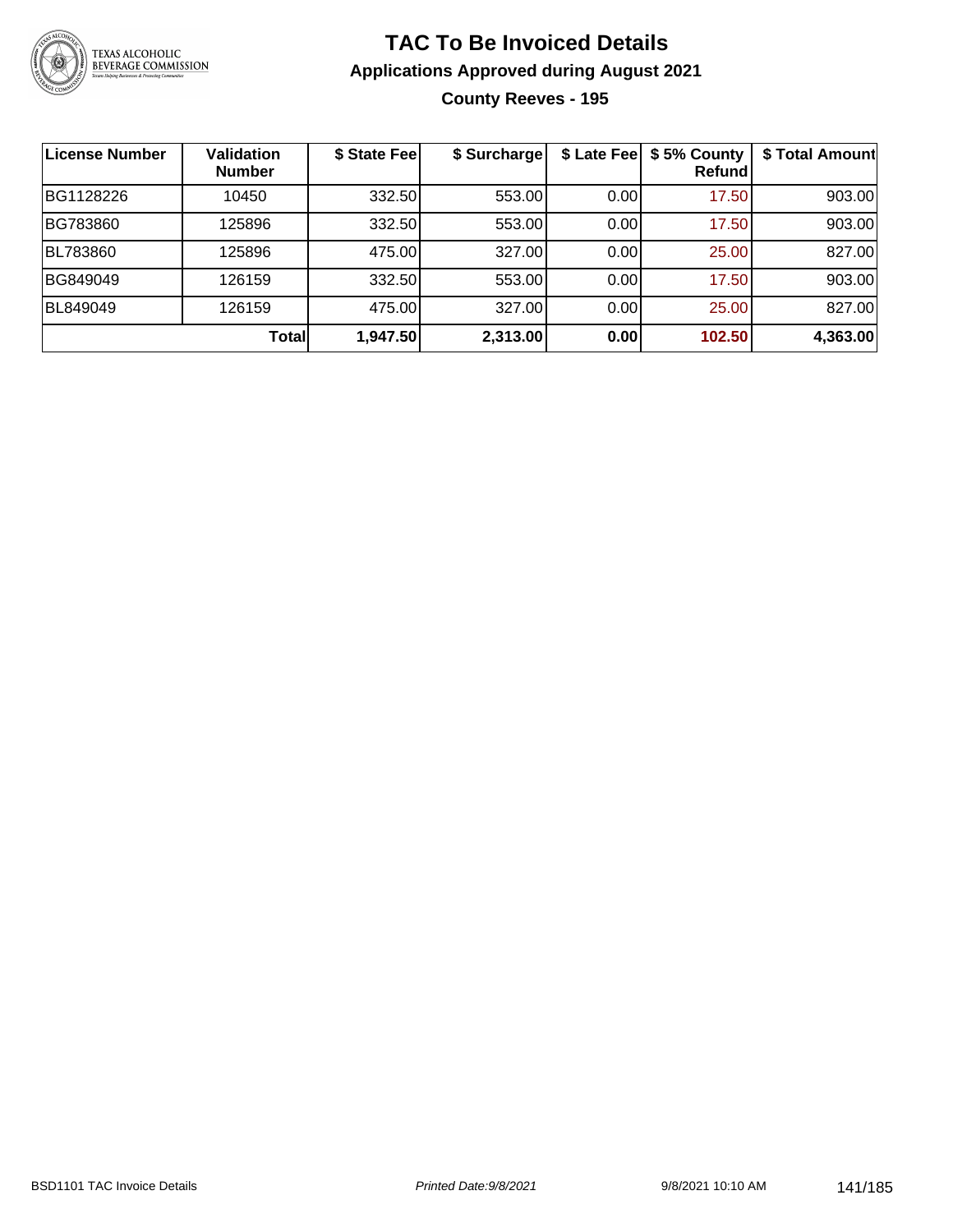

#### **TAC To Be Invoiced Details Applications Approved during August 2021 County Robertson - 198**

| License Number | Validation<br><b>Number</b> | \$ State Fee |          |      | Refund            | \$ Surcharge   \$ Late Fee   \$5% County   \$ Total Amount |
|----------------|-----------------------------|--------------|----------|------|-------------------|------------------------------------------------------------|
| BG1127784      | 9271                        | 332.50       | 553.00   | 0.00 | 17.50             | 903.00                                                     |
| BF1128158      | 9566                        | 114.00L      | 553.00   | 0.00 | 6.00 <sub>1</sub> | 673.00                                                     |
|                | Totall                      | 446.50       | 1,106.00 | 0.00 | 23.50             | 1,576.00                                                   |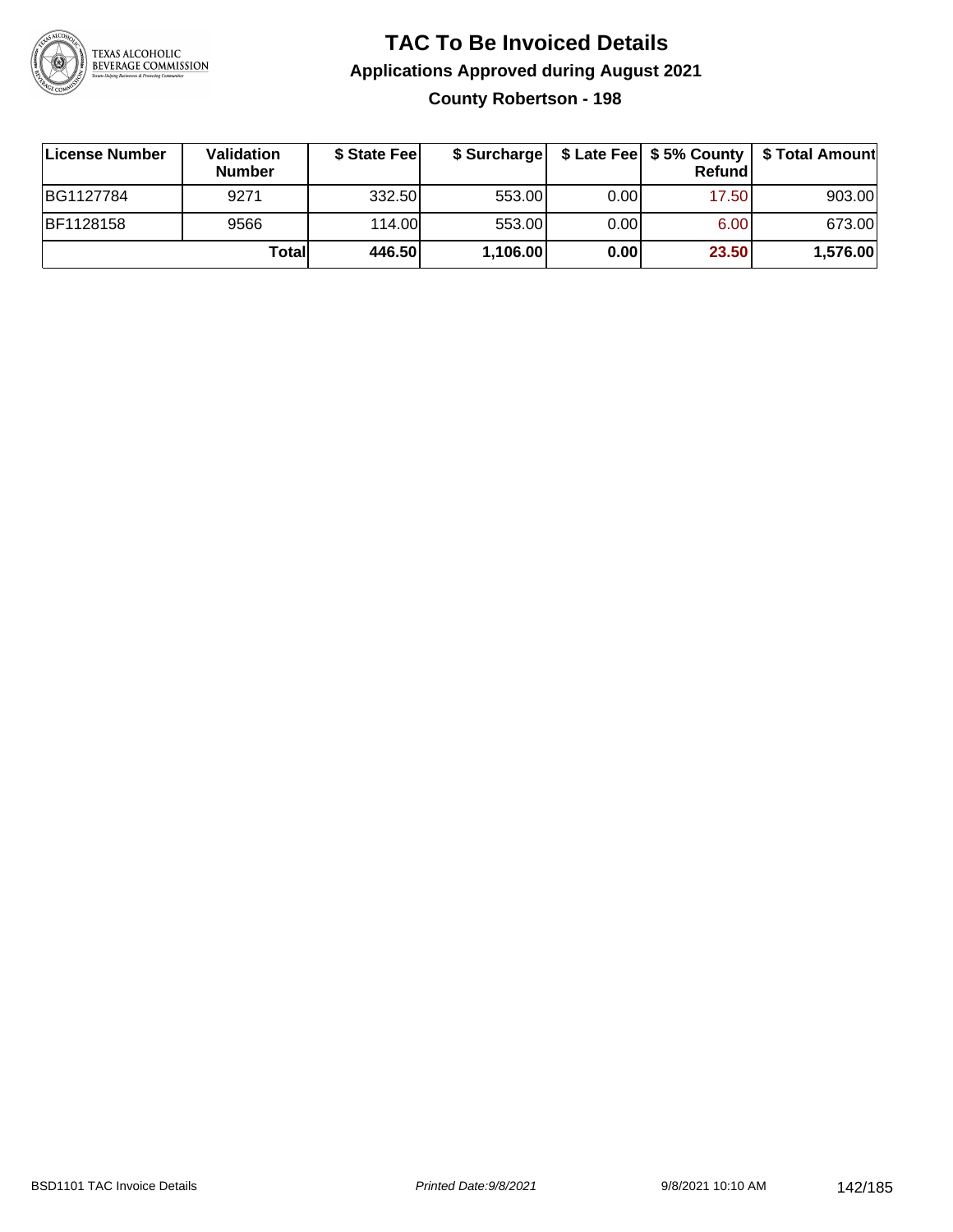

#### **TAC To Be Invoiced Details Applications Approved during August 2021 County Rockwall - 199**

| License Number | <b>Validation</b><br><b>Number</b> | \$ State Fee |        |       | Refundl | \$ Surcharge   \$ Late Fee   \$5% County   \$ Total Amount |
|----------------|------------------------------------|--------------|--------|-------|---------|------------------------------------------------------------|
| BF992417       | 127113                             | 114.00       | 553.00 | 0.00I | 6.00    | 673.00                                                     |
|                | Totall                             | 114.00       | 553.00 | 0.00  | 6.00    | 673.00                                                     |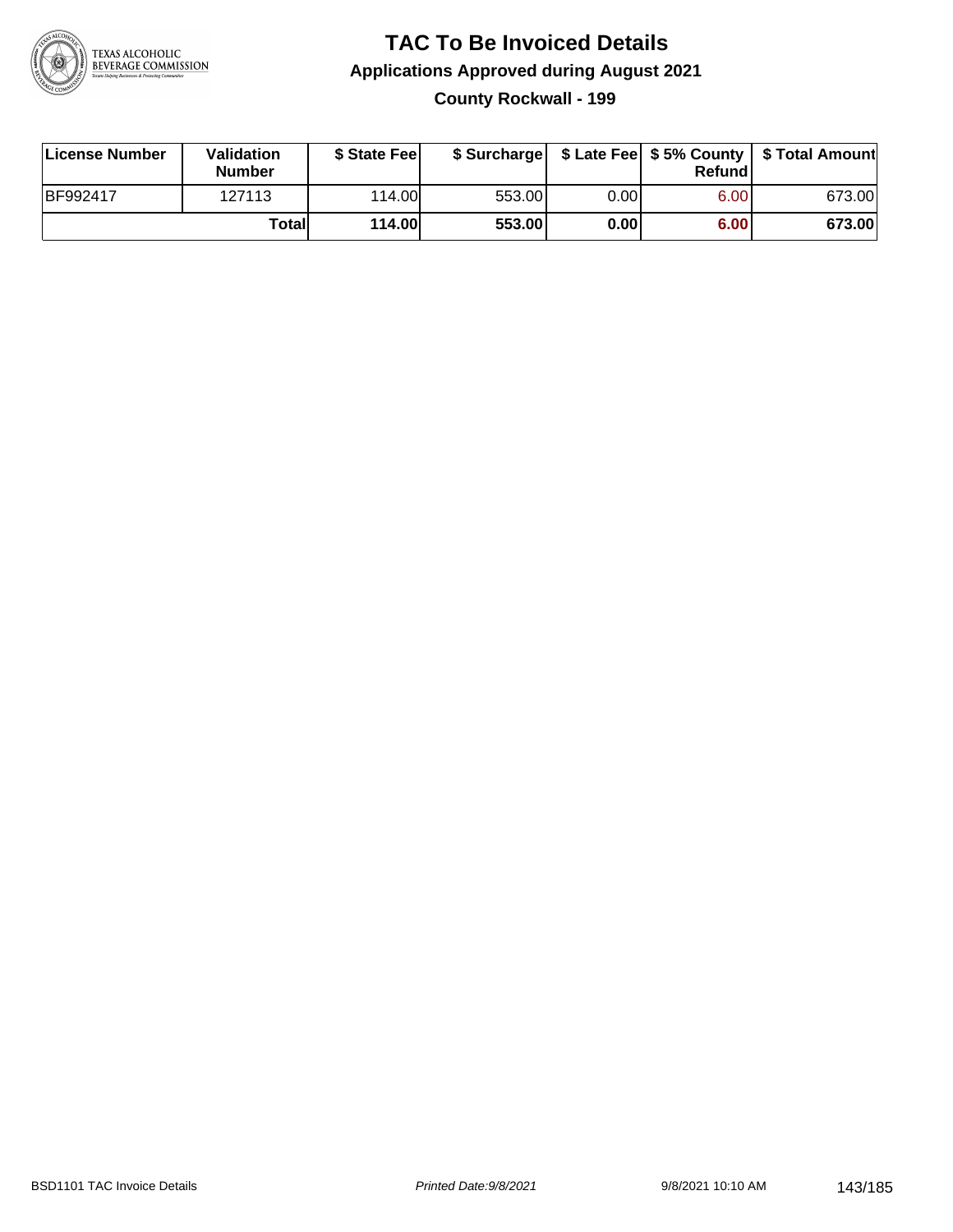

# **TAC To Be Invoiced Details Applications Approved during August 2021**

**County Rusk - 201**

| License Number | Validation<br><b>Number</b> | \$ State Fee  | \$ Surcharge |      | Refundl |        |
|----------------|-----------------------------|---------------|--------------|------|---------|--------|
| BQ1129242      | 10611                       | 114.00        | 553.00       | 0.00 | 6.00    | 673.00 |
|                | Totall                      | <b>114.00</b> | 553.00       | 0.00 | 6.00    | 673.00 |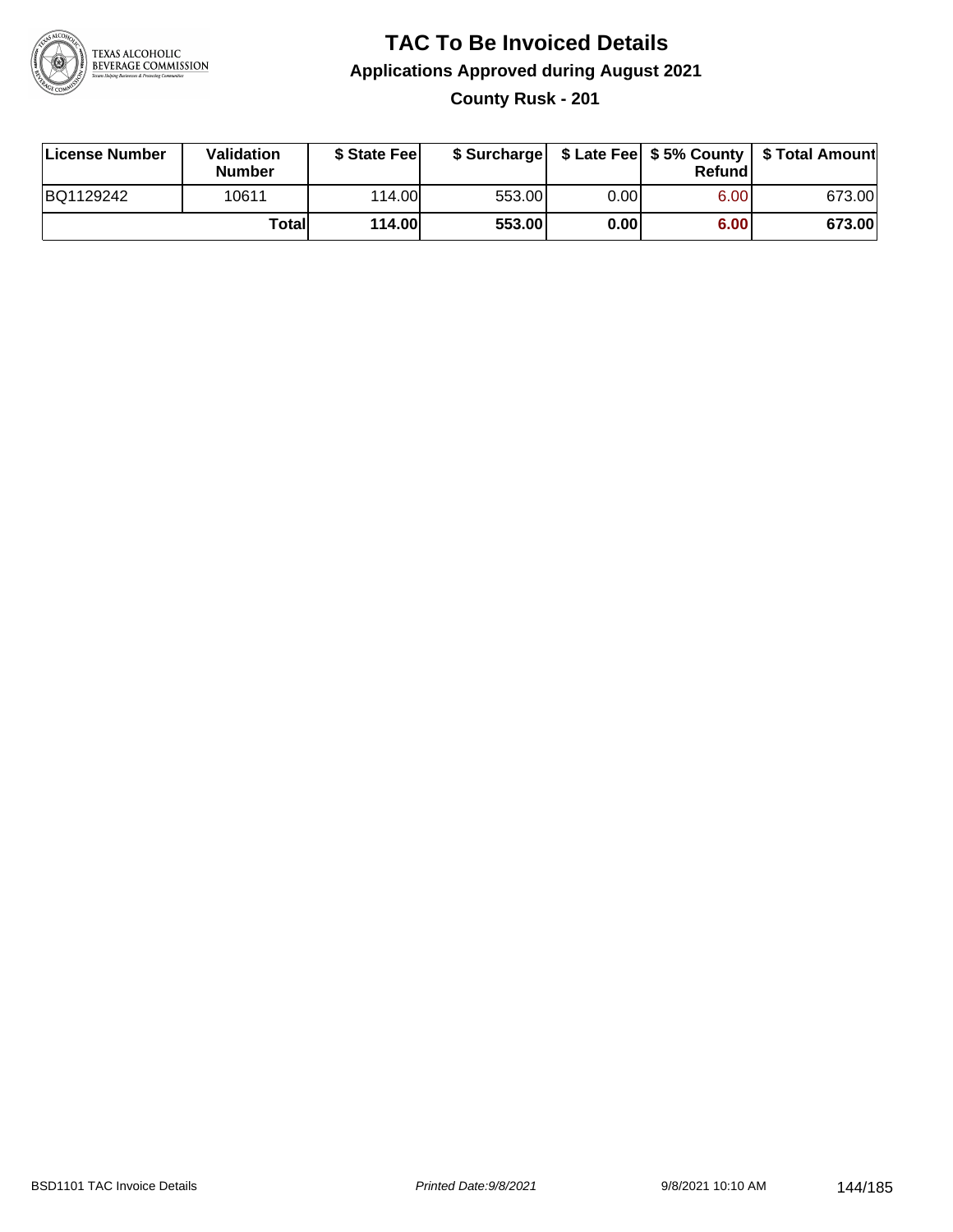

#### **TAC To Be Invoiced Details Applications Approved during August 2021 County San Augustine - 203**

| License Number | Validation<br><b>Number</b> | \$ State Fee |        |      | Refundl | \$ Surcharge   \$ Late Fee   \$5% County   \$ Total Amount |
|----------------|-----------------------------|--------------|--------|------|---------|------------------------------------------------------------|
| BQ918739       | 125837                      | 114.00       | 553.00 | 0.00 | 6.00    | 673.00                                                     |
|                | Totall                      | 114.00       | 553.00 | 0.00 | 6.00    | 673.00                                                     |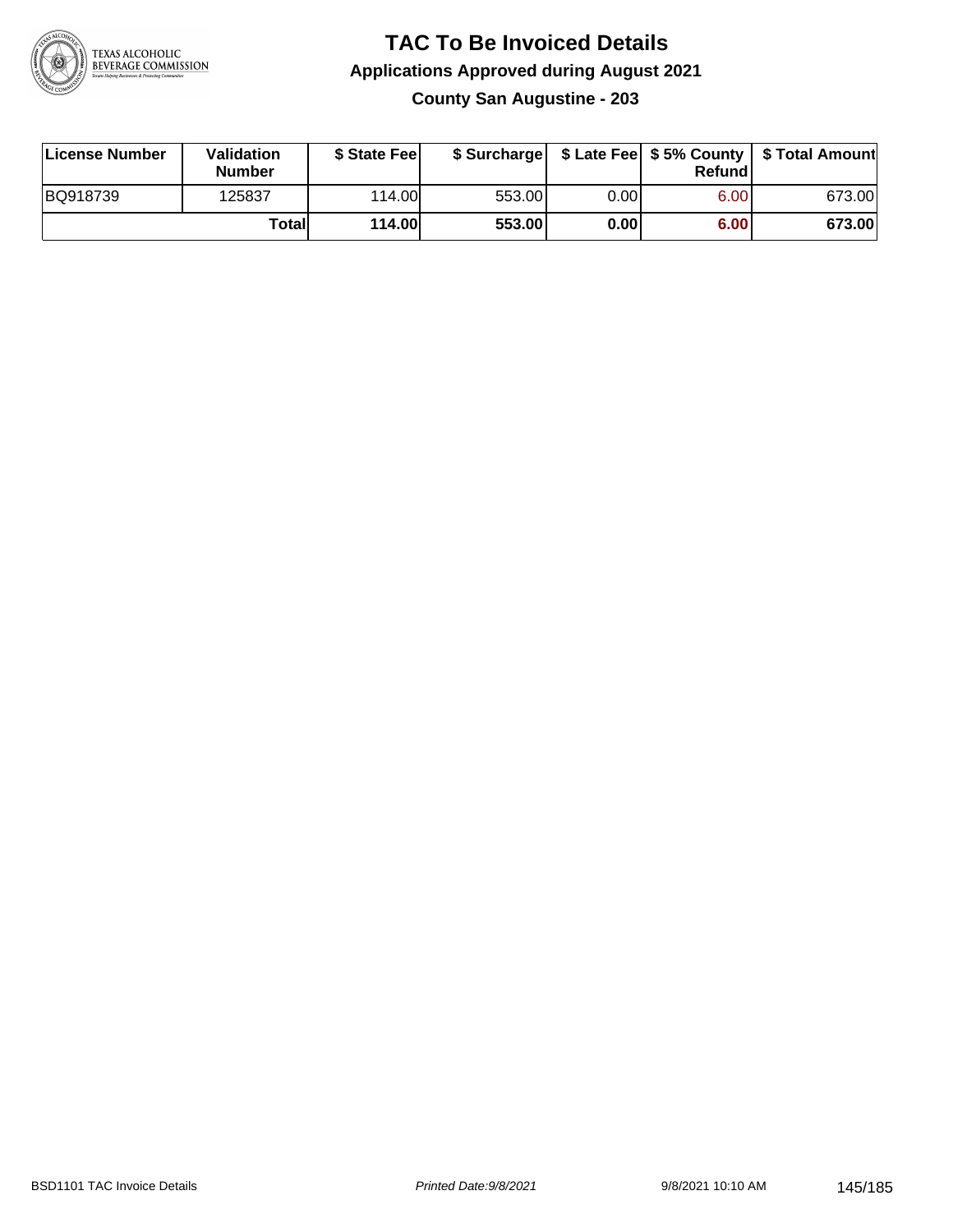

# **TAC To Be Invoiced Details Applications Approved during August 2021**

**County San Jacinto - 204**

| ∣License Number | <b>Validation</b><br><b>Number</b> | \$ State Feel | \$ Surcharge |       | <b>Refund</b> | \$ Late Fee   \$5% County   \$ Total Amount |
|-----------------|------------------------------------|---------------|--------------|-------|---------------|---------------------------------------------|
| BF1128762       | 10302                              | 114.00        | 553.00       | 0.001 | 6.00          | 673.00                                      |
| BG1129606       | 10321                              | 332.50        | 553.00       | 0.001 | 17.50         | 903.00                                      |
|                 | Totall                             | 446.50        | 1,106.00     | 0.00  | 23.50         | 1,576.00                                    |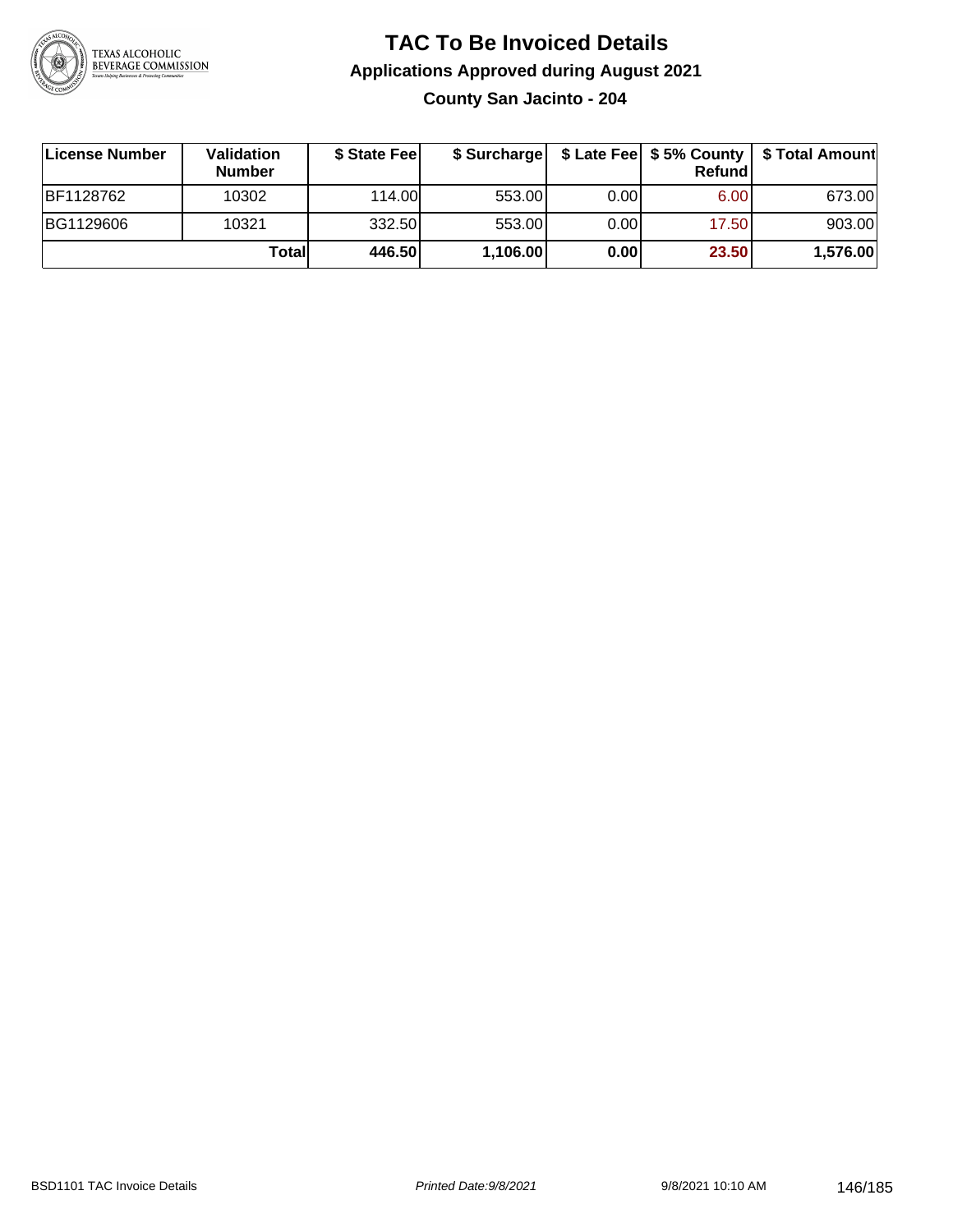

#### **TAC To Be Invoiced Details Applications Approved during August 2021 County San Patricio - 205**

| <b>License Number</b> | <b>Validation</b><br><b>Number</b> | \$ State Fee | \$ Surcharge | \$ Late Fee | \$5% County<br><b>Refund</b> | \$ Total Amount |
|-----------------------|------------------------------------|--------------|--------------|-------------|------------------------------|-----------------|
| BG1129552             | 10068                              | 332.50       | 553.00       | 0.00        | 17.50                        | 903.00          |
| BQ230994              | 126406                             | 114.00       | 553.00       | 0.00        | 6.00                         | 673.00          |
| BQ231352              | 126406                             | 114.00       | 553.00       | 0.00        | 6.00                         | 673.00          |
| BQ233117              | 126406                             | 114.00       | 553.00       | 0.00        | 6.00                         | 673.00          |
| BQ233119              | 126406                             | 114.00       | 553.00       | 0.00        | 6.00                         | 673.00          |
| BQ991369              | 126541                             | 114.00       | 553.00       | 0.00        | 6.00                         | 673.00          |
| BQ991929              | 126652                             | 114.00       | 553.00       | 0.00        | 6.00                         | 673.00          |
| BQ989545              | 516455                             | 114.00       | 553.00       | 0.00        | 6.00                         | 673.00          |
|                       | <b>Total</b>                       | 1,130.50     | 4,424.00     | 0.00        | 59.50                        | 5,614.00        |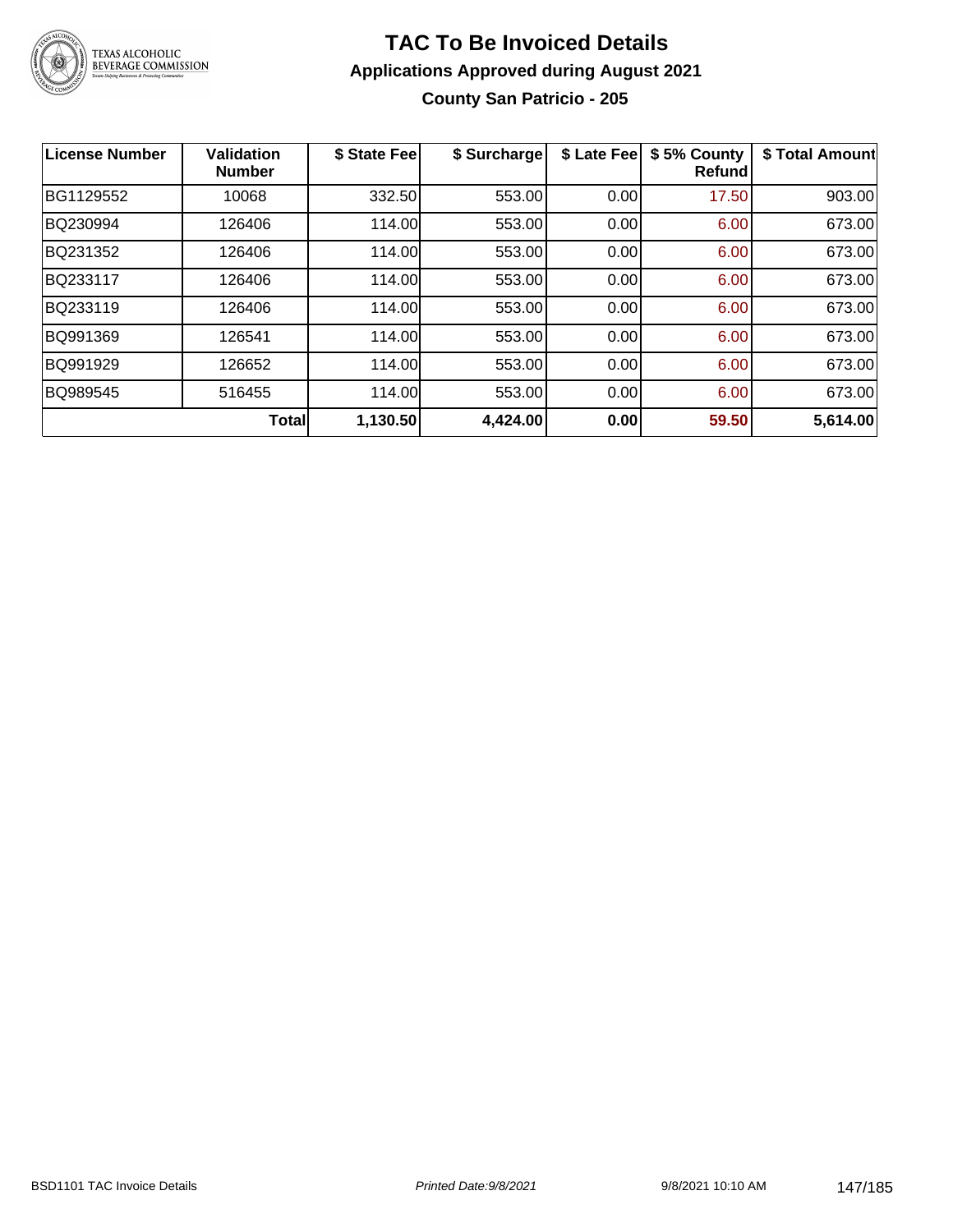

#### **TAC To Be Invoiced Details Applications Approved during August 2021 County Shackelford - 209**

| License Number   | Validation<br><b>Number</b> | \$ State Fee |        |       | Refundl | \$ Surcharge   \$ Late Fee   \$5% County   \$ Total Amount |
|------------------|-----------------------------|--------------|--------|-------|---------|------------------------------------------------------------|
| <b>BF1128387</b> | 8329                        | 114.00       | 553.00 | 0.00I | 6.00    | 673.00                                                     |
|                  | Totall                      | 114.00       | 553.00 | 0.00  | 6.00    | 673.00                                                     |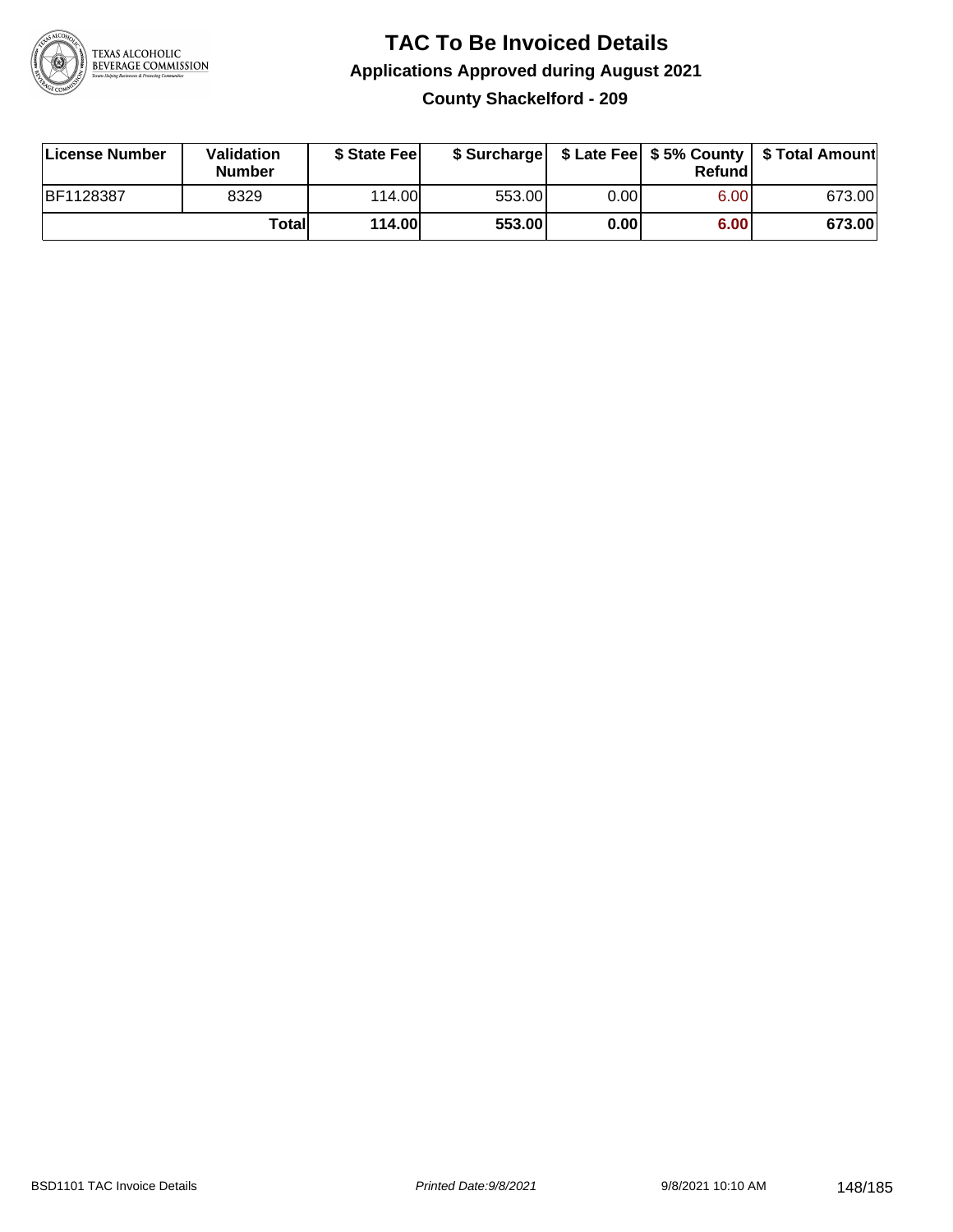

# **TAC To Be Invoiced Details Applications Approved during August 2021**

**County Smith - 212**

| <b>License Number</b> | Validation<br><b>Number</b> | \$ State Fee | \$ Surcharge |      | \$ Late Fee   \$5% County<br>Refundl | \$ Total Amount |
|-----------------------|-----------------------------|--------------|--------------|------|--------------------------------------|-----------------|
| BQ1127889             | 9611                        | 114.00       | 553.00       | 0.00 | 6.00                                 | 673.00          |
| BQ1127888             | 10071                       | 114.00       | 553.00       | 0.00 | 6.00                                 | 673.00          |
| BQ1128459             | 10284                       | 114.00       | 553.00       | 0.00 | 6.00                                 | 673.00          |
| BQ1128601             | 10612                       | 114.00       | 553.00       | 0.00 | 6.00                                 | 673.00          |
| BG1062551             | 125228                      | 332.50       | 553.00       | 0.00 | 17.50                                | 903.00          |
| BQ849181              | 125264                      | 114.00       | 553.00       | 0.00 | 6.00                                 | 673.00          |
| BF782652              | 125481                      | 114.00       | 553.00       | 0.00 | 6.00                                 | 673.00          |
| BQ850392              | 125800                      | 114.00       | 553.00       | 0.00 | 6.00                                 | 673.00          |
| BQ919070              | 126991                      | 114.00       | 553.00       | 0.00 | 6.00                                 | 673.00          |
| BQ1127874             | 516014                      | 114.00       | 553.00       | 0.00 | 6.00                                 | 673.00          |
|                       | <b>Total</b>                | 1,358.50     | 5,530.00     | 0.00 | 71.50                                | 6,960.00        |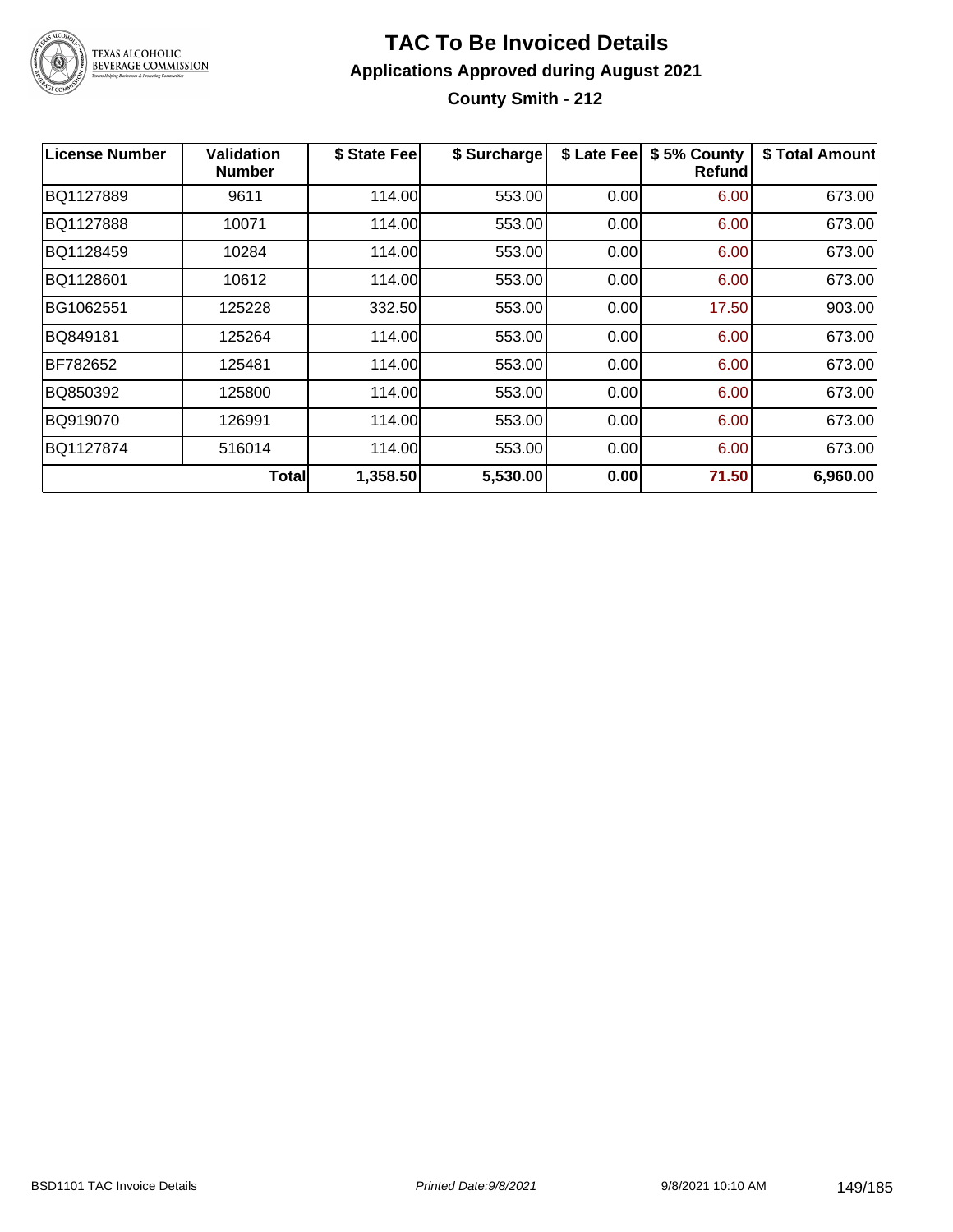

## **TAC To Be Invoiced Details Applications Approved during August 2021 County Starr - 214**

| <b>License Number</b> | <b>Validation</b><br><b>Number</b> | \$ State Fee | \$ Surcharge | \$ Late Fee | \$5% County<br><b>Refund</b> | \$ Total Amount |
|-----------------------|------------------------------------|--------------|--------------|-------------|------------------------------|-----------------|
| BQ1126831             | 9585                               | 114.00       | 553.00       | 0.00        | 6.00                         | 673.00          |
| BG1127498             | 9837                               | 332.50       | 553.00       | 0.00        | 17.50                        | 903.00          |
| BQ1127495             | 10034                              | 114.00       | 553.00       | 0.00        | 6.00                         | 673.00          |
| BQ1129303             | 10630                              | 114.00       | 553.00       | 0.00        | 6.00                         | 673.00          |
| BG916702              | 126364                             | 332.50       | 553.00       | 0.00        | 17.50                        | 903.00          |
| BQ991938              | 126549                             | 114.00       | 553.00       | 0.00        | 6.00                         | 673.00          |
| BQ783997              | 127184                             | 114.00       | 553.00       | 0.00        | 6.00                         | 673.00          |
|                       | <b>Total</b>                       | 1,235.00     | 3,871.00     | 0.00        | 65.00                        | 5,171.00        |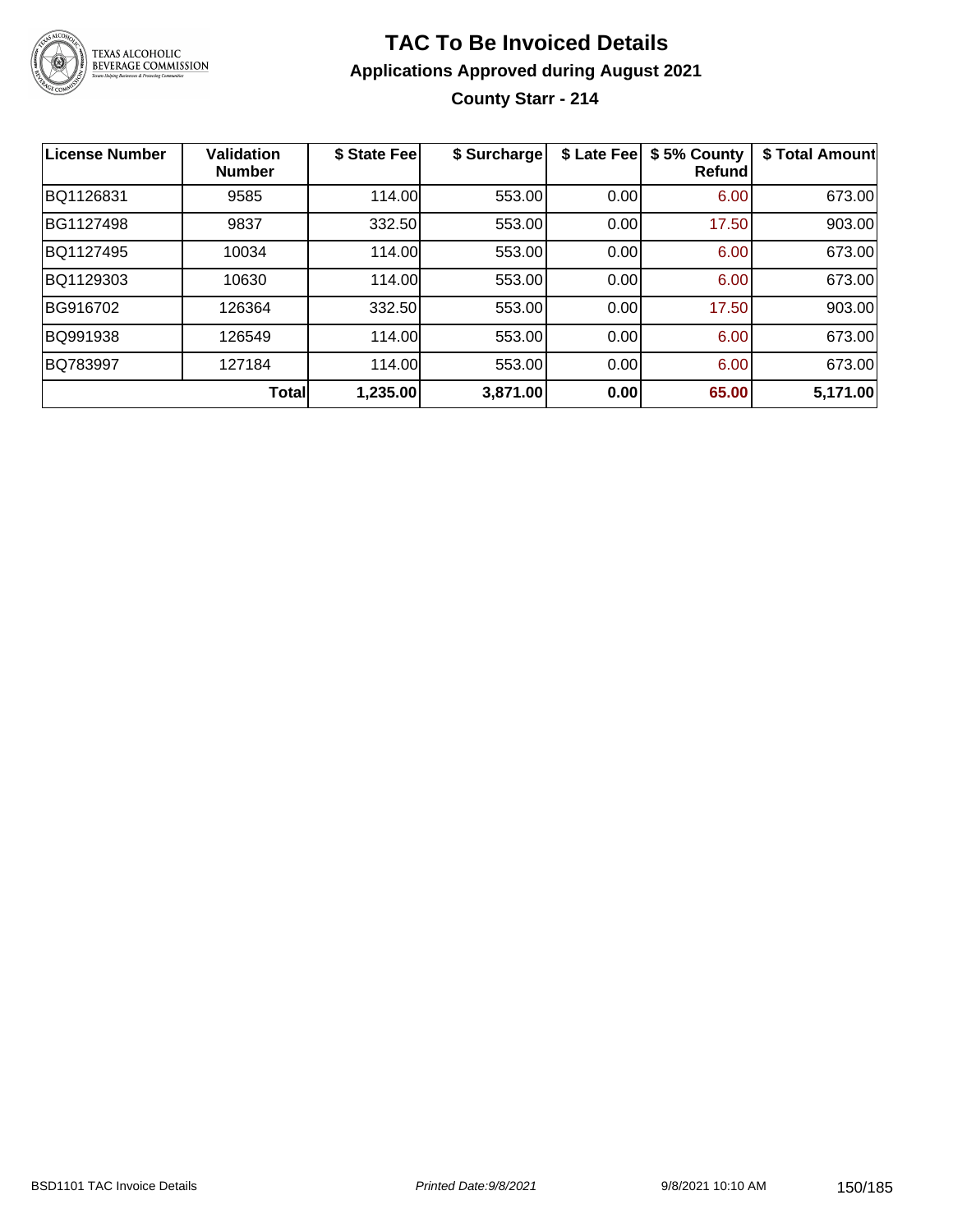

## **TAC To Be Invoiced Details Applications Approved during August 2021 County Stephens - 215**

| License Number | <b>Validation</b><br><b>Number</b> | \$ State Feel |        |       | Refund | \$ Surcharge   \$ Late Fee   \$5% County   \$ Total Amount |
|----------------|------------------------------------|---------------|--------|-------|--------|------------------------------------------------------------|
| BE897922       | 108690                             | 285.00        | 553.00 | 0.001 | 15.00  | 853.00                                                     |
|                | Totall                             | 285.00        | 553.00 | 0.00  | 15.00  | 853.00                                                     |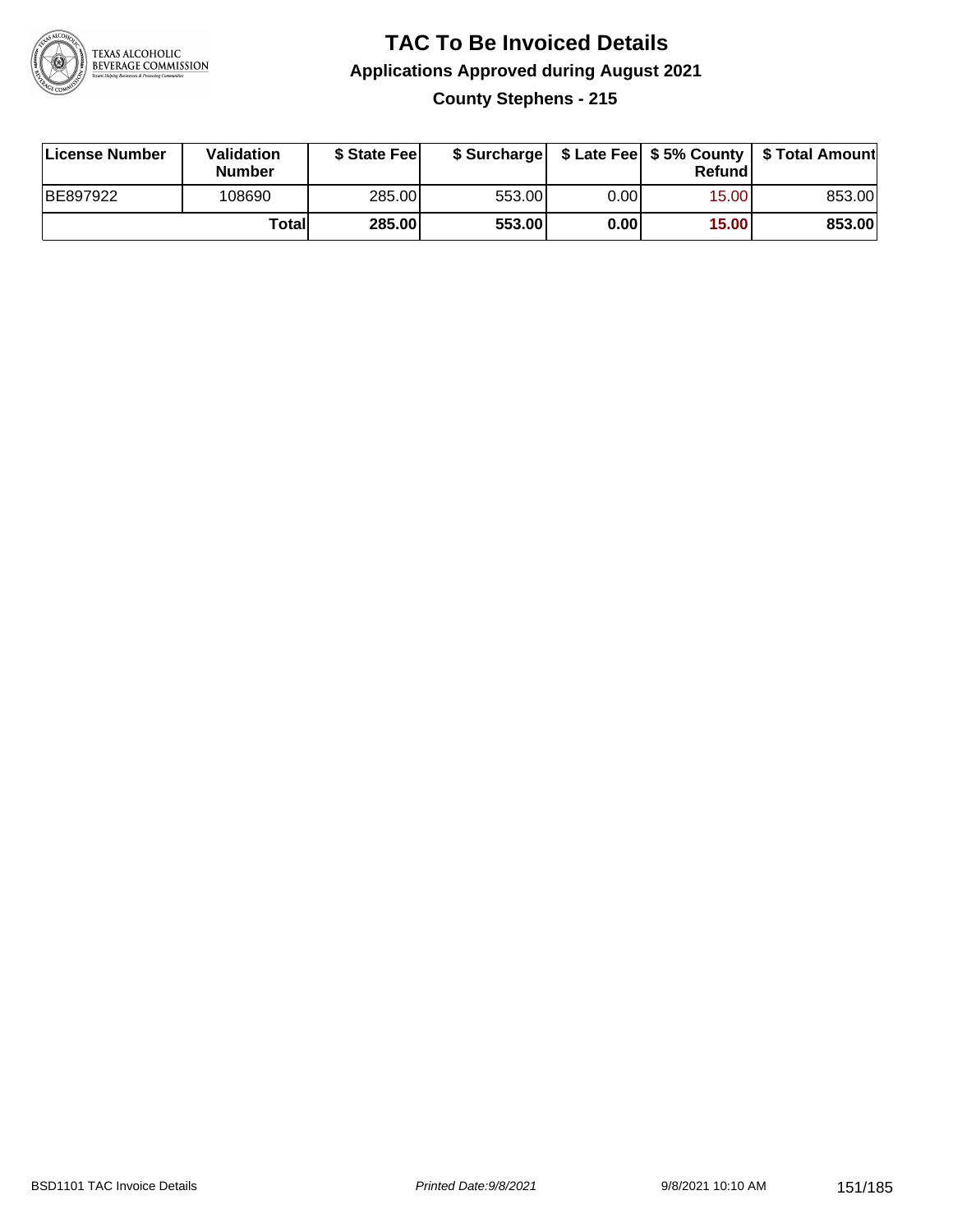

# TEXAS ALCOHOLIC<br>BEVERAGE COMMISSION

#### **TAC To Be Invoiced Details Applications Approved during August 2021 County Tarrant - 220**

| <b>License Number</b> | Validation<br><b>Number</b> | \$ State Fee | \$ Surcharge |      | \$ Late Fee \$ 5% County<br>Refund | \$ Total Amount |
|-----------------------|-----------------------------|--------------|--------------|------|------------------------------------|-----------------|
| BG1126903             | 9534                        | 1,900.00     | 553.00       | 0.00 | 100.00                             | 2,553.00        |
| BL1126903             | 9534                        | 475.00       | 327.00       | 0.00 | 25.00                              | 827.00          |
| BF1128332             | 9573                        | 114.00       | 553.00       | 0.00 | 6.00                               | 673.00          |
| BQ1127927             | 9637                        | 114.00       | 553.00       | 0.00 | 6.00                               | 673.00          |
| BQ1126928             | 9688                        | 114.00       | 553.00       | 0.00 | 6.00                               | 673.00          |
| BQ1126971             | 9709                        | 114.00       | 553.00       | 0.00 | 6.00                               | 673.00          |
| BG1127554             | 9896                        | 1,900.00     | 553.00       | 0.00 | 100.00                             | 2,553.00        |
| BQ1127315             | 9930                        | 114.00       | 553.00       | 0.00 | 6.00                               | 673.00          |
| BF1128443             | 9946                        | 114.00       | 553.00       | 0.00 | 6.00                               | 673.00          |
| BQ1127780             | 9949                        | 114.00       | 553.00       | 0.00 | 6.00                               | 673.00          |
| BG1127604             | 9979                        | 1,900.00     | 553.00       | 0.00 | 100.00                             | 2,553.00        |
| BL1127604             | 9979                        | 475.00       | 327.00       | 0.00 | 25.00                              | 827.00          |
| BF1128446             | 10012                       | 114.00       | 553.00       | 0.00 | 6.00                               | 673.00          |
| BQ1128126             | 10085                       | 114.00       | 553.00       | 0.00 | 6.00                               | 673.00          |
| BF1127898             | 10086                       | 114.00       | 553.00       | 0.00 | 6.00                               | 673.00          |
| BQ1128449             | 10097                       | 114.00       | 553.00       | 0.00 | 6.00                               | 673.00          |
| BQ1128394             | 10223                       | 114.00       | 553.00       | 0.00 | 6.00                               | 673.00          |
| BQ1128766             | 10269                       | 114.00       | 553.00       | 0.00 | 6.00                               | 673.00          |
| BG1128878             | 10279                       | 1,900.00     | 553.00       | 0.00 | 100.00                             | 2,553.00        |
| BQ1128600             | 10290                       | 114.00       | 553.00       | 0.00 | 6.00                               | 673.00          |
| BQ1128553             | 10291                       | 114.00       | 553.00       | 0.00 | 6.00                               | 673.00          |
| BG1127709             | 10307                       | 1,900.00     | 553.00       | 0.00 | 100.00                             | 2,553.00        |
| BQ1128363             | 10372                       | 114.00       | 553.00       | 0.00 | 6.00                               | 673.00          |
| BF1128351             | 10410                       | 114.00       | 553.00       | 0.00 | 6.00                               | 673.00          |
| BF1127808             | 10411                       | 114.00       | 553.00       | 0.00 | 6.00                               | 673.00          |
| BG1129358             | 10416                       | 1,900.00     | 553.00       | 0.00 | 100.00                             | 2,553.00        |
| BF1128420             | 10418                       | 114.00       | 553.00       | 0.00 | 6.00                               | 673.00          |
| BQ1128819             | 10544                       | 114.00       | 553.00       | 0.00 | 6.00                               | 673.00          |
| BF1128900             | 10547                       | 114.00       | 553.00       | 0.00 | 6.00                               | 673.00          |
| BQ1128720             | 10579                       | 114.00       | 553.00       | 0.00 | 6.00                               | 673.00          |
| BG1128902             | 10661                       | 1,900.00     | 553.00       | 0.00 | 100.00                             | 2,553.00        |
| BG1129382             | 10671                       | 1,900.00     | 553.00       | 0.00 | 100.00                             | 2,553.00        |
| BQ974723              | 112088                      | 114.00       | 553.00       | 0.00 | 6.00                               | 673.00          |
| BQ990262              | 124239                      | 114.00       | 553.00       | 0.00 | 6.00                               | 673.00          |
| BQ916052              | 124263                      | 114.00       | 553.00       | 0.00 | 6.00                               | 673.00          |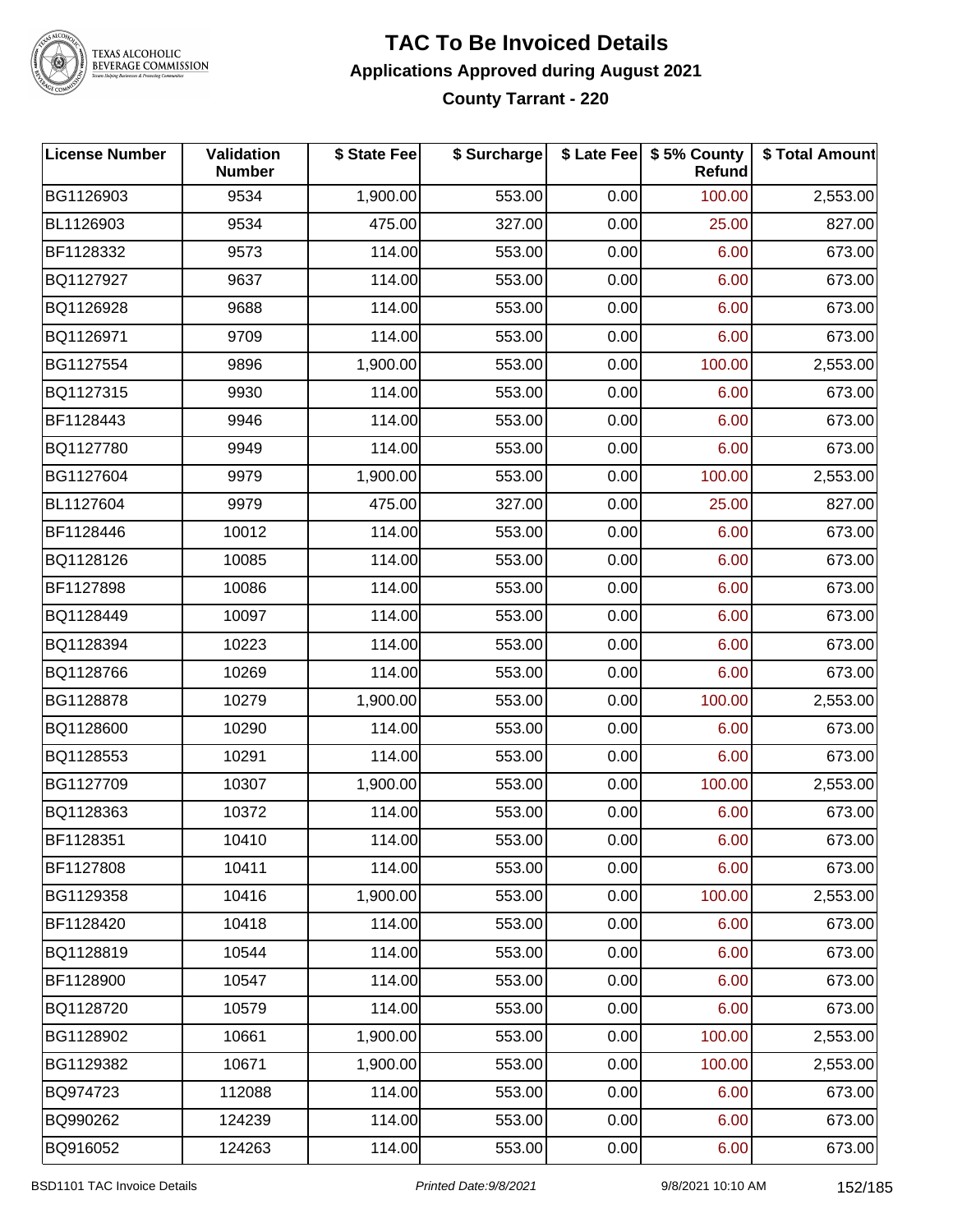| <b>License Number</b> | Validation<br><b>Number</b> | \$ State Fee | \$ Surcharge |        | \$ Late Fee   \$5% County<br>Refund | \$ Total Amount |
|-----------------------|-----------------------------|--------------|--------------|--------|-------------------------------------|-----------------|
| BA1063389             | 124486                      | 2,850.00     | 651.00       | 0.00   | 150.00                              | 3,651.00        |
| BF1062096             | 124512                      | 114.00       | 553.00       | 0.00   | 6.00                                | 673.00          |
| BF1062159             | 124515                      | 114.00       | 553.00       | 0.00   | 6.00                                | 673.00          |
| BQ1064230             | 124527                      | 114.00       | 553.00       | 0.00   | 6.00                                | 673.00          |
| BQ916988              | 124615                      | 114.00       | 553.00       | 0.00   | 6.00                                | 673.00          |
| BG916818              | 124709                      | 1,425.00     | 553.00       | 0.00   | 75.00                               | 2,053.00        |
| BP916818              | 124709                      | 950.00       | 426.00       | 0.00   | 50.00                               | 1,426.00        |
| BF1064361             | 124738                      | 114.00       | 553.00       | 0.00   | 6.00                                | 673.00          |
| BQ917525              | 124797                      | 114.00       | 553.00       | 0.00   | 6.00                                | 673.00          |
| BF918211              | 125201                      | 114.00       | 553.00       | 0.00   | 6.00                                | 673.00          |
| BF991075              | 125227                      | 114.00       | 553.00       | 0.00   | 6.00                                | 673.00          |
| BG783399              | 125314                      | 1,425.00     | 553.00       | 0.00   | 75.00                               | 2,053.00        |
| BF781862              | 125441                      | 114.00       | 553.00       | 0.00   | 6.00                                | 673.00          |
| BG991753              | 125483                      | 1,425.00     | 553.00       | 0.00   | 75.00                               | 2,053.00        |
| BQ991795              | 125553                      | 114.00       | 553.00       | 0.00   | 6.00                                | 673.00          |
| BQ918682              | 125773                      | 114.00       | 553.00       | 0.00   | 6.00                                | 673.00          |
| BG1062115             | 125791                      | 1,425.00     | 553.00       | 100.00 | 75.00                               | 2,153.00        |
| BF917618              | 125834                      | 114.00       | 553.00       | 0.00   | 6.00                                | 673.00          |
| BQ783029              | 125877                      | 114.00       | 553.00       | 0.00   | 6.00                                | 673.00          |
| BQ917756              | 125877                      | 114.00       | 553.00       | 0.00   | 6.00                                | 673.00          |
| BQ992659              | 125877                      | 114.00       | 553.00       | 0.00   | 6.00                                | 673.00          |
| BQ1065432             | 125877                      | 114.00       | 553.00       | 0.00   | 6.00                                | 673.00          |
| BG915987              | 125885                      | 1,425.00     | 553.00       | 0.00   | 75.00                               | 2,053.00        |
| BQ917642              | 125934                      | 114.00       | 553.00       | 0.00   | 6.00                                | 673.00          |
| BQ849185              | 126161                      | 114.00       | 553.00       | 0.00   | 6.00                                | 673.00          |
| BF992525              | 126208                      | 114.00       | 553.00       | 0.00   | 6.00                                | 673.00          |
| BF783784              | 126221                      | 114.00       | 553.00       | 0.00   | 6.00                                | 673.00          |
| BQ232045              | 126406                      | 114.00       | 553.00       | 0.00   | 6.00                                | 673.00          |
| BQ240740              | 126406                      | 114.00       | 553.00       | 0.00   | 6.00                                | 673.00          |
| BQ241411              | 126406                      | 114.00       | 553.00       | 0.00   | 6.00                                | 673.00          |
| BQ614723              | 126406                      | 114.00       | 553.00       | 0.00   | 6.00                                | 673.00          |
| BQ700354              | 126406                      | 114.00       | 553.00       | 0.00   | 6.00                                | 673.00          |
| BQ711021              | 126406                      | 114.00       | 553.00       | 0.00   | 6.00                                | 673.00          |
| BG849160              | 126502                      | 1,425.00     | 553.00       | 0.00   | 75.00                               | 2,053.00        |
| BG991648              | 126863                      | 1,425.00     | 553.00       | 0.00   | 75.00                               | 2,053.00        |
| BF991347              | 126886                      | 114.00       | 553.00       | 0.00   | 6.00                                | 673.00          |
| BG1065320             | 126970                      | 1,425.00     | 553.00       | 0.00   | 75.00                               | 2,053.00        |
| BG1063654             | 127338                      | 1,425.00     | 553.00       | 100.00 | 75.00                               | 2,153.00        |
| BQ1065112             | 127454                      | 114.00       | 553.00       | 0.00   | 6.00                                | 673.00          |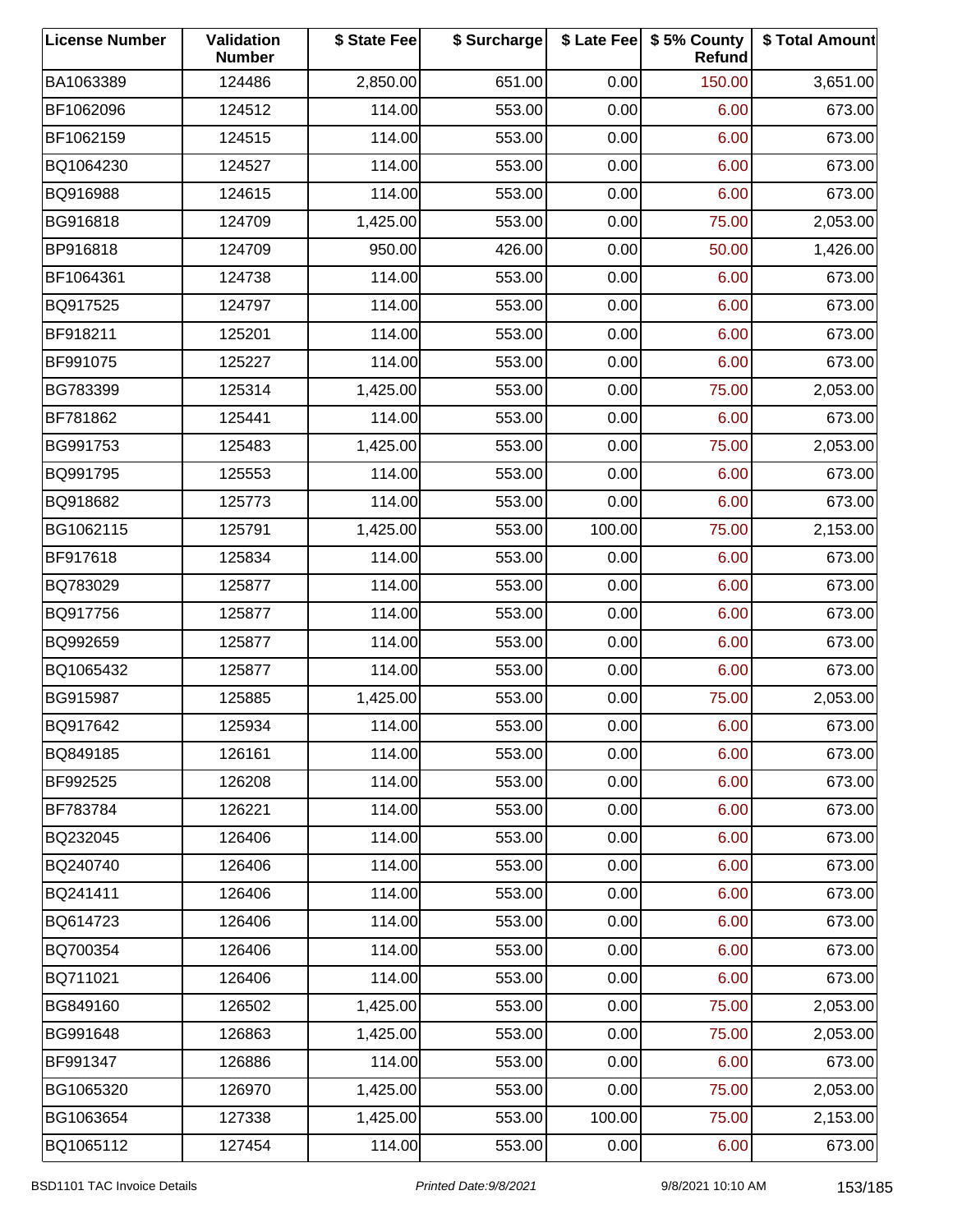| <b>License Number</b> | <b>Validation</b><br><b>Number</b> | \$ State Fee | \$ Surcharge |        | \$ Late Fee   \$5% County<br>Refund | \$ Total Amount |
|-----------------------|------------------------------------|--------------|--------------|--------|-------------------------------------|-----------------|
| BG1064905             | 127563                             | 1,425.00     | 553.00       | 100.00 | 75.00                               | 2,153.00        |
| BF569594              | 506370                             | 114.00       | 553.00       | 100.00 | 6.00                                | 773.00          |
| BQ868223              | 509524                             | 114.00       | 553.00       | 0.00   | 6.00                                | 673.00          |
| BE944945              | 513993                             | 1,425.00     | 553.00       | 0.00   | 75.00                               | 2,053.00        |
| BQ918005              | 515227                             | 114.00       | 553.00       | 0.00   | 6.00                                | 673.00          |
| BQ1062084             | 515869                             | 114.00       | 553.00       | 0.00   | 6.00                                | 673.00          |
| BG916417              | 515890                             | 1,425.00     | 553.00       | 0.00   | 75.00                               | 2,053.00        |
| BG916420              | 515891                             | 1,425.00     | 553.00       | 0.00   | 75.00                               | 2,053.00        |
| BQ1127887             | 515982                             | 114.00       | 553.00       | 0.00   | 6.00                                | 673.00          |
| BE1127878             | 516021                             | 1,900.00     | 553.00       | 0.00   | 100.00                              | 2,553.00        |
| BG1128303             | 516046                             | 1,900.00     | 553.00       | 0.00   | 100.00                              | 2,553.00        |
| BF1128627             | 516053                             | 114.00       | 553.00       | 0.00   | 6.00                                | 673.00          |
| BG1128032             | 516064                             | 1,900.00     | 553.00       | 0.00   | 100.00                              | 2,553.00        |
| BG497876              | 516218                             | 1,425.00     | 553.00       | 0.00   | 75.00                               | 2,053.00        |
| BF992849              | 516322                             | 114.00       | 553.00       | 0.00   | 6.00                                | 673.00          |
| BF992225              | 516324                             | 114.00       | 553.00       | 0.00   | 6.00                                | 673.00          |
| BG916967              | 516451                             | 1,425.00     | 553.00       | 0.00   | 75.00                               | 2,053.00        |
| BL916967              | 516451                             | 475.00       | 327.00       | 0.00   | 25.00                               | 827.00          |
|                       | <b>Total</b>                       | 54,454.00    | 50,169.00    | 400.00 | 2,866.00                            | 107,889.00      |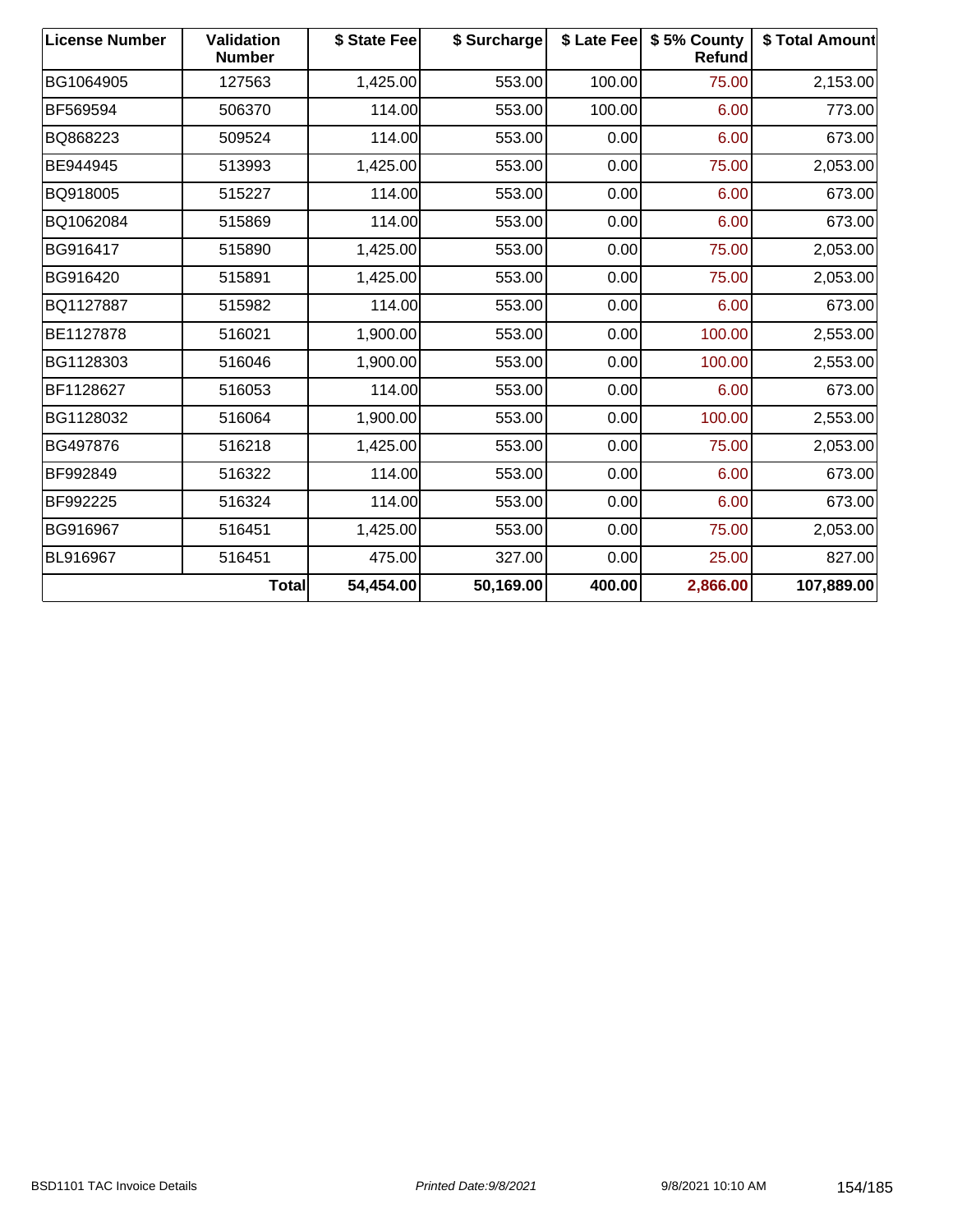

# **TAC To Be Invoiced Details Applications Approved during August 2021 County Taylor - 221**

| License Number | <b>Validation</b><br><b>Number</b> | \$ State Fee | \$ Surcharge |      | \$ Late Fee   \$5% County<br>Refund | \$ Total Amount |
|----------------|------------------------------------|--------------|--------------|------|-------------------------------------|-----------------|
| BF1129432      | 10581                              | 114.00L      | 553.00       | 0.00 | 6.00                                | 673.00          |
| BQ1064364      | 124679                             | 114.00L      | 553.00       | 0.00 | 6.00                                | 673.00          |
| BG1065412      | 126090                             | 332.50       | 553.00       | 0.00 | 17.50                               | 903.00          |
| BP1065412      | 126090                             | 950.00       | 426.00       | 0.00 | 50.00                               | 1,426.00        |
|                | Total                              | 1,510.50     | 2,085.00     | 0.00 | 79.50                               | 3,675.00        |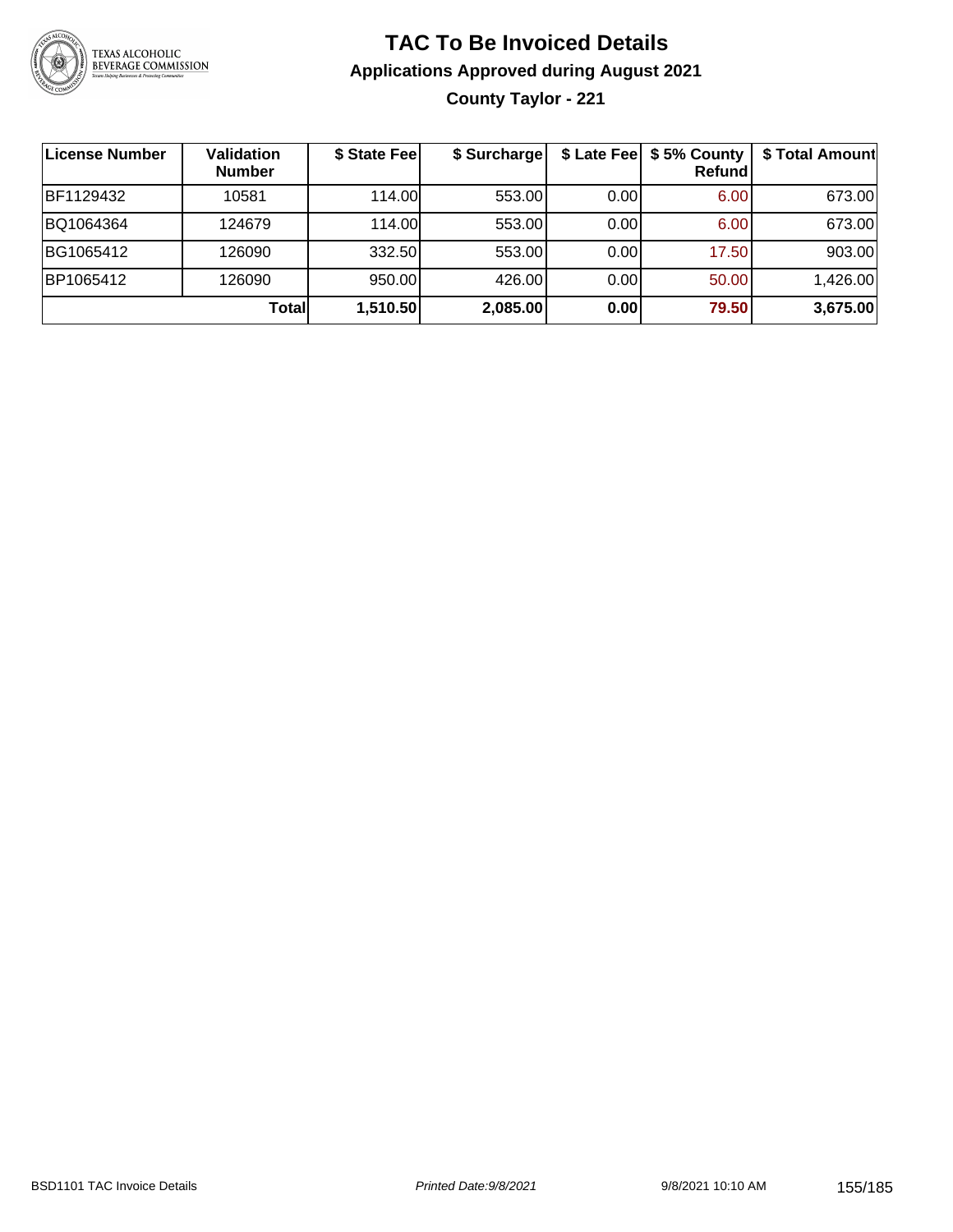

# **TAC To Be Invoiced Details Applications Approved during August 2021 County Terry - 223**

| License Number | Validation<br><b>Number</b> | \$ State Feel |          |       | Refundl | \$ Surcharge   \$ Late Fee   \$5% County   \$ Total Amount |
|----------------|-----------------------------|---------------|----------|-------|---------|------------------------------------------------------------|
| BQ1128407      | 10563                       | 114.00        | 553.00   | 0.001 | 6.00    | 673.00                                                     |
| BQ1129144      | 10564                       | 114.00        | 553.00   | 0.00  | 6.00    | 673.00                                                     |
|                | Totall                      | 228.00        | 1,106.00 | 0.00  | 12.00   | 1,346.00                                                   |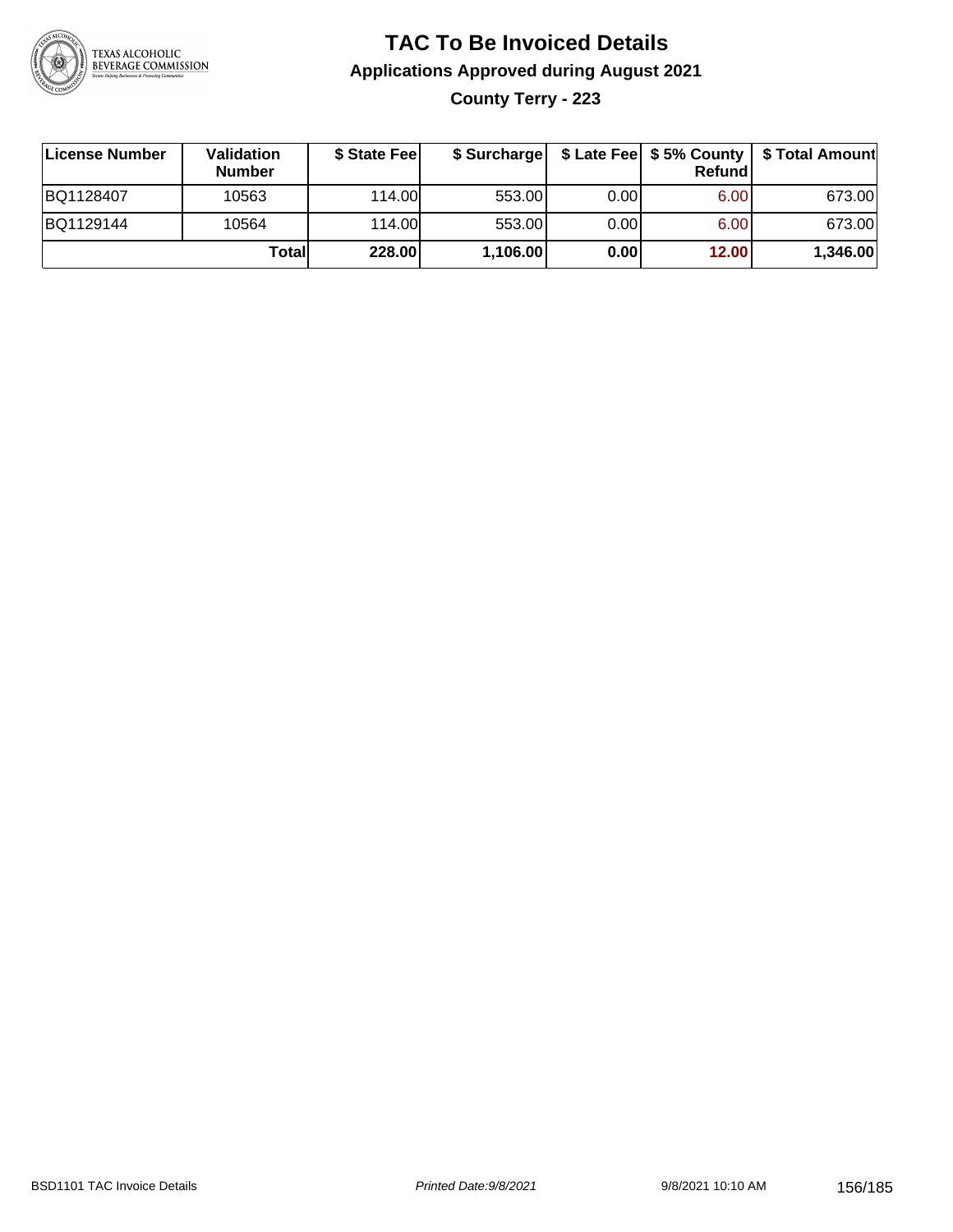

## **TAC To Be Invoiced Details Applications Approved during August 2021 County Titus - 225**

| License Number | Validation<br><b>Number</b> | \$ State Feel |        |       | Refundl | \$ Surcharge   \$ Late Fee   \$5% County   \$ Total Amount |
|----------------|-----------------------------|---------------|--------|-------|---------|------------------------------------------------------------|
| BQ1129170      | 10643                       | 114.00        | 553.00 | 0.001 | 6.00    | 673.00                                                     |
|                | Totall                      | 114.00        | 553.00 | 0.00  | 6.00    | 673.00                                                     |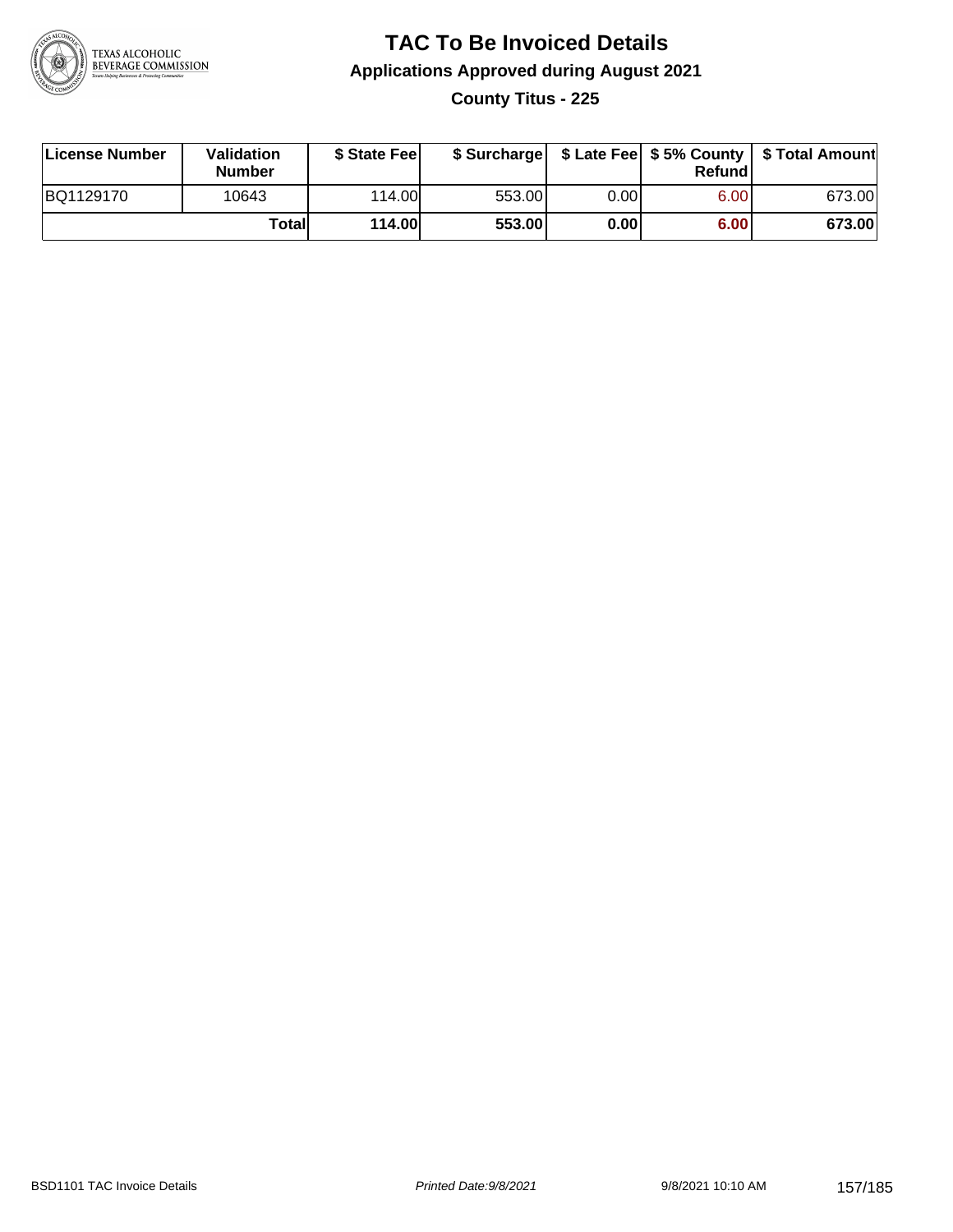

# TEXAS ALCOHOLIC<br>BEVERAGE COMMISSION

#### **TAC To Be Invoiced Details Applications Approved during August 2021 County Tom Green - 226**

| <b>License Number</b> | <b>Validation</b><br><b>Number</b> | \$ State Fee | \$ Surcharge |      | \$ Late Fee   \$5% County<br>Refund | \$ Total Amount |
|-----------------------|------------------------------------|--------------|--------------|------|-------------------------------------|-----------------|
| BQ1126898             | 9660                               | 114.00       | 553.00       | 0.00 | 6.00                                | 673.00          |
| BQ1127619             | 9819                               | 114.00       | 553.00       | 0.00 | 6.00                                | 673.00          |
| BG1128570             | 9917                               | 332.50       | 553.00       | 0.00 | 17.50                               | 903.00          |
| BQ1128299             | 10295                              | 114.00       | 553.00       | 0.00 | 6.00                                | 673.00          |
| BQ1128295             | 10308                              | 114.00       | 553.00       | 0.00 | 6.00                                | 673.00          |
| BQ1128297             | 10309                              | 114.00       | 553.00       | 0.00 | 6.00                                | 673.00          |
| BQ918183              | 125006                             | 114.00       | 553.00       | 0.00 | 6.00                                | 673.00          |
| BF992657              | 125785                             | 114.00       | 553.00       | 0.00 | 6.00                                | 673.00          |
| BQ850428              | 125991                             | 114.00       | 553.00       | 0.00 | 6.00                                | 673.00          |
| BQ850431              | 125991                             | 114.00       | 553.00       | 0.00 | 6.00                                | 673.00          |
| BQ850432              | 125991                             | 114.00       | 553.00       | 0.00 | 6.00                                | 673.00          |
| BQ850433              | 125991                             | 114.00       | 553.00       | 0.00 | 6.00                                | 673.00          |
| BQ850434              | 125991                             | 114.00       | 553.00       | 0.00 | 6.00                                | 673.00          |
| BQ992584              | 126444                             | 114.00       | 553.00       | 0.00 | 6.00                                | 673.00          |
| BQ781914              | 515300                             | 114.00       | 553.00       | 0.00 | 6.00                                | 673.00          |
| BG1128695             | 516004                             | 332.50       | 553.00       | 0.00 | 17.50                               | 903.00          |
|                       | <b>Total</b>                       | 2,261.00     | 8,848.00     | 0.00 | 119.00                              | 11,228.00       |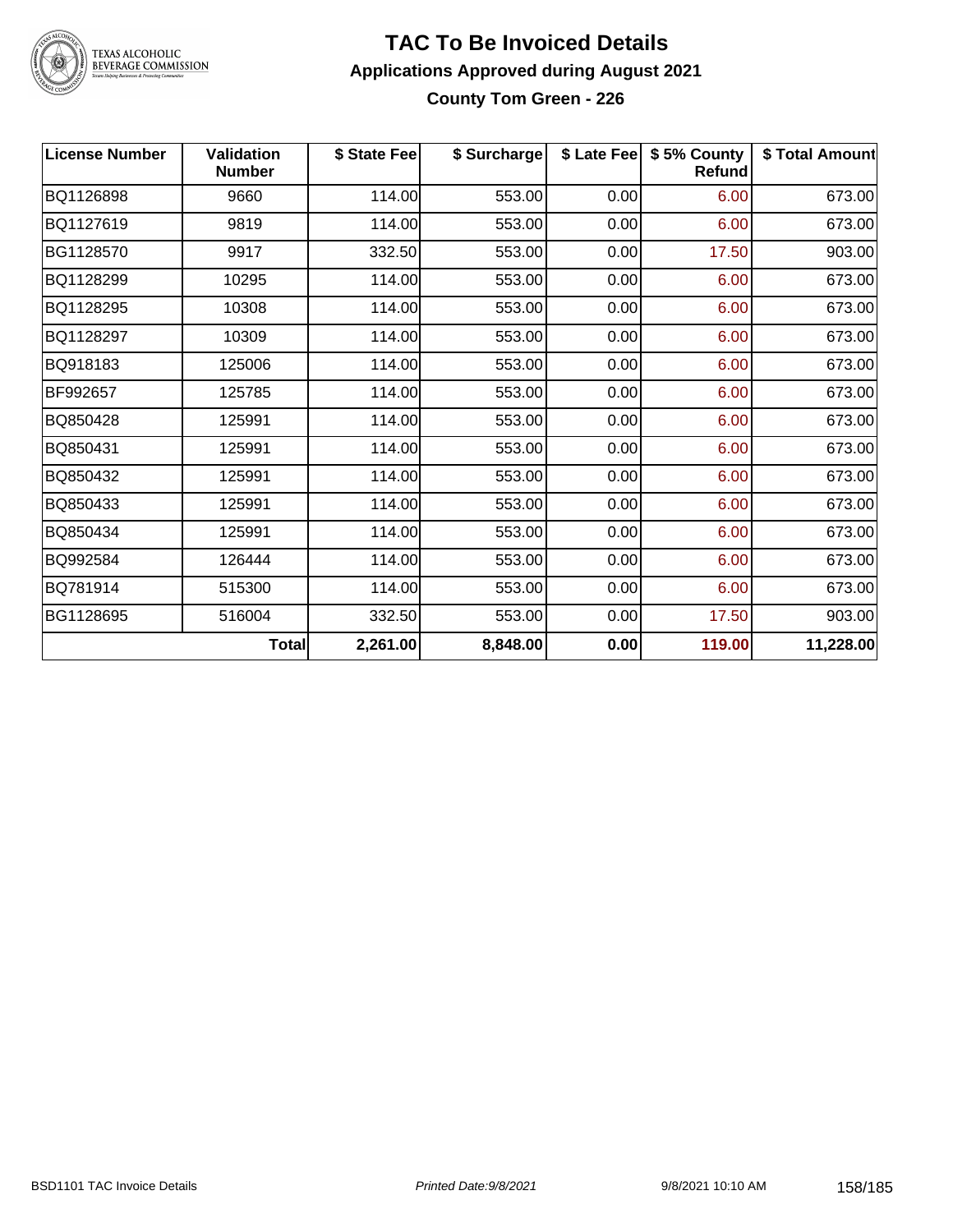

TEXAS ALCOHOLIC<br>BEVERAGE COMMISSION

#### **TAC To Be Invoiced Details Applications Approved during August 2021 County Travis - 227**

| <b>License Number</b> | <b>Validation</b><br><b>Number</b> | \$ State Fee | \$ Surcharge |      | \$ Late Fee   \$5% County  <br>Refund | \$ Total Amount |
|-----------------------|------------------------------------|--------------|--------------|------|---------------------------------------|-----------------|
| BQ1128203             | 8023                               | 114.00       | 553.00       | 0.00 | 6.00                                  | 673.00          |
| BG1127564             | 8501                               | 332.50       | 553.00       | 0.00 | 17.50                                 | 903.00          |
| BG1129414             | 8729                               | 332.50       | 553.00       | 0.00 | 17.50                                 | 903.00          |
| BL1129414             | 8729                               | 475.00       | 327.00       | 0.00 | 25.00                                 | 827.00          |
| BG1129308             | 9115                               | 332.50       | 553.00       | 0.00 | 17.50                                 | 903.00          |
| BQ1127957             | 9162                               | 114.00       | 553.00       | 0.00 | 6.00                                  | 673.00          |
| BG1126883             | 9334                               | 332.50       | 553.00       | 0.00 | 17.50                                 | 903.00          |
| BA1127339             | 9402                               | 1,425.00     | 651.00       | 0.00 | 75.00                                 | 2,151.00        |
| BG1127776             | 9464                               | 332.50       | 553.00       | 0.00 | 17.50                                 | 903.00          |
| BG1127279             | 9470                               | 332.50       | 553.00       | 0.00 | 17.50                                 | 903.00          |
| BG1127991             | 9475                               | 332.50       | 553.00       | 0.00 | 17.50                                 | 903.00          |
| BQ1127668             | 9506                               | 114.00       | 553.00       | 0.00 | 6.00                                  | 673.00          |
| BG1127312             | 9535                               | 332.50       | 553.00       | 0.00 | 17.50                                 | 903.00          |
| BG1128329             | 9639                               | 332.50       | 553.00       | 0.00 | 17.50                                 | 903.00          |
| BQ1127011             | 9710                               | 114.00       | 553.00       | 0.00 | 6.00                                  | 673.00          |
| BG1128728             | 9770                               | 332.50       | 553.00       | 0.00 | 17.50                                 | 903.00          |
| BF1128201             | 9992                               | 114.00       | 553.00       | 0.00 | 6.00                                  | 673.00          |
| BG1127877             | 10028                              | 332.50       | 553.00       | 0.00 | 17.50                                 | 903.00          |
| BG1127892             | 10072                              | 332.50       | 553.00       | 0.00 | 17.50                                 | 903.00          |
| BQ1128355             | 10091                              | 114.00       | 553.00       | 0.00 | 6.00                                  | 673.00          |
| BG1127876             | 10100                              | 332.50       | 553.00       | 0.00 | 17.50                                 | 903.00          |
| BQ1130202             | 10121                              | 114.00       | 553.00       | 0.00 | 6.00                                  | 673.00          |
| BG1127886             | 10145                              | 332.50       | 553.00       | 0.00 | 17.50                                 | 903.00          |
| BQ1127729             | 10177                              | 114.00       | 553.00       | 0.00 | 6.00                                  | 673.00          |
| BG1129062             | 10257                              | 332.50       | 553.00       | 0.00 | 17.50                                 | 903.00          |
| BG1129978             | 10352                              | 332.50       | 553.00       | 0.00 | 17.50                                 | 903.00          |
| BG1129364             | 10484                              | 332.50       | 553.00       | 0.00 | 17.50                                 | 903.00          |
| BG1129605             | 10499                              | 332.50       | 553.00       | 0.00 | 17.50                                 | 903.00          |
| BF1128438             | 10688                              | 114.00       | 553.00       | 0.00 | 6.00                                  | 673.00          |
| BQ911669              | 121489                             | 114.00       | 553.00       | 0.00 | 6.00                                  | 673.00          |
| BG847679              | 123843                             | 332.50       | 553.00       | 0.00 | 17.50                                 | 903.00          |
| BQ781495              | 124263                             | 114.00       | 553.00       | 0.00 | 6.00                                  | 673.00          |
| BQ1063292             | 124369                             | 114.00       | 553.00       | 0.00 | 6.00                                  | 673.00          |
| BG779606              | 124398                             | 332.50       | 553.00       | 0.00 | 17.50                                 | 903.00          |
| BQ1063906             | 124646                             | 114.00       | 553.00       | 0.00 | 6.00                                  | 673.00          |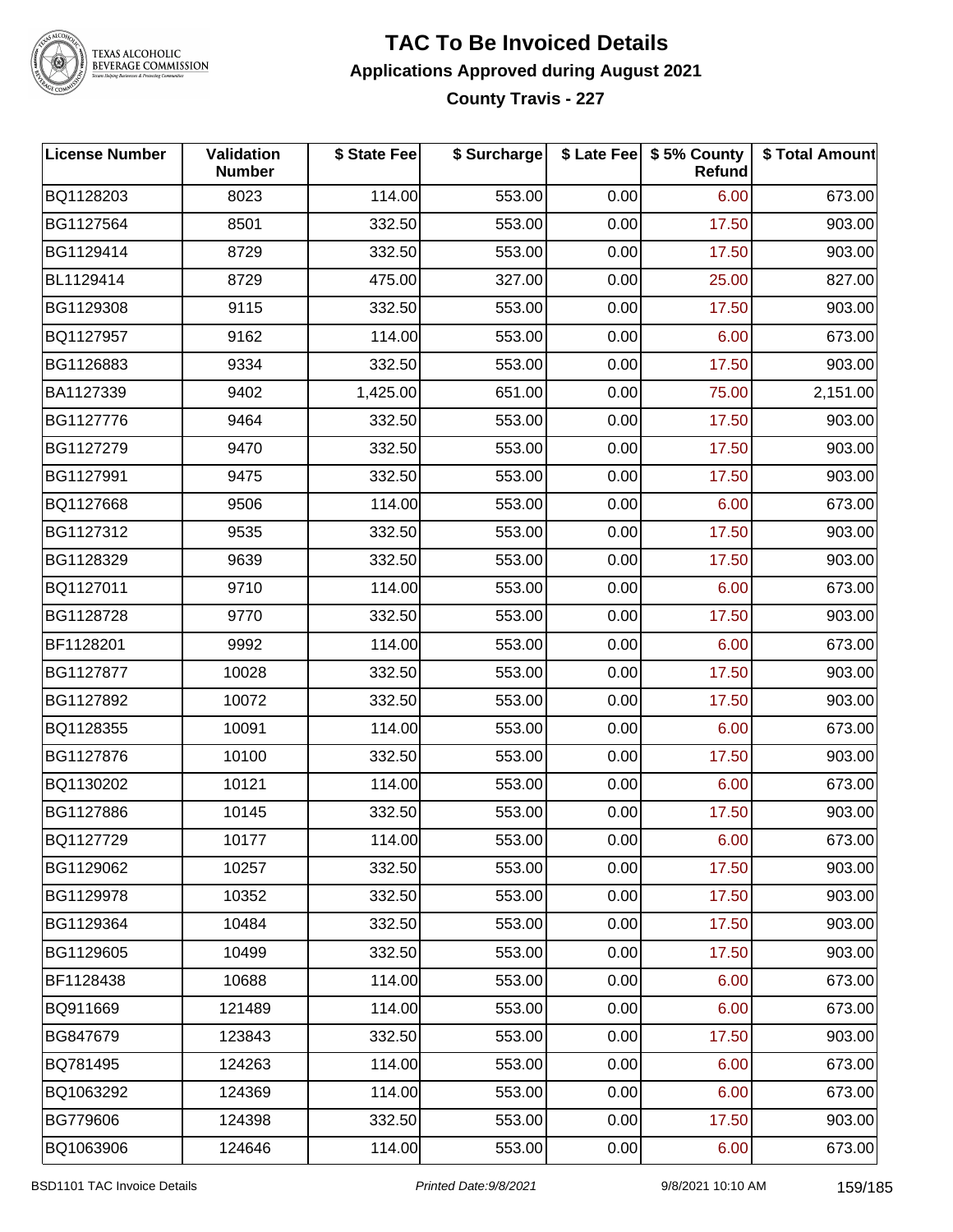| <b>License Number</b> | <b>Validation</b><br><b>Number</b> | \$ State Fee | \$ Surcharge |        | \$ Late Fee   \$5% County<br>Refund | \$ Total Amount |
|-----------------------|------------------------------------|--------------|--------------|--------|-------------------------------------|-----------------|
| BG848674              | 124656                             | 332.50       | 553.00       | 0.00   | 17.50                               | 903.00          |
| BG916743              | 124902                             | 332.50       | 553.00       | 0.00   | 17.50                               | 903.00          |
| BF1063812             | 124970                             | 114.00       | 553.00       | 0.00   | 6.00                                | 673.00          |
| BQ782346              | 124991                             | 114.00       | 553.00       | 0.00   | 6.00                                | 673.00          |
| BQ782347              | 124993                             | 114.00       | 553.00       | 0.00   | 6.00                                | 673.00          |
| BB917385              | 125125                             | 570.00       | 701.00       | 0.00   | 30.00                               | 1,301.00        |
| BI917386              | 125126                             | 38.00        | 278.00       | 0.00   | 2.00                                | 318.00          |
| BG992110              | 125147                             | 332.50       | 553.00       | 0.00   | 17.50                               | 903.00          |
| BQ1063868             | 125180                             | 114.00       | 553.00       | 0.00   | 6.00                                | 673.00          |
| BQ781066              | 125263                             | 114.00       | 553.00       | 0.00   | 6.00                                | 673.00          |
| BG917403              | 125447                             | 332.50       | 553.00       | 0.00   | 17.50                               | 903.00          |
| BQ1064486             | 125620                             | 114.00       | 553.00       | 0.00   | 6.00                                | 673.00          |
| BG1064830             | 125695                             | 332.50       | 553.00       | 0.00   | 17.50                               | 903.00          |
| BQ918759              | 125723                             | 114.00       | 553.00       | 0.00   | 6.00                                | 673.00          |
| BQ917717              | 125877                             | 114.00       | 553.00       | 0.00   | 6.00                                | 673.00          |
| BQ1063756             | 126018                             | 114.00       | 553.00       | 0.00   | 6.00                                | 673.00          |
| BG992687              | 126130                             | 332.50       | 553.00       | 0.00   | 17.50                               | 903.00          |
| BQ992348              | 126263                             | 114.00       | 553.00       | 0.00   | 6.00                                | 673.00          |
| BQ1065075             | 126603                             | 114.00       | 553.00       | 0.00   | 6.00                                | 673.00          |
| BG1064355             | 126702                             | 332.50       | 553.00       | 0.00   | 17.50                               | 903.00          |
| BL1064355             | 126702                             | 475.00       | 327.00       | 0.00   | 25.00                               | 827.00          |
| BG989232              | 126750                             | 332.50       | 553.00       | 100.00 | 17.50                               | 1,003.00        |
| BG992533              | 126949                             | 332.50       | 553.00       | 0.00   | 17.50                               | 903.00          |
| BQ783039              | 127321                             | 114.00       | 553.00       | 0.00   | 6.00                                | 673.00          |
| BG992276              | 127346                             | 332.50       | 553.00       | 100.00 | 17.50                               | 1,003.00        |
| BQ757242              | 500310                             | 114.00       | 553.00       | 0.00   | 6.00                                | 673.00          |
| BG1039170             | 507131                             | 332.50       | 553.00       | 0.00   | 17.50                               | 903.00          |
| BG1056510             | 513854                             | 332.50       | 553.00       | 0.00   | 17.50                               | 903.00          |
| BQ992345              | 514967                             | 114.00       | 553.00       | 0.00   | 6.00                                | 673.00          |
| BF1129296             | 515979                             | 114.00       | 553.00       | 0.00   | 6.00                                | 673.00          |
| BG1065307             | 516318                             | 332.50       | 553.00       | 0.00   | 17.50                               | 903.00          |
| BG849923              | 516671                             | 332.50       | 553.00       | 0.00   | 17.50                               | 903.00          |
| BL849923              | 516671                             | 475.00       | 327.00       | 0.00   | 25.00                               | 827.00          |
|                       | Total                              | 17,955.00    | 36,897.00    | 200.00 | 945.00                              | 55,997.00       |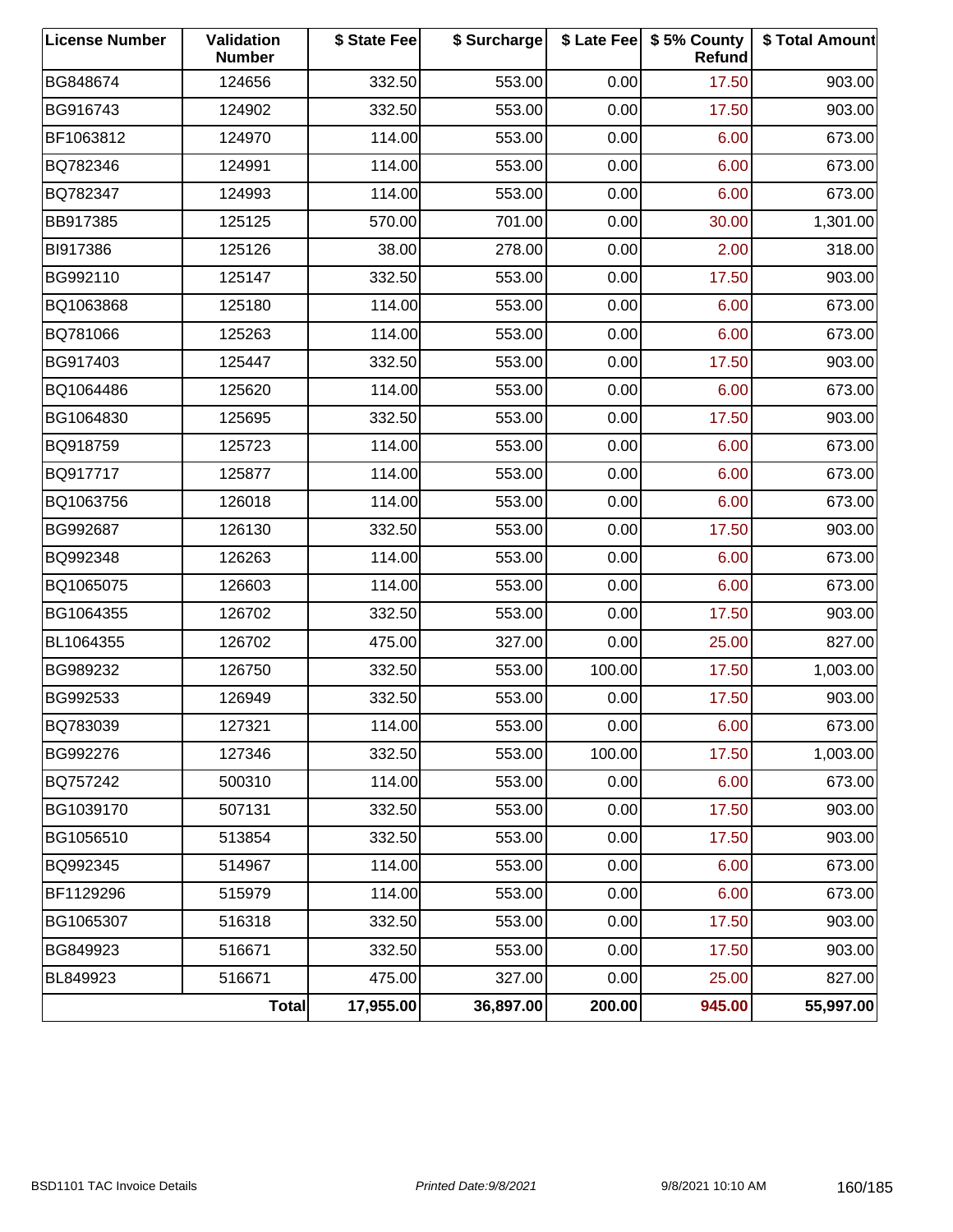

# **TAC To Be Invoiced Details Applications Approved during August 2021 County Trinity - 228**

| <b>License Number</b> | Validation<br><b>Number</b> | \$ State Fee | \$ Surcharge |      | \$ Late Fee   \$5% County<br><b>Refund</b> | \$ Total Amount |
|-----------------------|-----------------------------|--------------|--------------|------|--------------------------------------------|-----------------|
| BF1127742             | 10042                       | 114.00L      | 553.00       | 0.00 | 6.00                                       | 673.00          |
| BG1128287             | 10398                       | 332.50       | 553.00       | 0.00 | 17.50                                      | 903.00          |
| BG1060648             | 515161                      | 332.50       | 553.00       | 0.00 | 17.50                                      | 903.00          |
| BP1060648             | 515161                      | 950.00       | 426.00       | 0.00 | 50.00                                      | 1,426.00        |
|                       | Total                       | 1,729.00     | 2,085.00     | 0.00 | 91.00                                      | 3,905.00        |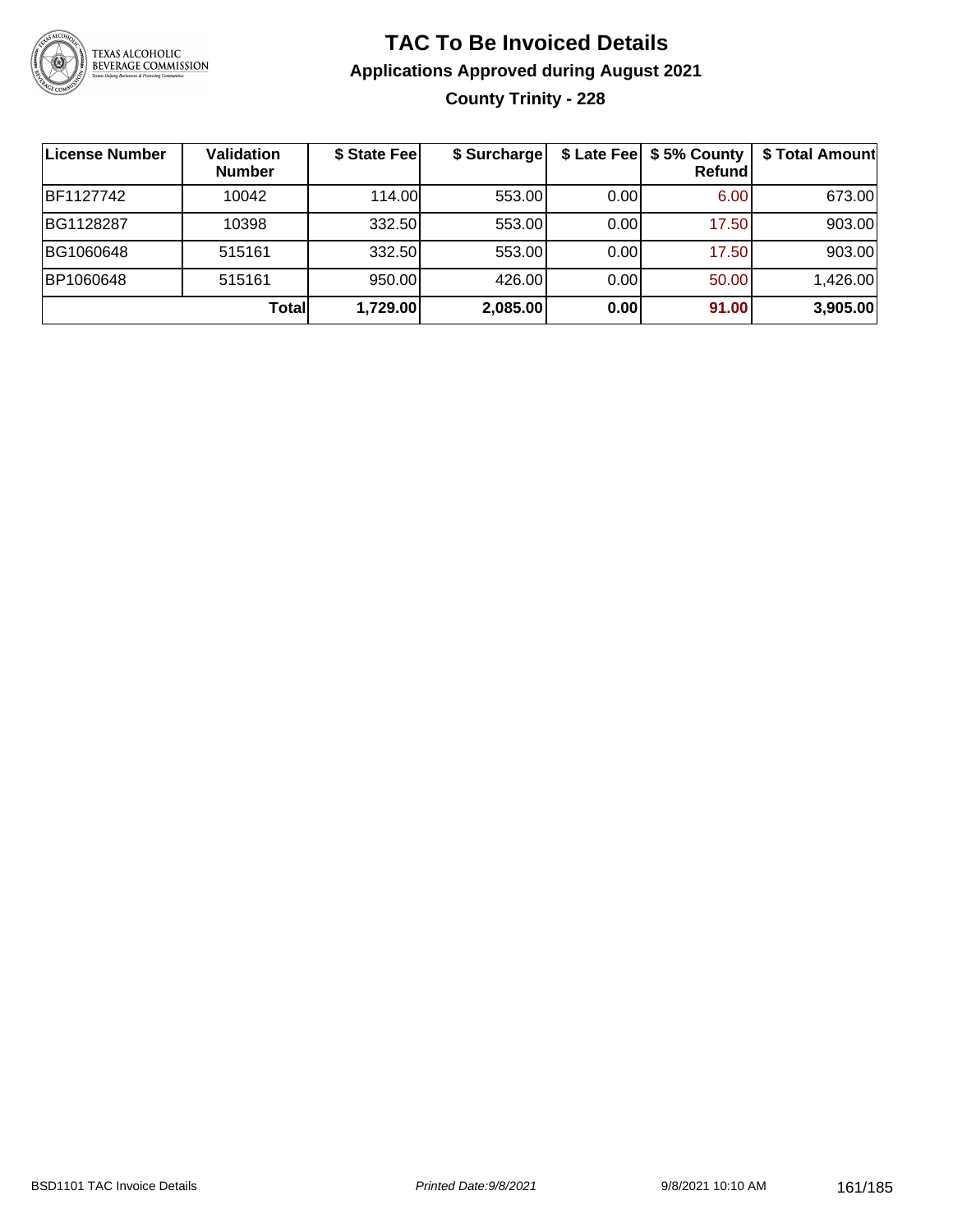

## **TAC To Be Invoiced Details Applications Approved during August 2021 County Tyler - 229**

| License Number | Validation<br><b>Number</b> | \$ State Feel | \$ Surcharge |      | Refundl |          |
|----------------|-----------------------------|---------------|--------------|------|---------|----------|
| BQ918303       | 125269                      | 114.00        | 553.00       | 0.00 | 6.00    | 673.00   |
| BQ918738       | 125835                      | 114.00        | 553.00       | 0.00 | 6.00    | 673.00   |
|                | Totall                      | 228.00        | 1,106.00     | 0.00 | 12.00   | 1,346.00 |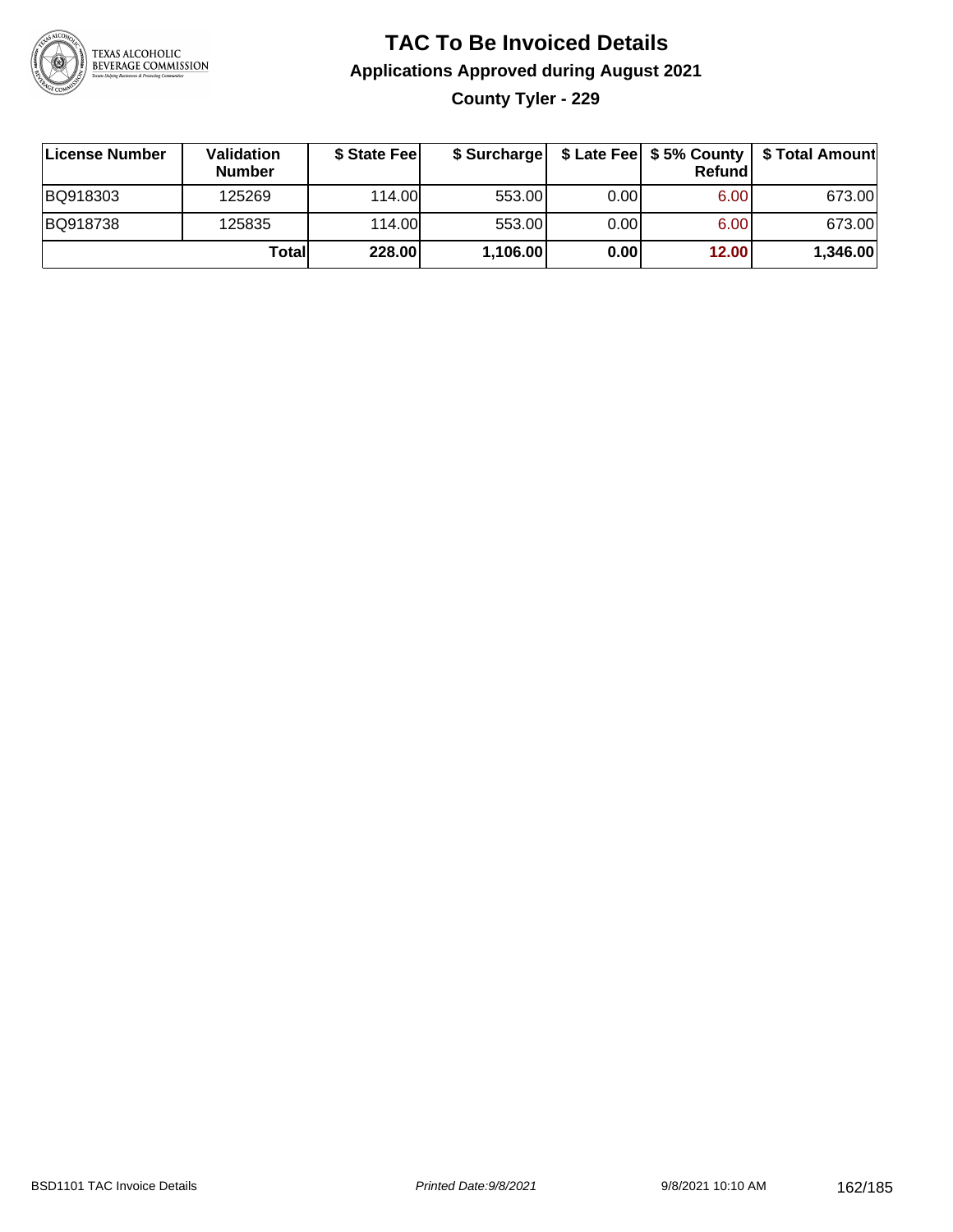

## **TAC To Be Invoiced Details Applications Approved during August 2021 County Upshur - 230**

| <b>License Number</b> | <b>Validation</b><br><b>Number</b> | \$ State Fee | \$ Surcharge | \$ Late Fee | \$5% County<br>Refund | \$ Total Amount |
|-----------------------|------------------------------------|--------------|--------------|-------------|-----------------------|-----------------|
| BQ1127880             | 9880                               | 114.00       | 553.00       | 0.00        | 6.00                  | 673.00          |
| BQ1128441             | 10273                              | 114.00       | 553.00       | 0.00        | 6.00                  | 673.00          |
| BQ1129335             | 10609                              | 114.00       | 553.00       | 0.00        | 6.00                  | 673.00          |
| BF1129183             | 10614                              | 114.00       | 553.00       | 0.00        | 6.00                  | 673.00          |
| BG988878              | 124461                             | 332.50       | 553.00       | 0.00        | 17.50                 | 903.00          |
| BQ981788              | 509114                             | 114.00       | 553.00       | 0.00        | 6.00                  | 673.00          |
|                       | <b>Total</b>                       | 902.50       | 3,318.00     | 0.00        | 47.50                 | 4,268.00        |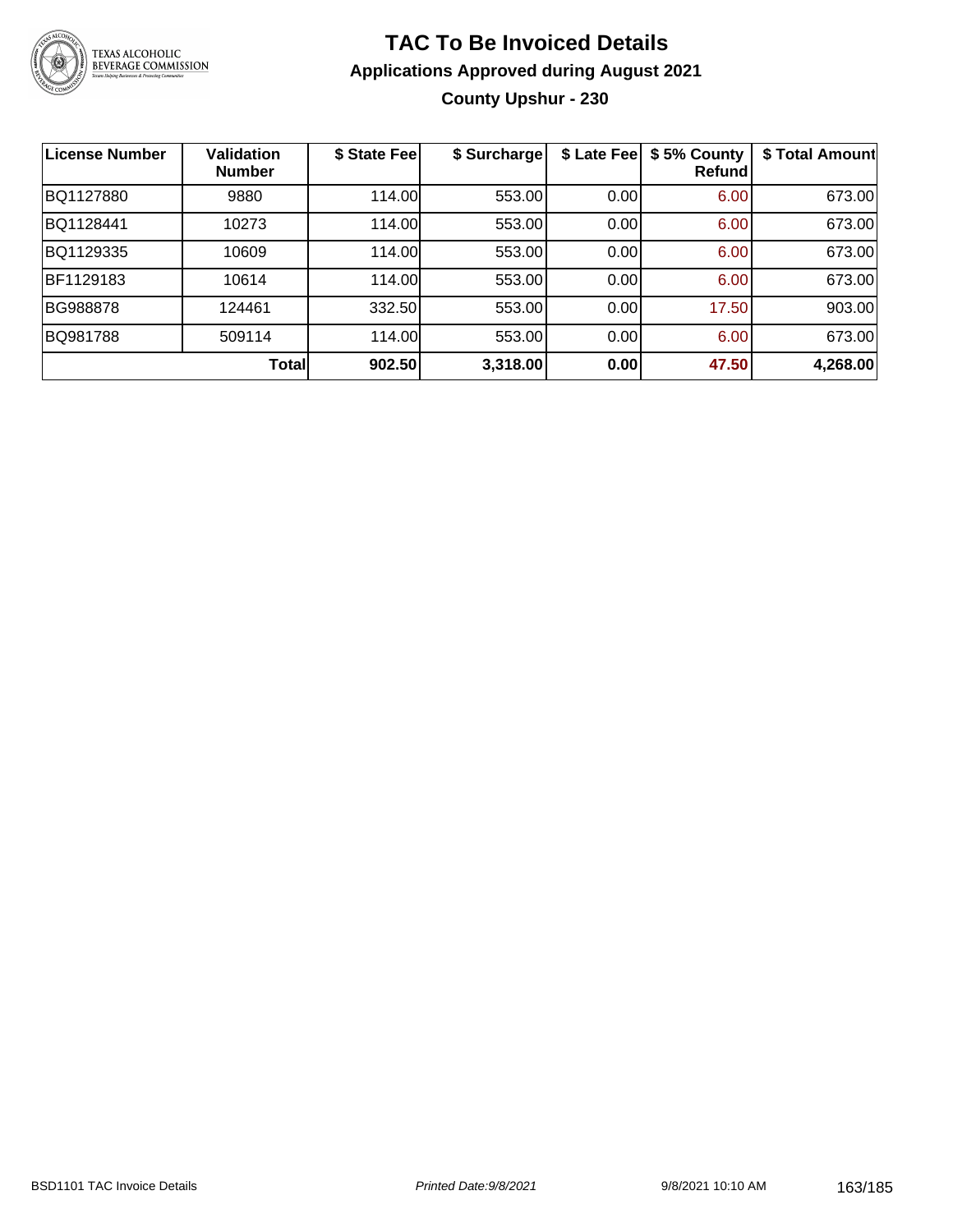

## **TAC To Be Invoiced Details Applications Approved during August 2021 County Upton - 231**

| License Number | <b>Validation</b><br><b>Number</b> | \$ State Fee  |        |       | Refundl | \$ Surcharge   \$ Late Fee   \$5% County   \$ Total Amount |
|----------------|------------------------------------|---------------|--------|-------|---------|------------------------------------------------------------|
| BQ850099       | 125991                             | 114.00        | 553.00 | 0.00I | 6.00    | 673.00                                                     |
|                | Totall                             | <b>114.00</b> | 553.00 | 0.00  | 6.00    | 673.00                                                     |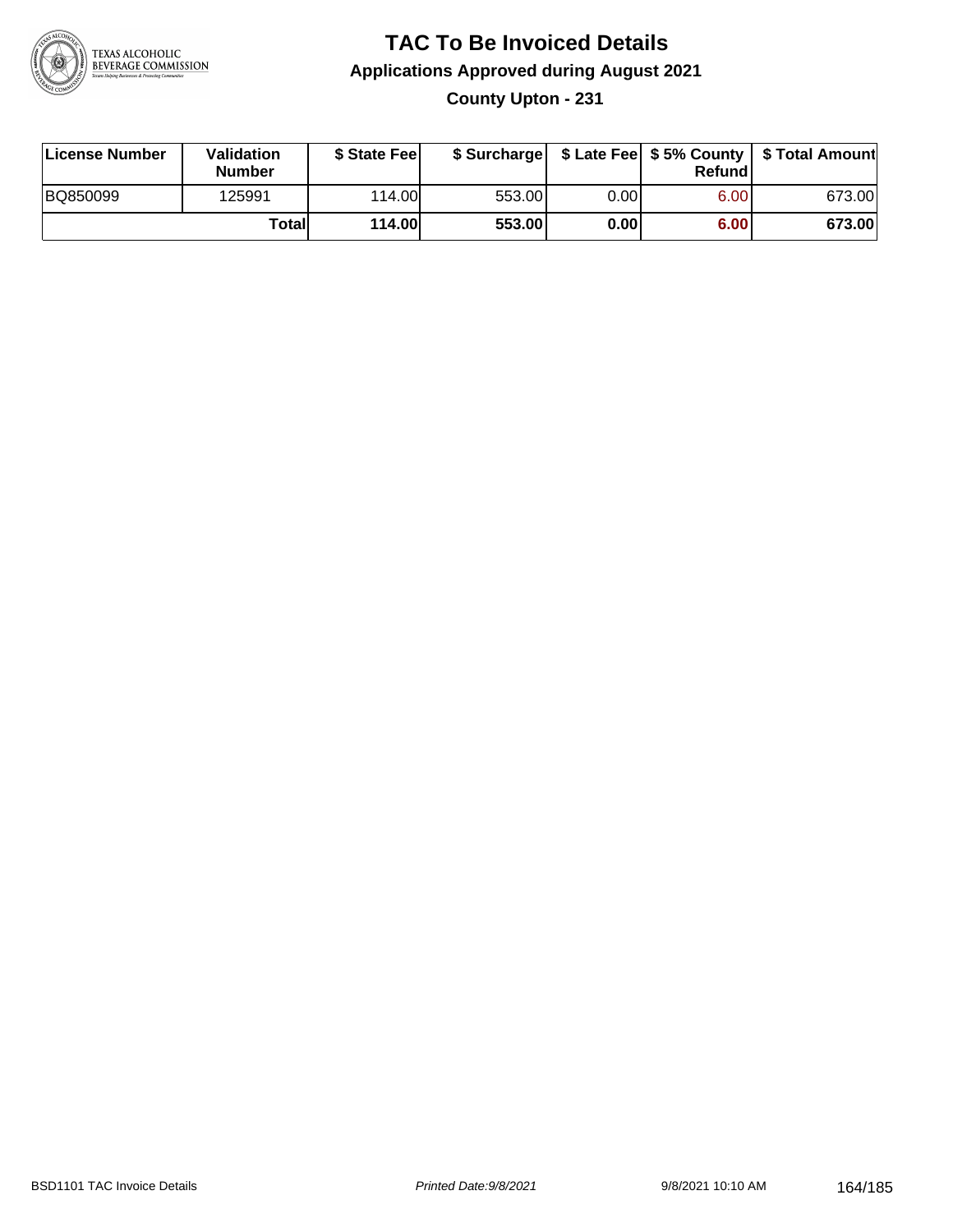

## **TAC To Be Invoiced Details Applications Approved during August 2021 County Uvalde - 232**

| <b>License Number</b> | <b>Validation</b><br><b>Number</b> | \$ State Fee | \$ Surcharge |      | \$ Late Fee   \$5% County<br><b>Refund</b> | \$ Total Amount |
|-----------------------|------------------------------------|--------------|--------------|------|--------------------------------------------|-----------------|
| BG1127027             | 9839                               | 332.50       | 553.00       | 0.00 | 17.50                                      | 903.00          |
| BQ1128312             | 10426                              | 114.00       | 553.00       | 0.00 | 6.00                                       | 673.00          |
| BQ300173              | 126584                             | 114.00       | 553.00       | 0.00 | 6.00                                       | 673.00          |
| BG783203              | 516127                             | 332.50       | 553.00       | 0.00 | 17.50                                      | 903.00          |
| BL783203              | 516127                             | 475.00       | 327.00       | 0.00 | 25.00                                      | 827.00          |
|                       | Total                              | 1,368.00     | 2,539.00     | 0.00 | 72.00                                      | 3,979.00        |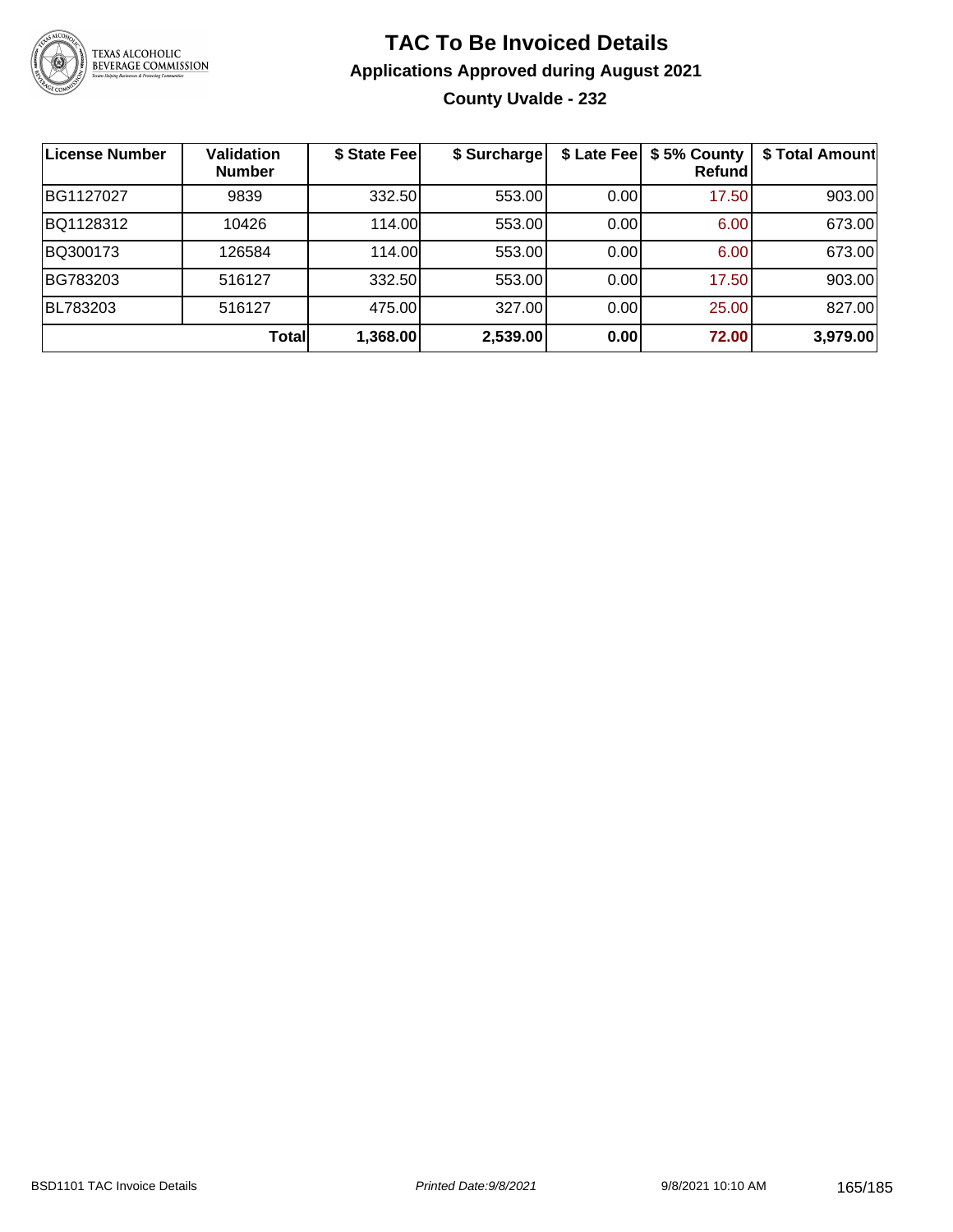

## **TAC To Be Invoiced Details Applications Approved during August 2021 County Val Verde - 233**

| ∣License Number | <b>Validation</b><br><b>Number</b> | \$ State Fee | \$ Surcharge |       | Refund | \$ Late Fee   \$5% County   \$ Total Amount |
|-----------------|------------------------------------|--------------|--------------|-------|--------|---------------------------------------------|
| BQ1064366       | 126414                             | 114.00       | 553.00       | 0.001 | 6.00   | 673.00                                      |
| BQ781851        | 126416                             | 114.00       | 553.00       | 0.001 | 6.00   | 673.00                                      |
| BQ479347        | 126583                             | 114.00       | 553.00       | 0.001 | 6.00   | 673.00                                      |
|                 | Totall                             | 342.00       | 1,659.00     | 0.00  | 18.00  | 2,019.00                                    |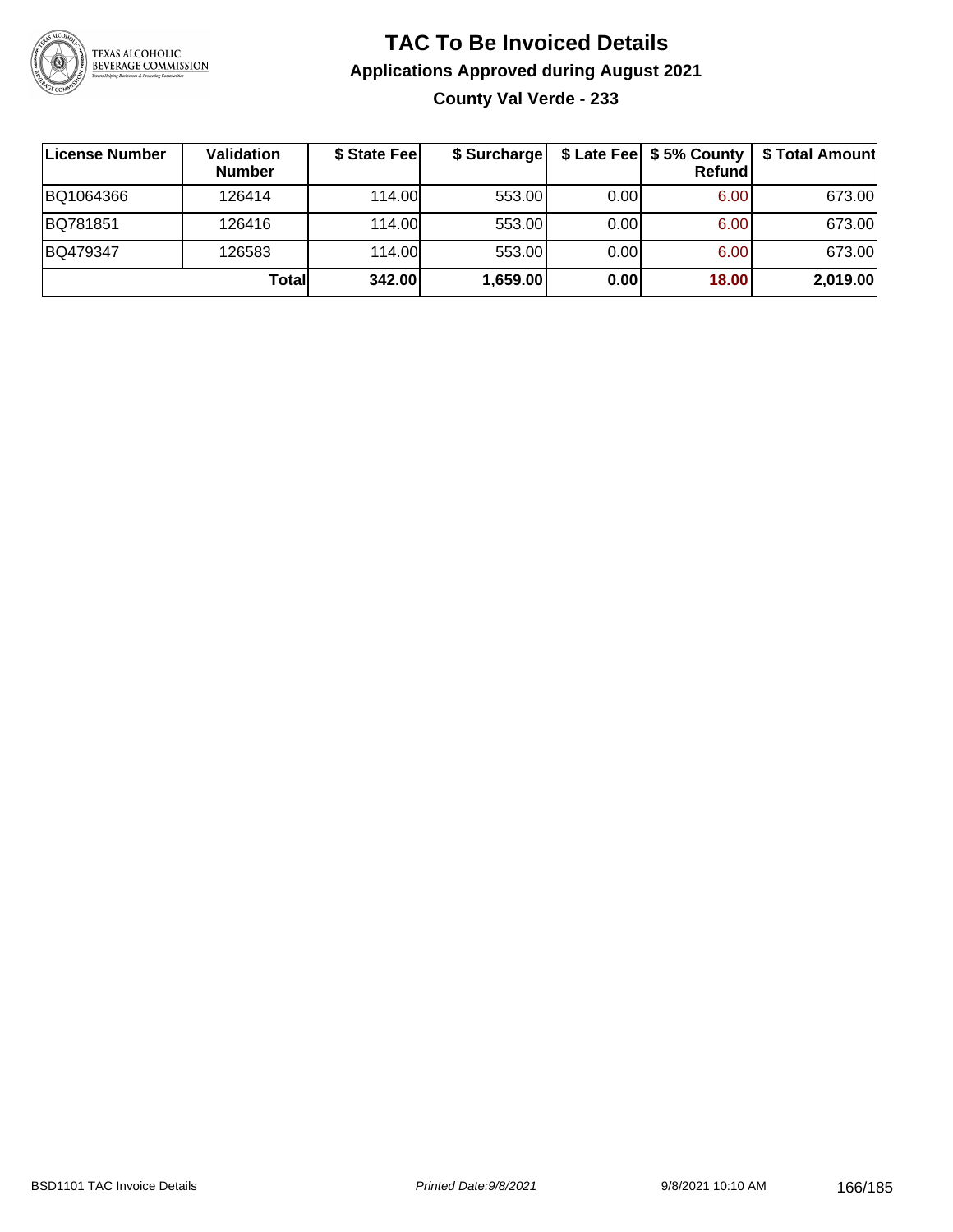

# **TAC To Be Invoiced Details Applications Approved during August 2021**

**County Van Zandt - 234**

| License Number | <b>Validation</b><br><b>Number</b> | \$ State Fee | \$ Surcharge |       | Refundl | \$ Late Fee   \$5% County   \$ Total Amount |
|----------------|------------------------------------|--------------|--------------|-------|---------|---------------------------------------------|
| BQ1128787      | 10510                              | 114.00       | 553.00       | 0.001 | 6.00    | 673.00                                      |
| BG991443       | 125820                             | 332.50       | 553.00       | 0.001 | 17.50   | 903.00                                      |
|                | Totall                             | 446.50       | 1,106.00     | 0.00  | 23.50   | 1,576.00                                    |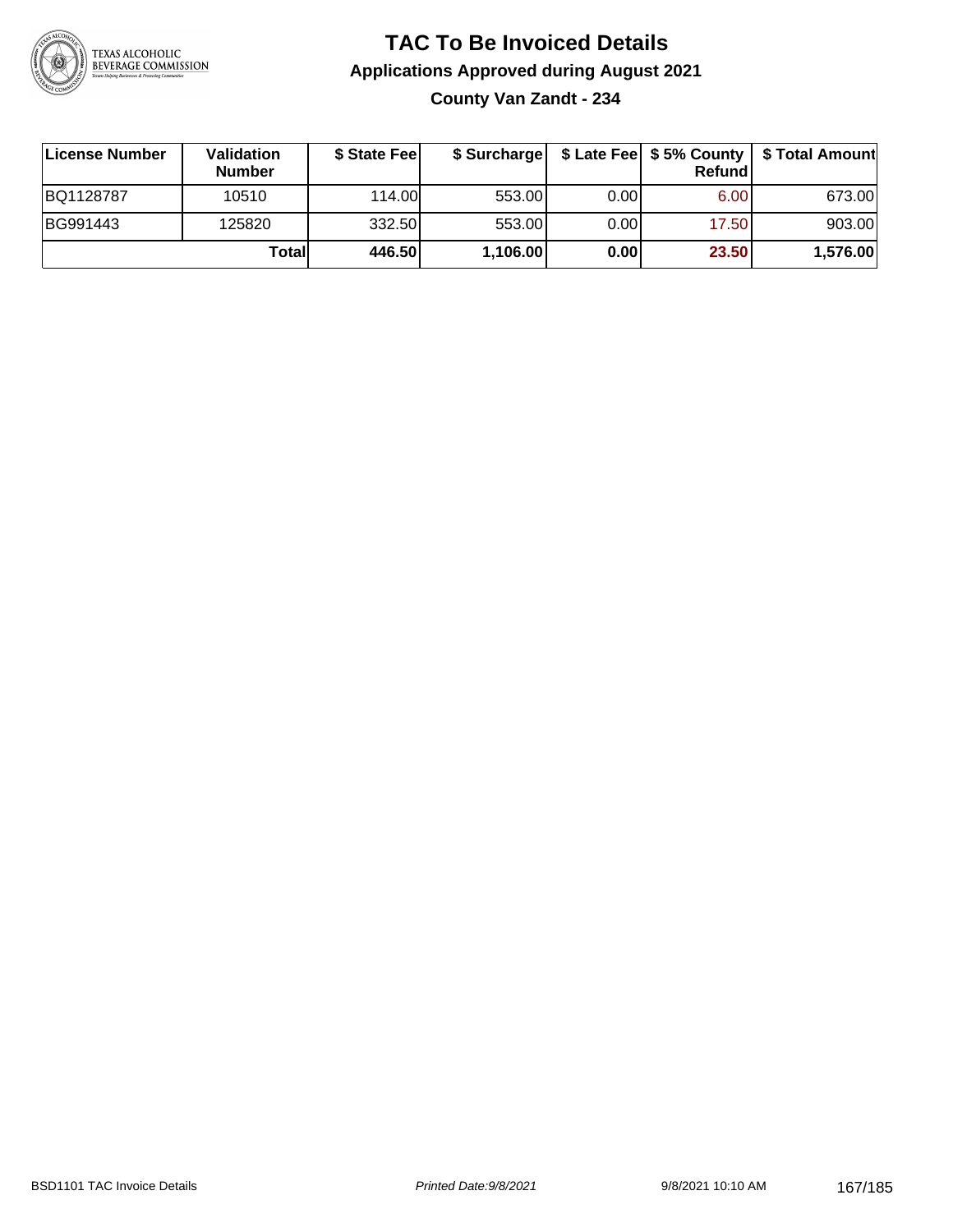

## **TAC To Be Invoiced Details Applications Approved during August 2021 County Victoria - 235**

| <b>License Number</b> | <b>Validation</b><br><b>Number</b> | \$ State Fee | \$ Surcharge | \$ Late Fee | \$5% County<br>Refund | \$ Total Amount |
|-----------------------|------------------------------------|--------------|--------------|-------------|-----------------------|-----------------|
| BG1126979             | 9057                               | 332.50       | 553.00       | 0.00        | 17.50                 | 903.00          |
| BG1127607             | 10061                              | 332.50       | 553.00       | 0.00        | 17.50                 | 903.00          |
| BG1128874             | 10182                              | 332.50       | 553.00       | 0.00        | 17.50                 | 903.00          |
| BQ918080              | 124898                             | 114.00       | 553.00       | 0.00        | 6.00                  | 673.00          |
| BQ918806              | 125525                             | 114.00       | 553.00       | 0.00        | 6.00                  | 673.00          |
| BG993020              | 126087                             | 332.50       | 553.00       | 0.00        | 17.50                 | 903.00          |
| BG1064932             | 126661                             | 332.50       | 553.00       | 0.00        | 17.50                 | 903.00          |
|                       | <b>Total</b>                       | 1,890.50     | 3,871.00     | 0.00        | 99.50                 | 5,861.00        |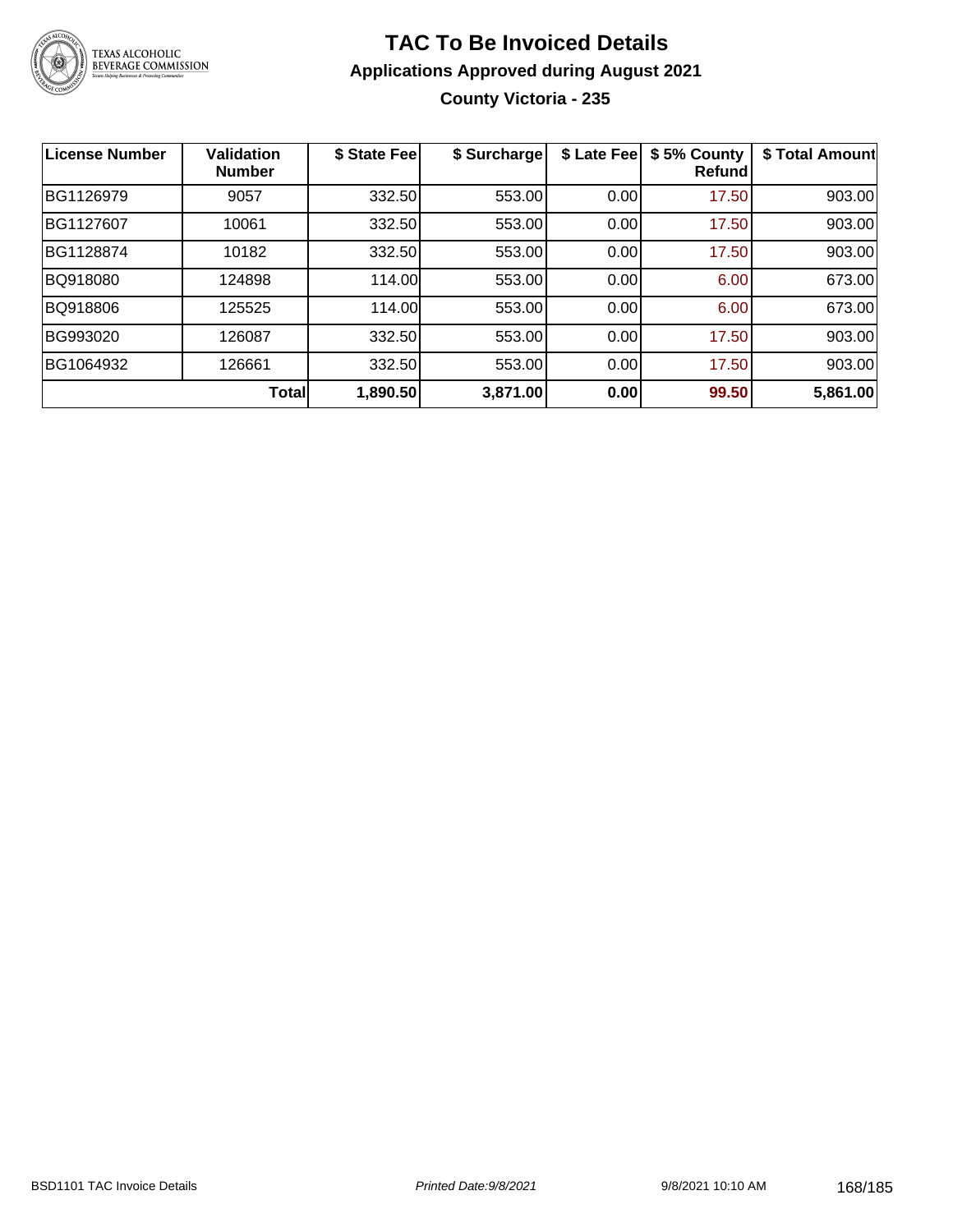

## **TAC To Be Invoiced Details Applications Approved during August 2021 County Walker - 236**

| License Number | Validation<br><b>Number</b> | \$ State Feel |        |      | Refund | \$ Surcharge   \$ Late Fee   \$5% County   \$ Total Amount |
|----------------|-----------------------------|---------------|--------|------|--------|------------------------------------------------------------|
| BQ1126908      | 10204                       | 114.00L       | 553.00 | 0.00 | 6.00   | 673.00                                                     |
|                | <b>Totall</b>               | <b>114.00</b> | 553.00 | 0.00 | 6.00   | 673.00                                                     |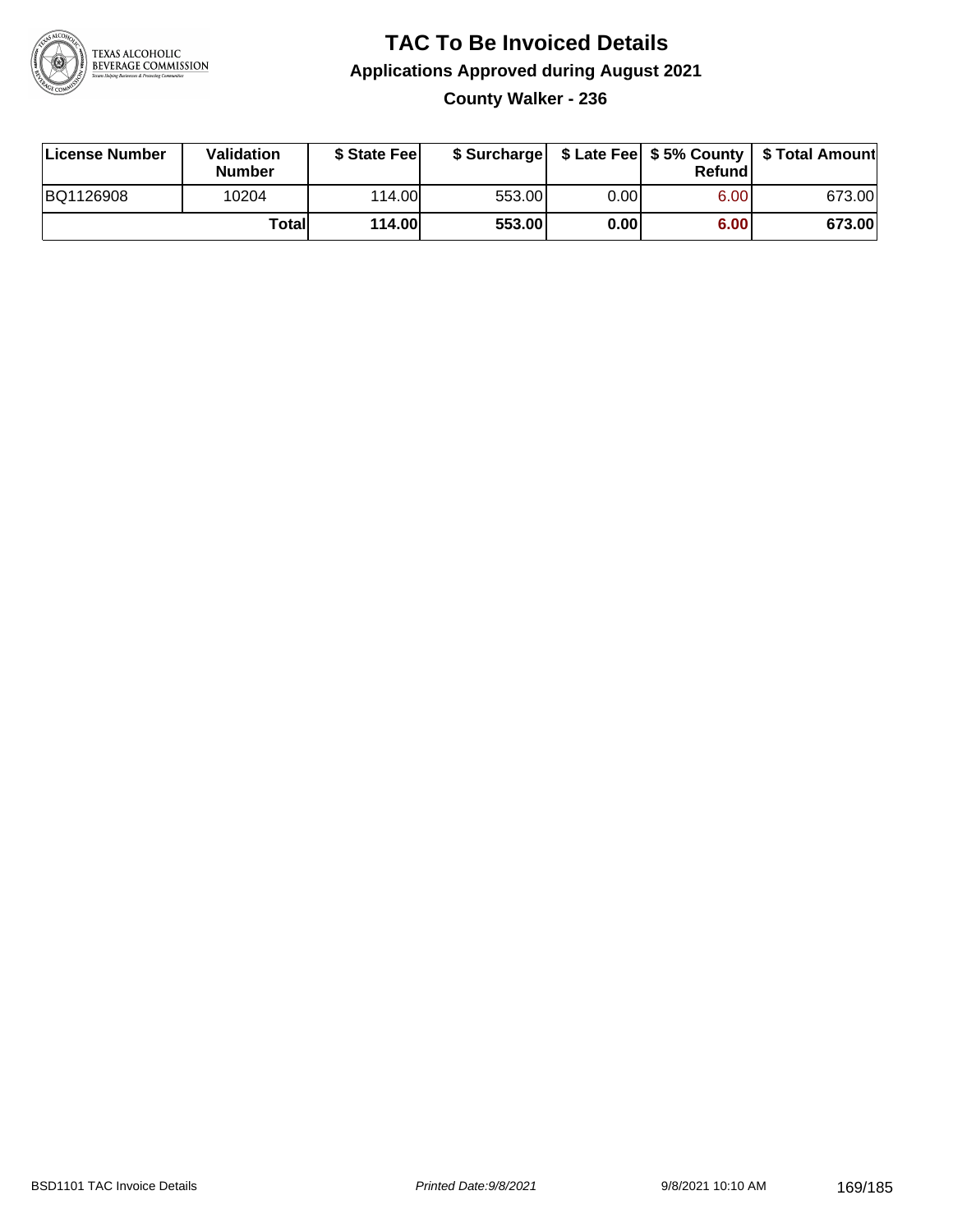

## **TAC To Be Invoiced Details Applications Approved during August 2021 County Waller - 237**

| ∣License Number | Validation<br><b>Number</b> | \$ State Fee | \$ Surcharge |      | \$ Late Fee   \$5% County<br>Refundl | \$ Total Amount |
|-----------------|-----------------------------|--------------|--------------|------|--------------------------------------|-----------------|
| BG1128190       | 9933                        | 332.50       | 553.00       | 0.00 | 17.50                                | 903.00          |
| BG917134        | 124319                      | 332.50       | 553.00       | 0.00 | 17.50                                | 903.00          |
| BG849445        | 125674                      | 332.50       | 553.00       | 0.00 | 17.50                                | 903.00          |
|                 | Total                       | 997.50       | 1,659.00     | 0.00 | 52.50                                | 2,709.00        |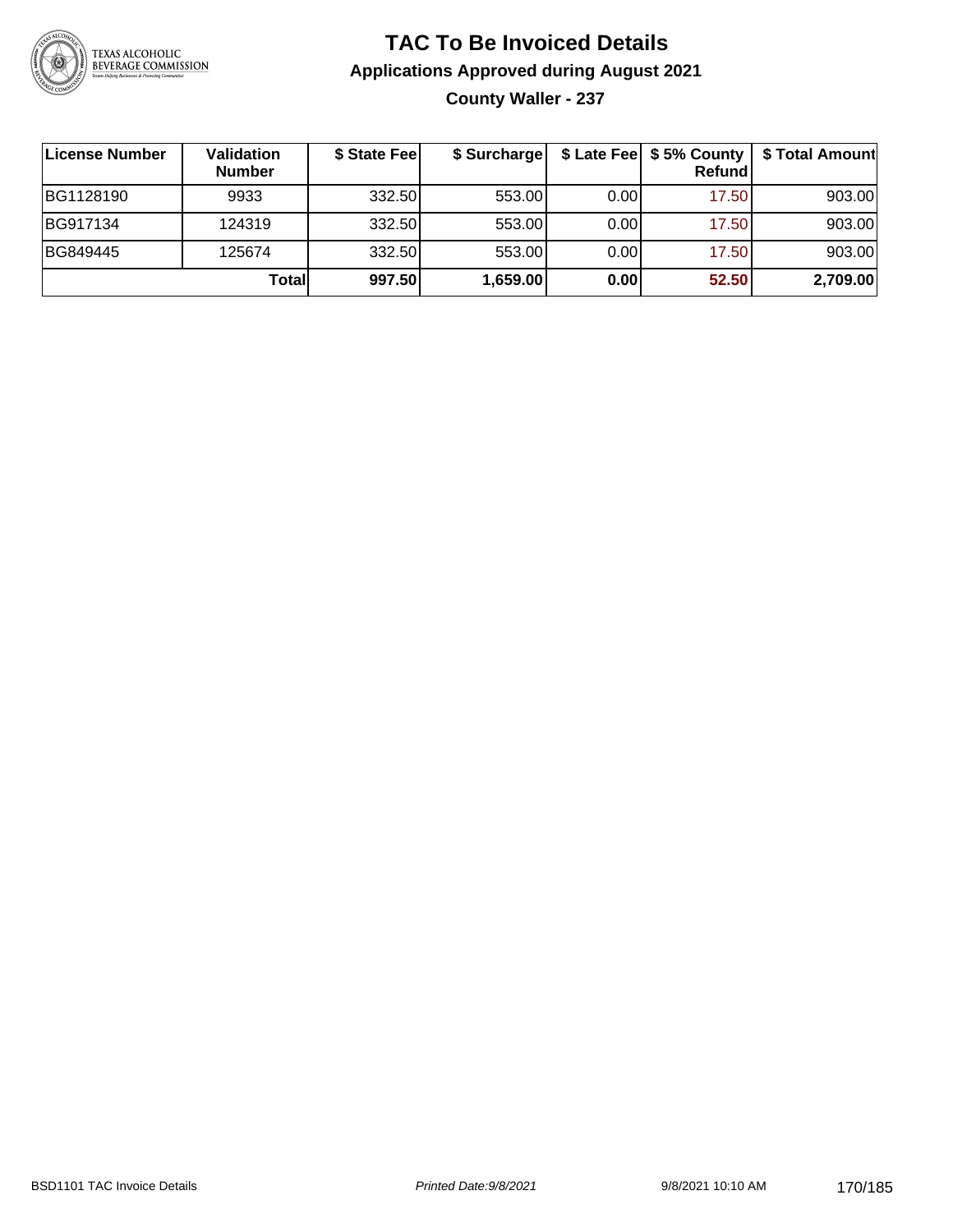

## **TAC To Be Invoiced Details Applications Approved during August 2021 County Ward - 238**

| ∣License Number | <b>Validation</b><br><b>Number</b> | \$ State Fee | \$ Surcharge | \$ Late Fee | \$5% County<br><b>Refund</b> | \$ Total Amount |
|-----------------|------------------------------------|--------------|--------------|-------------|------------------------------|-----------------|
| BE1127711       | 9440                               | 285.00       | 553.00       | 0.00        | 15.00                        | 853.00          |
| BE1128316       | 9723                               | 285.00       | 553.00       | 0.00        | 15.00                        | 853.00          |
| BE1126881       | 9756                               | 285.00       | 553.00       | 0.00        | 15.00                        | 853.00          |
| BQ1128717       | 10366                              | 114.00       | 553.00       | 0.00        | 6.00                         | 673.00          |
| BQ1128436       | 10494                              | 114.00       | 553.00       | 0.00        | 6.00                         | 673.00          |
| BF1129825       | 10587                              | 114.00       | 553.00       | 0.00        | 6.00                         | 673.00          |
| BQ1128423       | 10647                              | 114.00       | 553.00       | 0.00        | 6.00                         | 673.00          |
| BG991198        | 125156                             | 332.50       | 553.00       | 0.00        | 17.50                        | 903.00          |
|                 | Total                              | 1,643.50     | 4,424.00     | 0.00        | 86.50                        | 6,154.00        |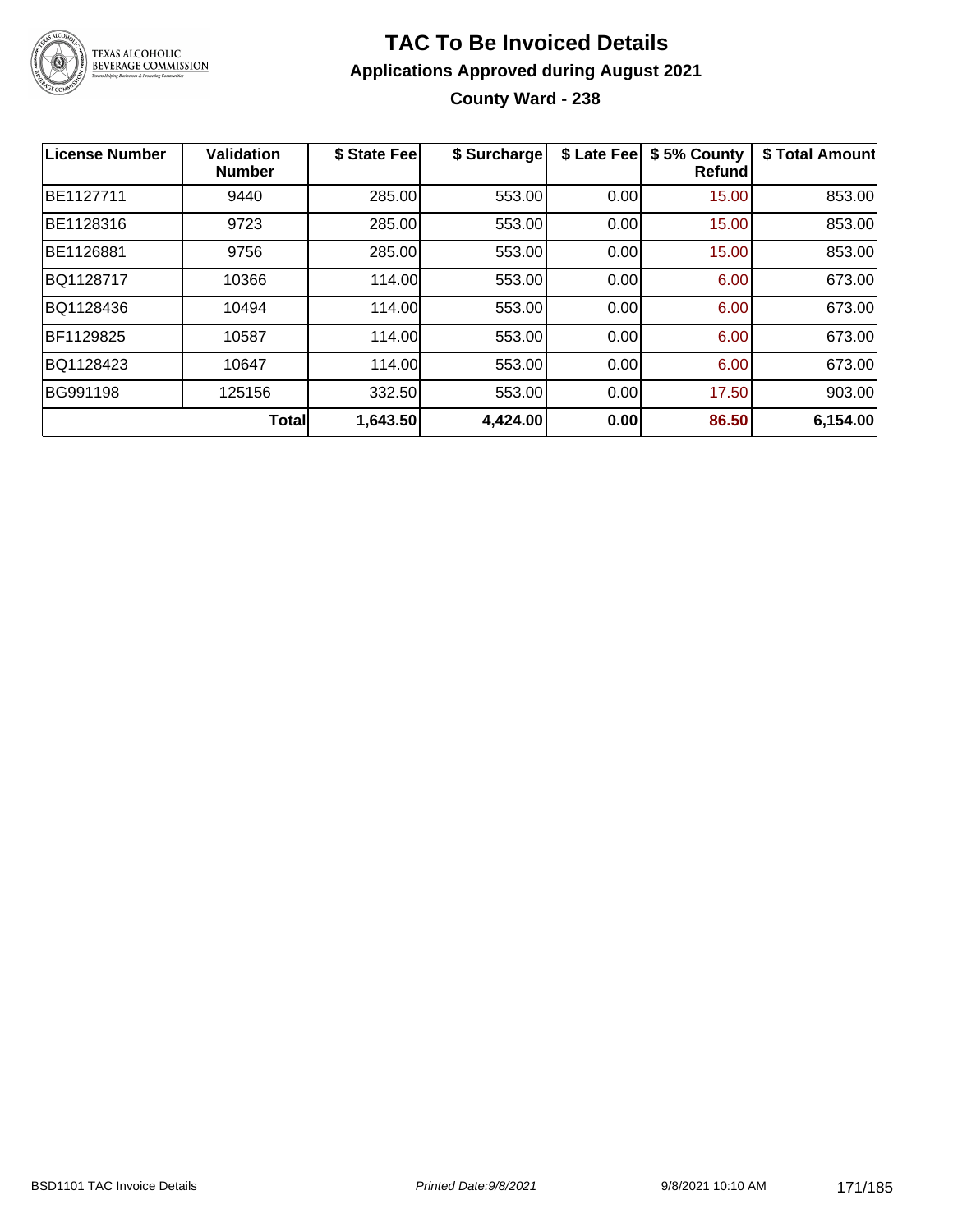

#### **TAC To Be Invoiced Details Applications Approved during August 2021 County Washington - 239**

| License Number | <b>Validation</b><br><b>Number</b> | \$ State Fee | \$ Surcharge | \$ Late Fee | \$5% County<br>Refundl | \$ Total Amount |
|----------------|------------------------------------|--------------|--------------|-------------|------------------------|-----------------|
| BG1129177      | 10277                              | 332.50       | 553.00       | 0.00        | 17.50                  | 903.00          |
| BG1129171      | 10423                              | 332.50       | 553.00       | 0.00        | 17.50                  | 903.00          |
| BG1129356      | 10745                              | 332.50       | 553.00       | 0.00        | 17.50                  | 903.00          |
| BL1129356      | 10745                              | 475.00       | 327.00       | 0.00        | 25.00                  | 827.00          |
| BF1064850      | 125537                             | 114.00       | 553.00       | 0.00        | 6.00                   | 673.00          |
|                | Total                              | 1,586.50     | 2,539.00     | 0.00        | 83.50                  | 4,209.00        |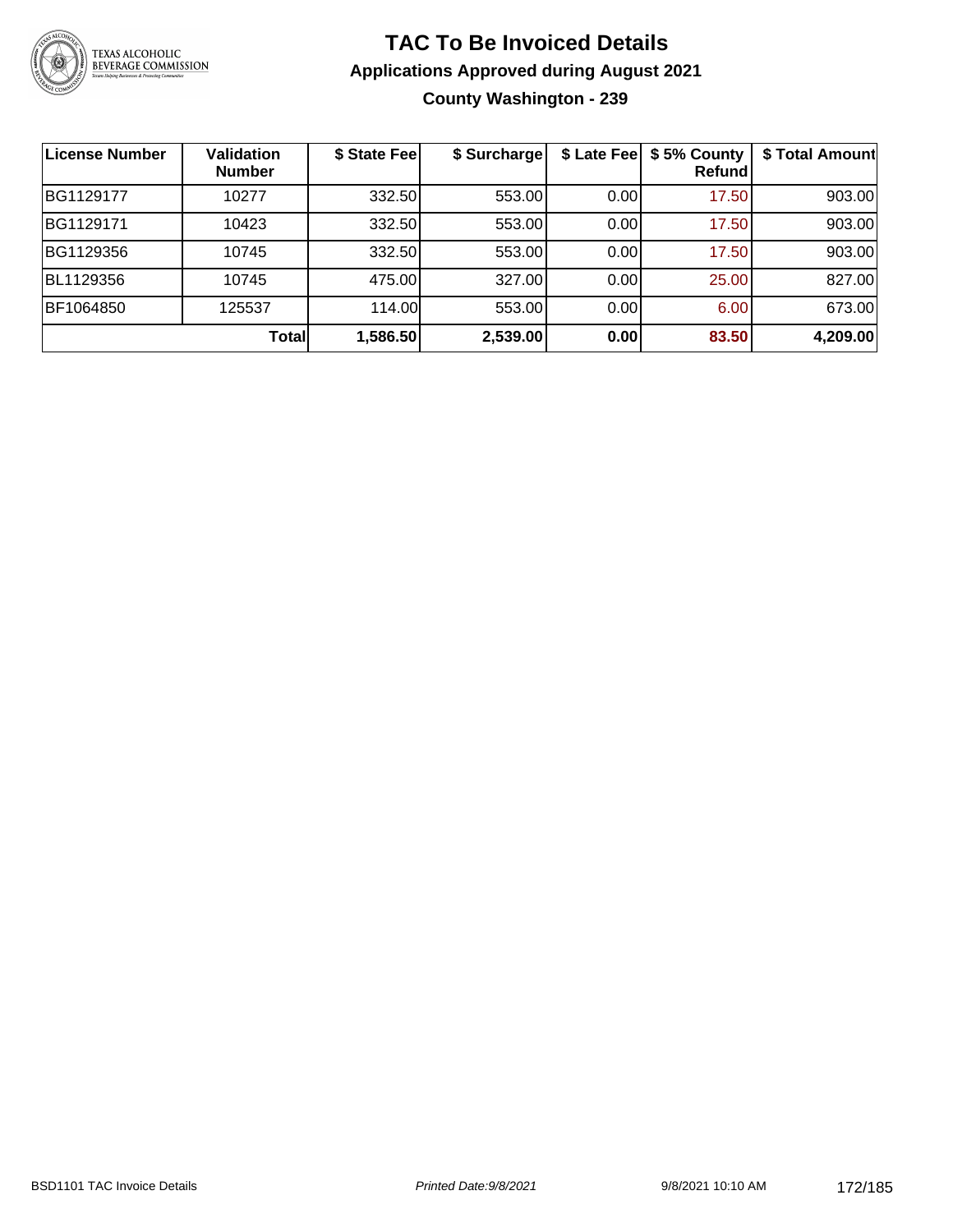

# TEXAS ALCOHOLIC<br>BEVERAGE COMMISSION

#### **TAC To Be Invoiced Details Applications Approved during August 2021 County Webb - 240**

| <b>License Number</b> | <b>Validation</b><br><b>Number</b> | \$ State Fee | \$ Surcharge | \$ Late Fee | \$5% County<br>Refund | \$ Total Amount |
|-----------------------|------------------------------------|--------------|--------------|-------------|-----------------------|-----------------|
| BQ1126929             | 9583                               | 114.00       | 553.00       | 0.00        | 6.00                  | 673.00          |
| BG1127479             | 9882                               | 332.50       | 553.00       | 0.00        | 17.50                 | 903.00          |
| BG1128729             | 9963                               | 332.50       | 553.00       | 0.00        | 17.50                 | 903.00          |
| BG1062818             | 124346                             | 332.50       | 553.00       | 0.00        | 17.50                 | 903.00          |
| BL1062818             | 124346                             | 475.00       | 327.00       | 0.00        | 25.00                 | 827.00          |
| BQ783049              | 125290                             | 114.00       | 553.00       | 0.00        | 6.00                  | 673.00          |
| BF1065408             | 125710                             | 114.00       | 553.00       | 0.00        | 6.00                  | 673.00          |
| BF848303              | 125741                             | 114.00       | 553.00       | 0.00        | 6.00                  | 673.00          |
| BQ249981              | 126406                             | 114.00       | 553.00       | 0.00        | 6.00                  | 673.00          |
| BQ258045              | 126406                             | 114.00       | 553.00       | 0.00        | 6.00                  | 673.00          |
| BQ303238              | 126406                             | 114.00       | 553.00       | 0.00        | 6.00                  | 673.00          |
| BQ309102              | 126406                             | 114.00       | 553.00       | 0.00        | 6.00                  | 673.00          |
| BF158273              | 126858                             | 114.00       | 553.00       | 0.00        | 6.00                  | 673.00          |
|                       | Total                              | 2,498.50     | 6,963.00     | 0.00        | 131.50                | 9,593.00        |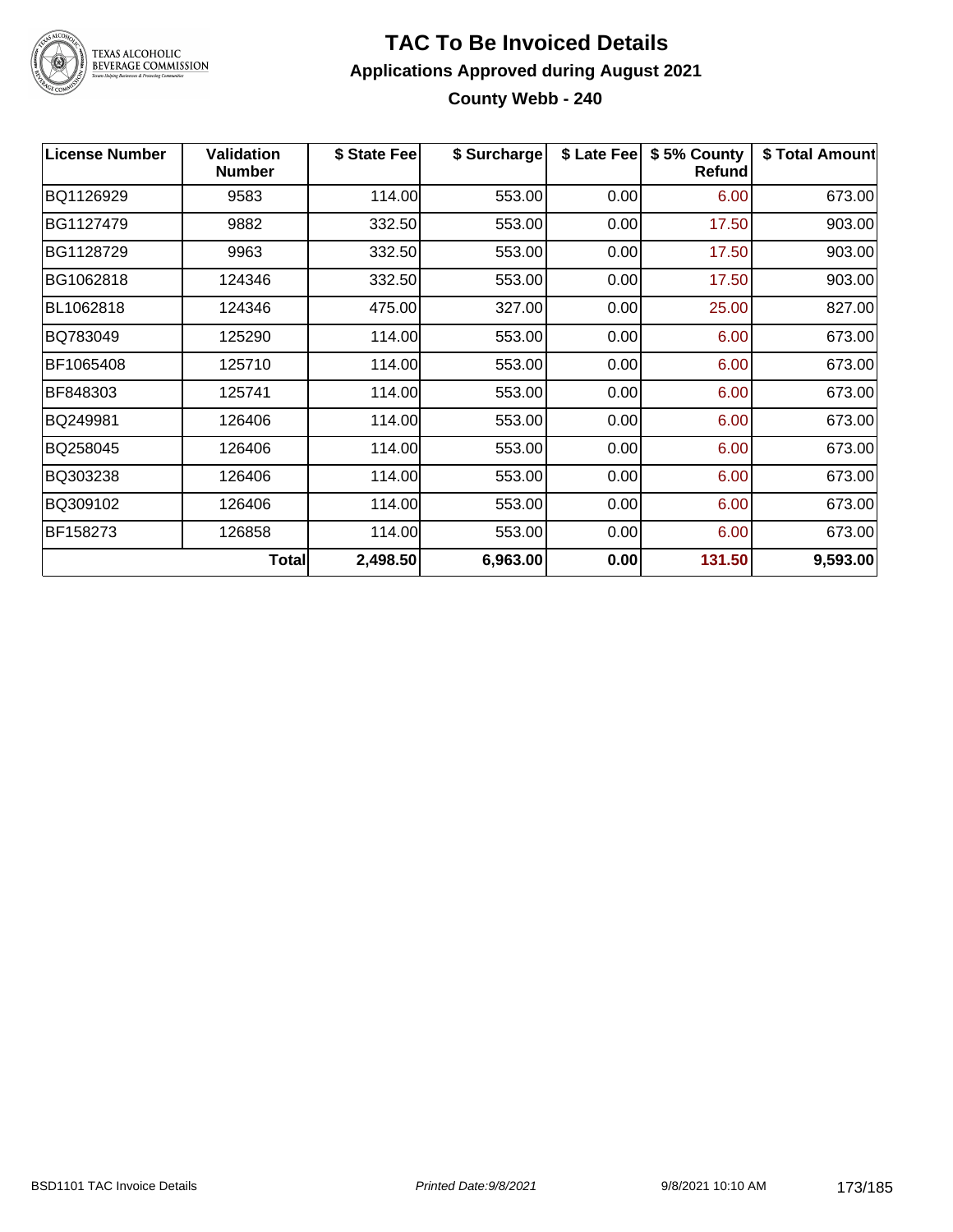

## **TAC To Be Invoiced Details Applications Approved during August 2021 County Wharton - 241**

| License Number  | Validation<br><b>Number</b> | \$ State Feel |        |       | Refundl | \$ Surcharge   \$ Late Fee   \$5% County   \$ Total Amount |
|-----------------|-----------------------------|---------------|--------|-------|---------|------------------------------------------------------------|
| <b>BF849976</b> | 126224                      | 114.00L       | 553.00 | 0.001 | 6.00    | 673.00                                                     |
|                 | Total                       | <b>114.00</b> | 553.00 | 0.00  | 6.00    | 673.00                                                     |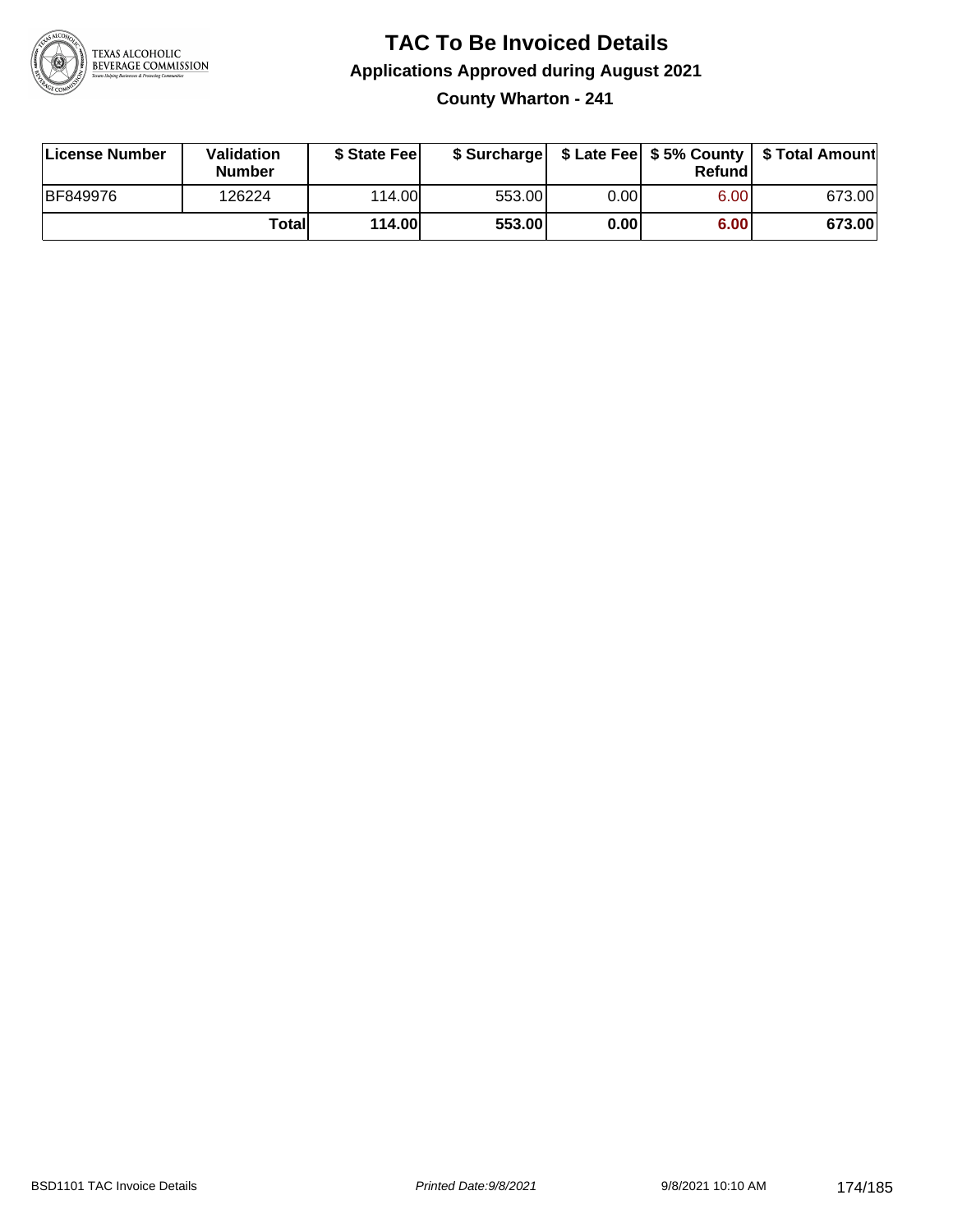

## **TAC To Be Invoiced Details Applications Approved during August 2021 County Wheeler - 242**

| License Number | Validation<br><b>Number</b> | \$ State Fee |        |      | Refund | \$ Surcharge   \$ Late Fee   \$5% County   \$ Total Amount |
|----------------|-----------------------------|--------------|--------|------|--------|------------------------------------------------------------|
| BG1129146      | 10511                       | 332.50       | 553.00 | 0.00 | 17.50  | 903.00                                                     |
|                | Totall                      | 332.50       | 553.00 | 0.00 | 17.50  | 903.00                                                     |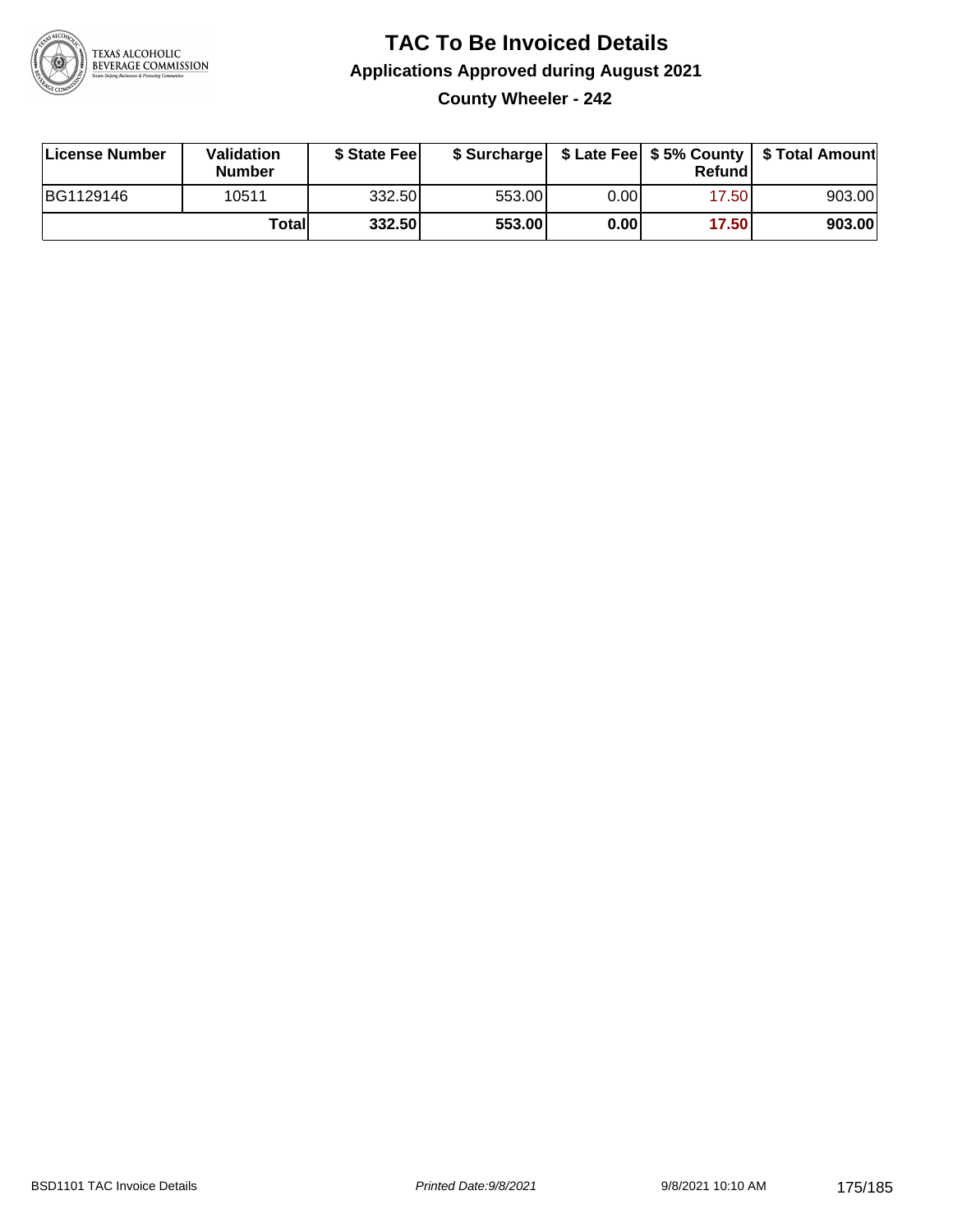

## **TAC To Be Invoiced Details Applications Approved during August 2021 County Wichita - 243**

| <b>License Number</b> | <b>Validation</b><br><b>Number</b> | \$ State Fee | \$ Surcharge | \$ Late Fee | \$5% County<br>Refund | \$ Total Amount |
|-----------------------|------------------------------------|--------------|--------------|-------------|-----------------------|-----------------|
| BG1127861             | 10477                              | 332.50       | 553.00       | 0.00        | 17.50                 | 903.00          |
| BG1129299             | 10641                              | 332.50       | 553.00       | 0.00        | 17.50                 | 903.00          |
| BQ989625              | 125032                             | 114.00       | 553.00       | 0.00        | 6.00                  | 673.00          |
| BQ783887              | 126410                             | 114.00       | 553.00       | 0.00        | 6.00                  | 673.00          |
| BI992949              | 126826                             | 38.00        | 278.00       | 0.00        | 2.00                  | 318.00          |
| <b>BB992948</b>       | 126831                             | 570.00       | 701.00       | 0.00        | 30.00                 | 1,301.00        |
|                       | <b>Total</b>                       | 1,501.00     | 3,191.00     | 0.00        | 79.00                 | 4,771.00        |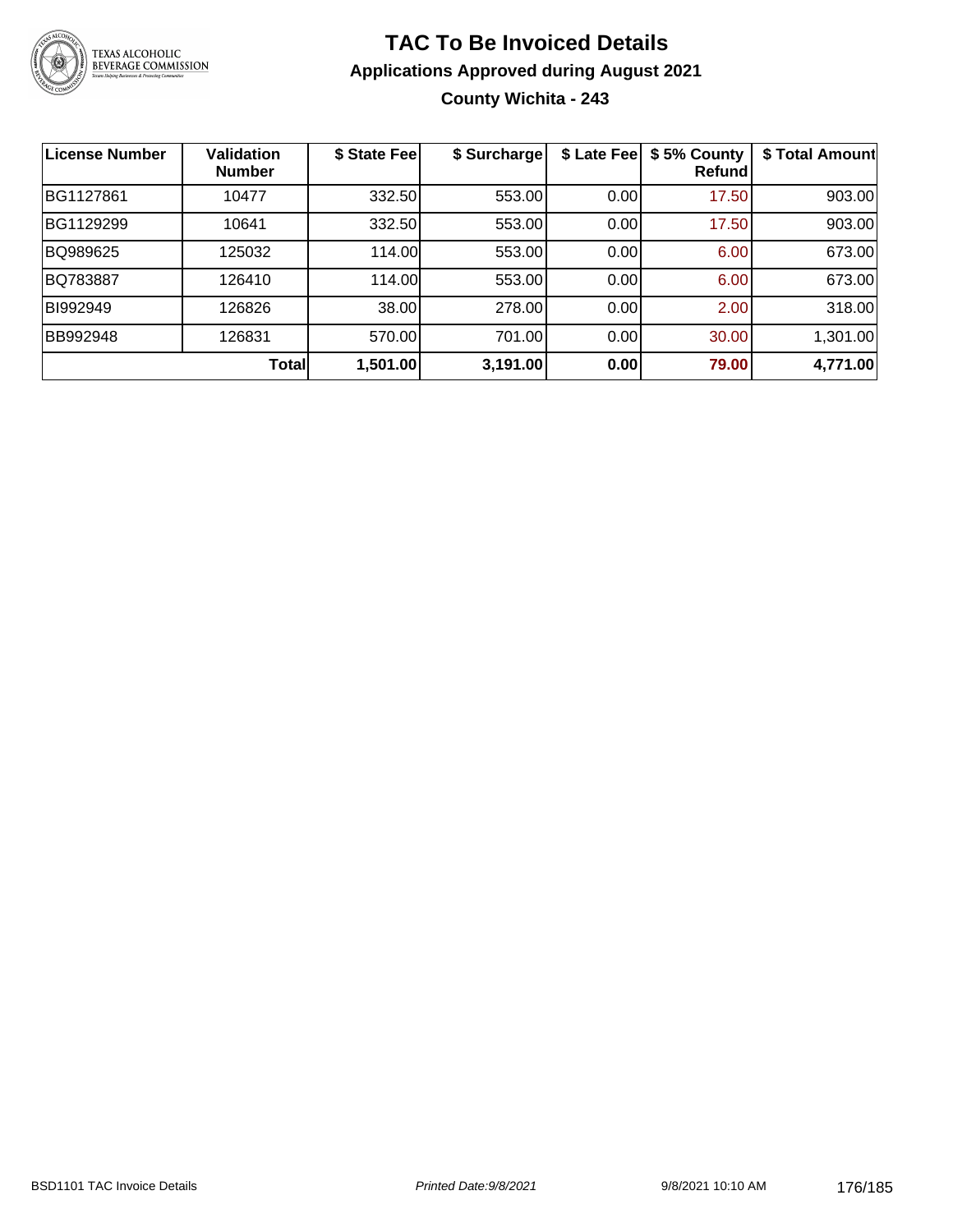

## **TAC To Be Invoiced Details Applications Approved during August 2021 County Willacy - 245**

| License Number | <b>Validation</b><br><b>Number</b> | \$ State Fee |        |       | Refundl | \$ Surcharge   \$ Late Fee   \$5% County   \$ Total Amount |
|----------------|------------------------------------|--------------|--------|-------|---------|------------------------------------------------------------|
| BF1127403      | 9800                               | 114.00L      | 553.00 | 0.00I | 6.00    | 673.00                                                     |
|                | Totall                             | 114.00       | 553.00 | 0.001 | 6.00    | 673.00                                                     |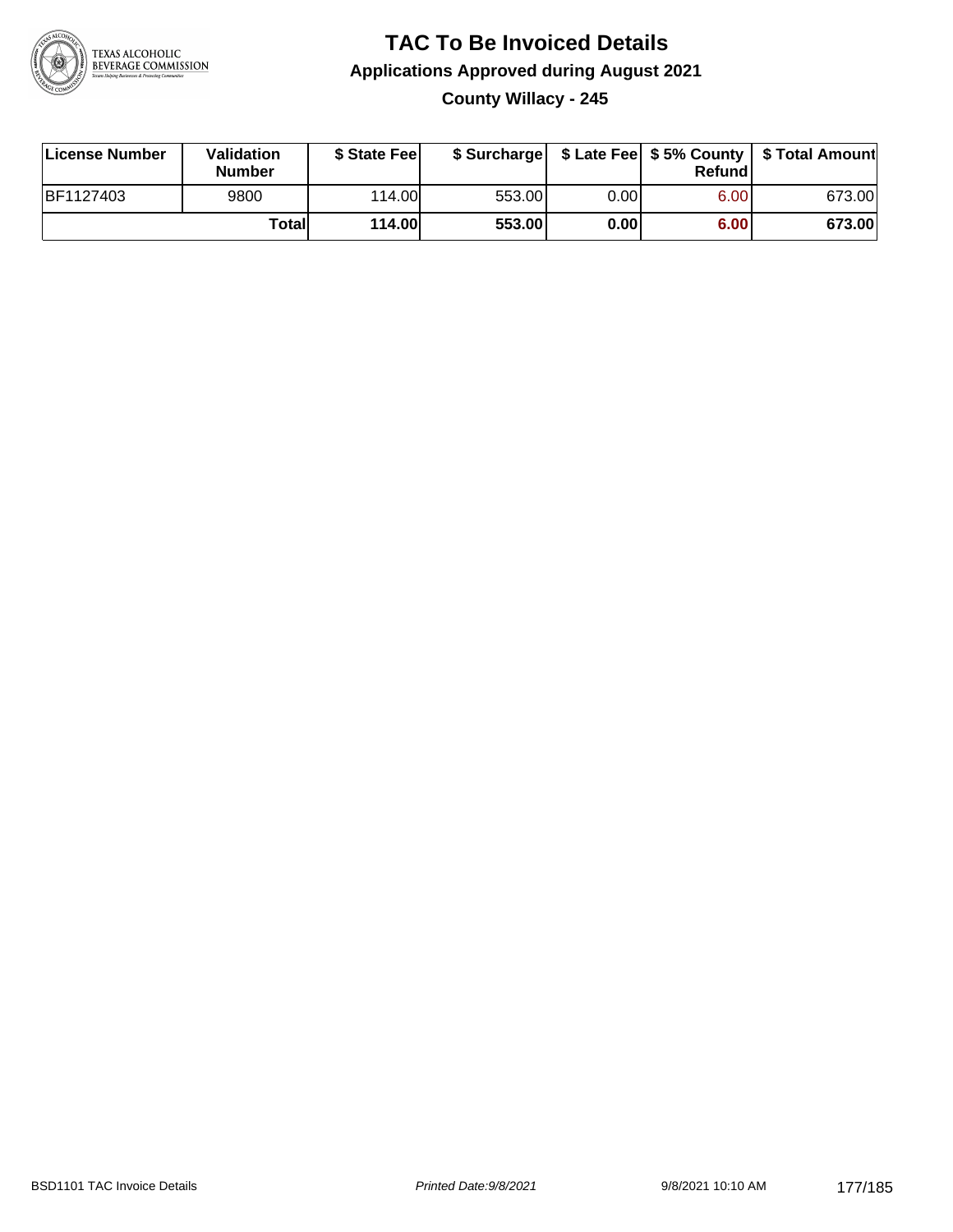

# TEXAS ALCOHOLIC<br>BEVERAGE COMMISSION

#### **TAC To Be Invoiced Details Applications Approved during August 2021 County Williamson - 246**

| <b>License Number</b> | Validation<br><b>Number</b> | \$ State Fee | \$ Surcharge |        | \$ Late Fee   \$5% County<br>Refund | \$ Total Amount |
|-----------------------|-----------------------------|--------------|--------------|--------|-------------------------------------|-----------------|
| BG1129331             | 8510                        | 332.50       | 553.00       | 0.00   | 17.50                               | 903.00          |
| BG1126992             | 9122                        | 332.50       | 553.00       | 0.00   | 17.50                               | 903.00          |
| BG1128645             | 9605                        | 332.50       | 553.00       | 0.00   | 17.50                               | 903.00          |
| BG1127842             | 9624                        | 332.50       | 553.00       | 0.00   | 17.50                               | 903.00          |
| BG1127810             | 9734                        | 332.50       | 553.00       | 0.00   | 17.50                               | 903.00          |
| BQ1128221             | 9931                        | 114.00       | 553.00       | 0.00   | 6.00                                | 673.00          |
| BG1129036             | 10221                       | 332.50       | 553.00       | 0.00   | 17.50                               | 903.00          |
| BF1129353             | 10495                       | 114.00       | 553.00       | 0.00   | 6.00                                | 673.00          |
| BG1129477             | 10504                       | 332.50       | 553.00       | 0.00   | 17.50                               | 903.00          |
| BG1128527             | 10540                       | 332.50       | 553.00       | 0.00   | 17.50                               | 903.00          |
| BQ986925              | 121489                      | 114.00       | 553.00       | 0.00   | 6.00                                | 673.00          |
| BQ989066              | 124237                      | 114.00       | 553.00       | 0.00   | 6.00                                | 673.00          |
| BQ915908              | 124263                      | 114.00       | 553.00       | 0.00   | 6.00                                | 673.00          |
| BQ989639              | 124359                      | 114.00       | 553.00       | 0.00   | 6.00                                | 673.00          |
| BG990524              | 124582                      | 332.50       | 553.00       | 0.00   | 17.50                               | 903.00          |
| BP990524              | 124582                      | 950.00       | 426.00       | 0.00   | 50.00                               | 1,426.00        |
| BQ1064330             | 124645                      | 114.00       | 553.00       | 0.00   | 6.00                                | 673.00          |
| BG990420              | 124786                      | 332.50       | 553.00       | 0.00   | 17.50                               | 903.00          |
| BF1064524             | 125195                      | 114.00       | 553.00       | 0.00   | 6.00                                | 673.00          |
| BQ850005              | 125407                      | 114.00       | 553.00       | 0.00   | 6.00                                | 673.00          |
| BG1065380             | 125824                      | 332.50       | 553.00       | 0.00   | 17.50                               | 903.00          |
| BQ1065571             | 125877                      | 114.00       | 553.00       | 0.00   | 6.00                                | 673.00          |
| BG1063955             | 126120                      | 332.50       | 553.00       | 0.00   | 17.50                               | 903.00          |
| BG783851              | 126599                      | 332.50       | 553.00       | 0.00   | 17.50                               | 903.00          |
| BG914173              | 126724                      | 332.50       | 553.00       | 100.00 | 17.50                               | 1,003.00        |
| BG992420              | 126806                      | 332.50       | 553.00       | 0.00   | 17.50                               | 903.00          |
| BG1065595             | 126883                      | 332.50       | 553.00       | 0.00   | 17.50                               | 903.00          |
| BG992745              | 127257                      | 332.50       | 553.00       | 0.00   | 17.50                               | 903.00          |
| BG1064821             | 127392                      | 332.50       | 553.00       | 100.00 | 17.50                               | 1,003.00        |
| BG1032436             | 500172                      | 332.50       | 553.00       | 0.00   | 17.50                               | 903.00          |
| BF850262              | 514875                      | 114.00       | 553.00       | 0.00   | 6.00                                | 673.00          |
| BG959673              | 515554                      | 332.50       | 553.00       | 0.00   | 17.50                               | 903.00          |
| BQ990407              | 516130                      | 114.00       | 553.00       | 0.00   | 6.00                                | 673.00          |
| BG781572              | 516211                      | 332.50       | 553.00       | 0.00   | 17.50                               | 903.00          |
| BL781572              | 516211                      | 475.00       | 327.00       | 0.00   | 25.00                               | 827.00          |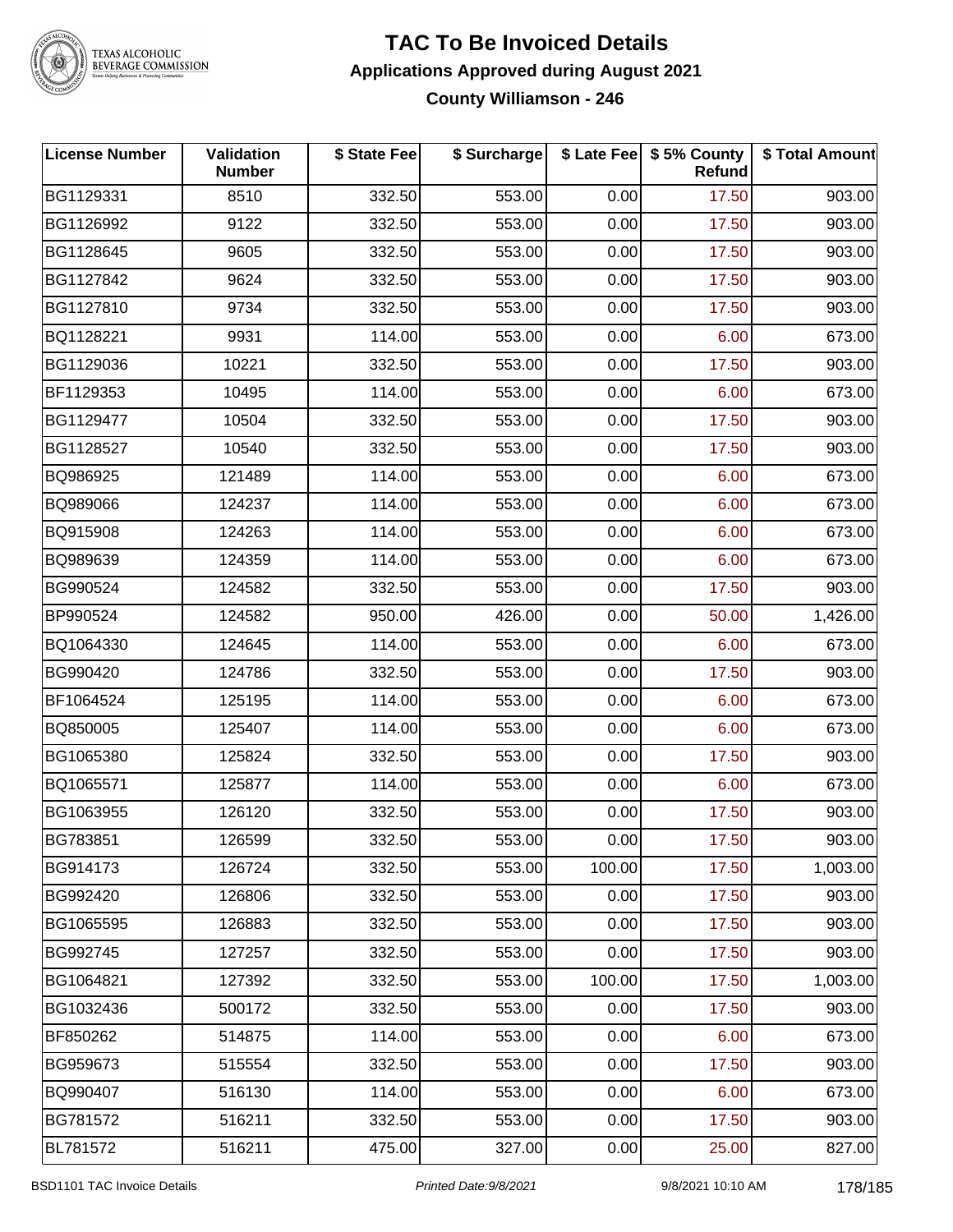| License Number   | Validation<br><b>Number</b> | \$ State Fee |           |        | Refundl | \$ Surcharge   \$ Late Fee   \$5% County   \$ Total Amount |
|------------------|-----------------------------|--------------|-----------|--------|---------|------------------------------------------------------------|
| <b>IBP781572</b> | 516211                      | 950.00       | 426.00    | 0.001  | 50.00   | 1.426.00                                                   |
|                  | Totall                      | 10,725.50    | 19,428.00 | 200.00 | 564.50  | 30,918.00                                                  |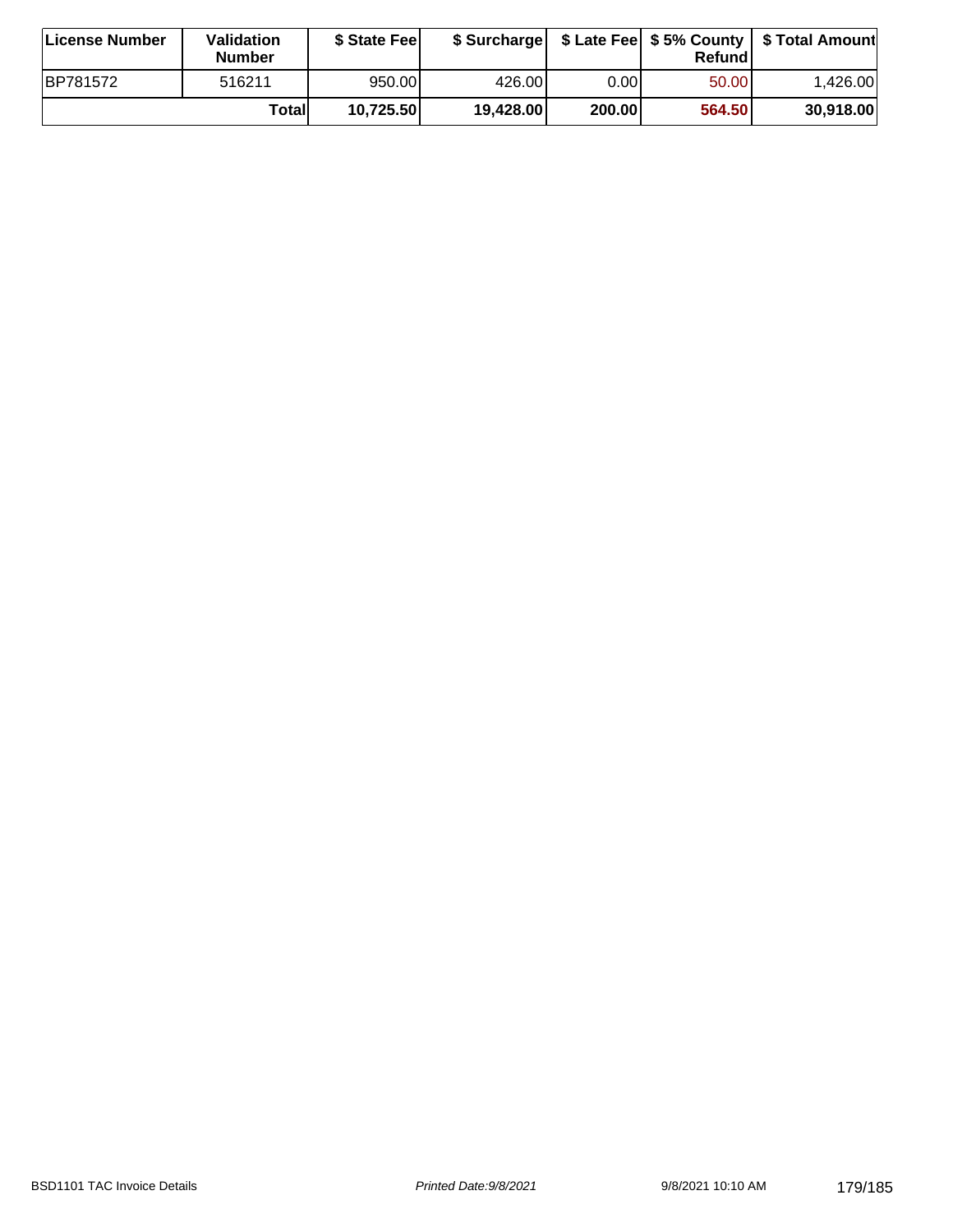

## **TAC To Be Invoiced Details Applications Approved during August 2021 County Wilson - 247**

| License Number  | <b>Validation</b><br><b>Number</b> | \$ State Fee |          |       | Refundl | \$ Surcharge   \$ Late Fee   \$5% County   \$ Total Amount |
|-----------------|------------------------------------|--------------|----------|-------|---------|------------------------------------------------------------|
| BG1126997       | 9485                               | 332.50       | 553.00   | 0.001 | 17.50   | 903.00                                                     |
| <b>BF991689</b> | 124826                             | 114.00       | 553.00   | 0.00  | 6.00    | 673.00                                                     |
|                 | Totall                             | 446.50       | 1,106.00 | 0.00  | 23.50   | 1,576.00                                                   |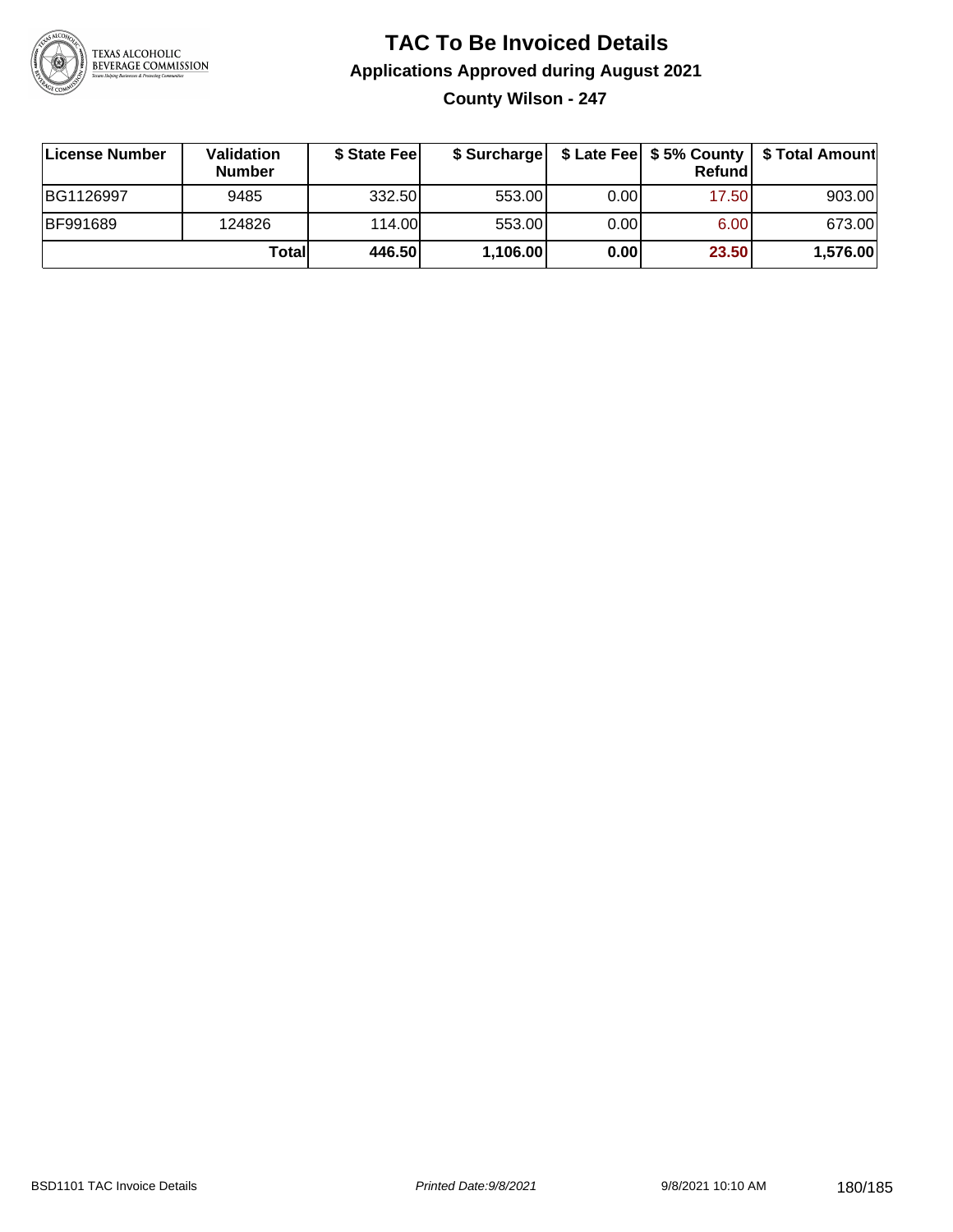

# **TAC To Be Invoiced Details Applications Approved during August 2021 County Wise - 249**

| <b>License Number</b> | <b>Validation</b><br><b>Number</b> | \$ State Fee | \$ Surcharge |        | \$ Late Fee   \$5% County<br>Refundl | \$ Total Amount |
|-----------------------|------------------------------------|--------------|--------------|--------|--------------------------------------|-----------------|
| BG1128426             | 10059                              | 332.50       | 553.00       | 0.00   | 17.50                                | 903.00          |
| BQ781482              | 124301                             | 114.00       | 553.00       | 0.00   | 6.00                                 | 673.00          |
| BF1062118             | 125254                             | 114.00       | 553.00       | 100.00 | 6.00                                 | 773.00          |
| BF1063400             | 125260                             | 114.00       | 553.00       | 0.00   | 6.00                                 | 673.00          |
| BG992826              | 127003                             | 332.50       | 553.00       | 0.00   | 17.50                                | 903.00          |
|                       | Total                              | 1,007.00     | 2,765.00     | 100.00 | 53.00                                | 3,925.00        |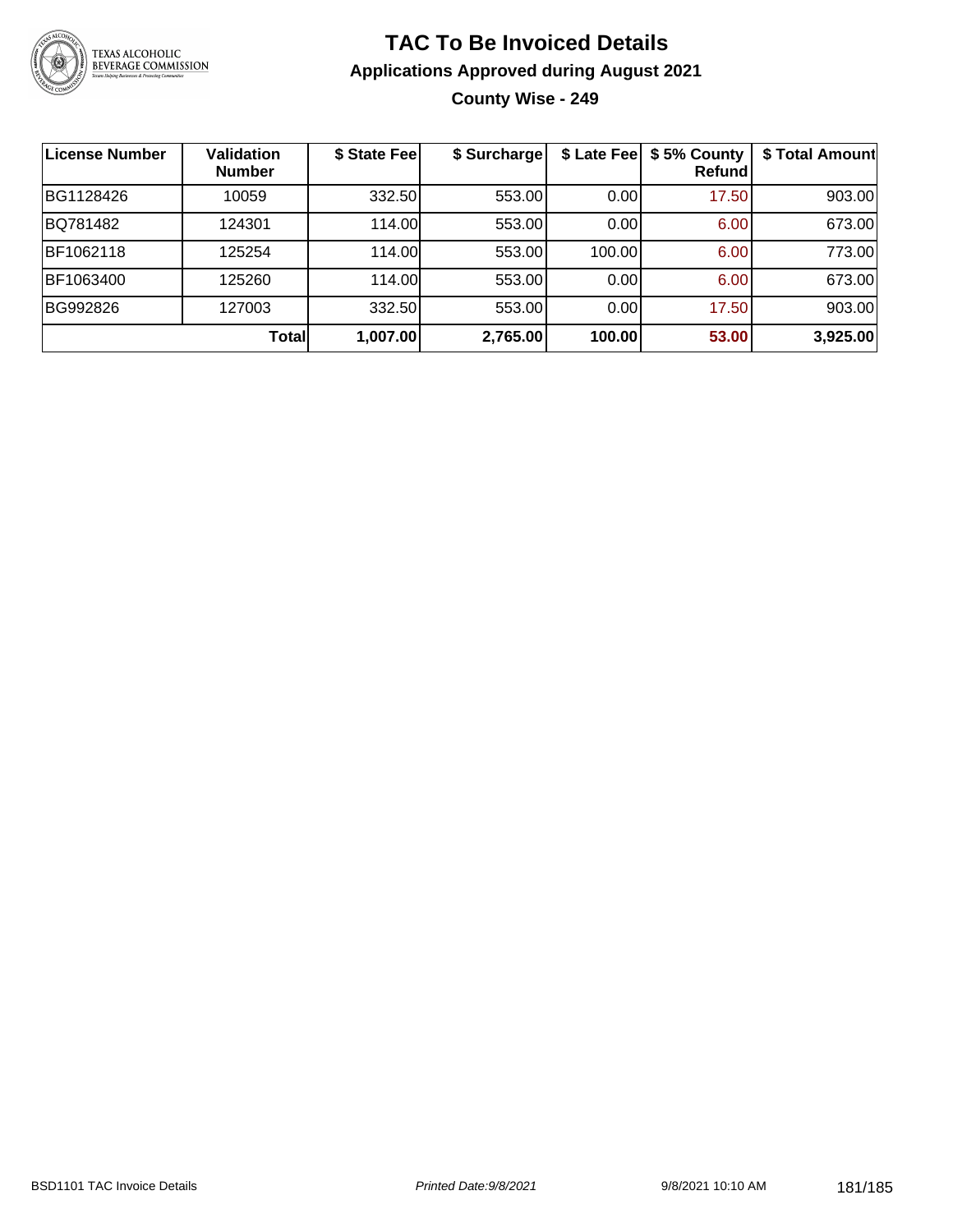

# **TAC To Be Invoiced Details Applications Approved during August 2021 County Wood - 250**

| License Number | <b>Validation</b><br><b>Number</b> | \$ State Fee |        |       | Refundl | \$ Surcharge   \$ Late Fee   \$5% County   \$ Total Amount |
|----------------|------------------------------------|--------------|--------|-------|---------|------------------------------------------------------------|
| BQ1127012      | 9805                               | 114.00L      | 553.00 | 0.00I | 6.00    | 673.00                                                     |
|                | Total                              | 114.00       | 553.00 | 0.00  | 6.00    | 673.00                                                     |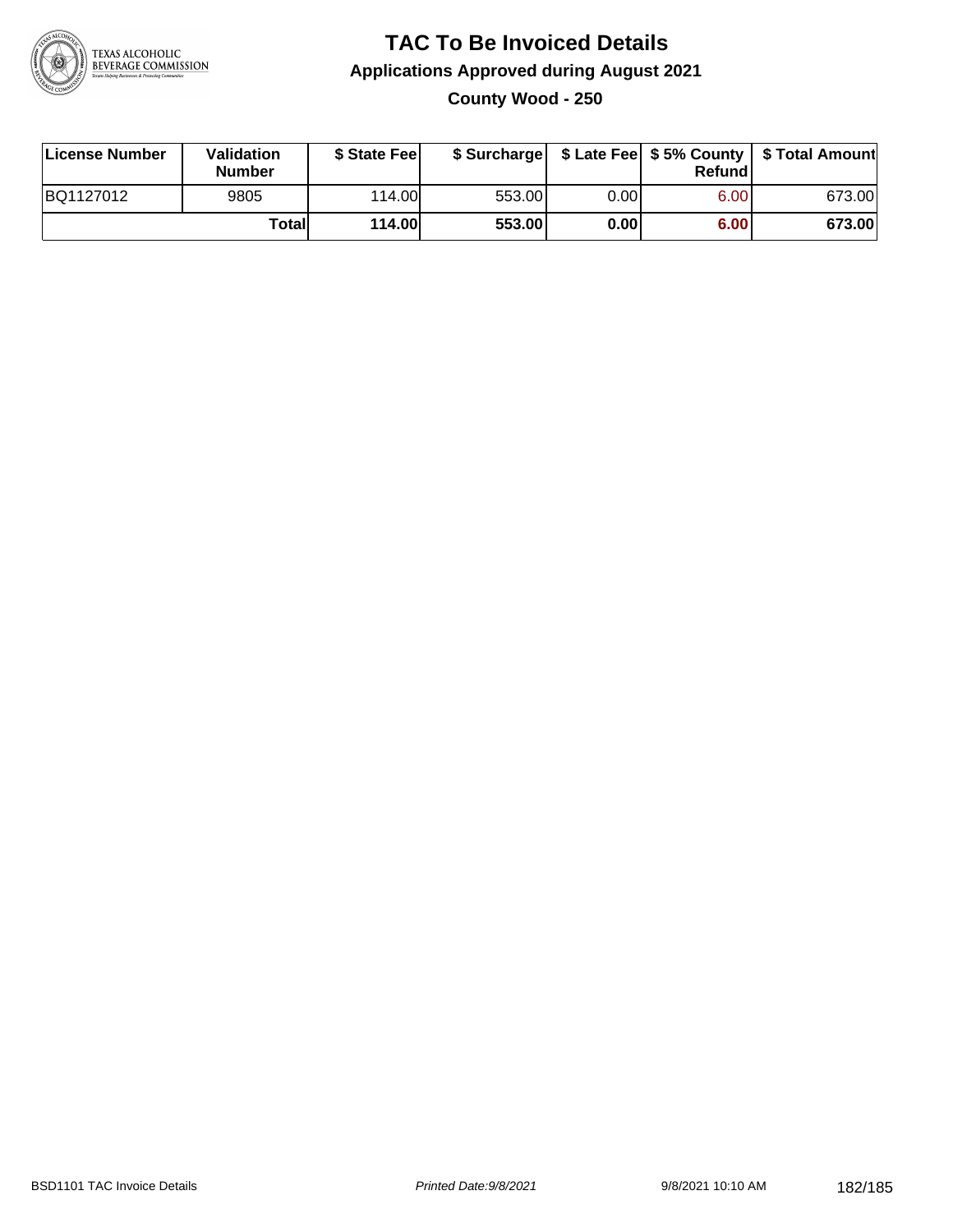

# **TAC To Be Invoiced Details Applications Approved during August 2021**

**County Yoakum - 251**

| ∣License Number | <b>Validation</b><br><b>Number</b> | \$ State Fee | \$ Surcharge |       | <b>Refund</b> | \$ Late Fee   \$5% County   \$ Total Amount |
|-----------------|------------------------------------|--------------|--------------|-------|---------------|---------------------------------------------|
| BQ1127454       | 9703                               | 114.00       | 553.00       | 0.001 | 6.00          | 673.00                                      |
| BQ991691        | 124760                             | 114.00       | 553.00       | 0.001 | 6.00          | 673.00                                      |
|                 | Totall                             | 228.00       | 1,106.00     | 0.00  | 12.00         | 1,346.00                                    |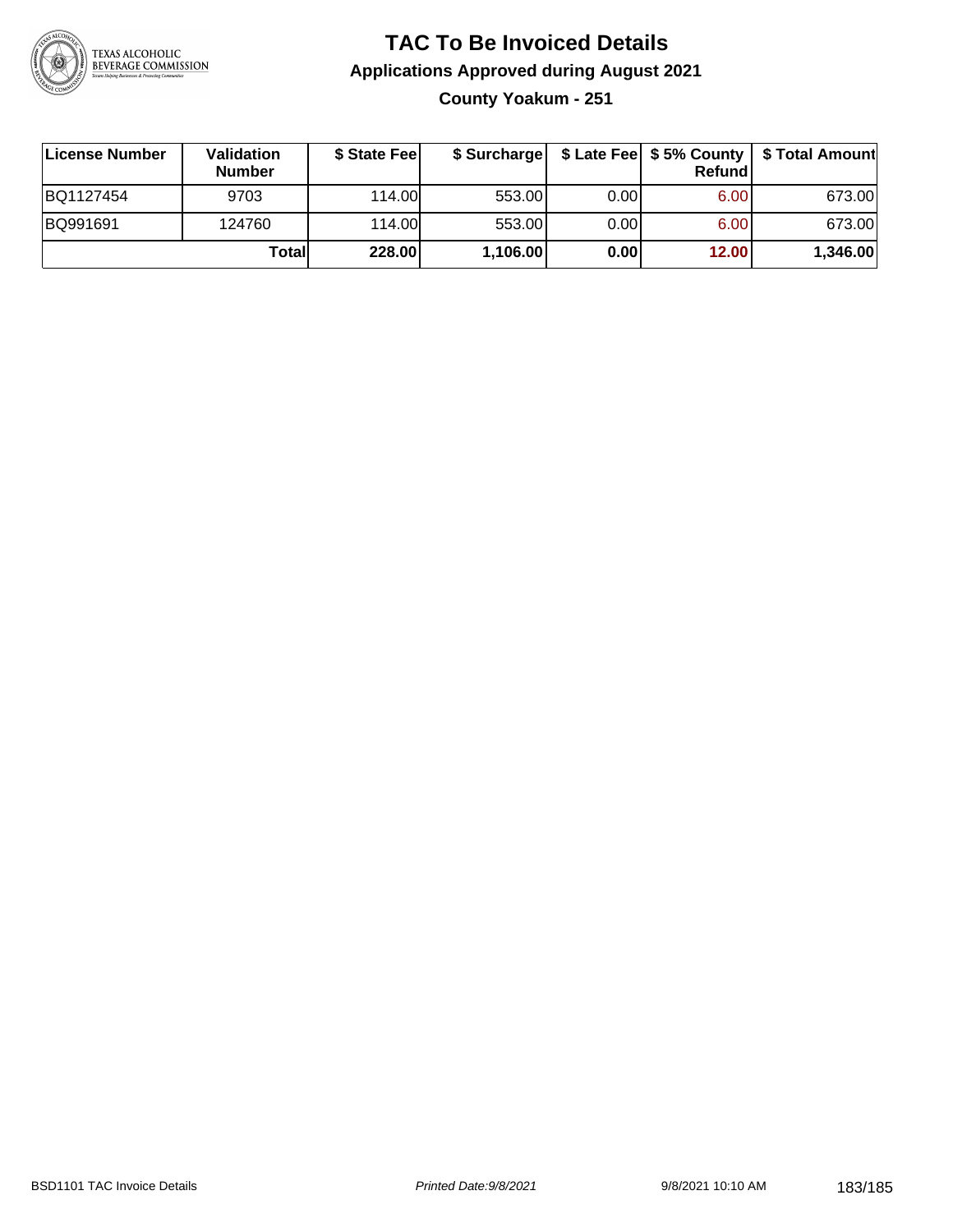

# **TAC To Be Invoiced Details Applications Approved during August 2021 County Zapata - 253**

| License Number | Validation<br><b>Number</b> | \$ State Feel |          |      | Refundl | \$ Surcharge   \$ Late Fee   \$5% County   \$ Total Amount |
|----------------|-----------------------------|---------------|----------|------|---------|------------------------------------------------------------|
| BQ991933       | 125702                      | 114.00L       | 553.00   | 0.00 | 6.00    | 673.00                                                     |
| BQ403371       | 126406                      | 114.00L       | 553.00   | 0.00 | 6.00    | 673.00                                                     |
|                | Totall                      | 228.00        | 1,106.00 | 0.00 | 12.00   | 1,346.00                                                   |